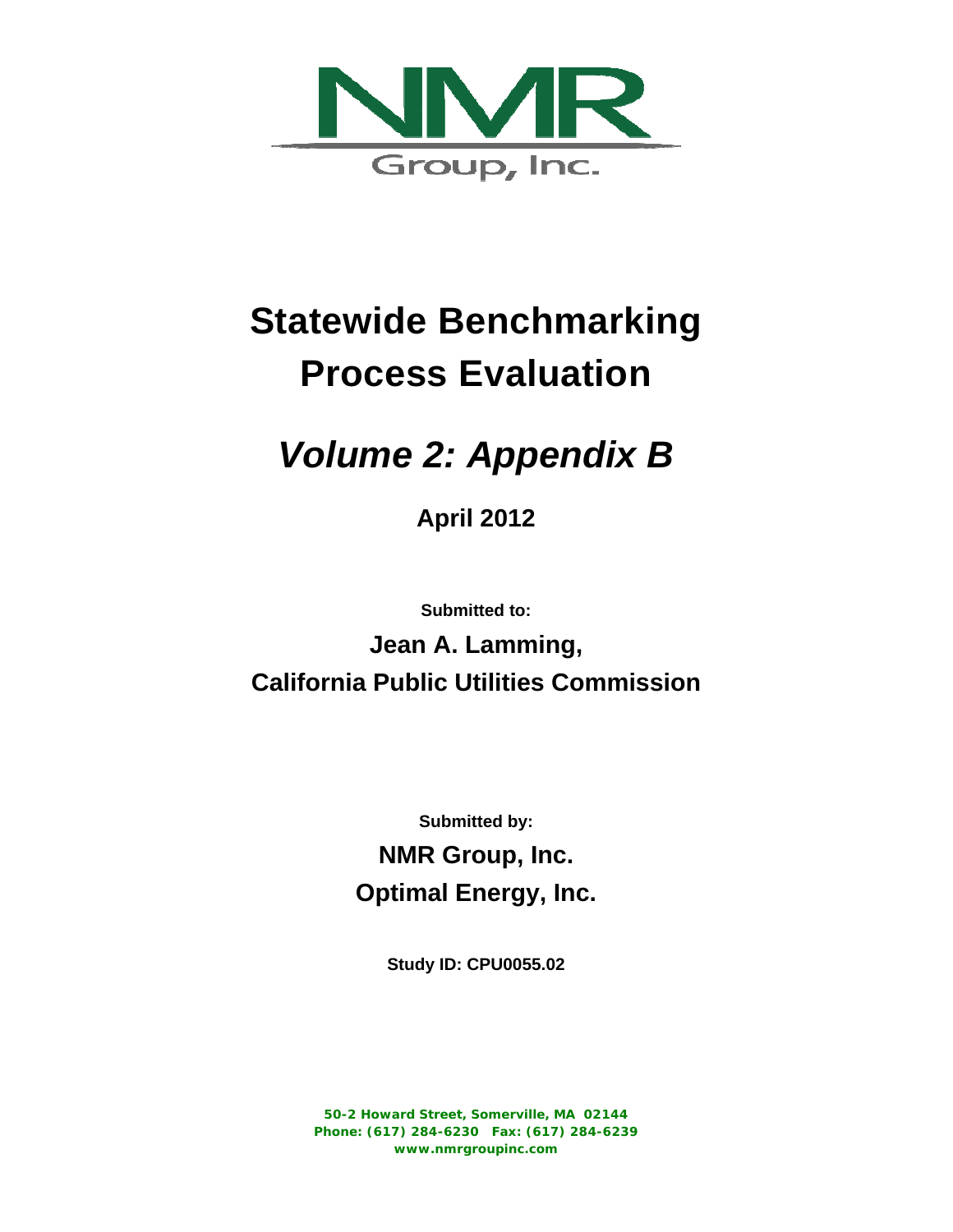## **Legal Notice**

This report was prepared as an account of work sponsored by the California Public Utilities Commission. lt does not necessarily represent the views of the Commission or any of its employees except to the extent, if any, that it has formally been approved by the Commission at a public meeting. For information regarding any such action, communicate directly with the Commission at 505 Van Ness Avenue, San Francisco, California 94102. Neither the Commission nor the State of California, nor any officer, employee, or any of its contractors or subcontractors makes any warrant, express or implied, or assumes any legal liability whatsoever for the contents of this document.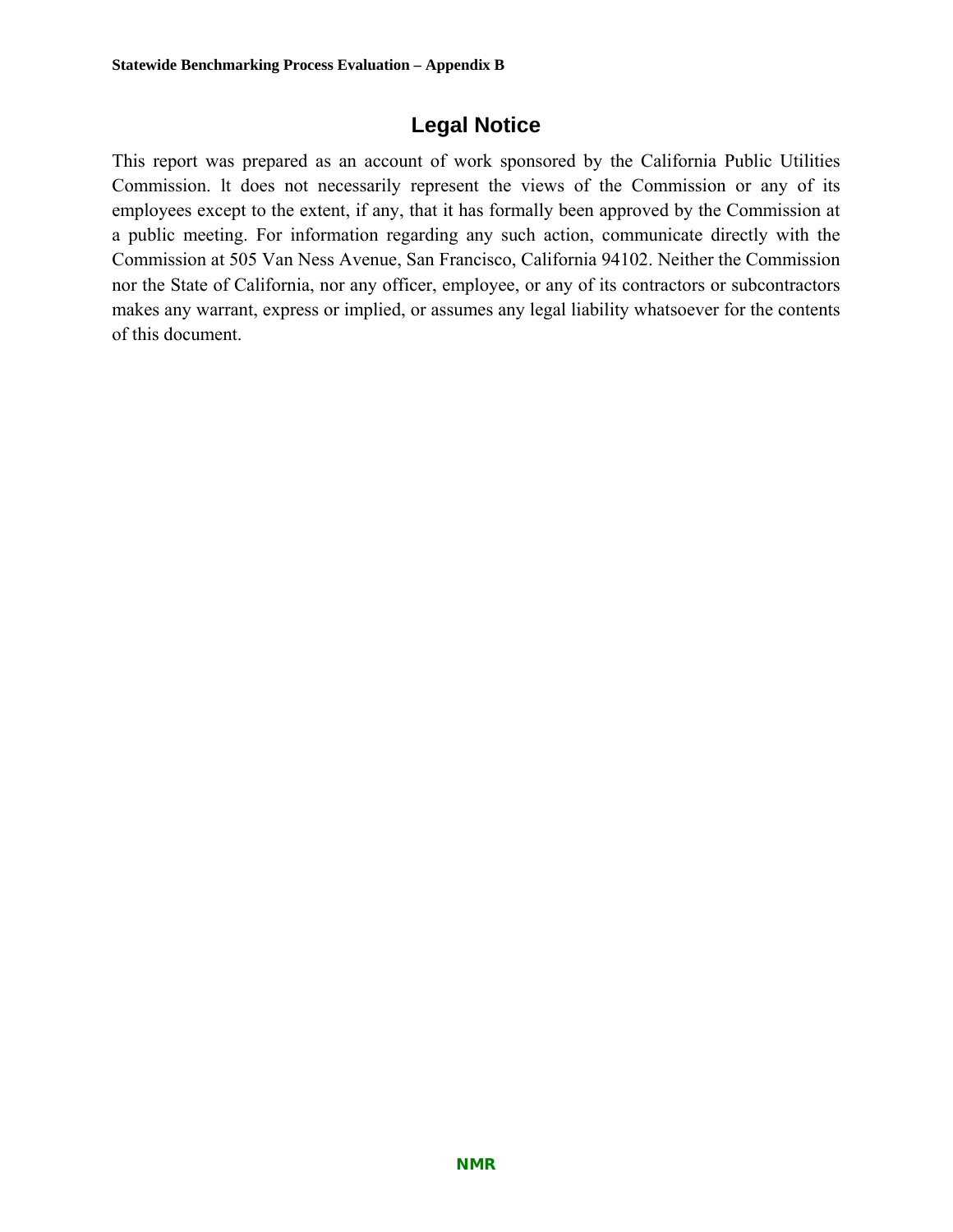# **Contents**

| <b>APPENDIX B</b> |                                                          |  |
|-------------------|----------------------------------------------------------|--|
| B.1               |                                                          |  |
| B.1.1             |                                                          |  |
| B.1.2             |                                                          |  |
| <b>B.1.3</b>      |                                                          |  |
| B.2               |                                                          |  |
| B.3               |                                                          |  |
| B.4               |                                                          |  |
| B.5               |                                                          |  |
| <b>B.6</b>        |                                                          |  |
| B.7               | ADDITIONAL INSIGHTS ON VENDOR BENCHMARKING EXPERIENCE 43 |  |
| B.8               |                                                          |  |
| B.9               |                                                          |  |
| B.10              |                                                          |  |
| <b>B.11</b>       |                                                          |  |
| <b>B.12</b>       |                                                          |  |
| <b>B.13</b>       |                                                          |  |
| <b>B.13.1</b>     |                                                          |  |
| B.13.2            |                                                          |  |
|                   |                                                          |  |
| B.14.1            |                                                          |  |
| B.14.2            |                                                          |  |
| B.14.3            |                                                          |  |
| B.14.4            |                                                          |  |
| B.14.5            |                                                          |  |
| B.14.6            |                                                          |  |
| B.14.7            |                                                          |  |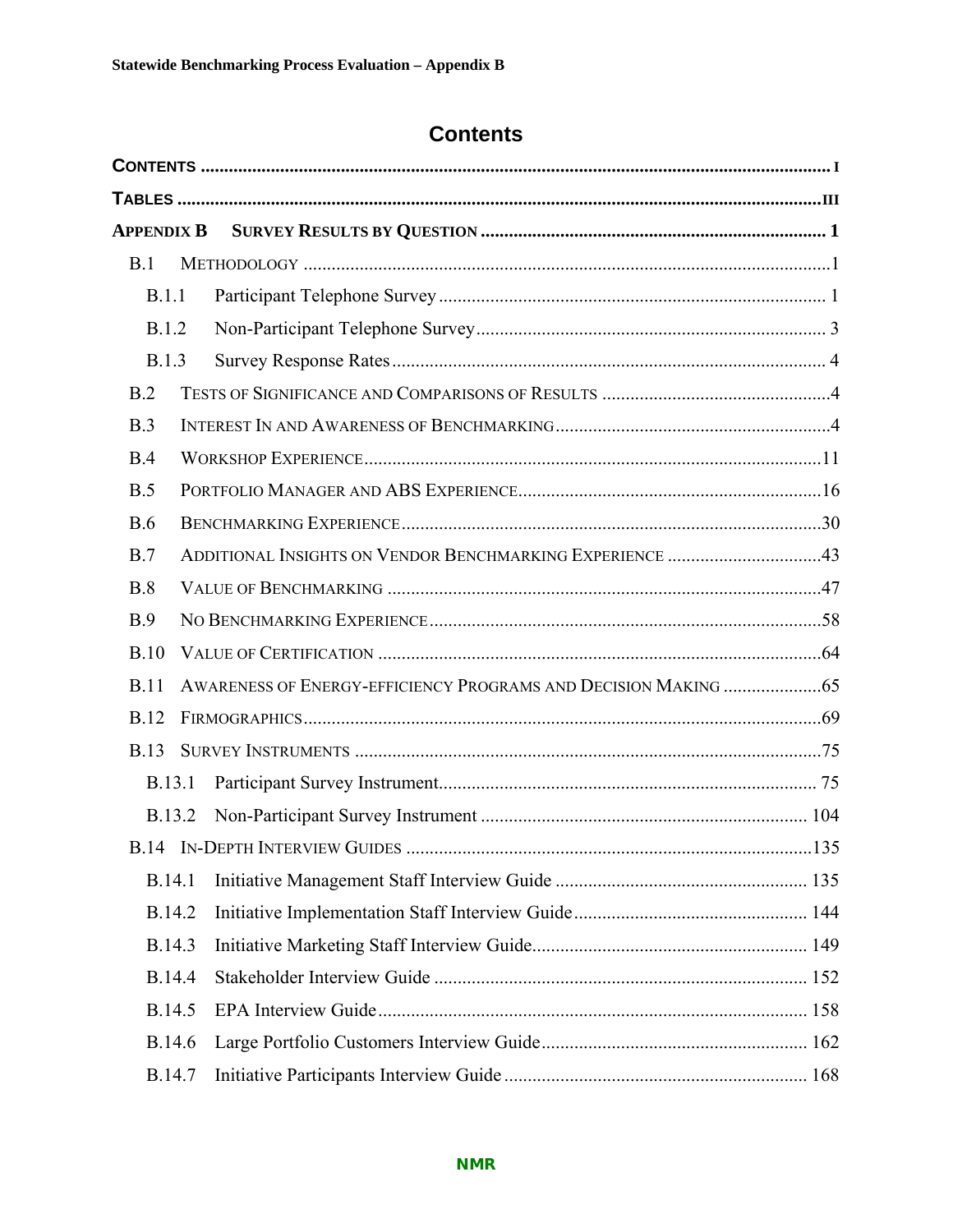# **Tables**

| TABLE B-4: NON-PARTICIPANT POPULATION, SAMPLE SIZES, AND WEIGHTS FOR RDD    |
|-----------------------------------------------------------------------------|
|                                                                             |
|                                                                             |
|                                                                             |
|                                                                             |
|                                                                             |
|                                                                             |
| TABLE B-10: USE OF ENERGY STAR PORTFOLIO MANAGER IN THE PAST THREE YEARS 6  |
| TABLE B-11: USE OF ENERGY STAR PORTFOLIO MANAGER IN THE PAST THREE YEARS 7  |
| TABLE B-12: ROLE IN BENCHMARKING BUILDINGS FOR YOUR ORGANIZATION7           |
| TABLE B-13: ROLE IN BENCHMARKING BUILDINGS FOR YOUR ORGANIZATION7           |
|                                                                             |
|                                                                             |
|                                                                             |
|                                                                             |
|                                                                             |
|                                                                             |
|                                                                             |
| TABLE B-21: SECONDARY REASONS FOR ATTENDING THE WORKSHOP  13                |
| TABLE B-22: SECONDARY REASONS FOR ATTENDING THE WORKSHOP  14                |
|                                                                             |
|                                                                             |
|                                                                             |
|                                                                             |
| TABLE B-27: SUCCESSFUL BENCHMARKING OF BUILDING USING PORTFOLIO MANAGER  16 |
| TABLE B-28: SUCCESSFUL BENCHMARKING OF BUILDING USING PORTFOLIO MANAGER  16 |
| TABLE B-29: REASONS WHY UNABLE TO BENCHMARK WITH PORTFOLIO MANAGER  17      |
| TABLE B-30: REASONS WHY UNABLE TO BENCHMARK WITH PORTFOLIO MANAGE 17        |
|                                                                             |
|                                                                             |
| TABLE B-33: TRANSFER OF ENERGY USE DATA INTO PORTFOLIO MANAGER  19          |
|                                                                             |
|                                                                             |
|                                                                             |
|                                                                             |
|                                                                             |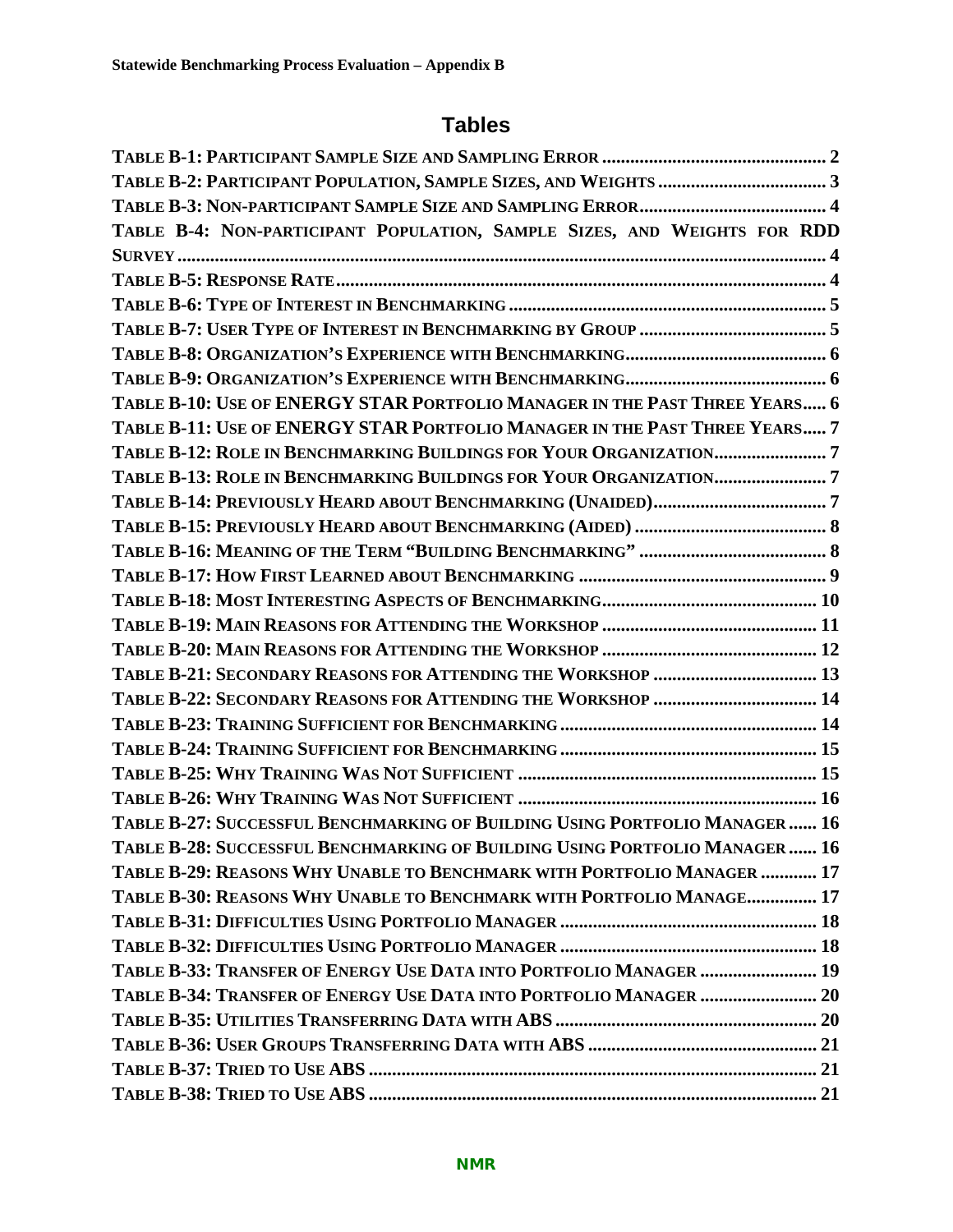| TABLE B-47: OBTAINED A BENCHMARK SCORE FROM PORTFOLIO MANAGER 26            |  |
|-----------------------------------------------------------------------------|--|
| TABLE B-48: OBTAINED A BENCHMARK SCORE FROM PORTFOLIO MANAGER 27            |  |
|                                                                             |  |
|                                                                             |  |
|                                                                             |  |
|                                                                             |  |
|                                                                             |  |
|                                                                             |  |
|                                                                             |  |
|                                                                             |  |
|                                                                             |  |
|                                                                             |  |
| TABLE B-59: NUMBER OF BUILDINGS OWNED, OCCUPIED OR MANAGED IN THE US BY     |  |
|                                                                             |  |
| TABLE B-60: NUMBER OF BUILDINGS BENCHMARKED BY BUILDINGS OWNED, OCCUPIED OR |  |
|                                                                             |  |
|                                                                             |  |
|                                                                             |  |
|                                                                             |  |
|                                                                             |  |
|                                                                             |  |
|                                                                             |  |
| TABLE B-66: ROUTINELY MONITOR BUILDING BENCHMARKING SCORES OR EUIS  34      |  |
| TABLE B-67: VENDORS CONTINUE MONITORING CLIENT BENCHMARKING SCORES  34      |  |
| TABLE B-68: SOMEONE IN THE ORGANIZATION USUALLY CHECKS THE BENCHMARK SCORE  |  |
| OR RE-BENCHMARKS AFTER MAKING A BUILDING OR EQUIPMENT CHANGE  35            |  |
| TABLE B-69: RE-BENCHMARK OR CHECK BUILDING SCORES WHEN THERE IS A CHANGE IN |  |
|                                                                             |  |
| TABLE B-70: DO NOT RE-BENCHMARK OR CHECK BUILDINGS' BENCHMARK SCORES 36     |  |
| TABLE B-71: FREQUENCY OF RE-BENCHMARKING OR CHECKING SCORES 37              |  |
|                                                                             |  |
|                                                                             |  |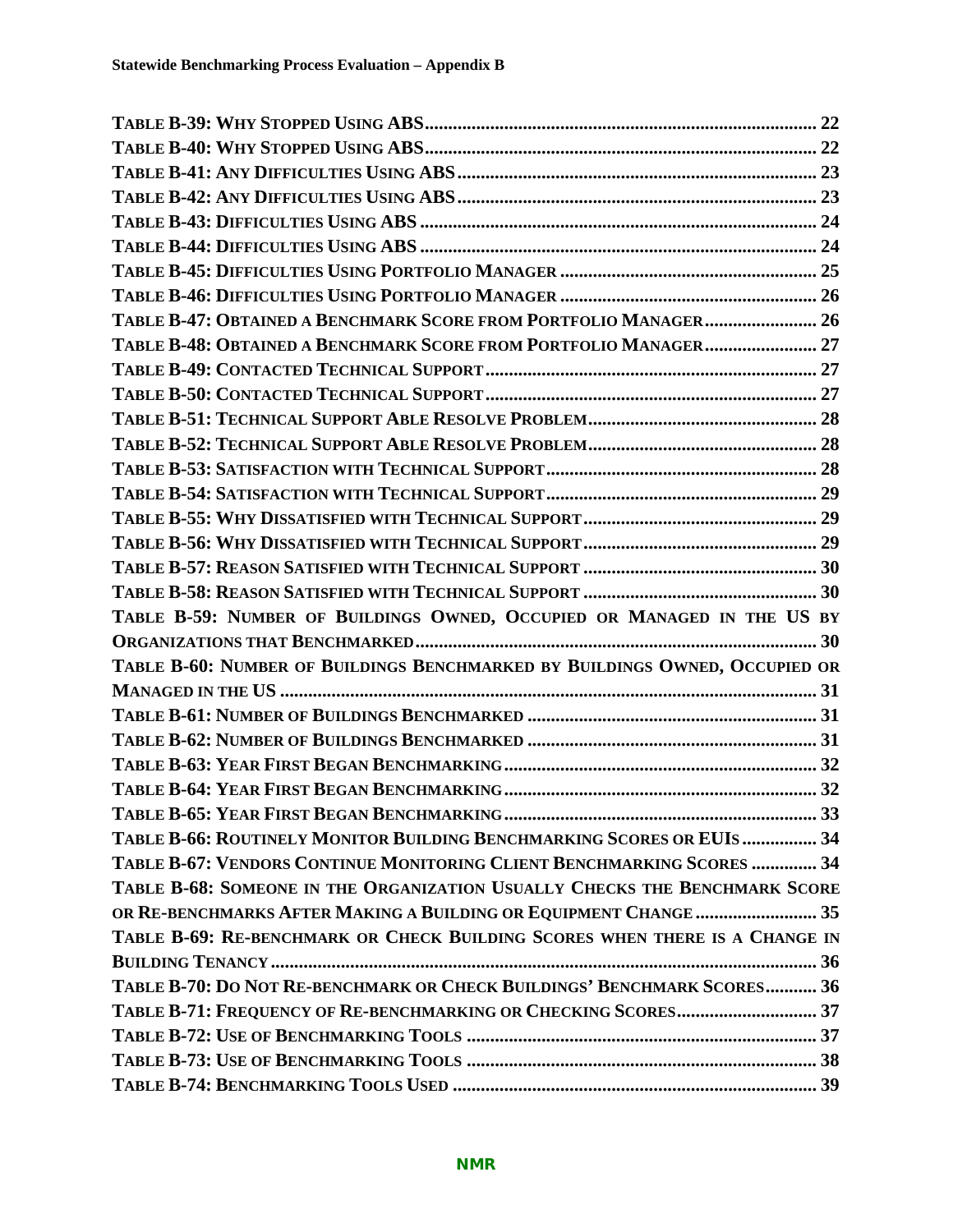| TABLE B-83: TYPES OF CLIENTS WITH STRONGEST INTERESTED IN BENCHMARKING  44     |  |
|--------------------------------------------------------------------------------|--|
|                                                                                |  |
| TABLE B-85: QUALIFICATION FOR UTILITY PROGRAM PARTICIPATION  45                |  |
|                                                                                |  |
|                                                                                |  |
|                                                                                |  |
| TABLE B-89: OTHER USES OF INFORMATION OBTAINED IN BENCHMARKING 49              |  |
| TABLE B-90: ORGANIZATION CHANGED HOW IT MANAGES BUILDING ENERGY USE SINCE      |  |
|                                                                                |  |
| TABLE B-91: HOW ORGANIZATION'S MANAGEMENT OF BUILDING ENERGY USE CHANGED. 50   |  |
| TABLE B-92: INFLUENCE OF BENCHMARKING ON HOW ORGANIZATION MANAGES BUILDING     |  |
|                                                                                |  |
| TABLE B-93: IMPROVEMENTS PLANNED OR IMPLEMENTED SINCE BENCHMARKING  51         |  |
| TABLE B-94: IMPROVEMENTS PLANNED OR IMPLEMENTED SINCE BENCHMARKING  52         |  |
| TABLE B-95: CHANGES WERE ASSOCIATED WITH ENERGY-EFFICIENCY PROGRAMS OFFERED    |  |
|                                                                                |  |
| TABLE B-96: IMPORTANCE OF BENCHMARKING TO ENERGY-EFFICIENCY IMPROVEMENT        |  |
|                                                                                |  |
|                                                                                |  |
|                                                                                |  |
|                                                                                |  |
|                                                                                |  |
| TABLE B-101: USE OF BENCHMARKING DATA TO HELP VALUE BUILDINGS FOR LEASES  56   |  |
| TABLE B-102: USE OF BENCHMARKING TO HELP MARKET BUILDINGS TO POTENTIAL         |  |
|                                                                                |  |
| TABLE B-103: USE OF BENCHMARKING IN ACQUISITION OF NEW BUILDINGS  57           |  |
| TABLE B-104: ROLE BENCHMARKING PLAYS IN ACQUISITION OF NEW BUILDINGS 57        |  |
| TABLE B-105: USE OF BENCHMARKING IN THE SALE OF BUILDINGS IN PORTFOLIO 57      |  |
| TABLE B-106: ROLE BENCHMARKING PLAYS IN THE SALE OF BUILDINGS IN PORTFOLIO  58 |  |
|                                                                                |  |
| TABLE B-108: WHY ORGANIZATION HAS NOT CONSIDERED BENCHMARKING  59              |  |
|                                                                                |  |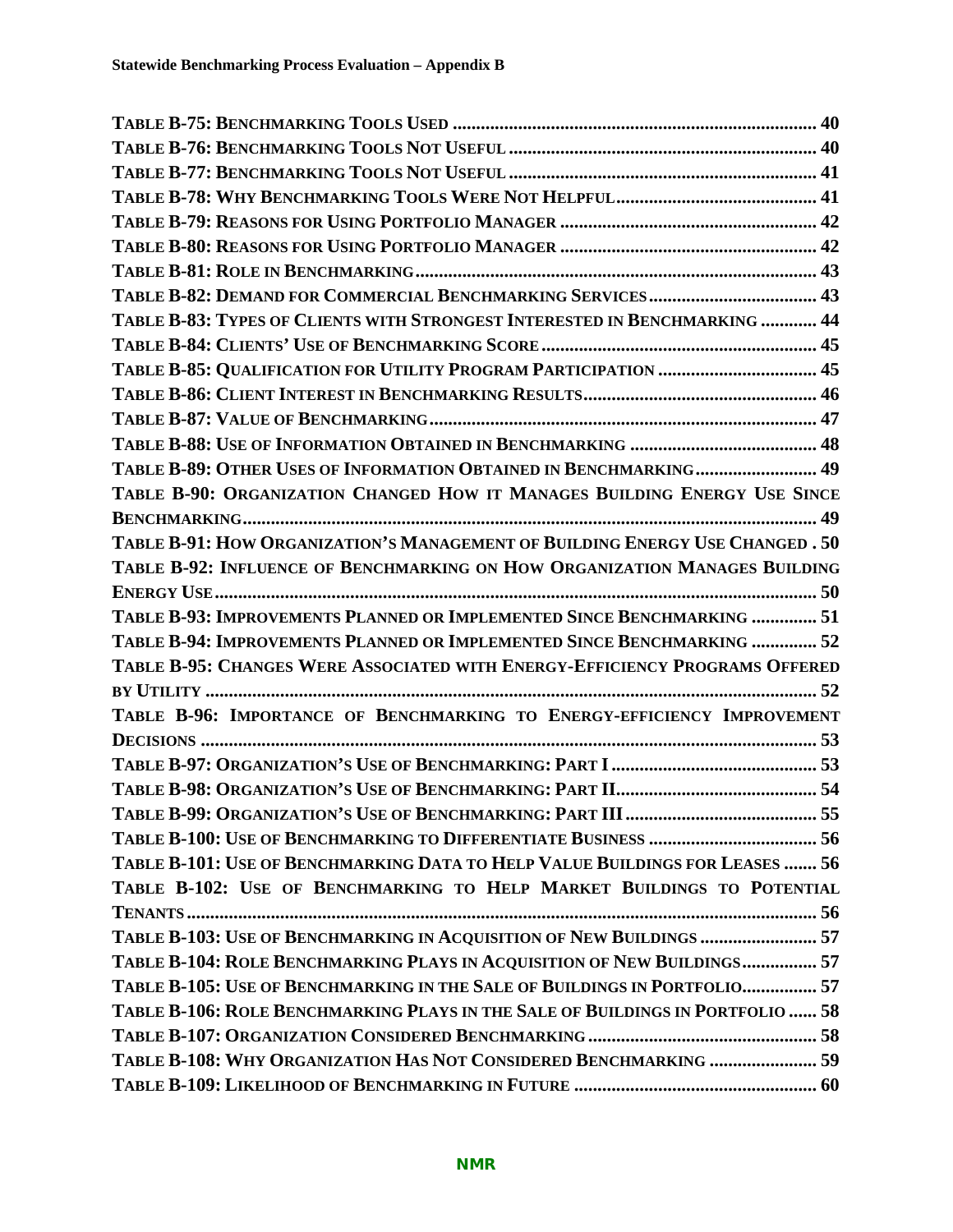| TABLE B-110: CHALLENGES OR BARRIERS THAT PREVENTED BENCHMARKING  60            |
|--------------------------------------------------------------------------------|
| TABLE B-111: CHALLENGES OR BARRIERS THAT PREVENTED BENCHMARKING  61            |
| TABLE B-112: CHALLENGES OR BARRIERS THAT MIGHT PREVENT BENCHMARKING 61         |
| TABLE B-113: ASSISTANCE THAT WOULD MAKE ORGANIZATION MORE LIKELY TO            |
|                                                                                |
| TABLE B-114: HOW BENEFICIAL WOULD BENCHMARKING BE FOR YOUR ORGANIZATION 63     |
|                                                                                |
| TABLE B-116: REASONS ORGANIZATION IS NOT THAT INTERESTED IN BENCHMARKING  64   |
|                                                                                |
|                                                                                |
|                                                                                |
| TABLE B-120: REASON FOR LEVEL OF CONSISTENCY OF ENERGY-EFFICIENCY RESOURCES 67 |
| TABLE B-121: IMPORTANCE OF COMPARING BUILDING ENERGY CONSUMPTION  67           |
| TABLE B-122: REASON FOR IMPORTANCE OF COMPARING BUILDING ENERGY CONSUMPTION    |
|                                                                                |
|                                                                                |
| TABLE B-123: NUMBER OF BUILDINGS OWNED, OCCUPIED, MANAGED IN THE US  69        |
| TABLE B-124: NUMBER OF BUILDINGS OWNED, OCCUPIED, OR MANAGED IN THE US 69      |
|                                                                                |
| TABLE B-126: NUMBER OF BUILDINGS OWNED, OCCUPIED, OR MANAGED IN CALIFORNIA  70 |
|                                                                                |
|                                                                                |
| TABLE B-129: AVERAGE SQUARE FOOTAGE OF BUILDINGS IN CALIFORNIA 71              |
| TABLE B-130: AVERAGE SQUARE FOOTAGE OF BUILDINGS IN CALIFORNIA* 71             |
|                                                                                |
| (TABLE B-132: PRIMARY ACTIVITIES IN BUILDINGS IN CALIFORNIA CONTINUED) 73      |
|                                                                                |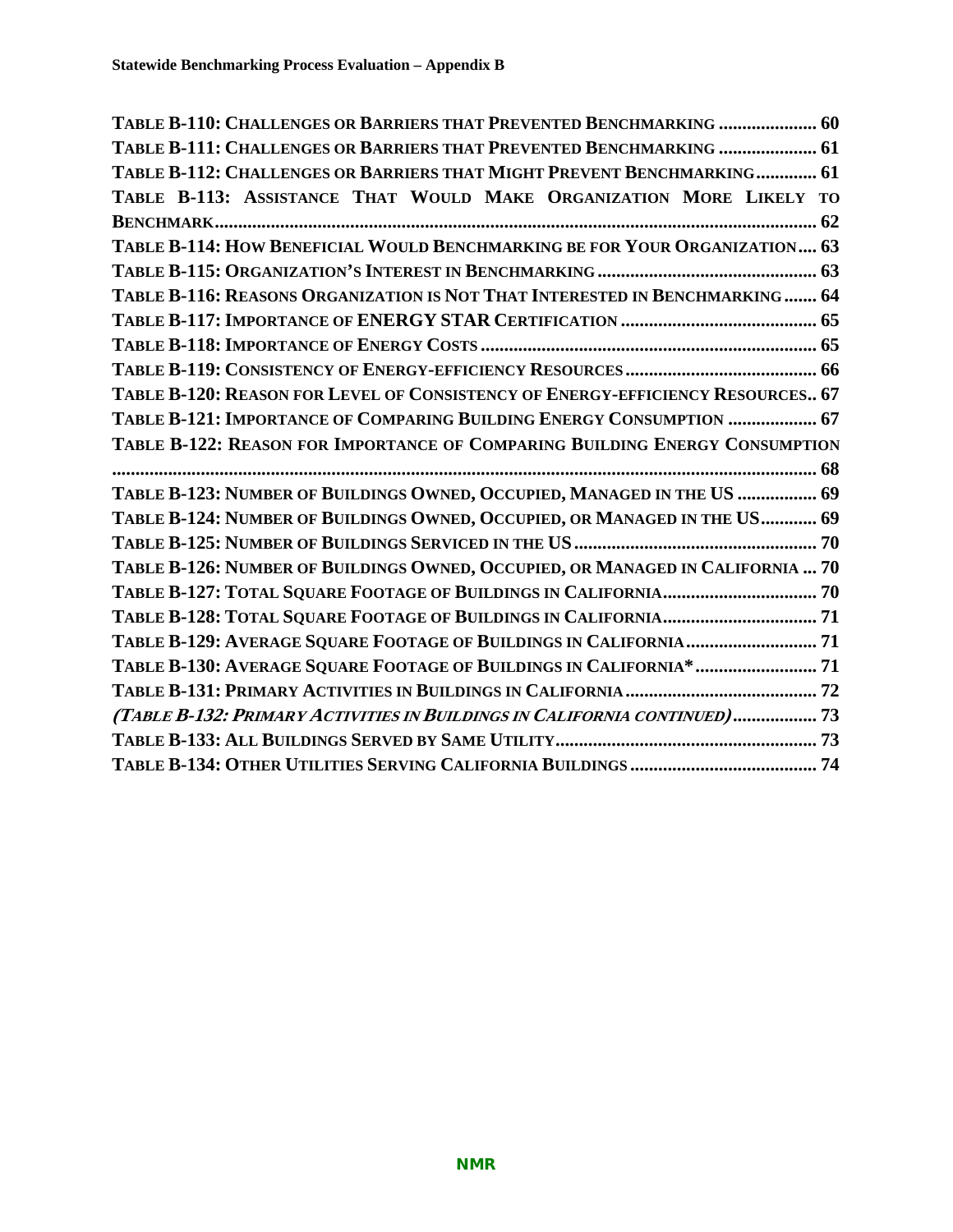# **Appendix B** Survey Results by Question

Two telephone surveys, one of initiative "participants" and one of "non-participants" were fielded in November-December of 2011 as part of the California statewide benchmarking process evaluation. The purpose of the surveys was to obtain quantitative information from a representative sample of important subgroups of customers to help answer research questions focused around "customer-driven" benchmarking.

# **B.1 Methodology**

### **B.1.1 Participant Telephone Survey**

"Participants" were defined as individuals, including but not limited to utility customers, who had registered for a utility benchmarking workshop between January 1, 2010 and the date of the data request submitted to the IOUs (September 13, 2011). Workshop instructors and IOU staff were excluded from the Participant group.

Respondents to the participant survey were subdivided into three groups based on three general types of users of Portfolio Manager. These user types were determined based on information gleaned from the interviews and on a review of the workshop registration data. Respondents were allocated to subgroups based on their responses to survey screening questions. The subgroups were:

- End-users (owner, renter, or property manager) who have benchmarked buildings in the past three years.
- End-users (owner, renter, or property manager) who have NOT benchmarked buildings in the past three years.
- Vendors who have benchmarked buildings for customers in the past three years.

A sample was prepared by randomly selecting 1,354 individuals from the population of 1,884 organizations with individuals registered for utility workshops during the time period in question. The individuals were grouped by company affiliation, companies were randomly selected, and the first individual listed for each company was contacted by telephone and recruited for the survey. If this individual was unavailable or no longer with the company, the next individual listed for the same company was contacted, and so forth until the approved sample was exhausted. Up to eight callbacks were made before a determination was made that an individual could not be contacted. A total of 129 respondents completed the participant survey. Because two respondents were removed from the data prior to analysis, the total number of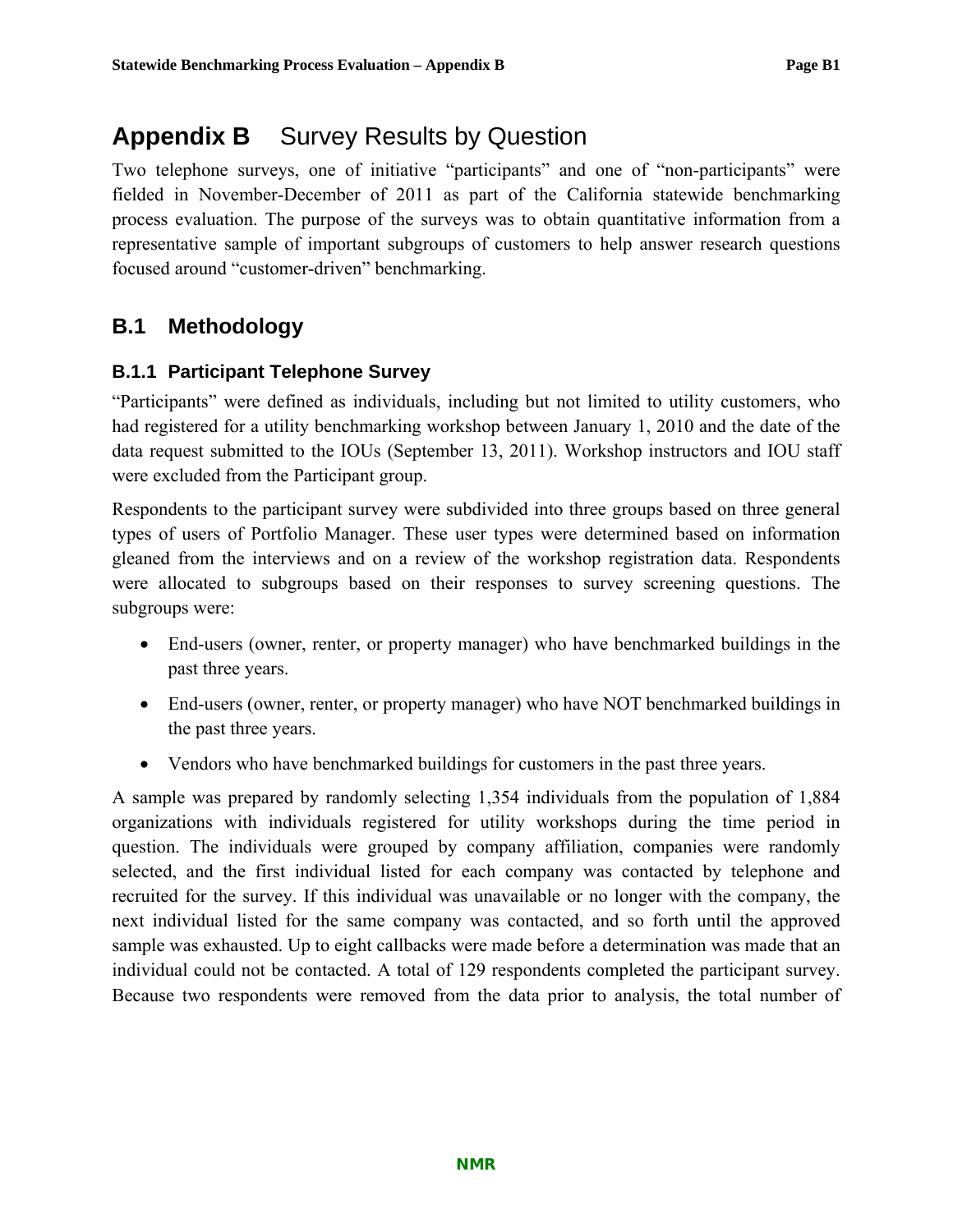respondents in the final sample was  $127<sup>1</sup>$  As Table B-1 shows, the margin of error ranges from  $+12.01\%$  to  $+15.6\%$  at the 90% confidence level.

| <b>Survey</b>                  | <b>Population</b><br>(Companies) | <b>Sample Size</b> | <b>Sampling Error</b><br>at $90\%$<br><b>Confidence Level</b> |
|--------------------------------|----------------------------------|--------------------|---------------------------------------------------------------|
| PG&E                           | 923                              | 35                 | $+13.64$                                                      |
| <b>SCE</b>                     | 265                              | 34                 | $+13.42$                                                      |
| <b>SoCalGas</b>                | 168                              | 24                 | $+15.59$                                                      |
| SDG&E                          | 528                              | 35                 | $+13.45$                                                      |
| Benchmarking End User (EB)     | 680                              | 43                 | $+12.15$                                                      |
| Non-Benchmarking End User (EN) | 695                              | 44                 | $+12.01$                                                      |
| Vendor $(V)$                   | 509                              | 40                 | $+12.48$                                                      |

**Table B-1: Participant Sample Size and Sampling Error** 

Participant data have been weighted in order for the survey sample to be representative of the number of organizations that attended workshops offered by each of the utilities. We have also estimated the proportion of respondents by each of the three user groups. Because we did not have user group data from the workshops, we estimated the proportions in each group based on screening questions in the survey.

Questions with fewer than 20 respondents are presented as unweighted counts, while those with more than 20 respondents are presented as weighted percentages. Because of this weighting, subcategories that are in counts will not directly match with the percentages presented when the sample sizes are greater than 20. (Table B-2)

 $\overline{a}$ 

 $1$  One respondent in the participant survey was removed from the analysis as their survey responses indicated that they were a workshop trainer. One respondent from Edison International, the holding company for SCE, was removed from the analysis. While the respondent might have attended the workshop in order to learn about benchmarking Edison International buildings we cannot be sure that they did not attend as a representative of SCE.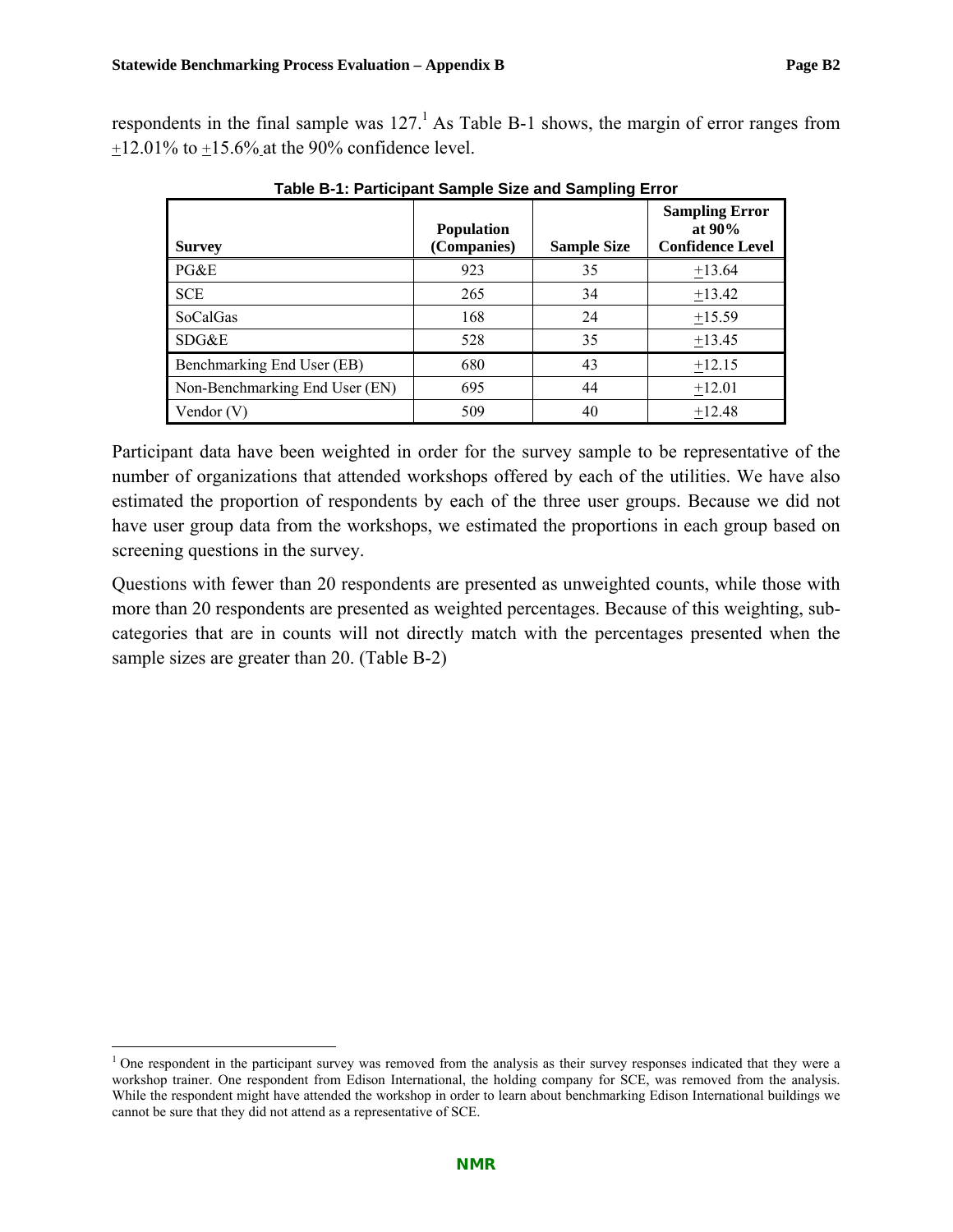|                     |                  |                    | ັ      |
|---------------------|------------------|--------------------|--------|
|                     | <b>Companies</b> | <b>Sample Size</b> | Weight |
| PG&E EB             | 328              | 12                 | 1.84   |
| PG&E EN             | 357              | 12                 | 2.01   |
| PG&E V              | 238              | 11                 | 1.46   |
| <b>SCE EB</b>       | 65               | 11                 | 0.40   |
| <b>SCE EN</b>       | 112              | 12                 | 0.64   |
| <b>SCEV</b>         | 88               | 10                 | 0.57   |
| SoCalGas EB         | 60               | 8                  | 0.51   |
| SoCalGas EN         | 60               | 8                  | 0.51   |
| SoCalGas V          | 48               | 8                  | 0.40   |
| SDG&E EB            | 228              | 12                 | 1.31   |
| <b>SDG&amp;E EN</b> | 166              | 12                 | 0.95   |
| SDG&E V             | 135              | 11                 | 0.78   |

**Table B-2: Participant Population, Sample Sizes, and Weights** 

### **B.1.2 Non-Participant Telephone Survey**

"Non-participants" were defined as current utility commercial customers who to the utilities' knowledge were not registered users of ABS and had not participated in any of the utilities benchmarking workshops. Not all commercial customers are in a position to benchmark buildings using Portfolio Manager. For example, buildings smaller than 5,000 square feet cannot be benchmarked with Portfolio Manager. To both increase the likelihood that the customers in the non-participant group would actually be in a position to benchmark one or more buildings with Portfolio Manager and keep down survey costs, only customers that were sole tenants of a building<sup>2</sup> (either owner-occupiers or renters) and identified in the IOU customer database as medium (i.e. with a max kW between 100 and 500) or large (i.e. with a max kW of greater than 500) commercial customers were eligible for selection. To ensure statewide representation, customers were selected randomly from among the databases of PG&E, SCE, and SDG&E.<sup>3</sup>

A sample was prepared by randomly selecting qualifying organizations from the California statewide customer database. A total of 48 qualified respondents completed the participant survey, from a population of 17,781 organizations with telephone contact information. The margin of error is +11.9% at the 90% confidence level. (Table B-3)

 $\overline{a}$ 

 $^{2}$  As suggested by the address compared to other addresses in the database.

<sup>&</sup>lt;sup>3</sup> Since SCE and SoCalGas provide electric and gas service, respectively, to the same customers, customers were selected from only one of these utilities' customers.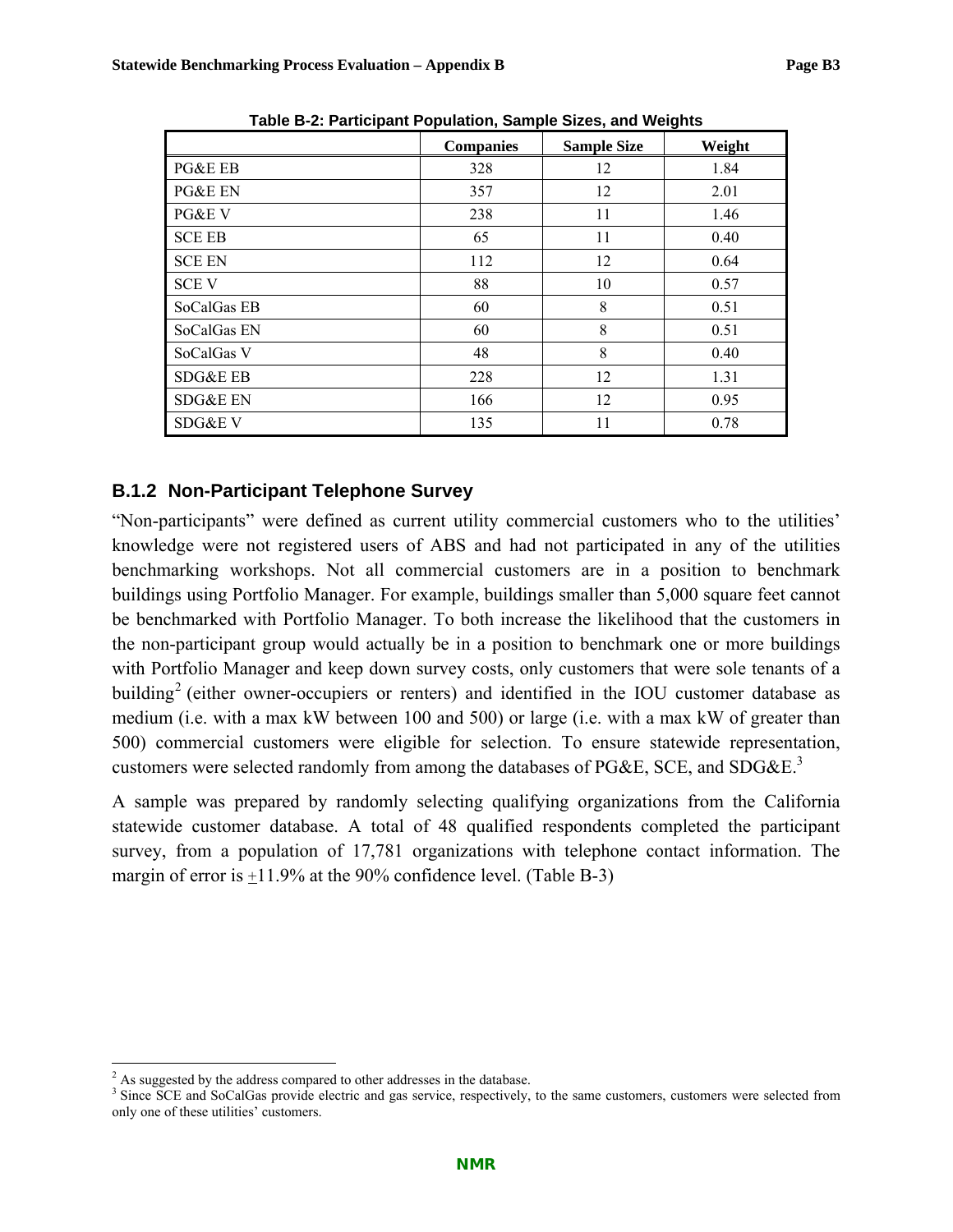| <b>Population</b><br>(Companies) | <b>Sample Size</b> | <b>Sampling Error</b><br>at $90\%$<br><b>Confidence Level</b> |
|----------------------------------|--------------------|---------------------------------------------------------------|
| 17 781                           |                    | $+119$                                                        |

|  |  |  | Table B-3: Non-participant Sample Size and Sampling Error |
|--|--|--|-----------------------------------------------------------|
|  |  |  |                                                           |

Non-participant data have been weighted in order for the survey sample to be representative of the statewide population of qualifying commercial customers (Table B-4).

| Table B-4: Non-participant Population, Sample Sizes, and Weights for RDD Survey |                   |  |
|---------------------------------------------------------------------------------|-------------------|--|
|                                                                                 | Donulation Comple |  |

|            | Population  | <b>Sample</b> |        |
|------------|-------------|---------------|--------|
|            | (Companies) | <b>Size</b>   | Weight |
| PG&E       | 6,522       | 21            | 0.83   |
| <b>SCE</b> | 9.542       |               | 2.34   |
| SDG&E      | 1.717       | 16            | 0.29   |

### **B.1.3 Survey Response Rates**

Table B-5 presents the response rate for both the participant and non-participant surveys. The response rate for the participant survey was 51%; for the non-participant survey, 8%. The evaluation team believes the much lower response rate for the non-participant survey to be due primarily to two reasons. (1) For the non-participant survey the only contact information available for most organizations was simply the organization name and main phone number. By comparison, the contact information for participants included names, direct telephone numbers, and work cell phone numbers. (2) In addition to the challenge of having to convince the nonparticipant organizational "gatekeeper" who answered the phone of the value of helping to identify the right person for the interviewer to talk with, for most non-participants contacted the subject of benchmarking was not as salient as it was to the participants, all of whom had enough interest in benchmarking to register for a utility workshop on the subject.

|            | Participant<br><b>Response Rate</b> | Non-participant<br><b>Response Rate</b> |
|------------|-------------------------------------|-----------------------------------------|
| PG&E       | 47%                                 | 10%                                     |
| <b>SCE</b> | 62%                                 | $5\%$                                   |
| SoCalGas   | 44%                                 |                                         |
| SDG&E      | 60%                                 | 7%                                      |
| Total      | 51%                                 | 8%                                      |

**Table B-5: Response Rate** 

# **B.2 Tests of Significance and Comparisons of Results**

Where differences among survey results for different subgroups are reported as statistically significant, it is always at the 90% confidence level. Results presented as unweighted counts will not directly match with results presented as weighted percentages.

# **B.3 Interest In and Awareness of Benchmarking**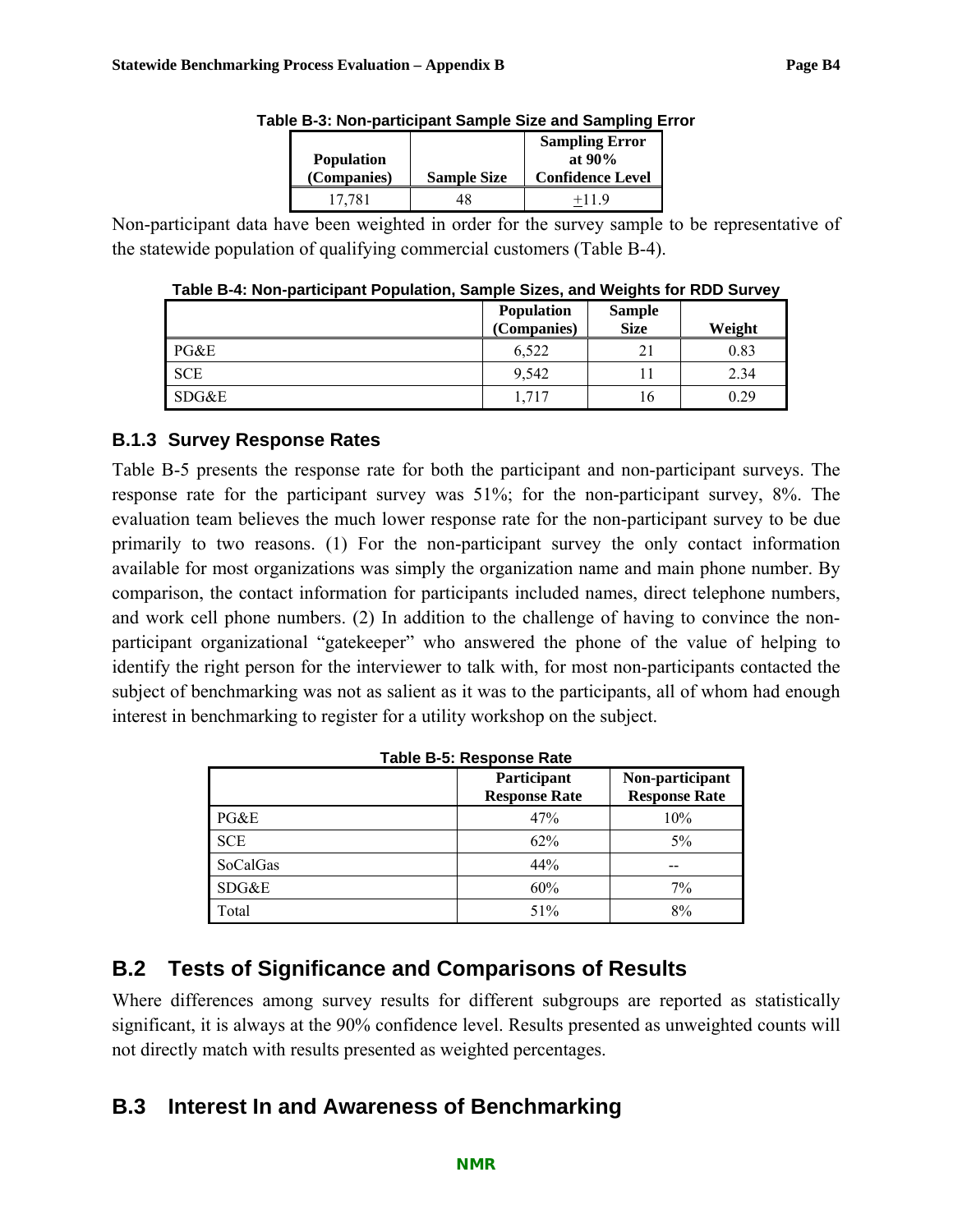S4 question was used in determining the user type for meeting quotas.

|                                                                                                                                                                                                     |                | (participants) |        |                 |              |
|-----------------------------------------------------------------------------------------------------------------------------------------------------------------------------------------------------|----------------|----------------|--------|-----------------|--------------|
|                                                                                                                                                                                                     | PG&E           | <b>SCE</b>     | SDG&E  | <b>SoCalGas</b> | <b>Total</b> |
| Sample size                                                                                                                                                                                         | 35             | 33             | 35     | 24              | 127          |
| Benchmarking facilities owned by the<br>organization that employs you [END<br>USER--OWNER]                                                                                                          | $55\%$ $\beta$ | 39%            | $36\%$ | 58%             | 48%          |
| Benchmarking facilities occupied and<br>leased or managed, but not owned, by<br>the organization that employs you<br>[END USER-NOT OWNER, NOT<br>PROPERTY MANAGER]                                  | 13%            | 22%            | $25\%$ | 8%              | 17%          |
| Benchmarking facilities that are<br>managed by the organization that<br>employs you but which are occupied<br>and owned by other organizations<br><b>[END USER-PROPERTY</b><br><b>MANAGER ONLY]</b> | 7%             | 6%             | 14%    | 8%              | 9%           |
| Benchmarking facilities that are<br>occupied, owned, and managed by<br>other organizations? [VENDOR]                                                                                                | 27%            | 33%            | 25%    | 25%             | 27%          |

## **Table B-6: Type of Interest in Benchmarking**

β Significantly different from SDG&E at the 90% confidence level.

γ Significantly different from SoCalGas at the 90% confidence level.

#### **Table B-7: User Type of Interest in Benchmarking by Group**

(participants; non-participants)

|                                             | EB   | EN  |       | Non-<br>participants |
|---------------------------------------------|------|-----|-------|----------------------|
| Sample size                                 | 43   | 44  | 40    | 48                   |
| End user--owner                             | 74%ζ | 57% | $- -$ | 63%                  |
| End user—not owner, not property<br>manager | 17%  | 30% |       | 37%                  |
| End user—property manager only              | 9%   | 13% |       | $1\%$                |
| Vendor                                      |      | --  | 100%  |                      |

ζ Significantly different from EN at the 90% confidence level.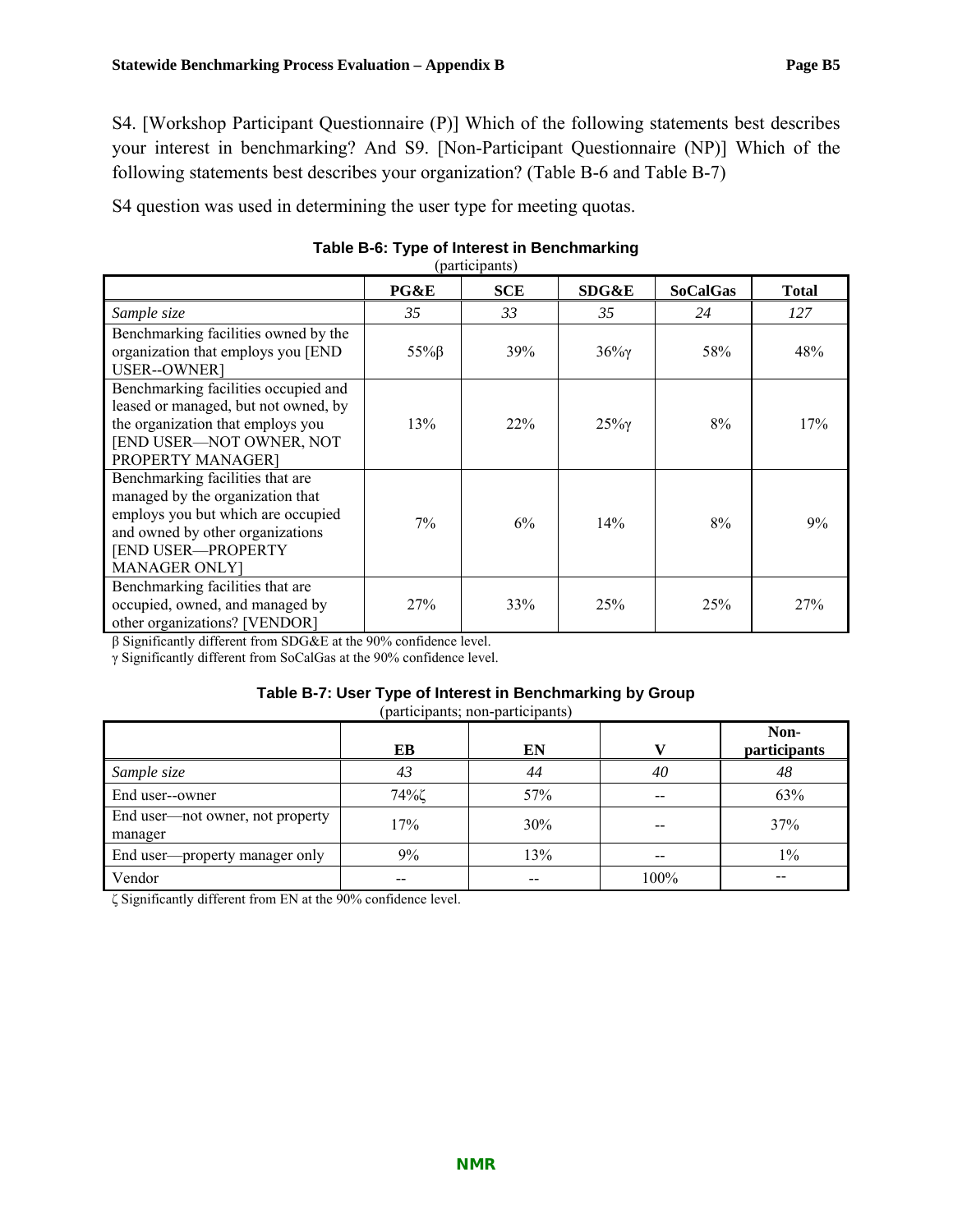| Table B-8: Organization's Experience with Benchmarking |  |
|--------------------------------------------------------|--|
|--------------------------------------------------------|--|

|  | (participants) |  |
|--|----------------|--|
|  |                |  |

|                                                            | PG&E | <b>SCE</b> | SDG&E | <b>SoCalGas</b> | All<br><b>Participants</b> |
|------------------------------------------------------------|------|------------|-------|-----------------|----------------------------|
| Sample size                                                | 35   | 33         | 35    | 24              | 127                        |
| Have completed benchmarking<br>at least one building       | 62%  | 56%        | 69%   | 64%             | 63%                        |
| Have not benchmarked a<br>building in the past three years | 39%  | 44%        | 31%   | 36%             | 37%                        |

#### **Table B-9: Organization's Experience with Benchmarking**

(participants; non-participants who have heard of building benchmarking)

|                                                            | EB   | EN   |      | Non-<br>participants<br>$\frac{1}{2}$ |
|------------------------------------------------------------|------|------|------|---------------------------------------|
| Sample size                                                | 43   | 44   | 40   | 14                                    |
| Have completed benchmarking at<br>least one building       | 100% |      | 100% |                                       |
| Have not benchmarked a building<br>in the past three years |      | 100% |      | 10                                    |

\* Throughout this report, unweighted counts are reported when the sample size is less than 20.

S6. (P)/S7.<sup>4</sup> (NP) Does your organization use ENERGY STAR Portfolio Manager to benchmark buildings? (Table B-10 and Table B-11)

### **Table B-10: Use of ENERGY STAR Portfolio Manager in the Past Three Years**

(participants who have benchmarked at least one building in the last three years)

|             |                          |                      |                  | <b>SoCalGas</b> |              |
|-------------|--------------------------|----------------------|------------------|-----------------|--------------|
|             | PG&E                     | <b>SCE</b>           | <b>SDG&amp;E</b> | (count)         | <b>Total</b> |
| Sample size | 23                       | 2 i                  | 23               | 16              | 83           |
| Yes         | $92\%$                   | $70\%$ $\beta\delta$ | 96%              | 14              | 90%          |
| No          | $8\%$ a                  | $0\%$ $\beta\delta$  | 4%               |                 | 10%          |
| Don't know  | $\overline{\phantom{m}}$ | $<1\%$               | $- -$            | $-$             | $<1\%$       |

α Significantly different from SCE at the 90% confidence level.

β Significantly different from SDG&E at the 90% confidence level.

δ Significantly different from all participants at the 90% confidence level.

 4 S7. (NP) were asked: Has your organization used ENERGY STAR Portfolio Manager to benchmark buildings?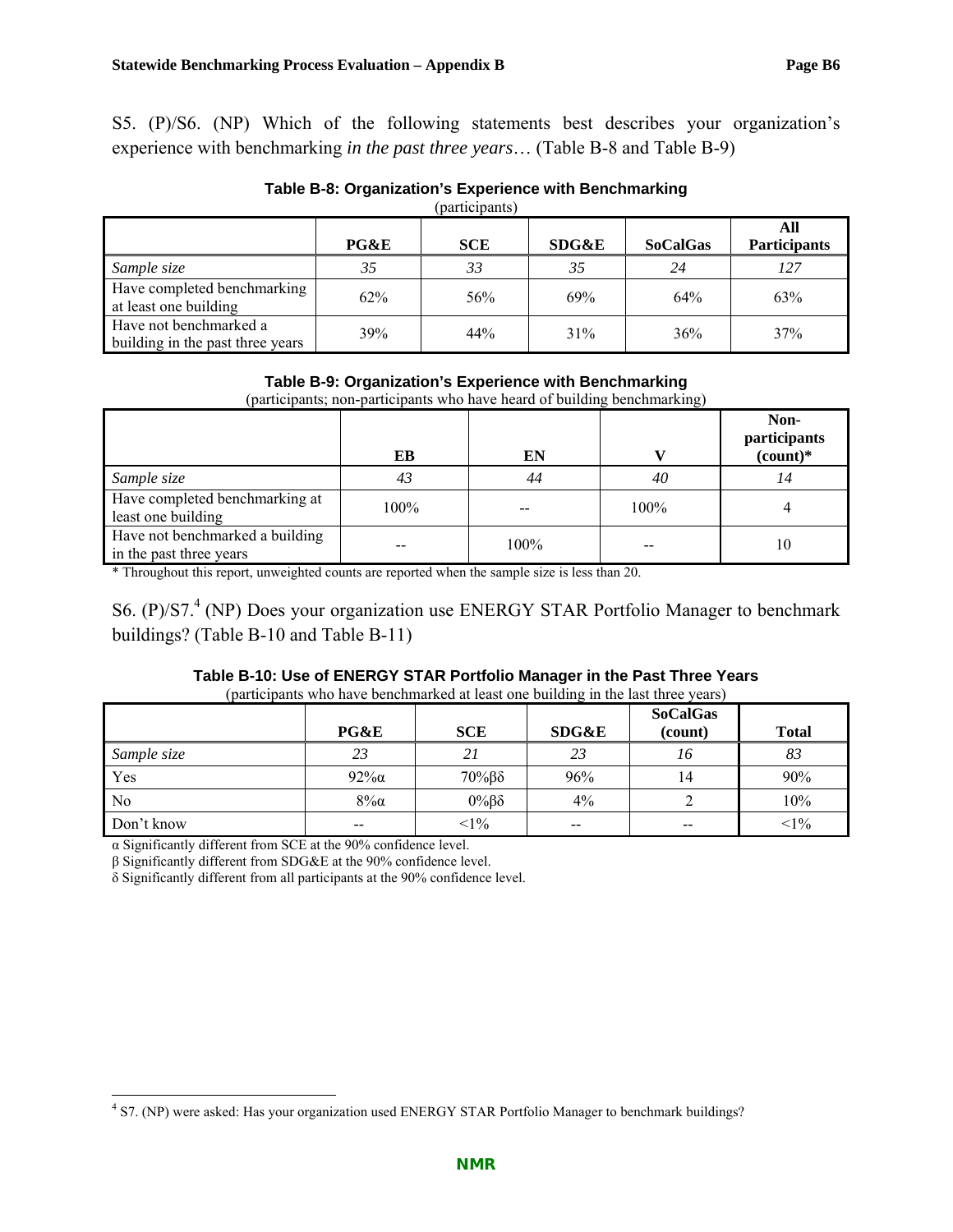| (participants and non-participants who have benchmarked buildings for their organization in the past three years) |        |     |                                                            |                                 |
|-------------------------------------------------------------------------------------------------------------------|--------|-----|------------------------------------------------------------|---------------------------------|
|                                                                                                                   | EВ     |     | <b>Total</b><br><b>Benchmarking</b><br><b>Participants</b> | Non-<br>participants<br>(count) |
| Sample size                                                                                                       | 43     | 40  | 83                                                         |                                 |
| Yes                                                                                                               | 91%    | 88% | 90%                                                        |                                 |
| N <sub>0</sub>                                                                                                    | 9%     | 12% | 10%                                                        |                                 |
| Don't know                                                                                                        | $<1\%$ |     | $<1\%$                                                     |                                 |

**Table B-11: Use of ENERGY STAR Portfolio Manager in the Past Three Years** 

S7. (P)/S6A. (NP) Which of the following best describes your role in benchmarking buildings for your organization? (Table B-12)

#### **Table B-12: Role in Benchmarking Buildings for Your Organization**

(participant end users and non-participants who have benchmarked at least one building in the last three years)

|                                                               | PG&E<br>(count) | <b>SCE</b><br>(count) | <b>SDG&amp;E</b><br>(count) | <b>SoCalGas</b><br>(count) | <b>Total End</b><br><b>Users</b> | Non-<br>participants<br>(count) |
|---------------------------------------------------------------|-----------------|-----------------------|-----------------------------|----------------------------|----------------------------------|---------------------------------|
| Sample size                                                   | 12              | 11                    | 12                          |                            | 43                               |                                 |
| Benchmark buildings for own<br>organization                   |                 | 4                     |                             |                            | 73%                              |                                 |
| Another employee benchmarks<br>buildings for own organization |                 |                       |                             |                            | $2\%$                            |                                 |
| Another company benchmarks<br>buildings for own organization  |                 |                       |                             |                            | 23%                              |                                 |

S8. (P) Which best describes your role in benchmarking buildings for your organization? (Table B-13)

| Table B-13: Role in Benchmarking Buildings for Your Organization                         |  |
|------------------------------------------------------------------------------------------|--|
| (portioinant vanders who have benefinated at least and building in the last three years) |  |

|                                                        | PG&E<br>(count) | <b>SCE</b><br>(count) | SDG&E<br>(count) | <b>SoCalGas</b><br>(count) | <b>Total</b> |
|--------------------------------------------------------|-----------------|-----------------------|------------------|----------------------------|--------------|
| Sample size                                            |                 | 10                    |                  |                            | 40           |
| Benchmark buildings for customers                      |                 |                       |                  |                            | 82%          |
| Another employee benchmarks<br>buildings for customers |                 |                       |                  |                            | 18%          |

S3. (NP) Before this call, had you heard of the term "Building Benchmarking"? (Table B-14)

#### **Table B-14: Previously Heard about Benchmarking (Unaided)**

(non-participants)

|             | <b>Total</b> |
|-------------|--------------|
| Sample Size | 48           |
| Yes         | 16%          |
| No          | 84%          |
| Don't know  | $- -$        |
| Refused     | $- -$        |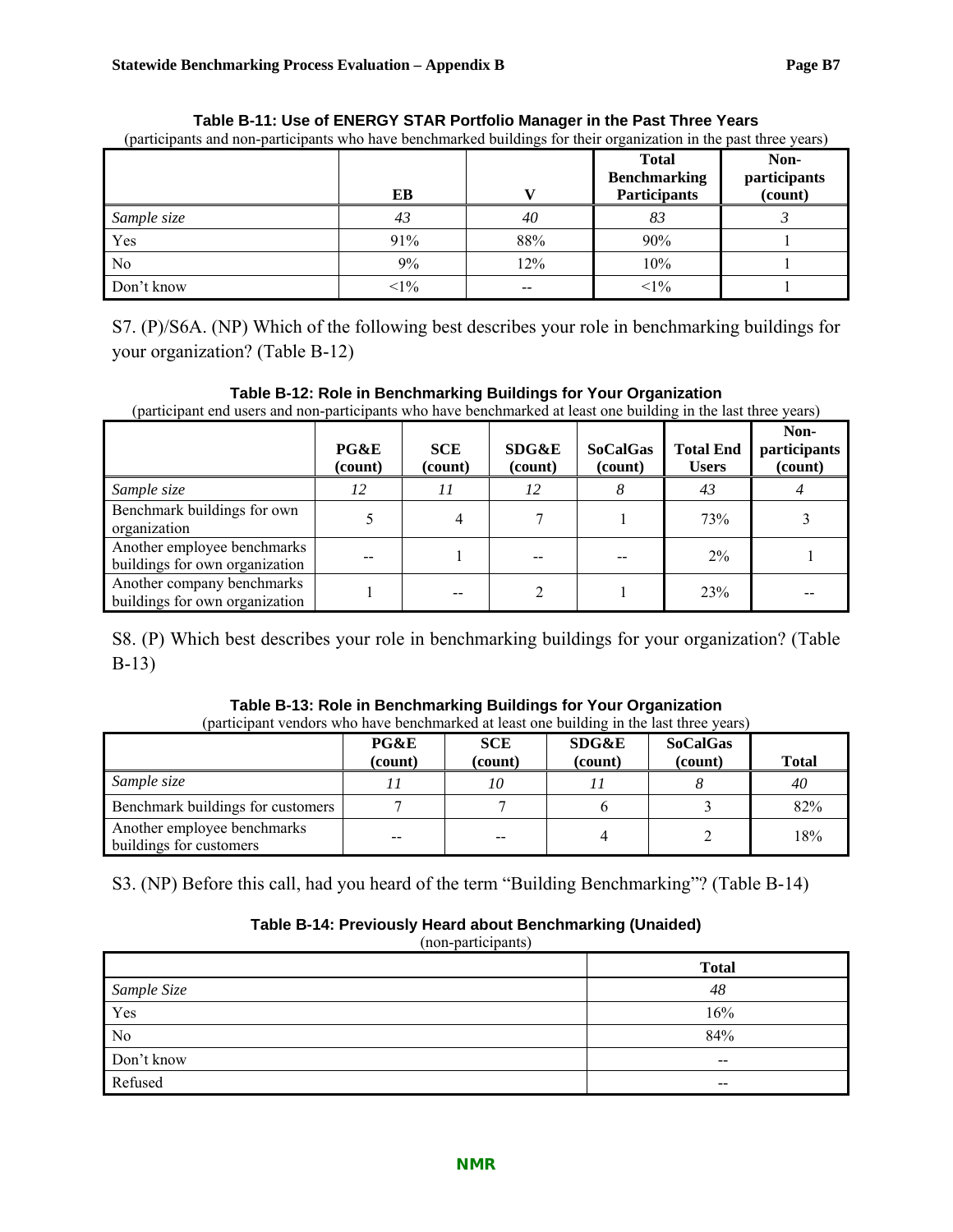S4. (NP) Buildings are benchmarked using energy management software that allows customers to track and assess energy consumption. Typically benchmarking provides metrics that assess the energy use intensity and energy performance of the whole building by comparing it to the energy usage of similar buildings. Have you heard of this practice of "Building Benchmarking"? (Table B-15)

#### **Table B-15: Previously Heard about Benchmarking (Aided)**

(non-participants who indicated that they were not previously aware of benchmarking)

|                | <b>Total</b> |
|----------------|--------------|
| Sample Size    | 48           |
| Yes            | 24%          |
| N <sub>0</sub> | 76%          |
| Don't know     | $- -$        |
| Refused        | $- -$        |

S5. (NP) What does the term "Building Benchmarking" mean to you? (Table B-16)

#### **Table B-16: Meaning of the Term "Building Benchmarking"**

(non-participants who had heard of the term "Building Benchmarking" [unaided])

|                                                    | <b>Total</b><br>(count) |
|----------------------------------------------------|-------------------------|
| Sample Size                                        |                         |
| Measuring energy consumption                       |                         |
| Comparing building energy usage to other buildings |                         |
| Other                                              |                         |
| Don't know                                         |                         |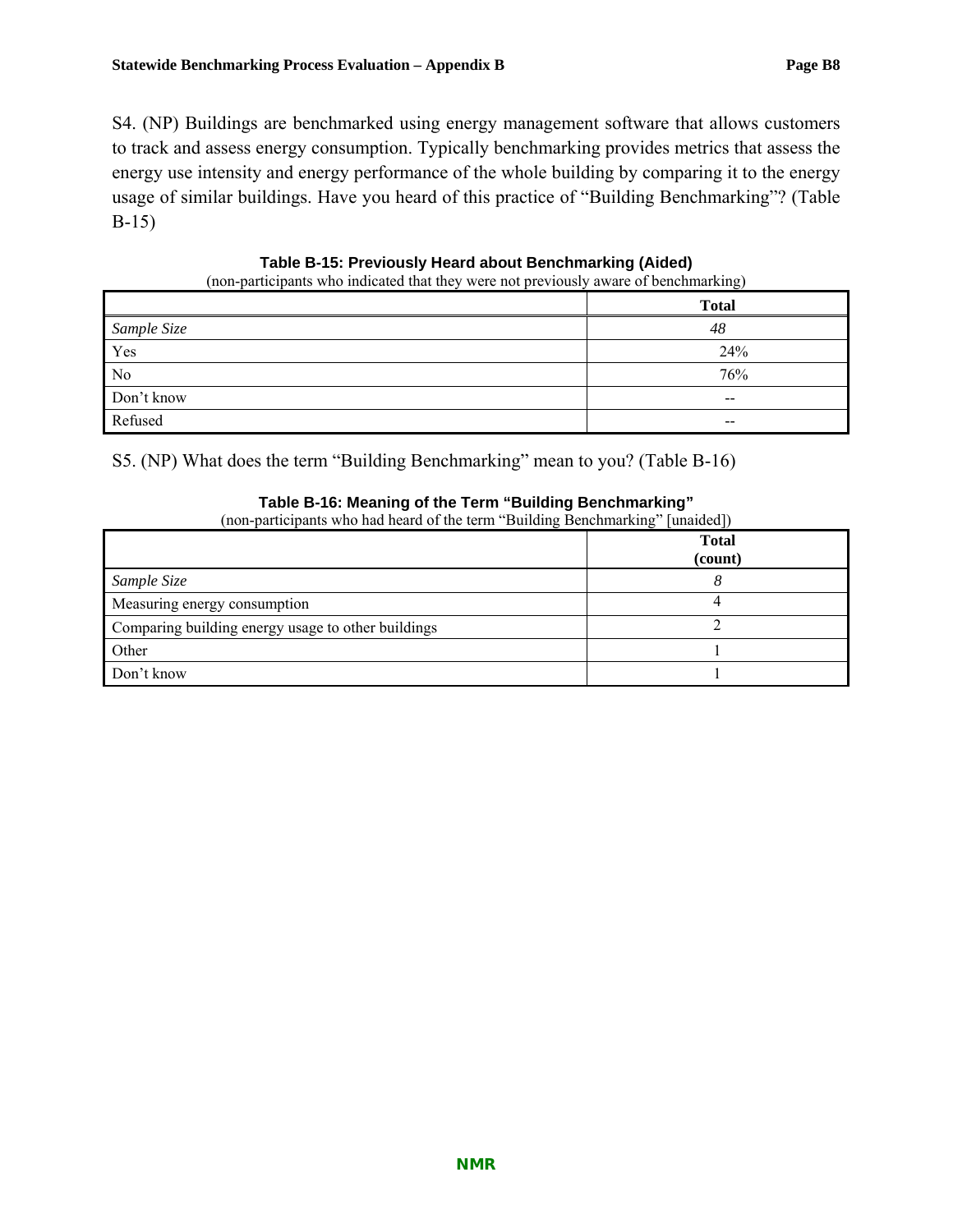BE1. (P/NP) & NB1. (P/NP) How did you first learn about benchmarking? (Table B-17)

|                                                         | EB                       | EN             | Non-participants<br>(count) |
|---------------------------------------------------------|--------------------------|----------------|-----------------------------|
| Sample size                                             | 4 <sup>3</sup>           | 44             | $\overline{7}$              |
| <b>Utility/EPA/ENERGY STAR Sources</b>                  |                          |                |                             |
| Utility account manager or other utility representative | $6\%$                    | 28%            | 1                           |
| Utility workshop                                        | 9%                       | 18%            | 1                           |
| Utility/EPA website                                     | 13%                      | 6%             | --                          |
| Email or brochure from utility                          | 11%                      | 7%             | --                          |
| Utility energy-efficiency program                       | 9%                       | 5%             | --                          |
| <b>ENERGY STAR</b>                                      | --                       | 2%             | $-$                         |
| <b>Industry/Other Government Information</b>            |                          |                |                             |
| Industry or trade journal, newspaper, or website        | 11%                      | 6%             | --                          |
| Through a vendor                                        | $7\%$ ζ                  | --             | --                          |
| Industry association, such as BOMA                      | $1\%$                    | 5%             | --                          |
| Legislation (AB1103 or other)                           | $6\%$                    | $\overline{a}$ | --                          |
| Port of San Diego business challenge                    | $\overline{\phantom{a}}$ | 2%             | --                          |
| Port District email                                     | --                       | 2%             | --                          |
| <b>CPUC Community Energy Partnership</b>                | $1\%$                    | --             | --                          |
| This survey                                             | $\overline{a}$           | $-$            | $\overline{2}$              |
| <b>Word of Mouth/Work/Community Organizations</b>       |                          |                |                             |
| Through work                                            | 19%                      | 13%            | --                          |
| Classes/School                                          | $-$                      | 4%             | --                          |
| Through building owner                                  | 3%                       | --             | --                          |
| Word of mouth                                           | $1\%$                    | $-$            | $-$                         |
| Corporate policy                                        | --                       | $-$            | 1                           |
| Self taught                                             | --                       | $-$            | 1                           |
| Other                                                   | $9\%$                    | --             | 1                           |
| Don't know                                              | $-\zeta$                 | 6%             | $\mathbf{1}$                |

**Table B-17: How First Learned about Benchmarking** 

ζ Significantly different from EN at the 90% confidence level.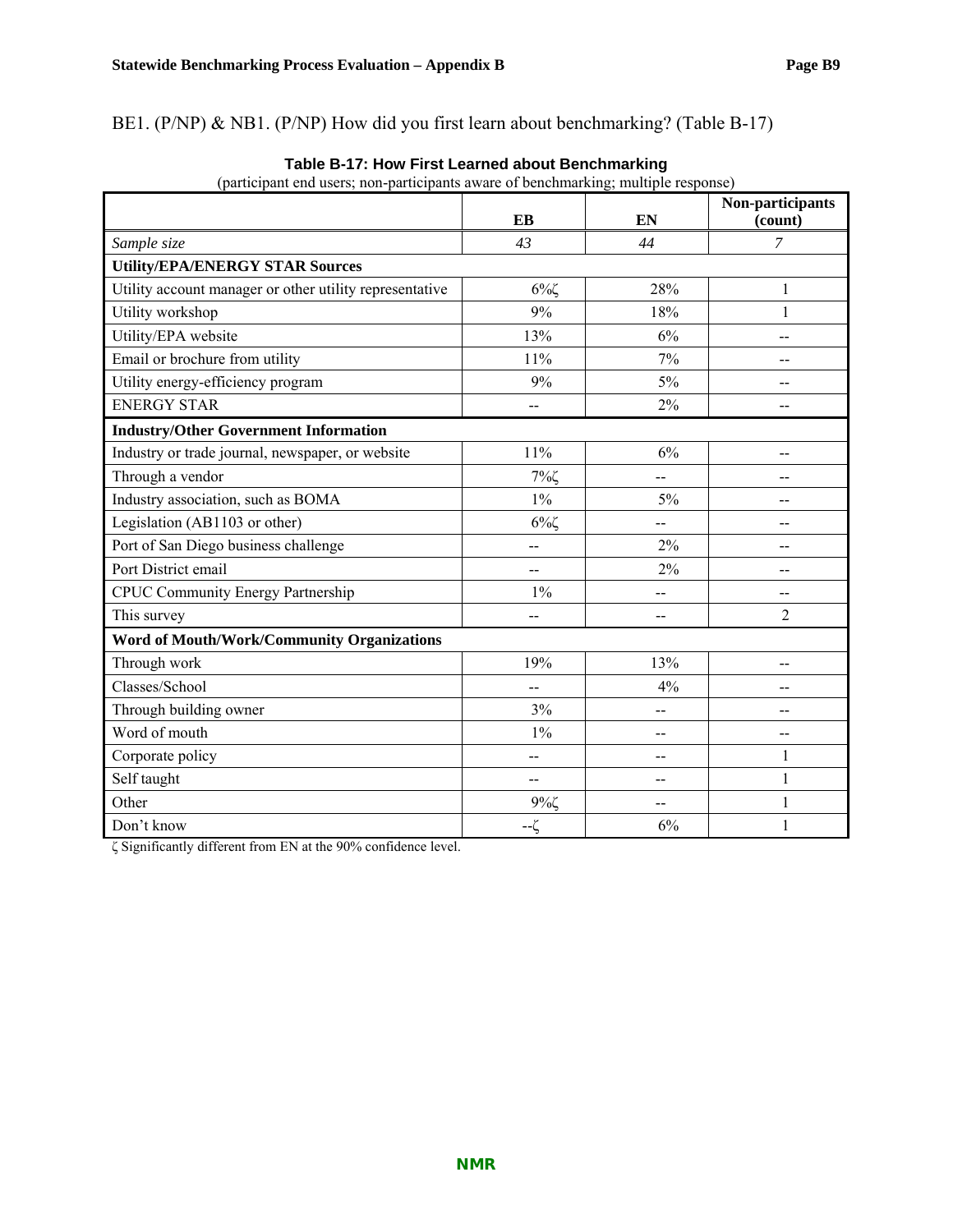BE2. (P/NP) & NB5. (P/NP) What aspects of benchmarking most interest your organization? (Table B-18)

|                                                                               | (participant end users; non-participants; multiple response) |                          | Non-participants<br>who benchmarked | Non-participants<br>who did not |
|-------------------------------------------------------------------------------|--------------------------------------------------------------|--------------------------|-------------------------------------|---------------------------------|
|                                                                               | EB                                                           | EN                       | (count)                             | benchmark                       |
| Sample size                                                                   | 43                                                           | 44                       | $\overline{4}$                      | 43                              |
| Saving energy                                                                 | $18\%$ $\theta$                                              | $20\%$ $\theta$          | $\mathbf{1}$                        | 37%                             |
| Rating performance of buildings                                               | $16\%$                                                       | $15\%$                   | --                                  | 4%                              |
| Keeping track of energy use                                                   | $14\%$                                                       | $10\%$ $\theta$          | 1                                   | --                              |
| <b>ENERGY STAR certification</b>                                              | $14\%$                                                       | $9\% \theta$             | --                                  | --                              |
| To qualify for rebates/save money                                             | $7\% \theta$                                                 | $8\% \theta$             | $-$                                 | $-$                             |
| Complying with corporate<br>sustainability or environmental<br>initiative     | $11\%$ ζθ                                                    |                          |                                     |                                 |
| Identifying poor performing<br>buildings                                      | 5%                                                           | 3%                       | --                                  | $5\%$                           |
| Possibility of increasing<br>building's value/ marketability                  | $7\%$                                                        |                          | --                                  | $2\%$                           |
| Improving profitability                                                       | $1\%$                                                        | 4%                       | --                                  | $2\%$                           |
| Identifying efficiency measures                                               | 3%                                                           | $2\%$                    | --                                  | $8\%$                           |
| <b>LEED</b> certification                                                     | 4%                                                           | $-$                      | $-$                                 | --                              |
| Award given by workshop                                                       | 4%                                                           | $\overline{\phantom{a}}$ | --                                  | --                              |
| To offer as a service to clients                                              | --                                                           | 4%                       | --                                  | $-$                             |
| Establishing a baseline                                                       | --                                                           | 4%                       | $- -$                               | $-$                             |
| Required by AB1103                                                            | 3%                                                           | --                       | $-$                                 | $-$                             |
| To see how it affects us<br>financially                                       | $-$                                                          | $2\%$                    | $-$                                 |                                 |
| Possibility of advertising<br>score/marketing opportunity for<br>organization | $1\%$                                                        | --                       | --                                  |                                 |
| Taking a whole building approach<br>to assessing energy usage                 | $1\%$                                                        | $-\theta$                | --                                  | 7%                              |
| Gauging success of energy<br>services contract                                |                                                              | $1\%$                    |                                     |                                 |
| Comparing with other buildings                                                | $-\theta$                                                    | $-\theta$                | $-$                                 | $8\%$                           |
| Reducing energy costs/saving<br>money                                         |                                                              |                          | --                                  | $6\%$                           |
| Ratings to lighting                                                           | --                                                           |                          | 1                                   | $\overline{\phantom{a}}$        |
| None/not interested                                                           | --                                                           | $1\% \theta$             | --                                  | $11\%$                          |
| Other                                                                         | 3%                                                           | 7%                       | $\overline{\phantom{m}}$            | 3%                              |
| Don't know                                                                    | $1\%$                                                        | $17\%$ $\theta$          | $\mathbf{1}$                        | 29%                             |

| Table B-18: Most Interesting Aspects of Benchmarking         |
|--------------------------------------------------------------|
| (participant end users; non-participants; multiple response) |

ζ Significantly different from EN at the 90% confidence level.

θ Significantly different from non-participants who did not benchmark at the 90% confidence level.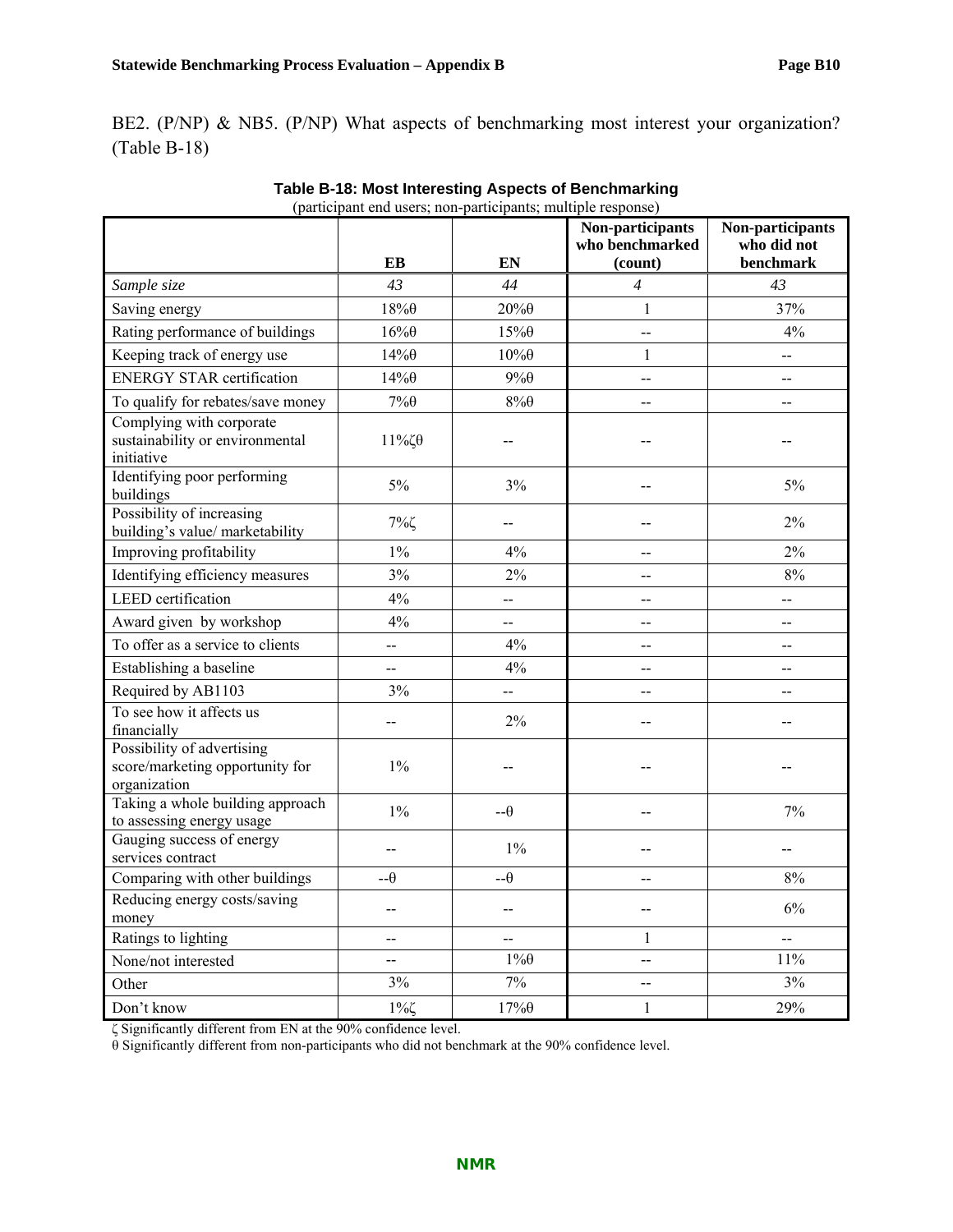# **B.4 Workshop Experience**

WS1. (P) What was your primary reason for attending the workshop about ENERGY STAR Portfolio Manager? (Table B-19 and Table B-20)

| (participants by utility)                                                                      |                |                |                |                          |                            |  |
|------------------------------------------------------------------------------------------------|----------------|----------------|----------------|--------------------------|----------------------------|--|
|                                                                                                | PG&E           | <b>SCE</b>     | SDG&E          | <b>SoCalGas</b>          | All<br><b>Participants</b> |  |
| Sample size                                                                                    | 35             | 33             | 35             | 24                       | 127                        |  |
| To learn to use Automated<br><b>Benchmarking Services</b><br>(electronic meter data<br>upload) | $34\%$ $\beta$ | $33\%$ $\beta$ | $8\%$ $\delta$ | 23%                      | 26%                        |  |
| To better understand<br>benchmarking performed by<br>others                                    | 16%            | 17%            | 28%            | 31%                      | 21%                        |  |
| Learn about Portfolio<br>Manager or benchmarking in<br>general                                 | 21%            | 22%            | $25\%$         | $8\%$                    | 21%                        |  |
| Benchmarking required for<br>rebates/mandated by utility                                       | $3\%$ $\beta$  | $-$            | $17\%$         | $\overline{\phantom{a}}$ | 6%                         |  |
| To stay current with the<br>tools/learn about regulations                                      | $5\%$          | 6%             | 3%             | $8\%$                    | 5%                         |  |
| To see how benchmarking<br>fits with our business/to<br>offer it as a service                  | 3%             | 11%            | 3%             | 8%                       | 5%                         |  |
| To benchmark my<br>organization's buildings                                                    | 5%             | $-\delta$      | 6%             |                          | 4%                         |  |
| To benchmark other<br>organizations' buildings                                                 | 3%             | $-\delta$      | $-\delta$      | $-\delta$                | 2%                         |  |
| To become more energy<br>efficient                                                             | $-\delta$      | $-\delta$      | 3%             | $8\%$                    | 2%                         |  |
| Did not attend workshop                                                                        | <u></u>        | --             | --             | 8%                       | $1\%$                      |  |
| Anticipated future<br>requirement                                                              | $\overline{a}$ | 6%             | $\overline{a}$ | --                       | $1\%$                      |  |
| To compare current tools to<br>Portfolio Manager                                               | --             | 6%             | --             | --                       | $1\%$                      |  |
| To see if we could<br>benchmark against like<br>businesses                                     |                |                |                | 8%                       | $1\%$                      |  |
| To ensure proper training of<br>employees                                                      | 3%             | $-$            | $\overline{a}$ | $-$                      | $1\%$                      |  |
| To undertake benchmarking<br>for ourselves                                                     | $\overline{a}$ | $-$            | 3%             | --                       | $1\%$                      |  |
| Required for building<br>certification                                                         | 3%             | $=$            | 3%             | $=$                      | $1\%$                      |  |
| Other                                                                                          | 5%             | $-\delta$      | 3%             | $-\delta$                | 3%                         |  |

β Significantly different from SDG&E at the 90% confidence level.

δ Significantly different from all participants at the 90% confidence level.

γ Significantly different from SoCalGas at the 90% confidence level.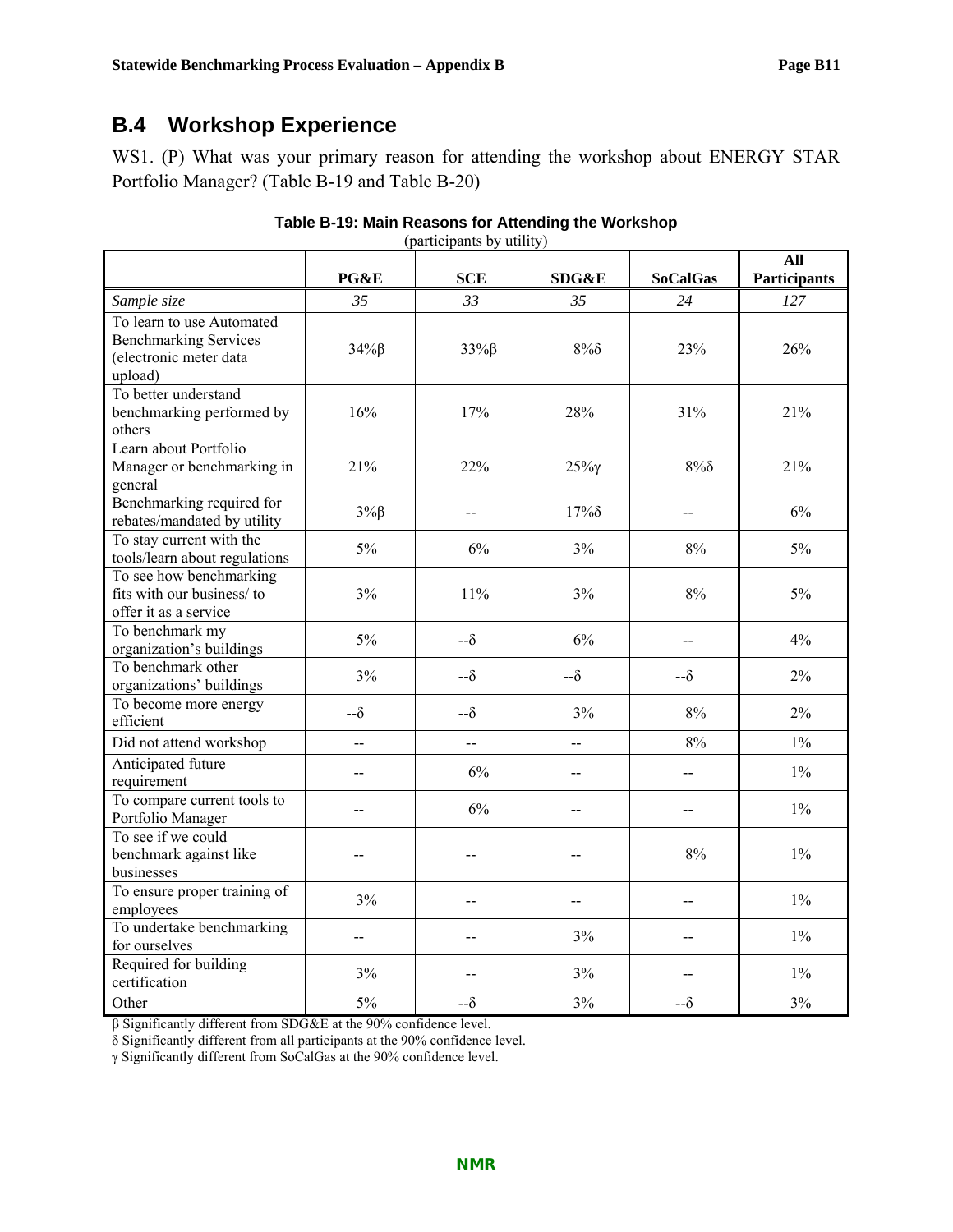|                                                                                      | EB             | EN      | $\mathbf{V}$ | <b>All Participants</b> |
|--------------------------------------------------------------------------------------|----------------|---------|--------------|-------------------------|
| Sample size                                                                          | 43             | 44      | 40           | 127                     |
| To learn to use Automated<br>Benchmarking Services (electronic<br>meter data upload) | 17%ζ           | 32%     | 30%          | 26%                     |
| To better understand<br>benchmarking performed by others                             | 22%            | 19%     | 24%          | 21%                     |
| Learn about Portfolio Manager or<br>benchmarking in general                          | 20%            | 26%     | 18%          | 21%                     |
| Benchmarking required for<br>rebates/mandated by utility                             | 9%             | 2%      | 6%           | 6%                      |
| To stay current with the tools/learn<br>about regulations                            | $9\%$          | $-\eta$ | 9%           | 5%                      |
| To see how benchmarking fits<br>with our business/ to offer it as a<br>service       | $-\zeta\delta$ | 6%      | 6%           | 5%                      |
| To benchmark my organization's<br>buildings                                          | 4%             | 4%      | 3%           | 4%                      |
| To benchmark other organizations'<br>buildings                                       | 4%             | $-$     | $-\delta$    | $2\%$                   |
| To become more energy efficient                                                      | $\overline{a}$ | 2%      | $-$          | $1\%$                   |
| Did not attend workshop                                                              | $2\%$          | $-$     | --           | $1\%$                   |
| Anticipated future requirement                                                       | $-$            | 2%      | $-$          | $1\%$                   |
| To compare current tools to<br>Portfolio Manager                                     | $2\%$          |         |              | $1\%$                   |
| To see if we could benchmark<br>against like businesses                              | $2\%$          |         |              | $1\%$                   |
| To ensure proper training of<br>employees                                            | 4%             |         | --           | $1\%$                   |
| To undertake benchmarking for<br>ourselves                                           | 2%             |         |              | $1\%$                   |
| Required for building certification                                                  | $2\%$          | $-$     | --           | $1\%$                   |
| Other                                                                                | $-\zeta\delta$ | 6%      | 3%           | 3%                      |

| Table B-20: Main Reasons for Attending the Workshop |  |  |
|-----------------------------------------------------|--|--|
|-----------------------------------------------------|--|--|

(participants by user group)

ζ Significantly different from EN at the 90% confidence level.

δ Significantly different from all participants at the 90% confidence level.

γ Significantly different from SoCalGas at the 90% confidence level.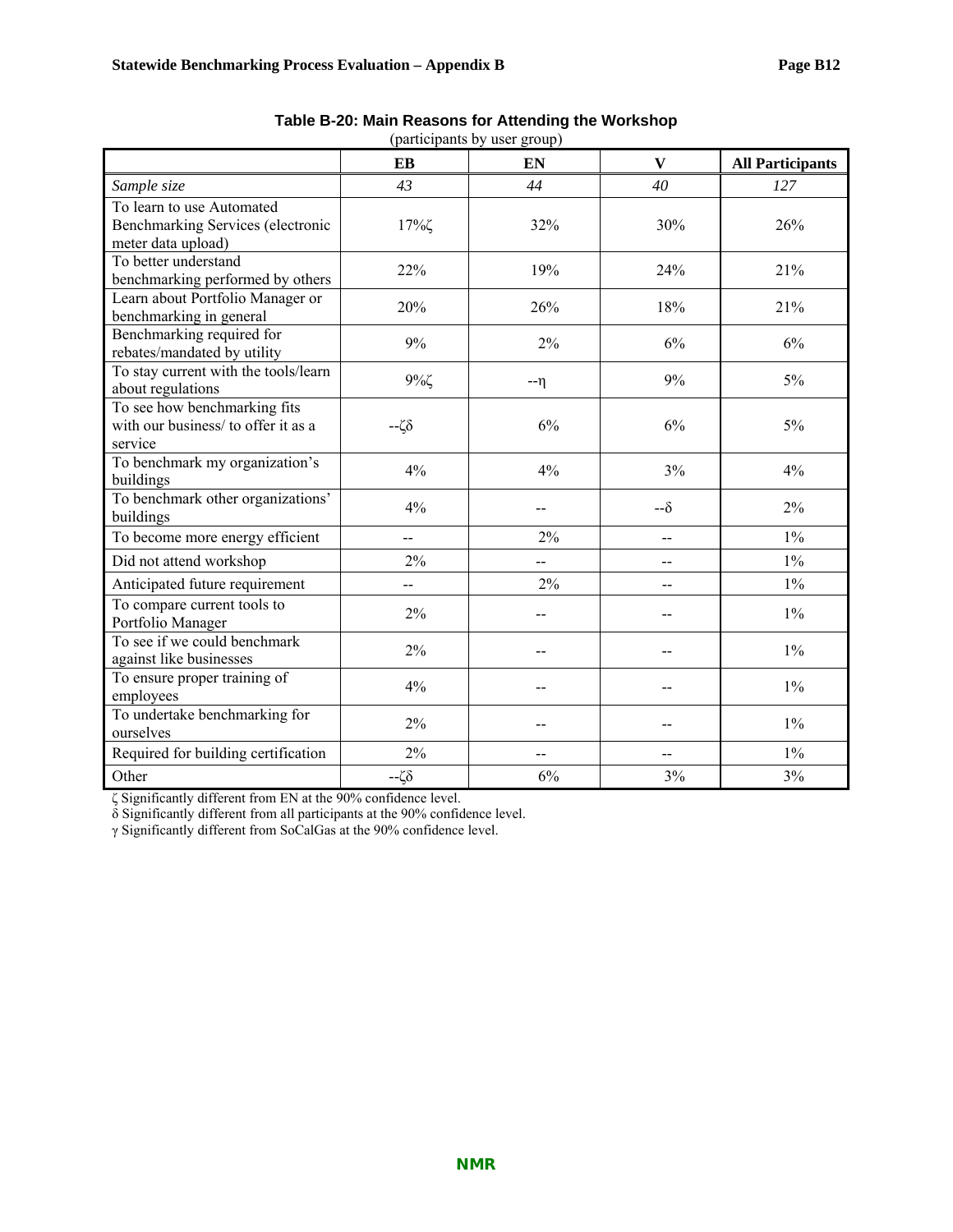## WS2. (P) Were there any other reasons? (Table B-21 and Table B-22)

|                                                                                                | PG&E          | <b>SCE</b>     | <b>SDG&amp;E</b> | <b>SoCalGas</b> | All<br><b>Participants</b> |
|------------------------------------------------------------------------------------------------|---------------|----------------|------------------|-----------------|----------------------------|
| Sample size                                                                                    | 35            | 33             | 35               | 23              | 126                        |
| Learn about Portfolio<br>Manager or benchmarking in<br>general                                 | $3\%$ $\beta$ | $-\beta\delta$ | 14%              | 8%              | 6%                         |
| To better understand<br>benchmarking performed by<br>others                                    | 5%            | --δ            | 6%               | 8%              | 5%                         |
| To learn to use Automated<br><b>Benchmarking Services</b><br>(electronic meter data<br>upload) | 5%            | 6%             | -- გ             | -- გ            | 3%                         |
| To stay current with the<br>tools/learn about regulations                                      | $-\delta$     | 6%             | 6%               | 8%              | 3%                         |
| To see how benchmarking<br>fits with our business/to<br>offer it as a service                  | $-\delta$     | $-\delta$      | 6%               | -- გ            | $2\%$                      |
| To benchmark my<br>organization's buildings                                                    | 3%            | $-\delta$      | $-\delta$        | 8%              | 2%                         |
| To become more energy<br>efficient/lower energy bills                                          | -- გ          | 6%             | $-\delta$        | 8%              | 2%                         |
| To earn/keep ENERGY<br><b>STAR</b> certification                                               | $-$           |                | 3%               | --              | $1\%$                      |
| To ensure proper training of<br>employees                                                      | 2%            |                | $-$              | --              | $1\%$                      |
| Other                                                                                          |               | 6%             |                  | --              | $1\%$                      |
| No other reasons                                                                               | $80\%$        | 77%            | 67%              | 58%             | 74%                        |

# (participants by utility; multiple response)

β Significantly different from SDG&E at the 90% confidence level.

δ Significantly different from all participants at the 90% confidence level.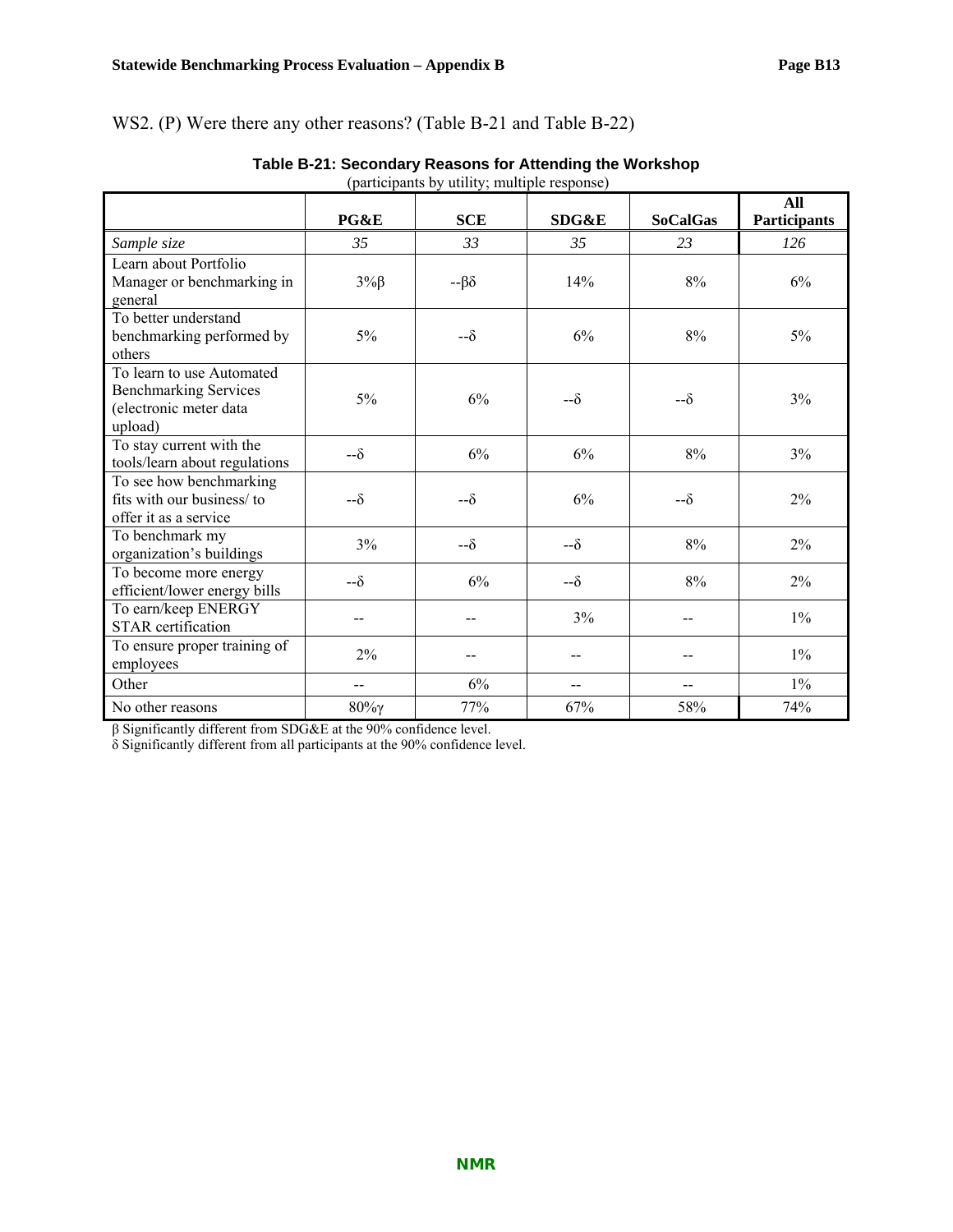|                                                                                      | (participants by user group, multiple response) |         |     |                         |  |  |
|--------------------------------------------------------------------------------------|-------------------------------------------------|---------|-----|-------------------------|--|--|
|                                                                                      | EB                                              | EN      | V   | <b>All Participants</b> |  |  |
| Sample size                                                                          | 42                                              | 44      | 40  | 126                     |  |  |
| Learn about Portfolio Manager or<br>benchmarking in general                          | $12\%$                                          | $2\%$   | 3%  | 6%                      |  |  |
| To better understand<br>benchmarking performed by others                             | 2%                                              | 9%      | 3%  | 5%                      |  |  |
| To learn to use Automated<br>Benchmarking Services (electronic<br>meter data upload) | 2%                                              |         | 5%  | 3%                      |  |  |
| To stay current with the tools/learn<br>about regulations                            | 5%                                              | $-\eta$ | 8%  | 3%                      |  |  |
| To see how benchmarking fits<br>with our business/ to offer it as a<br>service       | $-\delta$                                       | 5%      | 5%  | 2%                      |  |  |
| To benchmark my organization's<br>buildings                                          | 2%                                              | $2\%$   | 5%  | 2%                      |  |  |
| To become more energy<br>efficient/lower energy bills                                | $-\delta$                                       | 5%      | 3%  | 2%                      |  |  |
| To earn/keep ENERGY STAR<br>certification                                            | 2%                                              |         | 3%  | $1\%$                   |  |  |
| To ensure proper training of<br>employees                                            |                                                 |         | 3%  | $1\%$                   |  |  |
| Other                                                                                |                                                 |         | 3%  | $1\%$                   |  |  |
| No other reasons                                                                     | 74%                                             | 77%     | 63% | 71%                     |  |  |

| Table B-22: Secondary Reasons for Attending the Workshop |  |
|----------------------------------------------------------|--|
| (participants by user group; multiple response)          |  |

ζ Significantly different from EN at the 90% confidence level.

η Significantly different from Vendors at the 90% confidence level.

δ Significantly different from all participants at the 90% confidence level.

WS3. (P) Was the training provided in the workshop sufficient to allow you to benchmark buildings on your own? (Table B-23 and Table B-24)

| (participants by utility) |                            |            |                  |                 |                            |  |  |
|---------------------------|----------------------------|------------|------------------|-----------------|----------------------------|--|--|
|                           | PG&E                       | <b>SCE</b> | <b>SDG&amp;E</b> | <b>SoCalGas</b> | All<br><b>Participants</b> |  |  |
| Sample size               | 35                         | 33         | 35               | 23              | 126                        |  |  |
| Yes                       | 94%αβγδ                    | 77%        | 69%              | 73%             | 82%                        |  |  |
| N <sub>0</sub>            | $-\alpha\beta\gamma\delta$ | 24%        | $32\%$           | 18%             | 14%                        |  |  |
| Don't know                | 7%                         | $-\delta$  | --δ              | 9%              | 4%                         |  |  |

#### **Table B-23: Training Sufficient for Benchmarking**

α Significantly different from SCE at the 90% confidence level.

β Significantly different from SDG&E at the 90% confidence level.

γ Significantly different from SoCalGas at the 90% confidence level.

δ Significantly different from all participants at the 90% confidence level.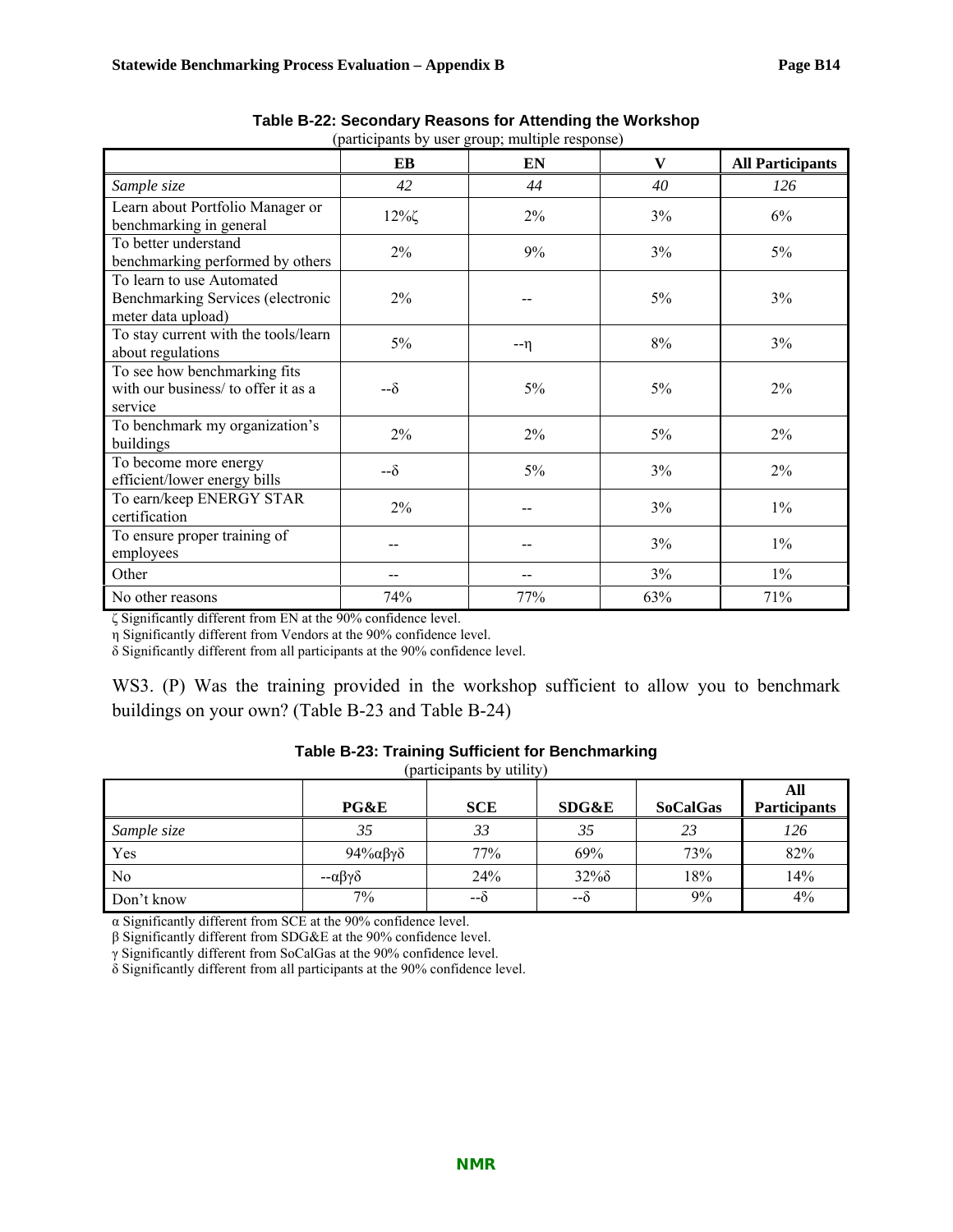| (participants by user group) |      |          |     |                         |  |  |
|------------------------------|------|----------|-----|-------------------------|--|--|
|                              | EВ   | EN       |     | <b>All Participants</b> |  |  |
| Sample Size                  | 42   | 44       | 40  | 126                     |  |  |
| Yes                          | 85%  | $73\%$ n | 91% | 82%                     |  |  |
| No                           | 15%  | $7\%$    | 9%  | 14%                     |  |  |
| Don't know                   | --ርዕ | 10%η     | --0 | $4\%$                   |  |  |

#### **Table B-24: Training Sufficient for Benchmarking**

(participants by user group)

ζ Significantly different from EN at the 90% confidence level.

η Significantly different from Vendors at the 90% confidence level.

δ Significantly different from all participants at the 90% confidence level.

WS4. (P) In what ways did the training not prepare you to benchmark buildings on your own? (Table B-25 and Table B-26)

| (participants who said that the training was not sufficient; multiple response)             |                 |                       |                  |                            |              |  |
|---------------------------------------------------------------------------------------------|-----------------|-----------------------|------------------|----------------------------|--------------|--|
|                                                                                             | PG&E<br>(count) | <b>SCE</b><br>(count) | SDG&E<br>(count) | <b>SoCalGas</b><br>(count) | <b>Total</b> |  |
| Sample Size                                                                                 |                 | 8                     | 11               | 6                          | 26           |  |
| Not enough detail/specificity/<br>lacking in content/ unanswered<br>questions               |                 | 4                     | 3                |                            | 31%          |  |
| Workshop didn't train us on how<br>to obtain utility bills/energy<br>usage data             |                 |                       |                  | 3                          | 15%          |  |
| Workshop didn't provide enough<br>hands-on experience with<br>Portfolio Manager             |                 | 2                     |                  |                            | 15%          |  |
| Not applicable to my<br>facilities/not applicable to the<br>way we benchmark our facilities |                 |                       | 3                |                            | 15%          |  |
| Computers were not working                                                                  |                 |                       | 1                |                            | 8%           |  |
| Own lack of knowledge/Need to<br>repeat class a few times to be<br>able to benchmark        |                 |                       |                  |                            | 7%           |  |
| Other                                                                                       |                 |                       | $\overline{2}$   |                            | 8%           |  |
| Don't know                                                                                  |                 |                       |                  |                            | 4%           |  |

#### **Table B-25: Why Training Was Not Sufficient**

**NMR**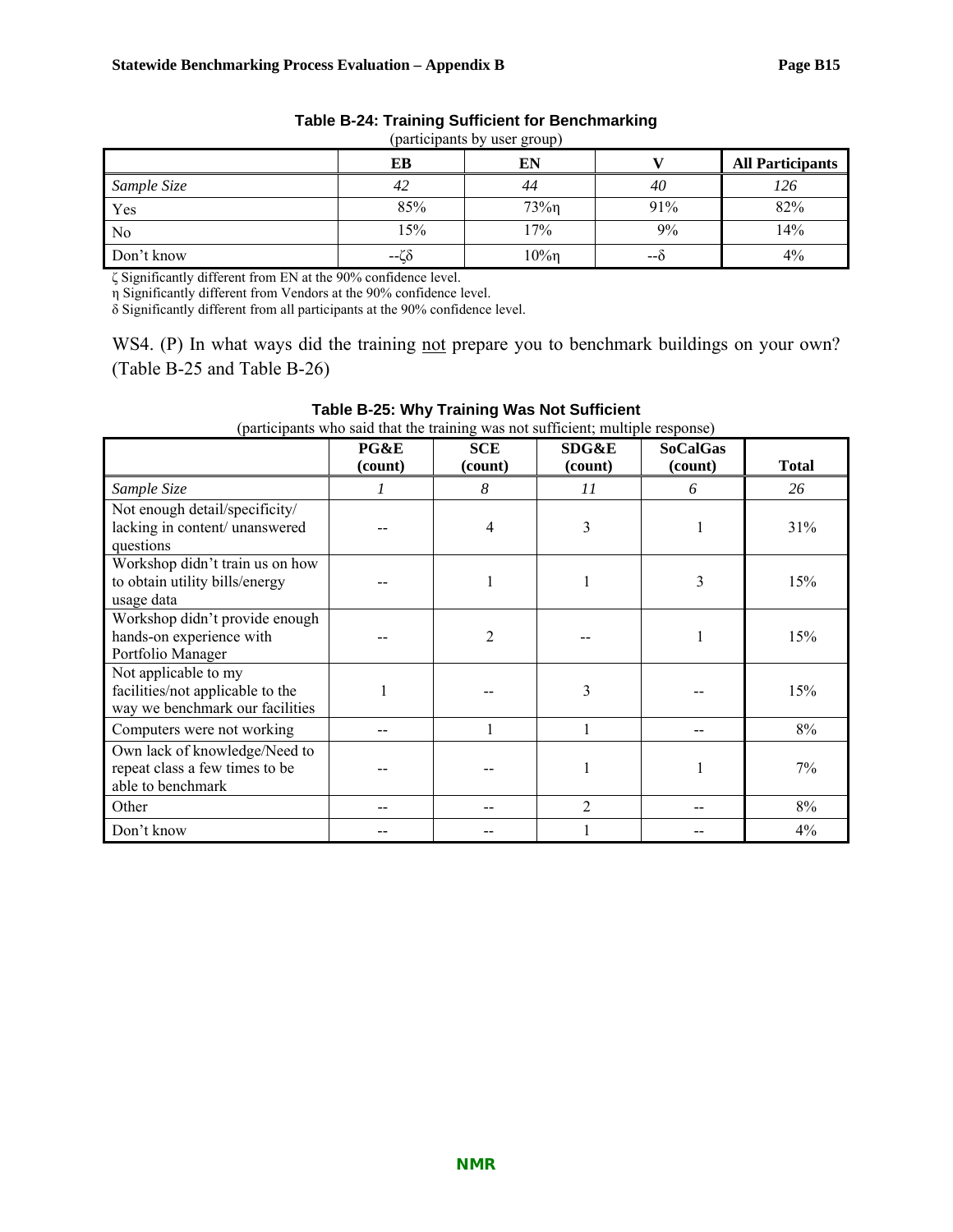| (participants who said that the training was not sufficient, multiple response)             |         |                |         |                         |  |
|---------------------------------------------------------------------------------------------|---------|----------------|---------|-------------------------|--|
|                                                                                             | EB      | EN             |         |                         |  |
|                                                                                             | (count) | (count)        | (count) | <b>All Participants</b> |  |
| Sample Size                                                                                 | 8       | 13             |         | 26                      |  |
| Not enough detail/specificity/lacking in<br>content/unanswered questions                    | 4       | 3              |         | 31%                     |  |
| Workshop didn't train us on how to<br>obtain utility bills/energy usage data                | າ       | 2              |         | 15%                     |  |
| Workshop didn't provide enough hands-<br>on experience with Portfolio Manager               |         | $\overline{c}$ |         | 15%                     |  |
| Not applicable to my facilities/not<br>applicable to the way we benchmark our<br>facilities |         | 2              |         | 15%                     |  |
| Computers were not working                                                                  |         |                |         | 8%                      |  |
| Own lack of knowledge/Need to repeat<br>class a few times to be able to benchmark           |         |                |         | 7%                      |  |
| Other                                                                                       |         |                |         | 8%                      |  |
| Don't know                                                                                  |         |                |         | $4\%$                   |  |

**Table B-26: Why Training Was Not Sufficient**  (participants who said that the training was not sufficient; multiple response)

## **B.5 Portfolio Manager and ABS Experience**

ABS1. (P/NP) Has your organization been able to successfully benchmark buildings using ENERGY STAR Portfolio Manager? (Table B-27 and Table B-28)

|                | PG&E     | <b>SCE</b>           | SDG&E | <b>SoCalGas</b><br>(count) | <b>Total</b><br><b>Benchmarking</b><br><b>Participants</b> |
|----------------|----------|----------------------|-------|----------------------------|------------------------------------------------------------|
| Sample Size    | 20       | 20                   | 20    | 15                         | 75                                                         |
| Yes            | $94\%$ a | $60\%$ $\beta\delta$ | 90%   | 14                         | 89%                                                        |
| N <sub>0</sub> | $6\%$    | $40\%$ $\beta\delta$ | 10%   | $- -$                      | 12%                                                        |
| Don't know     |          |                      |       |                            |                                                            |

# **Table B-27: Successful Benchmarking of Building Using Portfolio Manager**

(participants who had benchmarked buildings in the past the

α Significantly different from SCE at the 90% confidence level.

β Significantly different from SDG&E at the 90% confidence level.

δ Significantly different from all participants at the 90% confidence level.

#### **Table B-28: Successful Benchmarking of Building Using Portfolio Manager**

(participants who had benchmarked buildings in the past three years using Portfolio Manager; non-participants who had benchmarked buildings using Portfolio Manager)

|             | EВ    |       | <b>Total</b><br><b>Benchmarking</b><br><b>Participants</b> | Non-<br>participants<br>$\overline{(count)}$ |
|-------------|-------|-------|------------------------------------------------------------|----------------------------------------------|
| Sample Size | 35    | 40    | 75                                                         |                                              |
| Yes         | 84%   | 94%   | 88%                                                        | $- -$                                        |
| No          | 17%   | 6%    | 12%                                                        | $- -$                                        |
| Don't know  | $- -$ | $- -$ | $- -$                                                      |                                              |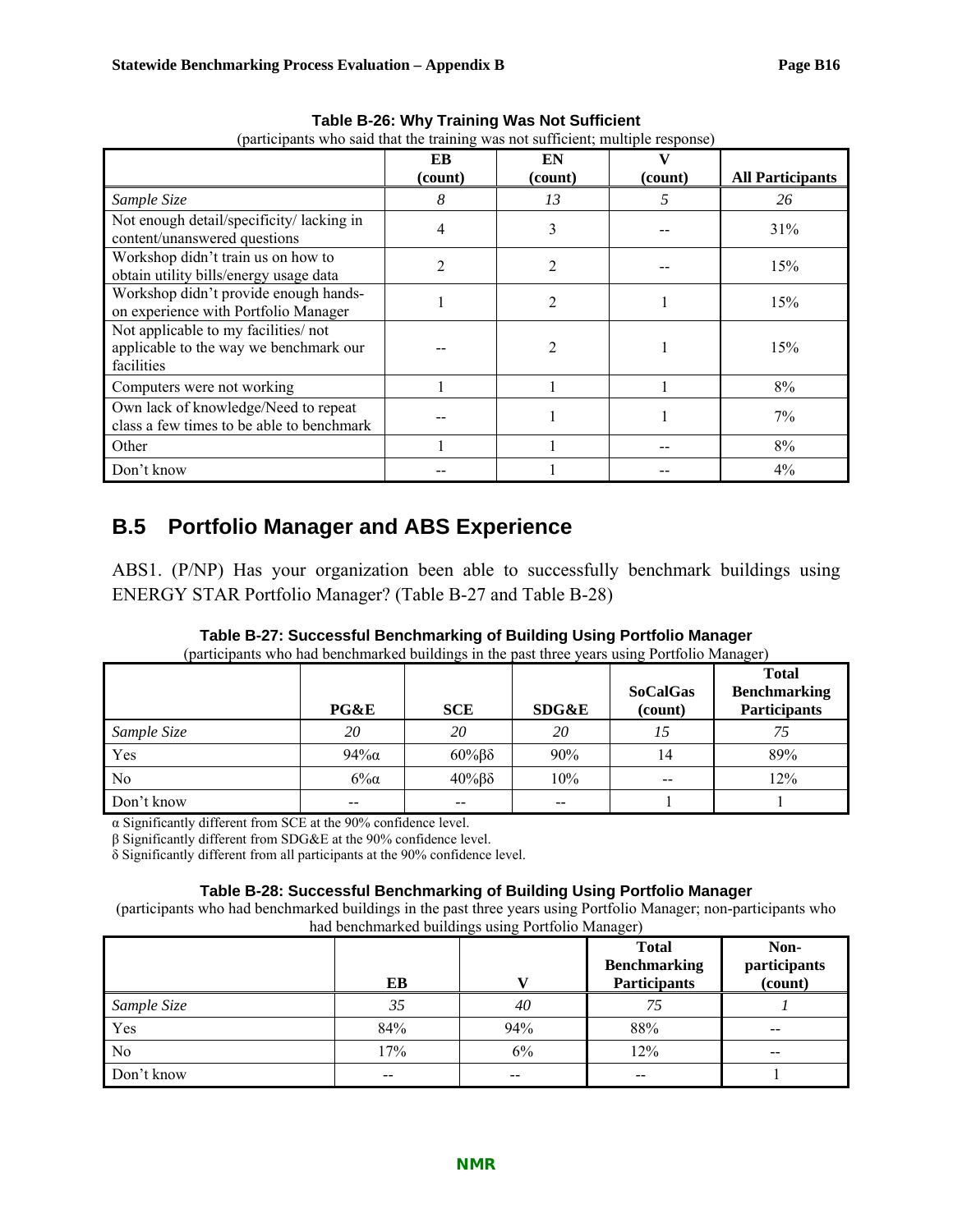ABS2. (P/NP) Why was your organization unable to benchmark with Portfolio Manager? (Table B-29 and Table B-30)

| Manager)                                                                  |                 |                       |                  |                                                                       |  |
|---------------------------------------------------------------------------|-----------------|-----------------------|------------------|-----------------------------------------------------------------------|--|
|                                                                           | PG&E<br>(count) | <b>SCE</b><br>(count) | SDG&E<br>(count) | <b>Total</b><br><b>Benchmarking</b><br><b>Participants</b><br>(count) |  |
| Sample Size                                                               | 2               | 9                     | 2                | 13                                                                    |  |
| We use our own/an alternate approach                                      |                 | 2                     |                  | 3                                                                     |  |
| Don't qualify/outside benchmarking criteria                               |                 | $\overline{2}$        |                  | $\mathfrak{D}$                                                        |  |
| Confusing or difficult to use                                             |                 |                       |                  |                                                                       |  |
| Type of building I wanted to rate is not<br>included in Portfolio Manager |                 |                       |                  |                                                                       |  |
| Problems due to having multiple addresses for<br>a building               |                 |                       |                  |                                                                       |  |
| Business decision not yet made                                            |                 |                       |                  |                                                                       |  |
| Multiple uses of building                                                 |                 |                       | --               |                                                                       |  |
| Other                                                                     |                 |                       |                  |                                                                       |  |
| Don't know: Respondent did not do the<br>benchmarking themselves          |                 |                       |                  | 2                                                                     |  |

#### **Table B-29: Reasons Why Unable to Benchmark with Portfolio Manager**

(participants who tried but were not successful benchmarking buildings in the past three years using Portfolio

#### **Table B-30: Reasons Why Unable to Benchmark with Portfolio Manage**

(participants who tried but were not successful benchmarking buildings using Portfolio Manager; multiple response)

|                                                                           | EB<br>(count) | (count) | <b>Total Benchmarking</b><br><b>Participants</b><br>(count) |
|---------------------------------------------------------------------------|---------------|---------|-------------------------------------------------------------|
| Sample Size                                                               | 9             |         | 13                                                          |
| We use our own/an alternate approach                                      |               | ∍       |                                                             |
| Don't qualify/outside benchmarking criteria                               |               |         |                                                             |
| Confusing or difficult to use                                             |               |         |                                                             |
| Type of building I wanted to rate is not<br>included in Portfolio Manager |               |         |                                                             |
| Problems due to having multiple addresses for<br>a building               |               |         |                                                             |
| Business decision not yet made                                            |               |         |                                                             |
| Multiple uses of building                                                 |               |         |                                                             |
| Other                                                                     |               |         |                                                             |
| Don't know: Respondent did not do the<br>benchmarking themselves          |               |         |                                                             |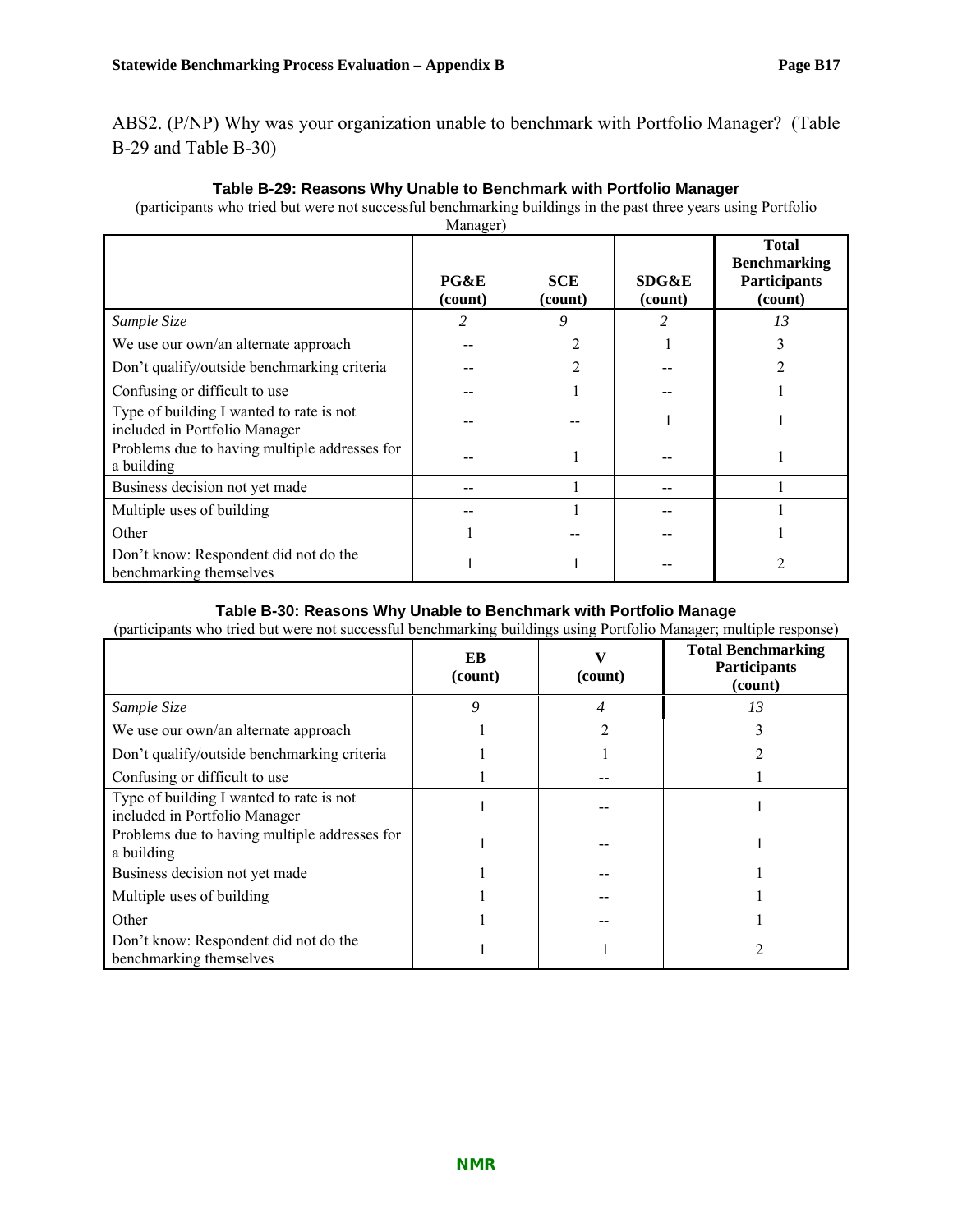ABS3. (P/NP) Have you had any difficulties using ENERGY STAR Portfolio Manager? (Table B-31 and Table B-32)

| Artists of the Party                                                | PG&E | <b>SCE</b>     | <u>ت س</u><br>SDG&E | $\sim$ $\sim$ $\sim$<br><b>SoCalGas</b><br>(count) | <b>Total</b><br><b>Benchmarking</b><br><b>Participants</b> |
|---------------------------------------------------------------------|------|----------------|---------------------|----------------------------------------------------|------------------------------------------------------------|
| Sample Size                                                         | 20   | 20             | 20                  | 15                                                 | 75                                                         |
| Yes                                                                 | 45%  | $42\%$ $\beta$ | $78\%$              |                                                    | 55%                                                        |
| N <sub>0</sub>                                                      | 55%  | 49%            | 22%                 |                                                    | 44%                                                        |
| Don't know: Respondent did<br>not do the benchmarking<br>themselves |      |                |                     |                                                    | $<1\%$                                                     |
| Don't know                                                          |      | 8%             |                     |                                                    | $1\%$                                                      |

**Table B-31: Difficulties Using Portfolio Manager**  (participants who have benchmarked buildings using Portfolio Manager)

β Significantly different from SDG&E at the 90% confidence level.

δ Significantly different from all participants at the 90% confidence level.

#### **Table B-32: Difficulties Using Portfolio Manager**

(participants and non-participants who have benchmarked buildings using Portfolio Manager)

|                                                                  | EB    |       | <b>Total</b><br><b>Benchmarking</b><br><b>Participants</b> | Non-<br>participants<br>(count) |
|------------------------------------------------------------------|-------|-------|------------------------------------------------------------|---------------------------------|
| Sample Size                                                      | 35    | 40    | 75                                                         |                                 |
| Yes                                                              | 62%   | 47%   | 55%                                                        | --                              |
| N <sub>0</sub>                                                   | 36%   | 52%   | 44%                                                        | $- -$                           |
| DON'T KNOW: Respondent did not<br>do the benchmarking themselves | --    | $1\%$ | $<1\%$                                                     |                                 |
| Don't know                                                       | $2\%$ |       | $1\%$                                                      | --                              |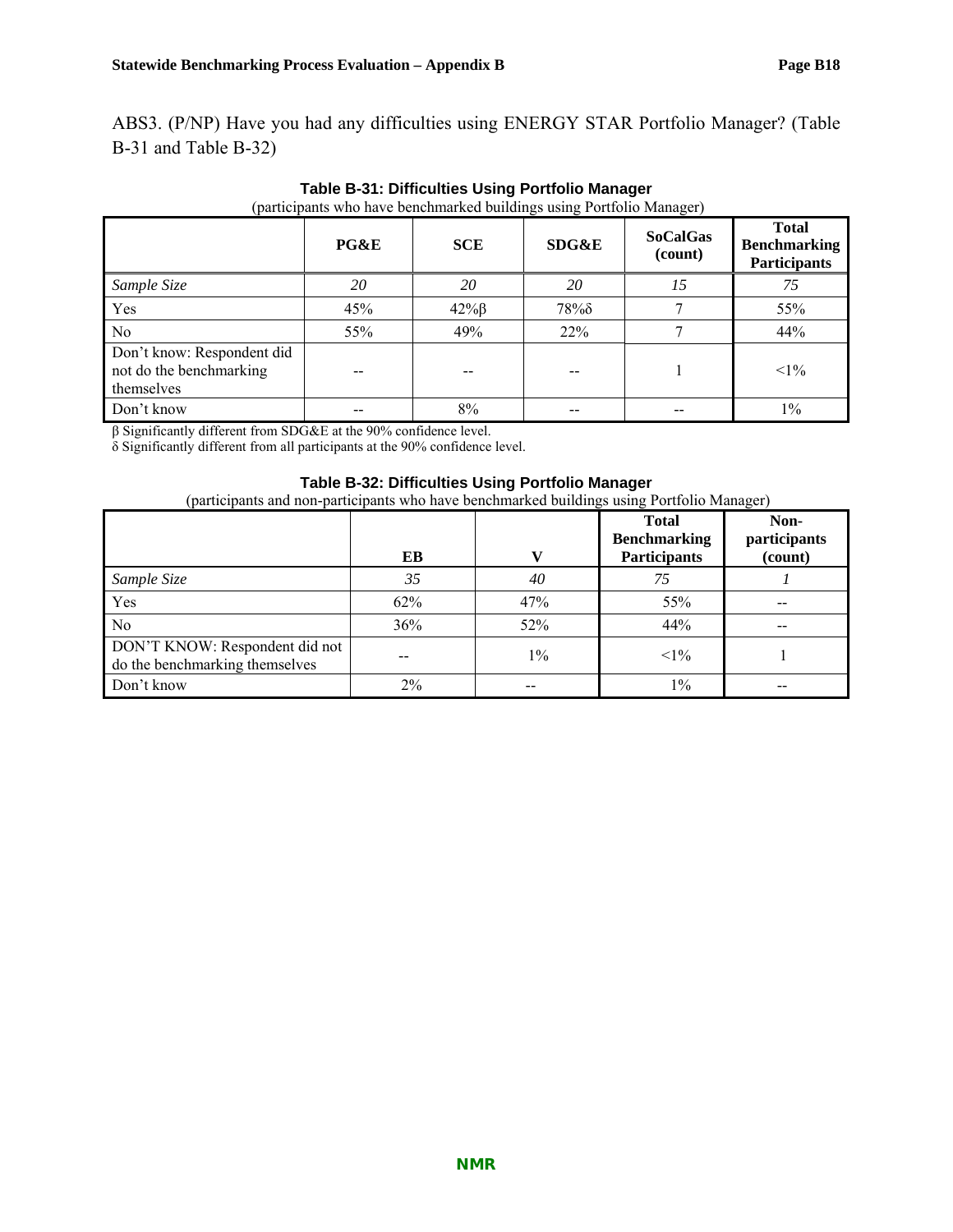ABS4. (P)/S8. (NP) Which of the following best describes how your organization currently transfers energy use data into ENERGY STAR Portfolio Manager? (Table B-33 and Table B-34)

| paracipanto uno nave cenemiamea cananizo in ure past un ce years asing i critene manager                                                                                                                          | PG&E | <b>SCE</b> | SDG&E     | <b>SoCalGas</b><br>(count) | <b>Total</b><br><b>Benchmarkin</b><br>g Participants |
|-------------------------------------------------------------------------------------------------------------------------------------------------------------------------------------------------------------------|------|------------|-----------|----------------------------|------------------------------------------------------|
| Sample Size                                                                                                                                                                                                       | 20   | 20         | 20        | 15                         | 75                                                   |
| Enter building and energy consumption<br>information into Portfolio Manager by<br>hand, one building at a time                                                                                                    | 39%  | 34%        | 45%       | 5                          | 40%                                                  |
| Use the ABS, to automatically transfer<br>energy consumption data only                                                                                                                                            | 36%  | 18%        | 37%       | 6                          | 34%                                                  |
| Upload building and energy<br>consumption data for 10 or more<br>buildings from an Excel spreadsheet                                                                                                              | 10%  | 18%        | 10%       | 1                          | 11%                                                  |
| Use the Automated Benchmarking<br>System, or ABS, to automatically<br>transfer building and/or energy<br>consumption data from a service or<br>product provider that is not the utility<br>into Portfolio Manager | 10%  | 12%        | $-\delta$ |                            | 6%                                                   |
| Enter data into Portfolio Manager in<br>more than one way                                                                                                                                                         |      | 6%         |           | 1                          | $1\%$                                                |
| Use none of the methods mentioned                                                                                                                                                                                 |      |            | 4%        |                            | $1\%$                                                |
| Haven't used it yet                                                                                                                                                                                               | --   | 8%         | --        | --                         | $1\%$                                                |
| Don't know: Respondent did not do the<br>benchmarking themselves                                                                                                                                                  | 5%   |            |           | $\overline{2}$             | 3%                                                   |
| Don't know                                                                                                                                                                                                        |      | 4%         | 4%        | --                         | 2%                                                   |

| Table B-33: Transfer of Energy Use Data into Portfolio Manager                                |  |
|-----------------------------------------------------------------------------------------------|--|
| (participants who have benchmarked buildings in the past three years using Portfolio Manager) |  |

δ Significantly different from all participants at the 90% confidence level.

| confidence level. |  |  |
|-------------------|--|--|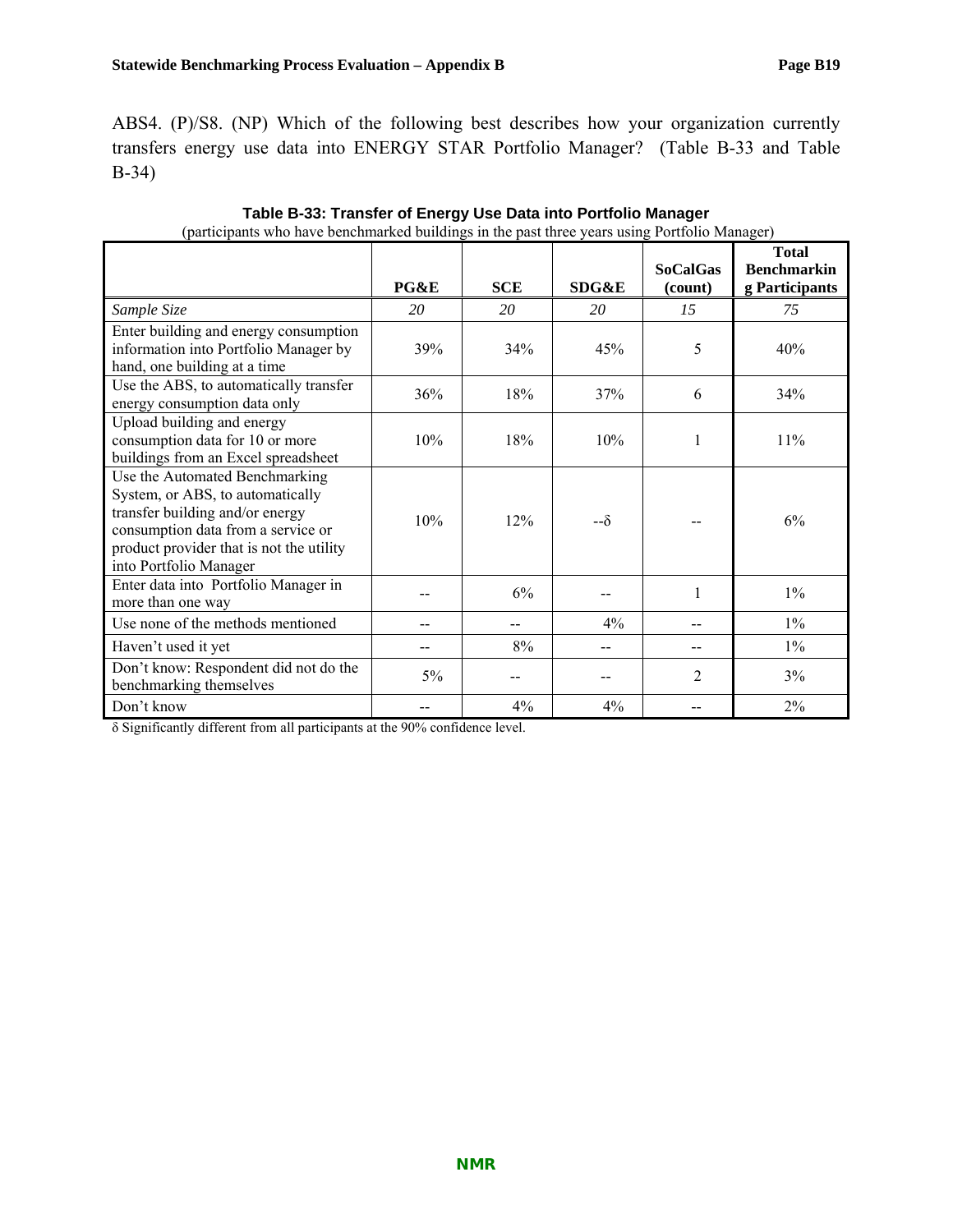#### **Table B-34: Transfer of Energy Use Data into Portfolio Manager**

 (participants who have benchmarked buildings in the past three years using Portfolio Manager; non-participants who have benchmarked buildings using Portfolio Manager)

|                                                                                                                                                                          | EB     | V     | <b>Total</b><br><b>Benchmarking</b><br><b>Participants</b> | Non-participants<br>(count) |
|--------------------------------------------------------------------------------------------------------------------------------------------------------------------------|--------|-------|------------------------------------------------------------|-----------------------------|
| Sample Size                                                                                                                                                              | 35     | 40    | 75                                                         |                             |
| Enter building and energy consumption<br>information into Portfolio Manager by<br>hand, one building at a time                                                           | 37%    | 42%   | 40%                                                        |                             |
| Use ABS to automatically transfer energy<br>consumption data only from the utility into<br>Portfolio Manager                                                             | $43\%$ | 25%   | 34%                                                        |                             |
| Upload building and energy consumption<br>data for 10 or more buildings from an<br>Excel spreadsheet using a template from<br>Portfolio Manager                          | 10%    | 12%   | 11%                                                        |                             |
| Use the ABS to automatically transfer<br>building and/or energy consumption data<br>from a service or product provider that is<br>not the utility into Portfolio Manager | 5%     | 8%    | 6%                                                         |                             |
| Haven't used it yet                                                                                                                                                      | $2\%$  | --    | $1\%$                                                      |                             |
| Enter data into Portfolio Manager in more<br>than one way                                                                                                                |        | 3%    | $1\%$                                                      |                             |
| Use none of the methods mentioned                                                                                                                                        |        | 3%    | $1\%$                                                      |                             |
| Don't know: Respondent did not do the<br>benchmarking themselves                                                                                                         | $1\%$  | 6%    | 3%                                                         |                             |
| Don't know                                                                                                                                                               | $1\%$  | $2\%$ | $2\%$                                                      |                             |

η Significantly different from Vendors at the 90% confidence level.

ABS5. (P)/ABS6. (NP) For which utilities do you transfer data with the utility's Automated Benchmarking Service? (Table B-35 and Table B-36)

#### **Table B-35: Utilities Transferring Data with ABS**

(participants who have benchmarked buildings in the past three years using Portfolio Manager and used ABS to automatically transfer energy consumption data only from the utility; multiple response)

|                            | PG&E<br>(count) | <b>SCE</b><br>(count) | SDG&E<br>(count) | <b>SoCalGas</b><br>(count) | <b>Total</b><br><b>Benchmarking</b><br><b>Participants</b> |
|----------------------------|-----------------|-----------------------|------------------|----------------------------|------------------------------------------------------------|
| Sample Size                |                 |                       |                  | <sup>6</sup>               | 24                                                         |
| Pacific Gas and Electric   |                 | --                    |                  |                            | 42%                                                        |
| San Diego Gas and Electric |                 |                       |                  |                            | 35%                                                        |
| Southern California Edison | --              |                       |                  |                            | 23%                                                        |
| Southern California Gas    |                 |                       |                  |                            | 6%                                                         |
| Don't know                 |                 |                       |                  |                            | 8%                                                         |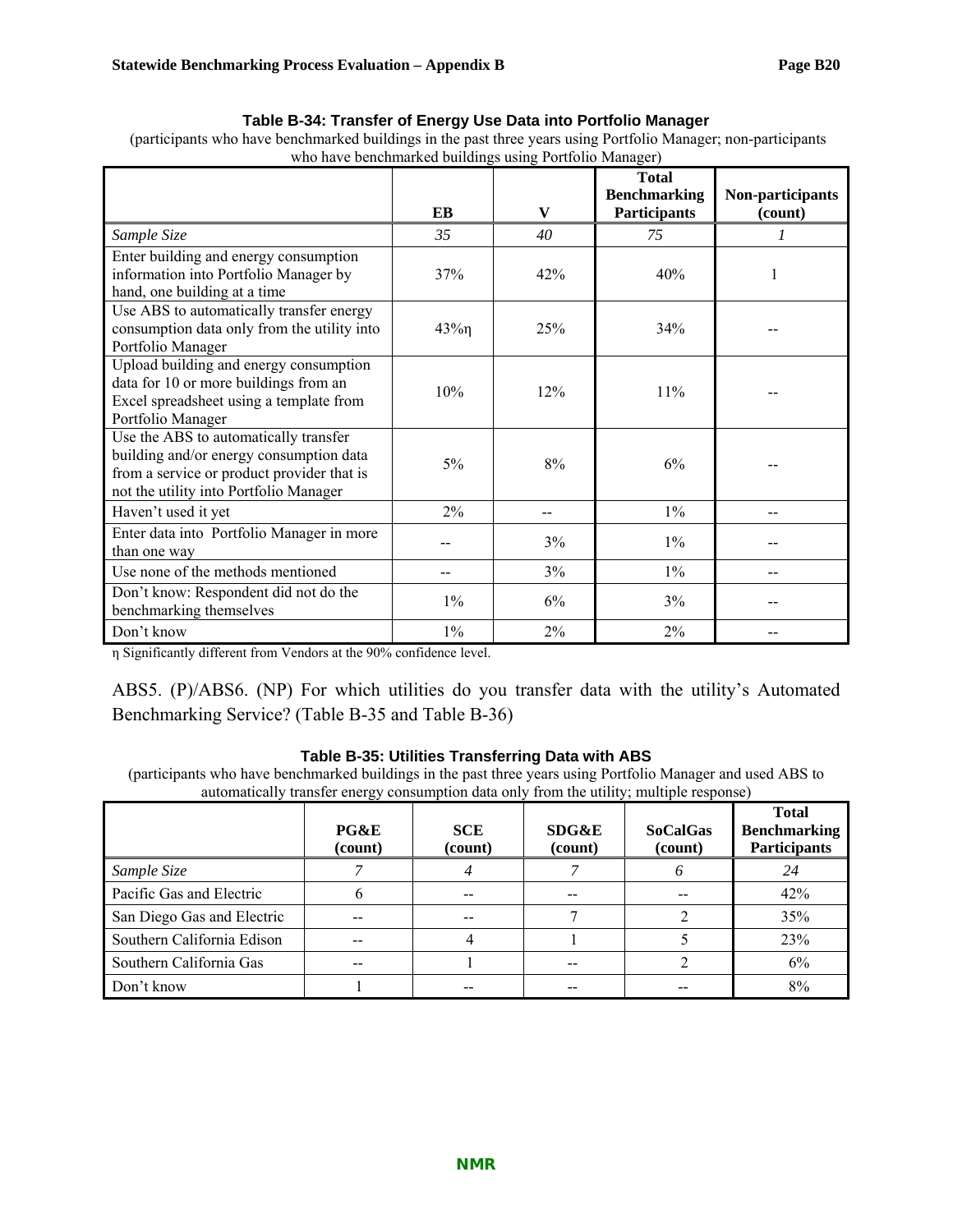#### **Table B-36: User Groups Transferring Data with ABS**

 (participants who have benchmarked buildings in the past three years using ESPM and used ABS to automatically transfer energy consumption data only from the utility; multiple response

|                                                         | EВ  |     | <b>Total Benchmarking</b><br>Participants |
|---------------------------------------------------------|-----|-----|-------------------------------------------|
| Sample Size                                             | 14  | 10  | 24                                        |
| Percent transferring data with more than<br>one utility | 14% | 30% | 21%                                       |
| No                                                      | 79% | 70% | 75%                                       |
| Don't know                                              | 7%  |     | 4%                                        |

ABS6. (P)/ABS5. (NP) In the last three years, has your organization tried to use the Automated Benchmarking Service to automatically transfer building energy use data from the utility to ENERGY STAR Portfolio Manager? (Table B-37 and Table B-38)

#### **Table B-37: Tried to Use ABS**

(participants who have benchmarked buildings in the past three years using Portfolio Manager and uploaded data by hand or from Excel using a template from Portfolio Manager)

|             | PG&E<br>(count) | <b>SCE</b><br>(count) | <b>SDG&amp;E</b><br>(count) | <b>SoCalGas</b><br>(count) | <b>Total</b><br>Benchmarking<br><b>Participants</b> |
|-------------|-----------------|-----------------------|-----------------------------|----------------------------|-----------------------------------------------------|
| Sample Size | 10              | 10                    |                             |                            |                                                     |
| Yes         |                 |                       |                             |                            | 24%                                                 |
| No          |                 |                       |                             |                            | 74%                                                 |
| Don't know  |                 |                       |                             | --                         | 3%                                                  |

#### **Table B-38: Tried to Use ABS**

(participants who have benchmarked buildings in the past three years using Portfolio Manager and uploaded data by hand or from Excel using a template from Portfolio Manager; non-participants who have benchmarked buildings using Portfolio Manager)

|             | EB<br>(count) |     | <b>Total</b><br><b>Benchmarking</b><br><b>Participants</b> | Non-<br>participants<br>(count) |
|-------------|---------------|-----|------------------------------------------------------------|---------------------------------|
| Sample Size | 16            | 21  | 37                                                         |                                 |
| Yes         |               | 30% | 24%                                                        | $- -$                           |
| No          | 12            | 65% | 74%                                                        |                                 |
| Don't know  |               | 6%  | 3%                                                         | $- -$                           |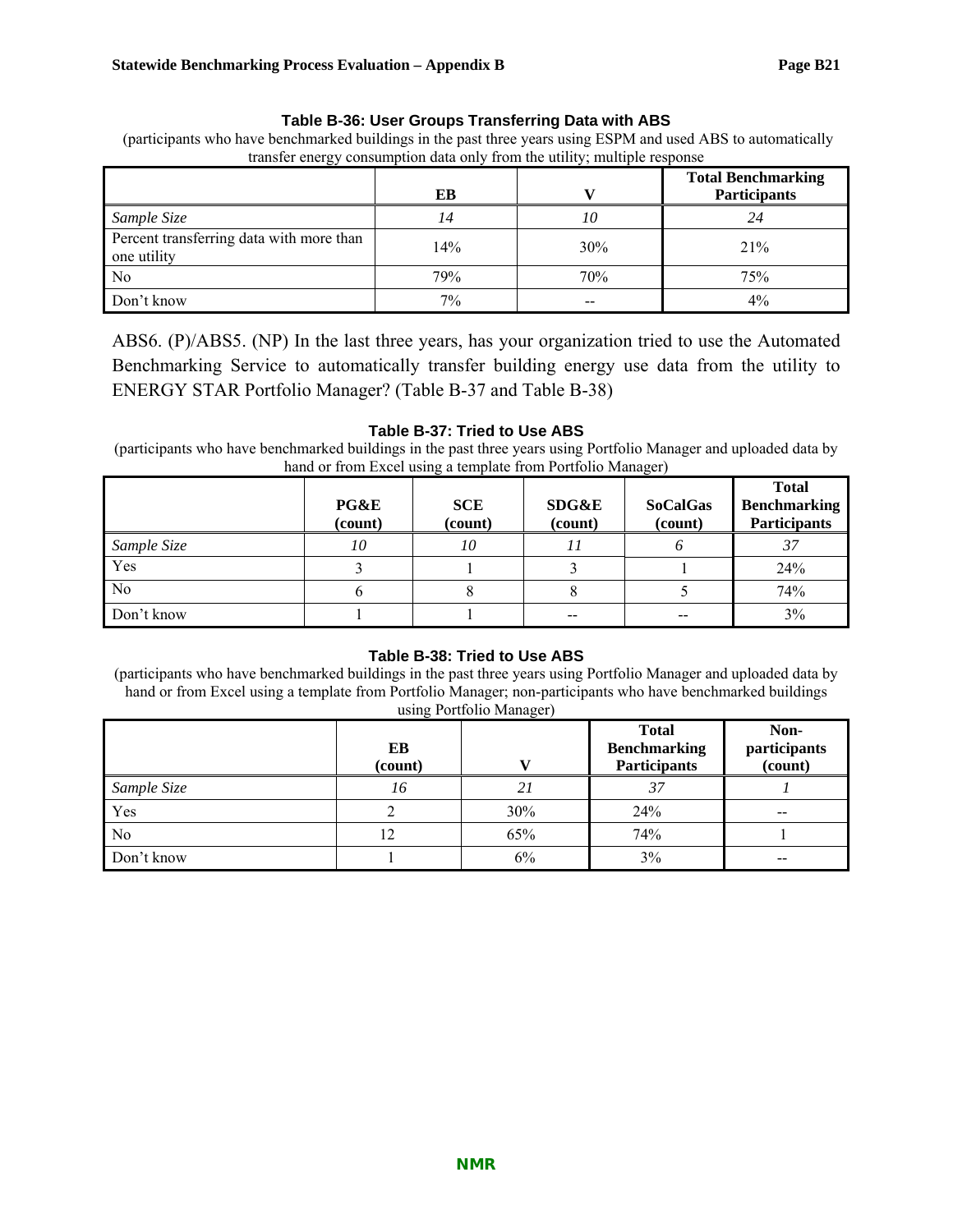ABS7. (P/NP) Why did your organization stop using the Automated Benchmarking Service? (Table B-39 and Table B-40)

#### **Table B-39: Why Stopped Using ABS**

(participants who have benchmarked in the past three years using Portfolio Manager and tried to use ABS; multiple response)

|                                                                       | <b>Total Benchmarking Participants</b><br>(count) |
|-----------------------------------------------------------------------|---------------------------------------------------|
| Sample size                                                           | 8                                                 |
| Confusing or difficult to use                                         |                                                   |
| Problems getting authorizations from tenants or others                |                                                   |
| Could not identify all meters                                         |                                                   |
| Technical problems setting up account                                 |                                                   |
| Received confusing error codes                                        |                                                   |
| Change in direction of company focus                                  |                                                   |
| Withdrew from full time market                                        |                                                   |
| Data/software wouldn't download                                       |                                                   |
| We help our customers get set up with ABS but do not use it ourselves |                                                   |
| Other                                                                 |                                                   |
| Don't know: Respondent did not do the benchmarking themselves         |                                                   |

#### **Table B-40: Why Stopped Using ABS**

(participants who have benchmarked in the past three years using Portfolio Manager and tried to use ABS; multiple

| response)                                                                |               |              |                                                             |  |  |
|--------------------------------------------------------------------------|---------------|--------------|-------------------------------------------------------------|--|--|
|                                                                          | EB<br>(count) | V<br>(count) | <b>Total Benchmarking</b><br><b>Participants</b><br>(count) |  |  |
| Sample size                                                              | 3             | 5            | 8                                                           |  |  |
| Confusing or difficult to use                                            |               |              |                                                             |  |  |
| Problems getting authorizations from<br>tenants or others                |               |              |                                                             |  |  |
| Could not identify all meters                                            |               |              |                                                             |  |  |
| Technical problems setting up account                                    |               |              |                                                             |  |  |
| Received confusing error codes                                           |               |              |                                                             |  |  |
| Change in direction of company focus                                     |               |              |                                                             |  |  |
| Withdrew from full time market                                           |               |              |                                                             |  |  |
| Data/software wouldn't download                                          |               |              |                                                             |  |  |
| We help our customers get set up with<br>ABS but do not use it ourselves |               |              |                                                             |  |  |
| Other                                                                    |               |              |                                                             |  |  |
| Don't know: Respondent did not do the<br>benchmarking themselves         |               |              |                                                             |  |  |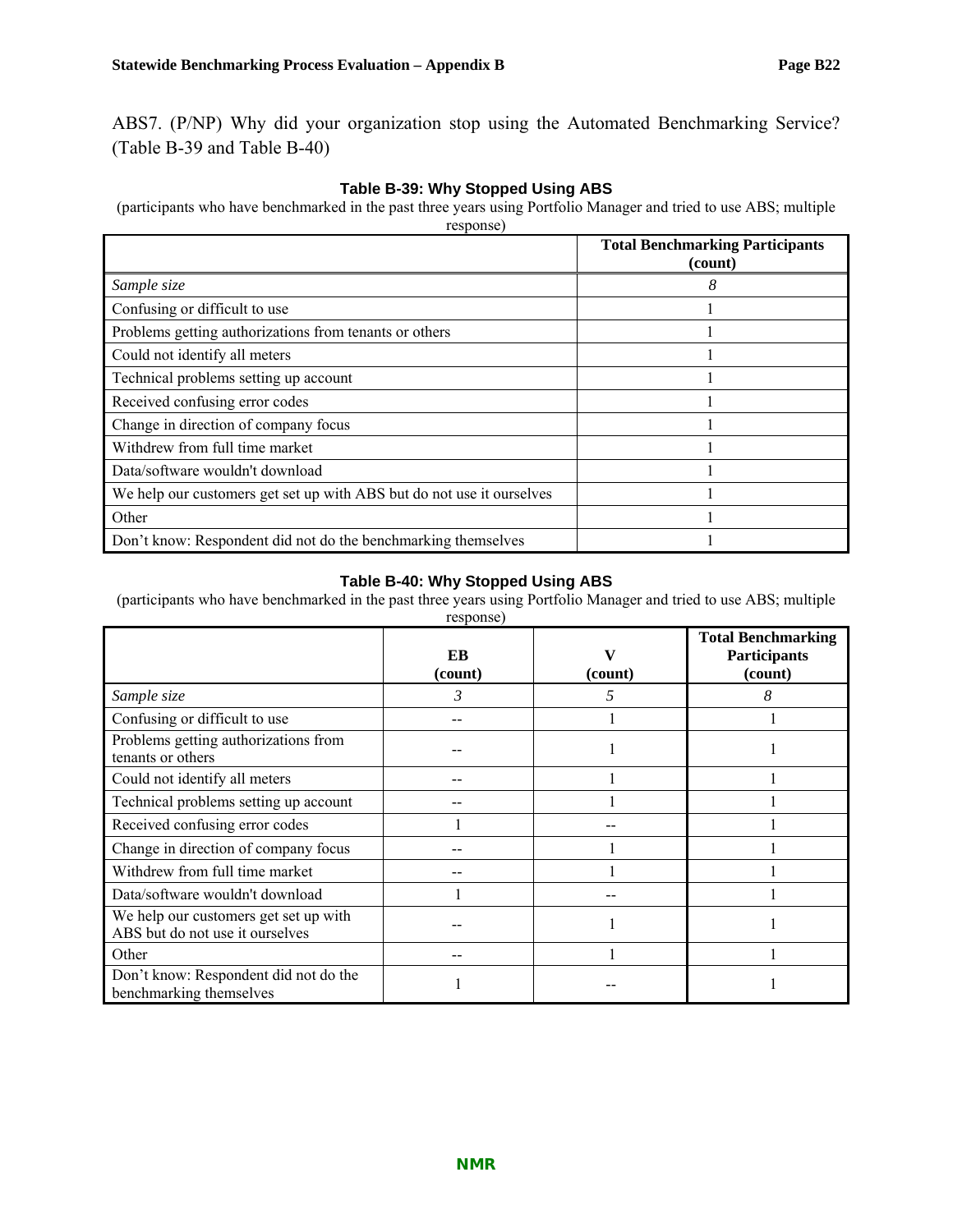ABS8. (P) Have you had any difficulties using the Automated Benchmarking Service to import the buildings energy use data electronically into ENERGY STAR Portfolio Manager? (Table B-41 and Table B-42)

#### **Table B-41: Any Difficulties Using ABS**

| $\mathbf{v}$<br>automatically transfer energy consumption data only from the utility) |                 |                       |                  |                            |                                                            |  |
|---------------------------------------------------------------------------------------|-----------------|-----------------------|------------------|----------------------------|------------------------------------------------------------|--|
|                                                                                       | PG&E<br>(count) | <b>SCE</b><br>(count) | SDG&E<br>(count) | <b>SoCalGas</b><br>(count) | <b>Total</b><br><b>Benchmarking</b><br><b>Participants</b> |  |
| Sample Size                                                                           |                 |                       |                  |                            | 25                                                         |  |
| Yes                                                                                   |                 |                       |                  |                            | 70%                                                        |  |
| N <sub>0</sub>                                                                        |                 |                       |                  |                            | 30%                                                        |  |

(participants who have benchmarked buildings in the past three years using Portfolio Manager and used ABS to

#### **Table B-42: Any Difficulties Using ABS**

 (participants who have benchmarked buildings in the past three years using Portfolio Manager and used ABS to automatically transfer energy consumption data only from the utility)

|             | EВ<br>(count) | (count) | <b>Total Benchmarking</b><br><b>Participants</b> |
|-------------|---------------|---------|--------------------------------------------------|
| Sample Size |               |         |                                                  |
| Yes         | 10            |         | 70%                                              |
| No          |               |         | 30%                                              |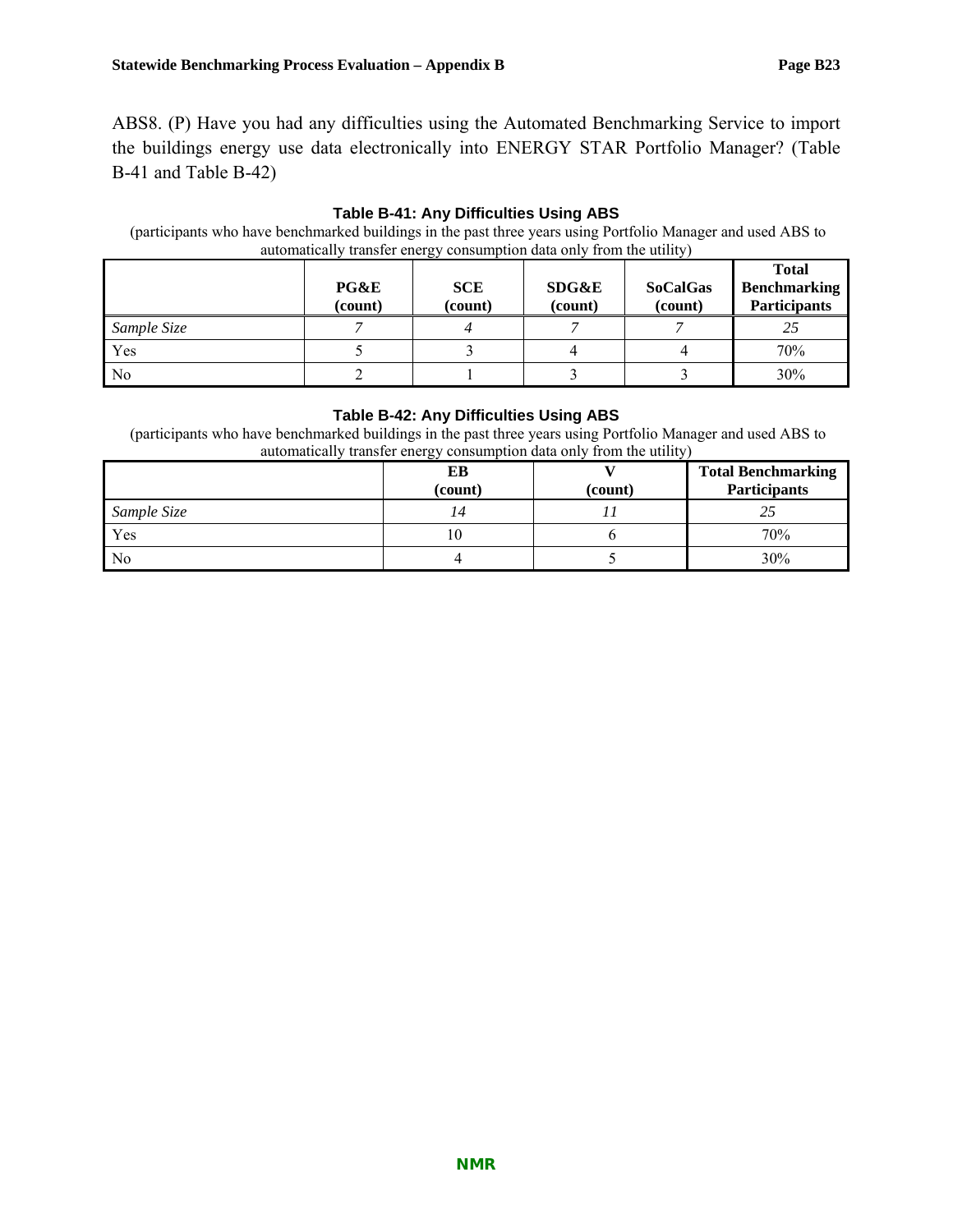ABS9. (P) Tell me what kinds of difficulties you experienced with the Automated Benchmarking Service. (Table B-43 and Table B-44)

#### **Table B-43: Difficulties Using ABS**

 (participant end users who have benchmarked buildings in the past three years using Portfolio Manager and used ABS to automatically transfer energy consumption data only from the utility and had difficulties using ABS; multiple response)

|                                                                                                   | PG&E<br>(count) | <b>SCE</b><br>(count) | SDG&E<br>(count) | <b>SoCalGas</b><br>(count) | <b>Total</b><br><b>Benchmarkin</b><br>g Participants<br>(count) |
|---------------------------------------------------------------------------------------------------|-----------------|-----------------------|------------------|----------------------------|-----------------------------------------------------------------|
| Sample size                                                                                       | 5               | 3                     | 4                | $\overline{4}$             | 16                                                              |
| Problems obtaining utility usage data                                                             | 3               | $\mathfrak{D}$        | $\mathfrak{D}$   | $\overline{2}$             | 9                                                               |
| Difficulty getting training/customer<br>support from utility                                      |                 |                       |                  | $\overline{2}$             | 3                                                               |
| Automatic reporting stops when<br>meter ID numbers change                                         | $\overline{c}$  |                       |                  |                            | 3                                                               |
| Problems getting authorizations from<br>tenants or others                                         |                 |                       |                  |                            |                                                                 |
| Problems due to having multiple<br>addresses for a building                                       |                 | 2                     |                  |                            | 2                                                               |
| Confusing or difficult to use                                                                     |                 |                       |                  |                            |                                                                 |
| Problems deleting a meter                                                                         |                 |                       |                  |                            |                                                                 |
| Difficulty getting approval from<br>utility to set up account to benchmark<br>customer's building |                 |                       |                  |                            |                                                                 |
| Problems reconciling electric and gas<br>data from different utilities                            |                 |                       |                  |                            |                                                                 |

#### **Table B-44: Difficulties Using ABS**

 (participants who have benchmarked in the past three years using Portfolio Manager and used ABS to automatically transfer energy consumption data only from the utility and had difficulties using ABS; multiple response)

|                                                                                                | EB<br>(count) | v<br>(count) | <b>Total Benchmarking</b><br><b>Participants</b><br>(count) |
|------------------------------------------------------------------------------------------------|---------------|--------------|-------------------------------------------------------------|
| Sample size                                                                                    | 10            | 6            | 16                                                          |
| Problems obtaining utility usage data                                                          | 6             | 3            | 9                                                           |
| Difficulty getting training/customer support<br>from utility                                   |               | 2            | 3                                                           |
| Automatic reporting stops when meter ID<br>numbers change                                      | 2             |              | 3                                                           |
| Problems getting authorizations from tenants or<br>others                                      | 2             |              | 2                                                           |
| Problems due to having multiple addresses for a<br>building                                    | 2             |              | ာ                                                           |
| Confusing or difficult to use                                                                  |               |              |                                                             |
| Problems deleting a meter                                                                      |               |              |                                                             |
| Difficulty getting approval from utility to set up<br>account to benchmark customer's building |               |              |                                                             |
| Problems reconciling electric and gas data from<br>different utilities                         |               |              |                                                             |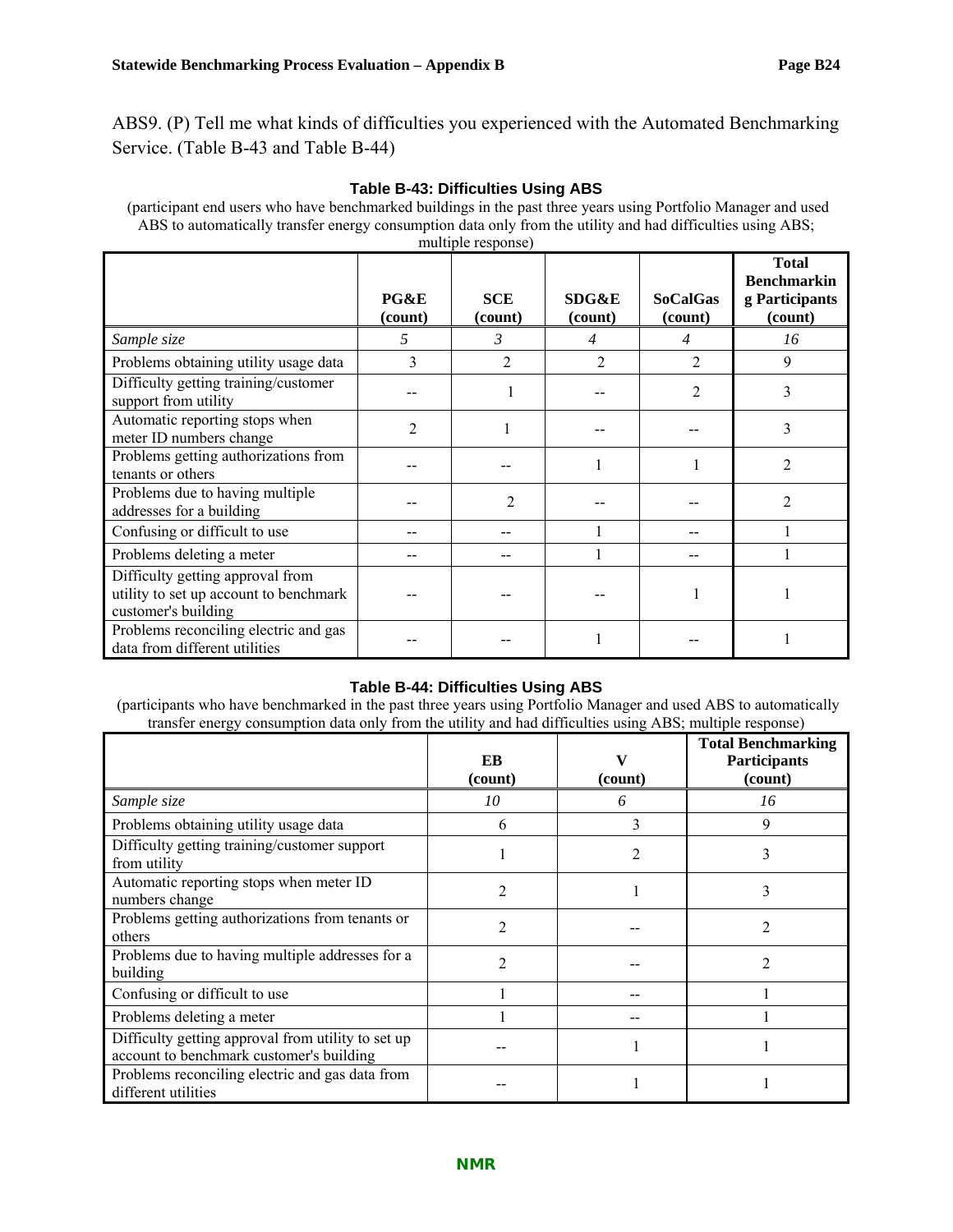ABS10. (P)/ ABS4. (NP) Tell me what kinds of difficulties you experienced with ENERGY STAR Portfolio Manager. (Table B-45 and Table B-46)

| (participants who have benchmarked buildings in the past three years using Portfolio Manager and had difficulty<br>using Portfolio Manager; multiple response) |                          |                       |                  |                            |                                                     |
|----------------------------------------------------------------------------------------------------------------------------------------------------------------|--------------------------|-----------------------|------------------|----------------------------|-----------------------------------------------------|
|                                                                                                                                                                | PG&E<br>(count)          | <b>SCE</b><br>(count) | SDG&E<br>(count) | <b>SoCalGas</b><br>(count) | <b>Total</b><br><b>Benchmarking</b><br>Participants |
| Sample size                                                                                                                                                    | 7                        | $\boldsymbol{8}$      | 14               | 6                          | 35                                                  |
| Confusing or difficult to use                                                                                                                                  | --                       | $\overline{2}$        | $\overline{4}$   | 1                          | 20%                                                 |
| Identifying/measuring each<br>space in the building, esp. for<br>irregular buildings                                                                           |                          | 2                     | 2                | $\mathbf{1}$               | 13%                                                 |
| Automatic reporting<br>flaws/inaccurate scores                                                                                                                 | $\overline{2}$           | --                    | $\overline{2}$   | $\overline{2}$             | 12%                                                 |
| Received confusing error<br>codes/error messages reset<br>values                                                                                               | 1                        |                       | 1                |                            | 9%                                                  |
| System couldn't handle type<br>of building                                                                                                                     | --                       | 1                     | $\overline{2}$   | $\mathbf{1}$               | 9%                                                  |
| Lack of/slow customer<br>support                                                                                                                               |                          | 1                     | $\overline{2}$   |                            | 8%                                                  |
| Could not identify all meters                                                                                                                                  | $\overline{\phantom{a}}$ | $\overline{2}$        | $\mathbf{1}$     | --                         | 7%                                                  |
| Problems with data supplied<br>by customer/utility                                                                                                             | 1                        | --                    | $\mathbf{1}$     | --                         | 7%                                                  |
| One meter for more than one<br>building                                                                                                                        | 1                        | $\mathbf{1}$          | --               | --                         | 7%                                                  |
| Forgetting the<br>password/password issues                                                                                                                     |                          | --                    | $\overline{2}$   | --                         | 6%                                                  |
| Problems deleting a meter                                                                                                                                      | $\overline{a}$           | $\overline{2}$        | $-$              | $\mathbf{1}$               | $5\%$                                               |
| Unable to generate a report                                                                                                                                    | --                       | $\mathbf{1}$          | $\mathbf{1}$     | --                         | 4%                                                  |
| Length of time for data entry                                                                                                                                  | --                       | $\mathbf{1}$          | $\mathbf{1}$     | $\overline{\phantom{a}}$   | 4%                                                  |
| Problems identifying<br>building versus campus                                                                                                                 | --                       | --                    | 1                | --                         | 4%                                                  |
| Difficulty getting approval<br>from utility to set up account<br>to benchmark customer's<br>building                                                           |                          |                       |                  | 2                          | 3%                                                  |
| Cost                                                                                                                                                           |                          | --                    | 1                | --                         | 2%                                                  |
| Data going back only 12<br>months is not helpful enough                                                                                                        | --                       | $\mathbf{1}$          | --               | --                         | $2\%$                                               |
| Problems due to having<br>multiple addresses for a<br>building                                                                                                 | --                       | $\mathbf{1}$          | $\mathbf{1}$     | --                         | $1\%$                                               |
| Other                                                                                                                                                          | $\overline{2}$           | --                    | $-$              | --                         | 9%                                                  |
| Don't know                                                                                                                                                     | $\mathbf{1}$             | --                    | --               | --                         | 6%                                                  |

**Table B-45: Difficulties Using Portfolio Manager**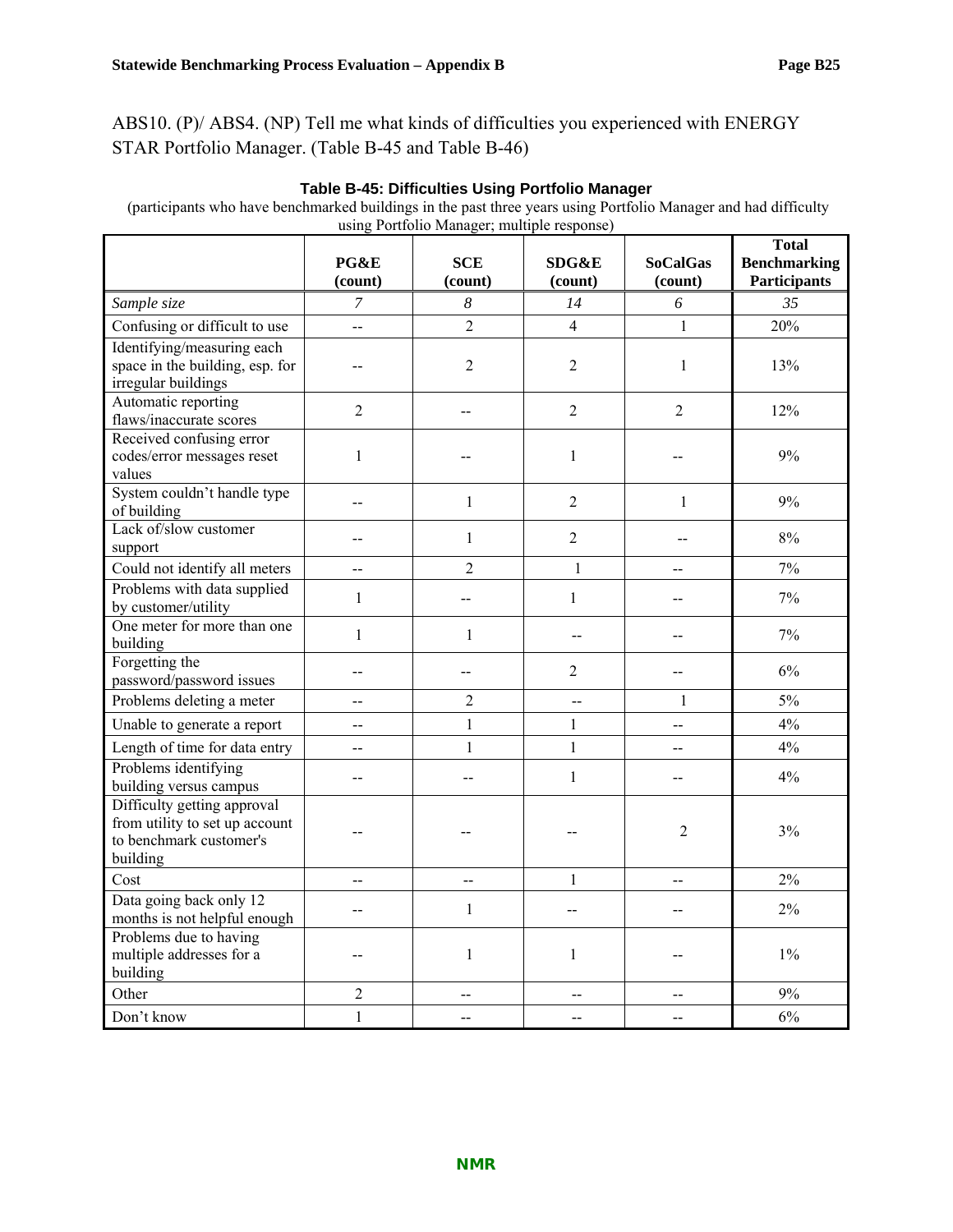|  | Table B-46: Difficulties Using Portfolio Manager |  |  |
|--|--------------------------------------------------|--|--|
|  |                                                  |  |  |

(participants who have benchmarked buildings in the past three years and had difficulty using Portfolio Manager;

|                                                                                                   | multiple response) |                                    |                                                  |  |  |  |
|---------------------------------------------------------------------------------------------------|--------------------|------------------------------------|--------------------------------------------------|--|--|--|
|                                                                                                   | EB<br>(count)      | $\overline{\mathbf{V}}$<br>(count) | <b>Total Benchmarking</b><br><b>Participants</b> |  |  |  |
| Sample size                                                                                       | 19                 | 16                                 | 35                                               |  |  |  |
| Confusing or difficult to use                                                                     | $\overline{7}$     | $\mathbf{1}$                       | 20%                                              |  |  |  |
| Indentifying/measuring each space in the<br>building, esp. for irregular buildings                | 4                  | $\overline{2}$                     | 13%                                              |  |  |  |
| Automatic reporting flaws/inaccurate<br>scores                                                    | 1                  | 3                                  | 12%                                              |  |  |  |
| Received confusing error codes/error<br>messages reset values                                     | 1                  | $\mathbf{1}$                       | 9%                                               |  |  |  |
| System couldn't handle type of building                                                           | 3                  | 1                                  | 9%                                               |  |  |  |
| Lack of/slow customer support                                                                     | $\mathbf{1}$       | $\overline{2}$                     | 8%                                               |  |  |  |
| Could not identify all meters                                                                     | $\overline{2}$     | 1                                  | 7%                                               |  |  |  |
| Problems with data supplied by<br>customer/utility                                                |                    | $\overline{2}$                     | 7%                                               |  |  |  |
| One meter for more than one building                                                              | 1                  | $\mathbf{1}$                       | 7%                                               |  |  |  |
| Forgetting the password/password issues                                                           | $\mathbf{1}$       | $\mathbf{1}$                       | 6%                                               |  |  |  |
| Problems deleting a meter                                                                         | $\overline{c}$     | --                                 | 5%                                               |  |  |  |
| Unable to generate a report                                                                       | $\mathbf{1}$       | $\mathbf{1}$                       | 4%                                               |  |  |  |
| Length of time for data entry                                                                     | --                 | 2                                  | 4%                                               |  |  |  |
| Problems identifying building versus<br>campus                                                    | 1                  |                                    | 4%                                               |  |  |  |
| Difficulty getting approval from utility to<br>set up account to benchmark customer's<br>building | 1                  | 1                                  | 3%                                               |  |  |  |
| Cost                                                                                              | --                 | 1                                  | $2\%$                                            |  |  |  |
| Data going back only 12 months is not<br>helpful enough                                           |                    | 1                                  | 2%                                               |  |  |  |
| Problems due to having multiple<br>addresses for a building                                       | $\mathbf{1}$       |                                    | $1\%$                                            |  |  |  |
| Other                                                                                             | --                 | 2                                  | 9%                                               |  |  |  |
| Don't know                                                                                        | 1                  |                                    | 6%                                               |  |  |  |

ABS11. (P)/ ABS8. (NP) For buildings that meet certain qualifications, Portfolio Manager should produce a benchmark score from 0 to 100. For all other buildings, Portfolio Manager should produce EUI, which is Energy Use Intensity or energy use per square foot. Has your organization been able to obtain a benchmark score from Portfolio Manager for buildings that should qualify for a score? (Table B-47 and Table B-48)

| (participants who have benchmarked buildings in the past three years using Portfolio Manager) |        |            |       |                            |                                                            |  |
|-----------------------------------------------------------------------------------------------|--------|------------|-------|----------------------------|------------------------------------------------------------|--|
|                                                                                               | PG&E   | <b>SCE</b> | SDG&E | <b>SoCalGas</b><br>(count) | <b>Total</b><br><b>Benchmarking</b><br><b>Participants</b> |  |
| Sample Size                                                                                   | 20     | 20         | 20    |                            |                                                            |  |
| Yes                                                                                           | $84\%$ | 60%        | 75%   | 13 $(86\%)$                | 78%                                                        |  |

**Table B-47: Obtained a Benchmark Score from Portfolio Manager**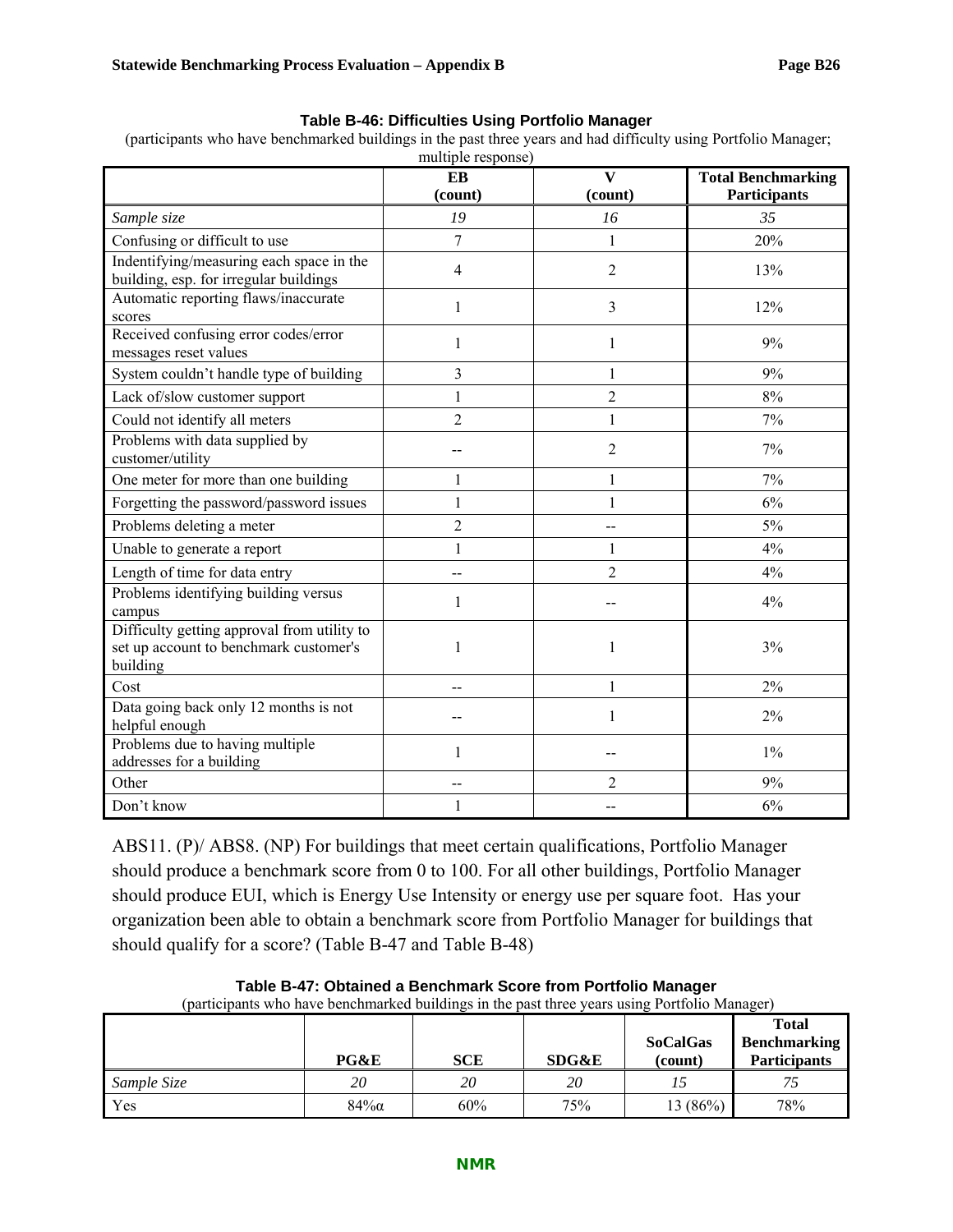| N <sub>0</sub>                                                      | 13%               | 30% | 15%   | $- -$  | 16%   |
|---------------------------------------------------------------------|-------------------|-----|-------|--------|-------|
| Other                                                               | $\hspace{0.05cm}$ | 10% | 5%    | $- -$  | $1\%$ |
| DON'T KNOW: Respondent<br>did not do the benchmarking<br>themselves | 3%                | $-$ | $- -$ | 2(14%) | 3%    |

α Significantly different from SCE at the 90% confidence level.

#### **Table B-48: Obtained a Benchmark Score from Portfolio Manager**

(participants who have benchmarked buildings in the past three years using Portfolio Manager)

|                                                                  |     |     | <b>Total Benchmarking</b> |
|------------------------------------------------------------------|-----|-----|---------------------------|
|                                                                  | EB  |     | Participants              |
| Sample Size                                                      | 35  | 40  | 75                        |
| Yes                                                              | 75% | 80% | 78%                       |
| No                                                               | 19% | 9%  | 16%                       |
| Other                                                            | 3%  | 3%  | $1\%$                     |
| DON'T KNOW: Respondent did not do<br>the benchmarking themselves | 3%  | 6%  | 3%                        |
| Don't know                                                       |     | 3%  | 2%                        |

ABS12. (P)/ ABS9. (NP) Did you contact technical support at [UTILITY NAME] for help with Portfolio Manager or the Automated Benchmarking Service? (Table B-49 and Table B-50)

#### **Table B-49: Contacted Technical Support**

(participants who have benchmarked buildings in the past three years using Portfolio Manager)

|             | PG&E           | <b>SCE</b> | SDG&E  | <b>SoCalGas</b><br>(count) | <b>Total</b><br><b>Benchmarking</b><br><b>Participants</b> |
|-------------|----------------|------------|--------|----------------------------|------------------------------------------------------------|
| Sample Size | 20             | 20         | 20     |                            |                                                            |
| Yes         | $30\%$ $\beta$ | 44%        | $62\%$ |                            | 41%                                                        |
| No          | $64\%$ $\beta$ | 56%        | 38%    | 10                         | 54%                                                        |
| Don't know  | 6%             | --δ        | --c    |                            | 4%                                                         |

β Significantly different from SDG&E at the 90% confidence level.

δ Significantly different from all participants at the 90% confidence level.

#### **Table B-50: Contacted Technical Support**

 (participants and non-participants who have benchmarked buildings in the past three years using Portfolio Manager; non-participants who have benchmarked buildings using Portfolio Manager)

|                |                |       | <b>Total</b><br><b>Benchmarking</b> | Non-<br>participants     |
|----------------|----------------|-------|-------------------------------------|--------------------------|
|                | EВ             |       | <b>Participants</b>                 | (count)                  |
| Sample Size    | 35             | 40    | 75                                  |                          |
| Yes            | 50%            | 32%   | 41%                                 | $\overline{\phantom{m}}$ |
| N <sub>0</sub> | $42\%$ n       | 68%   | 54%                                 |                          |
| Don't know     | $8\%$ $\delta$ | $- -$ | $4\%$                               | $- -$                    |

η Significantly different from Vendors at the 90% confidence level.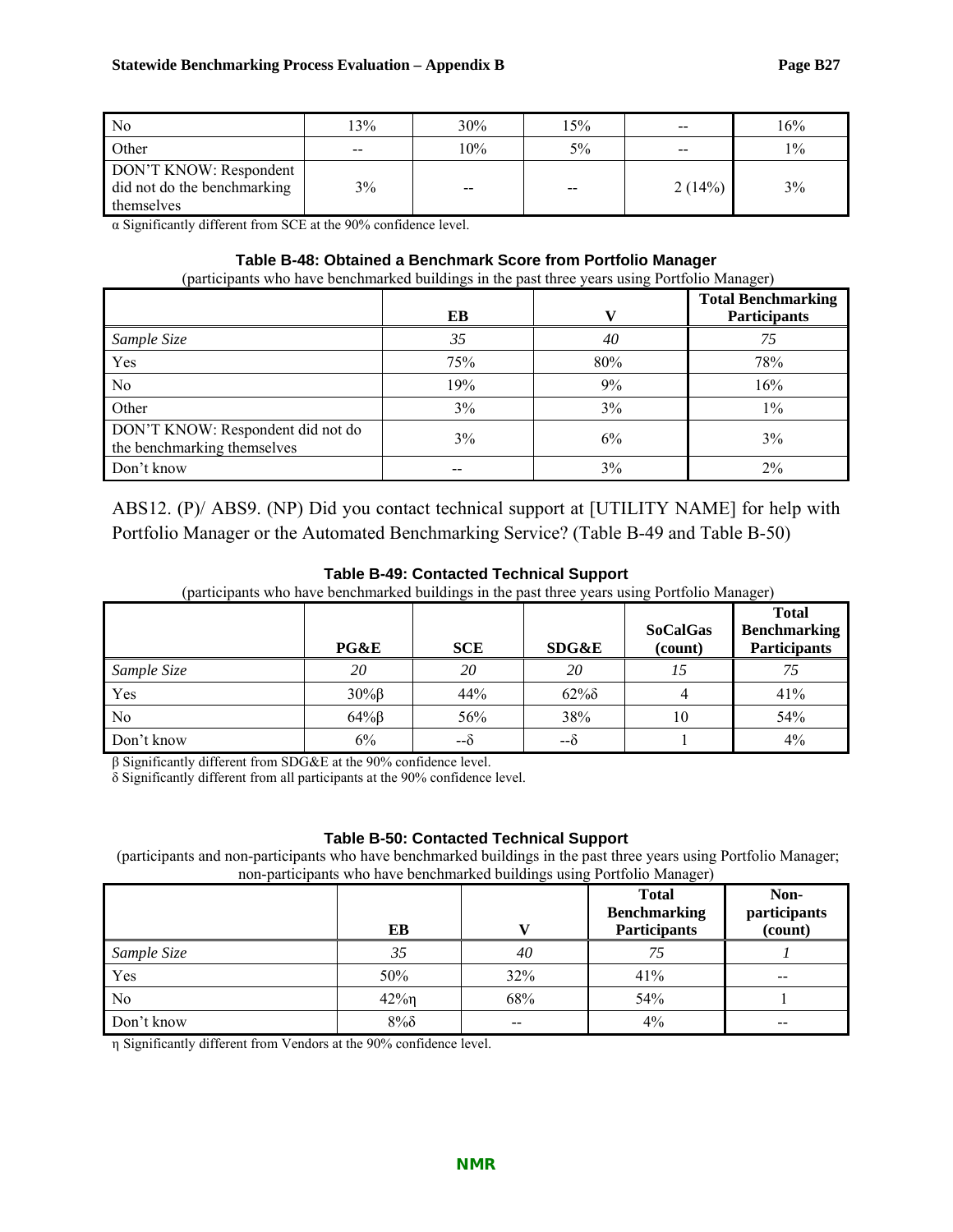ABS13. (P)/ABS10. (NP) Was technical support able to resolve your problem? (Table B-51 and Table B-52)

#### **Table B-51: Technical Support Able Resolve Problem**

 (participants who have benchmarked buildings in the past three years using Portfolio Manager and who contacted technical support)

|                | PG&E<br>(count) | <b>SCE</b><br>(count) | <b>SDG&amp;E</b><br>(count) | <b>SoCalGas</b><br>(count) | <b>Total</b><br><b>Benchmarking</b><br><b>Participants</b> |
|----------------|-----------------|-----------------------|-----------------------------|----------------------------|------------------------------------------------------------|
| Sample Size    |                 |                       |                             |                            | 30                                                         |
| Yes            |                 |                       |                             |                            | 70%                                                        |
| N <sub>0</sub> |                 |                       |                             |                            | 30%                                                        |

#### **Table B-52: Technical Support Able Resolve Problem**

 (participants who have benchmarked buildings in the past three years using Portfolio Manager and who contacted technical support)

|             | ЕB<br>(count) | (count) | <b>Total Benchmarking</b><br><b>Participants</b> |
|-------------|---------------|---------|--------------------------------------------------|
| Sample Size | 10            |         | 30                                               |
| Yes         |               |         | 70%                                              |
| No          |               |         | 30%                                              |

ABS14. (P)/ABS11 (NP) Using a scale of 0 to 10, where  $0 =$  "not at all satisfied" and  $10 =$  "very satisfied," how satisfied would you say you were with technical support overall? (Table B-53 and Table B-54)

#### **Table B-53: Satisfaction with Technical Support**

 (participants who have benchmarked buildings in the past three years using Portfolio Manager and who contacted technical support)

|                            | PG&E<br>(count) | <b>SCE</b><br>(count) | SDG&E<br>(count) | <b>SoCalGas</b><br>(count) | <b>Total</b><br><b>Benchmarking</b><br><b>Participants</b> |
|----------------------------|-----------------|-----------------------|------------------|----------------------------|------------------------------------------------------------|
| Sample Size                | 6               | 9                     | 11               | 4                          | 30                                                         |
| Very satisfied (10)        |                 | --                    |                  |                            | 11%                                                        |
| 9                          | --              | --                    |                  |                            | 4%                                                         |
| 8                          |                 | $\overline{2}$        | 4                |                            | 25%                                                        |
| 7                          |                 | 6                     | --               |                            | 18%                                                        |
| 6                          | --              | --                    | 2                |                            | 11%                                                        |
| 5                          | --              |                       |                  |                            | 4%                                                         |
| $\overline{4}$             |                 | --                    |                  |                            | --                                                         |
| 3                          |                 |                       |                  |                            | 4%                                                         |
| $\overline{2}$             | --              |                       |                  |                            | --                                                         |
|                            | --              | --                    |                  |                            | 4%                                                         |
| Not at all satisfied $(0)$ |                 | --                    |                  |                            | $11\%$                                                     |
| Don't know                 | $\overline{2}$  |                       |                  |                            | 11%                                                        |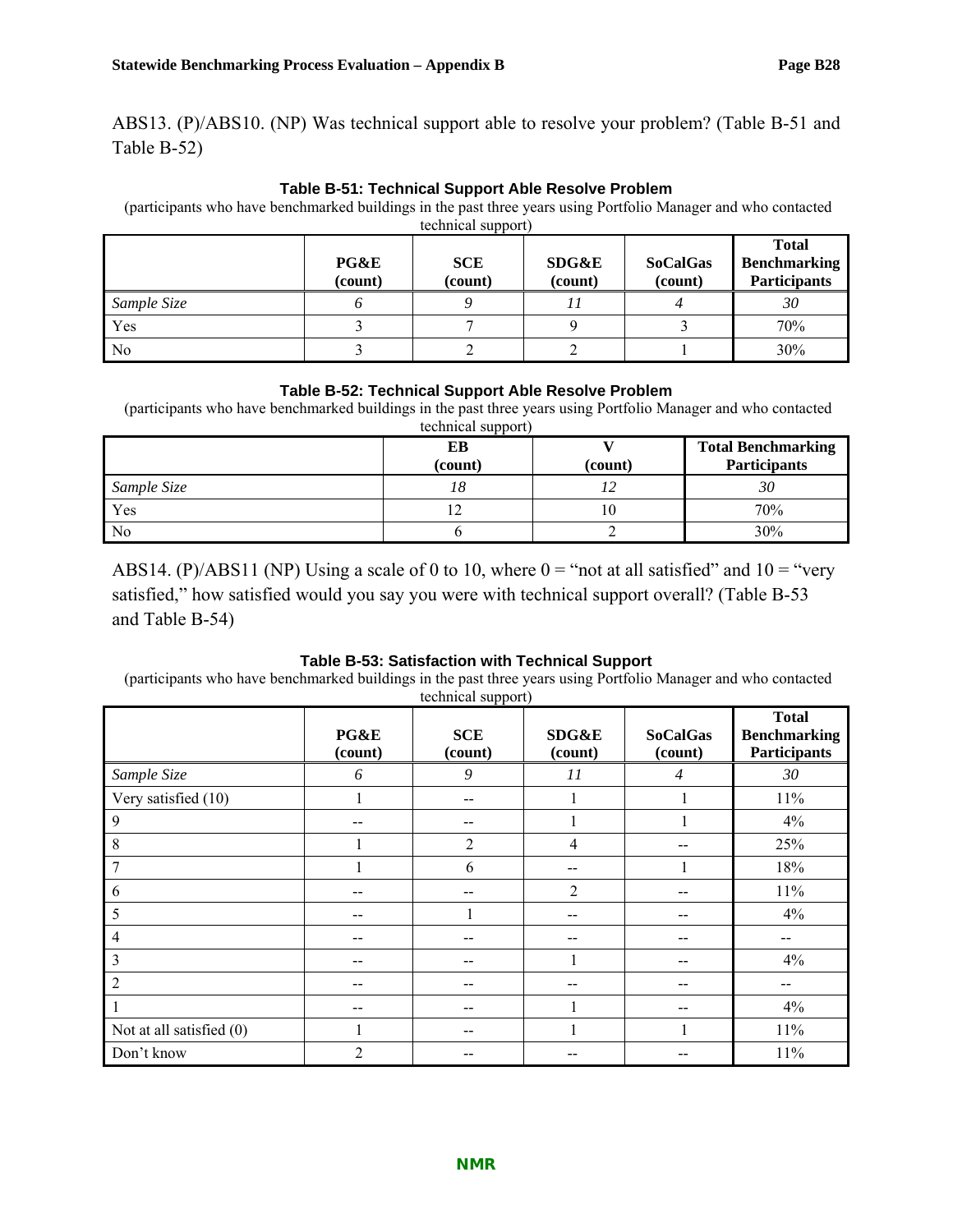#### **Table B-54: Satisfaction with Technical Support**

 (participants who have benchmarked buildings in the past three years using Portfolio Manager and who contacted  $t$ echnical su

|                          | EB<br>(count)  | V<br>(count)   | <b>Total Benchmarking</b><br><b>Participants</b> |
|--------------------------|----------------|----------------|--------------------------------------------------|
| Sample Size              | 18             | 12             | 30                                               |
| Very satisfied 10        | $\overline{2}$ |                | $11\%$                                           |
| 9                        | --             | $\overline{2}$ | 4%                                               |
| 8                        | 4              | 3              | 25%                                              |
| 7                        | 5              | 3              | 18%                                              |
| 6                        | $\overline{2}$ | --             | 11%                                              |
| 5                        | --             |                | 4%                                               |
| 4                        | --             | --             | --                                               |
| 3                        |                | --             | 4%                                               |
| $\overline{2}$           | --             | --             | --                                               |
|                          | $\mathbf{1}$   |                | 4%                                               |
| Not at all satisfied (0) | $\overline{2}$ |                | $11\%$                                           |
| Don't know               |                |                | 11%                                              |

ABS15. (P)/ ABS12. (NP) What was the one most important reason you were not satisfied with technical support? (Table B-55 and Table B-56)

#### **Table B-55: Why Dissatisfied with Technical Support**

(participants who were dissatisfied with technical support)

|                                                                                          | <b>PG&amp;E</b><br>(count) | SDG&E<br>(count) | <b>SoCalGas</b><br>(count) | <b>All Participants</b> |
|------------------------------------------------------------------------------------------|----------------------------|------------------|----------------------------|-------------------------|
| Sample Size                                                                              |                            |                  |                            |                         |
| Technical support did not know the system or<br>could not provide the information needed | --                         |                  |                            |                         |
| It took a long time to get an answer                                                     | --                         | --               |                            |                         |
| The problem was not fixed                                                                |                            |                  |                            |                         |

#### **Table B-56: Why Dissatisfied with Technical Support**

(participants who were dissatisfied with technical support)

|                                                                                          | ЕB      |         |                         |
|------------------------------------------------------------------------------------------|---------|---------|-------------------------|
|                                                                                          | (count) | (count) | <b>All Participants</b> |
| Sample Size                                                                              |         |         |                         |
| Technical support did not know the system or<br>could not provide the information needed |         |         |                         |
| It took a long time to get an answer                                                     |         |         |                         |
| The problem was not fixed                                                                |         |         |                         |

ABS16. (P)/ABS13. (NP) What was the one most important reason you were satisfied with technical support? (Table B-57 and Table B-58)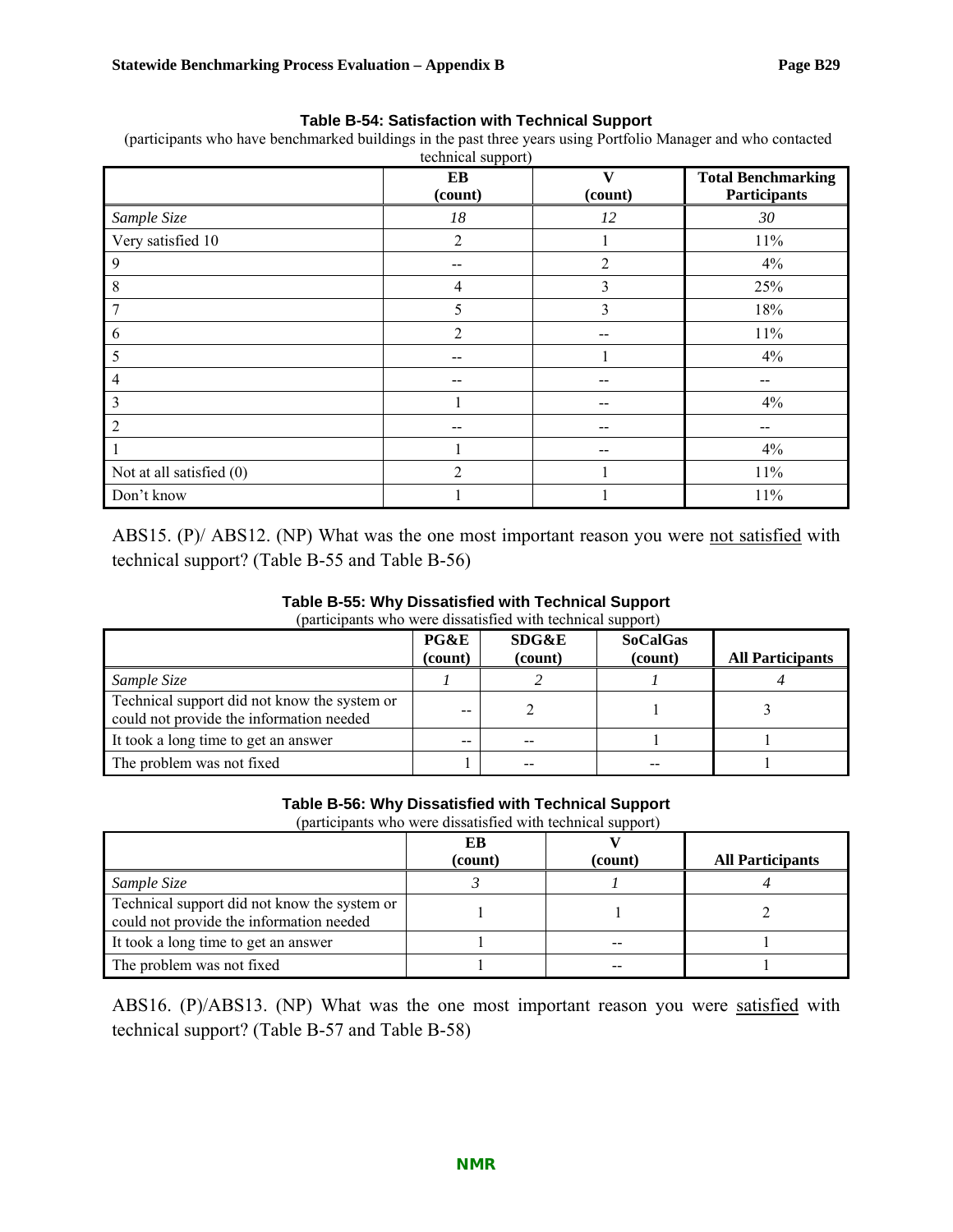### **Table B-57: Reason Satisfied with Technical Support**

 (participants who have benchmarked buildings in the past three years using Portfolio Manager who contacted and were satisfied with technical support)

|                                               | PG&E<br>(count) | <b>SCE</b><br>(count) | SDG&E<br>(count) | <b>SoCalGas</b><br>(count) | <b>Total</b><br><b>Benchmarking</b><br><b>Participants</b><br>(count) |
|-----------------------------------------------|-----------------|-----------------------|------------------|----------------------------|-----------------------------------------------------------------------|
| Sample Size                                   |                 |                       | 6                |                            | 12                                                                    |
| Helped/solved the problem/followed<br>through |                 |                       | h.               |                            | 10                                                                    |
| Their knowledge of the system                 |                 | --                    |                  |                            |                                                                       |
| Helped but unable to solve the<br>problem     |                 |                       |                  |                            |                                                                       |

### **Table B-58: Reason Satisfied with Technical Support**

 (participants who have benchmarked buildings in the past three years using Portfolio Manager who contacted and were satisfied with technical support)

|                                               | EB<br>(count) | (count) | <b>Total Benchmarking</b><br><b>Participants</b><br>(count) |
|-----------------------------------------------|---------------|---------|-------------------------------------------------------------|
| Sample Size                                   |               |         |                                                             |
| Helped/solved the problem/followed<br>through |               |         | 10                                                          |
| Their knowledge of the system                 |               |         |                                                             |
| Helped but unable to solve the problem        |               |         |                                                             |

## **B.6 Benchmarking Experience**

BE3. (P/NP) How many buildings does your organization own, occupy or manage in the US? (Table B-59)

| Table B-59: Number of Buildings Owned, Occupied or Managed in the US by Organizations that |
|--------------------------------------------------------------------------------------------|
| Benchmarked                                                                                |

|             | participalle chu uscis who benchmarked, hon-participallis who benchmarked) |                       |                  |                            |                                                     |                                                   |
|-------------|----------------------------------------------------------------------------|-----------------------|------------------|----------------------------|-----------------------------------------------------|---------------------------------------------------|
|             | PG&E<br>(count)                                                            | <b>SCE</b><br>(count) | SDG&E<br>(count) | <b>SoCalGas</b><br>(count) | <b>Total End Users</b><br>who<br><b>Benchmarked</b> | Non-participants<br>who<br>benchmarked<br>(count) |
| Sample size |                                                                            |                       | 12               |                            | 43                                                  |                                                   |
|             |                                                                            | $-$                   |                  |                            | 16%                                                 |                                                   |
| 2 to 4      |                                                                            | --                    |                  |                            | 16%                                                 |                                                   |

 $5 \text{ to } 10$   $2 \mid 1 \mid -1 \mid -1 \mid 3\%$  1 11 to 25  $2$   $2$   $2$   $9\%$ Over 25 (6 8 6 4 49%) Don't know  $\begin{vmatrix} -1 & 2 & -1 \\ 2 & -1 & -1 \end{vmatrix}$  --  $\begin{vmatrix} 2 & 2 & -1 \\ 2 & -1 & -1 \end{vmatrix}$  --

(participant end users who benchmarked; non-participants who benchmarked)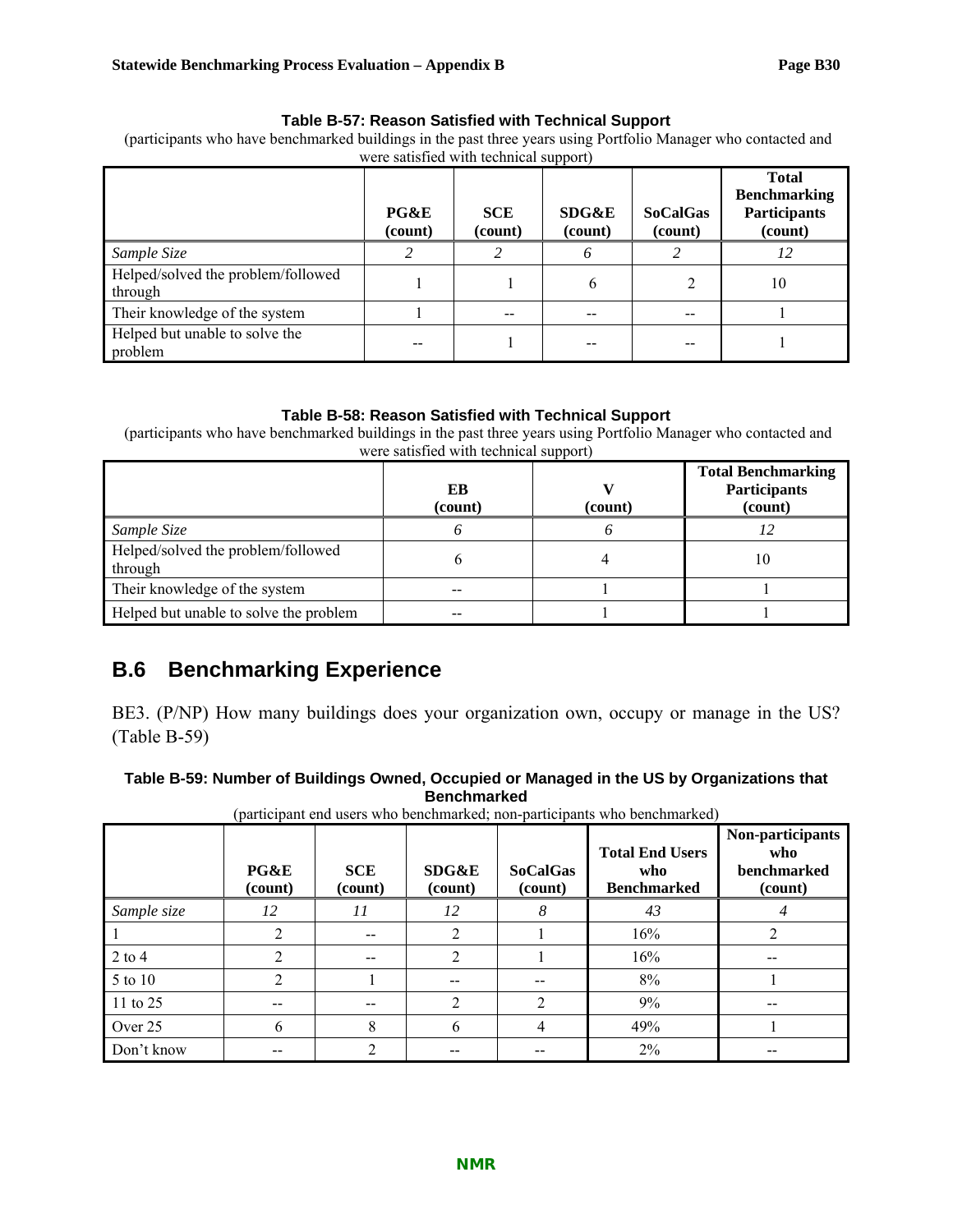BE4. (P/NP) & BE14.<sup>5</sup> (P) How many of the buildings your organization owns, occupies, or manages have been benchmarked to date? (Table B-60, Table B-61, and Table B-62)

### **Table B-60: Number of Buildings Benchmarked by Buildings Owned, Occupied or Managed in the US**

|                                        | Number of Buildings Owned, Occupied, or Managed in US |                     |                    |                     |         |                       |              |
|----------------------------------------|-------------------------------------------------------|---------------------|--------------------|---------------------|---------|-----------------------|--------------|
| <b>Buildings</b><br><b>Benchmarked</b> | (count)                                               | $2$ to 4<br>(count) | 5 to 10<br>(count) | 11 to 25<br>(count) | Over 25 | Don't know<br>(count) | <b>Total</b> |
| Sample size                            | 4                                                     | $\overline{4}$      | 3                  | 4                   | 24      |                       | 41           |
|                                        | 4                                                     | --                  | --                 |                     | 16%     |                       | 25%          |
| $2$ to 4                               | --                                                    | 4                   |                    | --                  | 8%      | --                    | 21%          |
| $5$ to 10                              | --                                                    | --                  | $\overline{2}$     | $\overline{2}$      | 24%     |                       | 23%          |
| $11$ to 25                             |                                                       | --                  |                    |                     | 16%     | --                    | 11%          |
| Over 25                                | --                                                    |                     | --                 | --                  | 32%     | --                    | 18%          |
| Don't know                             | --                                                    | --                  | $- -$              | --                  | 4%      | --                    | 2%           |

(participant end users who benchmarked)

## **Table B-61: Number of Buildings Benchmarked**

(participant end users who benchmarked)

|             | PG&E<br>(count) | <b>SCE</b><br>(count) | SDG&E<br>(count) | <b>SoCalGas</b><br>(count) | <b>Total End Users</b><br>who<br><b>Benchmarked</b> | Non-participants<br>who<br>benchmarked |
|-------------|-----------------|-----------------------|------------------|----------------------------|-----------------------------------------------------|----------------------------------------|
| Sample size | 11              | 11                    | 11               | 8                          | 41                                                  |                                        |
|             |                 |                       |                  |                            | 25%                                                 |                                        |
| $2$ to $4$  |                 | --                    |                  | 2                          | 18%                                                 | --                                     |
| 5 to 10     |                 |                       |                  |                            | 23%                                                 | --                                     |
| 11 to 25    |                 |                       |                  |                            | 13%                                                 | --                                     |
| Over 25     |                 | 4                     | --               |                            | 19%                                                 | --                                     |
| Don't know  | --              |                       |                  |                            | $2\%$                                               |                                        |

### **Table B-62: Number of Buildings Benchmarked**

(participant vendors)

|             | PG&E<br>(count) | $\mu$ $\mu$ $\mu$ $\sigma$ $\mu$ $\sigma$ $\sigma$ $\sigma$ $\sigma$<br><b>SCE</b><br>(count) | <b>SDG&amp;E</b><br>(count) | <b>SoCalGas</b><br>(count) | <b>Vendors</b> |
|-------------|-----------------|-----------------------------------------------------------------------------------------------|-----------------------------|----------------------------|----------------|
| Sample size | 11              | 10                                                                                            | 11                          |                            | 40             |
|             |                 |                                                                                               |                             |                            | 9%             |
| $2$ to $4$  |                 |                                                                                               | $\mathfrak{D}$              |                            | 18%            |
| 5 to 10     |                 |                                                                                               |                             |                            | 15%            |
| 11 to 25    |                 |                                                                                               |                             |                            | 21%            |
| Over 25     |                 |                                                                                               |                             |                            | 24%            |
| Don't know  |                 | --                                                                                            |                             |                            | 12%            |

<sup>&</sup>lt;sup>5</sup> BE14 (Participant vendors) were asked: How many commercial buildings has your organization benchmarked for clients to date?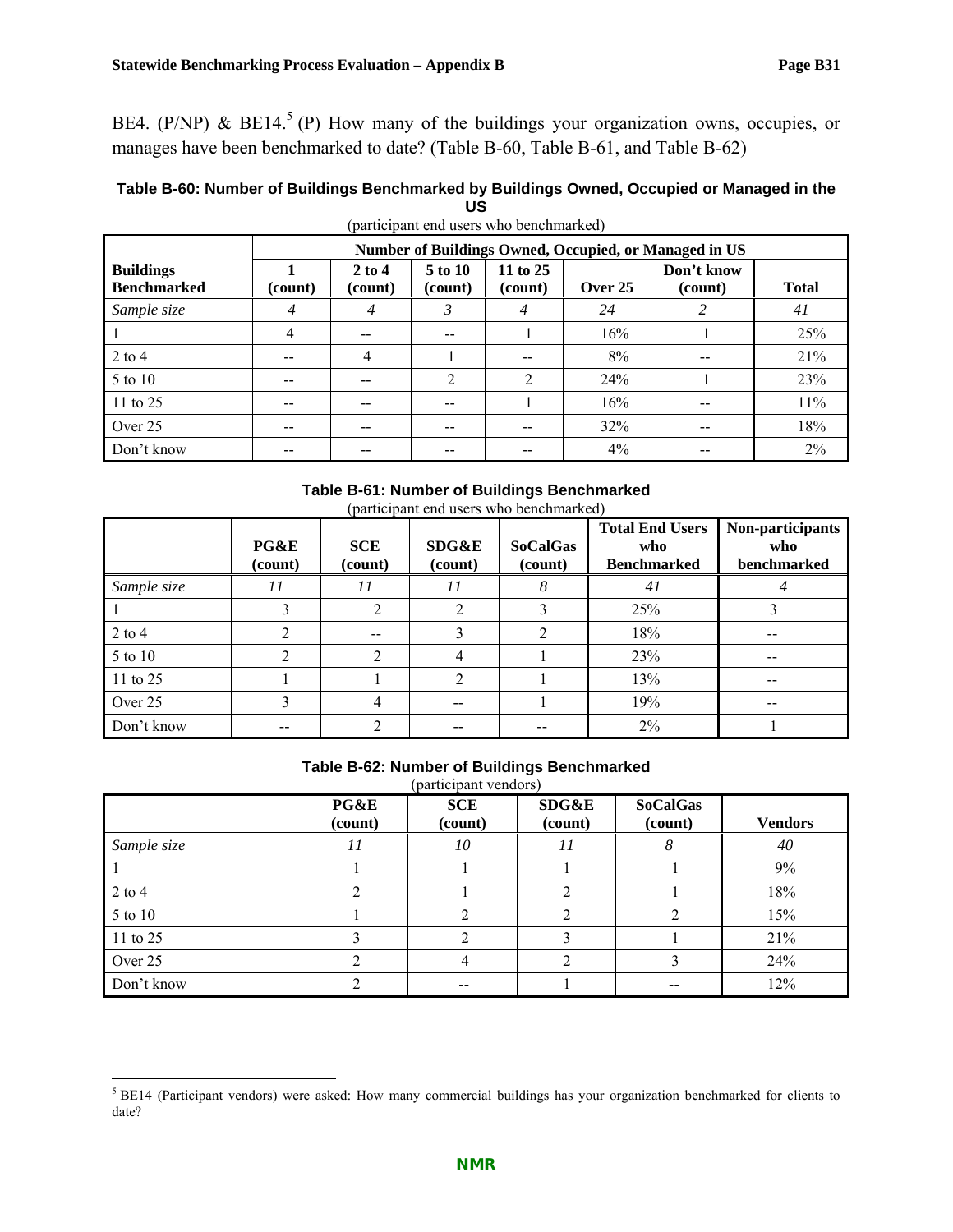BE5. (P/NP) & BE22. (P) In what year did your organization first begin to benchmark buildings? (Table B-63, Table B-64, and Table B-65)

|                           | PG&E<br>(count) | $(\mathbf{r}^{\mathbf{m}})$<br><b>SCE</b><br>(count) | SDG&E<br>(count)         | <b>SoCalGas</b><br>(count) | <b>Total End Users</b><br>who<br><b>Benchmarked</b> |
|---------------------------|-----------------|------------------------------------------------------|--------------------------|----------------------------|-----------------------------------------------------|
| Sample size               | $\cal{I}I$      | $\cal{I} \cal{I}$                                    | $\cal{I} \cal{I}$        | $\boldsymbol{8}$           | 41                                                  |
| 1985                      | 1               | --                                                   | $\overline{\phantom{m}}$ | --                         | $4\%$                                               |
| 1986                      | --              | --                                                   | $-$                      | --                         | --                                                  |
| 1990                      | $-$             | $-$                                                  | $-$                      | --                         | $-$                                                 |
| 1995                      | $\mathbf{1}$    | 1                                                    | --                       | --                         | $5\%$                                               |
| 1997                      | --              | --                                                   | --                       | --                         | --                                                  |
| 2001                      | --              | 1                                                    | --                       | --                         | $1\%$                                               |
| 2002                      | --              | --                                                   | --                       | 1                          | $2\%$                                               |
| 2003                      | $-$             | 1                                                    | $\overline{\phantom{m}}$ | 1                          | $2\%$                                               |
| 2005                      | $-$             | --                                                   | $\overline{\phantom{m}}$ | $\overline{2}$             | $2\%$                                               |
| 2006                      | $- -$           | --                                                   | $-$                      | 1                          | 2%                                                  |
| 2007                      |                 | --                                                   | $\overline{2}$           | --                         | 10%                                                 |
| 2008                      | $-$             | $\overline{2}$                                       | $-$                      | 1                          | 3%                                                  |
| 2009                      | 1               | $\mathbf{1}$                                         | $\overline{2}$           | --                         | $11\%$                                              |
| 2010                      | $\overline{2}$  | --                                                   | $\overline{4}$           | --                         | 21%                                                 |
| 2011                      | $\overline{2}$  | 3                                                    | $\overline{3}$           | 1                          | 22%                                                 |
| Don't know/ no indication | 3               | $\overline{2}$                                       | --                       |                            | 16%                                                 |

### **Table B-63: Year First Began Benchmarking**  (participant end users)

### **Table B-64: Year First Began Benchmarking**

| (participant vendors) |  |
|-----------------------|--|
|-----------------------|--|

|                           | PG&E<br>(count) | <b>SCE</b><br>(count) | SDG&E<br>(count)         | <b>SoCalGas</b><br>(count) | <b>Vendors</b> |
|---------------------------|-----------------|-----------------------|--------------------------|----------------------------|----------------|
| Sample size               | 11              | 10                    | 11                       | 8                          | 40             |
| 1986                      | --              | --                    |                          | $- -$                      | 2%             |
| 1990                      | --              | --                    |                          | --                         | 2%             |
| 1997                      | --              | 1                     | --                       | --                         | $2\%$          |
| 2005                      | $- -$           | 1                     | $\overline{\phantom{m}}$ | $- -$                      | 2%             |
| 2006                      | --              | --                    | $- -$                    | 2                          | 2%             |
| 2007                      |                 | $\overline{2}$        |                          |                            | 2%             |
| 2008                      | $\overline{2}$  | 1                     | $- -$                    |                            | 12%            |
| 2009                      | $\overline{2}$  | --                    |                          | 3                          | 15%            |
| 2010                      | --              | 3                     | $\mathbf{7}$             |                            | 23%            |
| 2011                      | 3               | $\overline{3}$        |                          |                            | 22%            |
| Don't know/ no indication | 4               | --                    | --                       |                            | 17%            |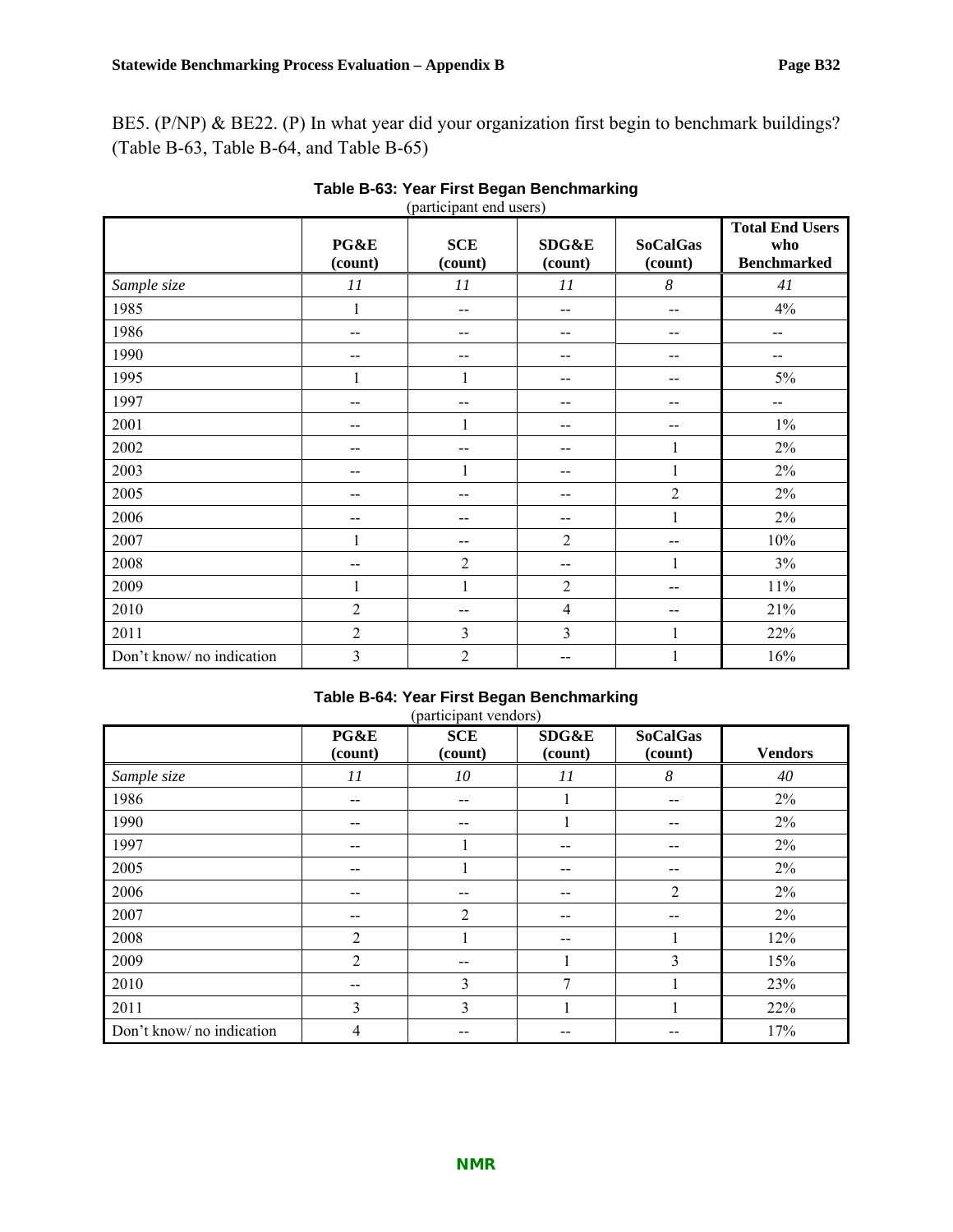|                           |       |              | Non-participants |
|---------------------------|-------|--------------|------------------|
|                           | $E$ B | $\mathbf{V}$ | (count)          |
| Sample size               | 41    | 40           | $\overline{4}$   |
| 1985                      | $4\%$ | $-$          | $- -$            |
| 1986                      | --    | $2\%$        |                  |
| 1990                      | --    | $2\%$        |                  |
| 1995                      | 5%    | --           |                  |
| 1997                      | --    | $2\%$        |                  |
| 2001                      | $1\%$ | --           |                  |
| 2002                      | $1\%$ | --           | --               |
| 2003                      | $2\%$ | --           | --               |
| 2005                      | $2\%$ | $2\%$        | --               |
| 2006                      | $1\%$ | $2\%$        | --               |
| 2007                      | 10%   | $2\%$        | 1                |
| 2008                      | 3%    | 12%          |                  |
| 2009                      | 11%   | 15%          | --               |
| 2010                      | 21%   | 23%          | 1                |
| 2011                      | 22%   | 22%          | --               |
| Don't know/ no indication | 16%   | 17%          | 2                |

**Table B-65: Year First Began Benchmarking** 

(participants and non-participants who benchmarked)

BE6. (P/NP) On a scale of 0 to 10, with 0 meaning "strongly disagree" and 10 meaning "strongly agree," how much would you agree that the following statements represent your organization's use of benchmarking.

BE6A. (P/NP) You or someone else in your organization routinely monitors your buildings' benchmark scores or EUIs. ? (Table B-66)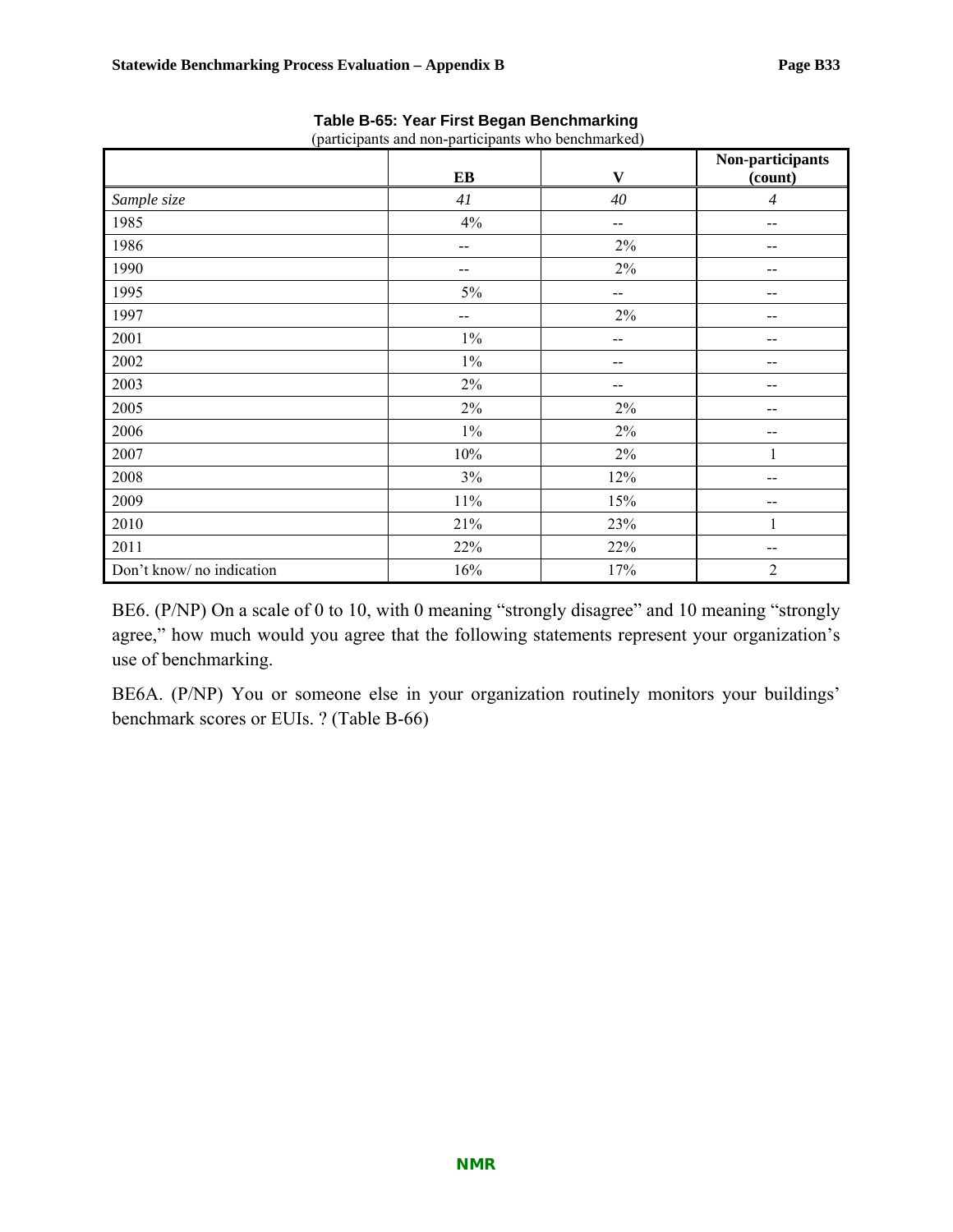|                       | PG&E<br>(count) | <b>SCE</b><br>(count) | SDG&E<br>(count) | <b>SoCalGas</b><br>(count) | <b>Total EB</b> | Non-<br>participants<br>(count) |
|-----------------------|-----------------|-----------------------|------------------|----------------------------|-----------------|---------------------------------|
| Sample size           | 11              | 11                    | 11               | 8                          | 41              | $\overline{4}$                  |
| Strongly agree (10)   | 5               |                       | $\overline{4}$   |                            | 34%             |                                 |
| 9                     | --              | --                    |                  |                            | 2%              |                                 |
| 8                     |                 |                       | $\overline{2}$   |                            | 14%             |                                 |
| 7                     | --              | --                    |                  | --                         | $- -$           |                                 |
| 6                     | --              |                       |                  |                            | 2%              |                                 |
| 5                     | $\overline{2}$  | $\overline{2}$        |                  |                            | 16%             |                                 |
| $\overline{4}$        |                 | ı                     | --               | --                         | 5%              |                                 |
| 3                     | $- -$           | $- -$                 | --               | $\overline{3}$             | $5\%$           |                                 |
| $\overline{2}$        | --              | $\mathbf{1}$          |                  | $- -$                      | $2\%$           |                                 |
|                       |                 |                       |                  |                            | 7%              |                                 |
| Strongly disagree (0) |                 | 2                     | $\overline{2}$   |                            | 9%              | ı                               |
| Not applicable        |                 |                       |                  | --                         | $5\%$           |                                 |
| Don't know            |                 |                       |                  |                            | $<1\%$          |                                 |

**Table B-66: Routinely Monitor Building Benchmarking Scores or EUIs**  (participant end users and non-participants who benchmarked)

BE23. (P) On a scale of 0 to 10, with 0 being "not at all common" and 10 being "very common," how common is it for you to continue to monitor a benchmark score or energy use intensity (EUI) for a client after you have benchmarked a building for them? (Table B-67)

| Table B-67: Vendors Continue Monitoring Client Benchmarking Scores |  |
|--------------------------------------------------------------------|--|
| (participant vendors)                                              |  |

|                       | PG&E<br>(count) | $(\mu$ u n $\nu$ ipunt venuotoj<br><b>SCE</b><br>(count) | SDG&E<br>(count) | <b>SoCalGas</b><br>(count) | <b>Total</b> |
|-----------------------|-----------------|----------------------------------------------------------|------------------|----------------------------|--------------|
| (Sample size)         | 11              | 10                                                       | 11               | 8                          | 40           |
| Very common (10)      | 3               | 3                                                        | $\overline{2}$   |                            | 23%          |
| 9                     |                 |                                                          | --               | --                         | 3%           |
| 8                     |                 |                                                          |                  |                            | $6\%$        |
| 7                     |                 |                                                          |                  | $- -$                      | 3%           |
| 6                     |                 |                                                          |                  | --                         | 3%           |
| 5                     | $\overline{2}$  | --                                                       |                  | $\overline{4}$             | 17%          |
| 4                     |                 |                                                          |                  | --                         |              |
| 3                     |                 |                                                          | $\overline{2}$   | $- -$                      | 9%           |
| $\overline{2}$        |                 |                                                          |                  |                            | 9%           |
|                       |                 |                                                          | $- -$            | --                         | 3%           |
| Not at all common (0) | 3               |                                                          | $\overline{4}$   |                            | 23%          |
| Don't know            |                 |                                                          |                  | --                         | 3%           |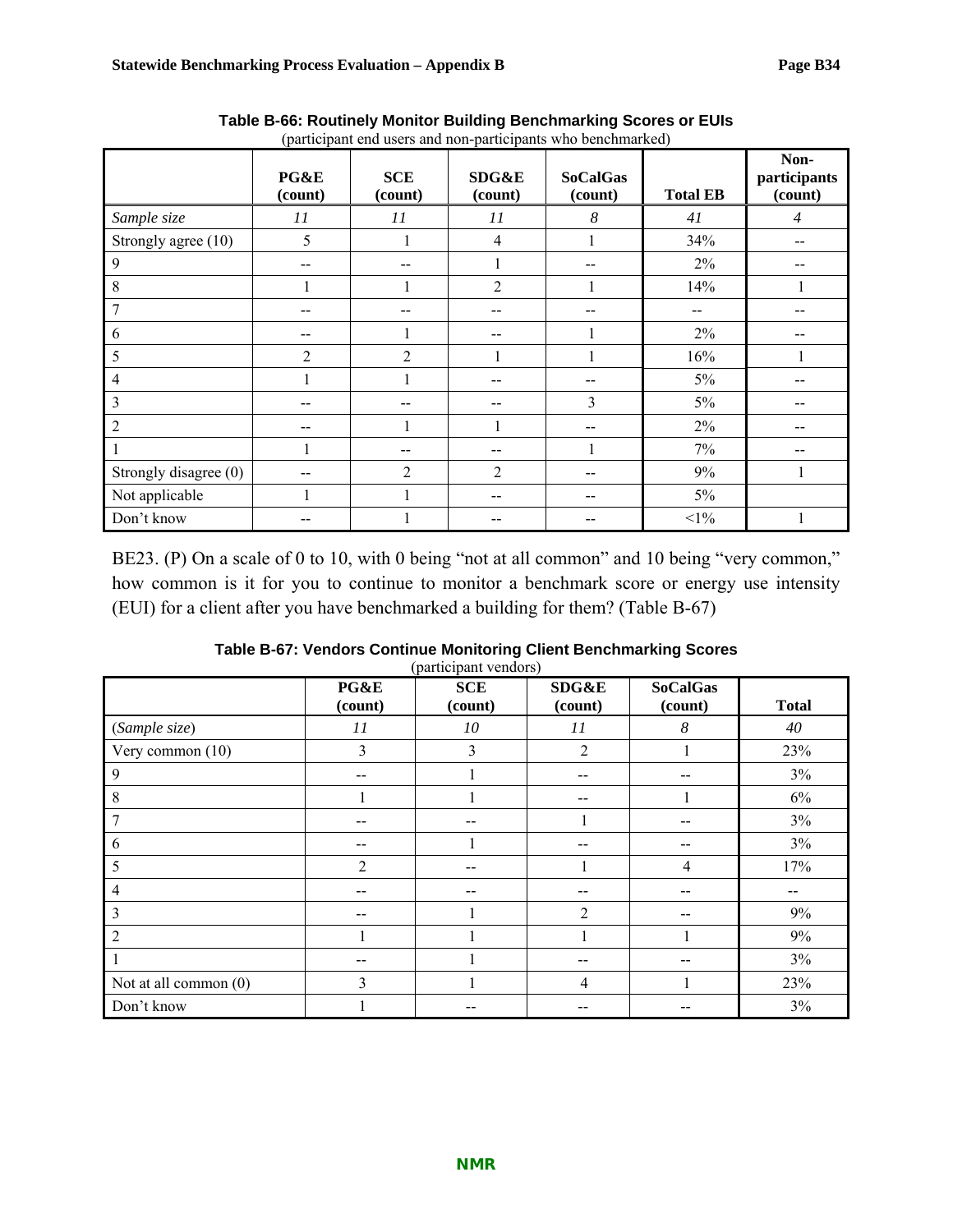BE6B. (P/NP) When you make a change to a building or to equipment that could affect its energy use, you or someone else in your organization usually checks the benchmark score or rebenchmarks after making the change. (Table B-68)

| (participant end users and non-participants who benchmarked) |                 |                       |                  |                            |                                                         |                                 |  |  |
|--------------------------------------------------------------|-----------------|-----------------------|------------------|----------------------------|---------------------------------------------------------|---------------------------------|--|--|
|                                                              | PG&E<br>(count) | <b>SCE</b><br>(count) | SDG&E<br>(count) | <b>SoCalGas</b><br>(count) | <b>Total</b><br><b>Benchmarking</b><br><b>End Users</b> | Non-<br>participants<br>(count) |  |  |
| Sample size                                                  | 11              | 11                    | 11               | 8                          | 41                                                      | $\overline{4}$                  |  |  |
| Strongly agree (10)                                          | 6               |                       | 5                | 3                          | 44%                                                     |                                 |  |  |
| 9                                                            |                 |                       |                  | --                         |                                                         |                                 |  |  |
| 8                                                            | --              | 3                     |                  | --                         | 4%                                                      |                                 |  |  |
| 7                                                            |                 | $\overline{2}$        |                  |                            | 9%                                                      |                                 |  |  |
| 6                                                            |                 |                       |                  |                            | 7%                                                      |                                 |  |  |
| 5                                                            |                 |                       |                  |                            | 4%                                                      |                                 |  |  |
| 4                                                            | $\overline{2}$  |                       |                  |                            | $11\%$                                                  |                                 |  |  |
| 3                                                            |                 |                       |                  |                            |                                                         |                                 |  |  |
| 2                                                            | --              |                       |                  |                            | $2\%$                                                   |                                 |  |  |
|                                                              |                 |                       |                  |                            | $7\%$                                                   |                                 |  |  |
| Strongly disagree (0)                                        | $\theta$        | $\overline{2}$        | 2                |                            | 11%                                                     |                                 |  |  |
| Not applicable                                               |                 |                       |                  |                            | $<1\%$                                                  |                                 |  |  |
| Refused                                                      |                 |                       |                  |                            |                                                         |                                 |  |  |

### **Table B-68: Someone in the Organization Usually Checks the Benchmark Score or Re-benchmarks After Making a Building or Equipment Change**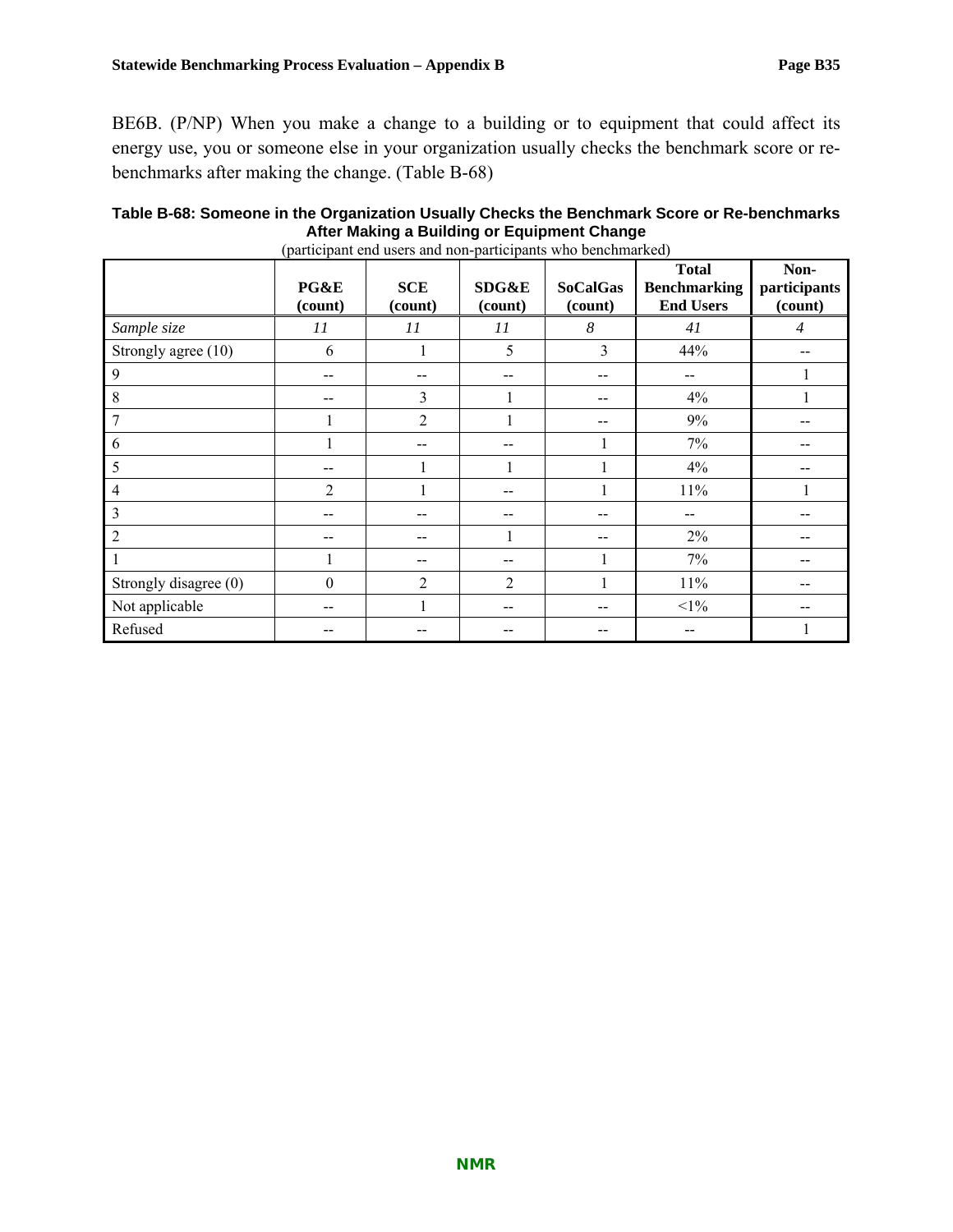BE6C. (P/NP) You re-benchmark or check your buildings' benchmark scores when there is a change in building tenancy. (Table B-69)

|                       | PG&E<br>(count) | <b>SCE</b><br>(count) | SDG&E<br>(count) | <b>SoCalGas</b><br>(count) | <b>Total</b><br><b>Benchmarking</b><br><b>End Users</b> | Non-<br>participants<br>(count) |
|-----------------------|-----------------|-----------------------|------------------|----------------------------|---------------------------------------------------------|---------------------------------|
| Sample size           | 11              | 11                    | 11               | 8                          | 41                                                      | $\overline{4}$                  |
| Strongly agree (10)   | 4               |                       | $\overline{4}$   |                            | 30%                                                     |                                 |
| 9                     |                 |                       |                  |                            | $2\%$                                                   |                                 |
| 8                     |                 |                       | --               |                            | $5\%$                                                   |                                 |
| 7                     |                 |                       | --               |                            |                                                         |                                 |
| 6                     |                 |                       | --               |                            | $<1\%$                                                  |                                 |
| 5                     | $\overline{2}$  |                       |                  | 2                          | 14%                                                     |                                 |
| 4                     |                 |                       | --               |                            | $5\%$                                                   |                                 |
| 3                     |                 |                       |                  |                            | $2\%$                                                   |                                 |
| $\overline{c}$        |                 |                       | --               |                            | $<1\%$                                                  |                                 |
|                       |                 |                       | $\overline{2}$   |                            | 14%                                                     |                                 |
| Strongly disagree (0) |                 | 3                     | $\overline{2}$   |                            | $11\%$                                                  |                                 |
| Don't know            |                 |                       | --               |                            | $<1\%$                                                  |                                 |
| Not applicable        | $\overline{2}$  | 3                     |                  | 3                          | 20%                                                     |                                 |

| Table B-69: Re-benchmark or Check Building Scores when there is a Change in Building Tenancy |
|----------------------------------------------------------------------------------------------|
| (participant end users and non-participants who benchmarked)                                 |

BE6D. (P/NP) You do not re-benchmark or check your buildings' benchmark scores. (Table B-70)

|                       | PG&E<br>(count) | (participant che aberd and non participante who concentration)<br><b>SCE</b><br>(count) | SDG&E<br>(count) | <b>SoCalGas</b><br>(count) | <b>Total</b><br><b>Benchmarking</b><br><b>End Users</b> | Non-<br>participants<br>(count) |
|-----------------------|-----------------|-----------------------------------------------------------------------------------------|------------------|----------------------------|---------------------------------------------------------|---------------------------------|
| Sample size           | 11              | 11                                                                                      | 11               | 8                          | 41                                                      | $\overline{4}$                  |
| Strongly agree (10)   | 2               | 2                                                                                       | 2                | 2                          | 20%                                                     | $\overline{2}$                  |
| $\mathbf{Q}$          |                 |                                                                                         | --               |                            | $2\%$                                                   |                                 |
| 8                     |                 | $\overline{2}$                                                                          |                  |                            | $8\%$                                                   |                                 |
| 7                     |                 |                                                                                         |                  |                            | 4%                                                      |                                 |
| 6                     |                 |                                                                                         | 1                |                            | $2\%$                                                   |                                 |
| 5                     |                 |                                                                                         | --               |                            | $2\%$                                                   |                                 |
| 4                     | $\overline{2}$  |                                                                                         | --               | 2                          | 11%                                                     |                                 |
| 3                     |                 |                                                                                         | --               |                            | $2\%$                                                   |                                 |
| $\overline{2}$        | $\overline{2}$  |                                                                                         | --               |                            | 9%                                                      |                                 |
|                       |                 |                                                                                         |                  |                            | 2%                                                      |                                 |
| Strongly disagree (0) | 4               | 3                                                                                       | 6                |                            | 38%                                                     |                                 |
| Not applicable        |                 | 2                                                                                       |                  |                            | $6\%$                                                   |                                 |

| Table B-70: Do Not Re-benchmark or Check Buildings' Benchmark Scores |  |
|----------------------------------------------------------------------|--|
| (participant end users and non-participants who benchmarked)         |  |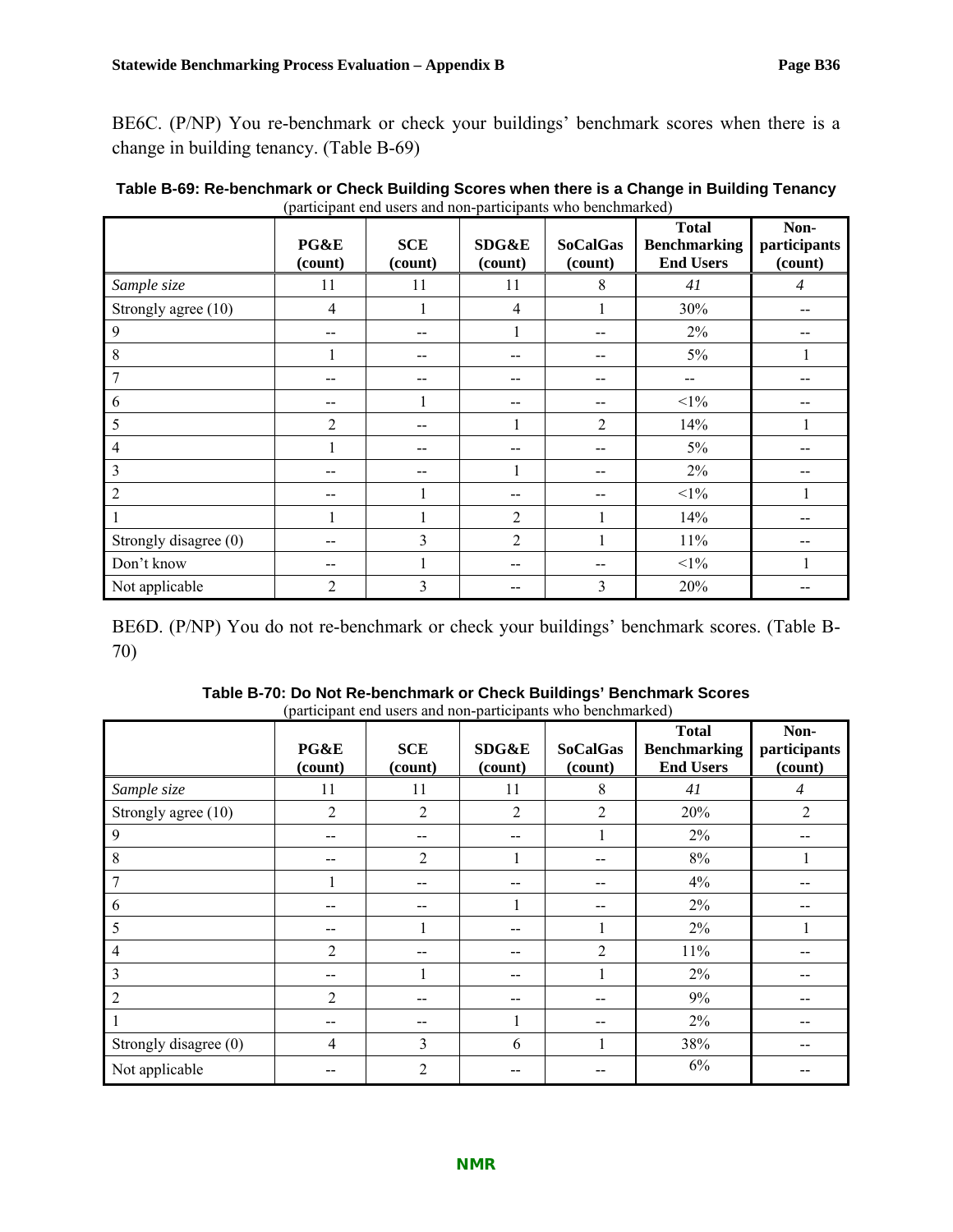BE7. (P/NP) How frequently does your organization usually re-benchmark buildings or check the score? (Table B-71)

|                             | PG&E<br>(count) | <b>SCE</b><br>(count) | SDG&E<br>(count) | <b>SoCalGas</b><br>(count) | <b>Total</b><br><b>Benchmarking</b><br><b>End Users</b> | Non-<br>participants<br>(count) |
|-----------------------------|-----------------|-----------------------|------------------|----------------------------|---------------------------------------------------------|---------------------------------|
| Sample size                 | 9               | 6                     | 8                |                            | 27                                                      |                                 |
| At least 12 times a year    | 2               |                       |                  |                            | 29%                                                     |                                 |
| At least four times a year  | 4               | 2                     |                  | --                         | 29%                                                     |                                 |
| At least twice a year       | 2               |                       |                  | $\overline{2}$             | 16%                                                     |                                 |
| At least yearly             |                 | --                    | $\overline{2}$   |                            | 19%                                                     |                                 |
| At least every two years    |                 |                       |                  |                            | $<1\%$                                                  |                                 |
| Less than every three years |                 |                       |                  |                            | $3\%$                                                   |                                 |
| Don't know                  |                 |                       |                  |                            | 3%                                                      |                                 |

**Table B-71: Frequency of Re-benchmarking or Checking Scores**  (participant end users and non-participants who routinely monitor building benchmarking Scores or EUIs)

BE8. (P/NP) & BE19.<sup>6</sup> (P) Now I am going to read you another series of statements. Please tell me if any of these statements describe the way your organization uses benchmarking tools.

BE8A. (P/NP) & BE19A. (P) To compare a building or portfolio of buildings against each other (sometimes called internal benchmarking) (Table B-72 and Table B-73)

| (participant end users who benchmarked)                                  |                 |                       |                  |                            |              |  |  |  |
|--------------------------------------------------------------------------|-----------------|-----------------------|------------------|----------------------------|--------------|--|--|--|
|                                                                          | PG&E<br>(count) | <b>SCE</b><br>(count) | SDG&E<br>(count) | <b>SoCalGas</b><br>(count) | <b>Total</b> |  |  |  |
| Sample size                                                              | 11              | 11                    | 11               | 8                          | 41           |  |  |  |
| To compare a building or portfolio of buildings against each             |                 |                       |                  |                            |              |  |  |  |
| Yes                                                                      |                 | 8                     | 4                | 6                          | 48%          |  |  |  |
| No                                                                       | 5               | 3                     | $\mathbf{r}$     | $\overline{2}$             | 48%          |  |  |  |
| Don't know                                                               |                 |                       |                  |                            | 5%           |  |  |  |
| To compare a building or portfolio of buildings against a national index |                 |                       |                  |                            |              |  |  |  |
| Yes                                                                      |                 | 6                     | 8                | 5                          | 65%          |  |  |  |
| N <sub>0</sub>                                                           | 4               |                       | 3                | 3                          | 35%          |  |  |  |
| To compare a building to itself over time                                |                 |                       |                  |                            |              |  |  |  |
| Yes                                                                      | 10              | 10                    | 8                | 5                          | 81%          |  |  |  |
| No                                                                       |                 |                       | 3                | 3                          | 19%          |  |  |  |

<sup>&</sup>lt;sup>6</sup> BE19. (Participant vendors) were asked: Now I am going to read you a series of statements. Please tell me if any of these statements describe how clients intend to use the benchmarking data you produce .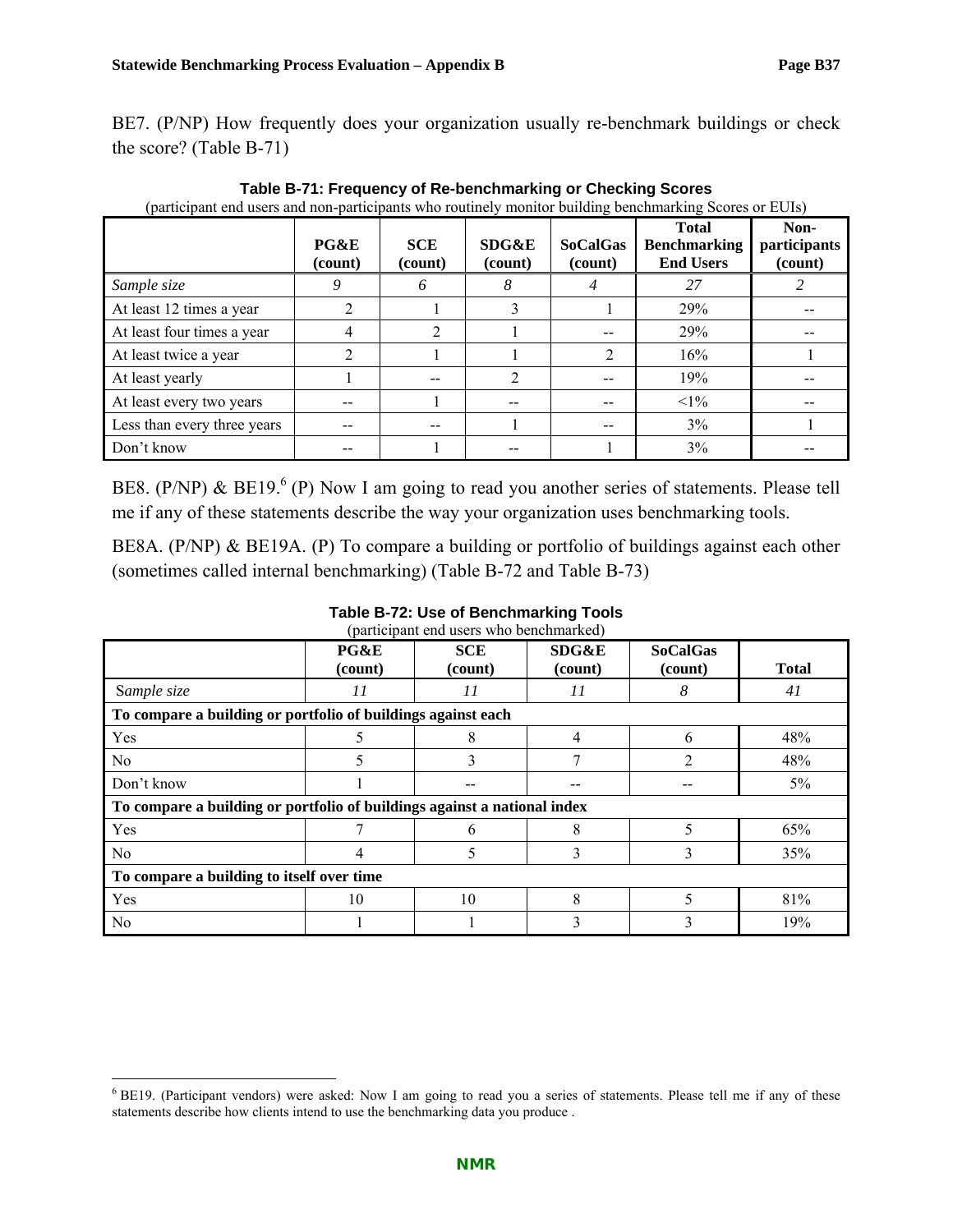### **Table B-73: Use of Benchmarking Tools**

|  |  |  |  |  |  |  |  | (participant end users and vendors who benchmarked; non-participants who benchmarked) |
|--|--|--|--|--|--|--|--|---------------------------------------------------------------------------------------|
|--|--|--|--|--|--|--|--|---------------------------------------------------------------------------------------|

|                                                                          | EB       | V   | Non-participants<br>(count) |  |  |  |  |
|--------------------------------------------------------------------------|----------|-----|-----------------------------|--|--|--|--|
| Sample size                                                              | 41       | 40  | 4                           |  |  |  |  |
| To compare a building or portfolio of buildings against each other       |          |     |                             |  |  |  |  |
| Yes                                                                      | 48%      | 62% |                             |  |  |  |  |
| N <sub>0</sub>                                                           | $48\%$ n | 29% | 3                           |  |  |  |  |
| Don't know                                                               | $5\%$    | 9%  |                             |  |  |  |  |
| To compare a building or portfolio of buildings against a national index |          |     |                             |  |  |  |  |
| Yes                                                                      | 65%      | 73% |                             |  |  |  |  |
| No                                                                       | $35\%$   | 18% | 4                           |  |  |  |  |
| Don't know                                                               | --ท      | 9%  |                             |  |  |  |  |
| To compare a building to itself over time                                |          |     |                             |  |  |  |  |
| Yes                                                                      | 81%      | 71% | 3                           |  |  |  |  |
| N <sub>0</sub>                                                           | 19%      | 21% |                             |  |  |  |  |
| Don't know                                                               | --ท      | 9%  |                             |  |  |  |  |

η Significantly different from Vendors at the 90% confidence level.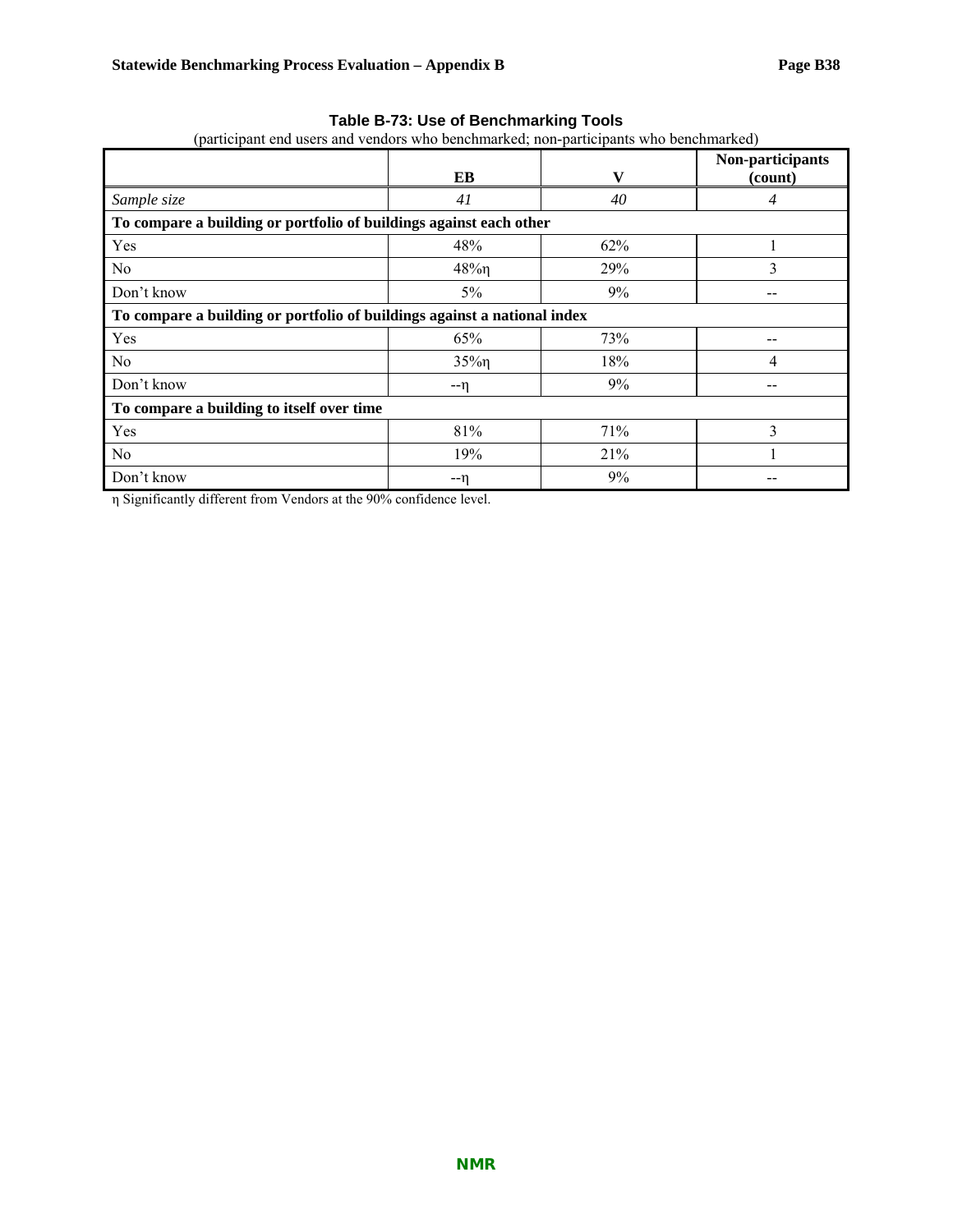|                                                                         | PG&E<br>(count) | <b>SCE</b><br>(count) | SDG&E<br>(count) | <b>SoCalGas</b><br>(count) | <b>Total</b><br>(count) | Non-<br>participants<br>(count) |
|-------------------------------------------------------------------------|-----------------|-----------------------|------------------|----------------------------|-------------------------|---------------------------------|
| Sample size                                                             | 11              | 11                    | 11               | 8                          | 41                      | $\overline{4}$                  |
| <b>ENERGY STAR Portfolio Manager</b>                                    | 10              | 3                     | 9                | 5                          | 26                      |                                 |
| Internal method/spreadsheets/data (ex.<br>Metering, energy consumption) | 1               | 3                     | 1                | $\overline{2}$             | 7                       |                                 |
| Utility benchmarking program/CEUS<br>survey'                            |                 | --                    |                  | 1                          | 2                       |                                 |
| Utility bills/monthly energy use                                        | --              | --                    |                  | $\mathbf{1}$               | 1                       | $\overline{2}$                  |
| Energy accounting software (Metrix,<br>Faser, EnergyCAP, etc.)          |                 |                       | 1                |                            | 1                       | 1                               |
| <b>ABS</b>                                                              | --              | 1                     | --               | --                         | 1                       |                                 |
| CalArch                                                                 | 1               | --                    |                  | --                         | 1                       |                                 |
| <b>BOMA</b> Standards                                                   | --              | $-$                   |                  |                            | 1                       |                                 |
| SchoolDude UtilityDirect                                                | --              | 1                     |                  |                            | 1                       |                                 |
| Laboratories for the 21st Century<br>(EPA/DOE tool for labs)            | 1               | --                    |                  |                            | 1                       |                                 |
| <b>EEM</b> Suite                                                        | --              | 1                     |                  | --                         | 1                       |                                 |
| E Quest                                                                 | --              | 1                     |                  | --                         | 1                       |                                 |
| Carrier building manager systems                                        | --              | --                    | --               |                            | 1                       |                                 |
| Had a vendor do it                                                      | --              | --                    |                  | --                         | $-$                     |                                 |
| Nothing                                                                 | --              | --                    | 1                | --                         | 1                       |                                 |
| Don't know                                                              |                 | 1                     |                  |                            | 2                       |                                 |

**Table B-74: Benchmarking Tools Used**  (participant end users who benchmarked; multiple response)

<sup>&</sup>lt;sup>7</sup> This was unclear. The evaluation team suspects the tool referenced is either EnergyIQ or CalArch.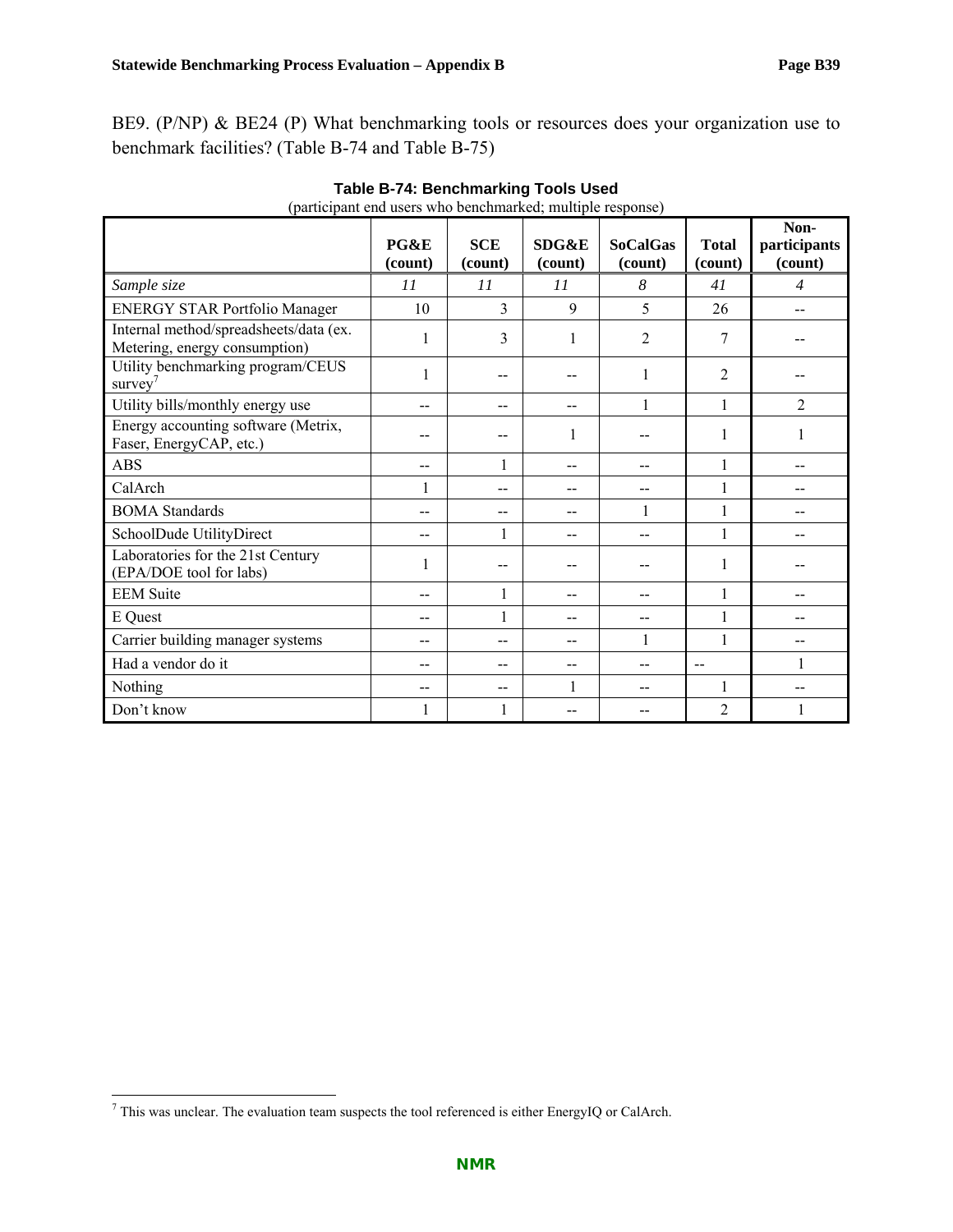|                                                                         | PG&E<br>(count) | <b>SCE</b><br>(count) | SDG&E<br>(count) | <b>SoCalGas</b><br>(count) | <b>Total</b><br>(count) |
|-------------------------------------------------------------------------|-----------------|-----------------------|------------------|----------------------------|-------------------------|
| Sample size                                                             | 11              | 10                    | 11               | 8                          | 40                      |
| <b>ENERGY STAR Portfolio Manager</b>                                    | 9               | 6                     | 6                | 6                          | 27                      |
| Utility bills                                                           |                 |                       | 3                |                            | 5                       |
| Internal method/spreadsheets/data<br>(ex. Metering, energy consumption) |                 |                       | 3                |                            | 4                       |
| Energy accounting software<br>(Metrix, Faser, EnergyCAP, etc.)          |                 |                       |                  |                            | $\mathfrak{D}$          |
| Energy Pro                                                              |                 |                       |                  |                            |                         |
| Utility benchmarking<br>program/CEUS survey                             |                 |                       |                  |                            |                         |
| <b>Utility Trac</b>                                                     |                 |                       |                  |                            |                         |
| E Quest                                                                 |                 |                       |                  |                            |                         |
| Professional engineer                                                   |                 |                       |                  |                            |                         |
| Measurement sensors                                                     |                 |                       |                  |                            |                         |
| Don't know                                                              |                 |                       |                  |                            |                         |

**Table B-75: Benchmarking Tools Used**  (vendors who benchmarked; multiple response)

BE10. (P/NP) & BE25. (P) Have you tried any benchmarking tools or resources that you have found to be not useful?

BE11. (P/NP) & BE26. (P) Which tools? (Table B-76 and Table B-77)

### **Table B-76: Benchmarking Tools Not Useful**

(participant end users who benchmarked; end users who found benchmarking tools to not be useful; multiple

|                                                                |                 | response)             |                             |                            |                         |                      |
|----------------------------------------------------------------|-----------------|-----------------------|-----------------------------|----------------------------|-------------------------|----------------------|
|                                                                | PG&E<br>(count) | <b>SCE</b><br>(count) | <b>SDG&amp;E</b><br>(count) | <b>SoCalGas</b><br>(count) | <b>Total</b><br>(count) | Non-<br>participants |
| Sample size                                                    | 11              | 11                    | 11                          | 8                          | 41                      |                      |
| Yes                                                            |                 | $- -$                 | 3                           | --                         | 4                       |                      |
| No.                                                            | Q               | $\mathbf{Q}$          | 8                           | 8                          | 34                      |                      |
| Sample size                                                    |                 |                       | 3                           | --                         | $\overline{4}$          |                      |
| <b>ENERGY STAR Portfolio</b><br>Manager                        |                 |                       |                             |                            | $\overline{2}$          |                      |
| Energy accounting software<br>(Metrix, Faser, EnergyCAP, etc.) |                 |                       |                             |                            |                         |                      |
| Sustainable Real Estate Manager                                |                 |                       |                             |                            |                         |                      |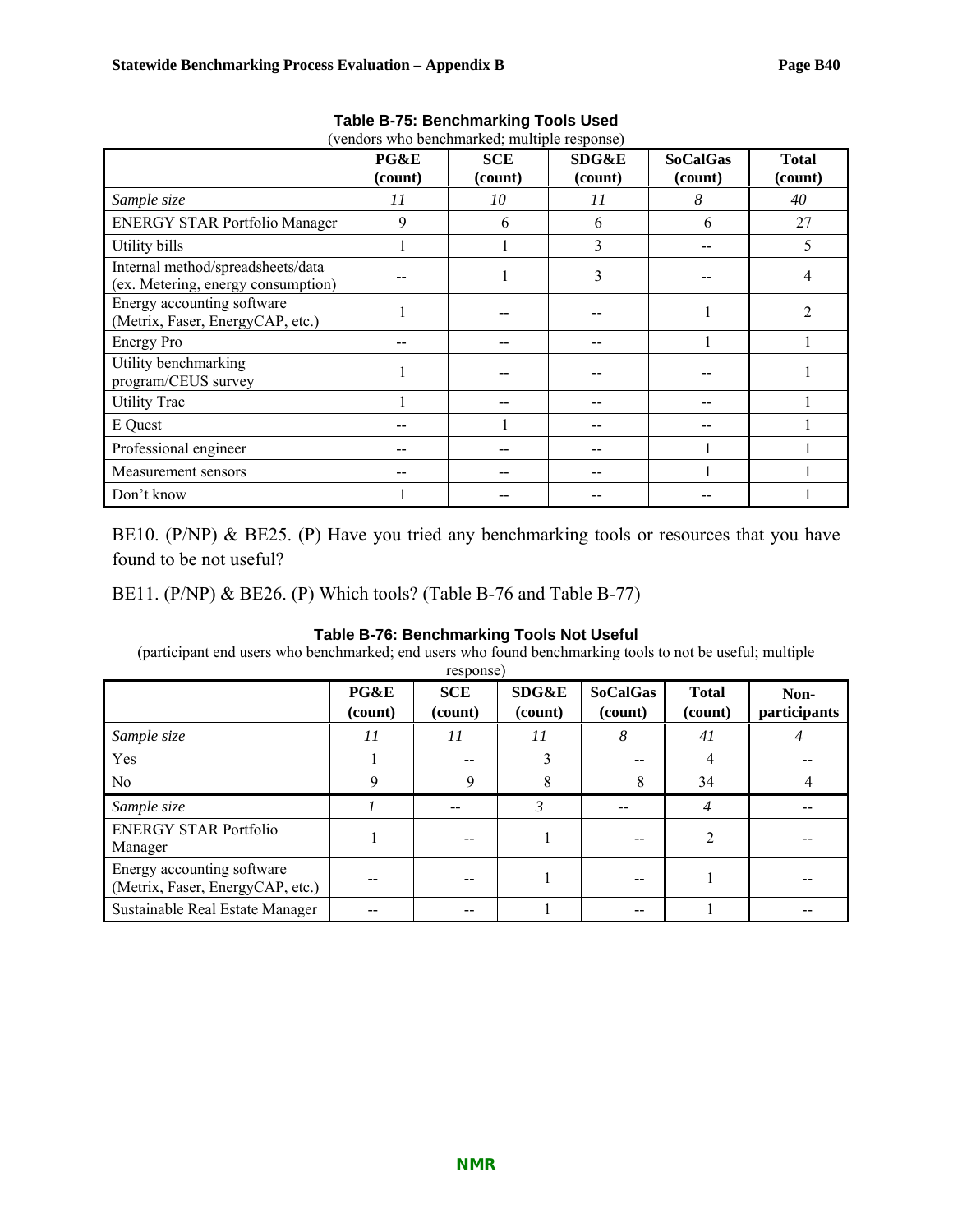### **Table B-77: Benchmarking Tools Not Useful**

(participant vendors who benchmarked; participant vendors who found benchmarking tools to not be useful;

|                                         | PG&E<br>(count) | <b>SCE</b><br>(count) | <b>SDG&amp;E</b><br>(count) | <b>SoCalGas</b><br>(count) | <b>Total</b><br>(count) |
|-----------------------------------------|-----------------|-----------------------|-----------------------------|----------------------------|-------------------------|
| Sample size                             | 11              | 10                    | 11                          | 8                          | 40                      |
| Yes                                     | 2               |                       |                             |                            |                         |
| N <sub>0</sub>                          | 8               | 8                     | 10                          | 6                          | 32                      |
| Don't know                              |                 |                       | --                          |                            |                         |
| Sample size                             | 2               |                       |                             |                            |                         |
| <b>ENERGY STAR Portfolio</b><br>Manager |                 |                       |                             |                            |                         |
| CalArch                                 |                 |                       |                             |                            |                         |
| Green Building Studio                   |                 |                       |                             |                            |                         |
| Internal tool                           |                 |                       |                             |                            |                         |
| Natural gas tool                        |                 |                       |                             |                            |                         |

BE12. (P/NP) & BE27 (P) Why have you found these tools or resources not useful? (Table B-78)

|                                                                  | <b>Portfolio</b><br><b>Manager</b><br>(count) | <b>Energy accounting</b><br>software (Metrix, Faser,<br>EnergyCAP, etc.)<br>(count) | <b>Sustainable Real</b><br><b>Estate Manager</b><br>(count) | <b>Total</b><br>(count) |
|------------------------------------------------------------------|-----------------------------------------------|-------------------------------------------------------------------------------------|-------------------------------------------------------------|-------------------------|
| Sample size                                                      |                                               |                                                                                     |                                                             |                         |
| Not useful in general                                            |                                               |                                                                                     |                                                             |                         |
| Hard to navigate                                                 |                                               |                                                                                     |                                                             |                         |
| Exploring is much more efficient<br>than Portfolio Manager [sic] |                                               |                                                                                     |                                                             |                         |

### **Table B-78: Why Benchmarking Tools Were Not Helpful**

(participants who found benchmarking tools to not be useful)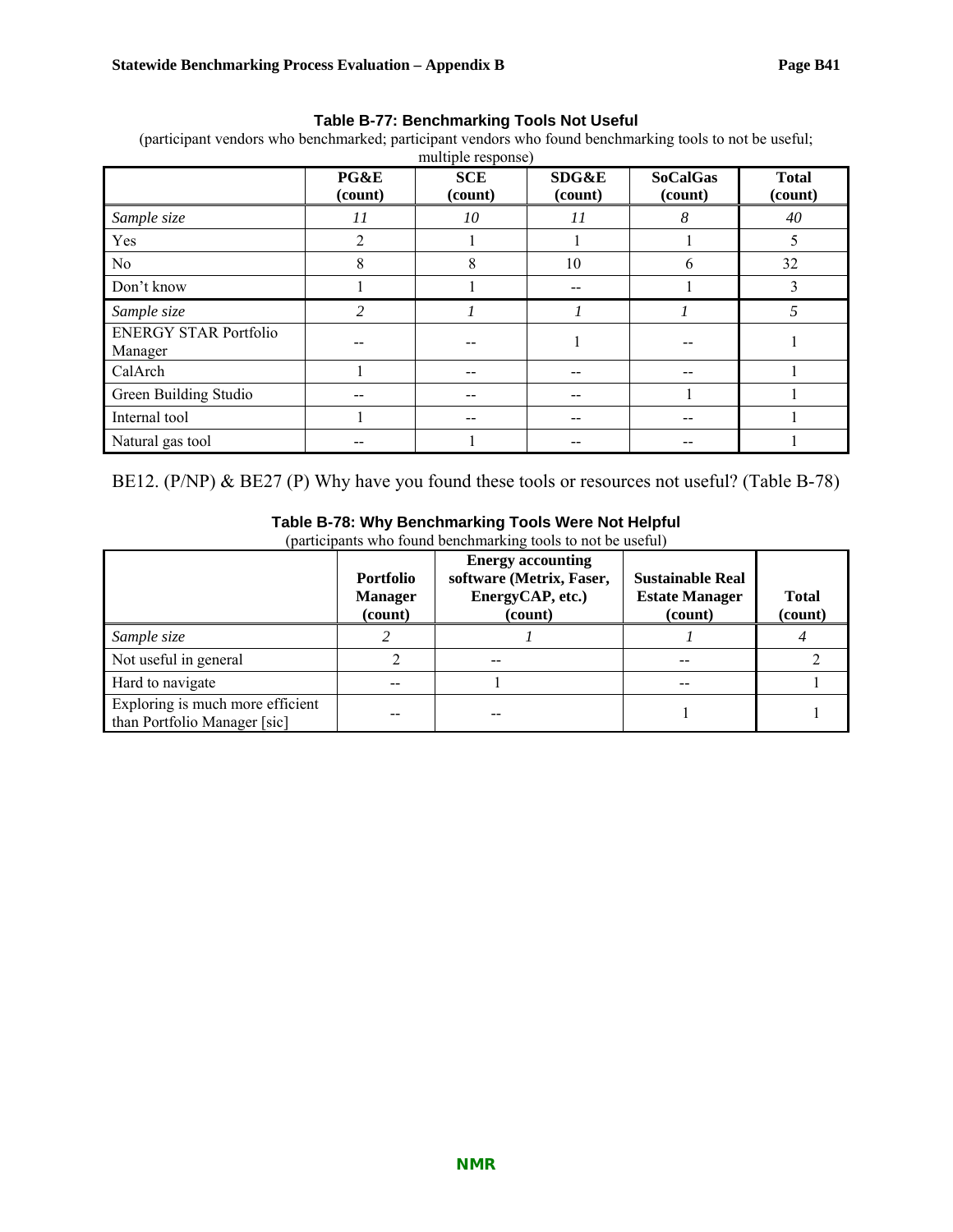BE13. (P/NP) & BE28. (P) Why did your organization choose to use ENERGY STAR Portfolio Manager to benchmark instead of some other tool? (Table B-79 and Table B-80)

| $\mathbf u$                                               | PG&E<br>(count) | <b>SCE</b><br>(count) | SDG&E<br>(count) | <b>SoCalGas</b><br>(count) | <b>Total</b> | Non-<br>participants<br>(count) |
|-----------------------------------------------------------|-----------------|-----------------------|------------------|----------------------------|--------------|---------------------------------|
| Sample size                                               | 8               | 3                     | 7                | 5                          | 23           |                                 |
| Recommended by utility                                    | 3               |                       |                  |                            | 20%          |                                 |
| Easy to use/accessible                                    |                 |                       | 3                |                            | 18%          |                                 |
| Free                                                      |                 |                       |                  | $\overline{2}$             | 15%          |                                 |
| Required for certification/<br>mandatory by law or rebate |                 |                       |                  |                            | 13%          |                                 |
| Wide recognition                                          |                 |                       | 2                |                            | 11%          |                                 |
| <b>ENERGY STAR brand</b>                                  |                 |                       | $\mathfrak{D}$   | --                         | 10%          |                                 |
| Because of workshop                                       |                 |                       |                  | $- -$                      | 7%           |                                 |
| Available support/assistance                              |                 |                       |                  |                            | 7%           |                                 |
| Industry standard                                         |                 |                       |                  |                            | 7%           |                                 |
| We do use other tools                                     |                 |                       |                  |                            | 7%           |                                 |
| Other                                                     |                 |                       |                  |                            | $2\%$        |                                 |
| Don't know                                                |                 |                       |                  |                            | 8%           |                                 |

**Table B-79: Reasons for Using Portfolio Manager**  (participant end users and non-participants who used Portfolio Manager; multiple response)

### **Table B-80: Reasons for Using Portfolio Manager**

|  |  |  | (participant vendors who used Portfolio Manager; multiple response) |
|--|--|--|---------------------------------------------------------------------|
|  |  |  |                                                                     |

|                                                           | PG&E<br>(count) | <b>SCE</b><br>(count) | <b>SDG&amp;E</b><br>(count) | <b>SoCalGas</b><br>(count) | <b>Total</b> |
|-----------------------------------------------------------|-----------------|-----------------------|-----------------------------|----------------------------|--------------|
| Sample size                                               | 11              | 9                     | 10                          | 7                          | 37           |
| Recommended by utility                                    |                 | 2                     | $\overline{2}$              | 3                          | 17%          |
| <b>ENERGY STAR brand</b>                                  | 2               |                       |                             |                            | 15%          |
| Required for certification/<br>mandatory by law or rebate |                 |                       | 3                           |                            | 15%          |
| Free                                                      |                 |                       | $\overline{2}$              | --                         | 13%          |
| Don't know of any other<br>tools                          | 2               |                       |                             |                            | 11%          |
| Because of workshop                                       | 2               |                       |                             | $-$                        | 9%           |
| Available support/assistance                              | $\overline{2}$  |                       |                             |                            | 9%           |
| Client requested it                                       |                 |                       |                             |                            | 6%           |
| Trained on this program                                   |                 |                       | 1                           |                            | 5%           |
| To diversify abilities                                    |                 |                       | --                          | --                         | 5%           |
| Industry standard                                         |                 |                       |                             | --                         | 4%           |
| Wide recognition                                          |                 |                       |                             |                            | 3%           |
| To start my own data<br>collection                        |                 |                       |                             |                            | $2\%$        |
| To record info with the DOE                               |                 |                       |                             | --                         | $2\%$        |
| Other                                                     |                 |                       |                             | --                         | 2%           |
| Don't know                                                |                 |                       |                             |                            | $8\%$        |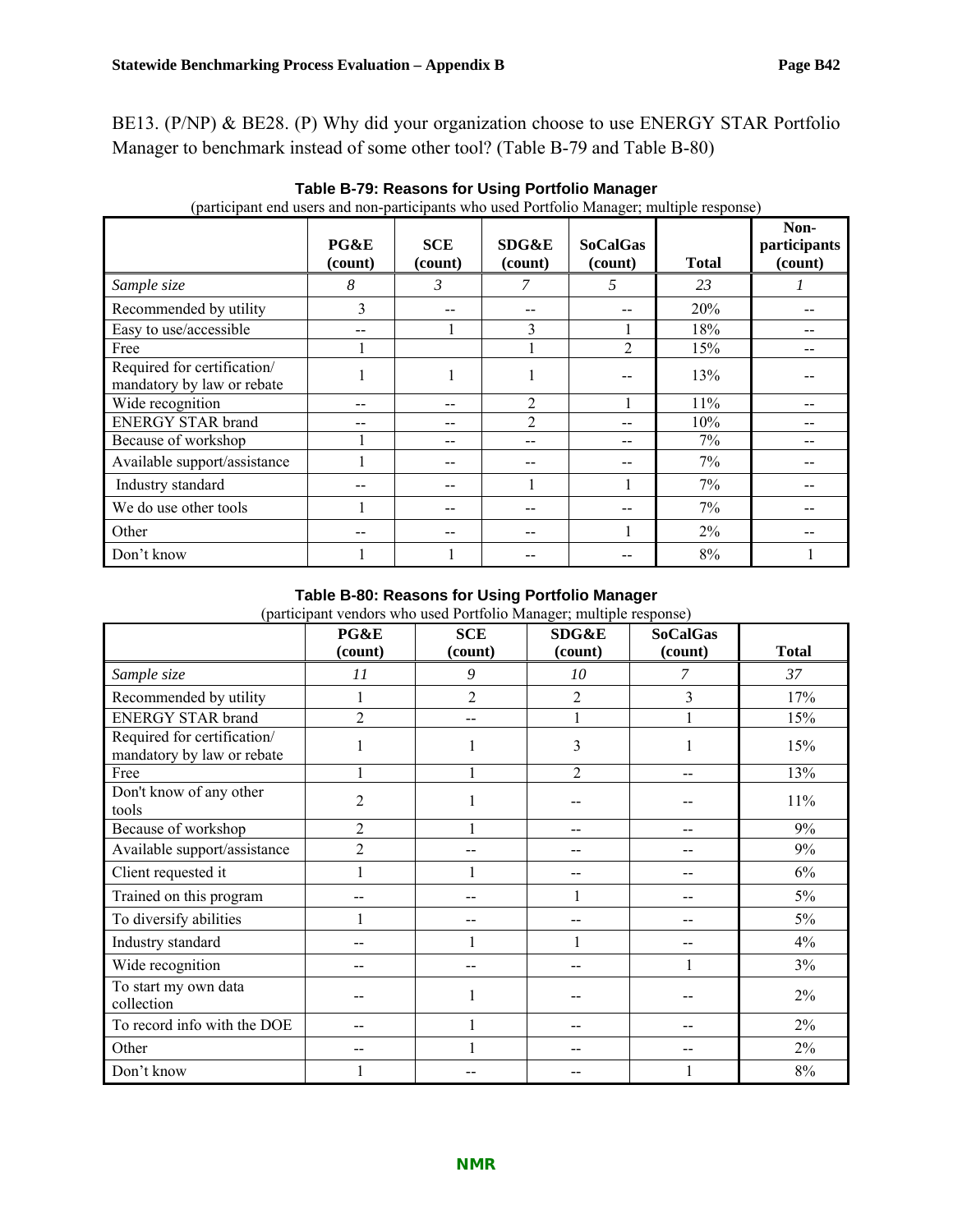## **B.7 Additional Insights on Vendor Benchmarking Experience**

BE15. (P) Which of the following statements best describes the role of benchmarking commercial buildings for your business? (Table B-81)

| (participant vendors)                                                                                       |                 |                       |                             |                            |              |  |  |
|-------------------------------------------------------------------------------------------------------------|-----------------|-----------------------|-----------------------------|----------------------------|--------------|--|--|
|                                                                                                             | PG&E<br>(count) | <b>SCE</b><br>(count) | <b>SDG&amp;E</b><br>(count) | <b>SoCalGas</b><br>(count) | <b>Total</b> |  |  |
| Sample size                                                                                                 | 11              | 10                    | 11                          | 8                          | 40           |  |  |
| Benchmark commercial buildings<br>only at the request of clients, and<br>do not actively seek this business |                 |                       | 6                           |                            | 44%          |  |  |
| Actively seek business<br>benchmarking commercial<br>buildings                                              | 6               |                       |                             |                            | 56%          |  |  |

# **Table B-81: Role in Benchmarking**

BE16. (P) On a scale of 0 to 10, with 0 being "none at all" and ten being "a great deal," how much of a demand in the [UTILITY NAME] service territory would you say there is for commercial building benchmarking services? (Table B-82)

|                         | (participant vendors) |                       |                  |                            |              |  |  |  |  |
|-------------------------|-----------------------|-----------------------|------------------|----------------------------|--------------|--|--|--|--|
|                         | PG&E<br>(count)       | <b>SCE</b><br>(count) | SDG&E<br>(count) | <b>SoCalGas</b><br>(count) | <b>Total</b> |  |  |  |  |
| Sample size             | 11                    | 10                    | 11               | 8                          | 40           |  |  |  |  |
| A great deal (10)       |                       | 3                     | $- -$            | $- -$                      | 9%           |  |  |  |  |
| 9                       | --                    |                       | $- -$            |                            | $<1\%$       |  |  |  |  |
| 8                       |                       |                       |                  |                            | 6%           |  |  |  |  |
| $\overline{7}$          | $\overline{2}$        |                       |                  |                            | 13%          |  |  |  |  |
| 6                       |                       |                       | --               | $\overline{2}$             | 9%           |  |  |  |  |
| 5                       |                       | --                    | $\overline{4}$   |                            | 13%          |  |  |  |  |
| $\overline{4}$          |                       |                       | --               | --                         | 6%           |  |  |  |  |
| $\overline{\mathbf{3}}$ |                       |                       |                  | --                         | 6%           |  |  |  |  |
| 2                       |                       |                       |                  |                            | 9%           |  |  |  |  |
|                         |                       | $\overline{2}$        |                  |                            | 6%           |  |  |  |  |
| None at all $(0)$       | --                    |                       |                  | --                         | $3\%$        |  |  |  |  |
| Don't know              | $\overline{2}$        |                       | $\overline{2}$   |                            | 19%          |  |  |  |  |

### **Table B-82: Demand for Commercial Benchmarking Services**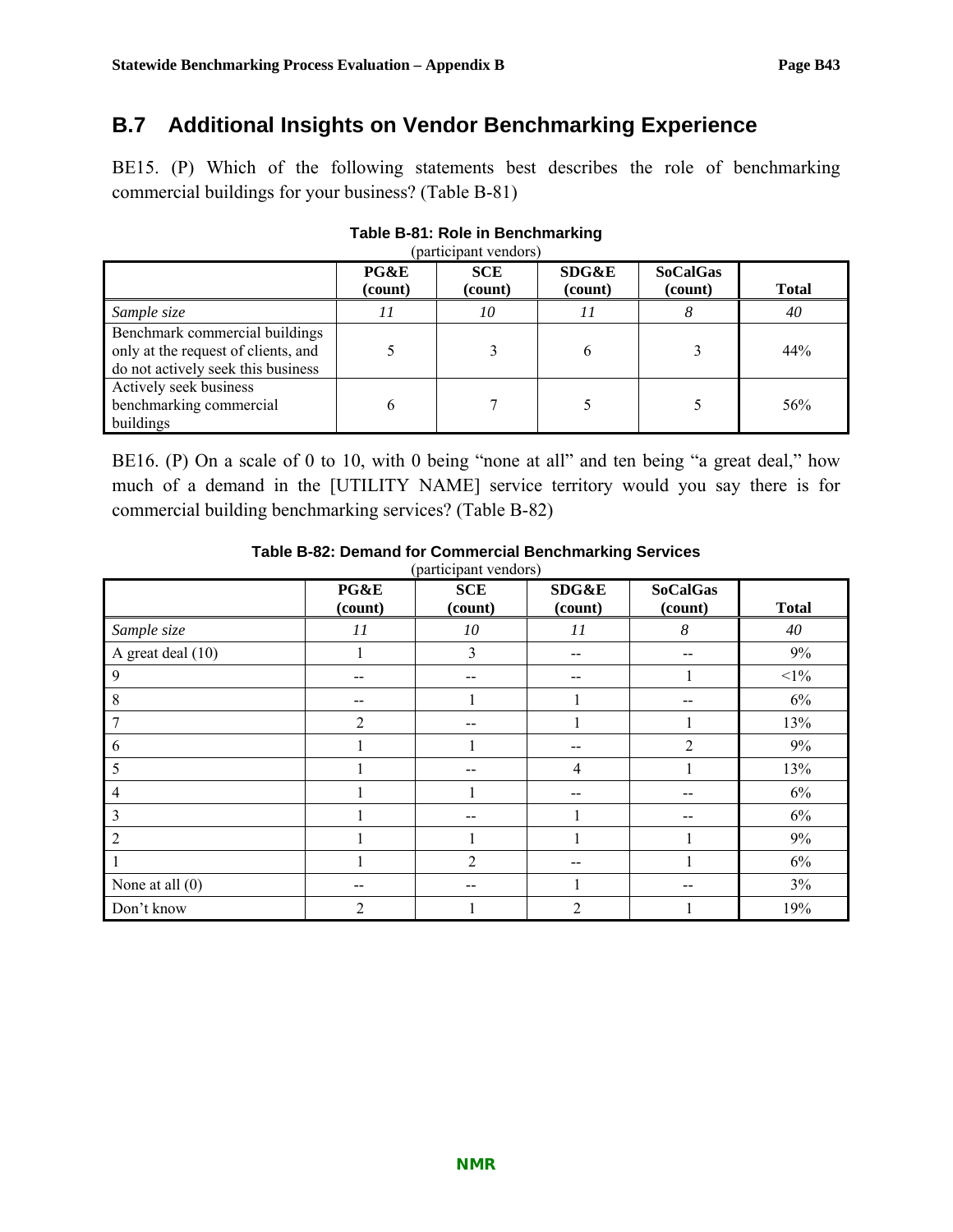BE17. (P) Thinking about your experiences with existing and potential clients, which types of clients have expressed the strongest interest in benchmarking? (Table B-83)

|                                          | $(\mu$ articipant vendors, mantipic response<br>PG&E | <b>SCE</b>     | <b>SDG&amp;E</b> | <b>SoCalGas</b> |              |
|------------------------------------------|------------------------------------------------------|----------------|------------------|-----------------|--------------|
|                                          | (count)                                              | (count)        | (count)          | (count)         | <b>Total</b> |
| Sample size                              | 16                                                   | 6              | 9                | 3               | 34           |
| Large office building owners or managers | 12                                                   | 5              | 5                | 3               | 74%          |
| Small office building owners or managers | 7                                                    | 2              | $\overline{4}$   | $\overline{2}$  | 43%          |
| Hotel owners or managers                 | 3                                                    | 3              | 5                | 1               | 39%          |
| Data center owners or managers           | 4                                                    | 3              | 3                | $\overline{2}$  | 36%          |
| School administrators                    | 3                                                    | $\overline{4}$ | 3                | 1               | 32%          |
| State government                         | 4                                                    | 3              | 1                |                 | 27%          |
| Health care facility owners or managers  |                                                      | $\overline{2}$ | 4                |                 | 26%          |
| Municipal government                     | $\overline{\mathbf{3}}$                              | $\overline{3}$ | $\overline{2}$   |                 | 23%          |
| Warehouse owners or managers             | 3                                                    | 3              | $\mathbf{1}$     |                 | 23%          |
| Shopping mall owners or managers         | --                                                   | $\overline{2}$ | $\overline{2}$   | 1               | 16%          |
| Municipal Wastewater treatment plants    |                                                      | $\overline{2}$ | $\overline{2}$   |                 | 10%          |
| Supermarket owners or managers           |                                                      | $\mathbf{1}$   | $\overline{2}$   | 1               | 10%          |
| Auto dealers                             | --                                                   | --             | $\mathbf{1}$     |                 | 6%           |
| Multi-family buildings                   |                                                      | --             | $-$              |                 | 4%           |
| Manufacturing                            |                                                      | --             | $\mathbf{1}$     | --              | 3%           |
| Water parks                              |                                                      | --             | $\mathbf{1}$     |                 | 3%           |
| Churches                                 |                                                      | 1              | --               |                 | $2\%$        |
| Non-profits                              | --                                                   | $\mathbf{1}$   | --               | --              | $2\%$        |
| Restaurants                              |                                                      | 1              |                  |                 | $2\%$        |
| Other                                    |                                                      |                | --               |                 | 2%           |

**Table B-83: Types of Clients with Strongest Interested in Benchmarking**  (participant vendors; multiple response)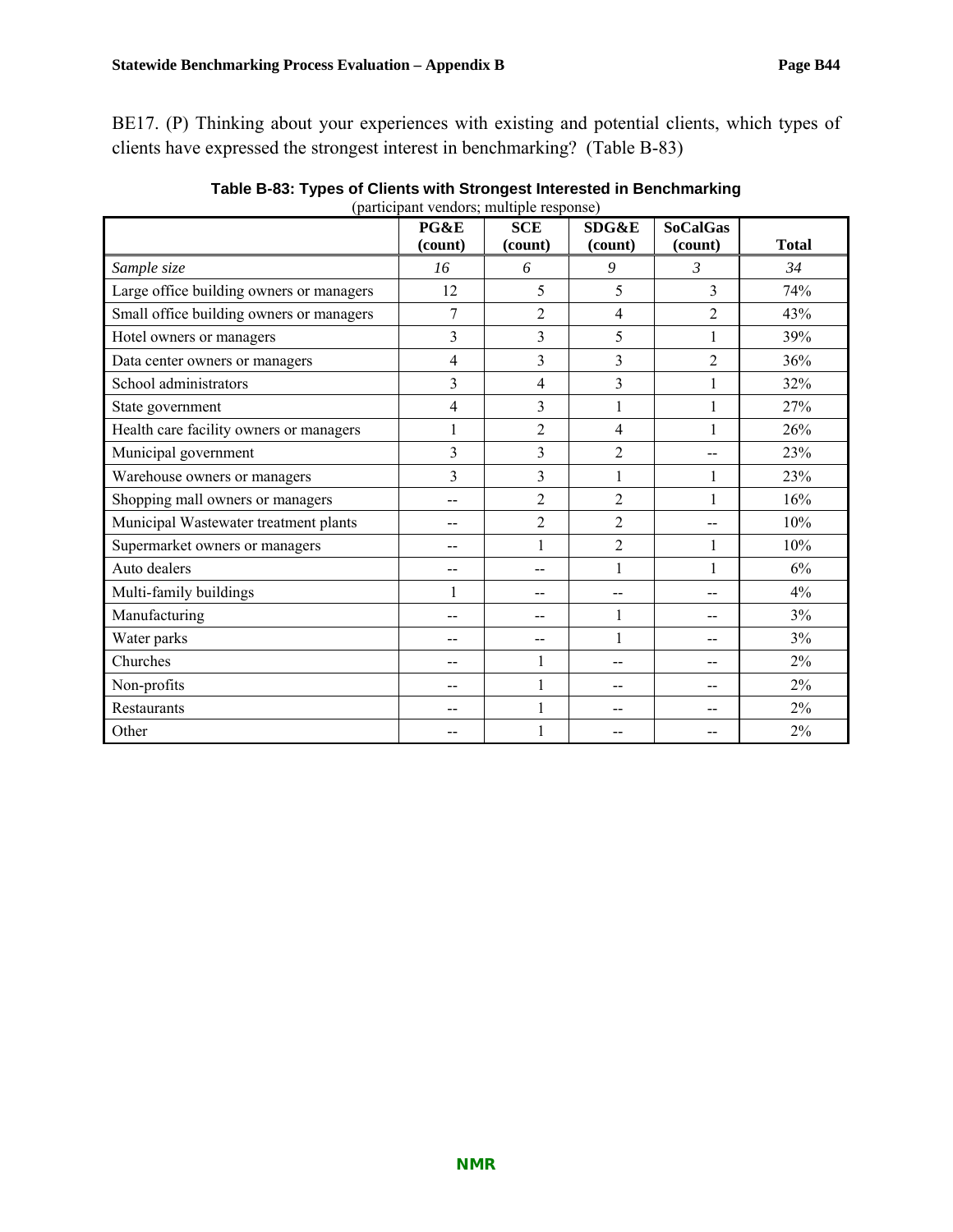BE18. (P) Once your organization has benchmarked a building, in your experience what does the customer usually do with the score report? (Table B-84)

|                                                                                                      | PG&E<br>(count)                                   | <b>SCE</b><br>(count) | SDG&E<br>(count) | <b>SoCalGas</b><br>(count) | <b>Total</b> |  |  |  |  |  |
|------------------------------------------------------------------------------------------------------|---------------------------------------------------|-----------------------|------------------|----------------------------|--------------|--|--|--|--|--|
| Sample size                                                                                          | 11                                                | 10                    | 11               | 8                          | 40           |  |  |  |  |  |
| Learn new information about their building's energy performance                                      |                                                   |                       |                  |                            |              |  |  |  |  |  |
| Yes                                                                                                  | 10                                                | 10                    | 7                | 7                          | 88%          |  |  |  |  |  |
| No                                                                                                   |                                                   |                       | 4                |                            | 12%          |  |  |  |  |  |
| Confirm or provide proof for management of what they already knew about their building's performance |                                                   |                       |                  |                            |              |  |  |  |  |  |
| Yes                                                                                                  |                                                   | 9                     | 9                | 4                          | 71%          |  |  |  |  |  |
| No                                                                                                   | 4                                                 |                       |                  | 3                          | 27%          |  |  |  |  |  |
| Don't know                                                                                           |                                                   |                       |                  |                            | 3%           |  |  |  |  |  |
| Fulfill a requirement for utility program participation or certification                             |                                                   |                       |                  |                            |              |  |  |  |  |  |
| Yes                                                                                                  | 4                                                 |                       | 9                | $\tau$                     | 59%          |  |  |  |  |  |
| N <sub>0</sub>                                                                                       | 6                                                 | 2                     | $\overline{2}$   |                            | 35%          |  |  |  |  |  |
| Don't know                                                                                           |                                                   |                       |                  | --                         | 6%           |  |  |  |  |  |
|                                                                                                      | Anything else for which they use the score report |                       |                  |                            |              |  |  |  |  |  |
| Yes                                                                                                  | 7                                                 | 5                     |                  | $\overline{2}$             | 46%          |  |  |  |  |  |
| No                                                                                                   | 3                                                 | 2                     | 7                | 4                          | 49%          |  |  |  |  |  |
| Don't know                                                                                           |                                                   |                       |                  |                            | 6%           |  |  |  |  |  |

| Table B-84: Clients' Use of Benchmarking Score |
|------------------------------------------------|
| المسملة عنمت عصمته والمسمعات                   |

BE20. (P) Now I want you to think about the clients for whom you have benchmarked buildings so that a client can qualify for utility program participation. In these cases, do you usually provide benchmarking results only to the client, only to the utility, or both? (Table B-85)

### **Table B-85: Qualification for Utility Program Participation**

(participant vendors who believe customers usually use the score report to fulfill a requirement for utility program participation or certification)

|                                       | PG&E<br>(count) | <b>SCE</b><br>(count) | SDG&E<br>(count) | <b>SoCalGas</b><br>(count) | <b>Total</b> |
|---------------------------------------|-----------------|-----------------------|------------------|----------------------------|--------------|
| Sample size                           |                 |                       |                  |                            | 25           |
| Provide results to the client<br>only |                 |                       |                  | b                          | 44%          |
| Provide results to both               |                 |                       |                  |                            | 44%          |
| Don't know                            | --              | $- -$                 |                  | --                         | 6%           |
| Refused                               |                 | --                    |                  |                            | 6%           |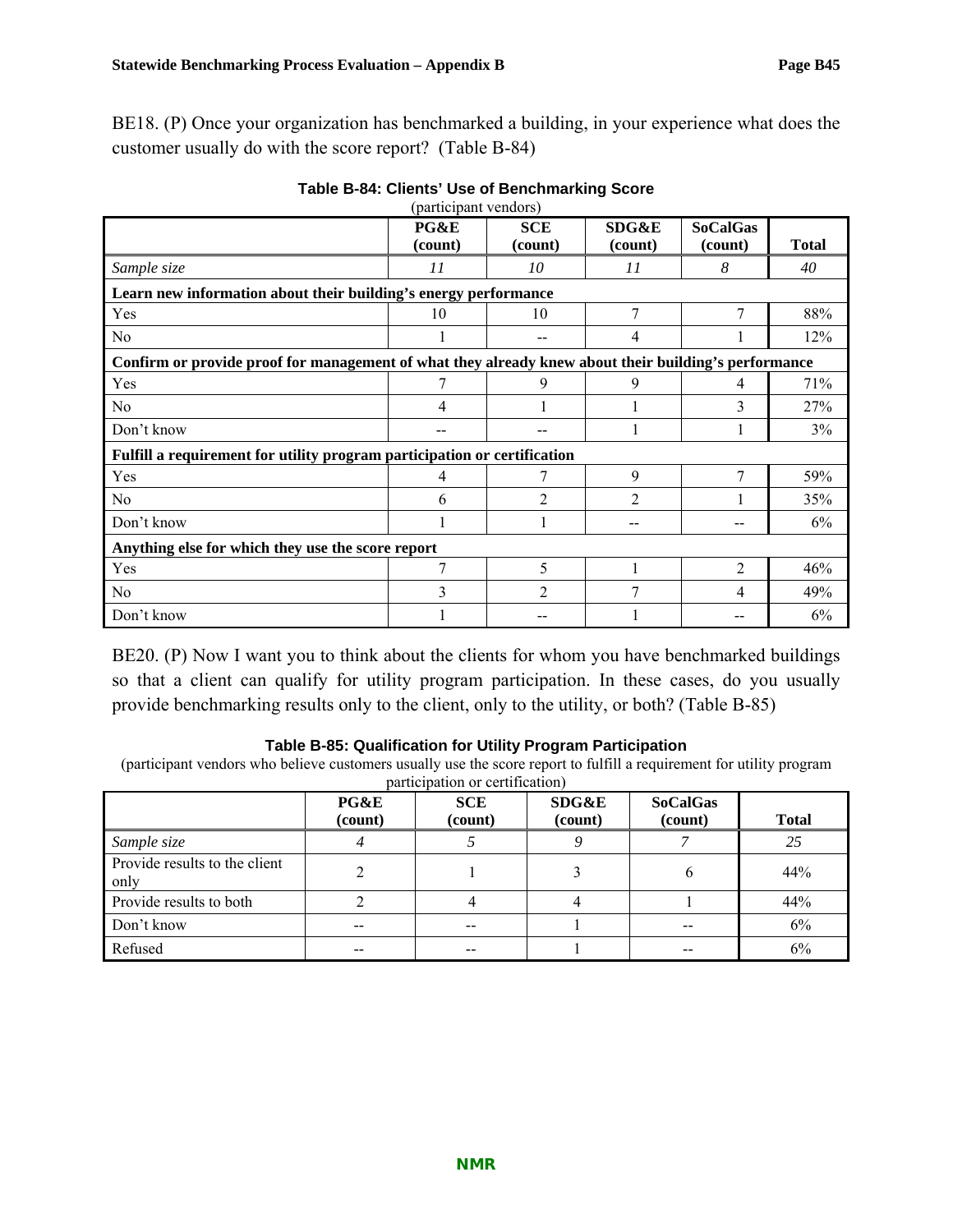BE21. (P) On a scale of 0 to 10, with 0 being "not at all interested" and 10 being "very interested," in general, how interested were these clients in seeing the benchmarking results? (Table B-86)

|                             | PG&E<br>(count) | <b>SCE</b><br>(count) | SDG&E<br>(count) | <b>SoCalGas</b><br>(count) | <b>Total</b> |
|-----------------------------|-----------------|-----------------------|------------------|----------------------------|--------------|
| Sample size                 | $\overline{4}$  | 5                     | 7                | 7                          | 23           |
| Very interested (10)        |                 |                       | $\overline{2}$   |                            | 25%          |
| 9                           |                 |                       |                  |                            | 6%           |
| 8                           |                 |                       | $\overline{2}$   | 3                          | 31%          |
|                             |                 | 2                     | --               |                            | 13%          |
| 6                           |                 |                       | --               |                            | 6%           |
| 5                           |                 |                       |                  | $- -$                      | 6%           |
| 4                           |                 |                       |                  | $- -$                      | 6%           |
| 3                           | --              |                       | --               |                            | $<1\%$       |
| $\mathfrak{D}$              |                 |                       | --               | $- -$                      |              |
|                             | --              |                       |                  |                            |              |
| Not at all interested $(0)$ |                 |                       |                  |                            | 6%           |

**Table B-86: Client Interest in Benchmarking Results**  (participant vendors who provide results to the client only or to both the client and the utility)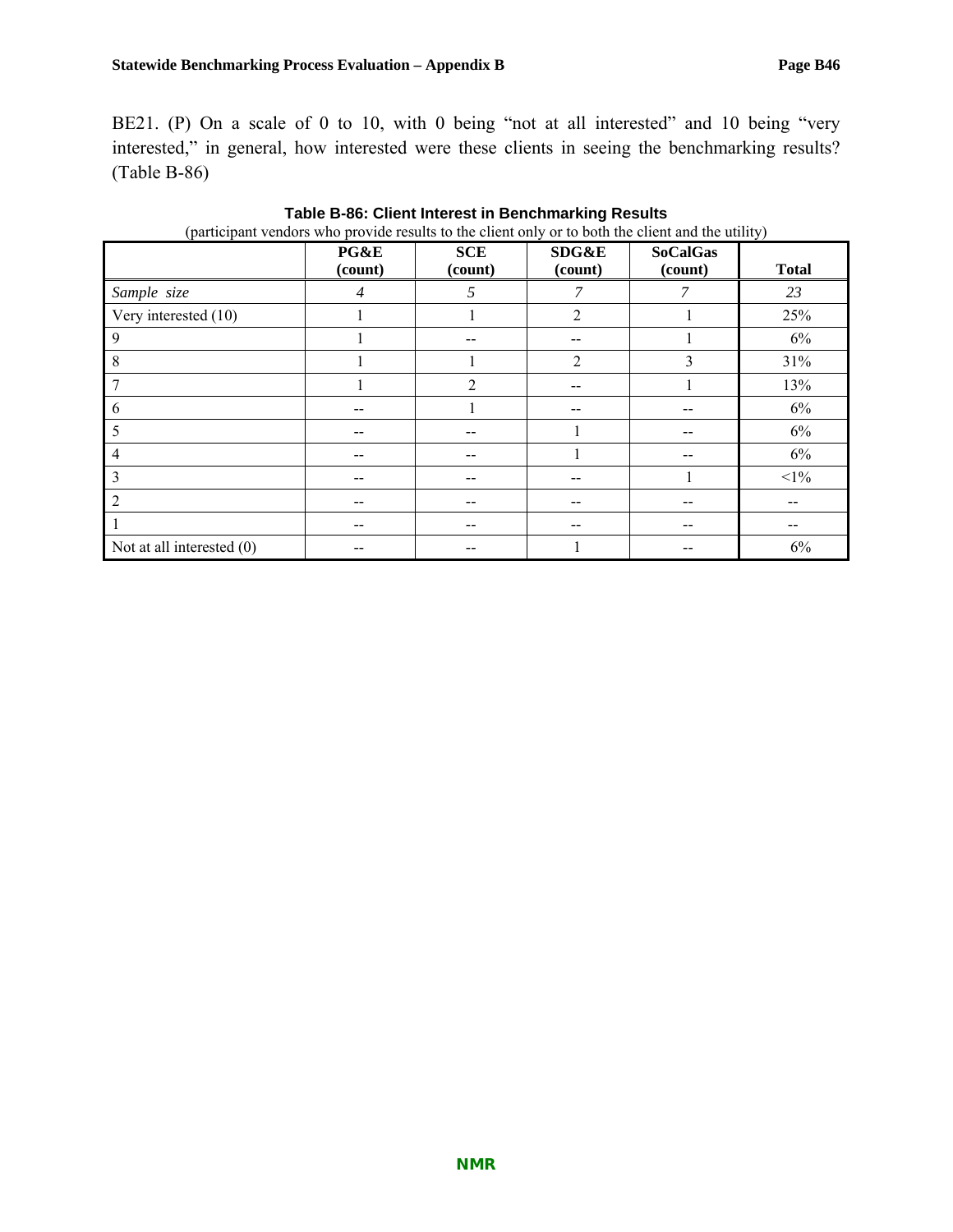# **B.8 Value of Benchmarking**

VB1. (P/NP) Which of the following statements best describes your experience with benchmarking the buildings you own, occupy or manage? (Table B-87)

| (participant end users and non-participants who benchmarked; multiple response)               |                  |                       |                  |                            |                                                            |                                 |  |  |
|-----------------------------------------------------------------------------------------------|------------------|-----------------------|------------------|----------------------------|------------------------------------------------------------|---------------------------------|--|--|
|                                                                                               | PG&E<br>(count)  | <b>SCE</b><br>(count) | SDG&E<br>(count) | <b>SoCalGas</b><br>(count) | <b>Total</b><br><b>Benchmarking</b><br><b>Participants</b> | Non-<br>participants<br>(count) |  |  |
| Sample size                                                                                   | 11               | 11                    | 11               | 8                          | 41                                                         | $\overline{4}$                  |  |  |
| Provided new information about buildings' energy                                              |                  |                       |                  |                            |                                                            |                                 |  |  |
| Yes                                                                                           | 11               | 10                    | 9                | 5                          | 90%                                                        | 1                               |  |  |
| No                                                                                            | $\boldsymbol{0}$ | 1                     | $\overline{2}$   | 3                          | 11%                                                        | 2                               |  |  |
| Don't know                                                                                    |                  |                       |                  |                            | --                                                         | 1                               |  |  |
| Was a requirement for "ENERGY STAR" or "LEED" certification                                   |                  |                       |                  |                            |                                                            |                                 |  |  |
| Yes                                                                                           | 7                | 10                    | 7                | 5                          | 66%                                                        | 1                               |  |  |
| N <sub>0</sub>                                                                                | 4                |                       | 4                | 3                          | 34%                                                        | 3                               |  |  |
| Don't know                                                                                    |                  | --                    |                  | --                         | $\overline{\phantom{a}}$                                   | --                              |  |  |
| Confirmed or provided proof for management of what already known about buildings' performance |                  |                       |                  |                            |                                                            |                                 |  |  |
| Yes                                                                                           | 6                | 8                     | 8                | 6                          | 64%                                                        | 1                               |  |  |
| N <sub>0</sub>                                                                                | 4                | 3                     | 3                | $\overline{2}$             | 31%                                                        | 2                               |  |  |
| Don't know                                                                                    |                  | $\theta$              | $\theta$         | $\theta$                   | 4%                                                         | 1                               |  |  |
| <b>Prepared organization for AB1103</b>                                                       |                  |                       |                  |                            |                                                            |                                 |  |  |
| Yes                                                                                           | 4                | 5                     | 5                | 5                          | 43%                                                        | 1                               |  |  |
| N <sub>0</sub>                                                                                | 5                | 2                     | $\overline{2}$   | 2                          | 32%                                                        | 3                               |  |  |
| Don't know                                                                                    | $\overline{2}$   | 4                     | 4                | 1                          | 27%                                                        | $-$                             |  |  |
| Was a requirement for participation in a utility energy-efficiency program                    |                  |                       |                  |                            |                                                            |                                 |  |  |
| Yes                                                                                           | 2                | 5                     | 8                | 2                          | 40%                                                        | $\overline{2}$                  |  |  |
| N <sub>0</sub>                                                                                | 9                | 5                     | 3                | 6                          | 59%                                                        | $\overline{2}$                  |  |  |
| Don't know                                                                                    | $\boldsymbol{0}$ |                       | $\theta$         | $\boldsymbol{0}$           | $1\%$                                                      |                                 |  |  |

**Table B-87: Value of Benchmarking**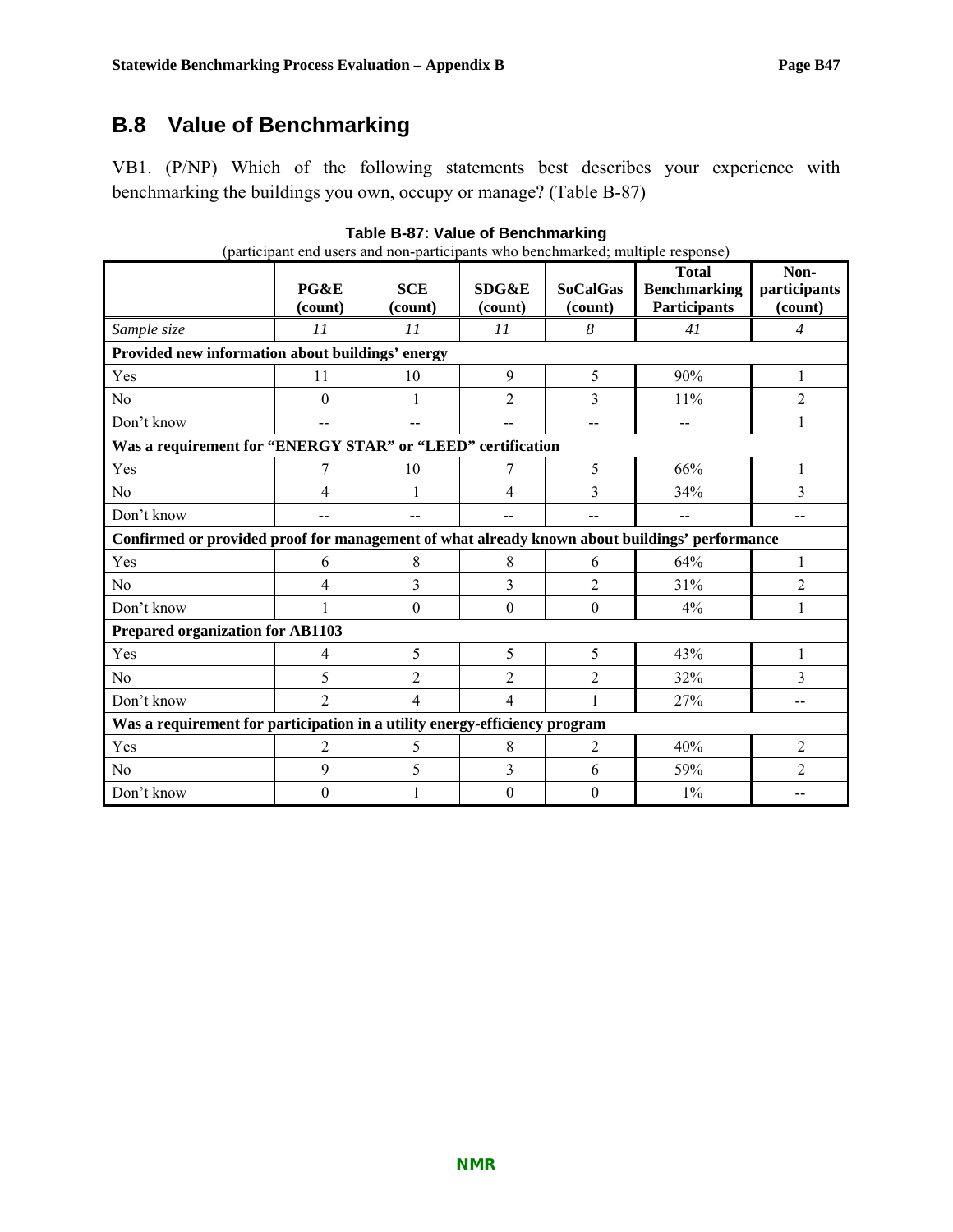VB2. (P/NP) Tell me about how you used the information you obtained from benchmarking. (Table B-88)

|                                                                                  | PG&E<br>(count)                                   | $\mu$<br><b>SCE</b><br>(count) | SDG&E<br>(count) | <b>SoCalGas</b><br>(count) | <b>Total</b><br><b>Benchmarking</b><br><b>Participants</b> | Non-<br>participants<br>(count) |  |  |  |  |
|----------------------------------------------------------------------------------|---------------------------------------------------|--------------------------------|------------------|----------------------------|------------------------------------------------------------|---------------------------------|--|--|--|--|
| Sample size                                                                      | 11                                                | 11                             | 11               | 8                          | 41                                                         | $\overline{4}$                  |  |  |  |  |
|                                                                                  | Set a baseline score or EUI for future comparison |                                |                  |                            |                                                            |                                 |  |  |  |  |
| Yes                                                                              | 10                                                | 8                              | 9                | 6                          | 85%                                                        | $\overline{2}$                  |  |  |  |  |
| No                                                                               |                                                   | 3                              | $\overline{2}$   | $\overline{2}$             | 16%                                                        | $\overline{2}$                  |  |  |  |  |
| Don't know                                                                       | --                                                |                                | --               |                            | $-$                                                        | $-$                             |  |  |  |  |
| Identify energy-efficiency improvement opportunities in the building             |                                                   |                                |                  |                            |                                                            |                                 |  |  |  |  |
| Yes                                                                              | 10                                                | 9                              | 8                | 7                          | 84%                                                        | $\overline{2}$                  |  |  |  |  |
| N <sub>0</sub>                                                                   |                                                   | $\overline{2}$                 | 3                | 1                          | 16%                                                        | $\overline{2}$                  |  |  |  |  |
| Don't know                                                                       | $-$                                               |                                | --               |                            | $-$                                                        | $-$                             |  |  |  |  |
| Identify which buildings needed the most improvement in their energy performance |                                                   |                                |                  |                            |                                                            |                                 |  |  |  |  |
| Yes                                                                              | 8                                                 | 9                              | 6                | 5                          | 67%                                                        |                                 |  |  |  |  |
| N <sub>0</sub>                                                                   | $\overline{2}$                                    | $\overline{2}$                 | 5                | 3                          | 29%                                                        | 3                               |  |  |  |  |
| Don't know                                                                       |                                                   | $-$                            | $-$              | $-$                        | 4%                                                         | $-$                             |  |  |  |  |
| Set goals for facility performance                                               |                                                   |                                |                  |                            |                                                            |                                 |  |  |  |  |
| Yes                                                                              | 7                                                 | $\overline{4}$                 | 8                | $\overline{4}$             | 63%                                                        | 1                               |  |  |  |  |
| N <sub>0</sub>                                                                   | 4                                                 | 7                              | 3                | 4                          | 37%                                                        | 3                               |  |  |  |  |
| Don't know                                                                       | $-$                                               | $-$                            | --               | $-$                        | $-$                                                        | $-$                             |  |  |  |  |
|                                                                                  | Used the information in any other ways            |                                |                  |                            |                                                            |                                 |  |  |  |  |
| Yes                                                                              | 2                                                 | 3                              | 5                | 3                          | 30%                                                        | $\overline{\phantom{a}}$        |  |  |  |  |
| N <sub>0</sub>                                                                   | 9                                                 | 7                              | 6                | 5                          | 69%                                                        | 4                               |  |  |  |  |
| Don't know                                                                       |                                                   |                                |                  |                            | $1\%$                                                      |                                 |  |  |  |  |

**Table B-88: Use of Information Obtained in Benchmarking**  (participant end users and non-participants who benchmarked)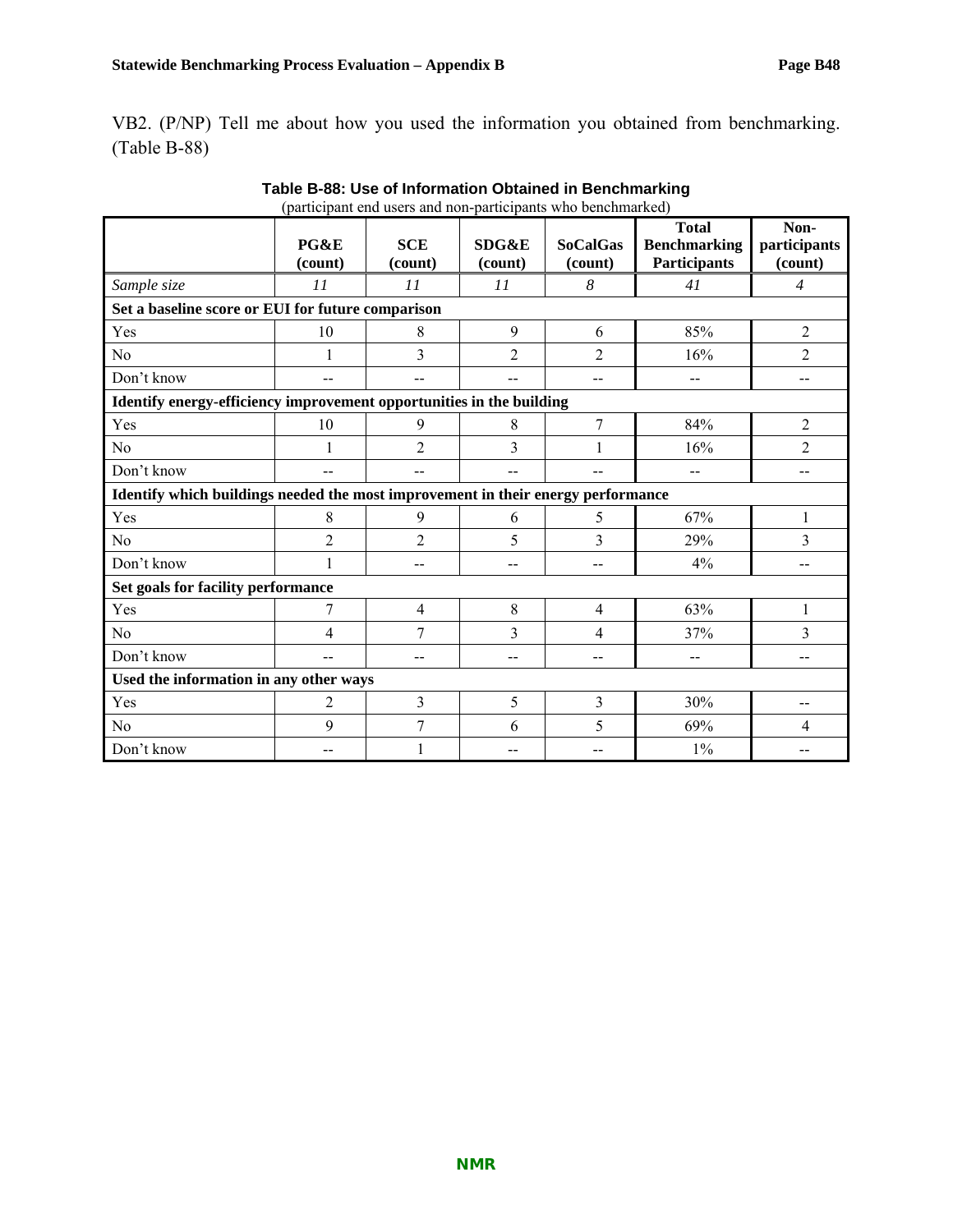|                                                              | PG&E<br>(count) | <b>SCE</b><br>(count) | <b>SDG&amp;E</b><br>(count) | <b>SoCalGas</b><br>(count) | <b>Total</b><br><b>Benchmarking</b><br><b>Participants</b><br>(count) |
|--------------------------------------------------------------|-----------------|-----------------------|-----------------------------|----------------------------|-----------------------------------------------------------------------|
| Sample size                                                  | $\overline{c}$  | 3                     | 5                           | 3                          | 13                                                                    |
| Fulfill a requirement for<br>certification or bill financing |                 |                       | 2                           | 1                          | 3                                                                     |
| Inform directors/staff about<br>company energy use           |                 |                       |                             | 1                          | 2                                                                     |
| Provide information to<br>clients                            |                 |                       |                             |                            | $\overline{c}$                                                        |
| Public relations                                             |                 |                       |                             |                            |                                                                       |
| Train staff to educate the<br>public on topic                |                 |                       |                             |                            |                                                                       |
| Retrofits                                                    |                 |                       |                             |                            |                                                                       |
| Provide information to<br><b>IFMA</b>                        |                 |                       |                             |                            |                                                                       |
| Help in budgeting energy<br>costs                            |                 |                       |                             |                            |                                                                       |
| Help sell energy upgrades to<br>a customer                   |                 |                       |                             |                            |                                                                       |
| Used the information in<br>another way                       |                 |                       |                             |                            | $\mathfrak{D}$                                                        |

**Table B-89: Other Uses of Information Obtained in Benchmarking**  (participant end users who benchmarked and used the information in another way)

VB3. (P/NP) Has your organization changed how it manages building energy use since benchmarking? (Table B-90)

| Table B-90: Organization Changed How it Manages Building Energy Use Since Benchmarking |
|----------------------------------------------------------------------------------------|
| (participant end users and non-participants who benchmarked)                           |

|                | PG&E<br>(count)          | <b>SCE</b><br>(count) | <b>SDG&amp;E</b><br>(count) | <b>SoCalGas</b><br>(count) | <b>Total</b><br><b>Benchmarking</b><br><b>Participants</b> | Non-<br>participants<br>(count) |
|----------------|--------------------------|-----------------------|-----------------------------|----------------------------|------------------------------------------------------------|---------------------------------|
| Sample Size    |                          |                       |                             |                            | 41                                                         |                                 |
| Yes            |                          |                       |                             |                            | 62%                                                        |                                 |
| N <sub>0</sub> |                          |                       |                             |                            | 38%                                                        |                                 |
| Don't know     | $\overline{\phantom{m}}$ |                       | $-$                         | $\sim$ $\sim$              | $<1\%$                                                     | $- -$                           |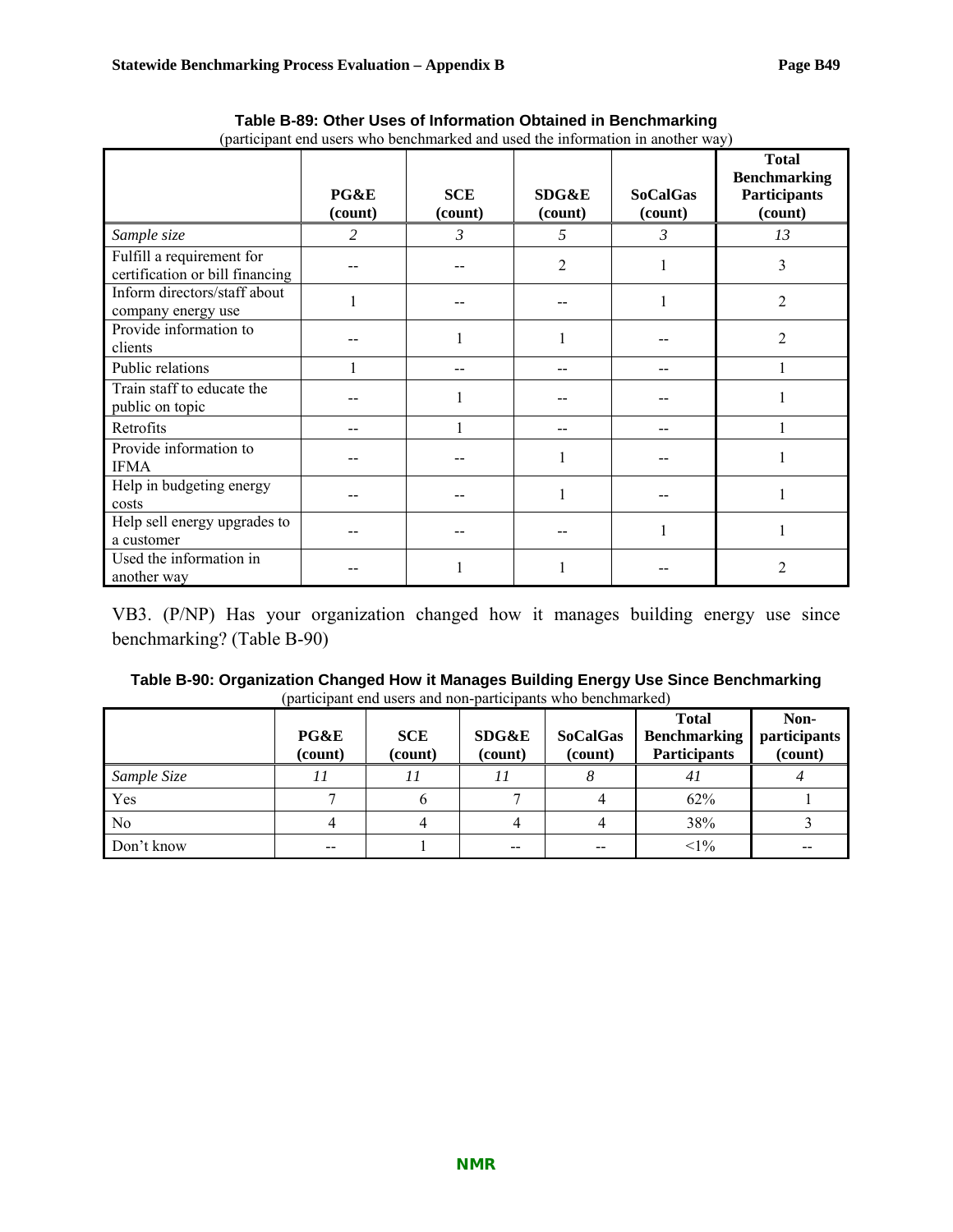### VB4. (P/NP) How? (Table B-91)

### **Table B-91: How Organization's Management of Building Energy Use Changed**

(participant end users who changed building energy management since benchmarking; non-participants whose organization changed how it manages building energy use since benchmarking; multiple response)

|                                                                                                 | PG&E<br>(count)   | <b>SCE</b><br>(count) | SDG&E<br>(count) | <b>SoCalGas</b><br>(count) | <b>Total</b><br><b>Benchmarking</b><br><b>Participants</b> | Non-<br>participants<br>(count) |
|-------------------------------------------------------------------------------------------------|-------------------|-----------------------|------------------|----------------------------|------------------------------------------------------------|---------------------------------|
| Sample Size                                                                                     | $\overline{7}$    | 6                     | $\overline{7}$   | $\overline{4}$             | 24                                                         | $\boldsymbol{l}$                |
| More frequent<br>monitoring (of controls,<br>thermostats, buildings,<br>electrical/steam usage) | $\overline{2}$    | $\mathbf{1}$          | $\overline{2}$   |                            | 25%                                                        |                                 |
| Identify areas or<br>buildings for reducing<br>energy use                                       | $\overline{2}$    | 1                     | 1                | 1                          | 22%                                                        |                                 |
| Installing energy-<br>efficient lighting/<br>lighting upgrades                                  | $\mathbf{1}$      | $\mathbf{1}$          | $\overline{2}$   |                            | 18%                                                        | 1                               |
| Reduce energy use                                                                               | $\qquad \qquad -$ | --                    | $\mathbf{1}$     | --                         | 12%                                                        | $-$                             |
| HVAC upgrades                                                                                   | 1                 | --                    | $-$              | $\frac{1}{2}$              | 7%                                                         |                                 |
| More awareness in<br>managers/organization<br>as a whole                                        |                   |                       | $\mathbf{1}$     | $\mathbf{1}$               | 7%                                                         |                                 |
| Benchmarking                                                                                    | 1                 | $-$                   | $\overline{a}$   | $\qquad \qquad -$          | 7%                                                         | $-$                             |
| Implemented automated<br>controls                                                               | $\mathbf{1}$      |                       | --               |                            | $7\%$                                                      |                                 |
| Participate in energy<br>efficiency programs                                                    | 1                 |                       | $\mathbf{1}$     | $-$                        | $5\%$                                                      |                                 |
| Changes in business<br>practices/energy<br>efficiency policy                                    |                   | 1                     | --               | 1                          | 3%                                                         |                                 |
| Retrofits/upgrades to<br>maintain Energy Star<br>requirements                                   |                   | 1                     |                  | 1                          | 3%                                                         |                                 |
| Lack of staff/personnel<br>to continue monitoring                                               |                   | $\mathbf{1}$          |                  |                            | $2\%$                                                      |                                 |
| Other                                                                                           |                   | $\mathbf{1}$          | $\mathbf{1}$     |                            | 7%                                                         |                                 |

VB5. (P/NP) On a scale of 0 to 10, with 0 being "no influence" and 10 being "a very great deal of influence," how much of an influence has benchmarking had on how your organization manages building energy use? (Table B-92)

**Table B-92: Influence of Benchmarking on How Organization Manages Building Energy Use**  (participant end users who changed building energy management since benchmarking; non-participants who changed building energy management since benchmarking)

|                      | PG&E<br>(count) | <b>SCE</b><br>(count) | <b>SDG&amp;E</b><br>(count) | <b>SoCalGas</b><br>(count) | <b>Total</b><br><b>Benchmarking</b><br><b>Participants</b> | Non-<br>participants<br>(count) |
|----------------------|-----------------|-----------------------|-----------------------------|----------------------------|------------------------------------------------------------|---------------------------------|
| Sample size          |                 |                       |                             |                            | 24                                                         |                                 |
| A very great deal of |                 |                       |                             |                            | 38%                                                        | $-$                             |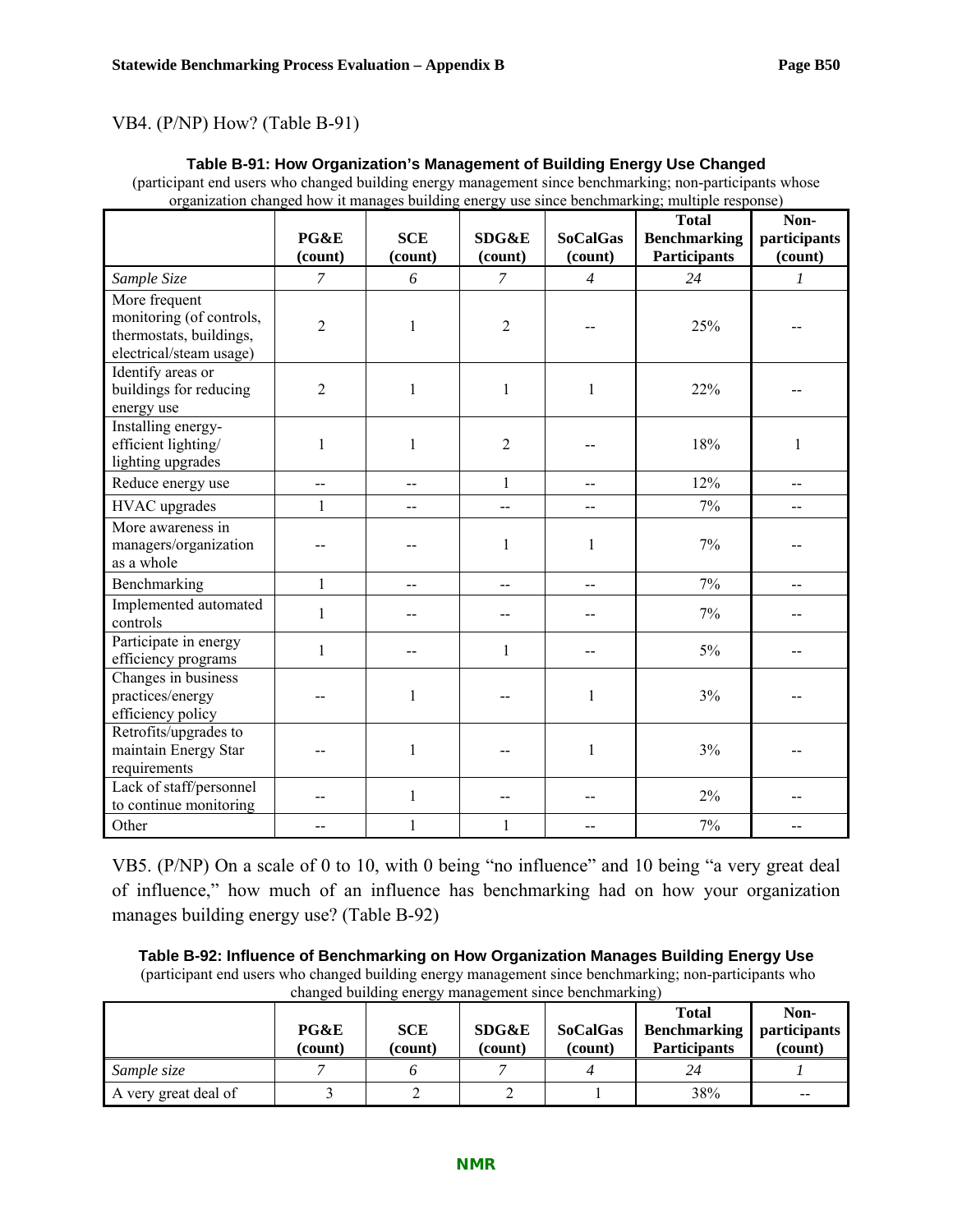| influence $(10)$ |               |            |               |                          |     |                                                |
|------------------|---------------|------------|---------------|--------------------------|-----|------------------------------------------------|
|                  |               | $\sim$ $-$ |               | $\overline{\phantom{m}}$ | 24% | $\hspace{0.05cm}$                              |
|                  | $- -$         | $- -$      |               | $- -$                    | 3%  |                                                |
|                  | $\sim$ $\sim$ | $- -$      | $\sim$ $\sim$ |                          | 3%  | $\hspace{0.1mm}-\hspace{0.1mm}-\hspace{0.1mm}$ |
|                  |               |            |               |                          | 21% | $- -$                                          |
|                  |               |            | $\sim$ $\sim$ |                          | 10% | $- -$                                          |

VB6. (P/NP) Since benchmarking any of your buildings, has your organization planned or implemented any energy efficiency improvements in those buildings? (Table B-93)

|             | PG&E<br>(count) | <b>SCE</b><br>(count) | <b>SDG&amp;E</b><br>(count) | <b>SoCalGas</b><br>(count) | <b>Total</b><br><b>Benchmarking</b><br><b>Participants</b> | Non-<br>participants |
|-------------|-----------------|-----------------------|-----------------------------|----------------------------|------------------------------------------------------------|----------------------|
| Sample size |                 |                       |                             |                            | 41                                                         |                      |
| Yes         |                 | 10                    | 10                          |                            | 84%                                                        |                      |
| $\rm No$    |                 |                       |                             |                            | 14%                                                        |                      |
| Don't know  | $-$             | --                    | $-$                         |                            | $2\%$                                                      | --                   |

### **Table B-93: Improvements Planned or Implemented Since Benchmarking**  (participant end users and non-participants who benchmarked)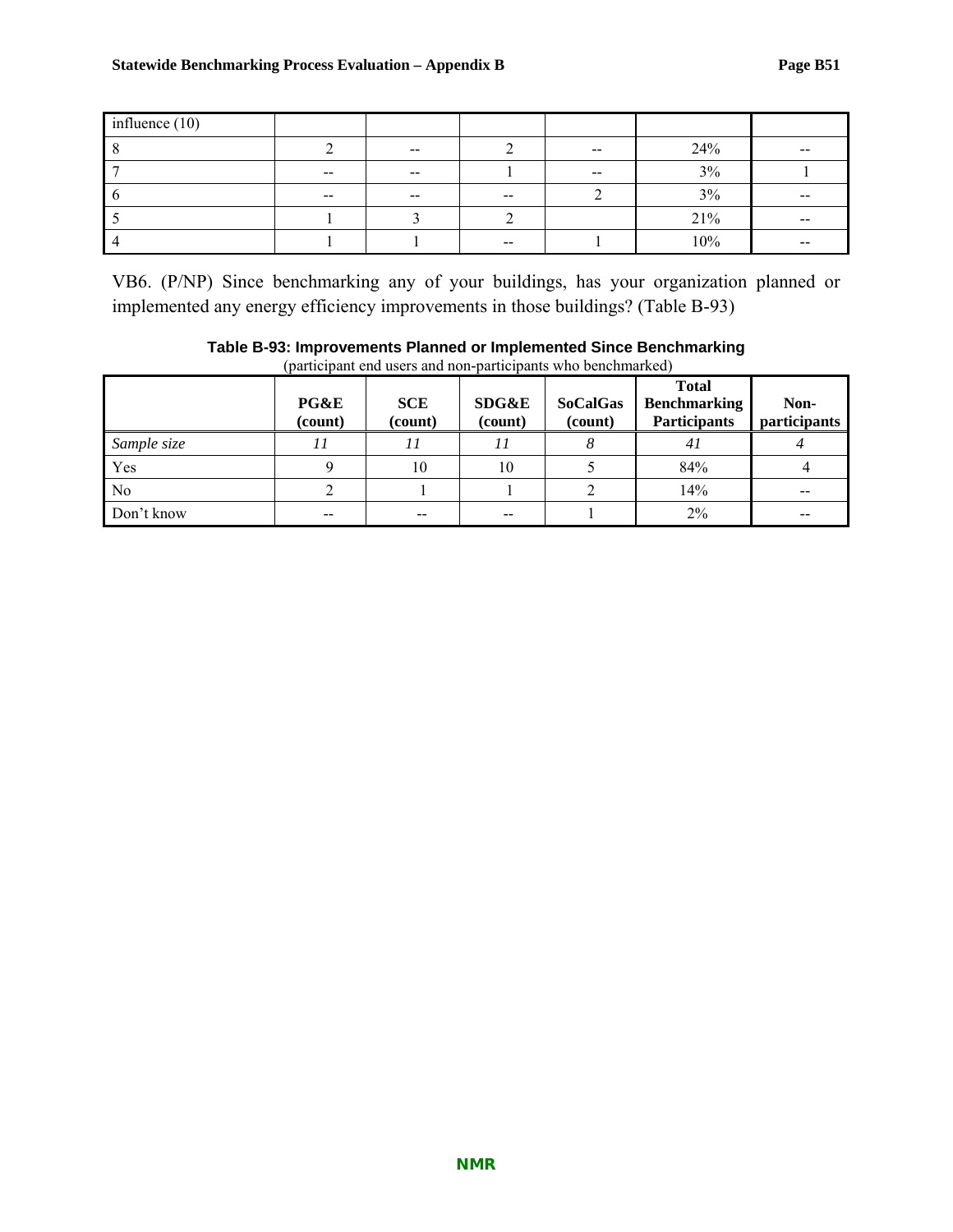VB7. (P/NP) Has your organization planned or made changes to increase the energy efficiency of any of the following equipment in any of these buildings? (Table B-94)

|                                                                                       | PG&E<br>(count) | <b>SCE</b><br>(count)   | SDG&E<br>(count) | <b>SoCalGas</b><br>(count) | <b>Total</b><br><b>Benchmarking</b><br><b>Participants</b> | Non-<br>participants<br>(count) |
|---------------------------------------------------------------------------------------|-----------------|-------------------------|------------------|----------------------------|------------------------------------------------------------|---------------------------------|
| Sample size                                                                           | 9               | 10                      | 10 <sup>2</sup>  | 5                          | 34                                                         | $\overline{4}$                  |
| Lighting upgrades                                                                     | 9               | 9                       | 10               | 3                          | 96%                                                        | $\overline{4}$                  |
| <b>HVAC</b>                                                                           | 8               | 10                      | 7                | $\overline{4}$             | 83%                                                        | $\mathbf{1}$                    |
| Energy management<br>system or controls                                               | $\overline{7}$  | 9                       | 8                | 5                          | 82%                                                        |                                 |
| Energy audits or<br>feasibility studies                                               | 6               | 8                       | 10               | 4                          | 81%                                                        | $\overline{2}$                  |
| Behavior changes, like<br>changing thermostat set<br>points and turning off<br>lights | 7               | 9                       | 8                | $\overline{4}$             | 80%                                                        | $\overline{3}$                  |
| Motors                                                                                | 6               | 5                       | 5                | $\overline{2}$             | 57%                                                        | $\overline{2}$                  |
| Refrigeration                                                                         | 6               | 6                       | $\overline{4}$   | 1                          | 53%                                                        | 1                               |
| Windows                                                                               | $\overline{3}$  | $\overline{\mathbf{4}}$ | 5                | 1                          | 39%                                                        | --                              |
| Air compression                                                                       | 3               | $\overline{3}$          | 3                | --                         | 29%                                                        | 1                               |
| Insulation/Sealing                                                                    | $\mathbf{1}$    | $\overline{3}$          | 3                | $\overline{2}$             | 22%                                                        | --                              |
| Heating/hot water<br>upgrades                                                         | $\overline{2}$  | 1                       |                  |                            | 11%                                                        |                                 |
| Renewable energy<br>technology                                                        |                 | 1                       | 1                |                            | $5\%$                                                      |                                 |
| Retro-commissioning                                                                   | $\mathbf{1}$    | $-$                     | --               | --                         | $5\%$                                                      | --                              |
| Roofing Upgrade                                                                       | --              | 1                       | --               | 1                          | 4%                                                         | --                              |
| Water conservation/<br>waterless urinals                                              |                 |                         |                  | 1                          | 3%                                                         |                                 |
| Steam usage                                                                           |                 |                         |                  |                            |                                                            | 1                               |

**Table B-94: Improvements Planned or Implemented Since Benchmarking**  (participant end users and non-participants who benchmarked; multiple response)

VB8. (P/NP) Are any of these changes associated with energy efficiency programs offered by your utility? (Table B-95)

### **Table B-95: Changes Were Associated with Energy-Efficiency Programs Offered by Utility**

 (participant end users who planned or implemented changes; non-participants who planned or implemented  $chancen$ 

|             | PG&E<br>(count) | <b>SCE</b><br>(count) | SDG&E<br>(count) | <b>SoCalGas</b><br>(count) | <b>Total</b><br><b>Benchmarking</b><br><b>Participants</b> | Non-<br>participants<br>(count) |
|-------------|-----------------|-----------------------|------------------|----------------------------|------------------------------------------------------------|---------------------------------|
| Sample size |                 | 10                    | 10               |                            | 34                                                         |                                 |
| Yes         |                 |                       | 10               |                            | 81%                                                        |                                 |
| l No        |                 |                       | $-$              |                            | 19%                                                        |                                 |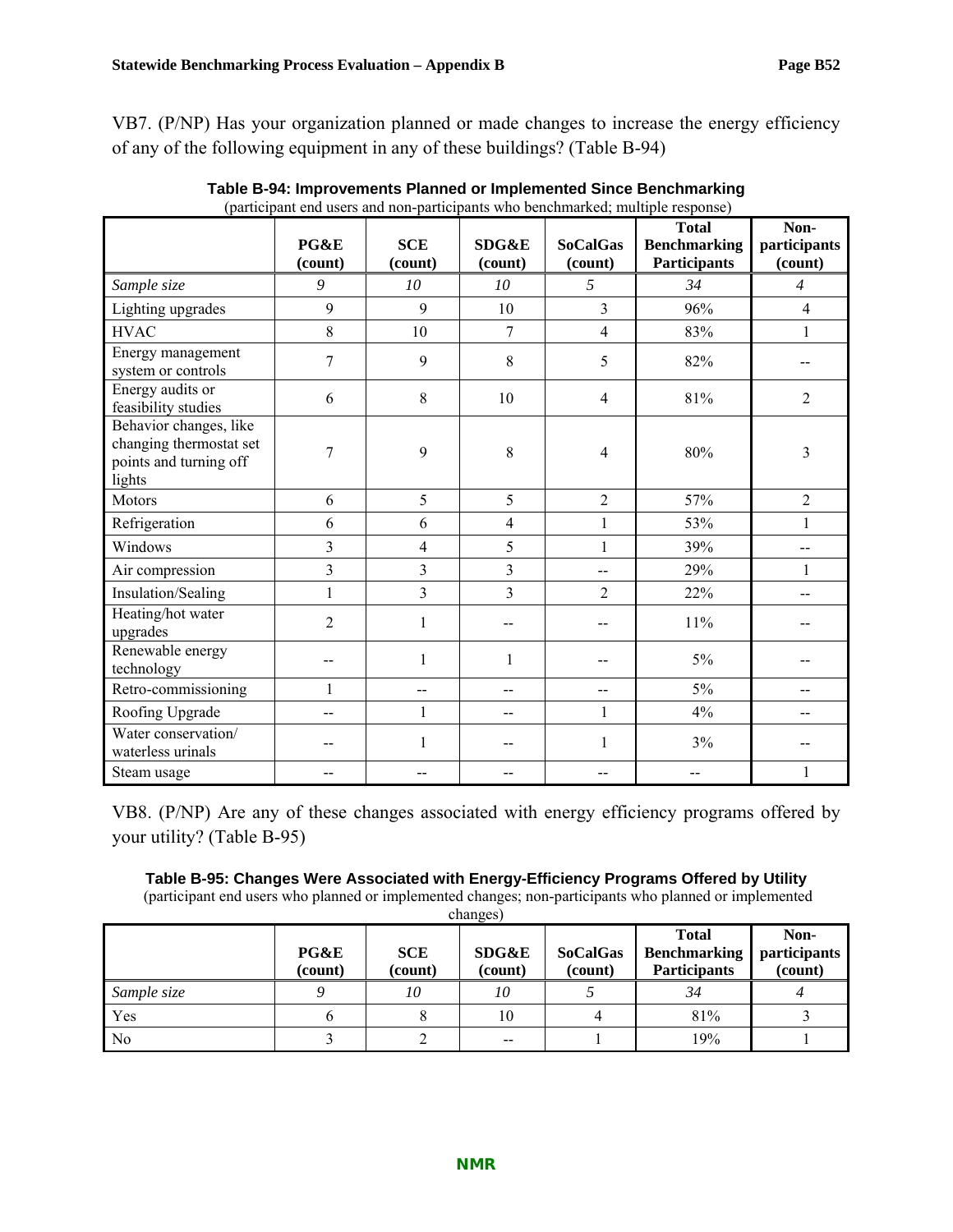VB9. (P/NP) On a scale of 0 to 10, with 0 being "not at all important" and 10 being "very important," on average how important were the benchmark scores or EUIs to the decisions to make energy efficiency improvements in these buildings? (Table B-96)

| changes)                   |                 |                       |                  |                            |                                                            |                                 |  |  |
|----------------------------|-----------------|-----------------------|------------------|----------------------------|------------------------------------------------------------|---------------------------------|--|--|
|                            | PG&E<br>(count) | <b>SCE</b><br>(count) | SDG&E<br>(count) | <b>SoCalGas</b><br>(count) | <b>Total</b><br><b>Benchmarking</b><br><b>Participants</b> | Non-<br>participants<br>(count) |  |  |
| Sample size                | 9               | 10                    | 10               | 5                          | 34                                                         | $\overline{4}$                  |  |  |
| Very important (10)        | 3               | 3                     | 2                |                            | 27%                                                        | --                              |  |  |
| 9                          | --              |                       |                  |                            | 4%                                                         |                                 |  |  |
| 8                          |                 |                       |                  |                            | 11%                                                        |                                 |  |  |
| 7                          |                 | 3                     | $\overline{2}$   |                            | 12%                                                        |                                 |  |  |
| 6                          |                 |                       | --               |                            | $5\%$                                                      | --                              |  |  |
| 5                          | $\overline{2}$  |                       | --               |                            | 12%                                                        | --                              |  |  |
| $\overline{4}$             | 1               |                       |                  |                            | 9%                                                         |                                 |  |  |
| 3                          | --              |                       |                  |                            | 6%                                                         | --                              |  |  |
| 2                          | 1               |                       | --               | --                         | $5\%$                                                      |                                 |  |  |
| Not at all important $(0)$ | --              |                       | 2                | --                         | $8\%$                                                      |                                 |  |  |
| Don't know                 |                 |                       |                  |                            | $1\%$                                                      |                                 |  |  |

| Table B-96: Importance of Benchmarking to Energy-efficiency Improvement Decisions                      |
|--------------------------------------------------------------------------------------------------------|
| (participant end users who planned or implemented changes; non-participants who planned or implemented |

VB10. (P/NP) On a scale of 0 to 10, with 0 meaning "strongly disagree" and 10 meaning "strongly agree," how much would you agree that the following statements describe your organization's use of benchmarking? (Table B-97, Table B-98, and Table B-99)

| Sample size                                                                          | $\mathbf{v}_1$ and the state function of the state of $\mathbf{v}_2$<br>PG&E<br>(count)<br>11 | <b>SCE</b><br>(count)<br>11 | $P$ are as $\sim$ $P$ are as $\sim$ . The set<br><b>SDG&amp;E</b><br>(count)<br>11 | <b>SoCalGas</b><br>(count)<br>8 | <b>Total</b><br><b>Benchmarking</b><br><b>Participants</b><br>41 | Non-<br>participants<br>(count)<br>4 |
|--------------------------------------------------------------------------------------|-----------------------------------------------------------------------------------------------|-----------------------------|------------------------------------------------------------------------------------|---------------------------------|------------------------------------------------------------------|--------------------------------------|
| Implement more comprehensive energy efficiency measures in the buildings benchmarked |                                                                                               |                             |                                                                                    |                                 |                                                                  |                                      |
| Strongly agree (10)                                                                  | $\overline{c}$                                                                                |                             |                                                                                    |                                 | 21%                                                              |                                      |
| 9                                                                                    |                                                                                               |                             |                                                                                    |                                 | $4\%$                                                            |                                      |
| 8                                                                                    |                                                                                               | $\mathfrak{D}$              | $\overline{2}$                                                                     |                                 | 12%                                                              |                                      |
|                                                                                      |                                                                                               |                             |                                                                                    | 3                               | 9%                                                               |                                      |
| 6                                                                                    |                                                                                               |                             | $\overline{2}$                                                                     |                                 | 7%                                                               | $\overline{2}$                       |
| 5                                                                                    | 5                                                                                             | $\overline{2}$              | 2                                                                                  | $\overline{2}$                  | 30%                                                              |                                      |
| 4                                                                                    |                                                                                               |                             |                                                                                    |                                 |                                                                  |                                      |
| 3                                                                                    |                                                                                               |                             |                                                                                    |                                 | $1\%$                                                            |                                      |
|                                                                                      |                                                                                               |                             |                                                                                    |                                 | 6%                                                               |                                      |
| Strongly disagree (0)                                                                |                                                                                               |                             |                                                                                    |                                 | $5\%$                                                            |                                      |
| Don't know                                                                           |                                                                                               |                             |                                                                                    |                                 | 4%                                                               |                                      |

### **Table B-97: Organization's Use of Benchmarking: Part I**  (participant end users and non-participants who benchmarked)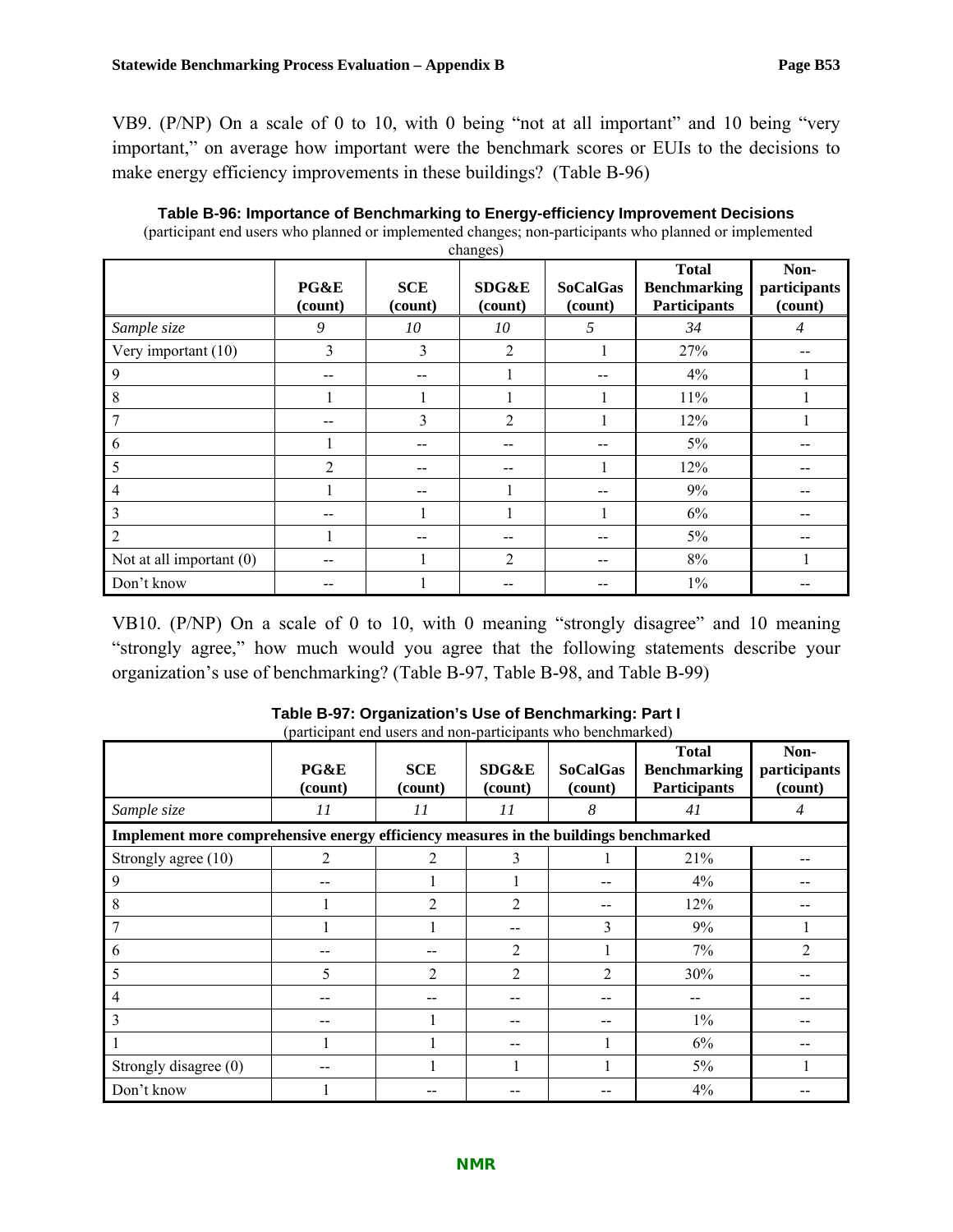| (participant end users and non-participants who benchmarked)                                         |                 |                          |                             |                            |                                                     |                                 |  |
|------------------------------------------------------------------------------------------------------|-----------------|--------------------------|-----------------------------|----------------------------|-----------------------------------------------------|---------------------------------|--|
|                                                                                                      | PG&E<br>(count) | <b>SCE</b><br>(count)    | <b>SDG&amp;E</b><br>(count) | <b>SoCalGas</b><br>(count) | <b>Total</b><br><b>Benchmarking</b><br>Participants | Non-<br>participants<br>(count) |  |
| Sample size                                                                                          | 11              | 11                       | 11                          | 8                          | 41                                                  | $\overline{4}$                  |  |
| Organization considers benchmarking scores in the performance assessments of building engineers or   |                 |                          |                             |                            |                                                     |                                 |  |
| property managers                                                                                    |                 |                          |                             |                            |                                                     |                                 |  |
| Strongly agree (10)                                                                                  | $\overline{4}$  | $\mathbf{1}$             | $\mathbf{1}$                | 1                          | 22%                                                 | $\overline{\phantom{a}}$        |  |
| 9                                                                                                    | --              | $\overline{\phantom{a}}$ | $\overline{a}$              | --                         | $-$                                                 | 1                               |  |
| 8                                                                                                    | --              | $\mathbf{1}$             | $\overline{2}$              | --                         | 7%                                                  | $\mathbf{1}$                    |  |
| $\overline{7}$                                                                                       | --              | $\overline{2}$           | $\overline{2}$              | $-$                        | 8%                                                  | $\mathbf{1}$                    |  |
| 6                                                                                                    | $\overline{2}$  | --                       | --                          | 2                          | 11%                                                 | --                              |  |
| 5                                                                                                    | $\mathbf{1}$    | 1                        | 1                           | --                         | $8\%$                                               | 1                               |  |
| 4                                                                                                    | --              | --                       | $\overline{\phantom{a}}$    | --                         | $\overline{\phantom{a}}$                            | --                              |  |
| $\overline{3}$                                                                                       | --              | $-$                      | $\overline{\phantom{a}}$    | $-$                        | $\overline{\phantom{a}}$                            | --                              |  |
| $\overline{2}$                                                                                       | 1               | --                       | $\overline{\phantom{a}}$    | --                         | 4%                                                  |                                 |  |
| $\mathbf{1}$                                                                                         | $\mathbf{1}$    | $\mathbf{1}$             | $\mathbf{1}$                | $\overline{2}$             | 11%                                                 | --                              |  |
| Strongly disagree (0)                                                                                | $\mathbf{1}$    | 5                        | $\overline{4}$              | 3                          | 25%                                                 | --                              |  |
| Don't know                                                                                           | $\mathbf{1}$    |                          |                             | --                         | 4%                                                  | $\overline{a}$                  |  |
| Organization considers benchmarking scores in the bonuses of building engineers or property managers |                 |                          |                             |                            |                                                     |                                 |  |
| Strongly agree (10)                                                                                  | $\mathbf{1}$    | 1                        | $\overline{2}$              | $-$                        | 11%                                                 | --                              |  |
| 9                                                                                                    | --              | --                       | $\mathbf{1}$                | $-$                        | 3%                                                  | $-$                             |  |
| 8                                                                                                    | --              | $\overline{c}$           | --                          | $\mathbf{1}$               | 3%                                                  | --                              |  |
| 7                                                                                                    | --              | --                       | --                          | --                         | --                                                  | 1                               |  |
| 6                                                                                                    | --              | --                       | --                          | 1                          | $1\%$                                               | 1                               |  |
| 5                                                                                                    | 3               | $\mathbf{1}$             | $\mathbf{1}$                | $\mathbf{1}$               | 18%                                                 | $\mathbf{1}$                    |  |
| 4                                                                                                    | $\mathbf{1}$    | --                       | --                          | --                         | 4%                                                  | --                              |  |
| $\overline{\mathbf{3}}$                                                                              | --              | --                       | 1                           | --                         | 3%                                                  | --                              |  |
| $\overline{2}$                                                                                       | --              | $\mathbf{1}$             | --                          | $-$                        | $1\%$                                               | --                              |  |
| $\mathbf{1}$                                                                                         | $\overline{2}$  | --                       | --                          | $\overline{2}$             | 11%                                                 | $-$                             |  |
| Strongly disagree (0)                                                                                | $\overline{4}$  | 6                        | 6                           | 3                          | 44%                                                 | --                              |  |
| Refused                                                                                              | --              | --                       | $\overline{a}$              | --                         | $\overline{\phantom{a}}$                            | $\mathbf{1}$                    |  |

**Table B-98: Organization's Use of Benchmarking: Part II**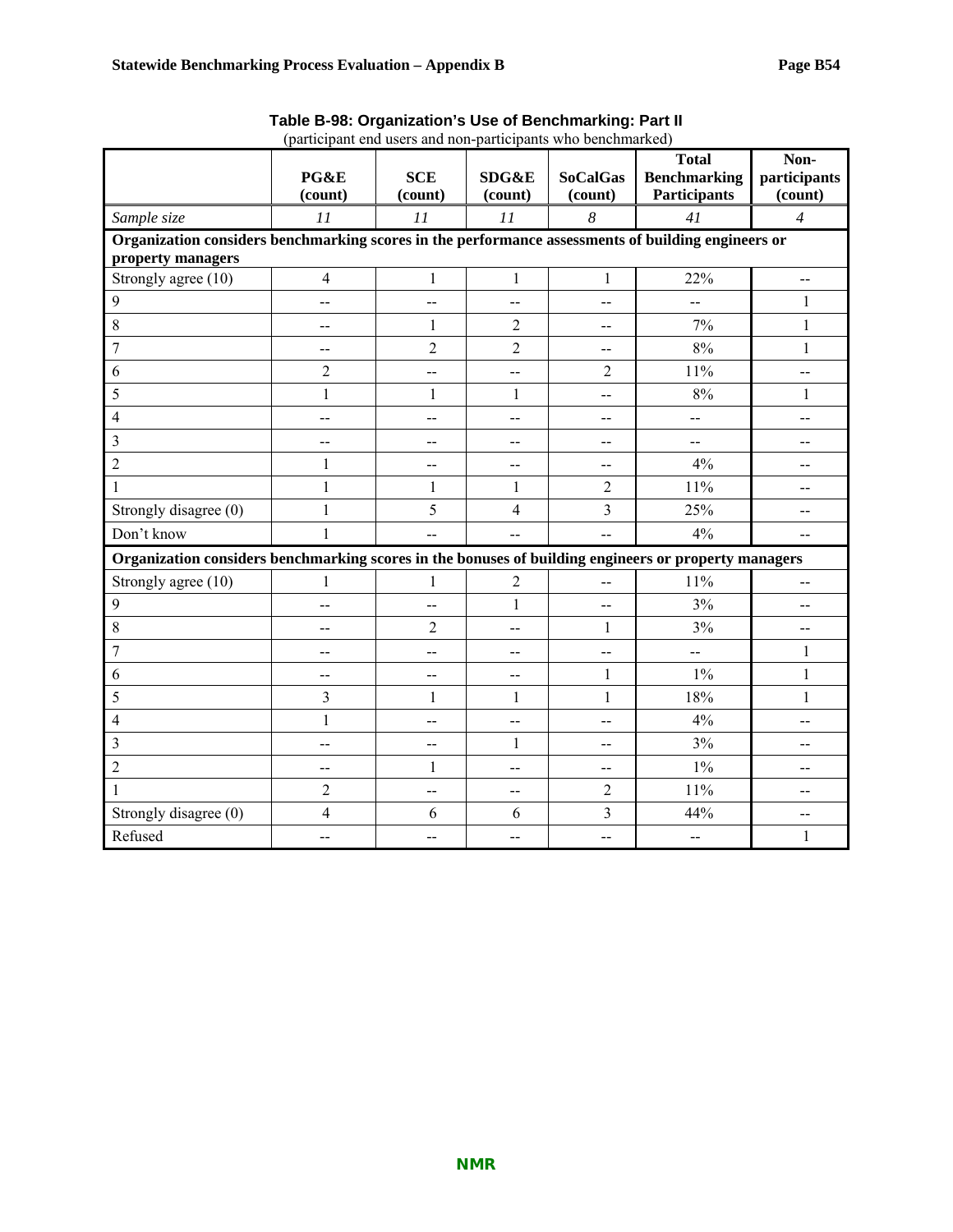|                                                                                                                          | (participant end users and non-participants who benchmarked) |                       |                                               |                                               |                                                            |                                 |  |  |
|--------------------------------------------------------------------------------------------------------------------------|--------------------------------------------------------------|-----------------------|-----------------------------------------------|-----------------------------------------------|------------------------------------------------------------|---------------------------------|--|--|
|                                                                                                                          | PG&E<br>(count)                                              | <b>SCE</b><br>(count) | SDG&E<br>(count)                              | <b>SoCalGas</b><br>(count)                    | <b>Total</b><br><b>Benchmarking</b><br><b>Participants</b> | Non-<br>participants<br>(count) |  |  |
| Sample size                                                                                                              | 11                                                           | 11                    | 11                                            | 8                                             | 41                                                         | $\overline{4}$                  |  |  |
| Benchmarking has had no effect on management of buildings' energy use                                                    |                                                              |                       |                                               |                                               |                                                            |                                 |  |  |
| Strongly agree (10)                                                                                                      | $-$                                                          | --                    | $\overline{2}$                                | $\mathbf{1}$                                  | 7%                                                         | $\mathbf{1}$                    |  |  |
| 9                                                                                                                        | $\overline{a}$                                               |                       | --                                            | 1                                             | $1\%$                                                      | --                              |  |  |
| 8                                                                                                                        | $\mathbf{1}$                                                 | $\overline{2}$        | $\mathbf{1}$                                  | $\overline{\phantom{a}}$                      | 9%                                                         | $\overline{\phantom{a}}$        |  |  |
| 7                                                                                                                        | $-$                                                          | --                    | --                                            | $\mathord{\hspace{1pt}\text{--}\hspace{1pt}}$ | $\overline{a}$                                             | --                              |  |  |
| 6                                                                                                                        | $\overline{\phantom{a}}$                                     | --                    | $\overline{a}$                                | $\overline{\phantom{a}}$                      | $\overline{a}$                                             | $\overline{\phantom{a}}$        |  |  |
| 5                                                                                                                        | 3                                                            | $\mathbf{1}$          | 1                                             | $\mathord{\hspace{1pt}\text{--}\hspace{1pt}}$ | 17%                                                        | $-$                             |  |  |
| 4                                                                                                                        | --                                                           | $\overline{2}$        | $\overline{\phantom{a}}$                      | $\overline{2}$                                | 4%                                                         | --                              |  |  |
| $\overline{3}$                                                                                                           | $\mathbf{1}$                                                 | --                    | $\overline{2}$                                | $\mathbf{1}$                                  | 12%                                                        | --                              |  |  |
| $\overline{2}$                                                                                                           | $\mathbf{1}$                                                 | 1                     | $\overline{\phantom{a}}$                      | $\sqrt{2}$                                    | $8\%$                                                      | $\overline{2}$                  |  |  |
| $\mathbf{1}$                                                                                                             | $\overline{\phantom{a}}$                                     | --                    | $\overline{\phantom{a}}$                      | $-$                                           | $\overline{a}$                                             | --                              |  |  |
| Strongly disagree (0)                                                                                                    | 5                                                            | $\overline{4}$        | 5                                             | $\mathbf{1}$                                  | 41%                                                        | $\mathbf{1}$                    |  |  |
| Don't know                                                                                                               | $\overline{a}$                                               | $\mathbf{1}$          | $\overline{a}$                                | $\overline{a}$                                | $1\%$                                                      | $\overline{a}$                  |  |  |
| No more likely to make energy efficiency improvements in buildings that have been benchmarked than in<br>other buildings |                                                              |                       |                                               |                                               |                                                            |                                 |  |  |
| Strongly agree (10)                                                                                                      | $\sqrt{2}$                                                   | $\mathbf{1}$          | --                                            | $\mathbf{1}$                                  | $11\%$                                                     | --                              |  |  |
| 9                                                                                                                        | $\mathbf{--}$                                                | --                    | $\mathord{\hspace{1pt}\text{--}\hspace{1pt}}$ | $-$                                           | $\overline{a}$                                             | --                              |  |  |
| 8                                                                                                                        | $\overline{2}$                                               | 1                     | 1                                             | $\mathbf{1}$                                  | 14%                                                        | --                              |  |  |
| $\overline{7}$                                                                                                           | $\overline{\phantom{a}}$                                     | --                    | $\overline{a}$                                | $\mathord{\hspace{1pt}\text{--}\hspace{1pt}}$ | $\overline{a}$                                             | --                              |  |  |
| 6                                                                                                                        | $-$                                                          | --                    | $-$                                           | $\mathbf{1}$                                  | $1\%$                                                      | --                              |  |  |
| 5                                                                                                                        | $\overline{2}$                                               | $\overline{2}$        | 1                                             | $\mathbf{1}$                                  | 15%                                                        | $\overline{2}$                  |  |  |
| 4                                                                                                                        | $\mathbf{1}$                                                 | --                    | $\mathbf{1}$                                  | $-$                                           | 7%                                                         | --                              |  |  |
| 3                                                                                                                        | $-$                                                          | $\overline{c}$        | $\mathbf{1}$                                  | $\sqrt{2}$                                    | 7%                                                         | --                              |  |  |
| $\overline{2}$                                                                                                           | $\overline{a}$                                               | $\mathbf{1}$          | $\overline{2}$                                | $\mathbf{1}$                                  | $8\%$                                                      | $-$                             |  |  |
| $\mathbf{1}$                                                                                                             | $\overline{\phantom{a}}$                                     | $\mathbf{1}$          | $\mathbf{1}$                                  | $\mathbf{1}$                                  | $5\%$                                                      | 1                               |  |  |
| Strongly disagree (0)                                                                                                    | $\overline{3}$                                               | $\overline{3}$        | $\overline{4}$                                | $\overline{a}$                                | 28%                                                        | --                              |  |  |
| Don't know                                                                                                               | $\mathbf{1}$                                                 | --                    | --                                            | $\overline{a}$                                | 4%                                                         | --                              |  |  |
| Refused                                                                                                                  | $-$                                                          | $-$                   | $\overline{a}$                                | $-$                                           | $\overline{\phantom{a}}$                                   | $\mathbf{1}$                    |  |  |

**Table B-99: Organization's Use of Benchmarking: Part III**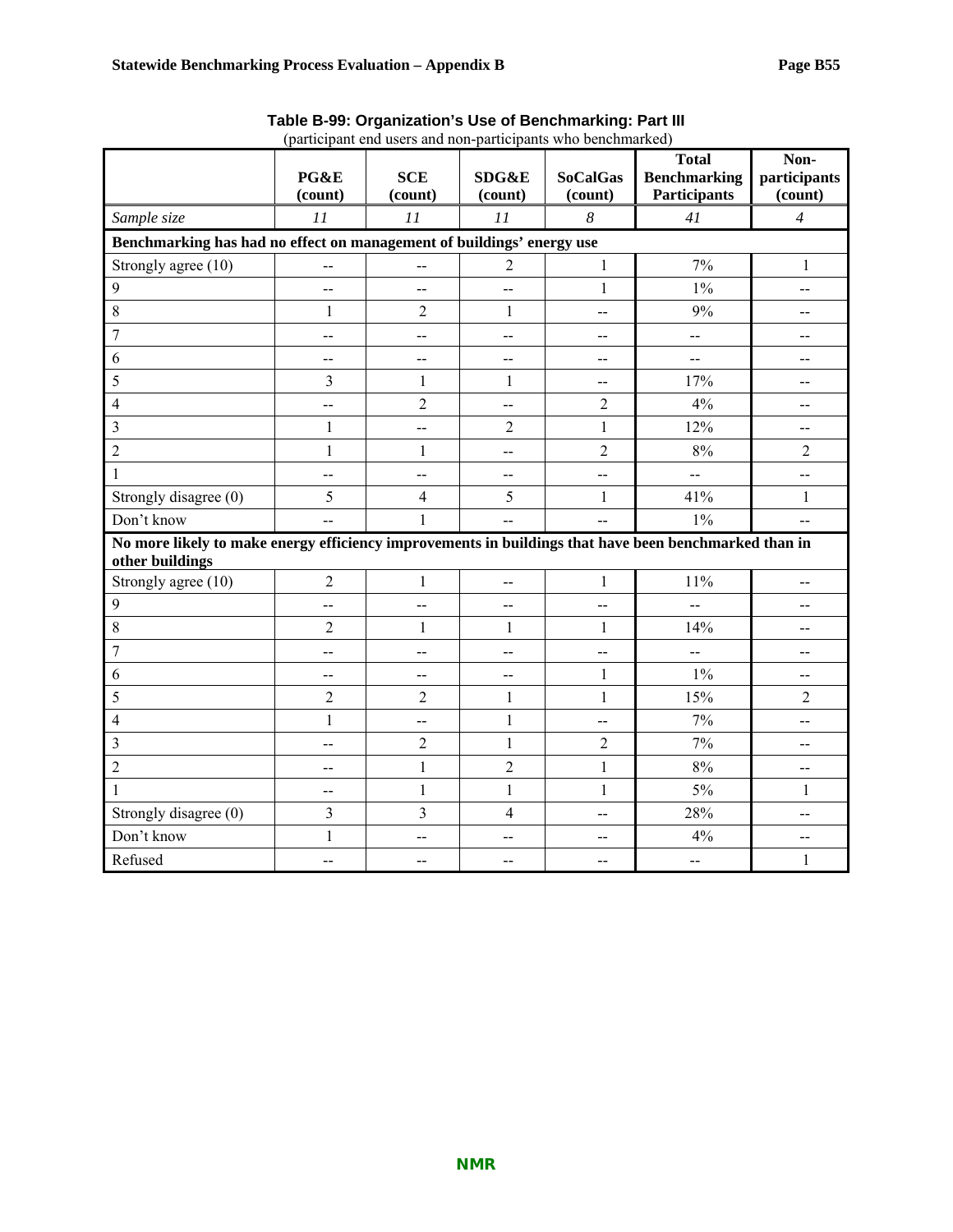VB11. (P/NP) Have you ever, or do you ever expect to, use your benchmarking activities to market buildings, or otherwise differentiate your business? (Table B-100)

|                | PG&E<br>(count)          | <b>SCE</b><br>(count) | <b>SDG&amp;E</b><br>(count) | <b>SoCalGas</b><br>(count) | <b>Total</b><br><b>Benchmarking</b><br><b>Participants</b> | Non-<br>participants<br>(count) |
|----------------|--------------------------|-----------------------|-----------------------------|----------------------------|------------------------------------------------------------|---------------------------------|
| Sample size    |                          |                       | 11                          | Ω                          | 41                                                         |                                 |
| Yes            |                          |                       |                             |                            | 53%                                                        |                                 |
| N <sub>0</sub> |                          |                       |                             |                            | 34%                                                        |                                 |
| Not applicable | $\overline{\phantom{m}}$ |                       | $- -$                       | $- -$                      | $\overline{\phantom{m}}$                                   |                                 |
| Don't know     |                          |                       | --                          |                            | 11%                                                        |                                 |

**Table B-100: Use of Benchmarking to Differentiate Business**  (participant end users and non-participants who benchmarked)

VB12. (P/NP) Does your organization use benchmarking data to help value buildings for leases? (Table B-101)

### **Table B-101: Use of Benchmarking Data to Help Value Buildings for Leases**  (participant end users and non-participants who benchmarked)

|                | PG&E<br>(count) | <b>SCE</b><br>(count) | <b>SDG&amp;E</b><br>(count) | <b>SoCalGas</b><br>(count) | <b>Total</b><br><b>Benchmarking</b><br><b>Participants</b> | Non-<br>participants<br>(count) |
|----------------|-----------------|-----------------------|-----------------------------|----------------------------|------------------------------------------------------------|---------------------------------|
| Sample Size    | 11              | $\prime$              | 11                          |                            | 41                                                         |                                 |
| Yes            |                 | --                    |                             |                            | 26%                                                        |                                 |
| N <sub>0</sub> |                 |                       |                             |                            | 59%                                                        |                                 |
| Not applicable |                 |                       |                             | --                         | 13%                                                        |                                 |
| Don't know     |                 |                       |                             | $- -$                      | $2\%$                                                      |                                 |

VB13. (P/NP) Does your organization use benchmarking data to help market buildings to potential tenants? (Table B-102)

| Table B-102: Use of Benchmarking to Help Market Buildings to Potential Tenants |
|--------------------------------------------------------------------------------|
| (participant end users and non-participants who benchmarked)                   |

|                | PG&E<br>(count) | <b>SCE</b><br>(count) | <b>SDG&amp;E</b><br>(count) | <b>SoCalGas</b><br>(count) | <b>Total</b><br><b>Benchmarking</b><br><b>Participants</b> | Non-<br>participants<br>(count) |
|----------------|-----------------|-----------------------|-----------------------------|----------------------------|------------------------------------------------------------|---------------------------------|
| Sample Size    |                 |                       | 11                          | 8                          | 41                                                         |                                 |
| Yes            |                 |                       |                             |                            | 24%                                                        |                                 |
| No             |                 |                       |                             |                            | 62%                                                        |                                 |
| Not applicable |                 |                       |                             |                            | 11%                                                        | --                              |
| Don't know     |                 |                       |                             | --                         | $2\%$                                                      |                                 |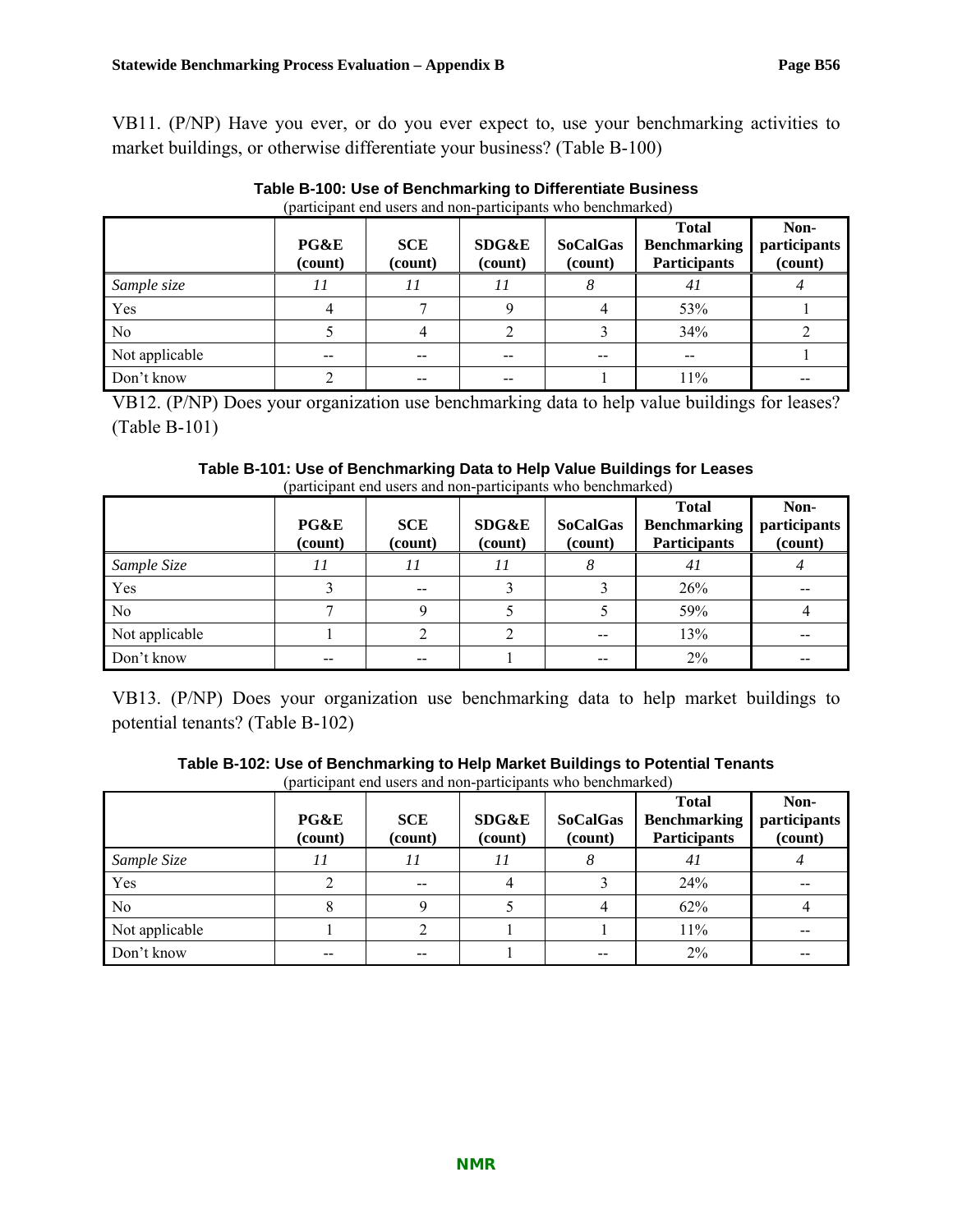VB14. (P/NP) Does benchmarking play a role in the acquisition of new buildings by your organization? (Table B-103)

| (participant end users and non-participants who benchmarked) |                 |                       |                  |                            |                                                            |                                 |  |  |
|--------------------------------------------------------------|-----------------|-----------------------|------------------|----------------------------|------------------------------------------------------------|---------------------------------|--|--|
|                                                              | PG&E<br>(count) | <b>SCE</b><br>(count) | SDG&E<br>(count) | <b>SoCalGas</b><br>(count) | <b>Total</b><br><b>Benchmarking</b><br><b>Participants</b> | Non-<br>participants<br>(count) |  |  |
| Sample Size                                                  |                 |                       |                  |                            | 41                                                         |                                 |  |  |
| Yes                                                          |                 |                       |                  |                            | 35%                                                        |                                 |  |  |
| N <sub>0</sub>                                               |                 |                       |                  |                            | 48%                                                        |                                 |  |  |
| Not applicable                                               |                 |                       |                  |                            | 17%                                                        |                                 |  |  |

**Table B-103: Use of Benchmarking in Acquisition of New Buildings** 

VB15. (P/NP) Please describe the role it plays. (Table B-104)

### **Table B-104: Role Benchmarking Plays in Acquisition of New Buildings**

(participant end users for whom benchmarking plays a role in the acquisition of new buildings; multiple response)

|                                                               | PG&E<br>(count) | <b>SCE</b><br>(count) | SDG&E<br>(count) | <b>SoCalGas</b><br>(count) | <b>Total Benchmarking</b><br><b>Participants</b><br>(count) |
|---------------------------------------------------------------|-----------------|-----------------------|------------------|----------------------------|-------------------------------------------------------------|
| Sample Size                                                   | 3               | 2                     | 5                | 2                          | 12                                                          |
| Helps to evaluate cost of<br>operating/upgrading the building |                 |                       |                  |                            | 5                                                           |
| We tend to buy/build more<br>efficient buildings              |                 |                       |                  |                            |                                                             |
| Part of the selection criteria                                |                 |                       |                  |                            |                                                             |
| To get help from Energy Star                                  |                 |                       |                  |                            |                                                             |
| To compare energy use before<br>and after upgrades            |                 |                       |                  |                            |                                                             |
| Low energy use                                                |                 |                       |                  |                            |                                                             |
| Other                                                         |                 |                       |                  |                            |                                                             |

VB16. (P/NP) Do your benchmarking activities play a role in the sale of buildings in your portfolio? (Table B-105)

**Table B-105: Use of Benchmarking in the Sale of Buildings in Portfolio**  (participant end users and non-participants who benchmarked)

|                | PG&E<br>(count) | <b>SCE</b><br>(count) | SDG&E<br>(count) | <b>SoCalGas</b><br>(count) | <b>Total</b><br><b>Benchmarking</b><br><b>Participants</b> | Non-<br>participants<br>(count) |
|----------------|-----------------|-----------------------|------------------|----------------------------|------------------------------------------------------------|---------------------------------|
| Sample Size    |                 |                       | ,,               |                            | 41                                                         |                                 |
| Yes            |                 |                       |                  |                            | 17%                                                        |                                 |
| No             |                 |                       |                  |                            | 67%                                                        |                                 |
| Not applicable |                 |                       |                  |                            | 15%                                                        |                                 |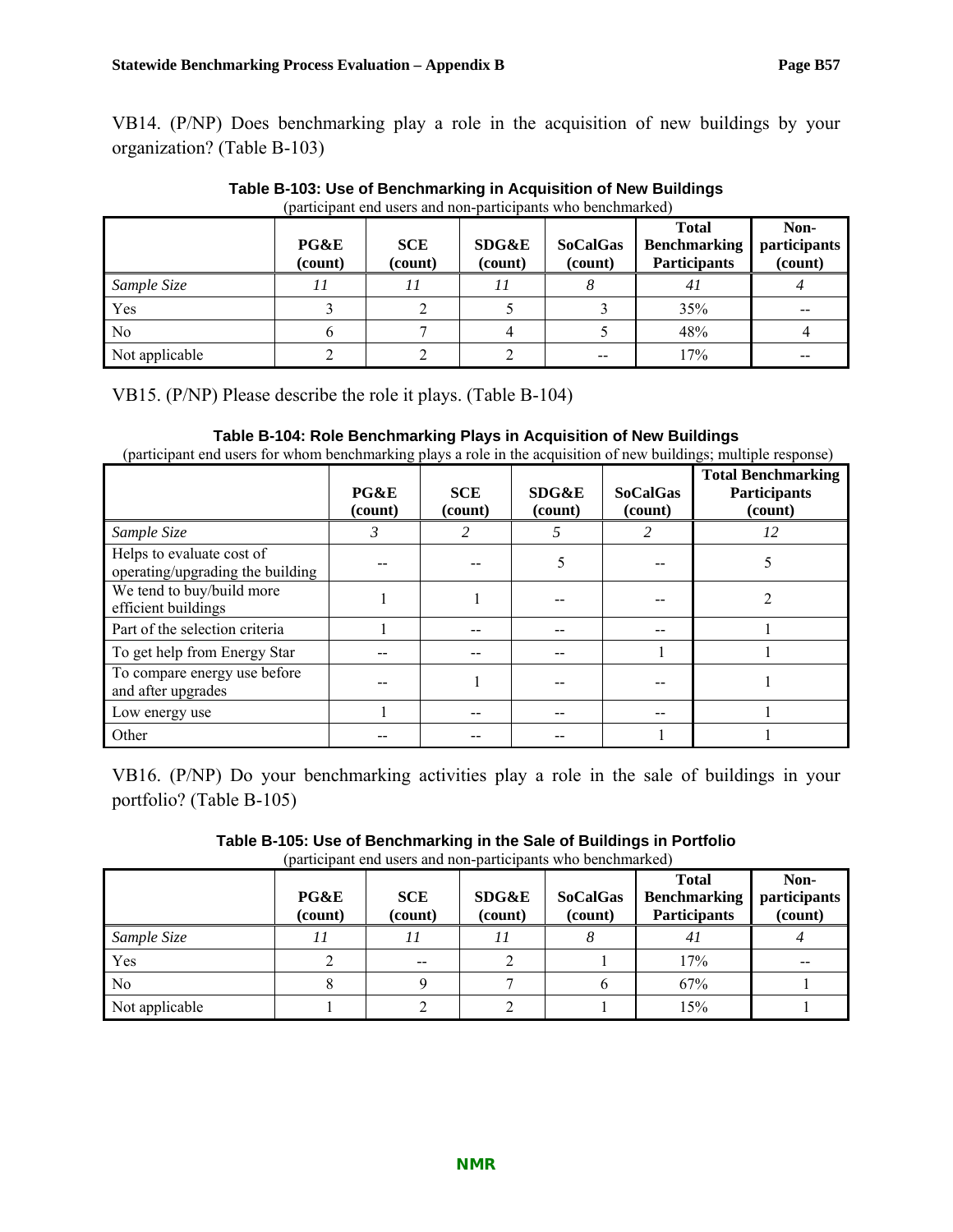VB17. (P/NP) Please describe the role it plays. (Table B-106)

|                                                                   | PG&E<br>(count) | <b>SCE</b><br>(count) | SDG&E<br>(count) | <b>SoCalGas</b><br>(count) | <b>Total Benchmarking</b><br><b>Participants</b><br>(count) |
|-------------------------------------------------------------------|-----------------|-----------------------|------------------|----------------------------|-------------------------------------------------------------|
| Sample Size                                                       |                 |                       |                  |                            |                                                             |
| Benchmarked buildings sell<br>faster/generate more buyer interest |                 |                       |                  |                            |                                                             |
| The building is work more with a<br>higher score                  |                 |                       |                  |                            |                                                             |
| Can be used for marketing purposes                                |                 |                       |                  |                            |                                                             |
| Reflects on management quality of<br>the building                 |                 |                       |                  |                            |                                                             |

### **Table B-106: Role Benchmarking Plays in the Sale of Buildings in Portfolio**

(participant end users for whom benchmarking plays a role in the sale of buildings in portfolio; multiple response)

# **B.9 No Benchmarking Experience**

NB3. (P/NP) Has your organization considered benchmarking any of the buildings it owns, occupies or manages? (Table B-107)

### **Table B-107: Organization Considered Benchmarking**

(participant end users who did not benchmark; non-participants who were aware of benchmarking but did not

| benchmark) |  |
|------------|--|

|                | PG&E<br>(count) | <b>SCE</b><br>(count) | <b>SDG&amp;E</b><br>(count) | <b>SoCalGas</b><br>(count) | <b>Total Non-</b><br><b>Benchmarking</b><br><b>Participants</b> | Non-<br>participants<br>(count) |
|----------------|-----------------|-----------------------|-----------------------------|----------------------------|-----------------------------------------------------------------|---------------------------------|
| Sample size    | 12              | 12                    | 12                          |                            | 44                                                              |                                 |
| Yes            |                 |                       |                             |                            | 45%                                                             |                                 |
| N <sub>0</sub> |                 |                       |                             |                            | 47%                                                             |                                 |
| Don't know     |                 |                       |                             |                            | 8%                                                              |                                 |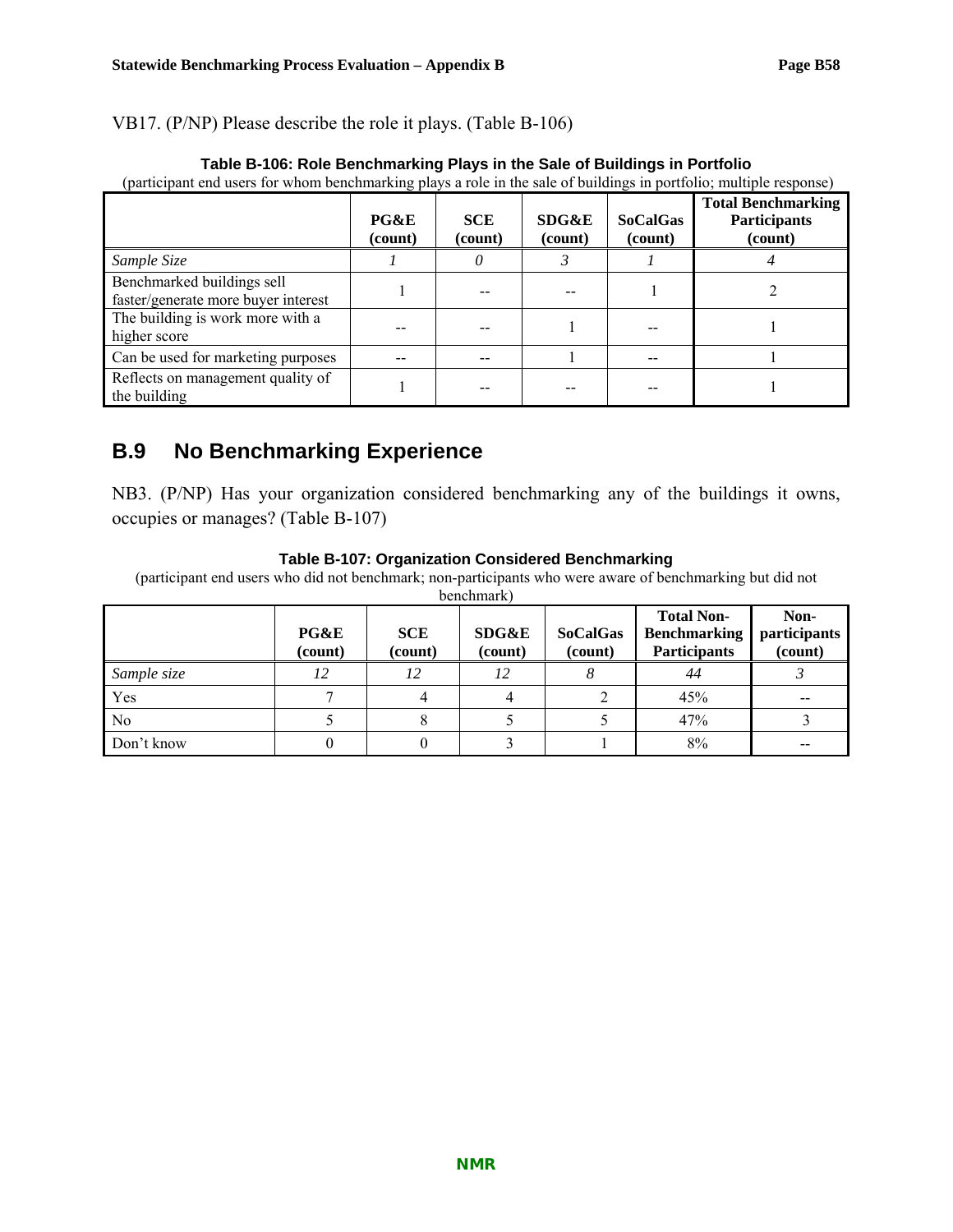NB3. (P/NP) Why hasn't your organization considered benchmarking any of these buildings? (Table B-108)

### **Table B-108: Why Organization Has Not Considered Benchmarking**

(participant end users who did not consider benchmarking; non-participants who did not consider benchmarking;

|                                                                              |                 |                       | multiple response) |                            |                                                                 |                                 |
|------------------------------------------------------------------------------|-----------------|-----------------------|--------------------|----------------------------|-----------------------------------------------------------------|---------------------------------|
|                                                                              | PG&E<br>(count) | <b>SCE</b><br>(count) | SDG&E<br>(count)   | <b>SoCalGas</b><br>(count) | <b>Total Non-</b><br><b>Benchmarking</b><br><b>Participants</b> | Non-<br>participants<br>(count) |
| Sample size                                                                  | 5               | 8                     | 5                  | 5                          | 23                                                              | 3                               |
| Cost to collect information and<br>continue monitoring energy<br>performance |                 | 1                     | 1                  |                            | 16%                                                             |                                 |
| Data gathering is time<br>consuming                                          | $\mathbf{1}$    | $-$                   | 1                  | 1                          | 15%                                                             |                                 |
| Organization/building is too<br>small to benchmark                           | --              | --                    | $\overline{2}$     |                            | 14%                                                             |                                 |
| Portfolio Manager software<br>difficult to use                               |                 | --                    |                    |                            | 9%                                                              |                                 |
| Don't know how                                                               | $\mathbf{1}$    | $-$                   | --                 | --                         | 9%                                                              | --                              |
| Did not qualify                                                              | $\mathbf{1}$    | --                    | --                 | --                         | 9%                                                              |                                 |
| Don't own any buildings                                                      |                 | $\overline{2}$        | --                 | 1                          | 8%                                                              |                                 |
| Not applicable to our business                                               | --              | $\overline{2}$        | --                 | 1                          | 5%                                                              |                                 |
| We already have a place to enter<br>utility data                             | --              | $-$                   | 1                  | $-$                        | 4%                                                              |                                 |
| Lack of information                                                          | --              | 1                     | $-$                | $-$                        | 3%                                                              | --                              |
| Lack of corporate/ organization<br>management approval                       | --              | 1                     | --                 | $-$                        | 3%                                                              |                                 |
| Potential savings not worth the<br>effort required                           |                 | --                    |                    | 1                          | 2%                                                              |                                 |
| No category for our facility                                                 | --              | --                    | --                 | $\mathbf{1}$               | 2%                                                              | --                              |
| In good shape now                                                            | --              | --                    | --                 | --                         | --                                                              | 1                               |
| Other                                                                        | --              | --                    | --                 |                            | 9%                                                              | --                              |
| Don't know                                                                   |                 | --                    |                    |                            |                                                                 | 2                               |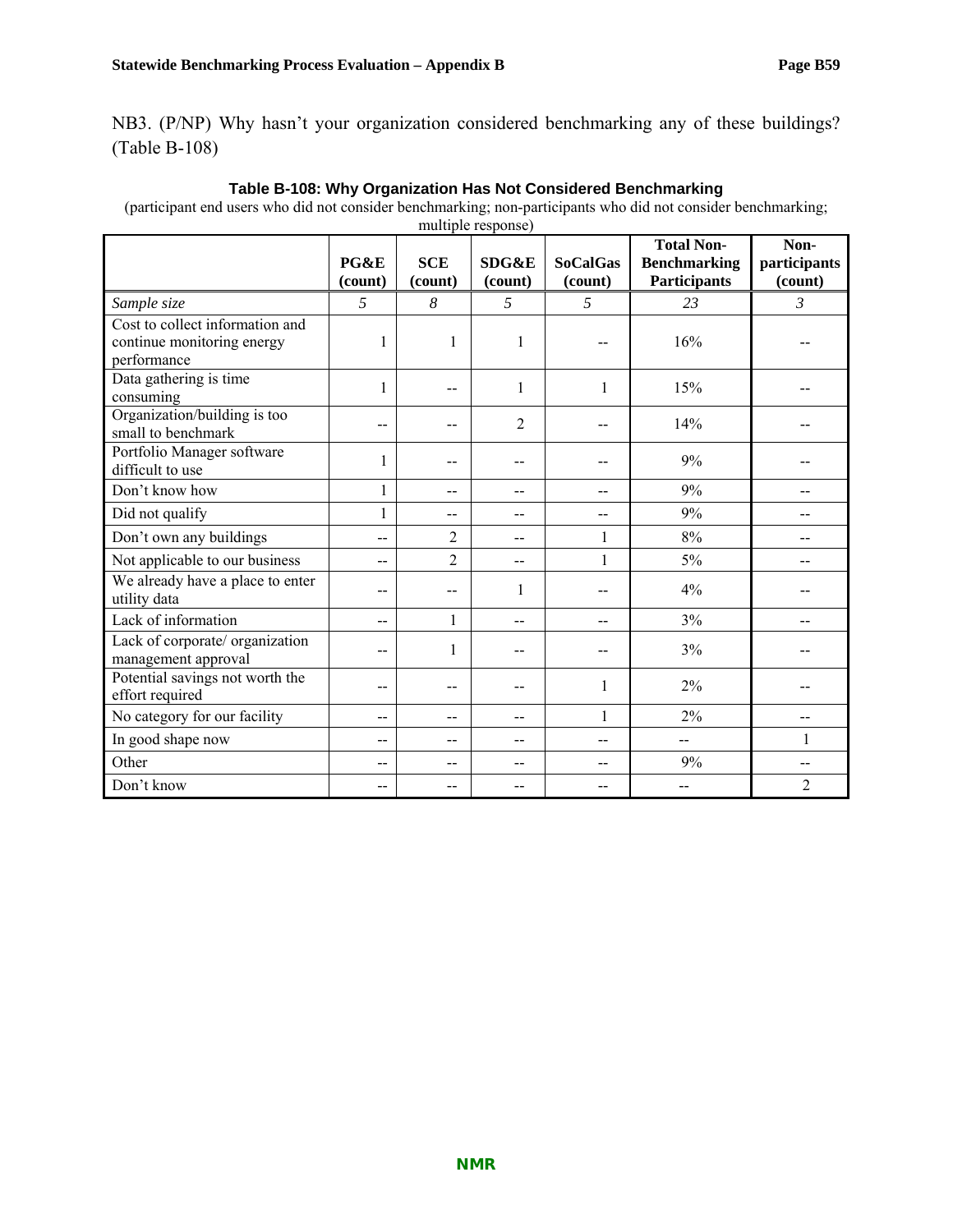NB4. (P/NP) On a scale of 0 to 10, with 0 meaning "Not at all likely" and 10 meaning "extremely likely," how likely is it that within the next year your organization will begin benchmarking the buildings it owns, occupies or manages? (Table B-109)

|                       | (participant che aberb and non participants who end not benemiately |                       |                             |                            |                                                                 |                      |  |  |
|-----------------------|---------------------------------------------------------------------|-----------------------|-----------------------------|----------------------------|-----------------------------------------------------------------|----------------------|--|--|
|                       | PG&E<br>(count)                                                     | <b>SCE</b><br>(count) | <b>SDG&amp;E</b><br>(count) | <b>SoCalGas</b><br>(count) | <b>Total Non-</b><br><b>Benchmarking</b><br><b>Participants</b> | Non-<br>participants |  |  |
| Sample size           | 12                                                                  | 12                    | 12                          | 8                          | 44                                                              | 44                   |  |  |
| Extremely likely (10) | $- -$                                                               |                       | $\overline{2}$              |                            | 6%                                                              | 4%                   |  |  |
| 9                     |                                                                     |                       |                             |                            | 6%                                                              |                      |  |  |
| 8                     |                                                                     |                       | $\overline{2}$              |                            | $10\%$ ε                                                        |                      |  |  |
|                       | --                                                                  |                       |                             |                            | 2%                                                              | 7%                   |  |  |
| 6                     |                                                                     |                       |                             |                            | 2%                                                              | 7%                   |  |  |
| 5                     | $- -$                                                               | 4                     |                             |                            | 10%                                                             | $11\%$               |  |  |
| 4                     |                                                                     | 2                     |                             |                            | 8%                                                              | 8%                   |  |  |
| 3                     | $\overline{2}$                                                      |                       | --                          |                            | 10%                                                             | 8%                   |  |  |
| 2                     |                                                                     |                       |                             | $\overline{2}$             | $8\%$                                                           | 13%                  |  |  |
|                       |                                                                     |                       |                             |                            | 2%                                                              |                      |  |  |
| Not at all likely (0) | 5                                                                   | $\overline{2}$        | 4                           |                            | 31%                                                             | 38%                  |  |  |
| Don't know            |                                                                     |                       |                             | $\theta$                   | $8\% \epsilon$                                                  |                      |  |  |

#### **Table B-109: Likelihood of Benchmarking in Future**  (participant end users and non-participants who did not benchmark)

ε Combined answers for categories 8 to 10 are significantly different from non-participants at the 90% confidence level.

NB6. (P/NP) Have any challenges or barriers prevented your organization from benchmarking the buildings it owns, occupies or manages? (Table B-110)

| Table B-110: Challenges or Barriers that Prevented Benchmarking                                             |  |  |  |  |            |      |  |  |
|-------------------------------------------------------------------------------------------------------------|--|--|--|--|------------|------|--|--|
| (participant end users who did not benchmark; non-participants aware of benchmarking who did not benchmark) |  |  |  |  |            |      |  |  |
|                                                                                                             |  |  |  |  | Total Non- | Non- |  |  |

|                | PG&E<br>(count) | <b>SCE</b><br>(count) | SDG&E<br>(count) | <b>SoCalGas</b><br>(count) | <b>Total Non-</b><br><b>Benchmarking</b><br><b>Participants</b> | Non-<br>participants<br>(count) |
|----------------|-----------------|-----------------------|------------------|----------------------------|-----------------------------------------------------------------|---------------------------------|
| Sample size    |                 |                       | 12               |                            | 44                                                              |                                 |
| Yes            |                 |                       |                  |                            | 49%                                                             |                                 |
| N <sub>0</sub> |                 |                       |                  |                            | 41%                                                             |                                 |
| Don't know     |                 |                       |                  |                            | 10%                                                             | --                              |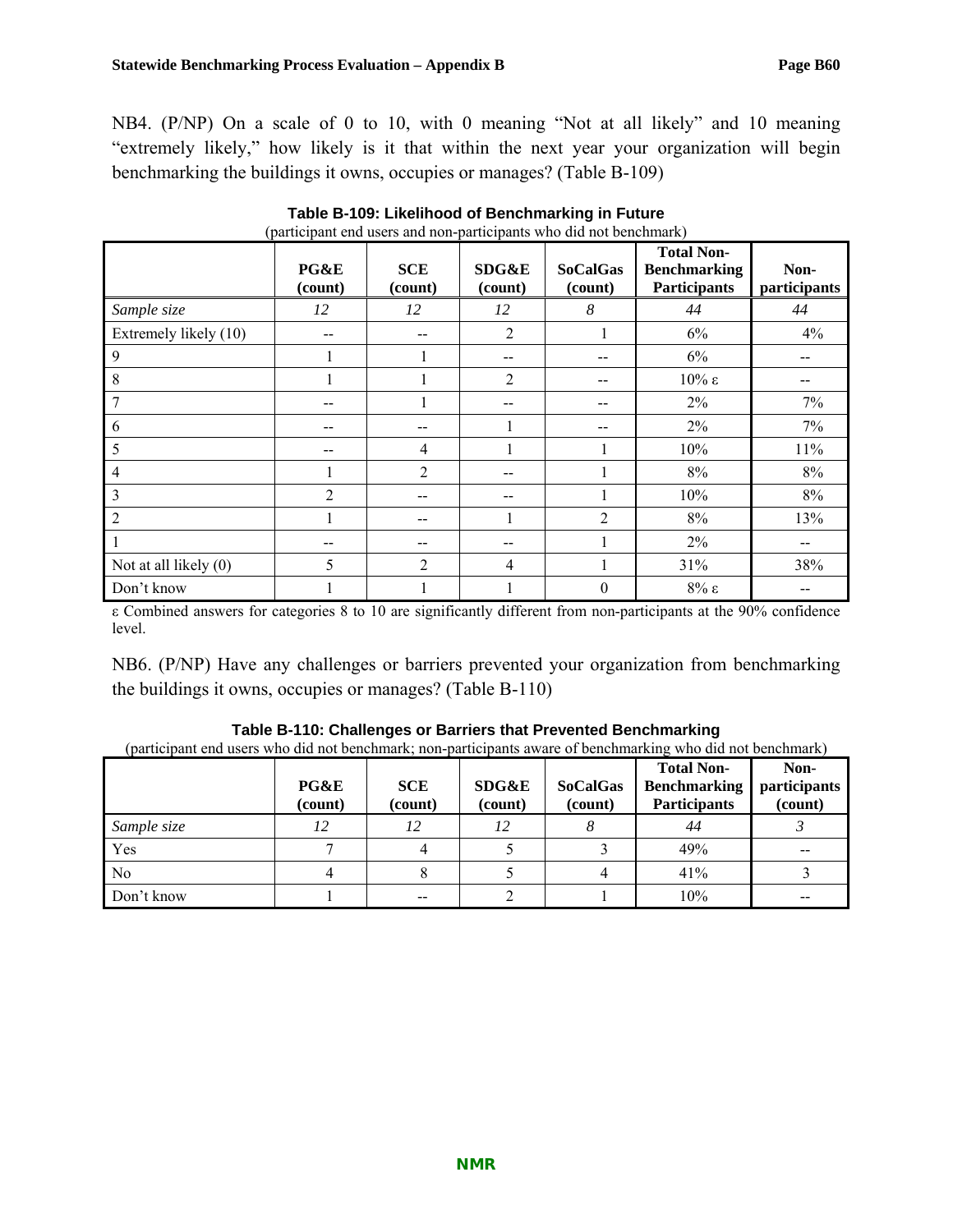| (participally the abold wild die not ben                                     | PG&E<br>(count) | <b>SCE</b><br>(count) | <b>SDG&amp;E</b><br>(count) | <u>ennan who mereaved enanvirged or ourners, manapre response</u><br><b>SoCalGas</b><br>(count) | <b>Total Non-</b><br><b>Benchmarking</b><br>Participants |
|------------------------------------------------------------------------------|-----------------|-----------------------|-----------------------------|-------------------------------------------------------------------------------------------------|----------------------------------------------------------|
| Sample size                                                                  | 7               | $\overline{4}$        | 5                           | 3                                                                                               | 19                                                       |
| Lack of resources                                                            | 3               |                       |                             |                                                                                                 | 5                                                        |
| Portfolio Manager software difficult<br>to use                               |                 |                       |                             |                                                                                                 | 2                                                        |
| Lack of information                                                          |                 |                       |                             |                                                                                                 | $\overline{2}$                                           |
| No category for our facility                                                 |                 |                       |                             |                                                                                                 | $\mathfrak{D}$                                           |
| Cost to collect information and<br>continue monitoring energy<br>performance |                 |                       |                             |                                                                                                 |                                                          |
| Data needed for benchmarking not<br>readily accessible or known              |                 |                       |                             |                                                                                                 |                                                          |
| Potential savings not worth the<br>effort required                           |                 |                       |                             |                                                                                                 |                                                          |
| Don't know how                                                               |                 |                       |                             |                                                                                                 |                                                          |
| Organization/building is too small to<br>benchmark                           |                 |                       |                             |                                                                                                 |                                                          |
| Rules for benchmarking don't apply                                           |                 |                       |                             |                                                                                                 |                                                          |
| Don't know what the benefits are                                             |                 |                       |                             |                                                                                                 |                                                          |
| Other                                                                        |                 |                       |                             |                                                                                                 | 2                                                        |

 **Table B-111: Challenges or Barriers that Prevented Benchmarking**  (participant end users who did not benchmark who indicated challenges or barriers; multiple response)

NB5A. (NP) Based on the description of benchmarking that I read to you earlier, what challenges or barriers do you think might prevent your organization from benchmarking the buildings it owns, occupies or manages? (Table B-112)

**Table B-112: Challenges or Barriers that Might Prevent Benchmarking** 

(non-participants who had not heard of benchmarking; multiple response)

|                                                                        | Non-participants |
|------------------------------------------------------------------------|------------------|
| Sample size                                                            | 37               |
| Cost to collect information and continue monitoring energy performance | 33%              |
| Don't know how                                                         | 11%              |
| Lack of resources                                                      | 6%               |
| Lack of information                                                    | $5\%$            |
| Lack of cooperation from tenants / unit owners                         | $2\%$            |
| Data gathering is time consuming                                       | $2\%$            |
| Aged buildings/units                                                   | $2\%$            |
| Lack of confidence that results will be cost-effective                 | $1\%$            |
| None                                                                   | 12%              |
| Other                                                                  | 7%               |
| Don't know                                                             | 19%              |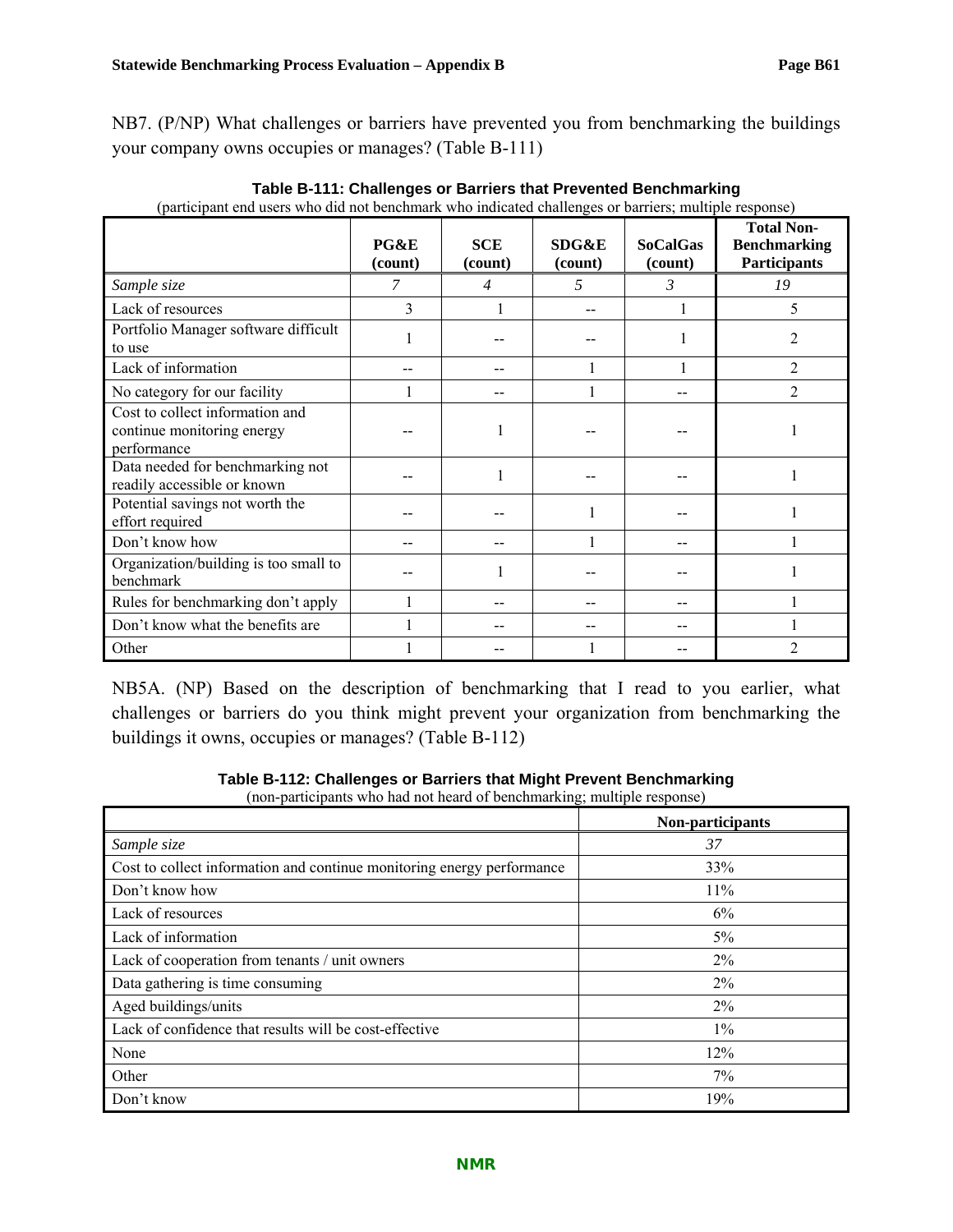NB8. (P/NP) What assistance or services would make your organization more likely to benchmark the buildings it owns, occupies or manages? (Table B-113)

|                                                                                                 | PG&E           | <b>SCE</b>     | SDG&E          | <b>SoCalGas</b> | <b>Total Non-</b>                          | Non-         |
|-------------------------------------------------------------------------------------------------|----------------|----------------|----------------|-----------------|--------------------------------------------|--------------|
|                                                                                                 | (count)        | (count)        | (count)        | (count)         | <b>Benchmarking</b><br><b>Participants</b> | participants |
| Sample size                                                                                     | 12             | 12             | 12             | 8               | 44                                         | 44           |
| None                                                                                            | 3              | $\overline{4}$ | 5              | $\mathbf{1}$    | 29%                                        | 12%          |
| Training on using<br>benchmarking tools                                                         | $\overline{2}$ | --             | $-$            | 3               | 13%                                        | 13%          |
| Facility specific<br>workshops/revise tool to be<br>able to use more specific<br>facility types | $-$            |                | 1              |                 | 11%                                        |              |
| Provide people/guidance<br>/services to help with<br>benchmarking                               | $\mathbf{1}$   |                | $\mathbf{1}$   | $\overline{2}$  | 8%                                         |              |
| Share more data on similar<br>properties                                                        | 1              | --             | --             | $-$             | 4%                                         |              |
| Lower the cost/make it free                                                                     | $-$            | $-$            | $\mathbf{1}$   | $\mathbf{1}$    | 3%                                         |              |
| Nothing because my<br>organization/building is too<br>small to benchmark                        | $-$            | $\mathbf{1}$   | 1              |                 | 3%                                         |              |
| Help persuading<br>management to approve                                                        | --             | --             | --             |                 | 2%                                         | $1\%$        |
| Assistance filling out forms                                                                    | $-$            | $\mathbf{1}$   | --             | $-$             | $1\%$                                      | 6%           |
| Help persuading tenants /<br>building unit owners to<br>cooperate                               | --             | $\mathbf{1}$   | 1              | $-$             | $1\%$                                      | 10%          |
| Make it more streamlined                                                                        | $-$            | $\mathbf{1}$   | $-$            | $-$             | 1%                                         | --           |
| Provide more information                                                                        | $-$            | $-$            | $-$            | $-$             | --                                         | $8\%$        |
| Free/financial assistance                                                                       | $-$            | --             |                | $-$             | --                                         | 8%           |
| If it saved money                                                                               | --             | --             | --             | --              | $-$                                        | 17%          |
| Assistance from a<br>professional                                                               | --             | --             | --             | --              | --                                         | $8\%$        |
| Partner with a local utility                                                                    | $-$            | $-$            | $-$            | $-$             | $-$                                        | 7%           |
| Other                                                                                           | $\mathbf{1}$   | $-$            | --             | --              | 4%                                         | 10%          |
| Don't know                                                                                      | $\overline{2}$ | 5              | $\overline{2}$ | $\mathbf{1}$    | 20%                                        | --           |

**Table B-113: Assistance That Would Make Organization More Likely to Benchmark**  (participant end users and non-participants who did not benchmark; multiple response)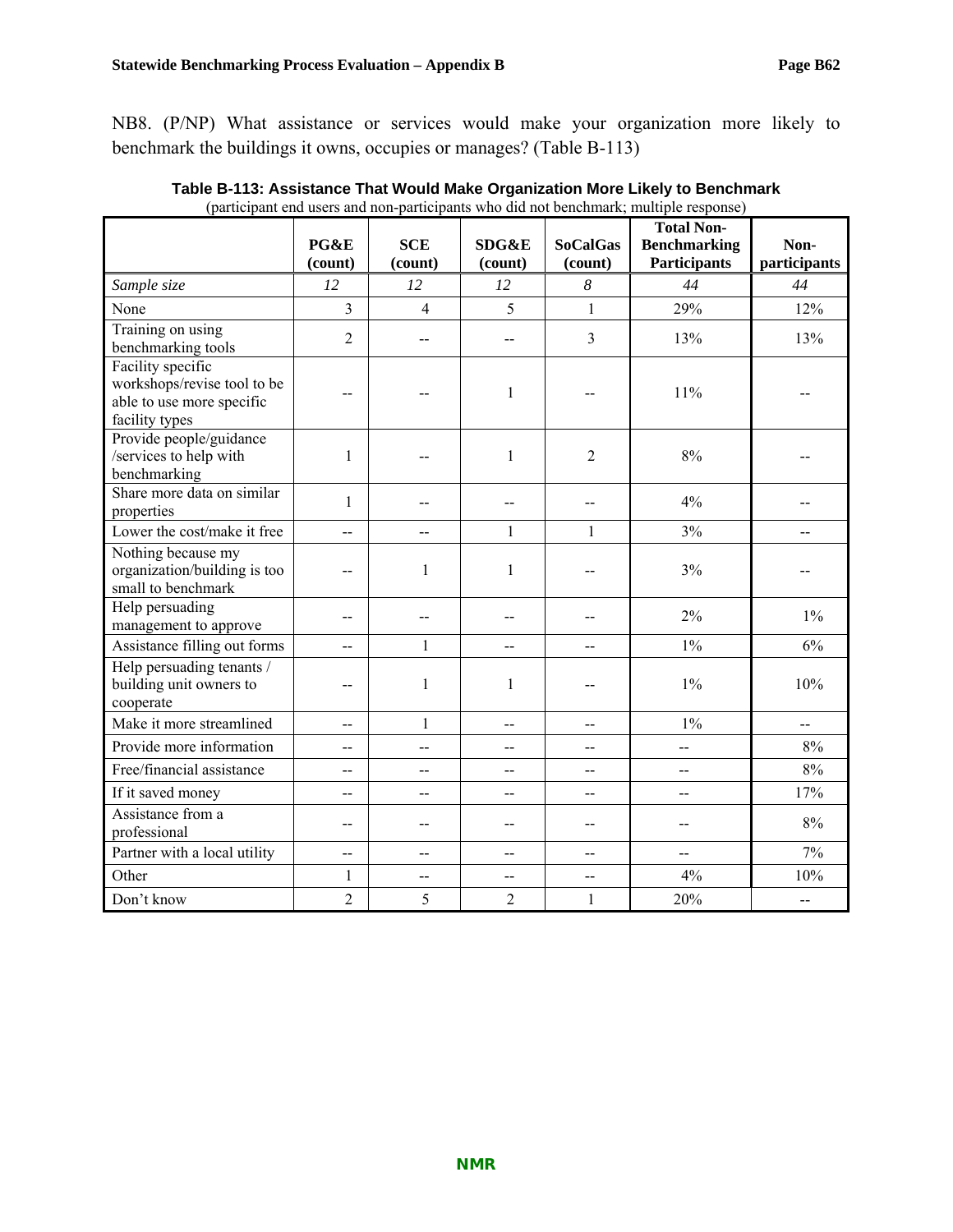NB9. (P/NP) If in future your organization benchmarks the buildings it owns, occupies or manages with ENERGY STAR Portfolio Manager, how beneficial do you think it will be for your organization? Please give your response on a scale of 0 to 10, where 0 means "not at all beneficial" and 10 means "extremely beneficial." (Table B-114)

| <u>The configuration are notice</u> as and one can a continuously case there is the configuration of a continuously | PG&E<br>(count) | <b>SCE</b><br>(count) | <b>SDG&amp;E</b><br>(count) | <b>SoCalGas</b><br>(count) | <b>Total Non-</b><br><b>Benchmarking</b><br><b>Participants</b> | Non-<br>participants<br>(count) |
|---------------------------------------------------------------------------------------------------------------------|-----------------|-----------------------|-----------------------------|----------------------------|-----------------------------------------------------------------|---------------------------------|
| Sample size                                                                                                         | 12              | 12                    | 12                          | 8                          | 44                                                              | 3                               |
| Extremely beneficial (10)                                                                                           | $\overline{2}$  | $\overline{4}$        | 3                           | 3                          | 24%                                                             |                                 |
| 9                                                                                                                   |                 |                       |                             |                            | 2%                                                              |                                 |
| 8                                                                                                                   |                 | $\overline{2}$        |                             | $\overline{c}$             | 10%                                                             |                                 |
|                                                                                                                     | 3               |                       |                             |                            | 18%                                                             |                                 |
| 6                                                                                                                   |                 | --                    |                             |                            | 8%                                                              |                                 |
| 5                                                                                                                   | 2               |                       |                             |                            | 10%                                                             |                                 |
| 3                                                                                                                   |                 | $\overline{2}$        |                             |                            | 4%                                                              |                                 |
| $\overline{2}$                                                                                                      |                 |                       |                             |                            | 4%                                                              |                                 |
| Not at all beneficial (0)                                                                                           | $\overline{2}$  |                       | 3                           |                            | 16%                                                             |                                 |
| Don't know                                                                                                          |                 |                       |                             |                            | 6%                                                              |                                 |
| Refused                                                                                                             |                 |                       |                             |                            |                                                                 |                                 |

**Table B-114: How Beneficial Would Benchmarking be for Your Organization**  (participant end users who did not benchmark; non-participants aware of benchmarking who did not benchmark)

NB10. (P/NP) How would you rate your organization's interest in benchmarking the buildings it owns, occupies or manages in the future? Please give your response on a scale of 0 to 10, where 0 means "not at all interested" and 10 means "extremely interested." (Table B-115)

| (participant cha ascis who are not beneminary, non-participants aware or beneminarying who are not beneminary |                 |                       |                             |                            |                                                                 |                      |
|---------------------------------------------------------------------------------------------------------------|-----------------|-----------------------|-----------------------------|----------------------------|-----------------------------------------------------------------|----------------------|
|                                                                                                               | PG&E<br>(count) | <b>SCE</b><br>(count) | <b>SDG&amp;E</b><br>(count) | <b>SoCalGas</b><br>(count) | <b>Total Non-</b><br><b>Benchmarking</b><br><b>Participants</b> | Non-<br>participants |
| Sample size                                                                                                   | 12              | 12                    | 12                          | 8                          | 44                                                              | 3                    |
| Extremely interested (10)                                                                                     | 3               | 3                     | 3                           | $\overline{2}$             | 24%                                                             |                      |
| 9                                                                                                             |                 |                       | $\overline{2}$              | $- -$                      | 4%                                                              |                      |
| 8                                                                                                             |                 | 2                     |                             |                            | 6%                                                              |                      |
| 7                                                                                                             |                 |                       |                             |                            | 6%                                                              |                      |
| 6                                                                                                             |                 |                       |                             |                            | 8%                                                              |                      |
| 5                                                                                                             | 3               |                       |                             | 2                          | 16%                                                             | $\overline{2}$       |
| 4                                                                                                             |                 |                       |                             |                            | 4%                                                              |                      |
| 3                                                                                                             |                 |                       |                             | --                         | 6%                                                              |                      |
| $\overline{2}$                                                                                                | $\overline{2}$  | $\overline{2}$        | 2                           |                            | 16%                                                             |                      |
|                                                                                                               |                 |                       |                             | --                         | 2%                                                              |                      |
| Not at all interested $(0)$                                                                                   |                 |                       |                             | --                         | 8%                                                              |                      |
| Don't know                                                                                                    |                 |                       |                             |                            | 2%                                                              |                      |

**Table B-115: Organization's Interest in Benchmarking** 

(participant end users who did not benchmark; non-participants aware of benchmarking who did not benchmark)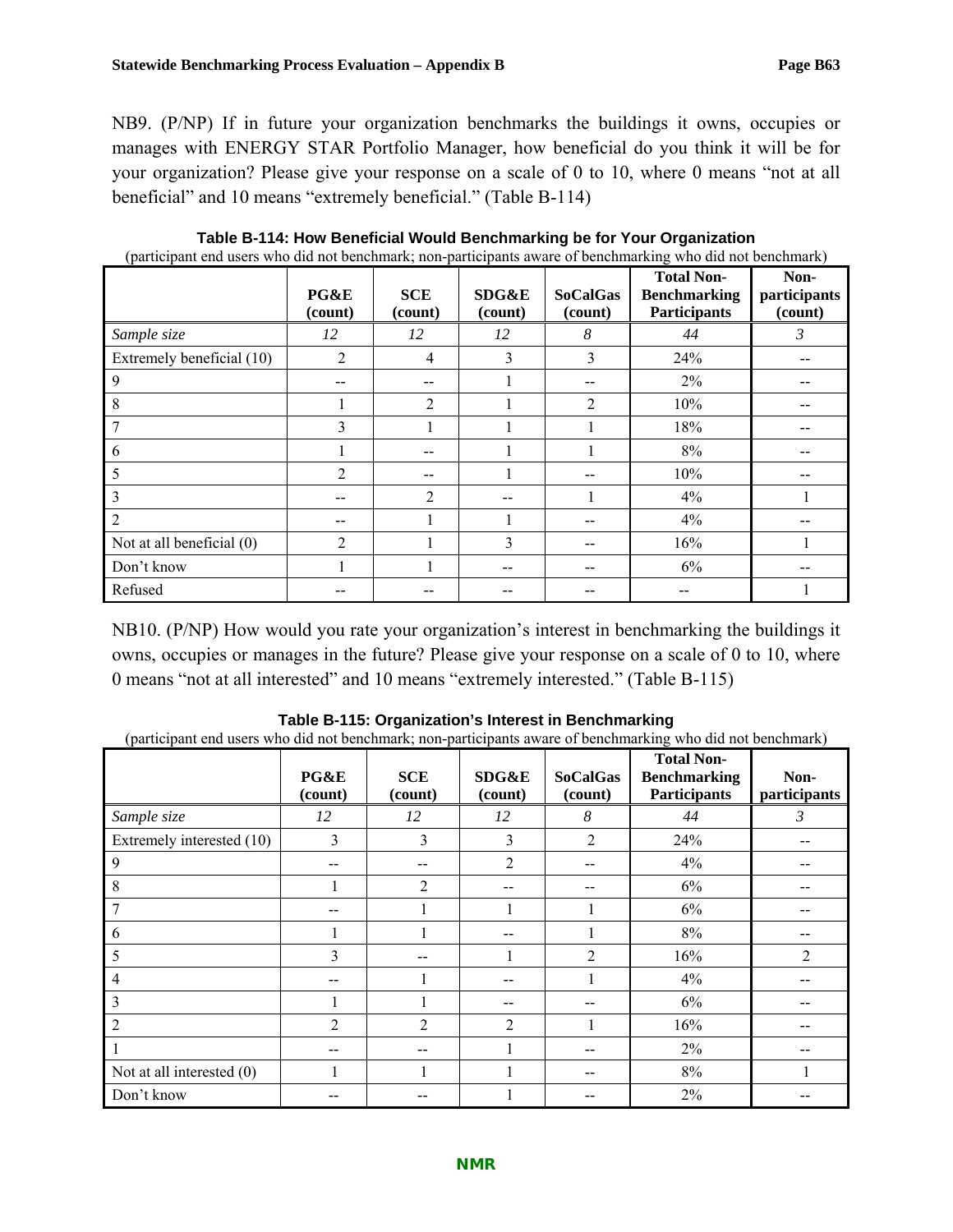NB11. (P/NP) What are the reasons that your organization is not that interested in benchmarking the buildings it owns, occupies or manages? (Table B-116)

| non-participants who said their organization is not that interested in benchmarking) |                 |                       |                  |                            |                                                                            |                                 |
|--------------------------------------------------------------------------------------|-----------------|-----------------------|------------------|----------------------------|----------------------------------------------------------------------------|---------------------------------|
|                                                                                      | PG&E<br>(count) | <b>SCE</b><br>(count) | SDG&E<br>(count) | <b>SoCalGas</b><br>(count) | <b>Total Non-</b><br><b>Benchmarking</b><br><b>Participants</b><br>(count) | Non-<br>participants<br>(count) |
| Sample size                                                                          | $\overline{4}$  | $\overline{4}$        | 5                | 1                          | 13                                                                         | 1                               |
| Not applicable/don't<br>own a big building                                           | 1               | 1                     | 1                |                            | 3                                                                          |                                 |
| Already achieved<br>goals/already optimized<br>energy use                            | $\mathbf{1}$    |                       |                  |                            | $\overline{c}$                                                             |                                 |
| Don't care about energy<br>use/have other priorities                                 |                 |                       | $\overline{2}$   |                            | 2                                                                          |                                 |
| Confusing process/don't<br>understand it yet                                         | 1               | 1                     |                  |                            | 2                                                                          |                                 |
| No category for our<br>company                                                       |                 |                       |                  | 1                          | 1                                                                          |                                 |
| No benefit                                                                           |                 |                       | $\mathbf{1}$     |                            | 1                                                                          |                                 |
| Just another layer of<br>regulations business<br>owners have to deal<br>with         |                 |                       |                  |                            |                                                                            |                                 |
| Already regulated by the<br><b>FDA</b>                                               |                 |                       |                  | $\mathbf{1}$               |                                                                            |                                 |
| It is four our clients to<br>recommend                                               |                 |                       | 1                |                            |                                                                            |                                 |
| Experts in congregation<br>give advice                                               |                 |                       |                  |                            |                                                                            |                                 |
| Don't know                                                                           |                 |                       |                  |                            |                                                                            |                                 |

**Table B-116: Reasons Organization is Not That Interested in Benchmarking**  (participant end users who did not benchmark who said their organization is not that interested in benchmarking;

# **B.10 Value of Certification**

VC1. (P/NP) How important is it to your organization that its buildings receive ENERGY STAR certification? Please rate the importance of the certification on a scale of 0 to 10, where zero means "not at all important" and 10 means "extremely important." (Table B-117)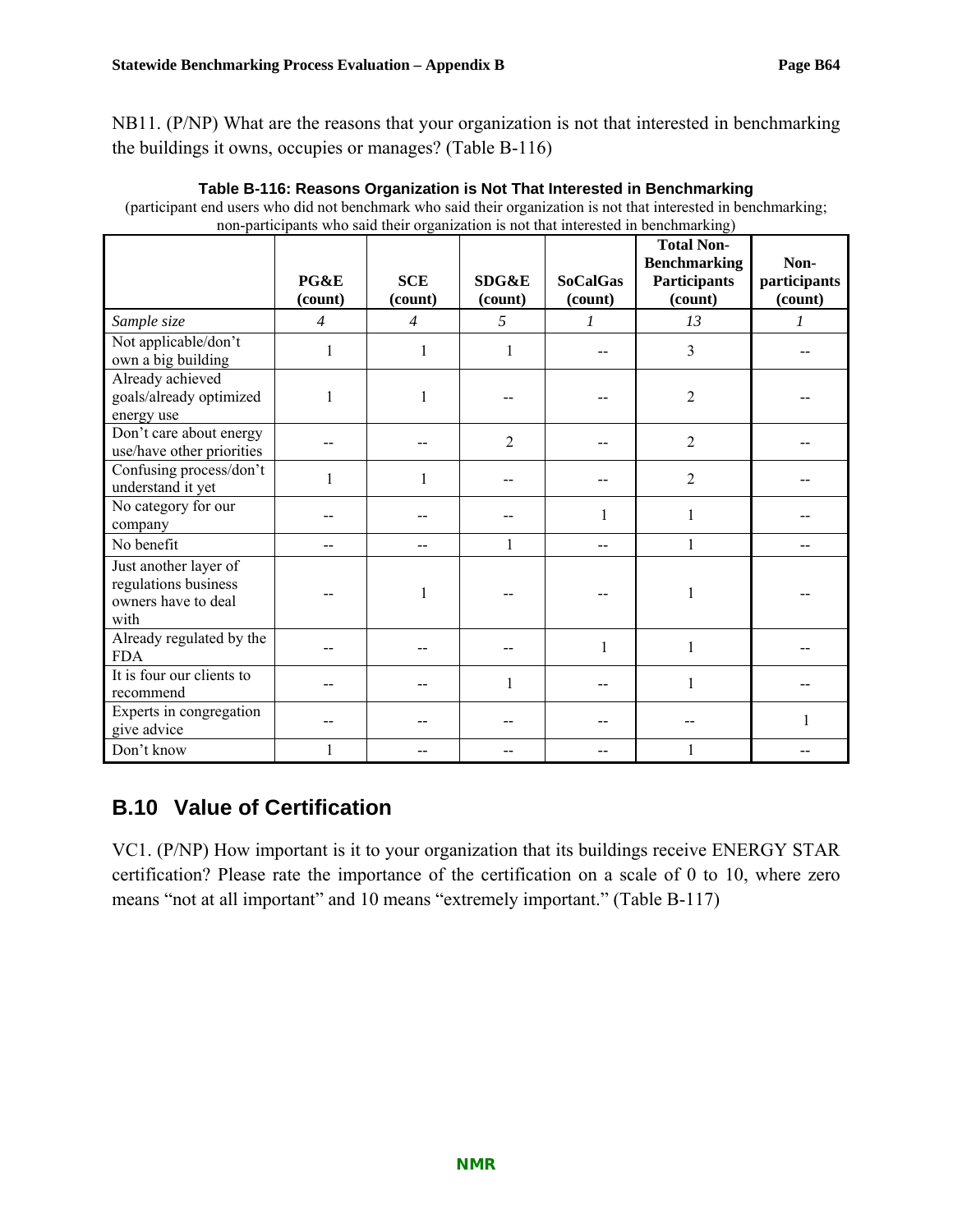| (participants who said that ENERGY STAR certification is one of the most interesting aspects of benchmarking) |               |               |                                                             |  |  |  |
|---------------------------------------------------------------------------------------------------------------|---------------|---------------|-------------------------------------------------------------|--|--|--|
|                                                                                                               | EB<br>(count) | EN<br>(count) | <b>Total Benchmarking</b><br><b>Participants</b><br>(count) |  |  |  |
| Sample Size                                                                                                   |               |               |                                                             |  |  |  |
| Extremely important (10)                                                                                      |               |               |                                                             |  |  |  |
|                                                                                                               |               |               |                                                             |  |  |  |
|                                                                                                               |               |               |                                                             |  |  |  |
|                                                                                                               |               |               |                                                             |  |  |  |
| Not at all important $(0)$                                                                                    |               |               |                                                             |  |  |  |

**Table B-117: Importance of ENERGY STAR Certification** 

VC2. (P/NP) How important is it to your organization that its buildings receive LEED certification? Please rate the importance of the certification on a scale of 0 to 10, where zero means "not at all important" and 10 means "extremely important."

One participant had mentioned that LEED certification was one of the most interesting aspects to their organization. Using the same scale of as above, this respondent, an end-user who had not benchmarked, said that LEED certification is extremely important (10) for their organization.

# **B.11 Awareness of Energy-efficiency Programs and Decision Making**

EE1. (P/NP) Please help me understand how important energy costs are compared to the total costs of running your business. Would you say that energy costs are very important, somewhat important, not very important, or not at all important, compared to your total costs of doing business? (Table B-118)

|                      | EB             | EN    | <b>Total</b><br><b>Benchmarking</b><br><b>Participants</b> | Non-<br>participants |
|----------------------|----------------|-------|------------------------------------------------------------|----------------------|
| Sample Size          | 43             | 44    | 87                                                         | 48                   |
| Very important       | 63%            | 57%   | 60%                                                        | 50%                  |
| Somewhat important   | 28%            | 32%   | 30%                                                        | 32%                  |
| Not very important   | $2\% \epsilon$ | $6\%$ | $4\%$ ε                                                    | 17%                  |
| Not at all important | $7\%$ ε        | $4\%$ | $6\%$                                                      | --                   |
| Don't know           |                |       | --                                                         | $1\%$                |

**Table B-118: Importance of Energy Costs**  (participant end users; non-participants)

ε Significantly different from non-participants at the 90% confidence level.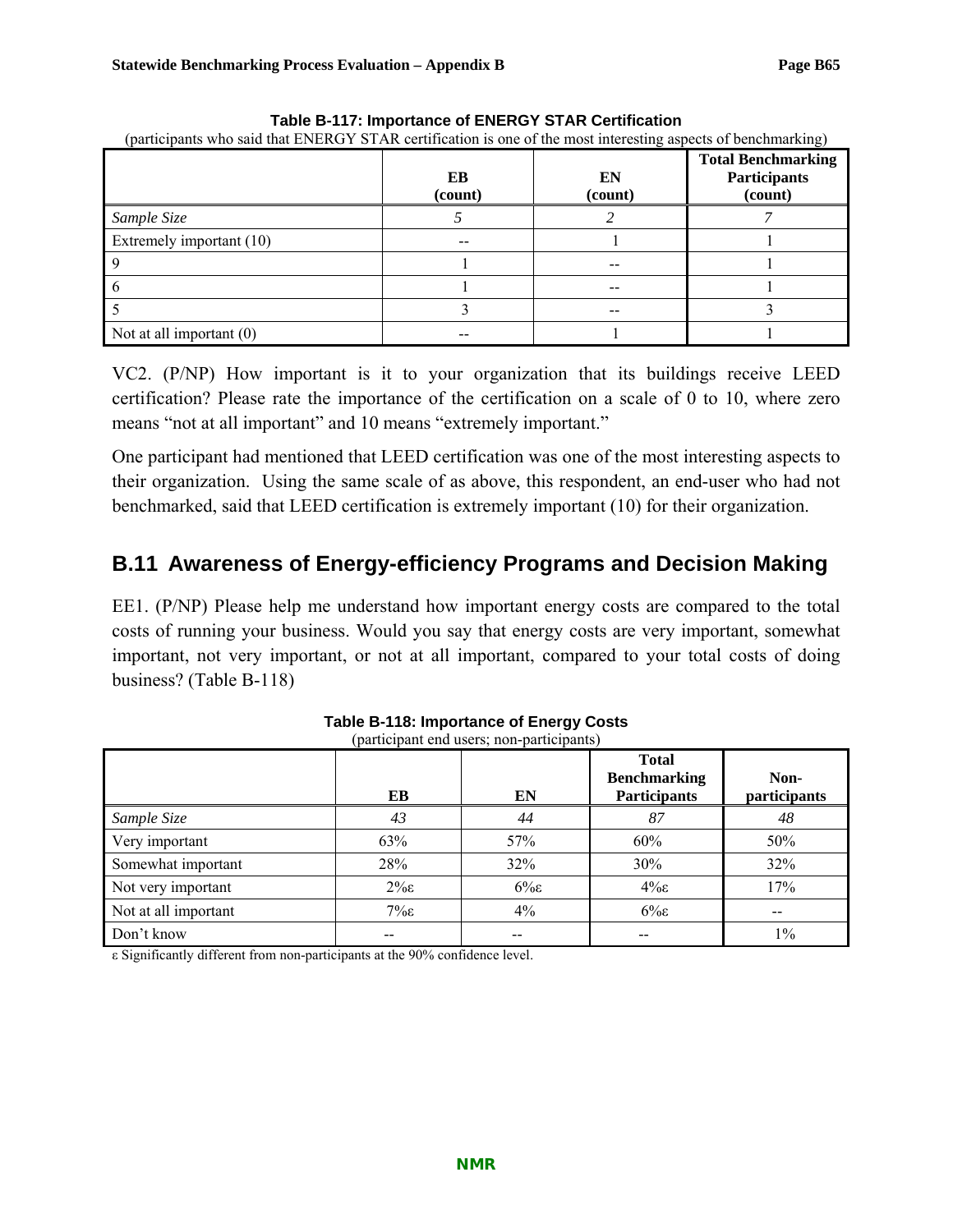EE2. (NP) In your opinion, how consistent are the resources that your organization allocates to managing energy costs with the importance it assigns to energy costs? Would you say that the resources your organization assigns to managing energy costs are very consistent, somewhat consistent, not very consistent, or not at all consistent with the importance it assigns to energy costs? (Table B-119)

| Table B-119: Consistency of Energy-efficiency Resources |
|---------------------------------------------------------|
| (non-participants)                                      |

|                       | Non-participants |
|-----------------------|------------------|
| Sample Size           | 48               |
| Very consistent       | 21%              |
| Somewhat consistent   | 51%              |
| Not very consistent   | 10%              |
| Not at all consistent | 15%              |
| Don't know            | 2%               |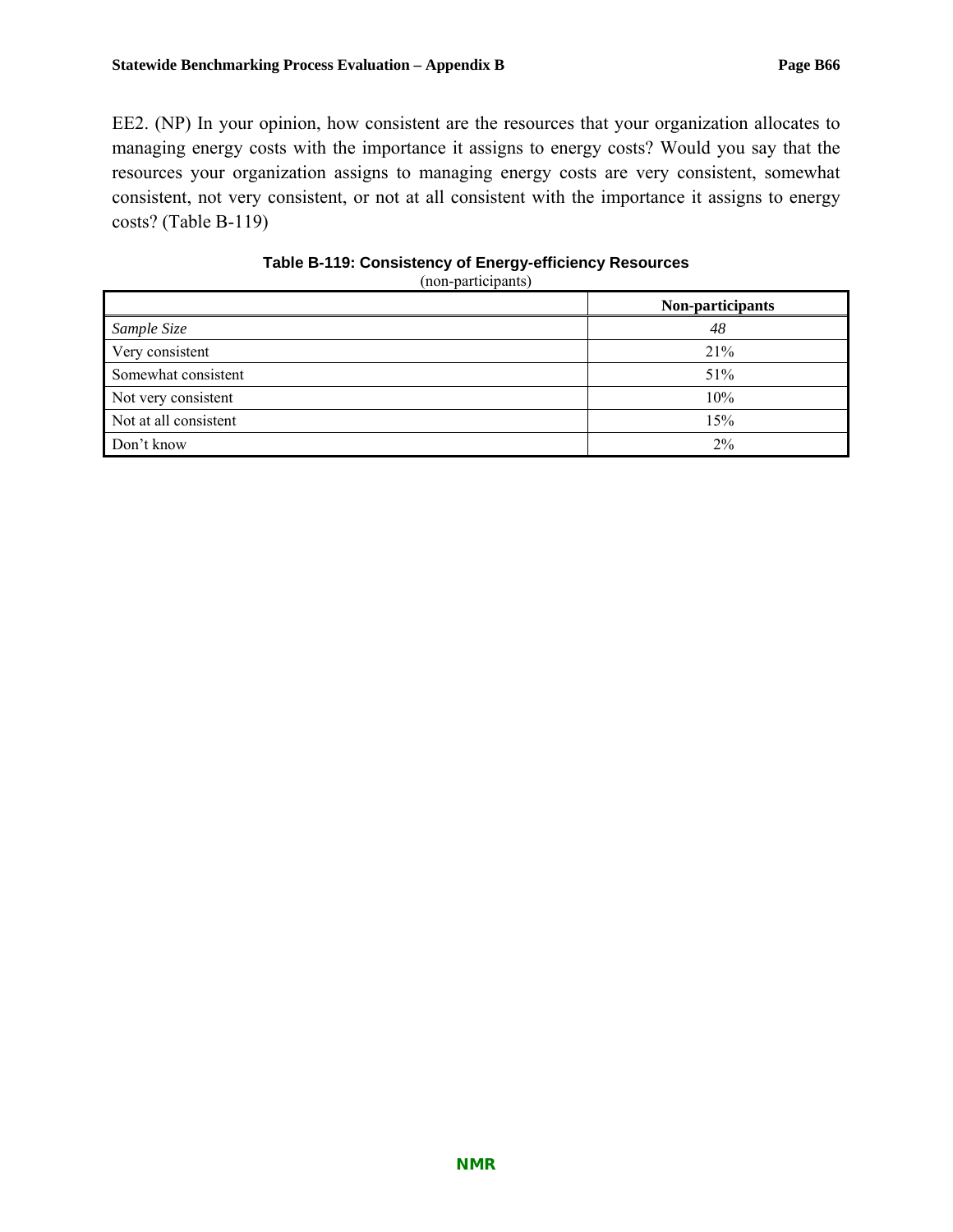EE3. (NP) Please tell me why you say that the resources your organization assigns to energy costs are [Very consistent/somewhat consistent/not very consistent/not at all consistent] with the importance it assigns to energy costs. (Table B-120)

|                                               | (non-participants who indicated level of consistency of chergy-critericy resources) | <b>Very</b>    |                 | Not very       | Not at all     |
|-----------------------------------------------|-------------------------------------------------------------------------------------|----------------|-----------------|----------------|----------------|
|                                               |                                                                                     | consistent     | <b>Somewhat</b> | consistent     | consistent     |
|                                               | All                                                                                 | (count)        | consistent      | (count)        | (count)        |
| Sample Size                                   | 46                                                                                  | 12             | 21              | $\overline{4}$ | 9              |
| Always looking to save<br>money/energy        | 15%                                                                                 | 5              | 12%             |                |                |
| Lower priority than<br>customer/student needs | 13%                                                                                 | 1              | 12%             | 1              |                |
| Cost/limited budget                           | 11%                                                                                 | $-$            | 12%             | $\mathbf{1}$   | $-$            |
| Not enough resources/time                     | 11%                                                                                 | $-$            | $8\%$           | $\mathbf{1}$   | $\overline{3}$ |
| Doesn't suit<br>organization/company          | 9%                                                                                  |                | 4%              |                | $\overline{2}$ |
| Utility provides a lot of<br>service already  | 4%                                                                                  | 1              |                 |                |                |
| Old/inefficient buildings                     | 4%                                                                                  | $-$            | 8%              | $-$            | --             |
| Look at rates each year                       | 4%                                                                                  | $-$            | 8%              | --             | $-$            |
| Monitor energy use closely                    | 4%                                                                                  | $\overline{2}$ | 4%              | --             | --             |
| Lack of management<br>consistency             | $2\%$                                                                               | --             |                 |                | 1              |
| Reliable management<br>personnel/consultant   | $2\%$                                                                               | $\overline{2}$ |                 |                |                |
| Low energy costs                              | $<1\%$                                                                              | $-$            | --              | --             | $\mathbf{1}$   |
| Lack of utility program<br>consistency        | $<$ 1%                                                                              | --             | $<$ 1%          |                |                |
| Other                                         | 6%                                                                                  | 1              | 12%             | --             | $-$            |
| Don't know                                    | 11%                                                                                 | --             | 12%             | 1              | $\overline{2}$ |
| Refused                                       | 4%                                                                                  | --             | 8%              | --             | --             |

**Table B-120: Reason for Level of Consistency of Energy-efficiency Resources**  (non-participants who indicated level of consistency of energy-efficiency resources)

EE4. (NP) How important is it for you to be able to assess how the energy consumption in your buildings compares to the energy consumption in buildings occupied by other similar companies or competitors? (Table B-121)

| Table B-121: Importance of Comparing Building Energy Consumption |                                                                               |  |
|------------------------------------------------------------------|-------------------------------------------------------------------------------|--|
|                                                                  | $(a \cdot a \cdot a \cdot a \cdot b \cdot b \cdot b \cdot a \cdot b \cdot b)$ |  |

(non-participants)

|                      | Non-participants |
|----------------------|------------------|
| Sample Size          | 48               |
| Very important       | 16%              |
| Somewhat important   | 51%              |
| Not very important   | 17%              |
| Not at all important | 16%              |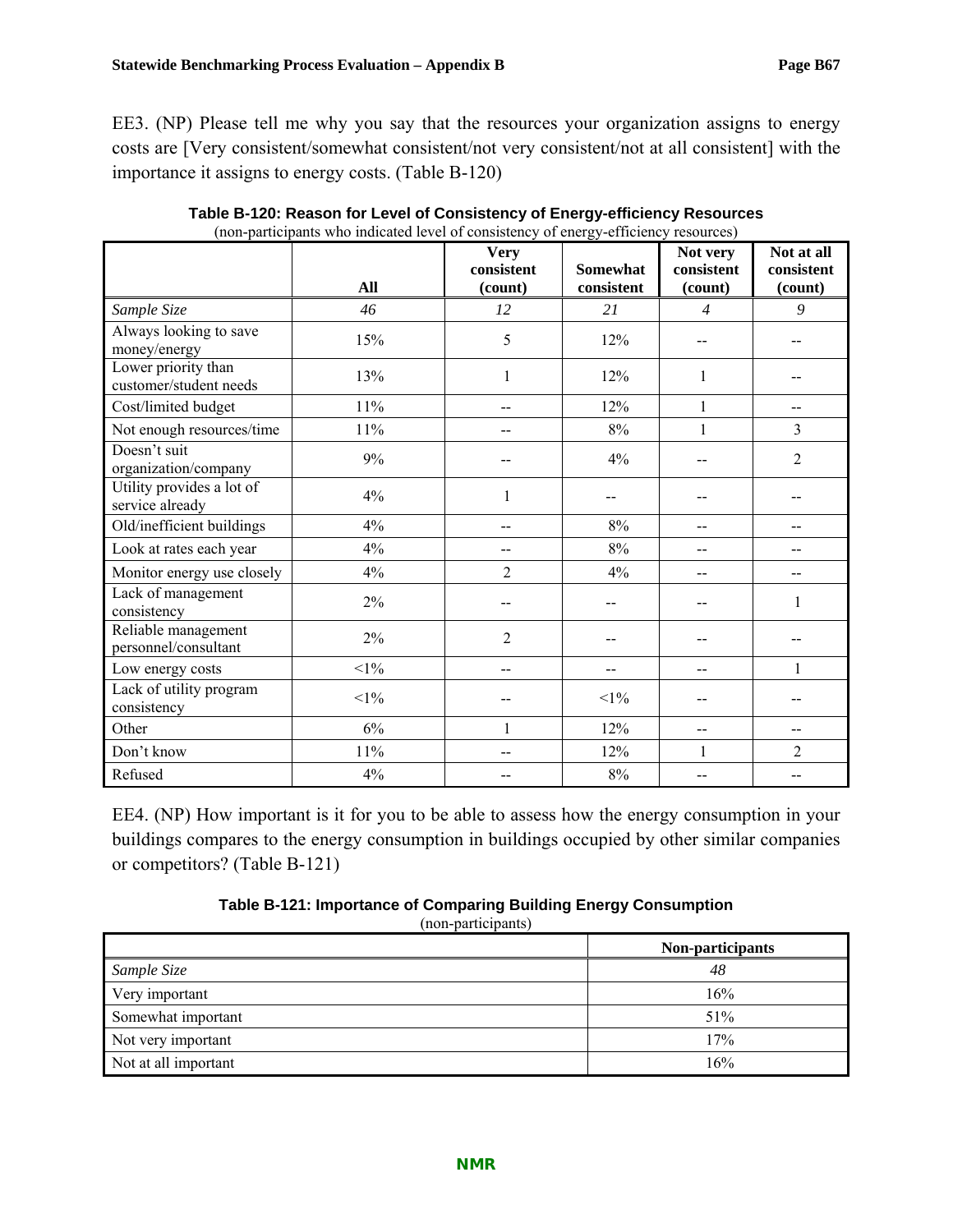EE5. (NP) Why is it [Very important/somewhat important/not very important/not at all important] for you to be able to assess how the energy consumption in your buildings compares to the energy consumption in buildings occupied by other similar companies or competitors? (Table B-122)

|                                                  |       | $\tilde{\phantom{a}}$<br><b>Very</b> | رں<br>Somewhat       | Not very             | Not at all           |
|--------------------------------------------------|-------|--------------------------------------|----------------------|----------------------|----------------------|
|                                                  | All   | important<br>(count)                 | important<br>(count) | important<br>(count) | important<br>(count) |
| Sample Size                                      | 46    | 11                                   | 19                   | 6                    | 10                   |
| Not concerned with<br>others/Don't care          | 22%   | 1                                    |                      | 3                    | 6                    |
| Create benchmark/self-<br>assessment             | 20%   | 3                                    | $\overline{4}$       |                      |                      |
| Determine where to reduce<br>energy costs/usage  | 18%   | 3                                    | $\overline{4}$       |                      |                      |
| To stay competitive/compare<br>costs             | 10%   | 1                                    | 3                    |                      |                      |
| Want to save energy/save<br>money on energy      | 9%    | $\overline{2}$                       |                      |                      |                      |
| Energy costs are small/not a<br>priority         | 4%    |                                      | 2                    |                      | $\overline{2}$       |
| Special business type                            | 4%    |                                      |                      |                      |                      |
| Environmental/sustainability<br>concerns         | $2\%$ | 1                                    |                      |                      |                      |
| To ensure paying appropriate<br>price for energy | $2\%$ |                                      |                      |                      |                      |
| Already efficient                                | $2\%$ | --                                   | --                   | 1                    |                      |
| Affects jobs                                     | $2\%$ |                                      |                      |                      |                      |
| Other                                            | 14%   |                                      | 4                    | $\mathbf{1}$         |                      |
| Refused                                          | $1\%$ |                                      |                      |                      |                      |

**Table B-122: Reason for Importance of Comparing Building Energy Consumption**  (non-participants who indicated importance of comparing building energy consumption; multiple response)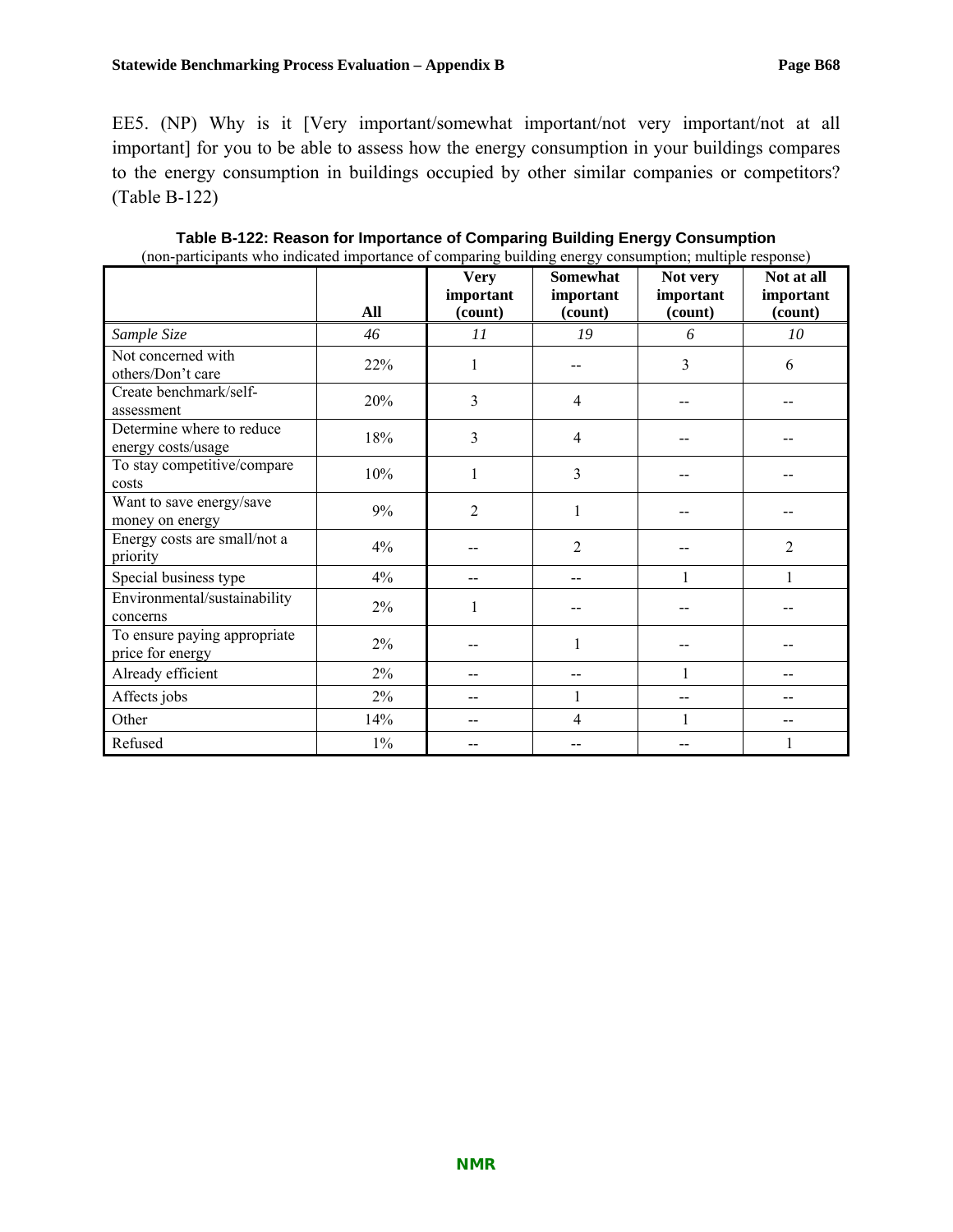# **B.12 Firmographics**

 $F1A<sup>8</sup>$  (P/NP) How many buildings does your organization own, occupy or manage in the US? (Table B-123, Table B-124, and Table B-125)

|             | PG&E<br>(counts) | <b>SCE</b><br>(counts) | SDG&E<br>(counts) | <b>SoCalGas</b><br>(counts) | <b>Total Non-</b><br><b>Benchmarking</b><br><b>Participants</b> | Non-<br>participants |
|-------------|------------------|------------------------|-------------------|-----------------------------|-----------------------------------------------------------------|----------------------|
| Sample Size | 12               | 12                     | 12                | ð                           | 44                                                              | 48                   |
|             |                  |                        | 2                 |                             | 18%                                                             | 20%                  |
| $2$ to 4    |                  |                        | 3                 | $-$                         | $12\%$                                                          | 33%                  |
| $5$ to 10   |                  |                        |                   |                             | 14%                                                             | 12%                  |
| 11 to 25    |                  |                        |                   | --                          | 10%                                                             | 13%                  |
| Over 25     |                  |                        |                   |                             | 33%                                                             | 22%                  |
| Don't know  |                  |                        |                   |                             | $12\%$                                                          |                      |

#### **Table B-123: Number of Buildings Owned, Occupied, Managed in the US**  (participant end users who did not benchmark; non-participants)

#### **Table B-124: Number of Buildings Owned, Occupied, or Managed in the US**

(participant end users who did not benchmark; non-participants; participant end users who benchmarked; nonparticipants who benchmarked)

|             | <b>Participant End</b><br><b>Users</b> who<br><b>Benchmarked</b> (EB) | Non-Benchmarking<br><b>Participant End Users</b><br>(EN) | Non-participants | Non-participants<br>who benchmarked<br>(count) |
|-------------|-----------------------------------------------------------------------|----------------------------------------------------------|------------------|------------------------------------------------|
| Sample Size | 43                                                                    | 44                                                       | 48               |                                                |
| $1$ to $4$  | $32\% \epsilon$                                                       | $30\%$ ε                                                 | 53%              |                                                |
| 5 to 10     | 8%                                                                    | 14%                                                      | 12%              |                                                |
| 11 to 25    | 9%                                                                    | 10%                                                      | 13%              |                                                |
| Over 25     | $49\%$                                                                | 33%                                                      | 22%              |                                                |
| Don't know  | $2\%$ č                                                               | $12\%$ ε                                                 | --               |                                                |

ε Significantly different from non-participants at the 90% confidence level.

ζ Significantly different from EN at the 90% confidence level.

ε Significantly different from non-participants at the 90% confidence level.

<sup>&</sup>lt;sup>8</sup> Participant Vendors were asked: For how many customer buildings does your organization perform benchmarking services in the US?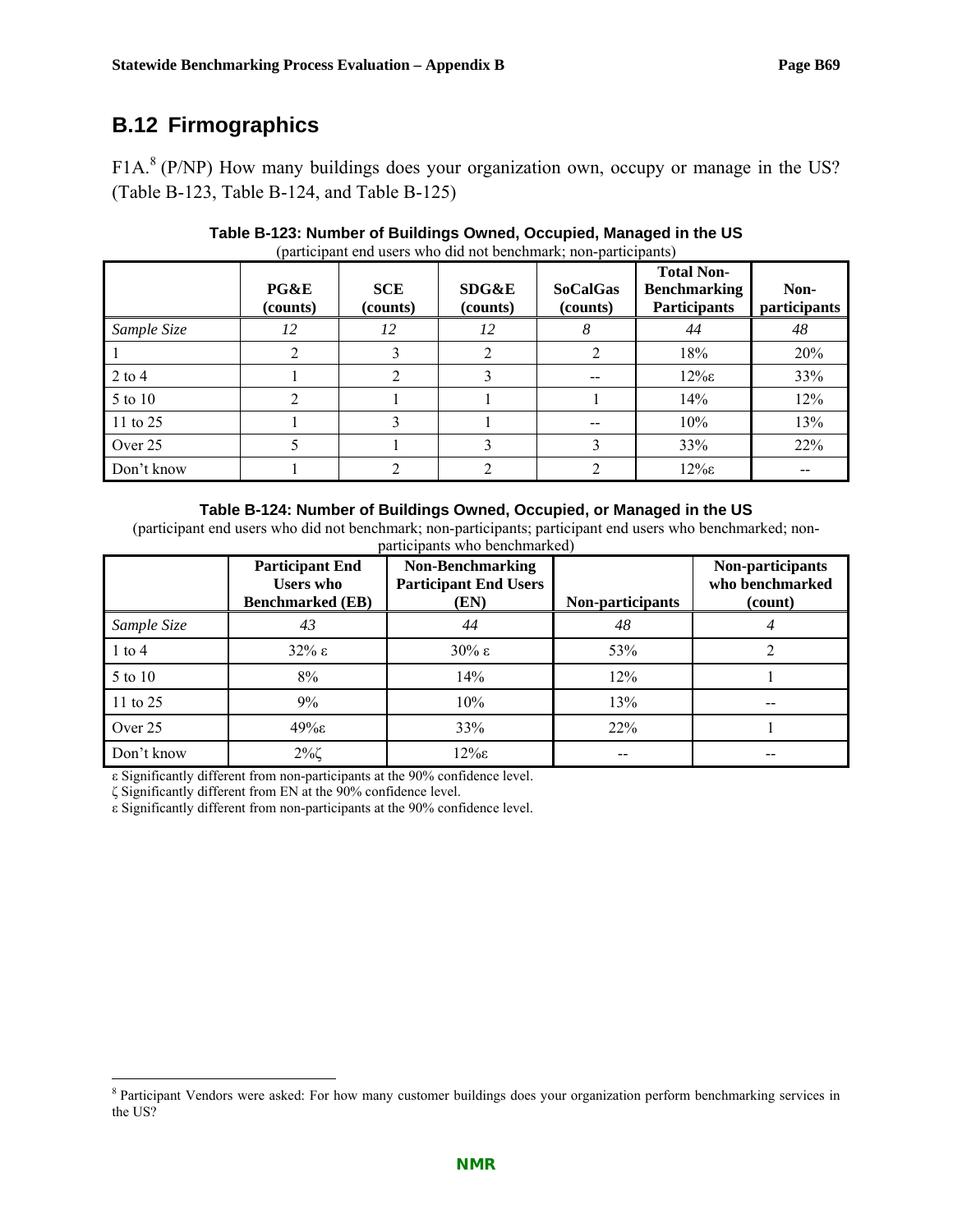|             | PG&E<br>(counts) | <b>SCE</b><br>(counts) | SDG&E<br>(counts) | <b>SoCalGas</b><br>(counts) | <b>Total Vendors</b> |
|-------------|------------------|------------------------|-------------------|-----------------------------|----------------------|
| Sample Size | 11               | 10                     | 11                | 8                           | 40                   |
|             |                  |                        | $- -$             | $\overline{\phantom{m}}$    | 12%                  |
| $2$ to $4$  |                  |                        |                   |                             | 21%                  |
| 5 to 10     | --               |                        |                   |                             | 9%                   |
| 11 to 25    |                  |                        |                   |                             | 18%                  |
| Over 25     |                  |                        |                   |                             | 24%                  |
| Don't know  |                  |                        | ◠                 | ◠                           | 18%                  |

#### **Table B-125: Number of Buildings Serviced in the US**  (participant vendors)

F1B.<sup>9</sup> (P/NP) & F1C.<sup>10</sup> How many of these buildings are in California? (Table B-126)

| Table B-126: Number of Buildings Owned, Occupied, or Managed in California |
|----------------------------------------------------------------------------|
| (participant end users who benchmarked; non-participants)                  |

|             | PG&E<br>(count) | <b>SCE</b><br>(count) | <b>SDG&amp;E</b><br>(count) | <b>SoCalGas</b><br>(count) | <b>Total</b><br><b>Benchmarking</b><br><b>Participants</b> |
|-------------|-----------------|-----------------------|-----------------------------|----------------------------|------------------------------------------------------------|
| Sample Size |                 |                       | 12                          |                            | 41                                                         |
|             |                 |                       |                             |                            | 21%                                                        |
| $2$ to $4$  |                 | $- -$                 |                             |                            | 13%                                                        |
| 5 to 10     |                 |                       | $- -$                       |                            | 15%                                                        |
| 11 to 25    |                 | $- -$                 |                             |                            | 13%                                                        |
| Over 25     |                 |                       |                             |                            | 40%                                                        |

F2.<sup>11</sup> (P/NP) Thinking only about your organization's buildings in California, what is the approximate square footage of heated and cooled floor area of these facilities? (Table B-127, Table B-128, Table B-129, and Table B-130)

|                                 | PG&E<br>(count) | <b>SCE</b><br>(count) | SDG&E<br>(count) | <b>SoCalGas</b><br>(count) | <b>All Participants</b> |
|---------------------------------|-----------------|-----------------------|------------------|----------------------------|-------------------------|
| Sample Size                     | 14              | 10                    | 16               |                            | 46                      |
| 1,000-49,999 ft <sup>2</sup>    |                 |                       | 10               |                            | 31%                     |
| 50,000-99,999 ft <sup>2</sup>   |                 |                       | $- -$            |                            | 9%                      |
| 100,000-399,999 ft <sup>2</sup> |                 |                       |                  |                            | 22%                     |
| 400,000-899,999 ft <sup>2</sup> |                 |                       |                  |                            | 18%                     |
| 900,000 ft <sup>2</sup> or more |                 |                       |                  |                            | 20%                     |

#### **Table B-127: Total Square Footage of Buildings in California**  (participants who indicated total square foot of buildings)

 $\overline{a}$ 

<sup>&</sup>lt;sup>9</sup> Participant vendors were asked: How many of these customer buildings are in California?

<sup>&</sup>lt;sup>10</sup> Participant end users who had benchmarked were asked: Earlier you said your organization owns, occupies or manages [INSERT RESPONSE TO BE3 HERE] buildings in the US. How many of these are in California? 11 Participant vendors were asked: Thinking only about the customer buildings your organization has benchmarked in California,

what is the approximate square footage of heated and cooled floor area of these facilities?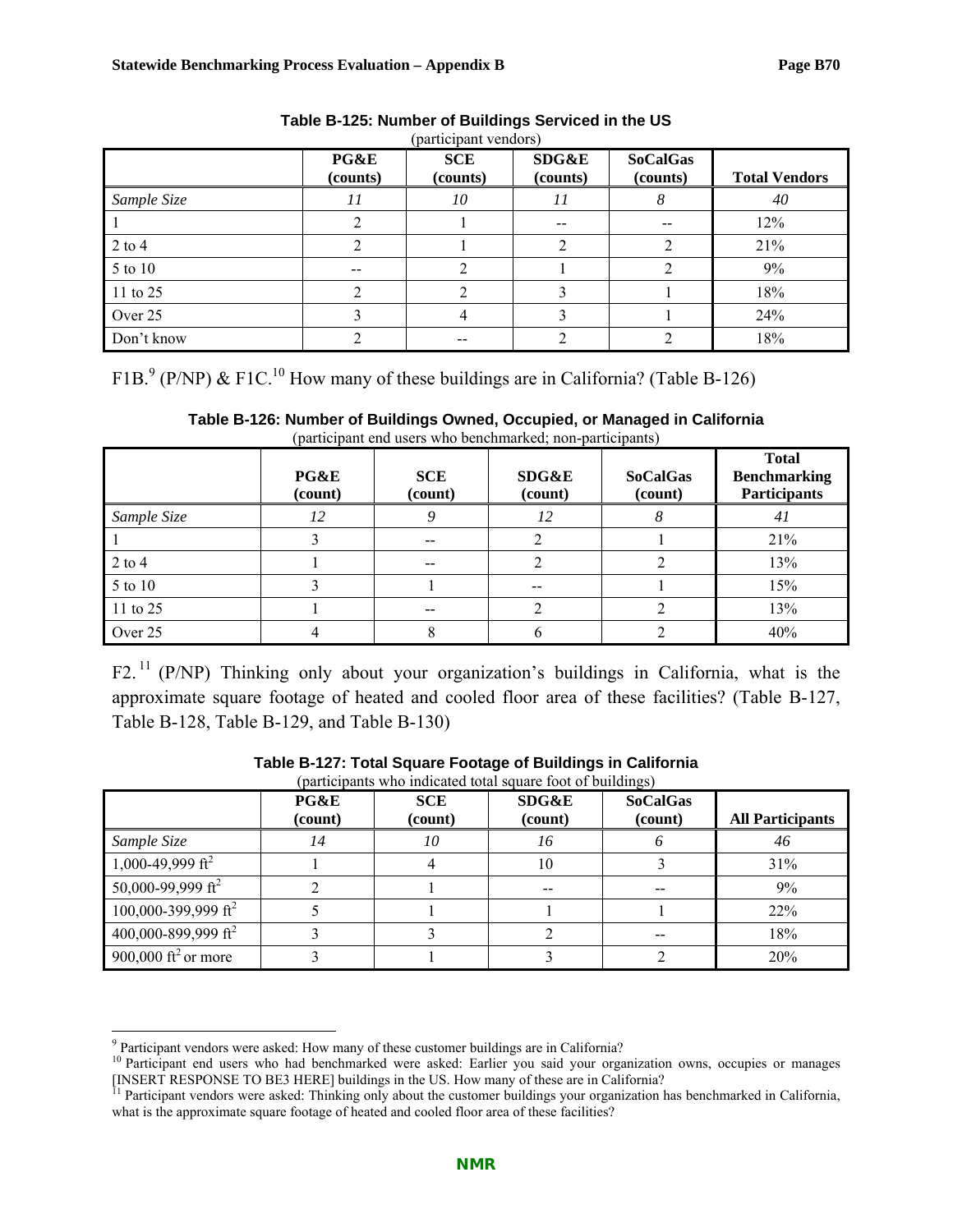|                                 | EB | EN                | <b>Vendors</b><br>(count) | All<br><b>Participants</b> | Non-<br><i>participants</i> |
|---------------------------------|----|-------------------|---------------------------|----------------------------|-----------------------------|
| Sample Size                     | 16 | 20                | 10                        | 46                         | 23                          |
| 1,000-49,999 ft <sup>2</sup>    |    | 38%               |                           | 31%                        | 31%                         |
| 50,000-99,999 ft <sup>2</sup>   |    | $3\% \varepsilon$ |                           | $9\% \varepsilon$          | 35%                         |
| 100,000-399,999 ft <sup>2</sup> |    | 24%               |                           | 22%                        | 20%                         |
| 400,000-899,999 ft <sup>2</sup> |    | $27\%$            |                           | $18\%$ ε                   | $2\%$                       |
| 900,000 ft <sup>2</sup> or more |    | $7\%$             |                           | 20%                        | 12%                         |

#### **Table B-128: Total Square Footage of Buildings in California**  (participants and non-participants who indicated total square foot of buildings)

ζ Significantly different from EN at the 90% confidence level.

ε Significantly different from non-participants at the 90% confidence level.

#### **Table B-129: Average Square Footage of Buildings in California**

|                                 | PG&E    | <b>SCE</b> | SDG&E   | <b>SoCalGas</b> |                         |
|---------------------------------|---------|------------|---------|-----------------|-------------------------|
|                                 | (count) | (count)    | (count) | (count)         | <b>All Participants</b> |
| Sample Size                     | 10      |            |         |                 | 30                      |
| $1,000 - 9,999$ ft <sup>2</sup> |         |            |         |                 | 13%                     |
| 10,000-49,999 ft <sup>2</sup>   |         |            |         |                 | 21%                     |
| 50,000-99,999 ft <sup>2</sup>   |         |            | $- -$   | $- -$           | 16%                     |
| 100,000 ft <sup>2</sup> or more |         |            |         |                 | 50%                     |

#### **Table B-130: Average Square Footage of Buildings in California\***

(participants who indicated average square foot of buildings; non-participants)

|                                 |                          |    |                |                         | Non-                |
|---------------------------------|--------------------------|----|----------------|-------------------------|---------------------|
|                                 | EB                       | EN | <b>Vendors</b> | <b>All Participants</b> | <i>participants</i> |
| Sample Size                     |                          |    | 22             | 30                      | 10                  |
| $1,000-9,999 \text{ ft}^2$      |                          |    | 17%            | 13%                     |                     |
| 10,000-49,999 ft <sup>2</sup>   |                          |    | 22%            | 21%                     |                     |
| 50,000-99,999 ft <sup>2</sup>   | $\overline{\phantom{m}}$ |    | 11%            | 16%                     | $- -$               |
| 100,000 ft <sup>2</sup> or more |                          |    | 28%            | 50%                     |                     |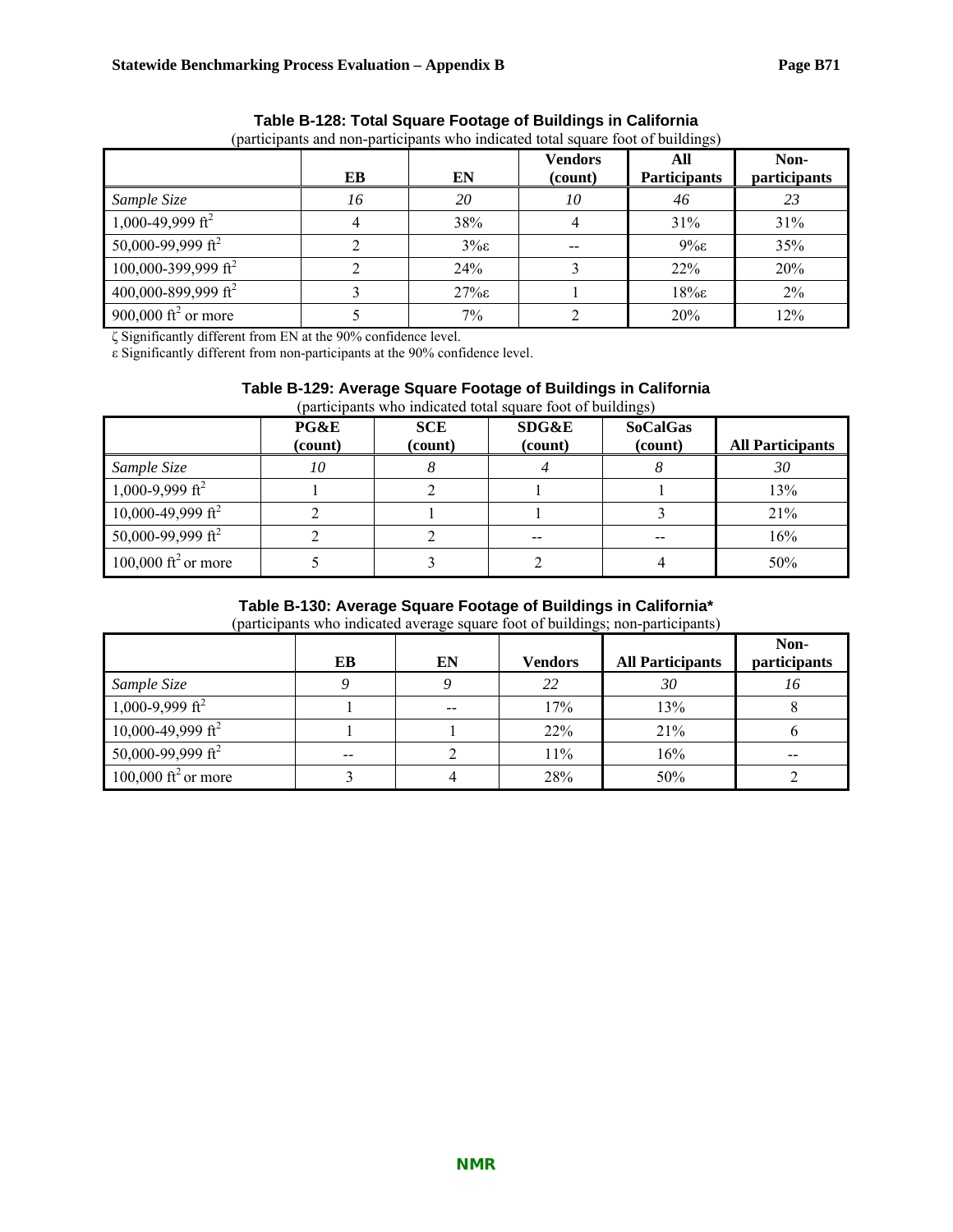F3.<sup>12</sup> (P/NP) What are the primary activities conducted at these buildings in California? (Table B-131)

|                                            | $p$ and $p$ and $p$ and $p$ and $p$ and $p$ and $p$ and $p$ and $p$<br>EB | <b>EN</b>                | V           | All<br><b>Participants</b> | Non-<br>participants     |
|--------------------------------------------|---------------------------------------------------------------------------|--------------------------|-------------|----------------------------|--------------------------|
|                                            | 43                                                                        | 44                       | 40          | 127                        | 48                       |
| Sample size<br>Office                      |                                                                           |                          | $49\%$      | 44%ε                       | 22%                      |
|                                            | $60\%$ ζδε                                                                | $25\%$                   |             |                            |                          |
| School/Education/Library                   | $12\%$                                                                    | $17\%$                   | $-\delta$ ε | 11%                        | 10%                      |
| Hotel or Motel<br>Industrial               | $4\%$ ε                                                                   | 11%ηε                    | $9%$ δε     | $8\%$                      | 10%                      |
| Process/Manufacturing/Assembly             | $6\%$                                                                     | $15%$ ηε                 | $1\%$ δε    | $8\%$                      | 31%                      |
| Retail (non-food)                          | $10%$ ε                                                                   | 2%                       | $9\%$ ε     | $7\%$ ε                    | $1\%$                    |
| Hospital                                   | $-\delta$                                                                 | $-$                      | $-\delta$   | $7\%$ ε                    | $\overline{\phantom{a}}$ |
| Municipal/Local Govt Building              | $8\%$ ε                                                                   | $2\%$                    | 5%          | $5\%$                      | --                       |
| Scientific Research/Laboratory             | $6\%$                                                                     | $4\%$                    | $2\%$       | $4\%$ ε                    | $-$                      |
| College/University                         | $-\zeta\delta$                                                            | $9%$ ηε                  | $-\delta$   | $3\%$ ε                    | --                       |
| Warehouse                                  | $1\%$                                                                     | $3\% \epsilon$           | 4%          | $3\%$ ε                    | 12%                      |
| Community Service/Church/Temple            | $8\%$ ζ                                                                   | $-$                      | 2%          | 3%                         | 4%                       |
| Condo Assoc./Apartment<br>Mgr./Residential | $-\zeta\delta$                                                            | $7\%$ ηε                 | $-\delta$   | $3\%$ ε                    | --                       |
| Research and Development                   | 3%                                                                        | 4%                       | $-\delta$   | $3\%$ ε                    | --                       |
| Restaurant                                 | 4%                                                                        | $3-$                     | 3%          | $2\%$                      | 7%                       |
| <b>Commercial Association</b>              | $6\%$ ζηε                                                                 | $\overline{a}$           | $-\delta$   | $2\% \epsilon$             | $-$                      |
| <b>Agricultural Facility</b>               | $-\zeta\delta$                                                            | $9%$ ηε                  | $-\delta$   | $3\%$ ε                    | --                       |
| <b>Bank/Financial Institution</b>          | $3\%$                                                                     |                          | 2%          | $1\%$                      | $\overline{a}$           |
| Construction/Contractor                    |                                                                           | $2\%$                    | 2%          | $1\%$                      |                          |
| Data Analysis                              | --                                                                        | $2\%$                    | --          | $1\%$                      | $-$                      |
| Data Center                                | $1\%$                                                                     | $-$                      | $2\%$       | $1\%$                      | --                       |
| <b>Engineer Consulting</b>                 | --                                                                        | 2%                       | --          | $1\%$                      | --                       |
| <b>Grocery Store</b>                       | --                                                                        | $1\%$                    | 2%          | $1\%$                      | $2\%$                    |
| Maintenance                                | $1\%$                                                                     | $-$                      | 2%          | $1\%$                      | $\overline{a}$           |
| Museum                                     | $-$                                                                       | $\overline{a}$           | 2%          | $1\%$                      | --                       |
| Public Facility/Public Assembly            | $3\%$                                                                     | 2%                       | $-$         | $1\%$                      | $-$                      |
| Senior Care Facility                       | --                                                                        | --                       | $2\%$       | $1\%$                      | --                       |
| Tourism                                    | --                                                                        | $2\%$                    | --          | $1\%$                      | $\mathbf{u}$             |
| Auto Dealers/rental                        | $1\%$                                                                     | --                       | --          | $<1\%$                     | 3%                       |
| <b>Energy Services</b>                     | --                                                                        | $\overline{\phantom{a}}$ | 2%          | $<1\%$                     | $-$                      |
| Fire Station                               | $1\%$                                                                     | $\mathbf{u}$             | --          | $<1\%$                     | $\overline{\phantom{m}}$ |
| Movie Theater                              | $1\%$                                                                     | $\overline{a}$           | --          | $<1\%$                     | $-$                      |
| Municipal Wastewater Treatment Plant       | --                                                                        | $\overline{\phantom{a}}$ | $2\%$       | $<1\%$                     | $1\%$                    |

| Table B-131: Primary Activities in Buildings in California |
|------------------------------------------------------------|
| (participants, non-participants; multiple response)        |

 $\overline{a}$ <sup>12</sup> Participant vendors were asked: What are the primary activities conducted at the buildings for which your organization performs benchmarking services in California?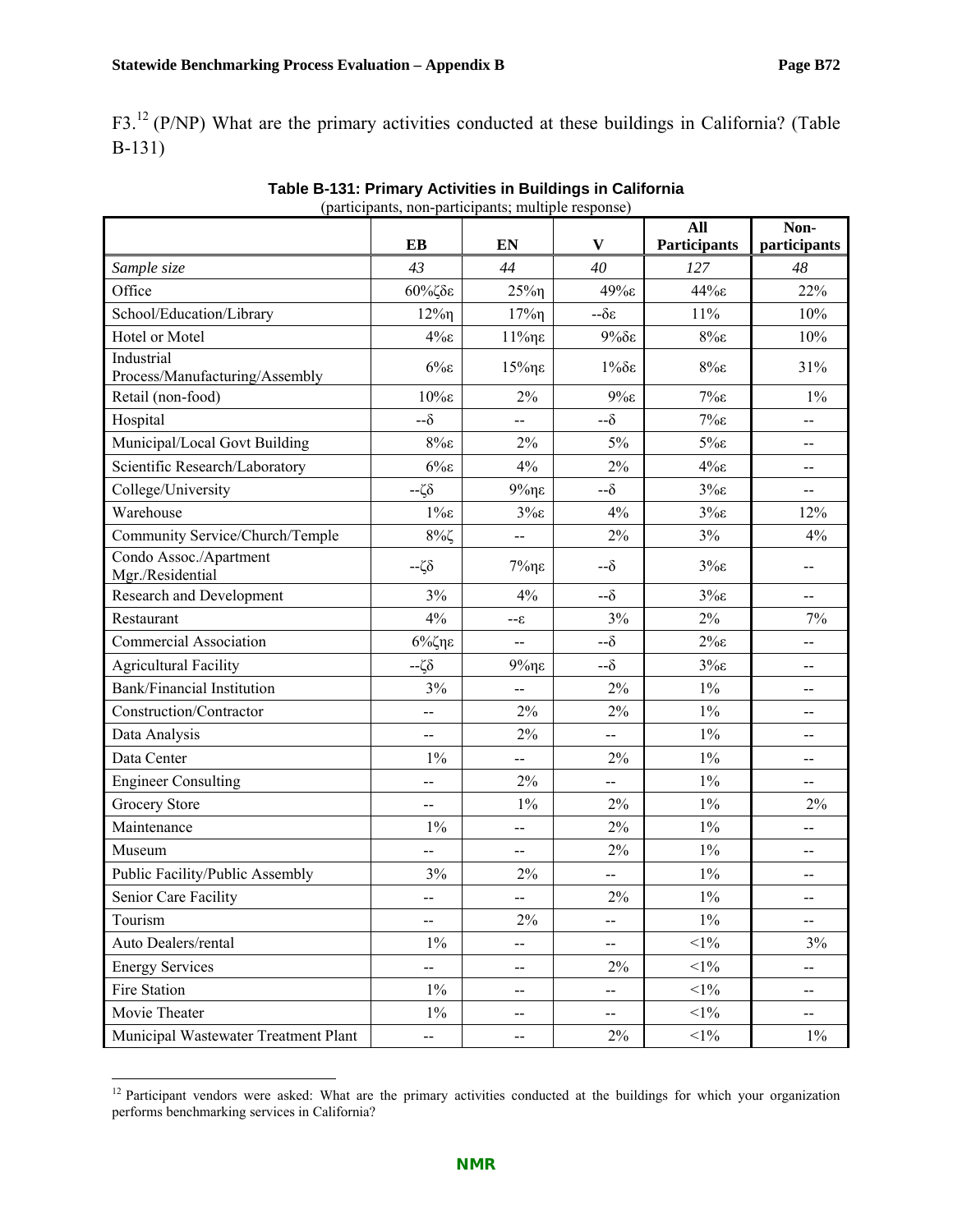|                                                                        | EB                    | EN    | v         | All<br><b>Participants</b> | Non-<br>participants |  |  |
|------------------------------------------------------------------------|-----------------------|-------|-----------|----------------------------|----------------------|--|--|
| (Table B-132: Primary Activities in Buildings in California continued) |                       |       |           |                            |                      |  |  |
| Health Care (other than Hospital)                                      | $10\%$ δε             | $4\%$ | $8\%$ δε  | $7\%$                      |                      |  |  |
| Greenhouse                                                             | $- -$                 | $- -$ | $- -$     |                            | $2\%$                |  |  |
| Laundry/Cleaners                                                       | --                    |       |           |                            | 4%                   |  |  |
| Printer                                                                | $3-5$                 | $3-5$ | $3-5$     | $3-5$                      | 8%                   |  |  |
| Nothing                                                                | $1\%$                 |       | --        | $<1\%$                     |                      |  |  |
| Other                                                                  | $-\delta \varepsilon$ | $3-5$ | 6%        | $2\%$                      | 6%                   |  |  |
| Don't know                                                             | $-\delta$             |       | $-\delta$ | $2\% \epsilon$             | --                   |  |  |
| Refused                                                                | --                    |       |           |                            | $1\%$                |  |  |

ζ Significantly different from EN at the 90% confidence level.

η Significantly different from Vendors at the 90% confidence level.

δ Significantly different from all participants at the 90% confidence level.

ε Significantly different from non-participants at the 90% confidence level.

F4.<sup>13</sup> (P/NP) Are all of the buildings your organization owns, occupies or manages served by [UTILITY NAME]? (Table B-133)

#### **Table B-133: All Buildings Served by Same Utility**

(participants)

|                | EВ       | EN       |          | All<br><b>Participants</b> | Non-<br>participants |
|----------------|----------|----------|----------|----------------------------|----------------------|
| Sample Size    | 43       | 44       | 40       | 127                        | 48                   |
| Yes            | $72\%$ n | $56\%$   | $50\%$ ε | $61\%$                     | 81%                  |
| N <sub>0</sub> | $26\%$   | $40\%$ ε | $44\%$   | $36\%$                     | 14%                  |
| Don't know     | 2%       | 4%       | 6%       | 4%                         | 5%                   |

η Significantly different from Vendors at the 90% confidence level.

 $\overline{a}$ 

ε Significantly different from non-participants at the 90% confidence level.

<sup>&</sup>lt;sup>13</sup> Participant vendors were asked: Are all of the buildings your organization has benchmarked to date served by [UTILITY NAME]?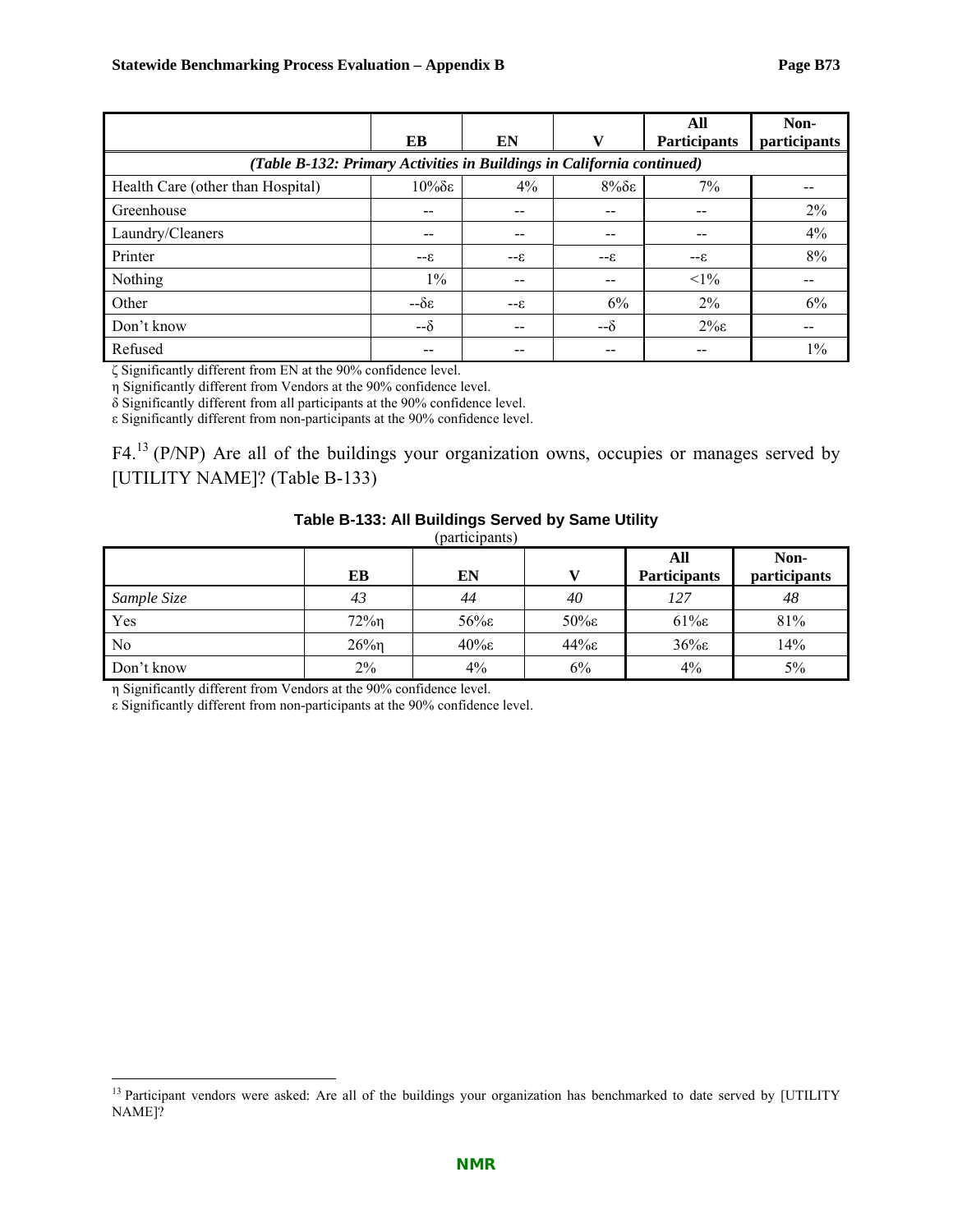F5. (P/NP) Besides [UTILITY NAME], what other utilities serve these buildings? (Table B-134)

| (participants and non-participants served by other utilities; multiple response) |                |                |                         |                            |                                 |  |  |
|----------------------------------------------------------------------------------|----------------|----------------|-------------------------|----------------------------|---------------------------------|--|--|
|                                                                                  | EB<br>(count)  | EN<br>(count)  | $\mathbf{V}$<br>(count) | All<br><b>Participants</b> | Non-<br>participants<br>(count) |  |  |
| Sample Size                                                                      | 13             | 18             | 20                      | 51                         | $\mathcal{I}$                   |  |  |
| Southern California Edison (SCE)                                                 | $\overline{4}$ | $\overline{4}$ | 6                       | 42%                        | $\overline{4}$                  |  |  |
| San Diego Gas & Electric<br>(SDG&E)                                              | 3              | 3              | 6                       | 28%                        |                                 |  |  |
| Pacific Gas & Electric (PG&E)                                                    | $\overline{2}$ | 3              | $\overline{7}$          | 17%                        | $\overline{4}$                  |  |  |
| LA Dept of Water and Power                                                       | 4              | $\overline{3}$ | $\overline{4}$          | 13%                        | --                              |  |  |
| Don't know                                                                       | $\mathbf{1}$   | $\overline{4}$ | $\overline{2}$          | 12%                        | --                              |  |  |
| Southern California Gas<br>(SoCalGas)                                            | 1              | $\mathbf{1}$   | $\overline{2}$          | 6%                         |                                 |  |  |
| San Diego Water and Power                                                        | --             | $\mathbf{1}$   | $-$                     | 5%                         |                                 |  |  |
| Multiple Utilities (not specified)                                               | $-$            | $\mathbf{1}$   | $\mathbf{1}$            | 5%                         |                                 |  |  |
| Western Area Power<br>Administration                                             | 1              |                |                         | 4%                         |                                 |  |  |
| Pacific Power & Light (PP&L)                                                     | $-$            | $-$            | $\overline{2}$          | 3%                         | --                              |  |  |
| <b>SMUD</b>                                                                      | $-$            | $-$            | $\mathbf{1}$            | 3%                         | --                              |  |  |
| Long Beach Gas                                                                   | --             | 2              | $\overline{a}$          | 2%                         | --                              |  |  |
| Salt River Project                                                               | --             | --             | $\mathbf{1}$            | 2%                         |                                 |  |  |
| Marino Valley Utilities                                                          | $\mathbf{1}$   |                |                         | $1\%$                      |                                 |  |  |
| Riverside Public Utilities                                                       | --             | $\mathbf{1}$   | $-$                     | 1%                         | --                              |  |  |
| Sempra                                                                           | --             | $\mathbf{1}$   |                         | $1\%$                      | --                              |  |  |
| <b>EWP Renewable Corp</b>                                                        | $-$            | $\mathbf{1}$   | $\overline{a}$          | $1\%$                      | --                              |  |  |
| Southwest Gas (SG)                                                               | --             | $-$            | --                      | --                         | $\mathbf{1}$                    |  |  |
| <b>Imperial Irrigation District</b>                                              | --             | $- -$          | --                      | $-$                        | $\mathbf{1}$                    |  |  |
| <b>Anaheim Utilities</b>                                                         | --             |                |                         |                            | $\mathbf{1}$                    |  |  |

**Table B-134: Other Utilities Serving California Buildings**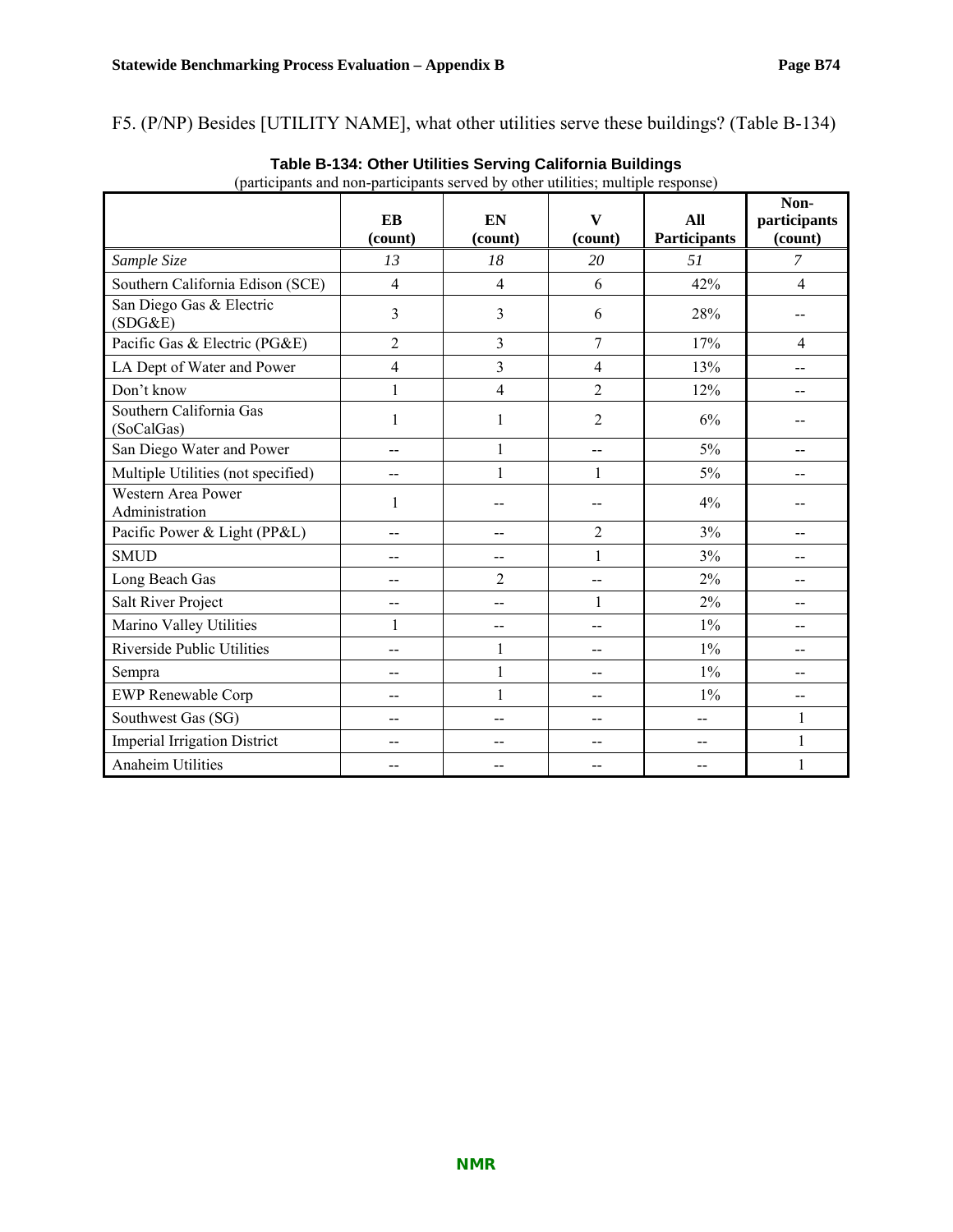# **B.13 Survey Instruments**

## **B.13.1 Participant Survey Instrument**

## **Study 5461p**

| <b>Utility</b> | <b>Sample</b> | <b>Sample</b> | <b>End-user</b>    | <b>End user Not</b> | <b>Vendor</b> | <b>Total by</b> |
|----------------|---------------|---------------|--------------------|---------------------|---------------|-----------------|
|                |               | <b>Type</b>   | <b>Benchmarked</b> | <b>Benchmarked</b>  | (V)           | <b>Utility</b>  |
|                |               |               | (EB)               | (EN)                |               |                 |
| PG&E           | 340           | Sample        | 12(1)              | 12(2)               | 11(3)         | 35              |
| <b>SCE</b>     | 216           | Census        | 12(4)              | 12(5)               | 11(6)         | 35              |
| SDG&E          | 326           | Sample        | 12(7)              | 12(8)               | 12(9)         | 36              |
| <b>SCG</b>     | 120           | Census        | 12(10)             | 12(11)              | 11(12)        | 35              |
| Total          |               |               | 48                 | 48                  | 45            | 141             |

Sample Quota (Quota Cell Number is in Parentheses)

## **[NOTES FOR CATI PROGRAMMING]**

The sample is comprised of participants in IOU benchmarking workshops on or before mid-August 2011. The screening questions will be used to group respondents into the following categories:

- a. End-use customers (E). These are (1) customers who whose primary interest in benchmarking is for facilities that are owned by their employer, and (2) customers whose primary interest is in benchmarking facilities that are leased or managed, but not owned, by their employer.
- b. Vendors (V). The vendors' primary interest is in benchmarking facilities owned and managed by other organizations (i.e. by end-user customers).

Both End-use customers and Vendors are further subdivided by whether they have benchmarked their own or clients' buildings:

- **EB** End-users who have benchmarked buildings **IF 0 = 01 OR 02 OR 03 AND 0=01**
- **EN** End-users who have not yet benchmarked buildings **IF 0 = 01 OR 02 OR 03 AND 0=03**
- **VB** Vendors who have benchmarked buildings using EPSM in connection with benchmarking offerings  $IF 0 = 04$  AND  $0=01$

Vendors who have not benchmarked a building are excluded from the survey.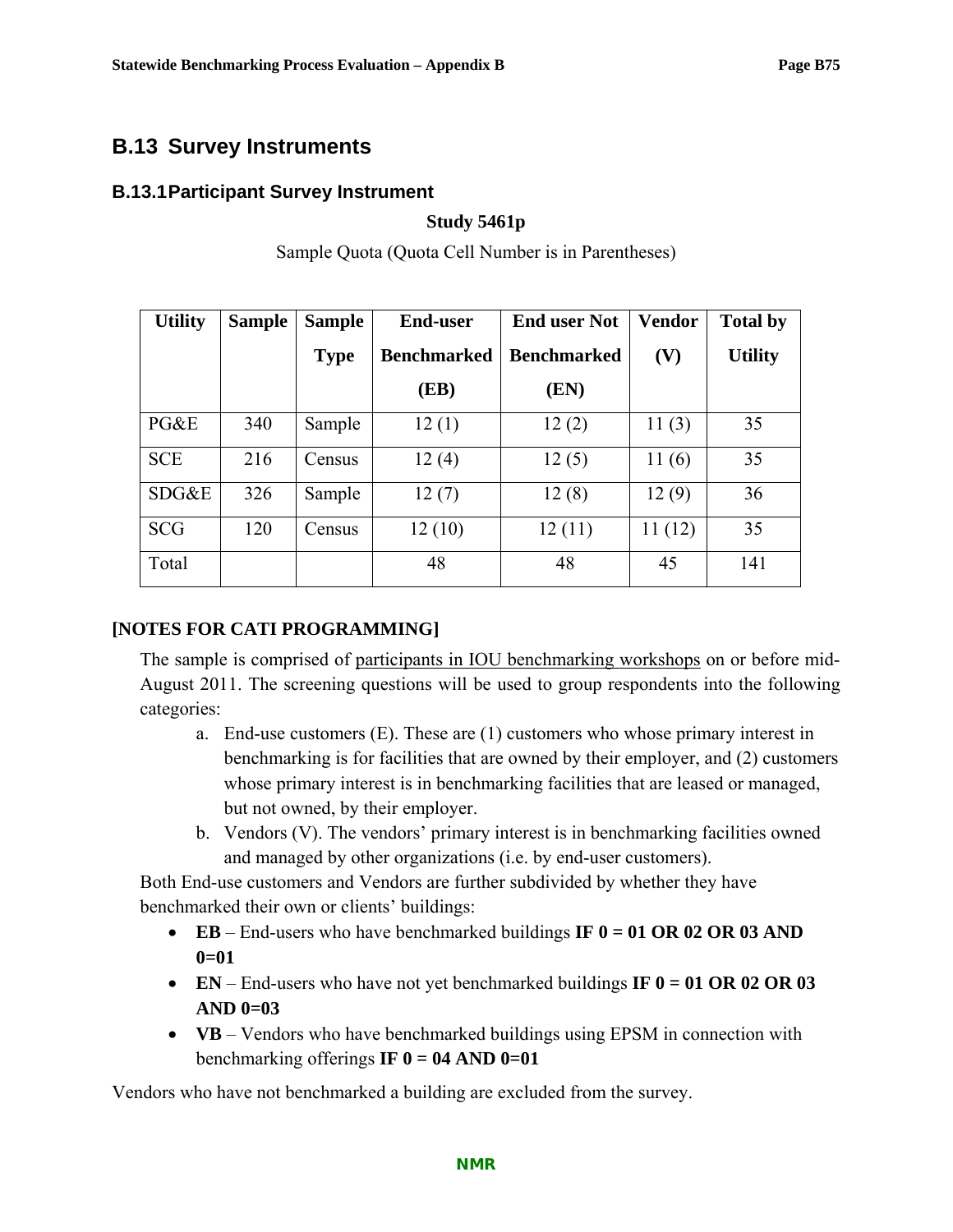|             |      | Owner/Lessee | Vendor    |
|-------------|------|--------------|-----------|
| Benchmarked | Yes. |              |           |
| with ESPM   | No.  |              | (exclude) |

The survey firm should reserve a variable to contain these flags as they are assigned during the screening portion of the survey.

**Sample Elements:** Contact Name Utility Name Workshop Month Year Organization Name

# **1 INTRODUCTION**

Hello, my name is and I am calling from on behalf of California Public Utilities Commission. May I please speak with **[Contact Name]**?

**[IF NECESSARY:** I would like to speak with the person who is most knowledgeable about your organization's experiences benchmarking your buildings.**]**

I am calling today as part of an evaluation of the benchmarking support offered by California utilities. You were selected for this study because you registered for a **[UTILITY NAME]** benchmarking workshop in **[month year]**. We'd like to ask you a few questions about the workshop and the use of benchmarking in your operations.

**IF RESPONDENT ASKS WHAT BENCHMARKING IS:** Benchmarking is measuring a building's energy usage with energy management software that allows customers to track and assess energy consumption. Typically benchmarking provides metrics that assess the energy use per square foot and energy performance of the whole building by comparing it to the energy usage of similar buildings.]

**[WHY THIS STUDY MATTERS:** This study will be used to improve **[UTILITY NAME]** programs that help customers benchmark their buildings using ENERGY STAR Portfolio Manager.**]** 

**[IF RESPONDENT ASKS HOW TO GET HELP WITH BENCHMARKING: [UTILITY NAME]** can help you with ENERGY STAR Portfolio Manager. Just send them an email with your questions and someone from **[UTILITY NAME]** will get back to you. The email address is . . .

**[PG&E:** benchmarking@pge.com]

**[SCE:** If you need assistance, contact your account representative or call (800) 736-4777]

**[SDG&E:** If you need assistance, contact SDG&E's Energy Savings Center at (800) 644- 6133 or by email at benchmarking@semprautilities.com]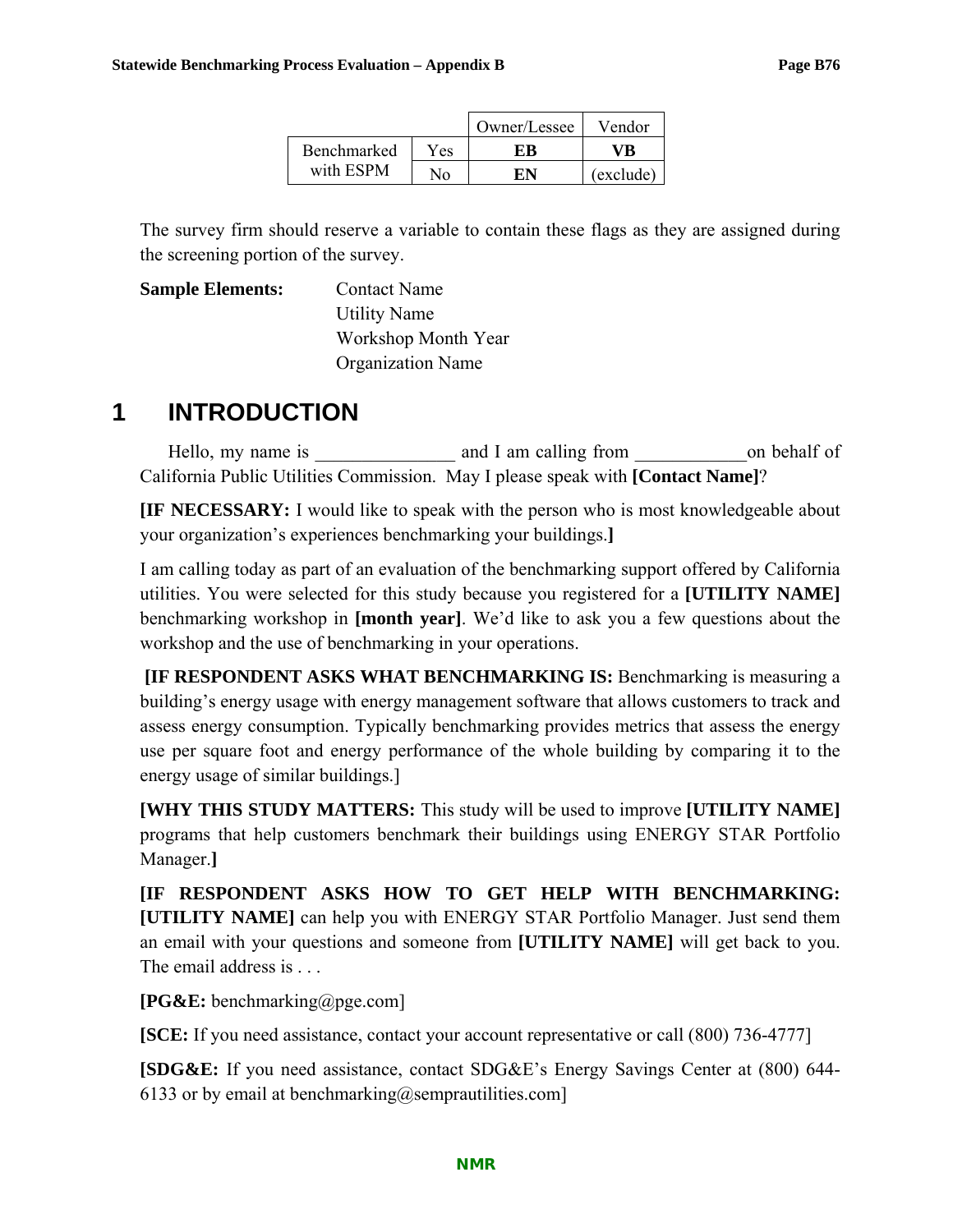**[SoCalGas:** If you need assistance, please go to our benchmarking website at: socalgas.com and search "benchmarking."]

# **2 SCREENING**

- S1. I understand that you registered for a **[UTILITY NAME]** workshop on benchmarking buildings with ENERGY STAR Portfolio Manager in **[month year]**. Do you remember attending this workshop?
- 01 YES **[SKIP TOS3]**
- 02 NO
- 88 REFUSED
- 99 DON'T KNOW
- S2. Is there someone else who would know about your organization's participation in a utility-sponsored benchmarking workshop?
	- 01 YES **[ASK FOR NAME: AND TELEPHONE #:**  $\blacksquare$  **] [THANK AND TERMINATE. SCHEDULE INTERVIEW WITH BEST CONTACT.]**
- 02 NO **[THANK AND TERMINATE]**
- S3. Are you still an employee of **[organization name]**?
	- 01 YES
- 02 NO **[THANK AND TERMINATE]**
	- 88 REFUSED **[THANK AND TERMINATE]**
	- 99 DON'T KNOW **[THANK AND TERMINATE]**
- S4. Which of the following statements best describes your interest in benchmarking? Would you say your interest is primarily in …**[READ]**
	- 01 Benchmarking facilities owned by the organization that employs you **[END USER--OWNER]**
	- 02 Benchmarking facilities occupied and leased or managed, but not owned, by the organization that employs you **[END USER—NOT OWNER, NOT PROPERTY MANAGER]**
	- 03 Benchmarking facilities that are managed by the organization that employs you but which are occupied and owned by other organizations **[END USER— PROPERTY MANAGER ONLY]**
	- 04 Benchmarking facilities that are occupied, owned, **and** managed by other organizations? **[VENDOR]**
	- 77 Other (SPECIFY :\_\_\_\_\_\_\_\_\_\_\_\_\_\_\_). **[THANK AND TERMINATE]**
- 88 REFUSED **[THANK AND TERMINATE]**
- 99 DON'T KNOW **[THANK AND TERMINATE]**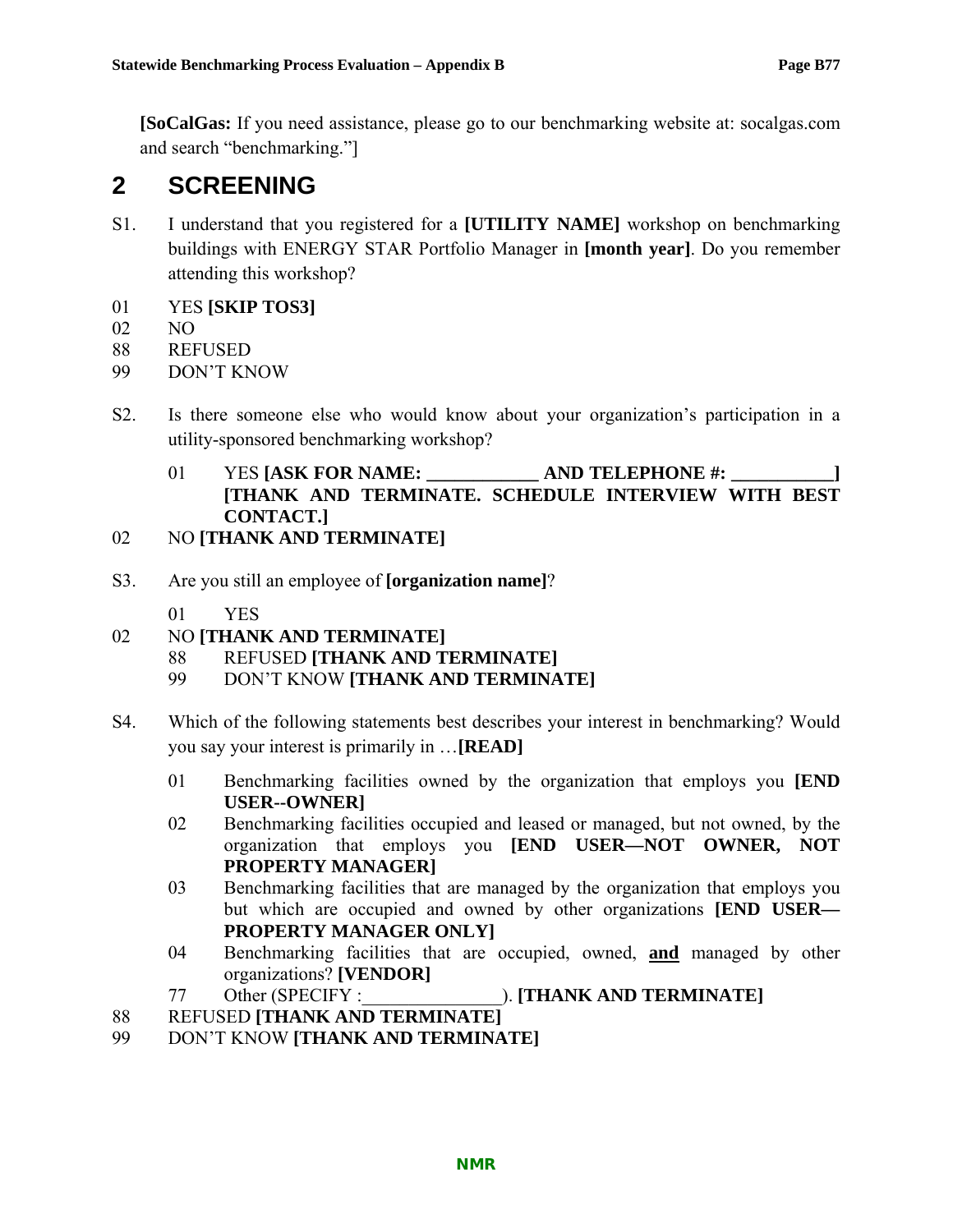- S5. Which of the following statements best describes your organization's experience with benchmarking *in the past three years*… **[READ IN ORDER. STOP READING WHEN RESPONDENT AGREES WITH A STATEMENT. TRACK DISPOSITION OF 02 SEPARATELY FROM 88 & 99]**
- 01 We have *completed* benchmarking at least one building
	- 02 We are *in the process* of benchmarking a building *for the first time* **[THANK AND TERMINATE]**
- 03 We have *not* benchmarked a building in the past three years
- 88 REFUSED **[THANK AND TERMINATE]**
- 99 DON'T KNOW **[THANK AND TERMINATE]**

#### **IF 0=02, 88 OR 99 THANK AND TERMINATE**

#### **IF 0=04 AND 0=03 THANK AND TERMINATE**

- S6. **[IF 0=01]** Does your organization use ENERGY STAR Portfolio Manager to benchmark buildings?
- 01 YES
- 02 NO
- 88 REFUSED
- 99 DON'T KNOW
- S7. **[IF (0=01, 02 OR 03) AND S5=01]** Which of the following best describes your role in benchmarking buildings for your organization? **[READ]**
	- 01 *You* benchmark buildings for your organization, OR
	- 02 Another employee benchmarks buildings for your organization, OR
	- 03 Another company benchmarks buildings for your organization
	- 04 Other: **[THANK AND TERMINATE]**
- 88 REFUSED **[THANK AND TERMINATE]**
- 99 DON'T KNOW **[THANK AND TERMINATE]**
- S8. **[IF 0=04 AND S5=01]** Which best describes your role in benchmarking buildings for your organization? **[READ]**
	- 01 *You* benchmark buildings for customers
	- 02 Another employee benchmarks buildings for customers
	- 03 Other: **[THANK AND TERMINATE]**
- 88 REFUSED **[THANK AND TERMINATE]**
- 99 DON'T KNOW **[THANK AND TERMINATE]**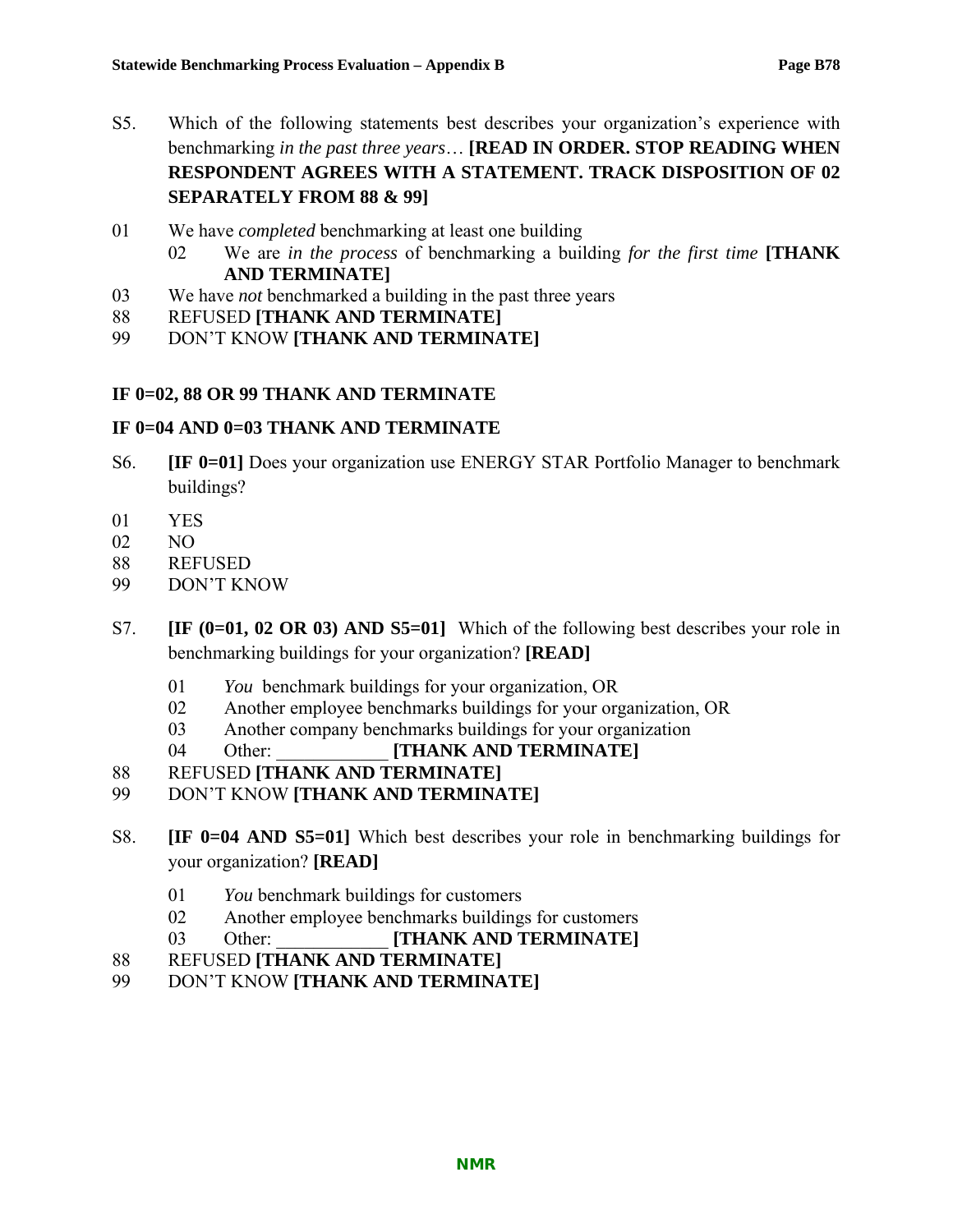- S9. **[IF S7=02 or S8=02]** This survey asks about the value of benchmarking to your organization and how you use the results as well as about feedback on ENERGY STAR Portfolio Manager or other benchmarking tools your organization may have used. Are you the best person in your organization to talk with about this, or is there someone else we should talk with?
	- 01 No, someone else **[ASK FOR NAME: \_\_\_\_\_\_\_\_\_\_\_\_ AND TELEPHONE #: \_\_\_\_\_\_\_\_\_\_\_] [THANK AND TERMINATE. SCHEDULE INTERVIEW WITH BEST CONTACT. THE BEST CONTACT MAY NOT HAVE ATTENDED A WORKSHOP]**

```
02 I am best person [CONTINUE]
```
88 REFUSED **[THANK AND TERMINATE]**

```
99 DON'T KNOW [THANK AND TERMINATE]
```

```
[CODING: IF 0 = 01 OR 02 OR 03 AND (S5 = 01) Code as: EB 
  IF 0 = 01 OR 02 OR 03 AND (S5 = 03) Code as: EN 
  IF 0 = 04AND (S5 = 01) Code as: VB 
  IF 0 = 04 AND S5=03) THANK AND TERMINATE 
  If S4=01/02/03/04 AND (S5=DK/REF) THANK AND TERMINATE]
```

```
QUOTAS: EB = 47EN = 47VB = 47
```
# **3 Workshop Experience**

First I'd like to ask you a few questions about the workshop you took.

- WS1. What was your primary reason for attending the workshop about ENERGY STAR Portfolio Manager? **[DO NOT READ.]**
- 01 To benchmark my organization's buildings
- 02 To benchmark other organizations' buildings
- 03 To better understand benchmarking performed by others
- 04 To learn to use Automated Benchmarking Services (electronic meter data upload)
- 05 Did not attend workshop **[SKIP TO 0]**
- 77 Other (SPECIFY :  $\qquad \qquad$ )
- 88 REFUSED
- 99 DON'T KNOW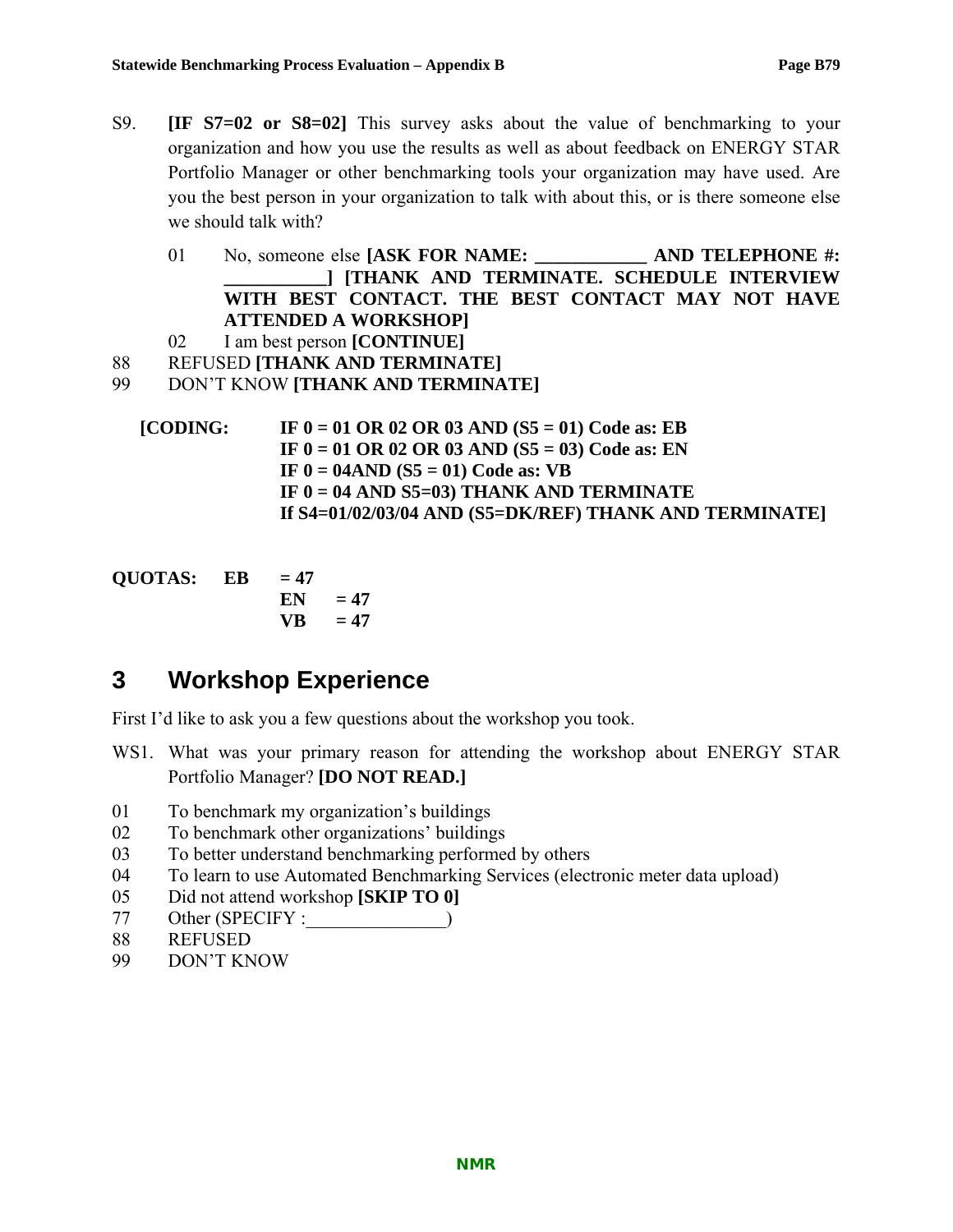- WS2. Were there any other reasons? **[ACCEPT MULTIPLE RESPONSES. PROBE. SAME LIST AS 0**, **EXCLUDING THE REASON GIVEN IN WS1. PUNCH 5 FOR WS2 SHOULD BE: 5. No other reasons DO NOT READ.]**
- WS3. Was the training provided in the workshop sufficient to allow you to benchmark buildings on your own? **[DO NOT READ]**
	- 01 YES
- 02 NO
- 77 Other (SPECIFY :\_\_\_\_\_\_\_\_\_\_\_\_\_\_\_)
	- 88 REFUSED
		- 99 DON'T KNOW
- WS4. **[IF WS3=02**] In what ways did the training not prepare you to benchmark buildings on your own? **[DO NOT READ; ACCEPT MULTIPLE RESPONSES.]**
- 01 Workshop didn't train us on how to obtain utility bills/energy usage data
- 02 Workshop didn't provide enough hands-on experience with ESPM
	- 77 Other (SPECIFY :
	- 88 REFUSED
	- 99 DON'T KNOW

# **4 ESPM & ABS Experience**

## **[IF S5 = 01 AND ((S7=01 OR 02) OR (S8=01 OR 02))]**

Now I'd like to ask you a few questions about your experience using the Automated Benchmarking Service with ENERGY STAR Portfolio Manager. [**If needed:** Automated Benchmarking Services makes it possible obtain energy use data for each meter electronically and updates the benchmarking score automatically on a monthly basis with updated energy usage values.]

- ABS1. Has your organization been able to successfully benchmark buildings using ENERGY STAR Portfolio Manager?
	- 01 YES **[SKIP TO 0]**
	- 02 NO
	- 77 Other (SPECIFY :
	- 88 REFUSED
	- 99 DON'T KNOW
- ABS2. **[IF 0=02]** Why was your organization unable to benchmark with ESPM? **[MULTIPLE RESPONSE. DO NOT READ]**
	- 01 Confusing or difficult to use
- 02 Problems deleting a meter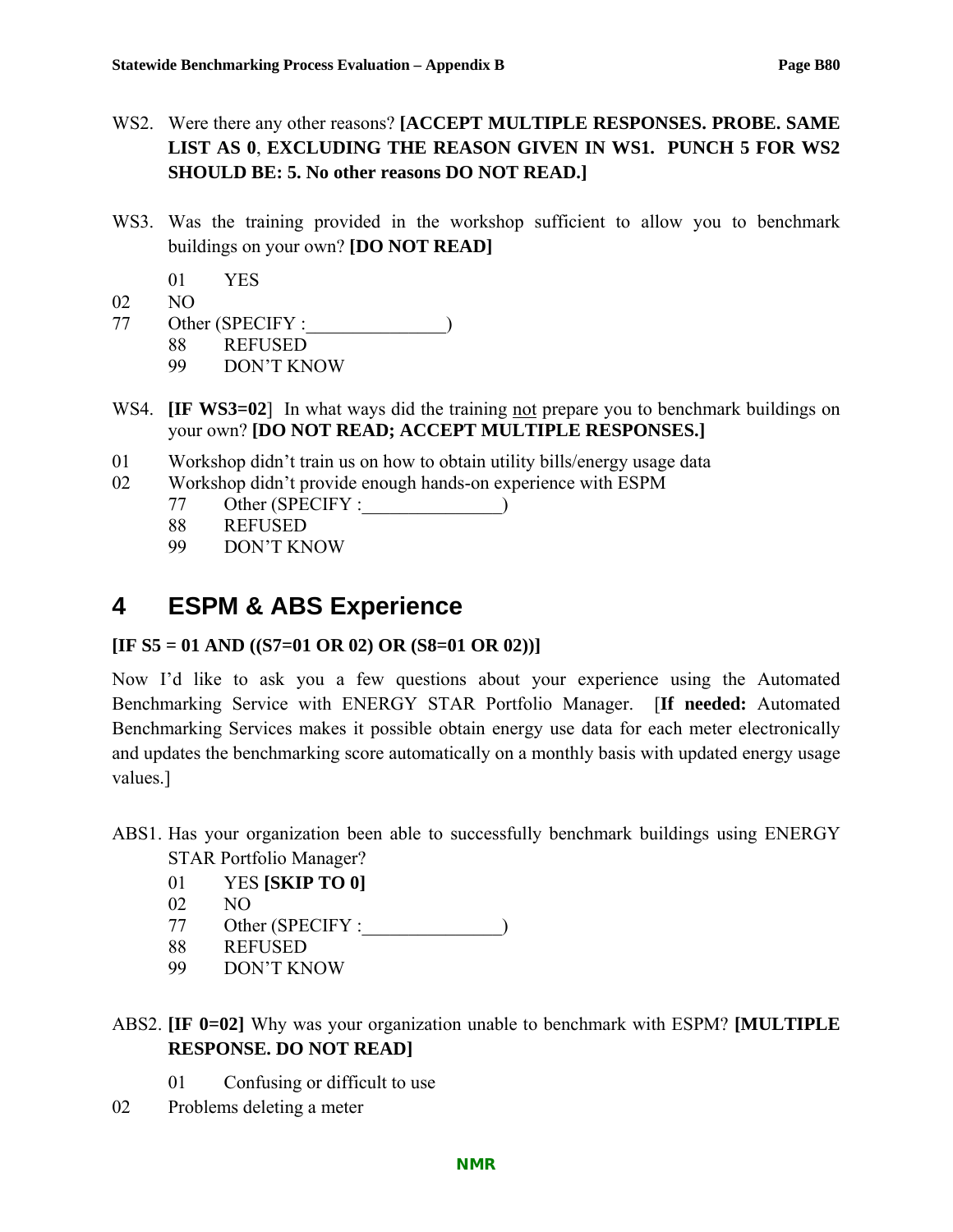- 03 Problems getting authorizations from tenants or others
- 04 Could not identify all meters
- 05 Could not get a score because building was too small
- 06 Could not get a score for some other reason [RECORD DESCRIPTION]
- 07 Could not get a score & don't know why
- 08 Type of building I wanted to rate is not included in Portfolio Manager
- 09 Problems due to having multiple addresses for a building
- 10 Technical problems setting up account
- 11 Difficulty getting approval from utility to set up account to benchmark customer's building
- 12 Received confusing error codes
- 77 Other (SPECIFY :\_\_\_\_\_\_\_\_\_\_\_\_\_\_\_)
- 88 REFUSED
- 98 DON'T KNOW Respondent did not do the benchmarking themselves
- 99 DON'T KNOW Other

ABS3. Have you had any difficulties using ENERGY STAR Portfolio Manager?

- 01 YES
- 02 NO
- 77 Other (SPECIFY :\_\_\_\_\_\_\_\_\_\_\_\_\_\_\_)
- 88 REFUSED
	- 98 DON'T KNOW Respondent did not do the benchmarking themselves
- 99 DON'T KNOW Other
- ABS4. Which of the following best describes how your organization currently transfers energy use data into ENERGY STAR Portfolio Manager? **[READ 01 AND 02 IN ORDER, THEN READ 03 AND 04 IN RANDOM ORDER. BE SURE TO READ ALL OPTIONS, AS THE RESPONDENT MAY CHANGE THEIR MIND ABOUT THEIR ANSWER AFTER HEARING ALL FOUR.]**
	- 01 We enter building and energy consumption information into Portfolio Manager by hand, one building at a time
	- 02 We upload building and energy consumption data for 10 or more buildings from an Excel spreadsheet using a template from ENERGY STAR Portfolio Manager
	- 03 We use the Automated Benchmarking System, or ABS, to automatically transfer energy consumption data only from the *utility* into Portfolio Manager
	- 04 We use the Automated Benchmarking System, or ABS, to automatically transfer building and/or energy consumption data from *a service or product provider that is not the utility* into Portfolio Manager
	- 77 Other (SPECIFY :\_\_\_\_\_\_\_\_\_\_\_\_\_\_\_)
	- 88 REFUSED
	- 98 DON'T KNOW— Respondent did not do the benchmarking themselves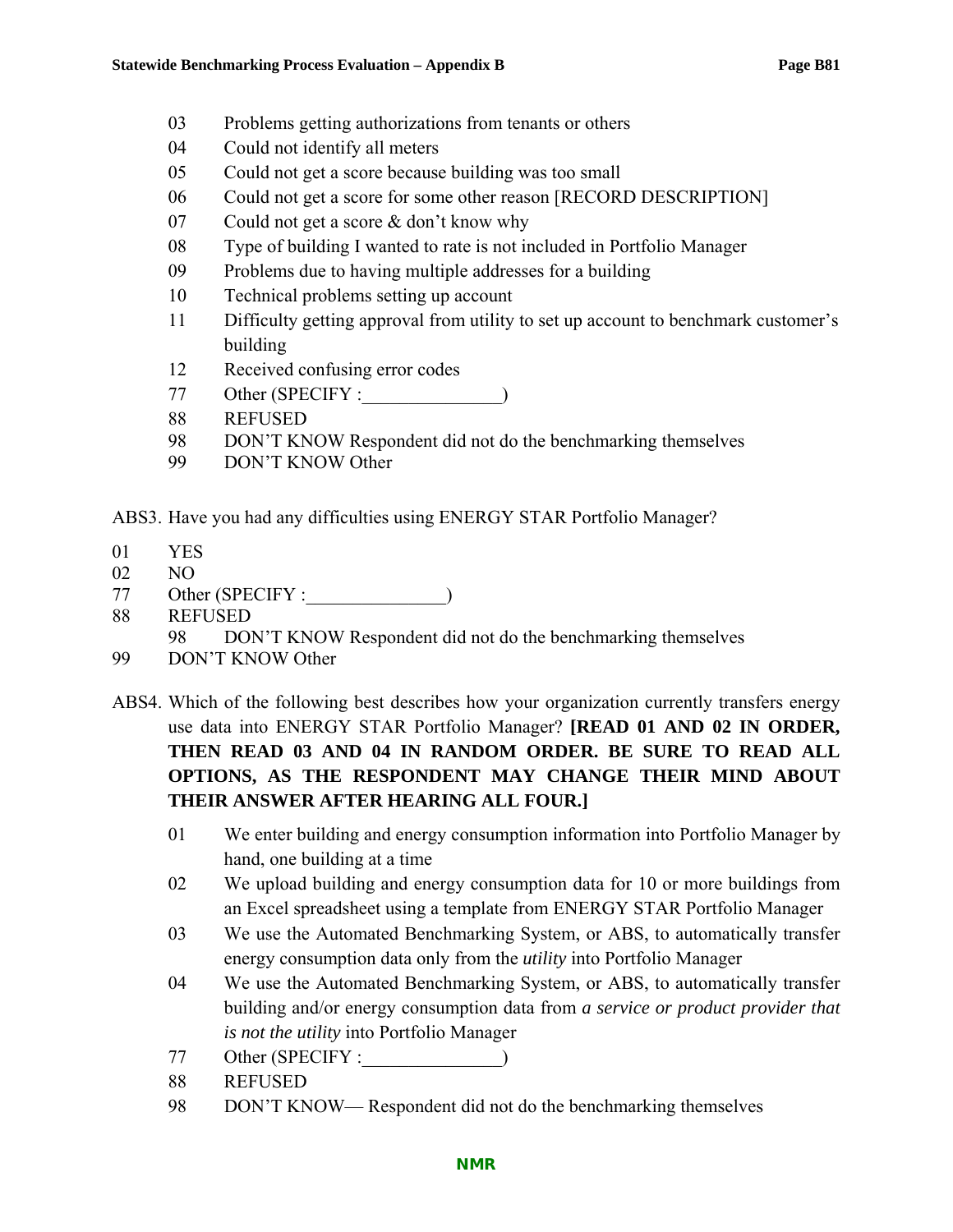- 99 DON'T KNOW—Other
- ABS5. **[IF ABS4=03]** For which utilities do you transfer data with the utility's Automated Benchmarking Service? **[DO NOT READ. ACCEPT MULTIPLE RESPONSES. PROBE.]**

- 01 Pacific Gas and Electric
- 02 Southern California Edison
- 03 Southern California Gas
- 04 San Diego Gas and Electric
- 77 Other (SPECIFY :\_\_\_\_\_\_\_\_\_\_\_\_\_\_\_)
- 88 REFUSED
- 98 DON'T KNOW—Respondent did not do the benchmarking themselves
- 99 DON'T KNOW—Other

ABS6. **[IF ABS4=01 OR 02]** IN THE LAST THREE YEARS, has your organization TRIED to use the Automated Benchmarking Service to automatically transfer building energy use data from the utility to Energy Star Portfolio Manager?

- 01 Yes
- 02 No
- 77 Other (SPECIFY :
- 88 Refused
- 98 Don't Know
- ABS7. **[IF ABS6=01]** Why did your organization stop using the Automated Benchmarking Service? **[DO NOT READ. MARK ALL THAT APPLY]**
- 01 Confusing or difficult to use
- 02 Problems deleting a meter
- 03 Problems getting authorizations from tenants or others
- 04 Could not identify all meters
- 05 Pin code not available
- 06 Address mismatch
- 07 ABS data not available for specific meter(s)
- 08 Building ID number changed in ESPM
- 09 Problems due to having multiple addresses for a building
- 10 Technical problems setting up account
	- 11 Difficulty getting approval from utility to set up account to benchmark customer's building
- 12 Received confusing error codes
- 77 Other [RECORD DESCRIPTION]
- 88 REFUSED
- 98 [VOL] DON'T KNOW Respondent did not do the benchmarking themselves
- 99 [VOL] DON'T KNOW Other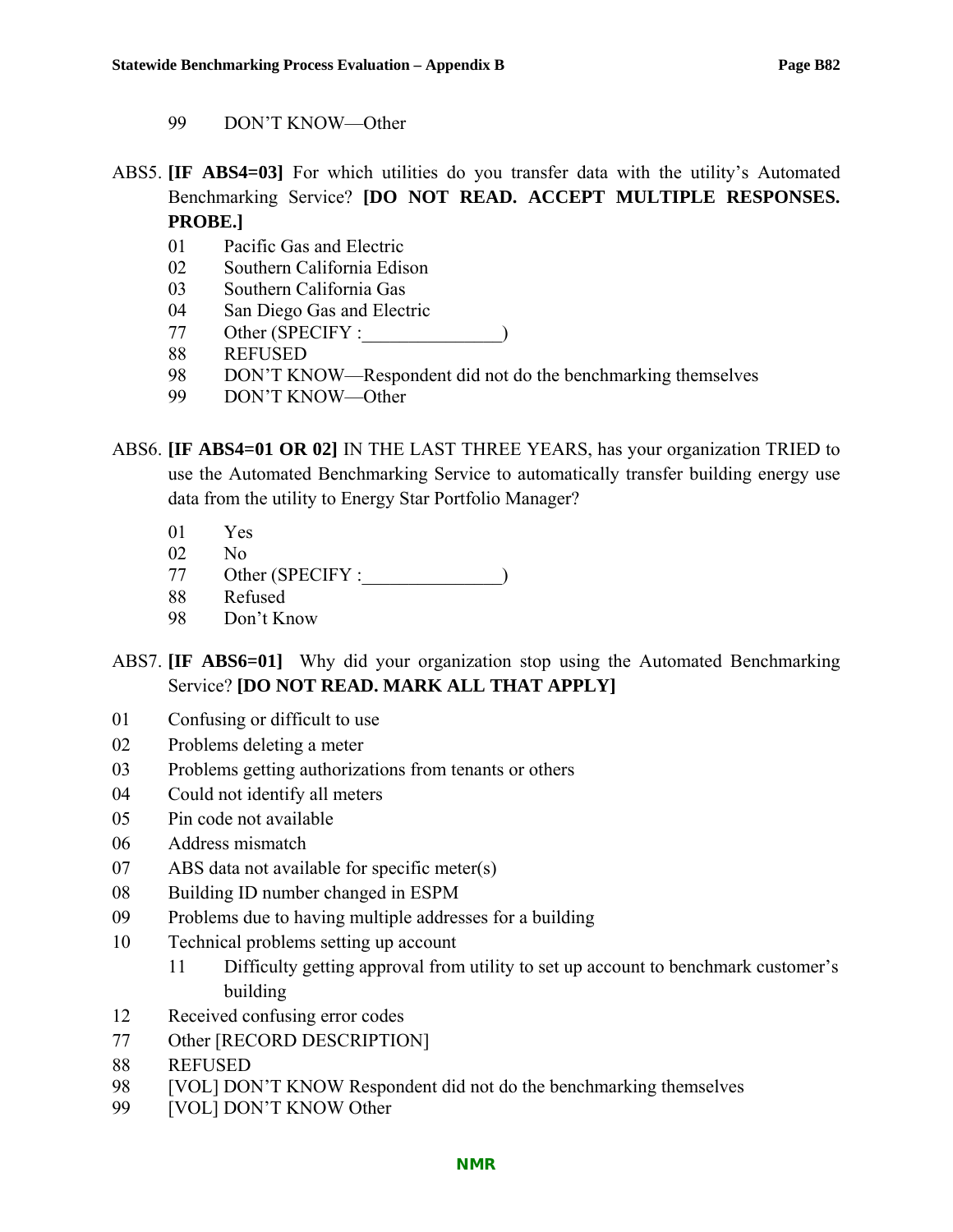ABS8. **[IF ABS4=03]** Have you had any difficulties using the Automated Benchmarking Service to import the buildings energy use data electronically into ENERGY STAR Portfolio Manager?

- 01 YES
- 02 NO
- 77 Other (SPECIFY :  $\qquad \qquad$ )
- 88 REFUSED
- 98 DON'T KNOW -- Respondent did not do the benchmarking themselves
- 99 DON'T KNOW—Other

## ABS9. **[IF ABS8=01]** Tell me what kinds of difficulties you experienced with the Automated Benchmarking Service. **[DO NOT READ. MARK ALL THAT APPLY]**

- 01 Confusing or difficult to use
- 02 Problems deleting a meter
- 03 Problems getting authorizations from tenants or others
- 04 Could not identify all meters
- 05 Pin code not available
- 06 Address mismatch
- 07 ABS data not available for specific meter(s)
- 08 Building ID number changed in ESPM
- 09 Problems due to having multiple addresses for a building
- 10 Technical problems setting up account
	- 11 Difficulty getting approval from utility to set up account to benchmark customer's building
- 12 Received confusing error codes
- 77 Other [RECORD DESCRIPTION]
- 88 REFUSED
- 98 [VOL] DON'T KNOW Respondent did not do the benchmarking themselves
- 99 [VOL] DON'T KNOW Other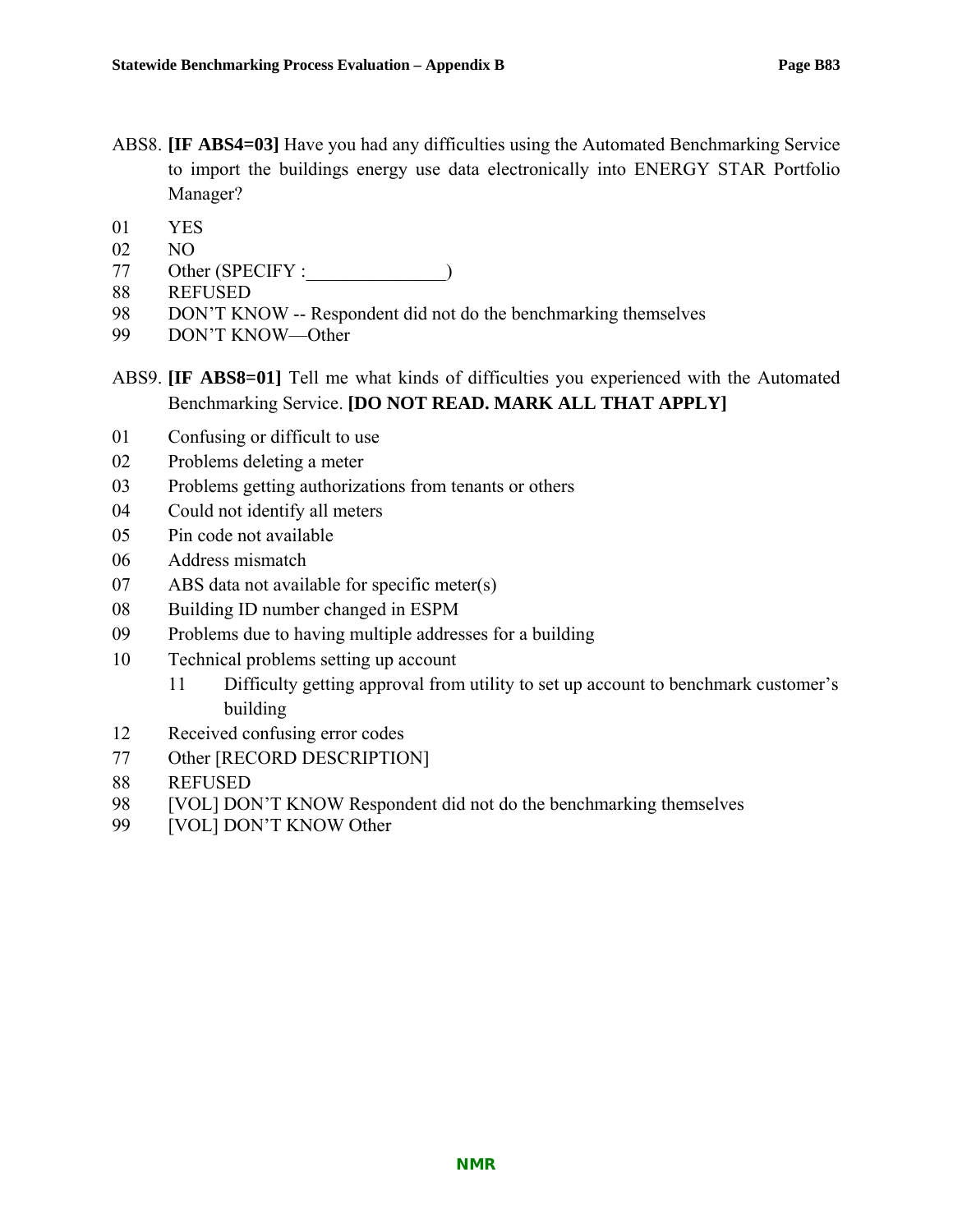## ABS10. **IF ABS3=01**] Tell me what kinds of difficulties you experienced with ENERGY STAR Portfolio Manager. **[DO NOT READ. MARK ALL THAT APPLY]**

- 01 Confusing or difficult to use
- 02 Problems deleting a meter
- 03 Problems getting authorizations from tenants or others
- 04 Could not identify all meters
- 05 Could not get a score because building was too small
- 06 Could not get a score for some other reason [RECORD DESCRIPTION]
- 07 Could not get a score & don't know why
- 08 Type of building I wanted to rate is not included in Portfolio Manager
- 09 Problems due to having multiple addresses for a building
- 10 Technical problems setting up account
- 11 Difficulty getting approval from utility to set up account to benchmark customer's building
- 12 Received confusing error codes
- 77 Other [RECORD DESCRIPTION]
- 88 REFUSED
- 98 [VOL] DON'T KNOW Respondent did not do the benchmarking themselves
- 99 [VOL] DON'T KNOW Other
- ABS11. For buildings that meet certain qualifications, Portfolio Manager should produce a benchmark score from 0 to 100. For all other buildings, Portfolio Manager should produce EUI, which is Energy Use Intensity or energy use per square foot. Has your organization been able to obtain a benchmark score from Portfolio Manager for buildings that should qualify for a score?
- 01 YES
- 02 NO
- 77 Other (SPECIFY :
- 98 DON'T KNOW Respondent did not do the benchmarking themselves
- 99 DON'T KNOW Other
- ABS12. Did you contact technical support at **[UTILITY NAME]** for help with Portfolio Manager or the Automated Benchmarking Service?
- 01 YES
- 02 NO **[GO TO BE1]**
- 88 REFUSED **[GO TO BE1]**
- 99 DON'T KNOW **[GO TO BE1]**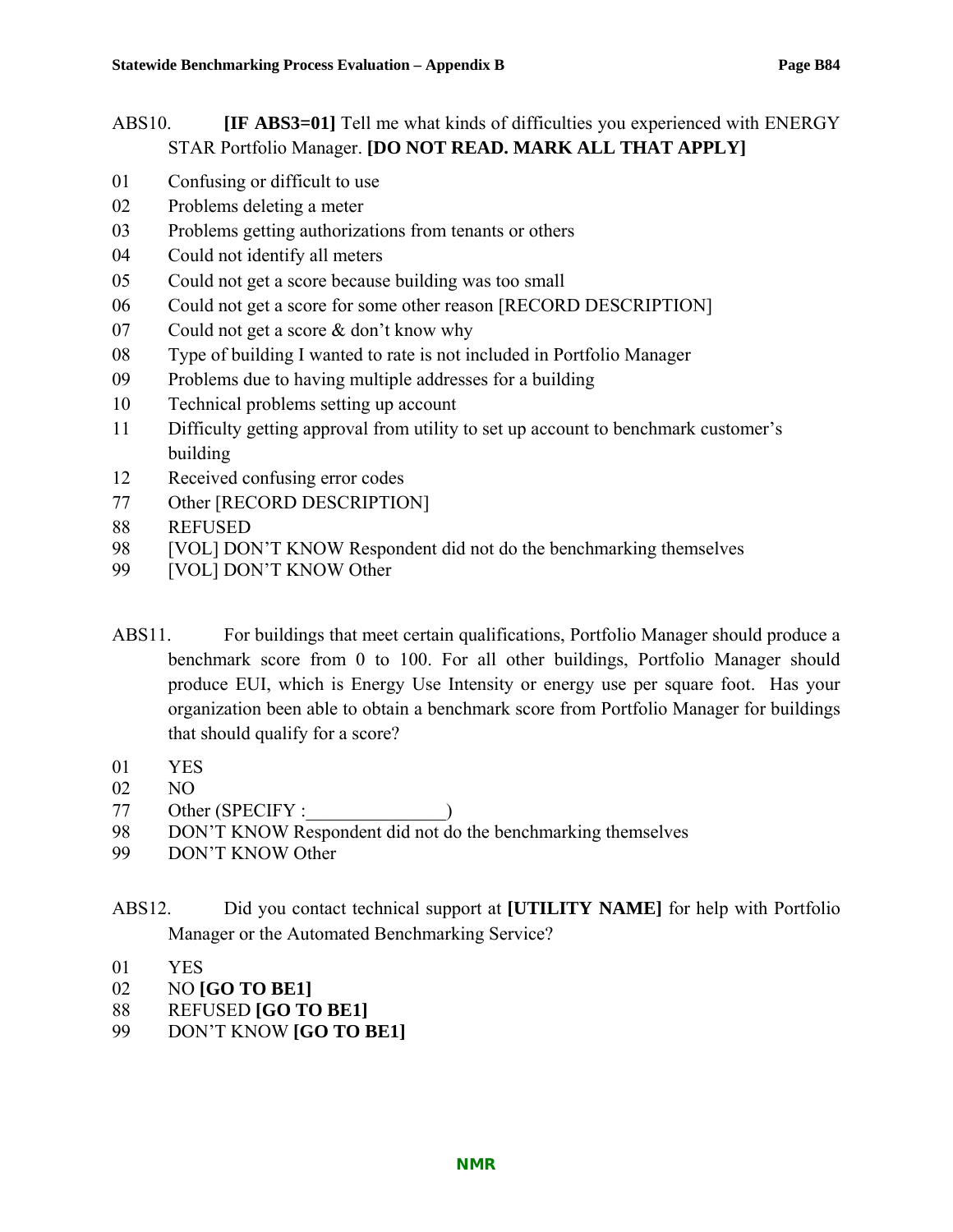ABS13. Was technical support able to resolve your problem?

- 01 YES
- 02 NO
- 77 Other (SPECIFY :\_\_\_\_\_\_\_\_\_\_\_\_\_\_\_)
- 88 REFUSED
- 99 DON'T KNOW
- ABS14. Using a scale of 0 to 10, where  $0 =$  "not at all satisfied" and  $10 =$  "very satisfied," how satisfied would you say you were with technical support overall? [**RECORD NUMBER 0-10, REFUSED=88, DON'T KNOW=99.]**?
- ABS15. **[IF ABS14<3]** What was the one most important reason you were **not satisfied** with technical support? **[PROBE FOR A SPECIFIC REASON. ACCEPT ONE RESPONSE.]**
- 01 **[RECORD VERBATIM]**
- 88 REFUSED
- 99 DON'T KNOW
- ABS16. **[IF ABS14>7]** What was the one most important reason you were **satisfied** with technical support? **[PROBE FOR A SPECIFIC REASON. ACCEPT ONE RESPONSE.]**
- 01 [RECORD VERBATIM]
- 88 REFUSED
- 99 DON'T KNOW

# **5 Benchmarking Experience [END USERS ONLY]**

## **[EB ONLY]**

- BE1. How did you first learn about benchmarking? **[DO NOT READ. ACCEPT MULTIPLE RESPONSES]**
	- 01 Utility workshop
	- 02 Utility account manager or other utility representative
	- 03 Utility website
	- 04 Utility energy efficiency program
	- 05 Industry or trade journal, newspaper, or website
	- 06 Industry association, such as BOMA
	- 07 Legislation (AB1103 or other)
	- 08 This survey
	- 77 Other (SPECIFY :
	- 88 REFUSED
	- 99 DON'T KNOW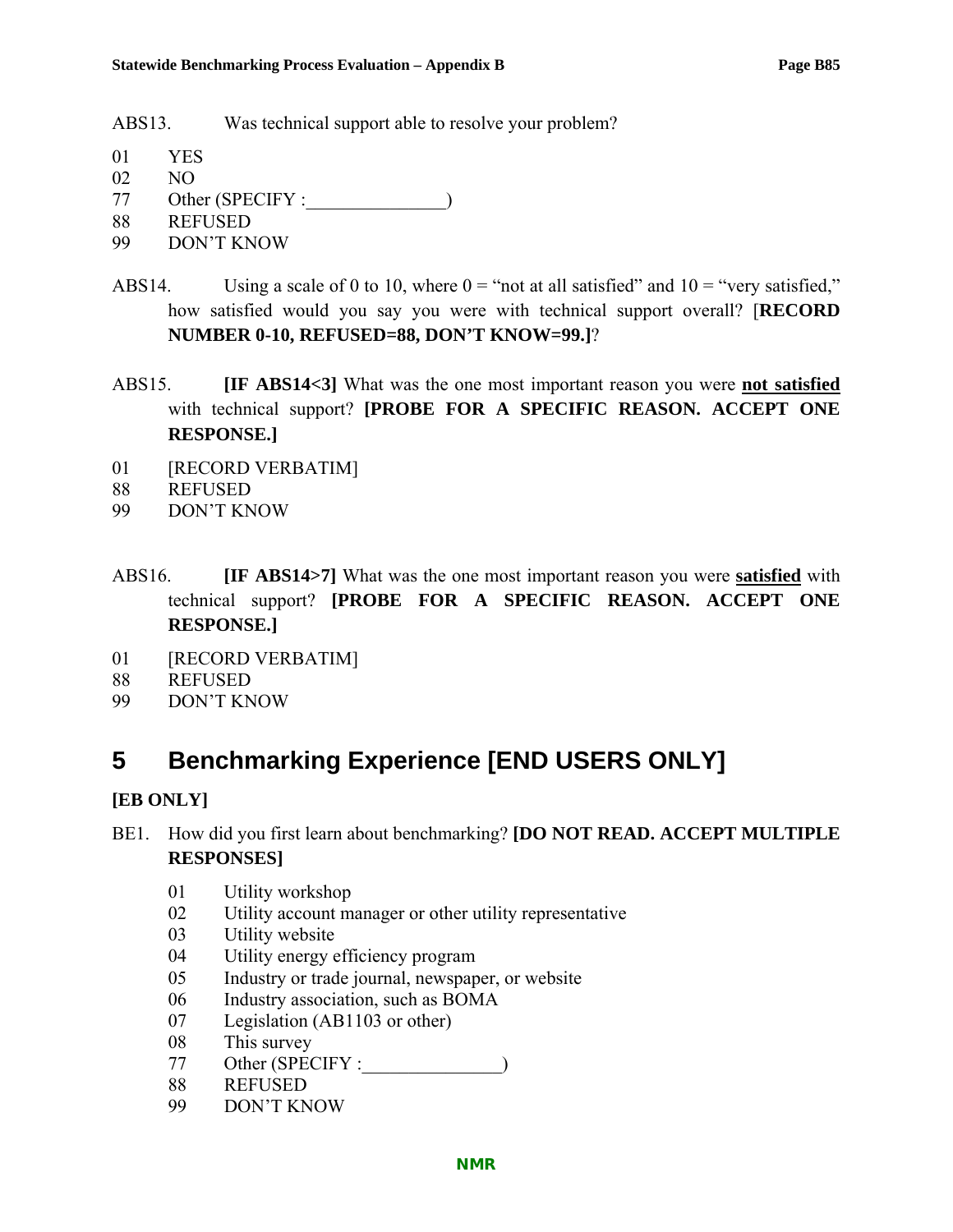## BE2. What aspects of benchmarking most interest your organization? **[DO NOT READ. ACCEPT MULTIPLE RESPONSES.]**

- 01 Rating performance of buildings
- 02 Identifying poor performing buildings
- 03 Saving energy
- 04 Helping the environment
- 05 ENERGY STAR certification
- 06 LEED certification
- 07 Complying with corporate sustainability or environmental initiative
- 08 Required by AB1103
- 09 Improving profitability
- 10 Possibility of increasing building's value/ marketability
- 11 Possibility of advertising score/marketing opportunity for organization
- 12 Taking a whole building approach to assessing energy usage
- 13 Identifying efficiency measures
- 14 To get a baseline before an installation
- 77 Other (SPECIFY :  $\qquad \qquad$ )
- 88 REFUSED
- 99 DON'T KNOW
- BE3. How many buildings does your organization own, occupy or manage in the US? **[RECORD A NUMBER; IF THEY CANNOT GIVE A NUMBER, READ ANSWER CATEGORIES AND ASK WHICH ONE IT FITS INTO]**
- 01 1
- 02 2 to 4
- 03 5 to 10
- 04 11 to 25
- 05 Over 25
- 88 REFUSED
- 99 DON'T KNOW
- BE4. How many of the buildings your organization owns, occupies, or manages have been benchmarked to date? **[RECORD A SINGLE NUMBER 0-999, NOT A RANGE. IF THEY ARE NOT SURE OF NUMBER, ASK THEM TO PROVIDE AN EDUCATED GUESS. REFUSED=8888, DON'T KNOW=9999.]**
- BE5. In what year did your organization first begin to benchmark buildings? **[RECORD YEAR. REFUSED=88, DON'T KNOW=99.]**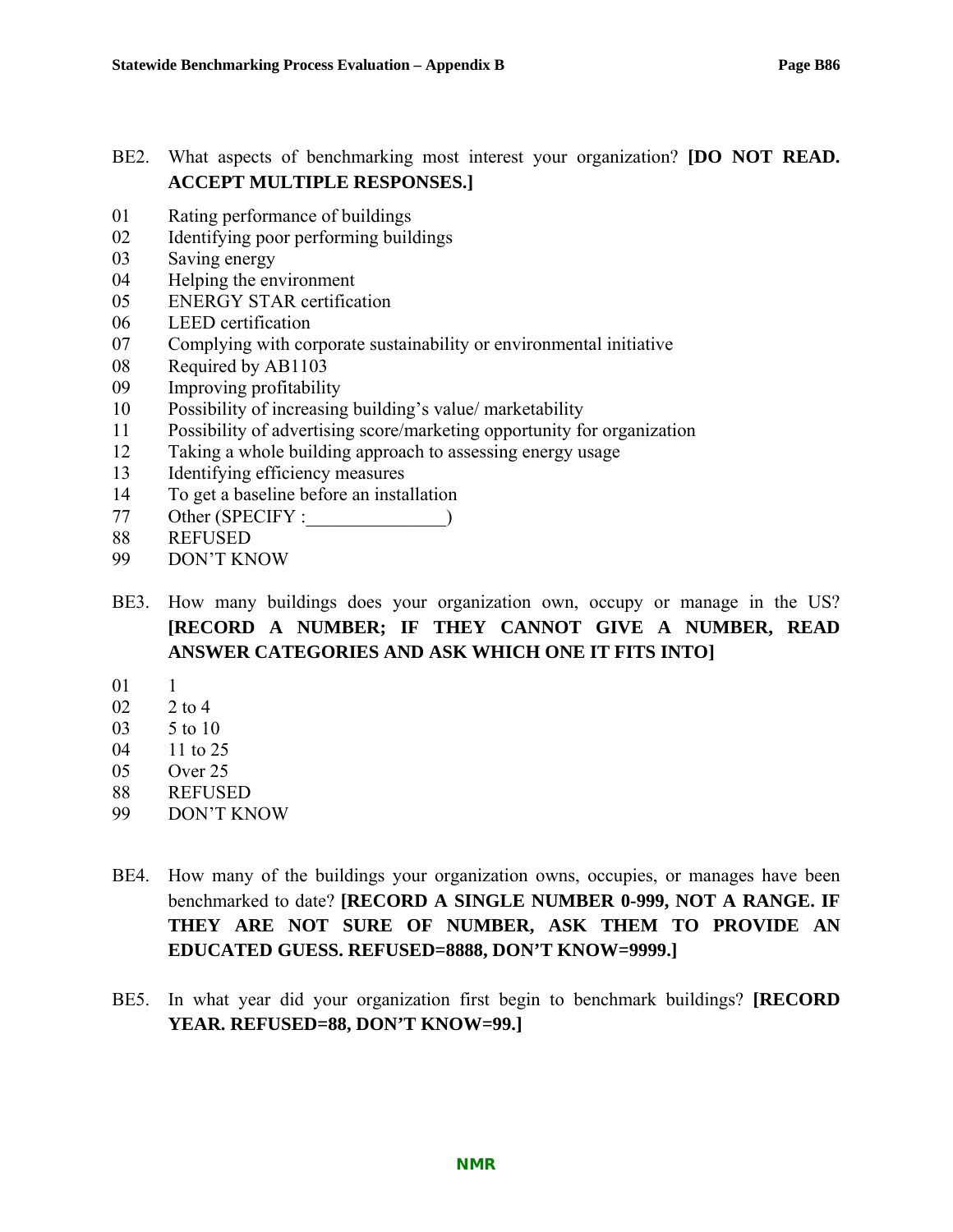- BE6. On a scale of 0 to 10, with 0 meaning "strongly disagree" and 10 meaning "strongly agree," how much would you agree with the following statements about your organization's use of benchmarking? **[RANDOMIZE ORDER]**
	- A. You or someone else in your organization routinely monitors your buildings' benchmark scores or EUIs. **[RECORD NUMBER 0-10, REFUSED=88, NOT APPLICABLE=98, DON'T KNOW=99.]**
	- B. When you make a change to a building or to equipment that could affect its energy use, you or someone else in your organization usually checks the benchmark score or re-benchmarks after making the change. **[RECORD NUMBER 0-10, REFUSED=88, NOT APPLICABLE=98, DON'T KNOW=99.]**
	- C. You re-benchmark or check your buildings' benchmark scores when there is a change in building tenancy. **[RECORD NUMBER 0-10, REFUSED=88, NOT APPLICABLE=98, DON'T KNOW=99.]**
	- D. You **do not** re-benchmark or check your buildings' benchmark scores. **[RECORD NUMBER 0-10, REFUSED=88, NOT APPLICABLE=98, DON'T KNOW=99.]**
- BE7. **IF BE6A>3**] How frequently does your organization usually re-benchmark buildings or check the score? **[READ]**
- 01 At least 12 times a year
- 02 At least four times a year
- 03 At least twice a year
- 04 At least yearly
- 05 At least every two years
- 06 At least every three years
- 07 Less than every three years
- 88 REFUSED
- 99 DON'T KNOW
- BE8. Now I am going to read you another series of statements. Please tell me if any of these statements describe the way your organization uses benchmarking tools. **[READ]**
	- A. To compare a building or portfolio of buildings against each other (sometimes called internal benchmarking)
	- B. To compare a building or portfolio of buildings against a national index
	- C. To compare a building to itself over time
- 01 YES
- 02 NO
- 77 Other (SPECIFY :  $\qquad \qquad$ )
- 88 REFUSED
- 99 DON'T KNOW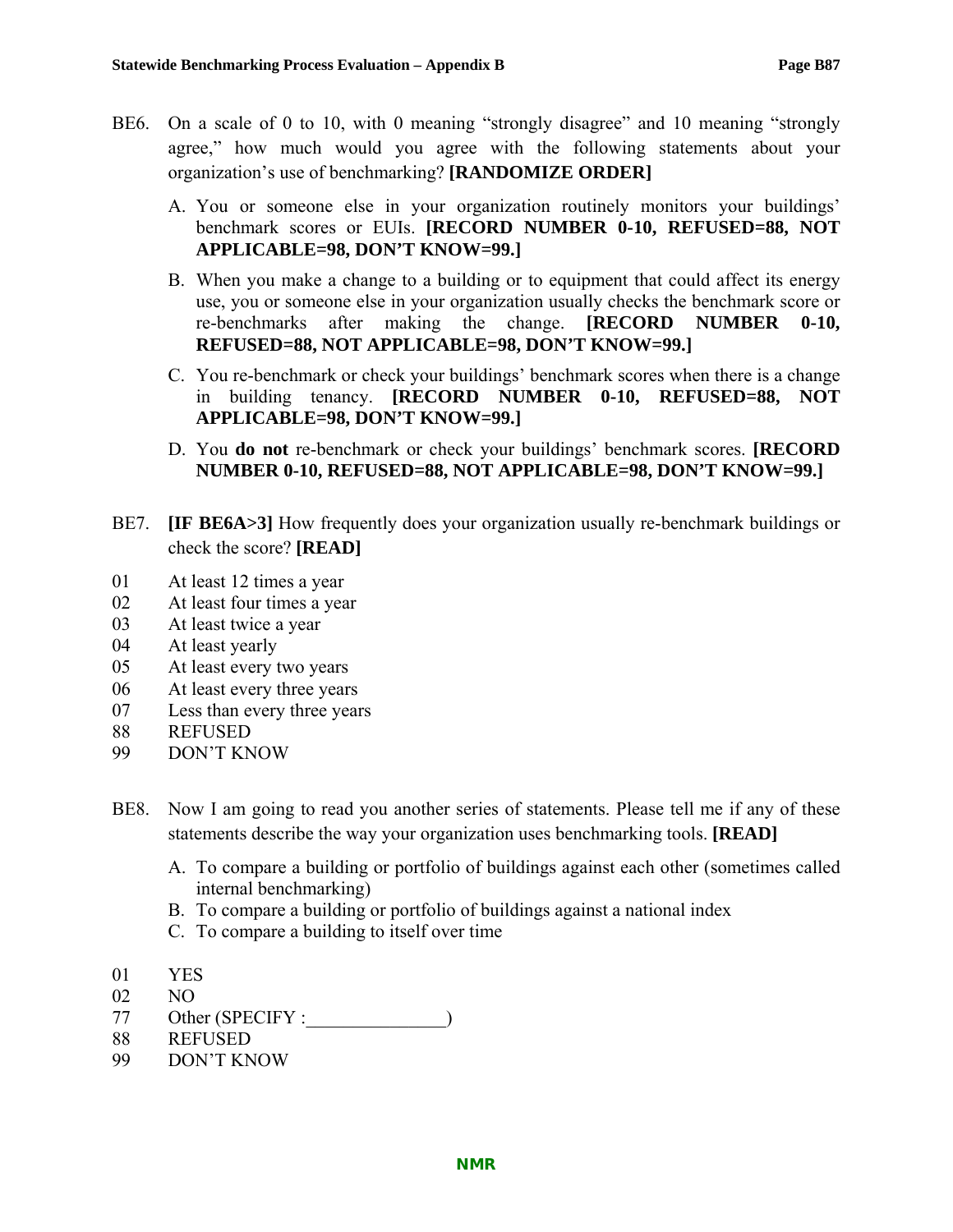- BE9. What benchmarking tools or resources does your organization use to benchmark facilities? **[DO NOT READ. ACCEPT MULTIPLE RESPONSES.]**
- 01 ENERGY STAR Portfolio Manager
- 02 Utility bills
- 03 Energy accounting software (Metrix, Faser, EnergyCAP, etc.)
- 04 ABS
- 05 CalArch
- 06 EnergyIQ
- 77 Other (SPECIFY :
- 88 REFUSED
- 99 DON'T KNOW
- BE10. Have you tried any benchmarking tools or resources that you have found to not be useful?
- 01 YES
- 02 NO
- 77 Other (SPECIFY :\_\_\_\_\_\_\_\_\_\_\_\_\_\_\_)
- 88 REFUSED
- 99 DON'T KNOW

#### BE11. **[IF 0=01]** Which tools? **[DO NOT READ. ACCEPT MULTIPLE RESPONSES.]**

- 01 ENERGY STAR Portfolio Manager
- 02 Utility bills
- 03 Energy accounting software (Metrix, Faser, EnergyCAP, etc.)
- 04 ABS
- 05 CalArch
- 06 EnergyIQ
- 77 Other (SPECIFY :\_\_\_\_\_\_\_\_\_\_\_\_\_\_\_)
- 95 Did not know of any other tool
- 88 REFUSED
- 99 DON'T KNOW
- BE12. **IF 0=01]** Why have you found these tools or resources to not be useful?
- 01 [RECORD VERBATIM]
- 88 REFUSED
- 99 DON'T KNOW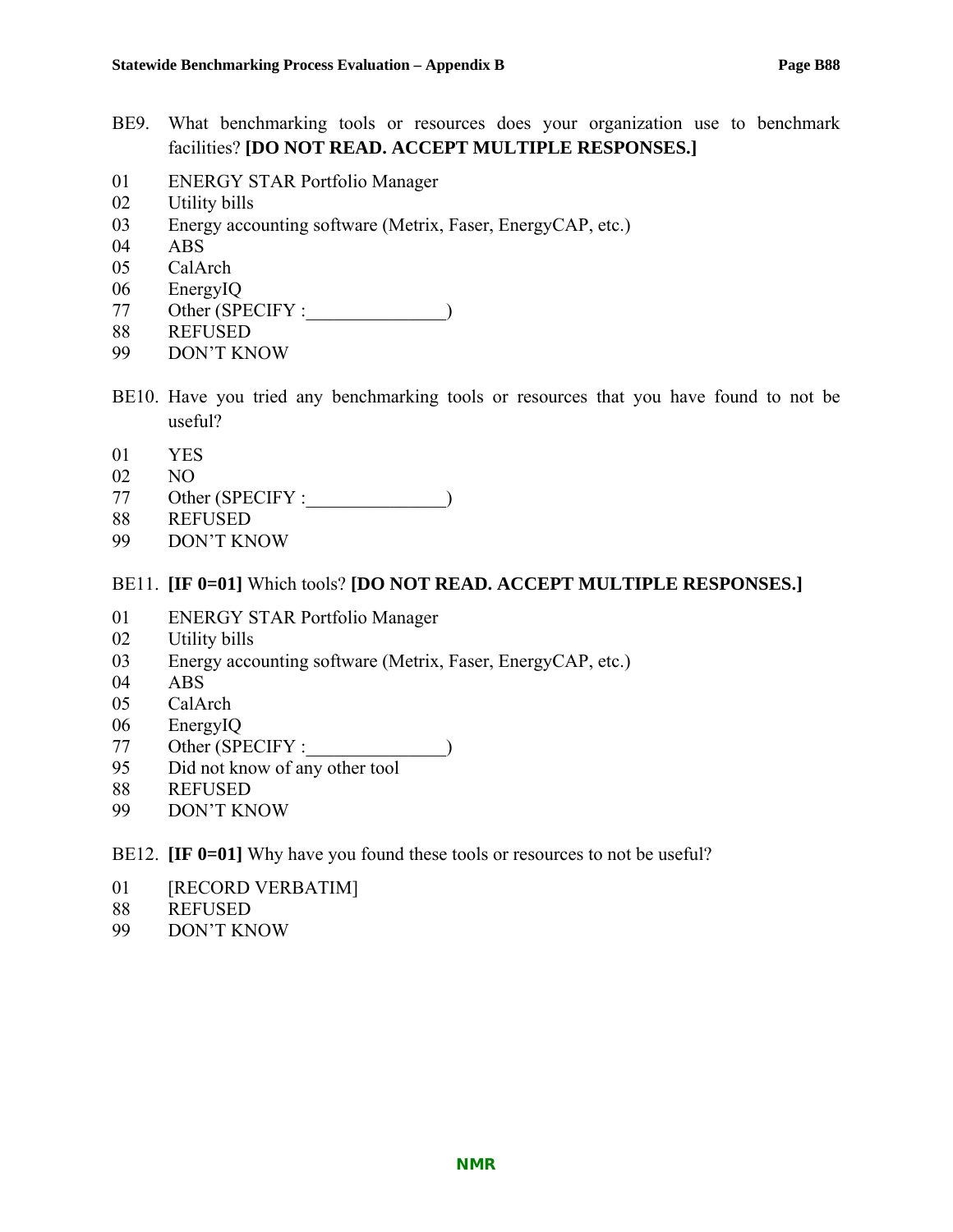- BE13. **[IF BE9=01 OR S6=01]** Why did your organization choose to use ENERGY STAR Portfolio Manager to benchmark instead of some other tool? **[DO NOT READ. ACCEPT MULTIPLE RESPONSES]**
- 01 Recommended by utility
- 02 Because of workshop
- 03 ENERGY STAR brand
- 04 Available support/assistance
- 05 Don't know of any other tools
- 77 Other (SPECIFY :
- 88 REFUSED
- 99 DON'T KNOW

# **6 Benchmarking Experience [VENDORS ONLY]**

## **[VB ONLY]**

- BE14. How many commercial buildings has your organization benchmarked for clients to date? **[RECORD SINGLE NUMBER 0-999, NOT A RANGE. IF THEY ARE NOT SURE OF NUMBER, ASK THEM TO PROVIDE AN EDUCATED GUESS. REFUSED=8888, DON'T KNOW=9999.]**
- BE15. Which of the following statements best describes the role of benchmarking commercial buildings for your business? **[READ]**
	- 01 You benchmark commercial buildings only at the request of your clients, and do not actively seek this business
- 02 You actively seek business benchmarking commercial buildings
- 77 Other (SPECIFY :  $\qquad \qquad$ )
- 88 REFUSED 99 DON'T KNOW
- BE16. On a scale of 0 to 10, with 0 being "none at all" and ten being "a great deal," how much of a demand in the **[UTILITY NAME]** service territory would you say there is for commercial building benchmarking services? **[RECORD NUMBER 0-10, REFUSED=88, DON'T KNOW=99.]**
- BE17. Now I am going to read you a list of some types of clients that might be interested in benchmarking. Thinking about your experiences with existing and potential clients, which types of clients have expressed the strongest interest in benchmarking? **[READ LIST. MARK ALL THAT APPLY]**
	- A. State government
	- B. Municipal government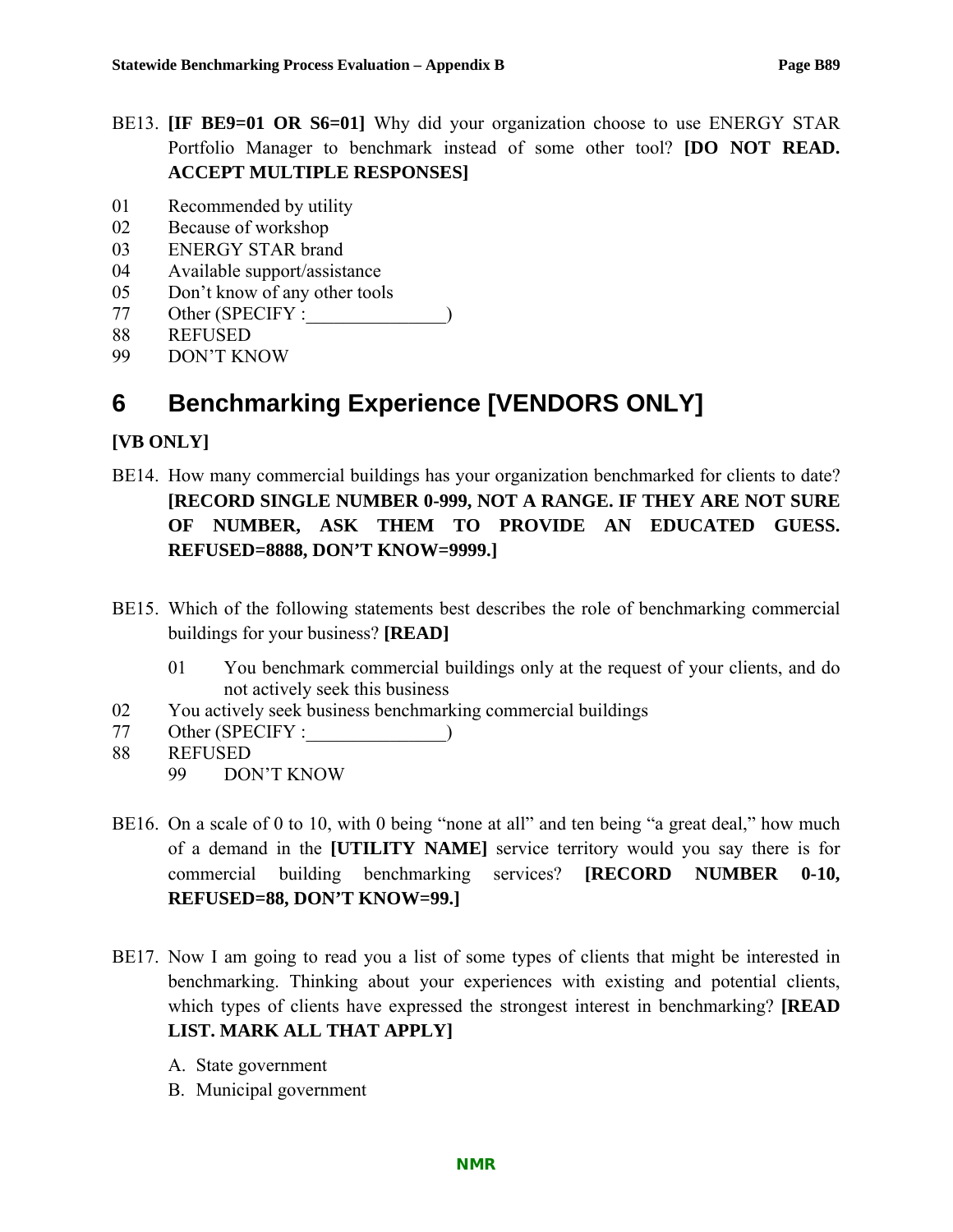- C. Municipal Wastewater treatment plants
- D. Large office building owners or managers
- E. Small office building owners or managers
- F. Shopping mall owners or managers
- G. Warehouse owners or managers
- H. Health care facility owners or managers
- I. Supermarket owners or managers
- J. Data center owners or managers
- K. School administrators
- L. Hotel owners or managers
- M. Auto dealers
- N. Other (SPECIFY :\_\_\_\_\_\_\_\_\_\_\_\_\_)
- 01 YES
- 02 NO
- 88 REFUSED
- 99 DON'T KNOW
- BE18. Once your organization has benchmarked a building, in your experience what does the customer usually do with the score report? Would you say the customer usually uses the score report to… **[READ; RANDOMIZE ORDER OF A THROUGH C, THEN READ.]**
	- A. Learn new information about their building's energy performance?
	- B. Confirm or provide proof for management of what they already knew about their building's performance?
	- C. Fulfill a requirement for utility program participation or certification?
	- D. Is there anything else for which they use the score report? [RECORD DESCRIPTION]
- 01 YES
- 02 NO
- 77 Other (SPECIFY : )
- 88 REFUSED
- 99 DON'T KNOW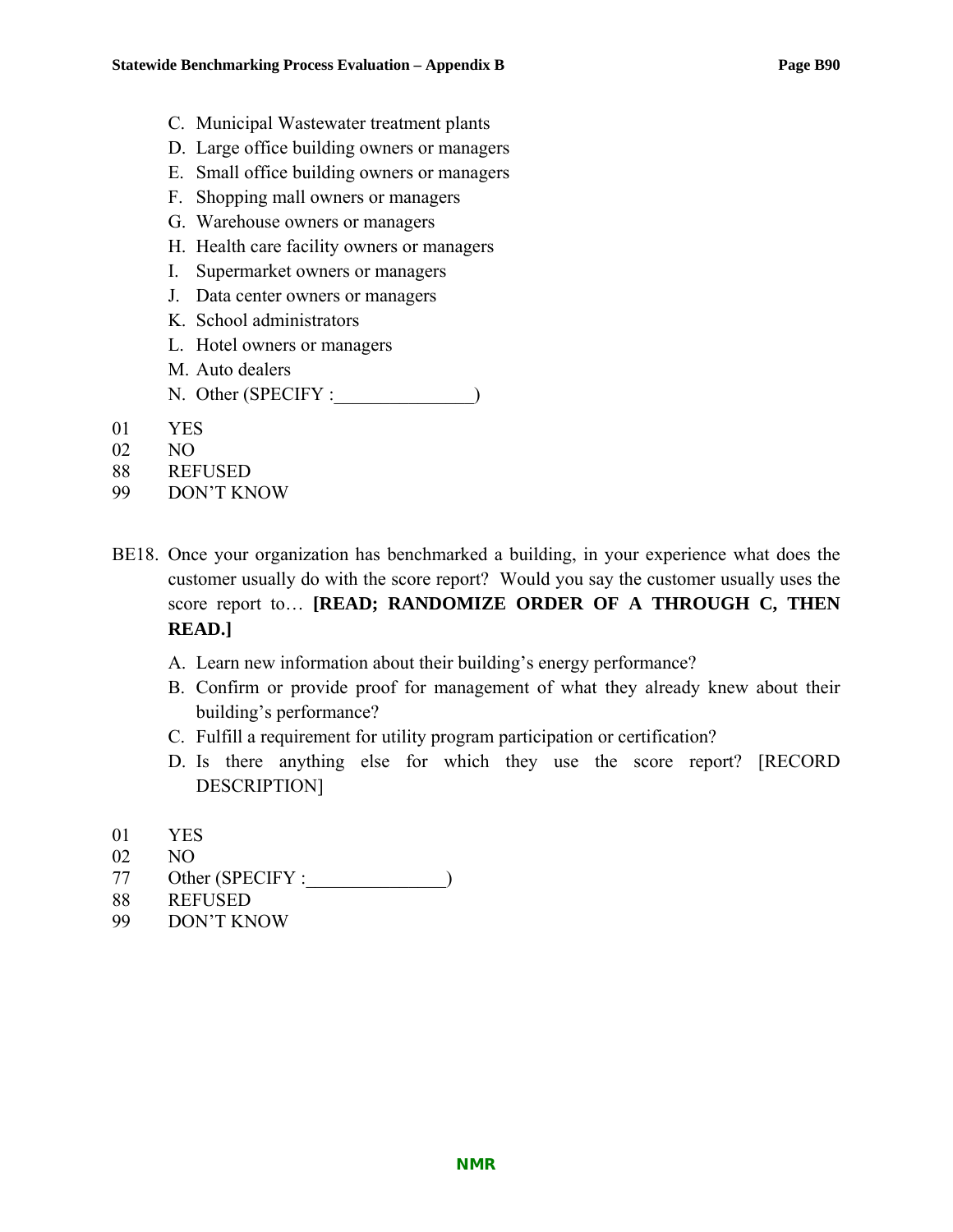- BE19. Now I am going to read you a series of statements. Please tell me if any of these statements describe how clients intend to use the benchmarking data you produce … **[RANDOMIZE ORDER]**
	- A. To compare a building or portfolio of buildings against each other (sometimes called internal benchmarking)
	- B. To compare a building or portfolio of buildings against a national index
	- C. To compare a building to itself over time
- 01 YES
- 02 NO
- 77 Other (SPECIFY :\_\_\_\_\_\_\_\_\_\_\_\_\_\_\_)
- 88 REFUSED
- 99 DON'T KNOW
- BE20. **IIF BE18C=01** Now I want you to think about the clients for whom you have benchmarked buildings so that a client can qualify for utility program participation. In these cases, do you usually provide benchmarking results only to the client, only to the utility, or both?
- 01 Provide results to the client only
- 02 Provide results to the utility only
- 03 Provide results to both
- 77 Other [RECORD DESCRIPTION]
- 88 REFUSED
- 99 DON'T KNOW
- BE21. **IF BE20=01 OR 03** On a scale of 0 to 10, with 0 being "not at all interested" and 10 being "very interested," in general, how interested were these clients in seeing the benchmarking results? **[RECORD NUMBER 0-10, REFUSED=88, DON'T KNOW=99.]**
- BE22. In what year did your organization first begin to benchmark buildings? **[RECORD YEAR. REFUSED=88, DON'T KNOW=99.]**
- BE23. On a scale of 0 to 10, with 0 being "not at all common" and 10 being "very common," how common is it for you to continue to monitor a benchmark score or energy use intensity (EUI) for a client after you have benchmarked a building for them?**[RECORD NUMBER 0-10, REFUSED=88, DON'T KNOW=99.][IF ASKED FOR MORE ABOUT EUI: ENERGY USE PER SQUARE FOOT.]**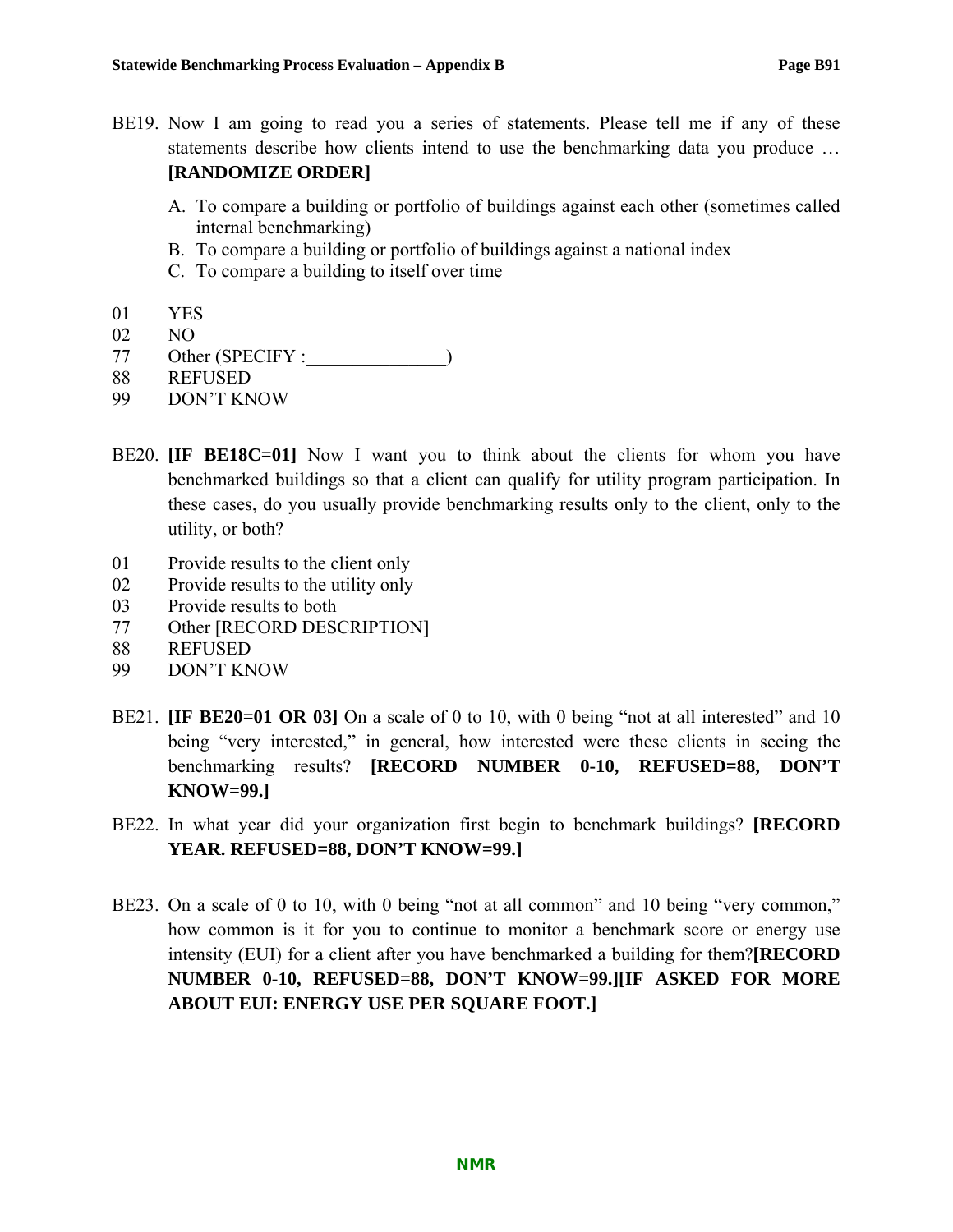- BE24. What benchmarking tools or resources does your organization use to benchmark facilities for clients? **[DO NOT READ. ACCEPT MULTIPLE RESPONSES.]**
- 01 ENERGY STAR Portfolio Manager
- 02 Utility bills
- 03 Energy accounting software (Metrix, Faser, EnergyCAP, etc.)
- 04 ABS
- 05 CalArch
- 06 EnergyIQ
- 77 Other (SPECIFY :
- 88 REFUSED
- 99 DON'T KNOW
- BE25. Have you tried any benchmarking tools or resources that you have found to not be useful?
- 01 YES
- 02 NO
- 77 Other (SPECIFY :\_\_\_\_\_\_\_\_\_\_\_\_\_\_\_)
- 88 REFUSED
- 99 DON'T KNOW

#### BE26. **[IF BE25=01]** Which tools? **[DO NOT READ. ACCEPT MULTIPLE RESPONSES.]**

- 01 ENERGY STAR Portfolio Manager
- 02 Utility bills
- 03 Energy accounting software (Metrix, Faser, EnergyCAP, etc.)
- 04 ABS
- 06 CalArch
- 07 EnergyIQ
- 77 Other (SPECIFY :\_\_\_\_\_\_\_\_\_\_\_\_\_\_\_).
- 95 Did not know of any other tool
- 88 REFUSED
- 99 DON'T KNOW

#### BE27. **[IF BE25=01]** Why have you found these tools or resources to not be useful?

- 01 [RECORD VERBATIM]
- 88 REFUSED
- 99 DON'T KNOW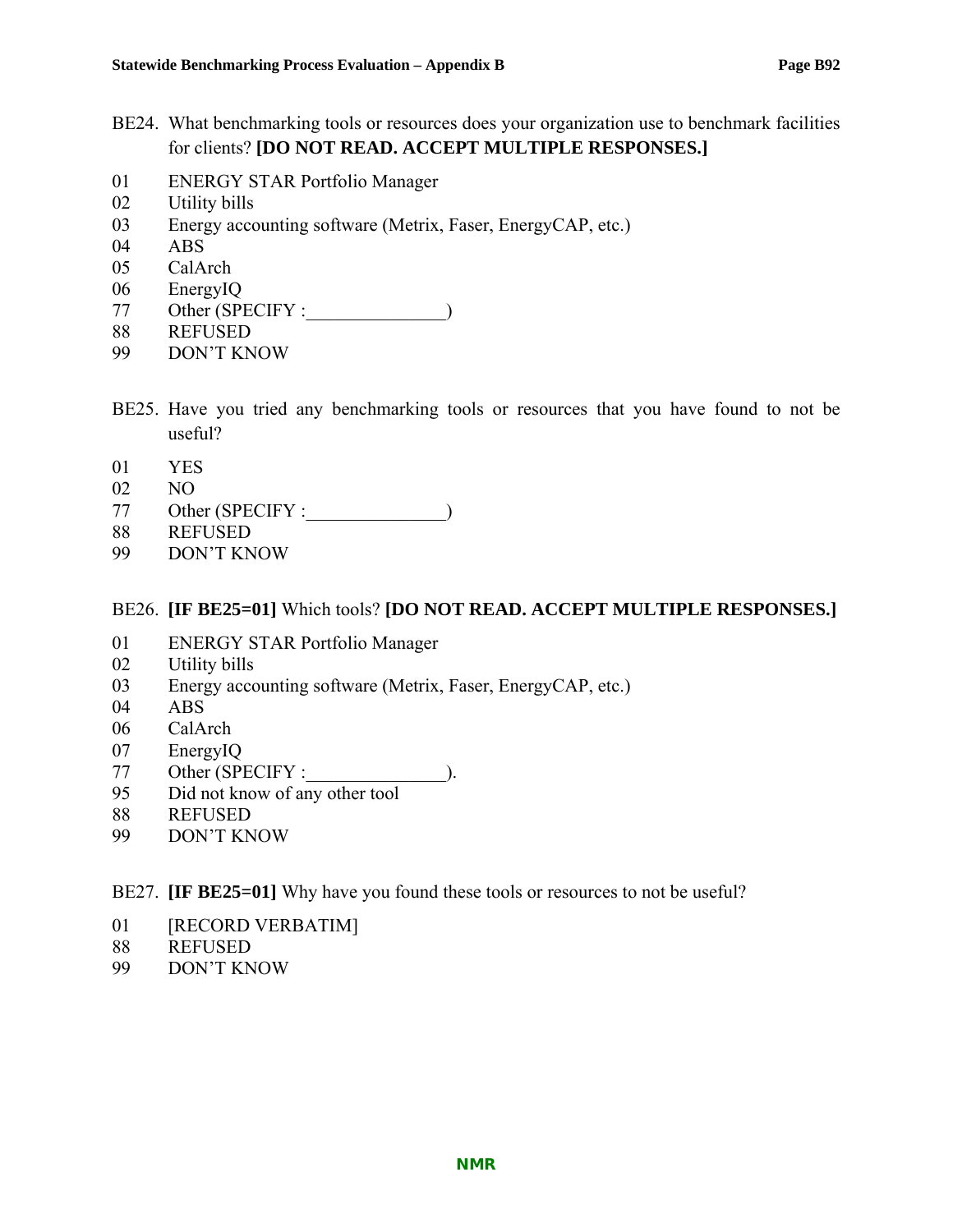- BE28. **[IF BE24=01 OR S6=01]** Why did your organization choose to use ENERGY STAR Portfolio Manager to benchmark instead of some other tool? **[MULTIPLE RESPONSE. DO NOT READ.]**
- 01 Recommended by utility
- 02 Because of workshop
- 03 ENERGY STAR brand
- 04 Available support/assistance
- 05 Don't know of any other tools
- 77 Other (SPECIFY :
- 88 REFUSED
- 99 DON'T KNOW

# **7 Value of Benchmarking [END USERS ONLY]**

#### **[EB ONLY]**

Now I'd like to ask you a few questions about what you did with the benchmarking information.

- VB1. Which of the following statements best describes your experience with benchmarking the buildings you own, occupy or manage? Would you say benchmarking…**[READ; RANDOMIZE ORDER.]**
	- A. Provided you with new information about your buildings' energy performance?
	- B. Confirmed or provided proof for management of what you already knew about your buildings' performance?
	- C. Was a requirement for participation in a utility energy efficiency program?
	- D. Was a requirement for "ENERGY STAR" or "LEED" certification?
	- E. Prepared your organization for AB1103?
- 01 YES
- 02 NO
- 77 Other (SPECIFY :  $\qquad \qquad$  )88 REFUSED
- 99 DON'T KNOW
- VB2. Tell me about how you used the information you obtained from benchmarking? Did you use it to …**[READ; RANDOMIZE ORDER.]**
	- A. Identify energy efficiency improvement opportunities in the building?
	- B. Identify which buildings needed the most improvement in their energy performance?
	- C. Set goals for facility performance?
	- D. Set a baseline score or EUI for future comparison?
	- E. Did you use the information in any other ways?
	- F. **[IF VB2E=01**] How? [RECORD DESCRIPTION]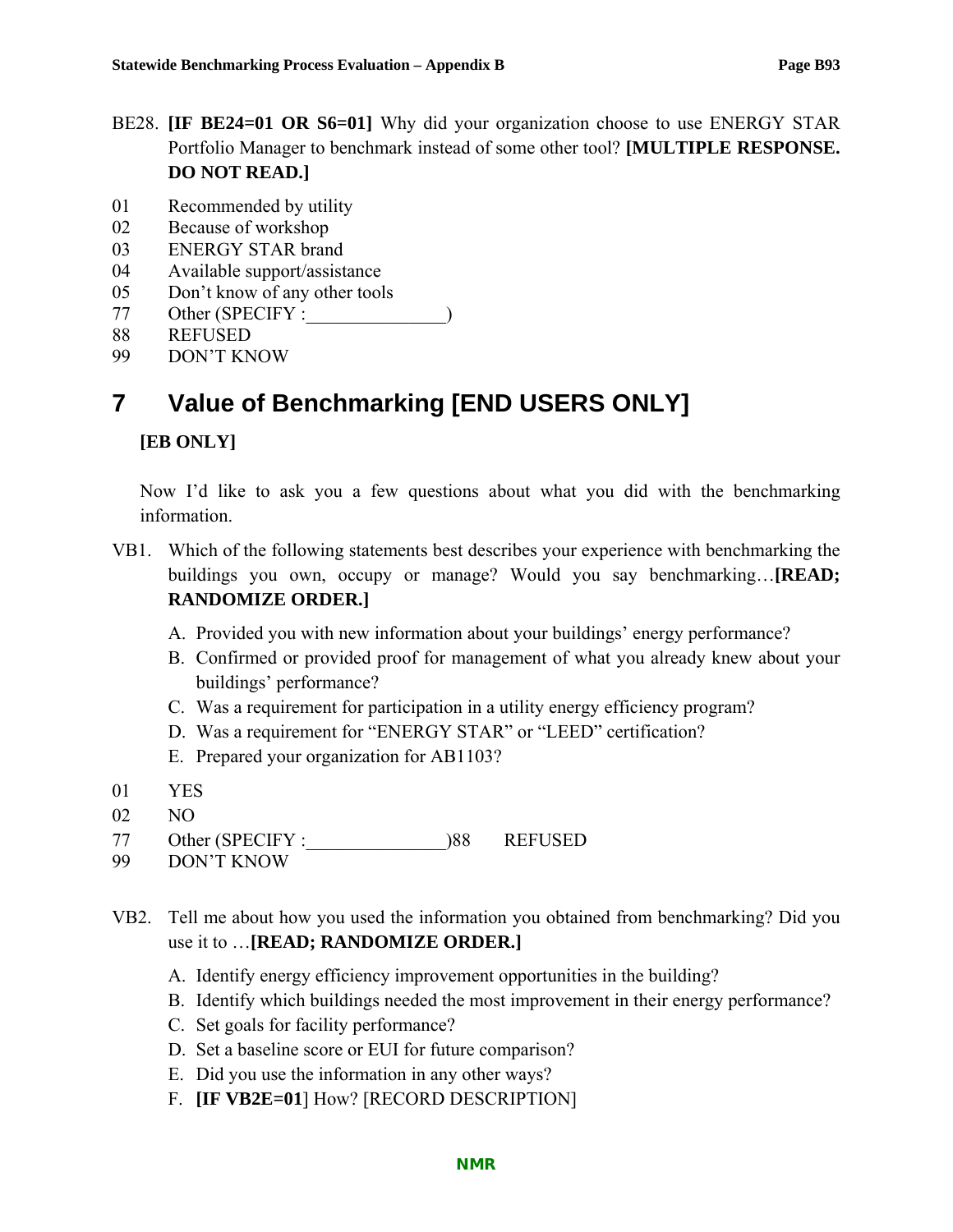- 01 YES
- 02 NO
- 88 REFUSED
- 99 DON'T KNOW
- VB3. Has your organization changed how it manages building energy use since benchmarking?
- 01 YES
- 02 NO **[GO TO 0]**
- 88 REFUSED **[GO TO 0]**
- 99 DON'T KNOW **[GO TO 0]**
- VB4. **[IF 0=01]** How? **[RECORD VERBATIM]**
- VB5. **[IF 0=01]** On a scale of 0 to 10, with 0 being "no influence" and 10 being "a very great deal of influence," how much of an influence has benchmarking had on how your organization manages building energy use?**[RECORD NUMBER 0-10, REFUSED=88, DON'T KNOW=99.]**
- VB6. Since benchmarking any of your buildings, has your organization planned or implemented any energy efficiency improvements in those buildings?
- 01 YES
- 02 NO **[GO TO VB10]**
- 88 REFUSED **[GO TO VB10]**
- 99 DON'T KNOW **[GO TO VB10]**
- VB7. **[IF 0=01]** Now I am going to read you a list of energy efficiency improvements. Has your organization planned or made changes to increase the energy efficiency of any of the following equipment in any of these buildings? **[READ. ACCEPT MULTIPLE RESPONSE]**
	- A. Energy audits or feasibility studies
	- B. Motors
	- C. HVAC
	- D. Insulation
	- E. Windows
	- F. Energy management system or controls
	- G. Behavior changes, like changing thermostat set points and turning off lights
	- H. Air compression
	- I. Refrigeration
	- J. Lighting upgrades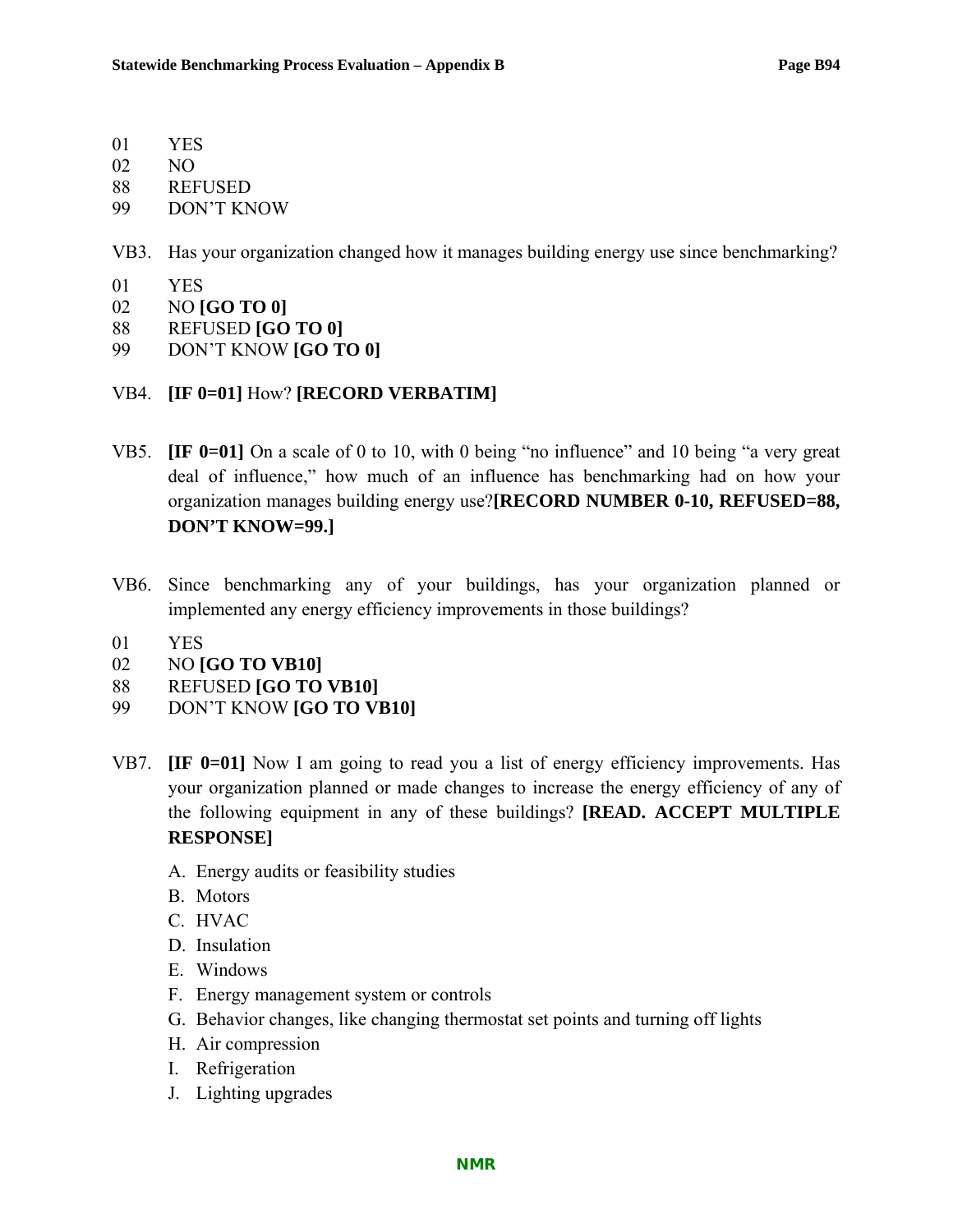- K. Have any other kinds of changes been made to increase energy efficiency in these buildings?
- L. **[IF VB7**K**=01]** What else? **[RECORD]**
- 01 YES
- 02 NO
- 88 REFUSED
- 99 DON'T KNOW
- VB8. **[IF 0=01]** Are any of these changes associated with energy efficiency programs offered by your utility?
- 01 YES
- 02 NO
- 77 Other (SPECIFY :
- 88 REFUSED
- 99 DON'T KNOW
- VB9. **[IF 0=01]** On a scale of 0 to 10, with 0 being "not at all important" and 10 being "very important," on average how important were the benchmark scores or EUIs to the decisions to make energy efficiency improvements in these buildings? **[RECORD NUMBER 0-10, REFUSED=88, DON'T KNOW=99.]**
- VB10. On a scale of 0 to 10, with 0 meaning "strongly disagree" and 10 meaning "strongly agree," how much would you agree that the following statements describe your organization's use of benchmarking? **[RANDOMIZE ORDER]**
	- A. Benchmarking has had no effect on how you manage our buildings' energy use. **[RECORD NUMBER 0-10, REFUSED=88, DON'T KNOW=99.]**
	- B. You implement more comprehensive energy efficiency measures in the buildings you benchmark. **[RECORD NUMBER 0-10, REFUSED=88, DON'T KNOW=99.]**
	- C. You are no more likely to make energy efficiency improvements in buildings that have been benchmarked than in other buildings. **[RECORD NUMBER 0-10, REFUSED=88, DON'T KNOW=99.]**
	- D. Your organization considers benchmarking scores in the performance assessments of building engineers or property managers. **[RECORD NUMBER 0-10, REFUSED=88, DON'T KNOW=99.]**
	- E. Your organization considers benchmarking scores in the bonuses of building engineers or property managers. **[RECORD NUMBER 0-10, REFUSED=88, DON'T KNOW=99.]**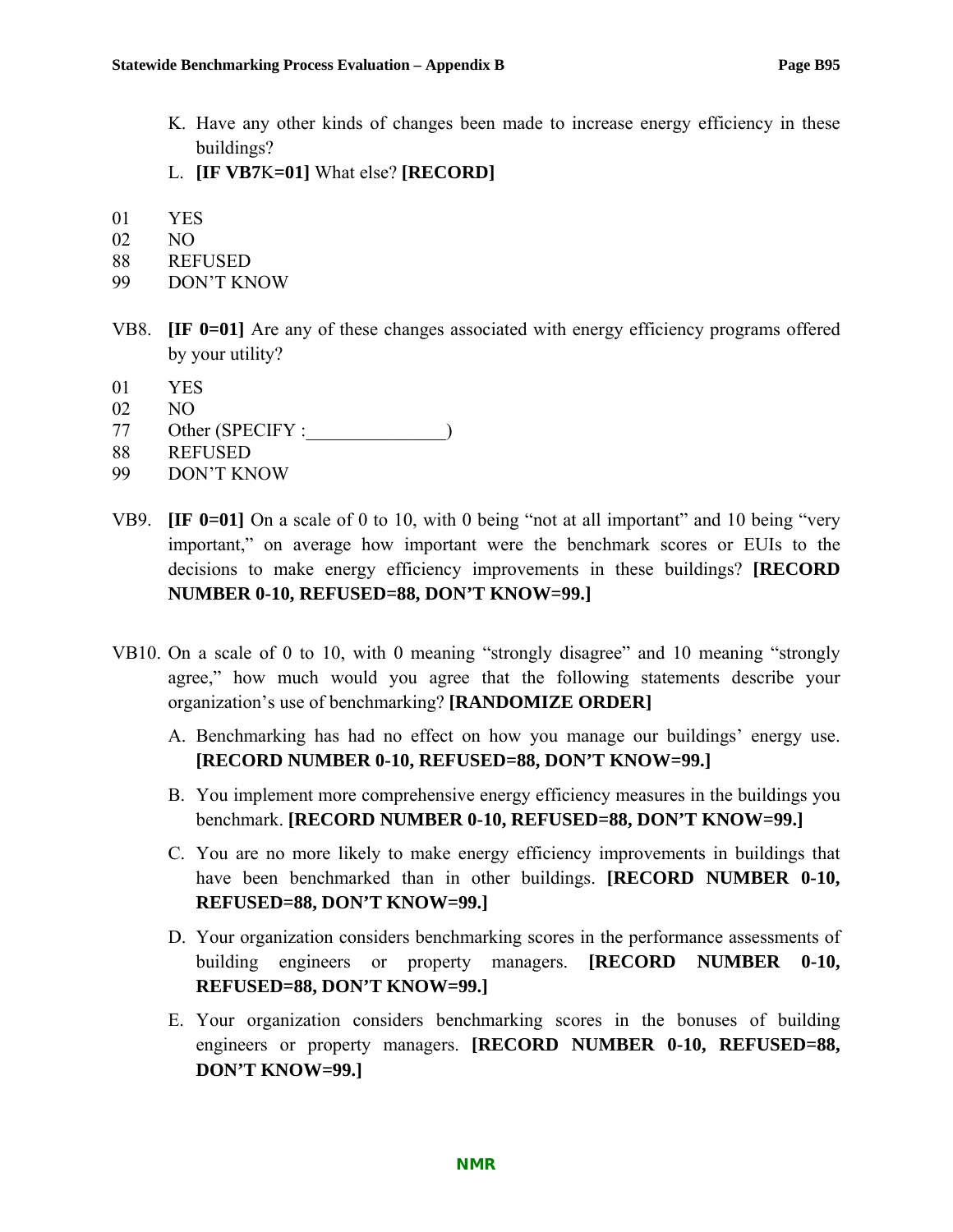- VB11. Have you ever, or do you ever expect to, use your benchmarking activities to market buildings, or otherwise differentiate your business?
- 01 YES
- 02 NO
- 77 Other (SPECIFY :\_\_\_\_\_\_\_\_\_\_\_\_\_\_\_)
- 88 REFUSED
- 99 DON'T KNOW

VB12. Does your organization use benchmarking data to help value buildings for leases?

- 01 YES
- 02 NO
- 03 NOT APPLICABLE
- 77 Other (SPECIFY :\_\_\_\_\_\_\_\_\_\_\_\_\_\_\_)
- 88 REFUSED
- 99 DON'T KNOW
- VB13. Does your organization use benchmarking data to help market buildings to potential tenants?
- 01 YES
- 02 NO
- 03 NOT APPLICABLE
- 77 Other (SPECIFY :\_\_\_\_\_\_\_\_\_\_\_\_\_\_\_)
- 88 REFUSED
- 99 DON'T KNOW

VB14. Does benchmarking play a role in the acquisition of new buildings by your organization?

- 01 YES
- 02 NO
- 03 NOT APPLICABLE
- 77 Other (SPECIFY :\_\_\_\_\_\_\_\_\_\_\_\_\_\_\_)
- 88 REFUSED
- 99 DON'T KNOW

VB15. **[IF 0=01]** Please describe the role it plays. [RECORD VERBATIM]

VB16. Do your benchmarking activities play a role in the sale of buildings in your portfolio?

- 01 YES
- 02 NO
- 03 NOT APPLICABLE
- 77 Other (SPECIFY : )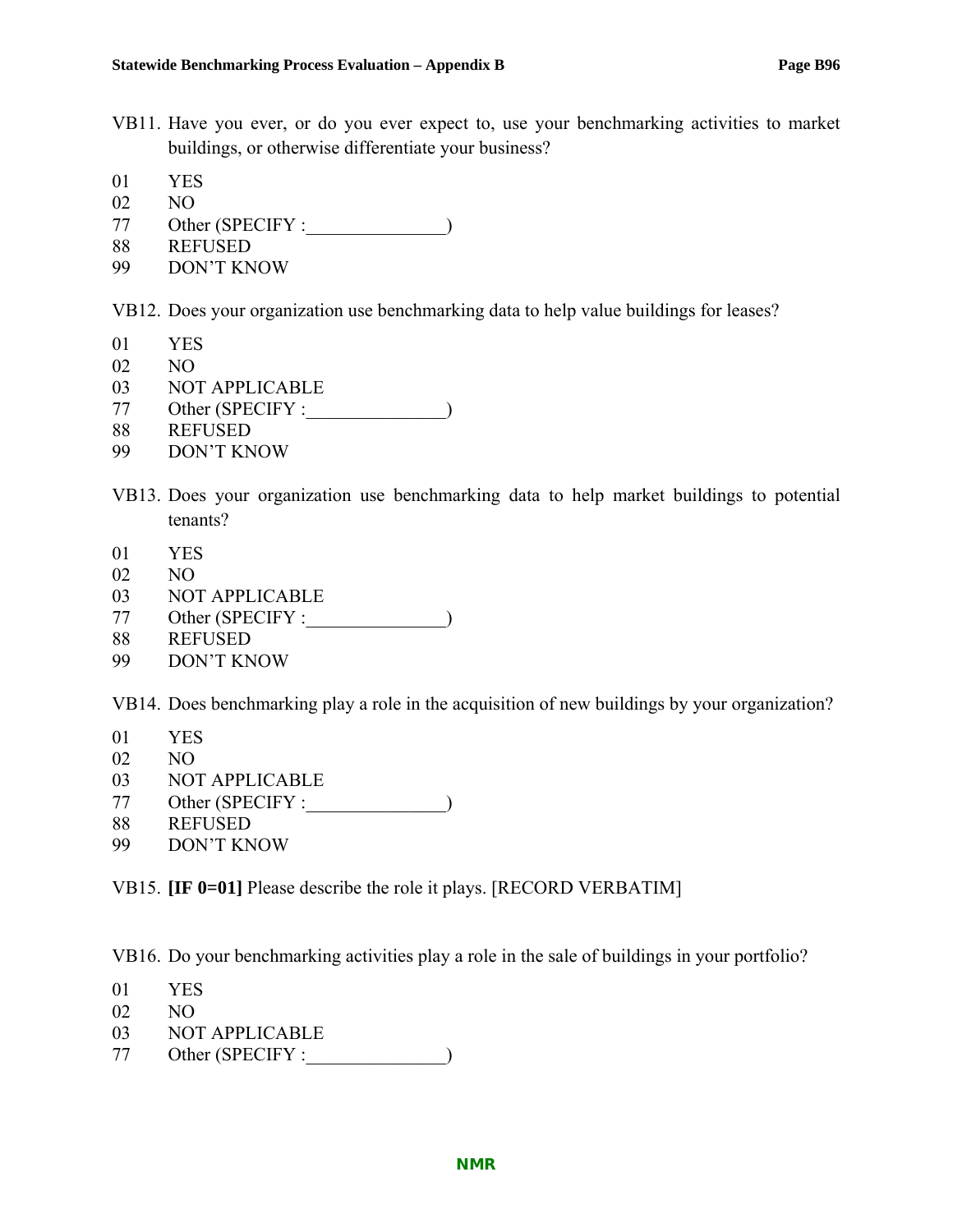88 REFUSED

99 DON'TKNOW

VB17. **[IF 0=01]** Please describe the role it plays. [RECORD VERBATIM]

# **8 No Experience Benchmarking**

## **[EN ONLY]**

- NB1. How did you first learn about benchmarking? **[DO NOT READ. ACCEPT MULTIPLE RESPONSES]**
	- 01 Utility workshop
	- 02 Utility account manager or other utility representative
	- 03 Utility website
	- 04 Utility energy efficiency program
	- 05 Industry or trade journal, newspaper, or website
	- 06 Industry association, such as BOMA
	- 07 Legislation (AB1103 or other)
	- 08 This survey
	- 77 Other (SPECIFY :\_\_\_\_\_\_\_\_\_\_\_\_\_\_\_)
	- 88 REFUSED
	- 99 DON'T KNOW
- NB2. Has your organization considered benchmarking any of the buildings it owns, occupies or manages?
- 01 YES
- 02 NO
- 77 Other (SPECIFY :  $\qquad \qquad$ )
- 88 REFUSED
- 99 DON'T KNOW
- NB3. **[IF NB2=02]** Why hasn't your organization considered benchmarking any of these buildings? **[DO NOT READ. ACCEPT MULTIPLE RESPONSES]**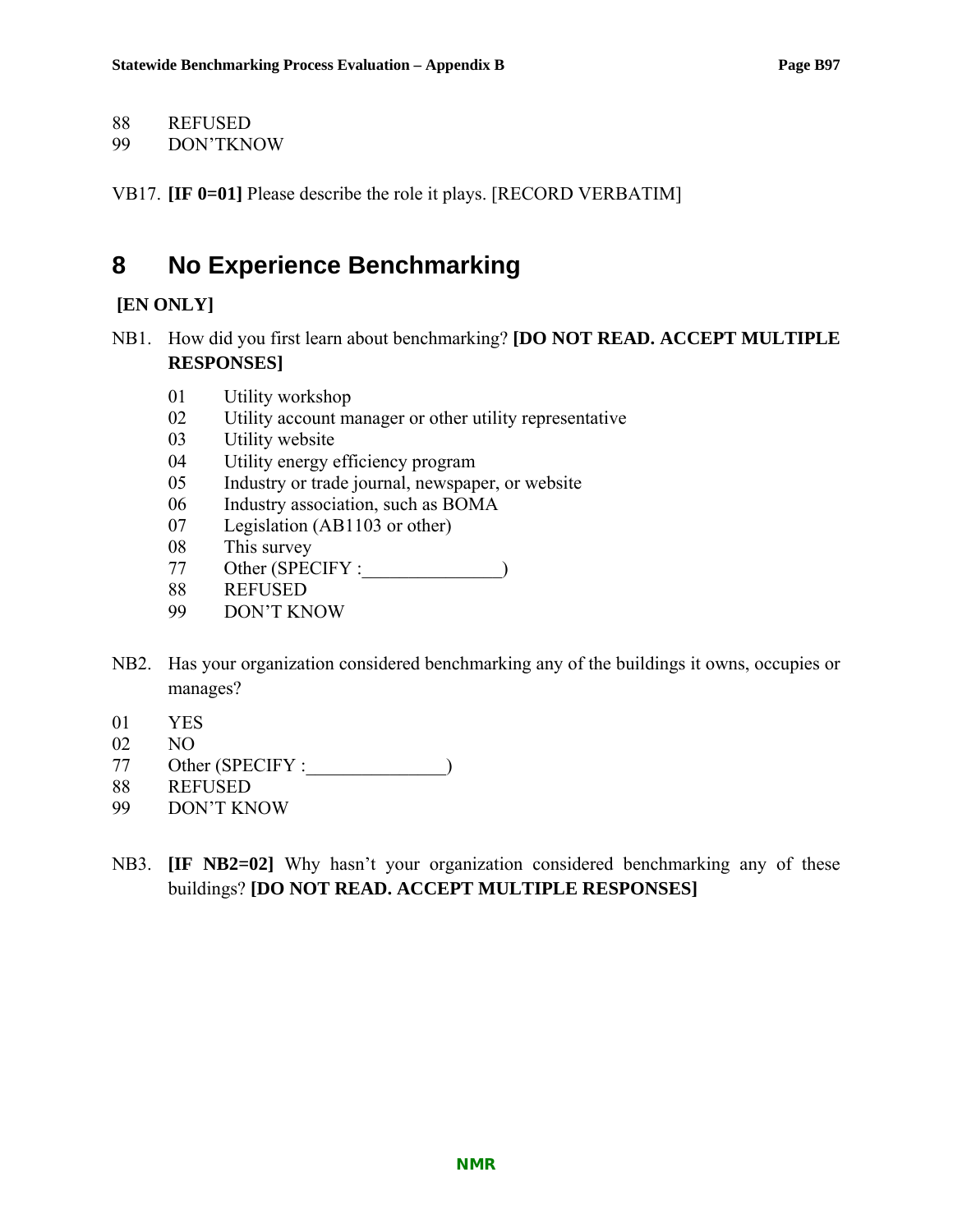- 01 Data gathering is time consuming
- 02 Cost to collect information and continue monitoring energy performance
- 03 Lack of confidence that results will be cost-effective
- 04 ESPM software difficult to use
- 05 Data needed for benchmarking not readily accessible or known
- 06 Lack of resources
- 07 Lack of information
- 08 Lack of cooperation from tenants / unit owners
- 09 Lack of corporate/organization management approval
- 10 Potential savings not worth the effort required
- 11 Don't know how
- 12 Was not aware of benchmarking
- 77 Other (SPECIFY :  $\qquad \qquad$ )
- 88 REFUSED
- 99 DON'T KNOW
- NB4. On a scale of 0 to 10, with 0 meaning "Not at all likely" and 10 meaning "extremely likely," how likely is it that within the next year your organization will begin benchmarking the buildings it owns, occupies or manages? **[RECORD NUMBER 0-10, REFUSED=88, DON'T KNOW=99.]**
- NB5. What aspects of benchmarking most interest your organization? **[DO NOT READ. ACCEPT MULTIPLE RESPONSES.]**
	- 01 Rating performance of buildings
	- 02 Identifying poor performing buildings
	- 03 Saving energy
	- 04 Helping the environment
	- 05 ENERGY STAR certification
	- 06 LEED certification
	- 07 Complying with corporate sustainability or environmental initiative
	- 08 Required by AB1103
	- 09 Improving profitability
	- 10 Possibility of increasing building's value/ marketability
	- 11 Possibility of advertising score/marketing opportunity for organization
	- 12 Taking a whole building approach to assessing energy usage
	- 13 Identifying efficiency measures
	- 14 To get a baseline before an installation
	- 77 Other (SPECIFY :\_\_\_\_\_\_\_\_\_\_\_\_\_\_\_)
	- 88 REFUSED
	- 99 DON'T KNOW
- NB6. Have any challenges or barriers prevented your organization from benchmarking the buildings it owns, occupies or manages?
- 01 YES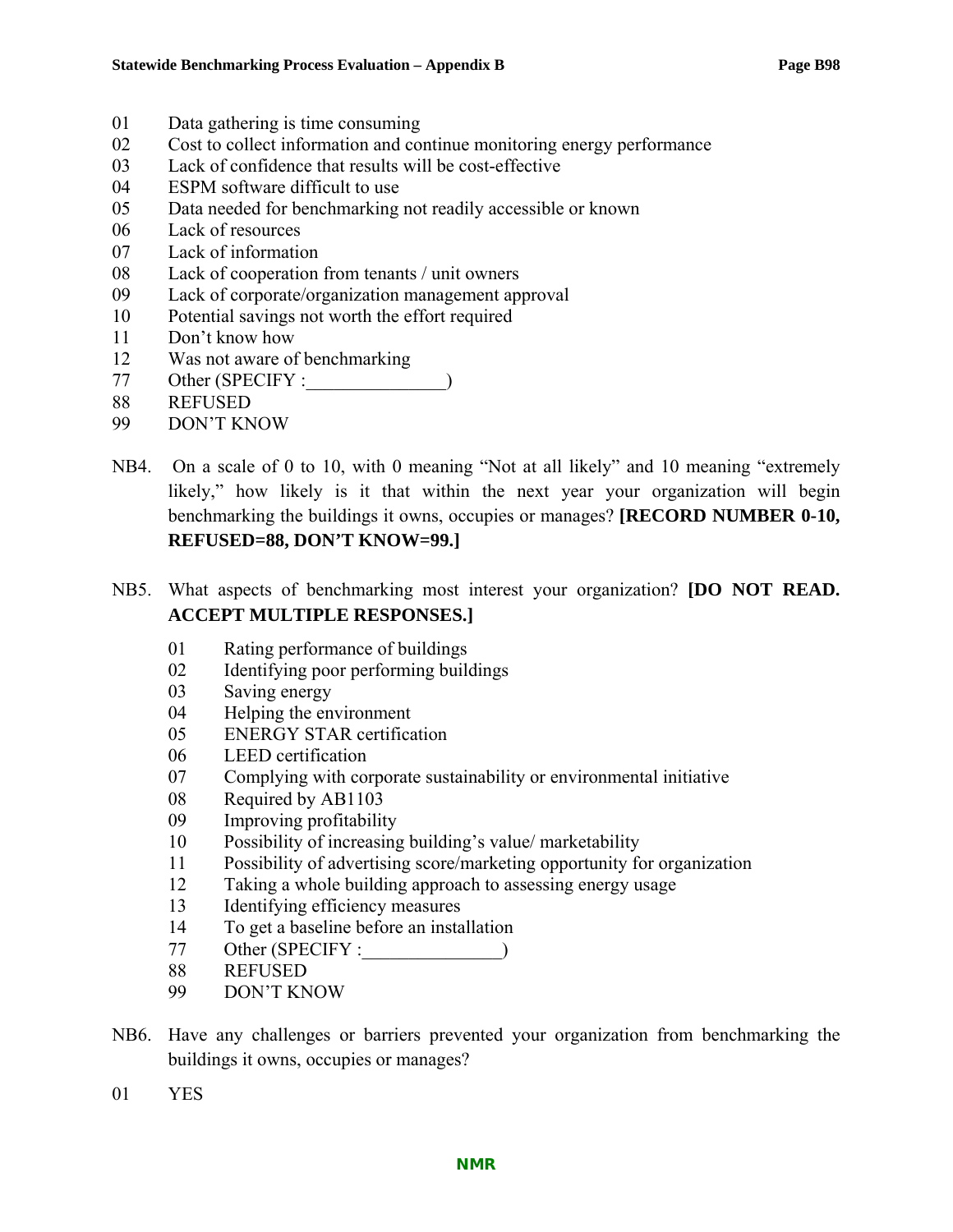02 NO

- 77 Other (SPECIFY :  $\qquad \qquad$ )
- 88 REFUSED
- 99 DON'T KNOW
- NB7. **[IF 0=01]** What challenges or barriers have prevented you from benchmarking the buildings it owns occupies or manages? **[DO NOT READ. ACCEPT MULTIPLE RESPONSES.]**
- 01 Data gathering is time consuming
- 02 Cost to collect information and continue monitoring energy performance
- 03 Lack of confidence that results will be cost-effective
- 04 ESPM software difficult to use
- 05 Data needed for benchmarking not readily accessible or known
- 06 Lack of resources
- 07 Lack of information
- 08 Lack of cooperation from tenants / unit owners
- 09 Lack of corporate/organization management approval
- 10 Potential savings not worth the effort required
- 11 Don't know how
- 12 None
- 77 Other (SPECIFY :
- 88 REFUSED
- 99 DON'T KNOW
- NB8. What assistance or services would make your organization more likely to benchmark the buildings it owns, occupies or manages? **[DO NOT READ. ACCEPT MULTIPLE RESPONSES.]**
- 01 Assistance filling out forms
- 02 Training on using benchmarking tools
- 03 Help persuading tenants / building unit owners to cooperate
- 04 Help persuading management to approve
- 05 None
- 77 Other (RECORD)
- 88 REFUSED
- 99 DON'T KNOW
- NB9. If in future your organization benchmarks the buildings it owns, occupies or manages with ENERGY STAR Portfolio Manager, how beneficial do you think it will be for your organization? Please give your response on a scale of 0 to 10, where 0 means "not at all beneficial" and 10 means "extremely beneficial." **[RECORD NUMBER 0-10, REFUSED=88, DON'T KNOW=99.]**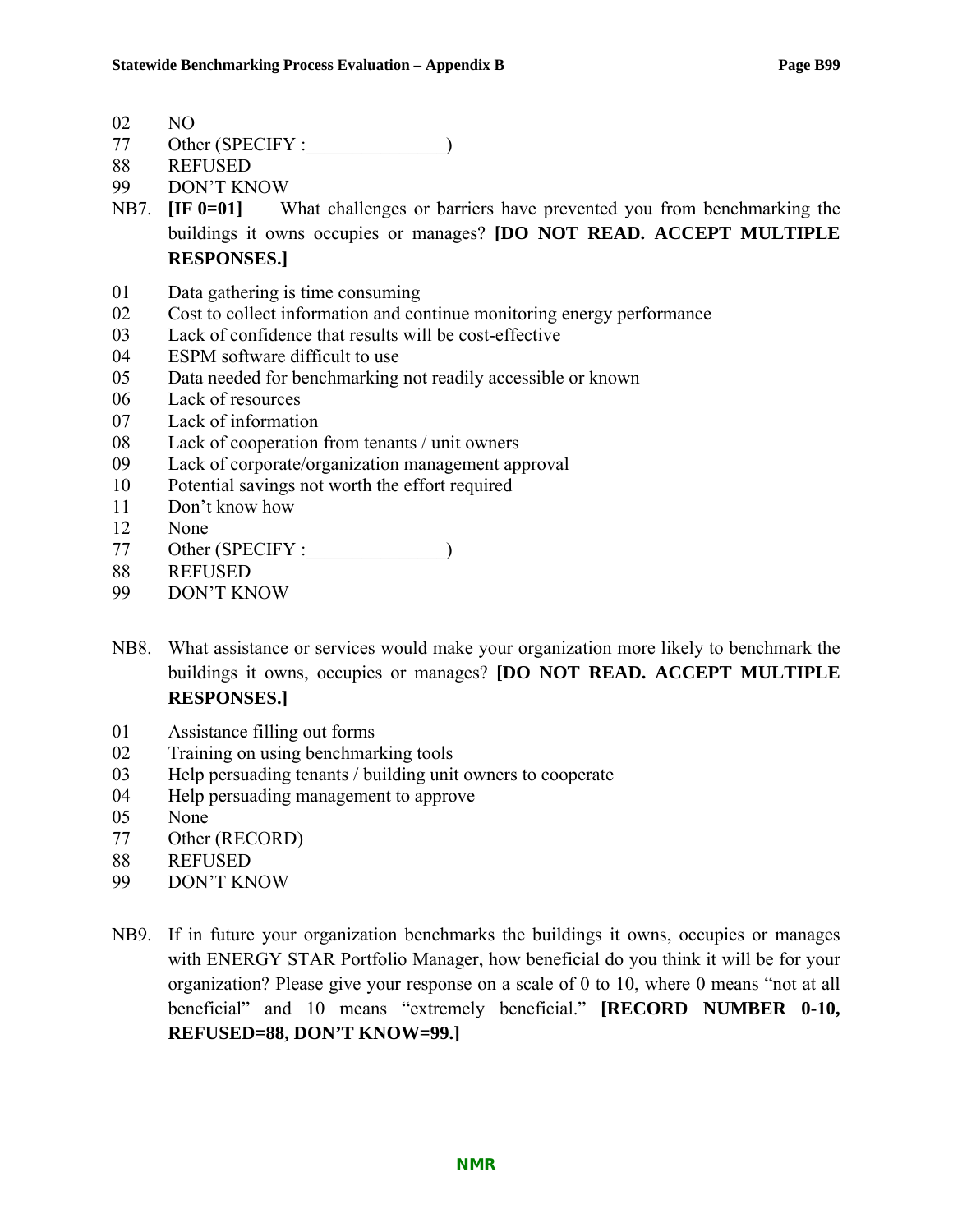- NB10. How would you rate your organization's interest in benchmarking the buildings it owns, occupies or manages in the future? Please give your response on a scale of 0 to 10, where 0 means "not at all interested" and 10 means "extremely interested." **[RECORD NUMBER0-10, REFUSED=88, DON'T KNOW=99.]**
- NB11. **[IF NB10<4]** What are the reasons that your organization is not that interested in benchmarking the buildings it owns, occupies or manages? **[RECORD]**

# **9 Value of Certification**

- VC1. **[IF BE2=05 OR NB5=05**] How important is it to your organization that its buildings receive ENERGY STAR certification? Please rate the importance of the certification on a scale of 0 to 10, where zero means "not at all important" and 10 means "extremely important." **[RECORD NUMBER 0-10, REFUSED=88, DON'T KNOW=99.]**
- VC2. **[IF BE2=06 OR NB5=06]** How important is it to your organization that its buildings receive LEED certification? Please rate the importance of the certification on a scale of 0 to 10, where zero means "not at all important" and 10 means "extremely important." **[RECORD NUMBER 0-10, REFUSED=88, DON'T KNOW=99.]**

# **10 Awareness of Energy Efficiency Programs and Decision Making**

## **[EN AND EB ONLY]**

- EE1. Please help me understand how important energy costs are compared to the total costs of running your business. Would you say that energy costs are very important, somewhat important, not very important, or not at all important, compared to your total costs of doing business?
- 01 Very important
- 02 Somewhat important
- 03 Not very important
- 04 Not at all important
- 88 REFUSED
- 99 DON'T KNOW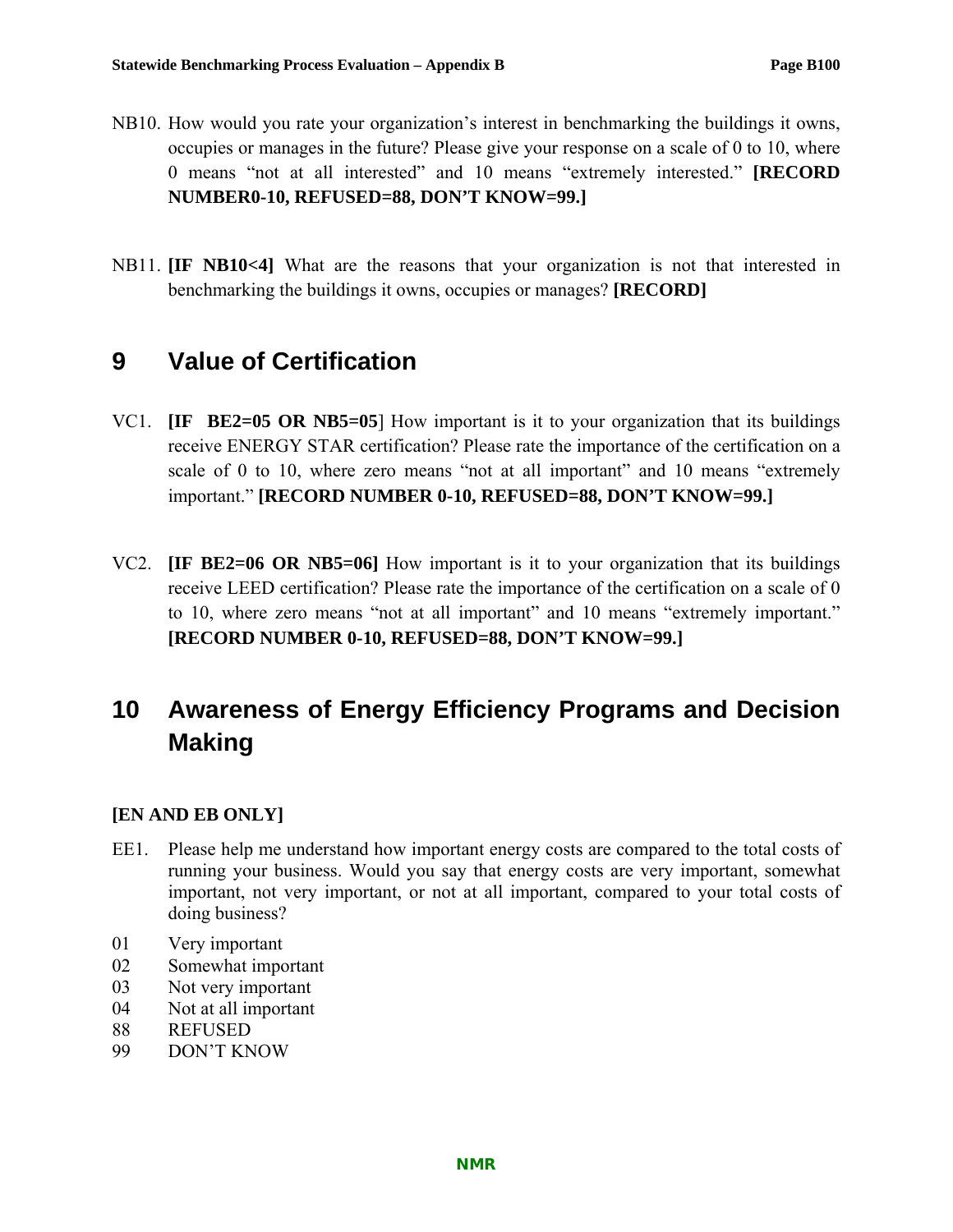# **11 Firmographics**

I have just a few more questions to ask you.

F1A. **[IF EN:]** How many buildings does your organization own, occupy or manage in the US? **[RECORD A NUMBER; IF THEY CANNOT GIVE A NUMBER, READ ANSWER CATEGORIES AND ASK WHICH ONE IT FITS INTO]** 

**[IF VB:]** For how many customer buildings does your organization perform benchmarking services in the US? **[RECORD A NUMBER; IF THEY CANNOT GIVE A NUMBER, READ ANSWER CATEGORIES AND ASK WHICH ONE IT FITS INTO]**

01 1

- 02 2 to 4
- 03 5 to 10
- 04 11 to 25
- 05 Over 25
- 88 REFUSED
- 99 DON'T KNOW
- F1B. **[IF EN:]** How many of these buildings are in California?**[RECORD A NUMBER; IF THEY CANNOT GIVE A NUMBER, READ ANSWER CATEGORIES AND ASK WHICH ONE IT FITS INTO]**

**[IF VB:]** How many of these customer buildings are in California? **[RECORD A NUMBER; IF THEY CANNOT GIVE A NUMBER, READ ANSWER CATEGORIES AND ASK WHICH ONE IT FITS INTO]**

- 01 1
- 02 2 to 4
- 03 5 to 10
- 04 11 to 25
- 05 Over 25
- 88 REFUSED
- 99 DON'T KNOW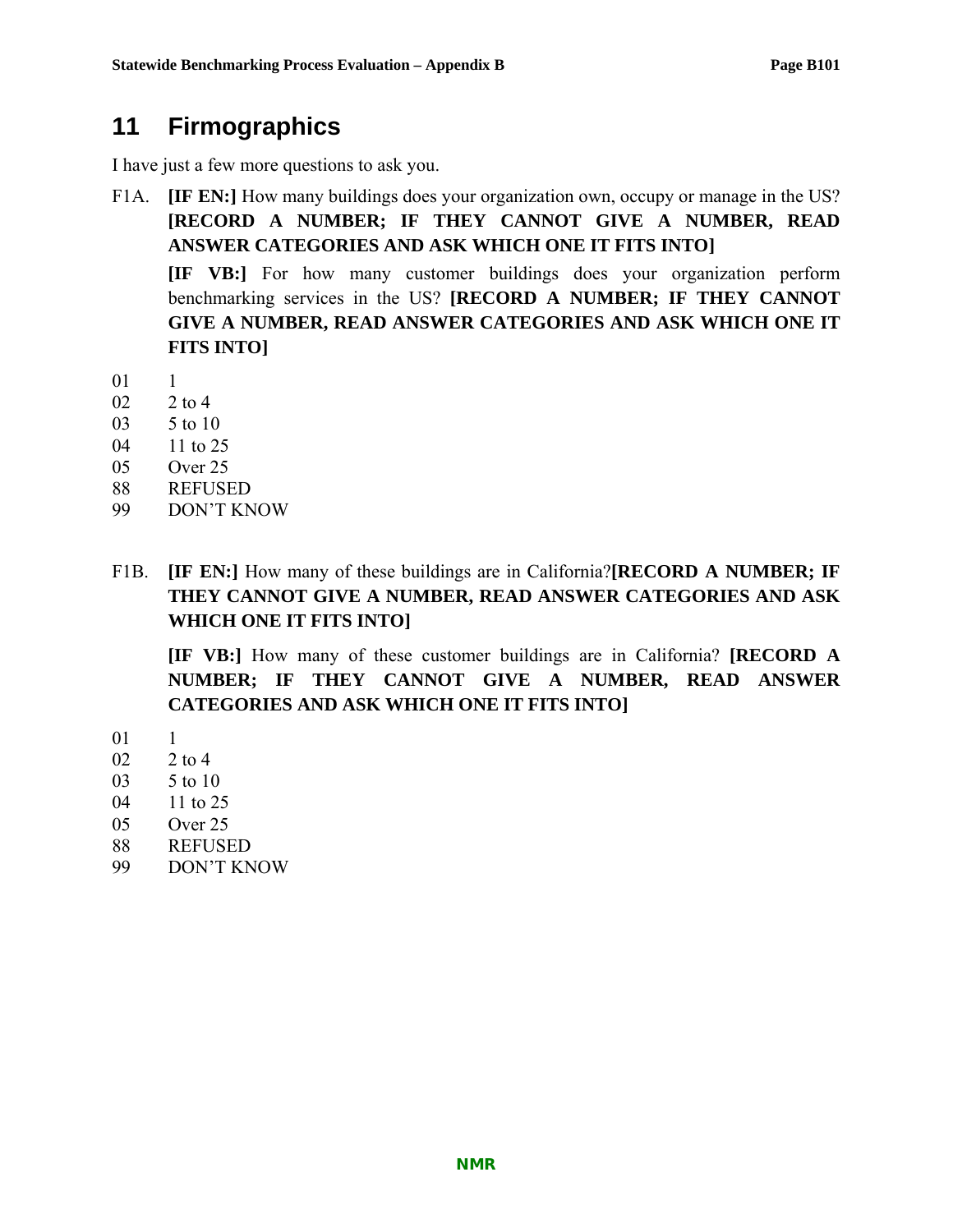- F1C. **[IF EB AND BE3=1, 2, 3, 4, OR 5]** Earlier you said your organization owns, occupies or manages **[INSERT RESPONSE TO BE3 HERE]** buildings in the US. How many of these are in California? **[RECORD A NUMBER; IF THEY CANNOT GIVE A NUMBER, READ ANSWER CATEGORIES AND ASK WHICH ONE IT FITS INTO]**
- 01 1
- 02 2 to 4
- 03 5 to 10
- 04 11 to 25
- 05 Over 25
- 88 REFUSED
- 99 DON'T KNOW
- F2. **[IF EB or EN, READ:]** Thinking only about your organization's buildings in California, what is the approximate square footage of heated and cooled floor area of these facilities? You can give me either the total square footage for all buildings or an average square footage per building. Your best guess is fine. **[RECORD VERBATIM; IF 99, PROBE FOR OR AVERAGE FACILITY SIZE]**

**[IF VB, READ:]** Thinking only about the customer buildings your organization has benchmarked in California, what is the approximate square footage of heated and cooled floor area of these facilities? You can give me either the total square footage for all buildings or an average square footage per building. Your best guess is fine. **[RECORD VERBATIM; IF 99, PROBE FOR AVERAGE FACILITY SIZE]**

Total amount \_\_\_\_\_\_\_\_\_\_\_\_\_\_\_\_\_\_\_\_ square feet

Average per facility \_\_\_\_\_\_\_\_\_\_\_\_\_\_\_square feet

77 Other (SPECIFY :  $\qquad \qquad$ )

88 REFUSED

99 DON'T KNOW

OR

F3. **[IF EB or EN, READ:]** What are the primary activities conducted at these buildings in California? **[DO NOT READ; ACCEPT MULTIPLE RESPONSES]** 

**[IF VB, READ:]** What are the primary activities conducted at the buildings for which your organization performs benchmarking services in California? **[DO NOT READ; ACCEPT MULTIPLE RESPONSES]** 

- 01 Office
- 02 Retail (non-food)
- 03 College/University
- 04 School
- 05 Grocery Store
- 06 Restaurant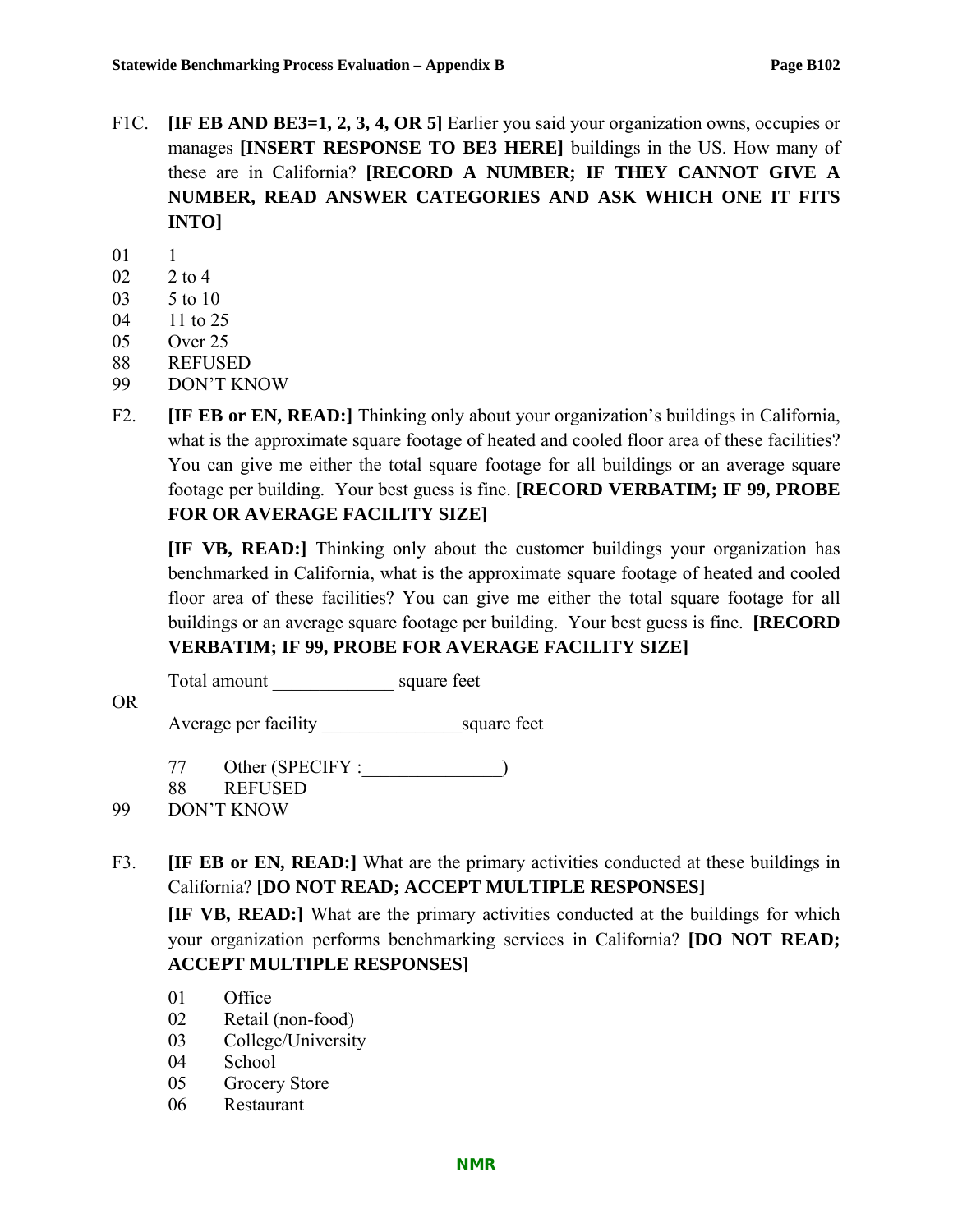- 07 Health Care (other than Hospital)
- 08 Hospital
- 09 Hotel or Motel
- 10 Warehouse
- 11 Construction
- 12 Community Service/Church/Temple
- 13 Industrial Process/Manufacturing/Assembly
- 14 Condo Assoc./Apartment Mgr.
- 15 Greenhouse
- 16 Laundry/Cleaners
- 17 Data Center
- 18 Municipal Wastewater Treatment Plant
- 19 Municipal Building
- 20 Auto Dealers
- 21 Senior Care Facility
- 77 Open/Other (SPECIFY :\_\_\_\_\_\_\_\_\_\_\_\_\_\_)
- 88 REFUSED
- 99 DON'T KNOW
- F4. **IF EN OR EB, READ** Are all of the buildings your organization owns, occupies or manages served by **[UTILITY NAME]?**

**[IF VB, READ]** Are all of the buildings your organization has benchmarked to date served by **[UTILITY NAME]?**

- 01 YES
- 02 NO
- 88 REFUSED
- 99 DON'T KNOW
- F5. **[IF F4=02]** Besides **[UTILITY NAME],** what other utilities serve these buildings? **[MULTIPLE RESPONSE. DO NOT READ]**
- 01 Southwest Gas (SG)
- 02 Pacific Gas & Electric (PG&E)
- 03 San Diego Gas & Electric (SDG&E)
- 04 Pacific Power & Light (PP&L)
- 05 Sierra Pacific Power (SPP)
- 06 Southern California Edison (SCE)
- 07 Southern California Gas (SCG)
- 77 Other (SPECIFY :\_\_\_\_\_\_\_\_\_\_\_\_\_\_\_)
- 88 REFUSED
- 99 DON'T KNOW

Those are all the questions I have for you. Thank you for your time.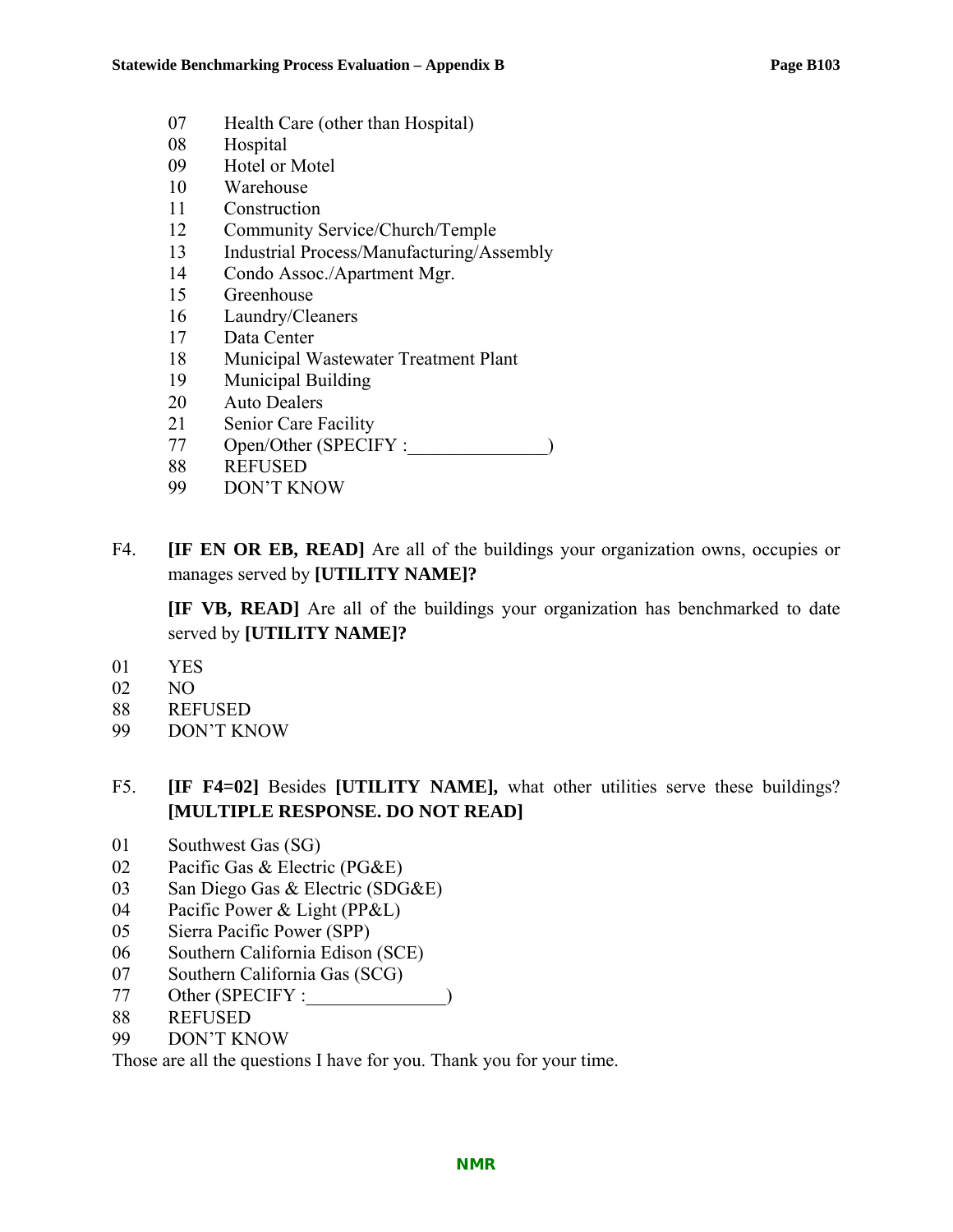#### **B.13.2 Non-Participant Survey Instrument**

#### **Study 5461n**

#### **[NOTES FOR CATI PROGRAMMING]**

Non-participants are medium or large commercial customers who are sole tenants of a building (whether they are owner-occupiers or renters), or own a building with just one tenant (so that this group would actually be in a position to benchmark). While they may have benchmarked with ESPM or another benchmarking tool, they should have not taken a utility benchmarking workshop nor have used ABS with EPSM.

- **EO** End users who own the building(s) their organization occupies, **IF 0=01**
- **EL** End users who rent or lease the building(s) their organization occupies, **IF 0=03**
- **PM** Property manager, **IF 0=04**

#### **Quotas=48**

**Sample Elements:** Contact Name

Utility Name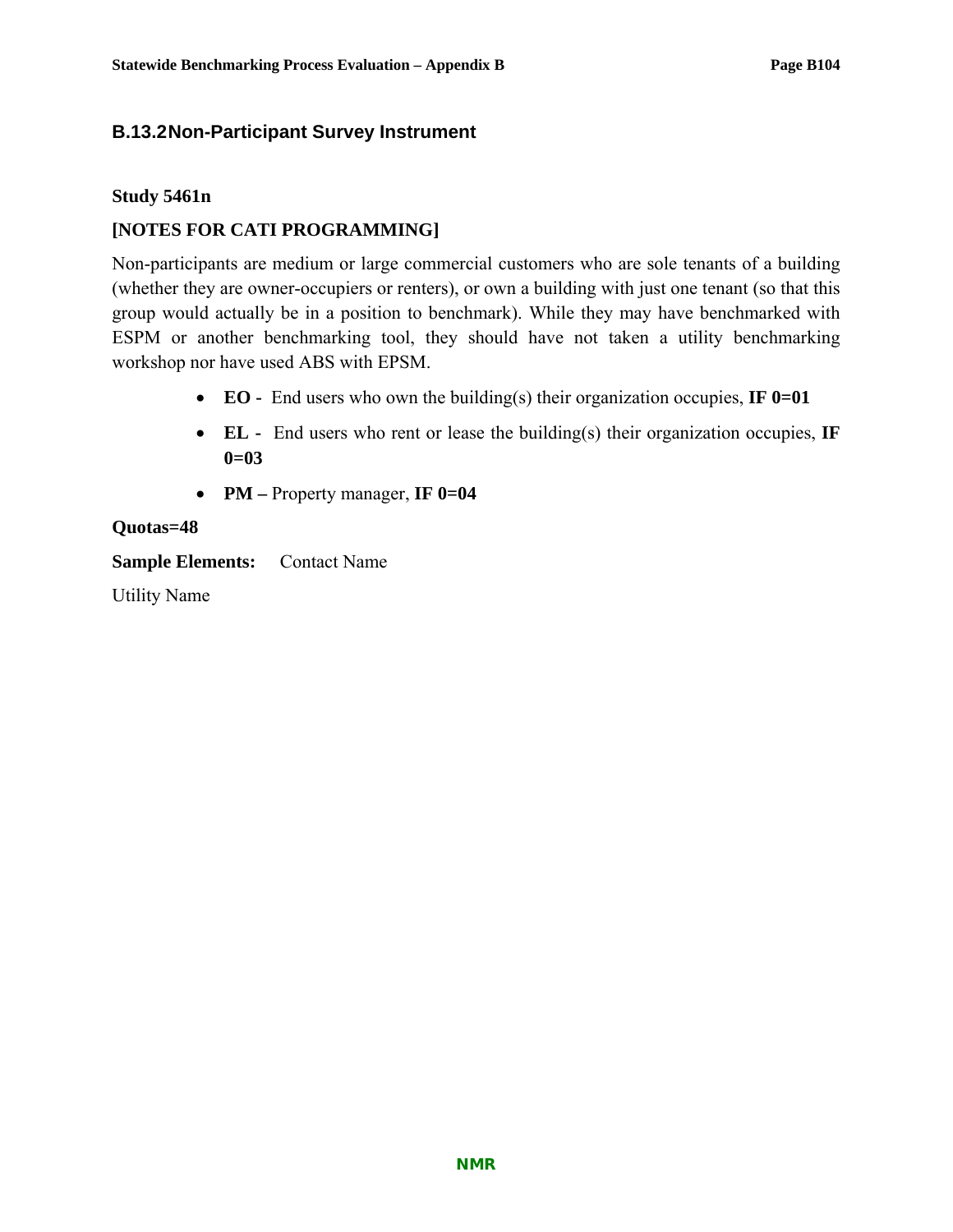## **1 INTRODUCTION**

Hello, my name is and I am calling from on behalf of California Public Utilities Commission.

**[IF NECESSARY:** I would like to speak with the person who is most knowledgeable about your organization's experiences benchmarking your buildings.**]**

I am calling today as part of an evaluation of the benchmarking support offered by **[their UTILITY NAME]** and other California utilities. The reason we are calling is to gather information that will help **[UTILITY NAME]** improve its support of businesses such as yours. We would appreciate a few minutes of your time to ask you some questions.

 **[IF RESPONDENT ASKS WHAT BENCHMARKING IS:** Buildings are benchmarked using energy management software that allows customers to track and assess energy consumption. Typically benchmarking provides metrics that assess the energy use intensity (EUI) (e.g., energy use per square foot) and energy performance of the whole building by comparing it to the energy usage of similar buildings.]

**[WHY THIS STUDY MATTERS:** This study will be used to improve **[UTILITY NAME]** programs that help customers benchmark their buildings using ENERGY STAR Portfolio Manager.**]** 

**[IF RESPONDENT ASKS HOW TO GET HELP WITH BENCHMARKING: [UTILITY NAME]** can help you with ENERGY STAR Portfolio Manager. Just send them an email with your questions and someone from **[UTILITY NAME]** will get back to you. The email address is

**[PG&E:** benchmarking@pge.com]

**[SCE:** If you need assistance, contact your account representative or call (800) 736-4777]

**[SDG&E:** If you need assistance, contact SDG&E's Energy Savings Center at (800) 644-6133 or by email at benchmarking@semprautilities.com]

**[SoCalGas:** If you need assistance, please go to our benchmarking website at: socalgas.com and search "benchmarking."]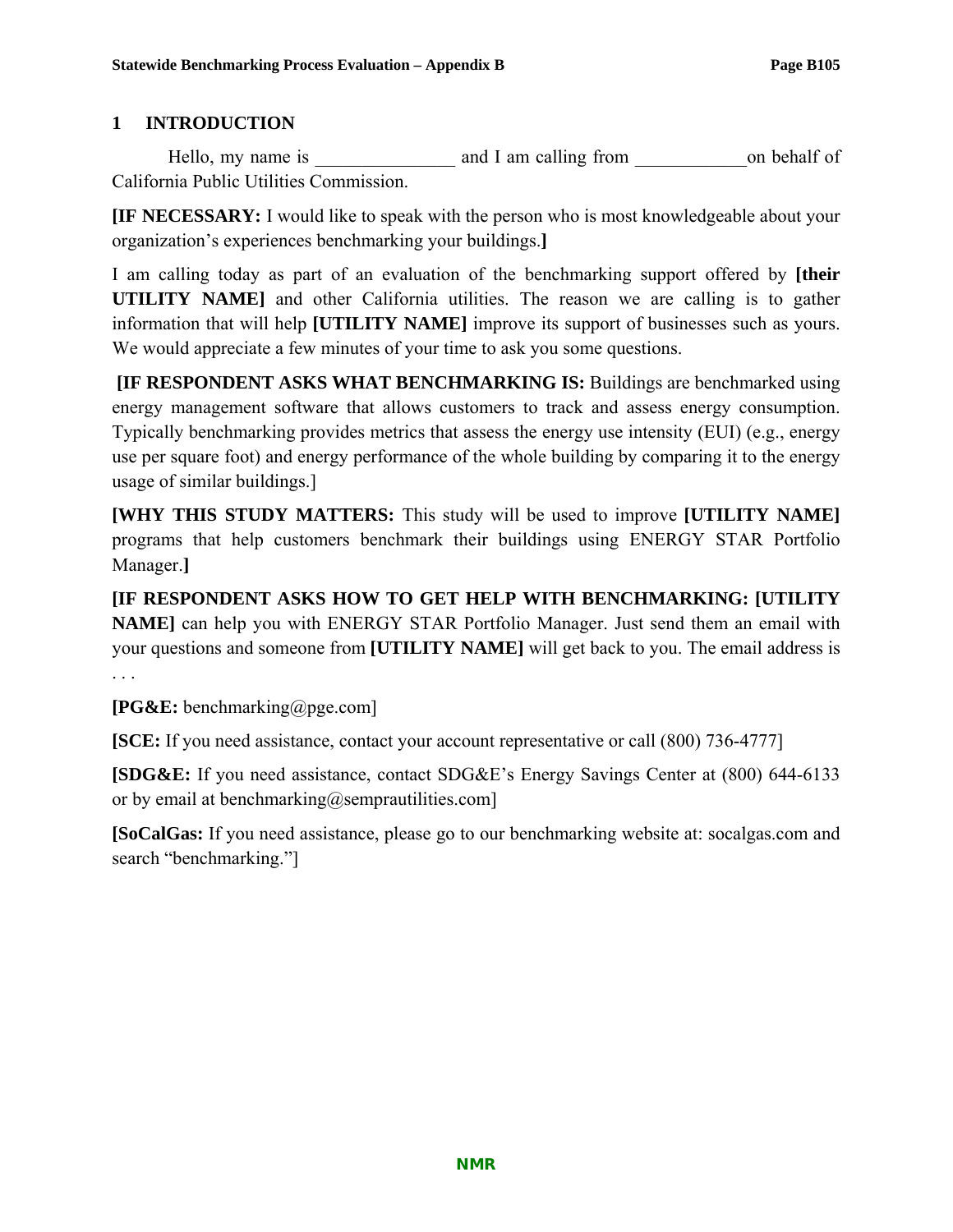#### **2 SCREENING**

- S10. Are you the person at your organization who is most familiar with the energy management of your organization's facilities? [**Probes:** This might be your facility manager, or energy manager]
- 01 YES **[GO TO 0]**
- 02 NO
- 88 REFUSED
- 99 DON'T KNOW
- S11. Is there someone else who would know about the energy management of your organization's facilities?

### 01 YES [ASK FOR NAME: \_\_\_\_\_\_\_\_\_\_\_\_\_ AND TELEPHONE #: \_\_\_\_\_\_\_\_\_\_\_] **[THANK AND TERMINATE. SCHEDULE INTERVIEW WITH BEST CONTACT.]**

- 02 NO **[THANK AND TERMINATE]**
- S12. Before this call, had you heard of the term "Building Benchmarking"?
- 01 YES **[GO TO 0]**
- 02 NO
- 88 REFUSED **[THANK AND TERMINATE]**
- 99 DON'T KNOW
- S13. **[IF 0=02 OR 99]** Buildings are benchmarked using energy management software that allows customers to track and assess energy consumption. Typically benchmarking provides metrics that assess the energy use intensity and energy performance of the whole building by comparing it to the energy usage of similar buildings. Have you heard of this practice of "Building Benchmarking"?
- 01 YES
- 02 NO **[GO TO 0**]
- 88 REFUSED **[THANK AND TERMINATE]**
- 99 DON'T KNOW **[THANK AND TERMINATE]**
- S14. What does the term "Building Benchmarking" mean to you?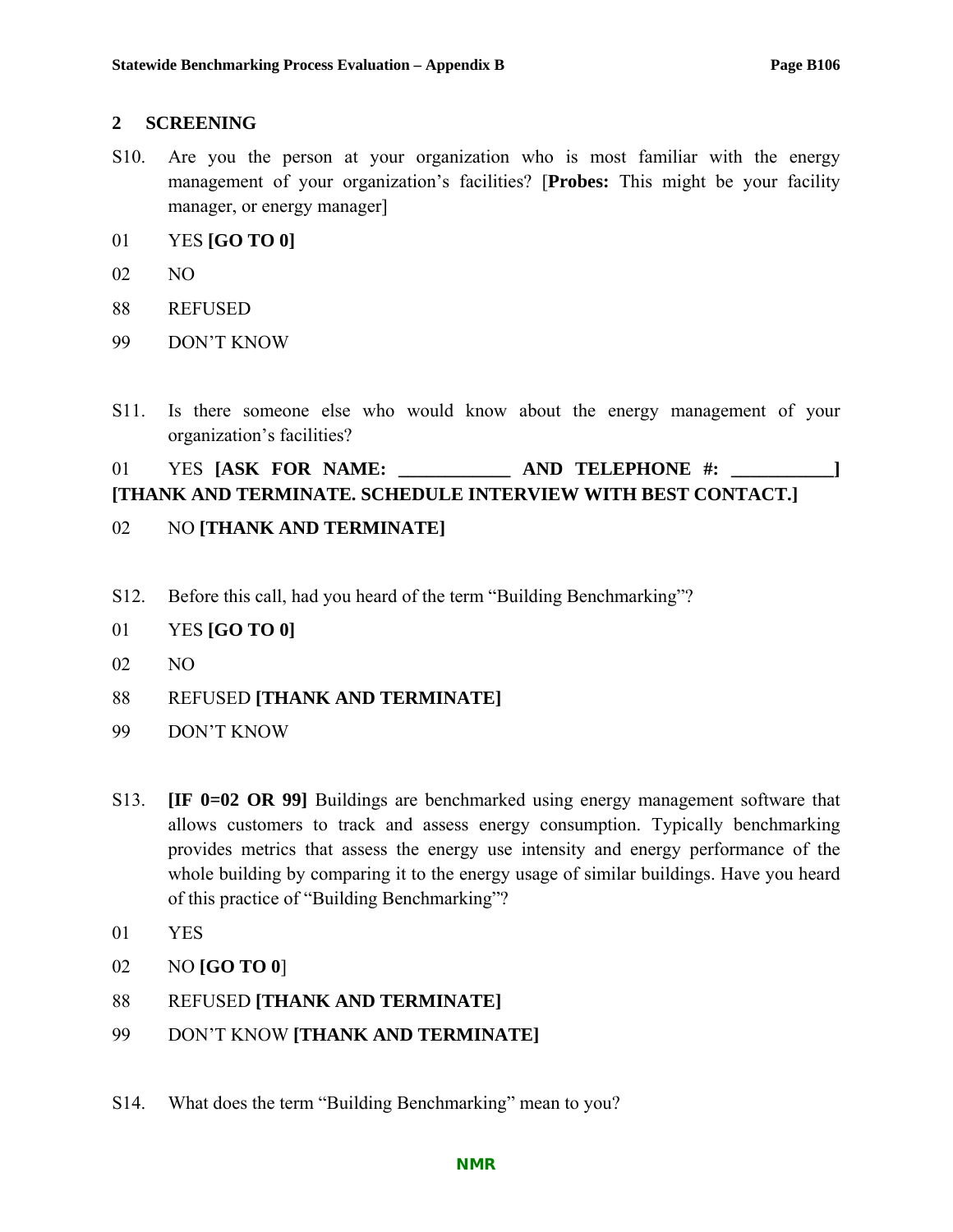- 01 [RECORD VERBATIM]
- 88 REFUSED
- 99 DON'T KNOW
- S15. Which of the following statements best describes your organization's experience with benchmarking *in the past three years*… **[READ IN ORDER. STOP READING WHEN RESPONDENT AGREES WITH A STATEMENT. TRACK DISPOSITION OF 02 SEPARATELY FROM 88 & 99]**
- 01 We have *completed* benchmarking at least one building
- 02 We are *in the process* of benchmarking a building *for the first time* **[THANK AND TERMINATE]**
- 03 We have *not* benchmarked a building in the past three years **[GO TO 0]**

#### 88 REFUSED **[THANK AND TERMINATE]**

- 99 DON'T KNOW **[THANK AND TERMINATE]**
- S6A. Which of the following best describes your role in benchmarking buildings for your organization? **[READ]**
- 01 *You* benchmark buildings for your organization, OR
- 02 Another employee benchmark buildings for your organization, OR **[GO TO S6B]**
- 03 Another company benchmarks buildings for your organization **[GO TO S6C]**
- 04 Other: **[THANK AND TERMINATE]**
- 88 REFUSED **[THANK AND TERMINATE]**
- 99 DON'T KNOW **[THANK AND TERMINATE]**
- S6B. **[IF S3=02]** This survey asks about the value of benchmarking to your organization and how you use the results as well as about feedback on ENERGY STAR Portfolio Manager or other benchmarking tools your organization may have used. Are you the best person in your organization to talk with about this, or is there someone else we should talk with?

## 01 No, someone else **[ASK FOR NAME: \_\_\_\_\_\_\_\_\_\_\_\_ AND TELEPHONE #: \_\_\_\_\_\_\_\_\_\_\_] [THANK AND TERMINATE. SCHEDULE INTERVIEW WITH BEST CONTACT. THE BEST CONTACT MAY NOT HAVE ATTENDED A WORKSHOP]**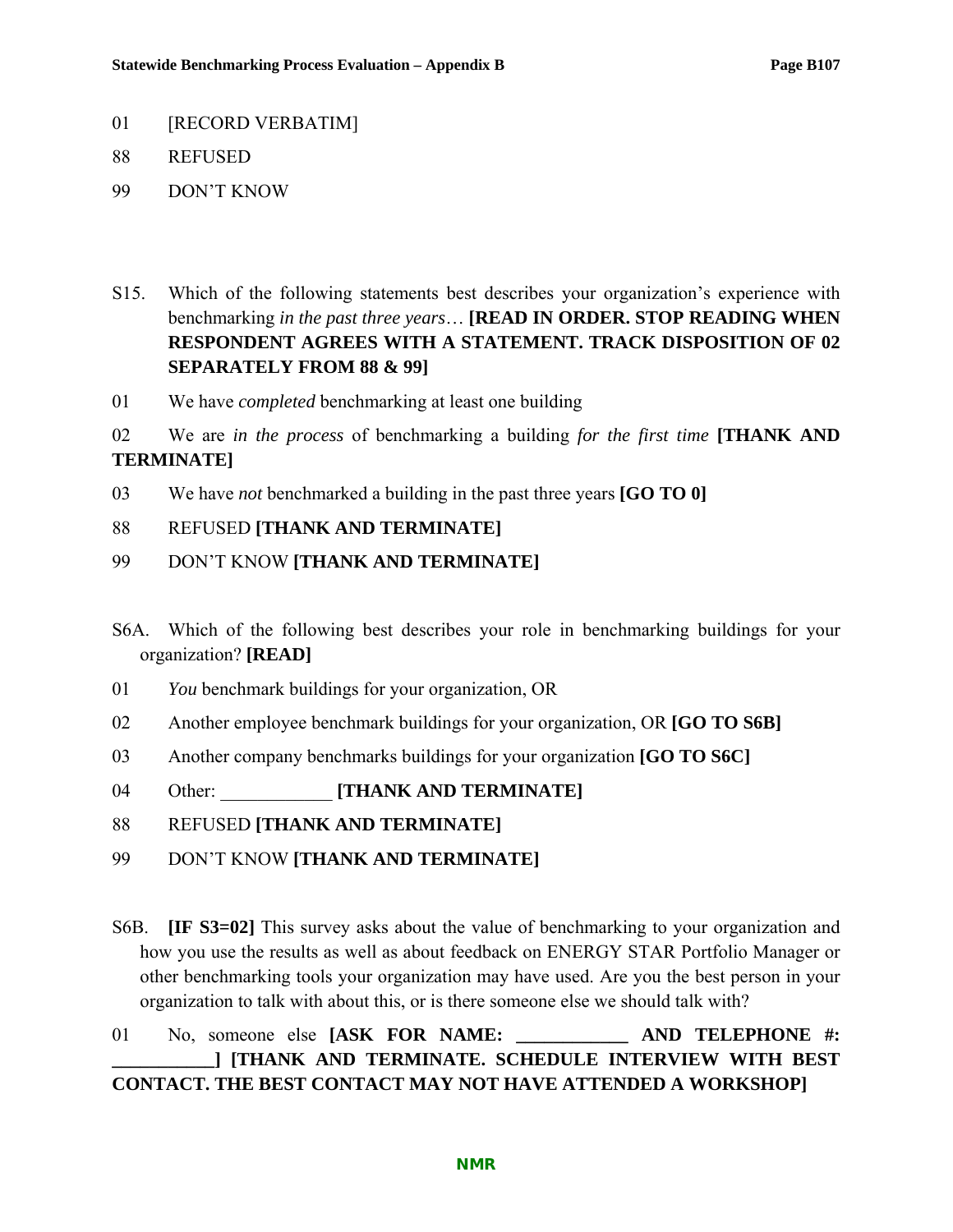02 I am the best person **[CONTINUE]** 

#### 88 REFUSED **[THANK AND TERMINATE]**

## 99 DON'T KNOW **[THANK AND TERMINATE]**

S6C. **[IF S3=03]** This survey asks about the value of benchmarking to your organization and how you use the results. Are you the best person in your organization to talk with about this, or is there someone else we should talk with?

## 01 No, someone else **[ASK FOR NAME: AND TELEPHONE #: \_\_\_\_\_\_\_\_\_\_\_] [THANK AND TERMINATE. SCHEDULE INTERVIEW WITH BEST CONTACT. THE BEST CONTACT MAY NOT HAVE ATTENDED A WORKSHOP]**

- 02 I am the best person **[GO TO 0]**
- 88 REFUSED **[THANK AND TERMINATE]**
- 99 DON'T KNOW **[GO TO 0]**
- S16. Has your organization used ENERGY STAR Portfolio Manager to benchmark buildings? [**IF RESPONDENT ASKS WHAT ENERGY STAR PORTFOLIO MANAGER IS:**  Portfolio Manager is an interactive energy management tool that allows you to track and assess energy and water consumption across your entire portfolio of buildings in a secure online environment.]
- 01 YES
- 02 NO **[GO TO 0]**
- 88 REFUSED **[THANK AND TERMINATE]**
- 99 DON'T KNOW **[GO TO 0]**
- S17. Which of the following best describes how your organization *currently* transfers energy use data into ENERGY STAR Portfolio Manager? **[READ 01 AND 02 IN ORDER, THEN READ 03 AND 04 IN RANDOM ORDER. BE SURE TO READ ALL OPTIONS, AS THE RESPONDENT MAY CHANGE THEIR MIND ABOUT THEIR ANSWER AFTER HEARING ALL FOUR.]**

01 We enter building and energy consumption data into Portfolio Manager by hand, one building at a time

02 We upload building and energy consumption data for 10 or more buildings from an Excel spreadsheet using a template from Portfolio Manager

03 We use the Automated Benchmarking System, or ABS, to automatically transfer energy consumption data only from the *utility* into Portfolio Manager **[THANK AND TERMINATE]**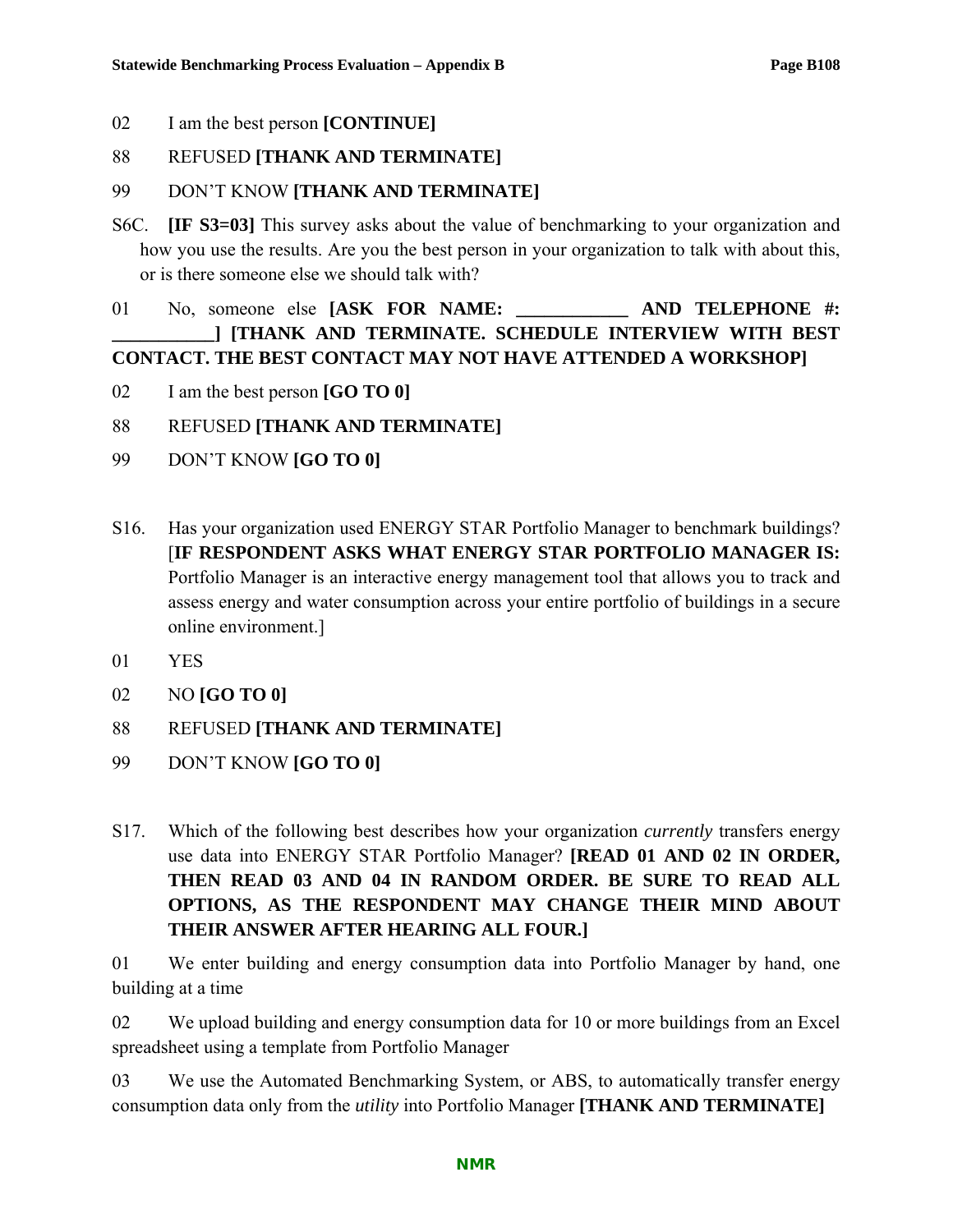04 We use the Automated Benchmarking System, or ABS, to automatically transfer building and/or energy consumption data from *a service or product provider that is not the utility* into Portfolio Manager **[THANK AND TERMINATE]** 

## 05 OTHER **[THANK AND TERMINATE]**

## 88 REFUSED **[THANK AND TERMINATE]**

99 DON'T KNOW

S18. Which of the following statements best describes your organization?

01 You own and manage facilities that you either lease to others or occupy yourselves **[END USER—OWNER (EO)]**

02 You own facilities that you lease to others and do not manage **[OWNER-NOT END-USER--THANK AND TERMINATE]** 

03 You occupy and manage facilities that you lease from an owner or property management firm **[END USER—NOT OWNER (EL)]**

04 You manage facilities owned and occupied by others **[PROPERTY MANAGER – (PM)]**

77 Other (SPECIFY :  $\qquad \qquad$  ). **[THANK AND TERMINATE]** 

88 REFUSED **[THANK AND TERMINATE]**

99 DON'T KNOW **[THANK AND TERMINATE]**

## [**Confirmation of non-participants:**

**IF 0=01, THEY ARE A NON-PARTICIPANT END-USER OWNER [EO] AND CAN CONTINUE THROUGH THE SURVEY.** 

**IF 0=03, THEY ARE A NON-PARTICIPANT END-USER NON-OWNER [EL] AND CAN CONTINUE THROUGH THE SURVEY.** 

**IF 0=04, THEY ARE A NON-PARTICIPANT PROPERTY MANAGER [PM] AND CAN CONTINUE THROUGH THE SURVEY.]**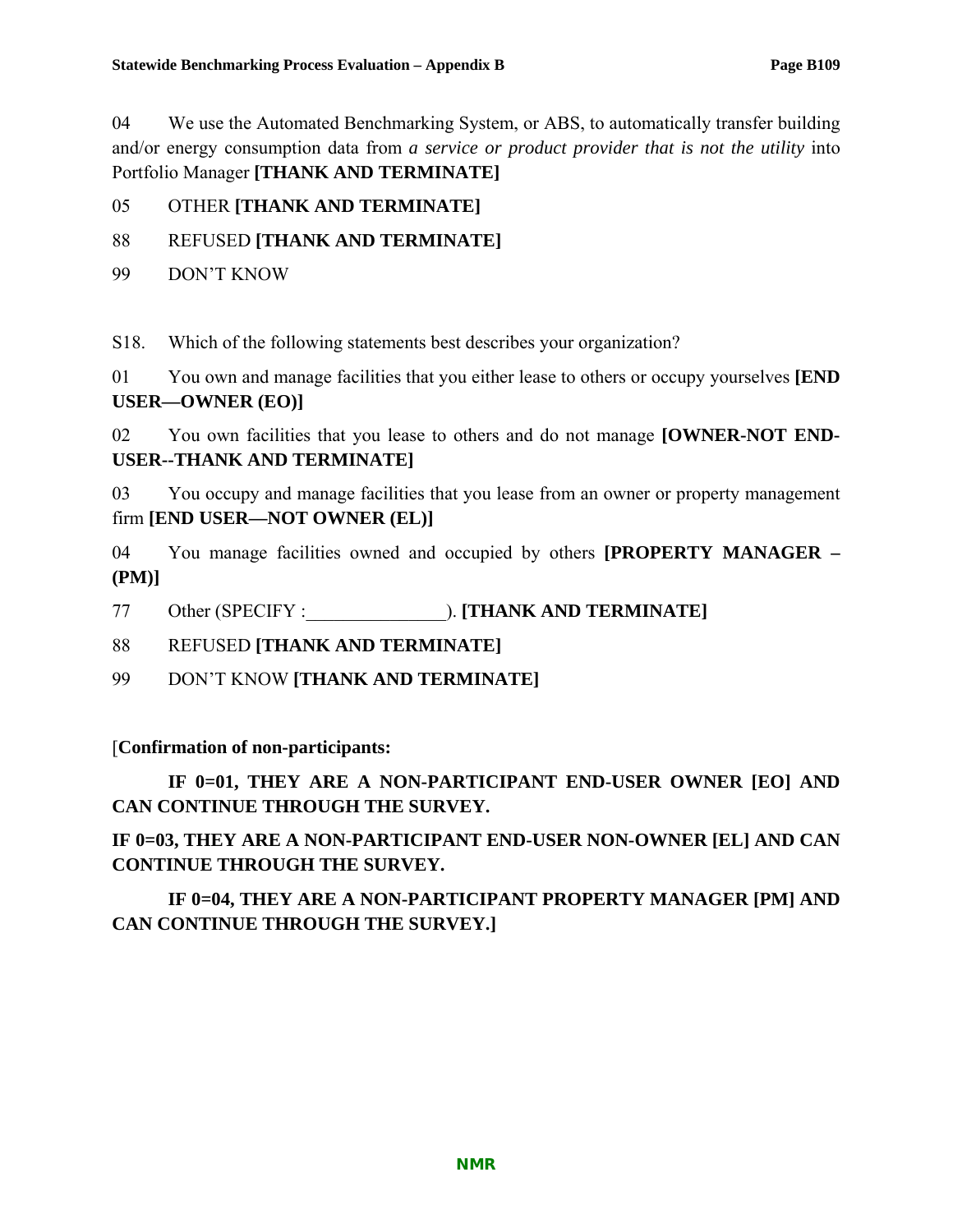## **3 ESPM & ABS Experience**

## **[ASK IF 0=01 AND S16= 01]**

First, I'd like to ask you a few questions about your experience using ENERGY STAR Portfolio Manager.

- ABS17. Has your organization been able to successfully benchmark buildings using ENERGY STAR Portfolio Manager?
- 01 YES **[SKIP TO 0]**
- 02 NO
- 77 Other: \_\_\_\_\_\_\_\_\_\_\_\_ **[SKIP TO 0**]
- 88 REFUSED **[SKIP TO 0**]
- 99 DON'T KNOW **[SKIP TO 0**]

## ABS18. **IF 0=02]** Why was your organization unable to benchmark with ESPM? **[MULTIPLE RESPONSE. DO NOT READ]**

- 01 Confusing or difficult to use
- 02 Problems deleting a meter
- 03 Problems getting authorizations from tenants or others
- 04 Could not identify all meters
- 05 Could not get a score because building was too small
- 06 Could not get a score for some other reason [RECORD DESCRIPTION]
- 07 Could not get a score & don't know why
- 08 Type of building I wanted to rate is not included in Portfolio Manager
- 09 Problems due to having multiple addresses for a building
- 10 Technical problems setting up account
- 11 Difficulty getting approval from utility to set up account to benchmark customer's building
- 12 Received confusing error codes
- 77 Other [RECORD DESCRIPTION]
- 88 REFUSED
- 98 DON'T KNOW Respondent did not do the benchmarking themselves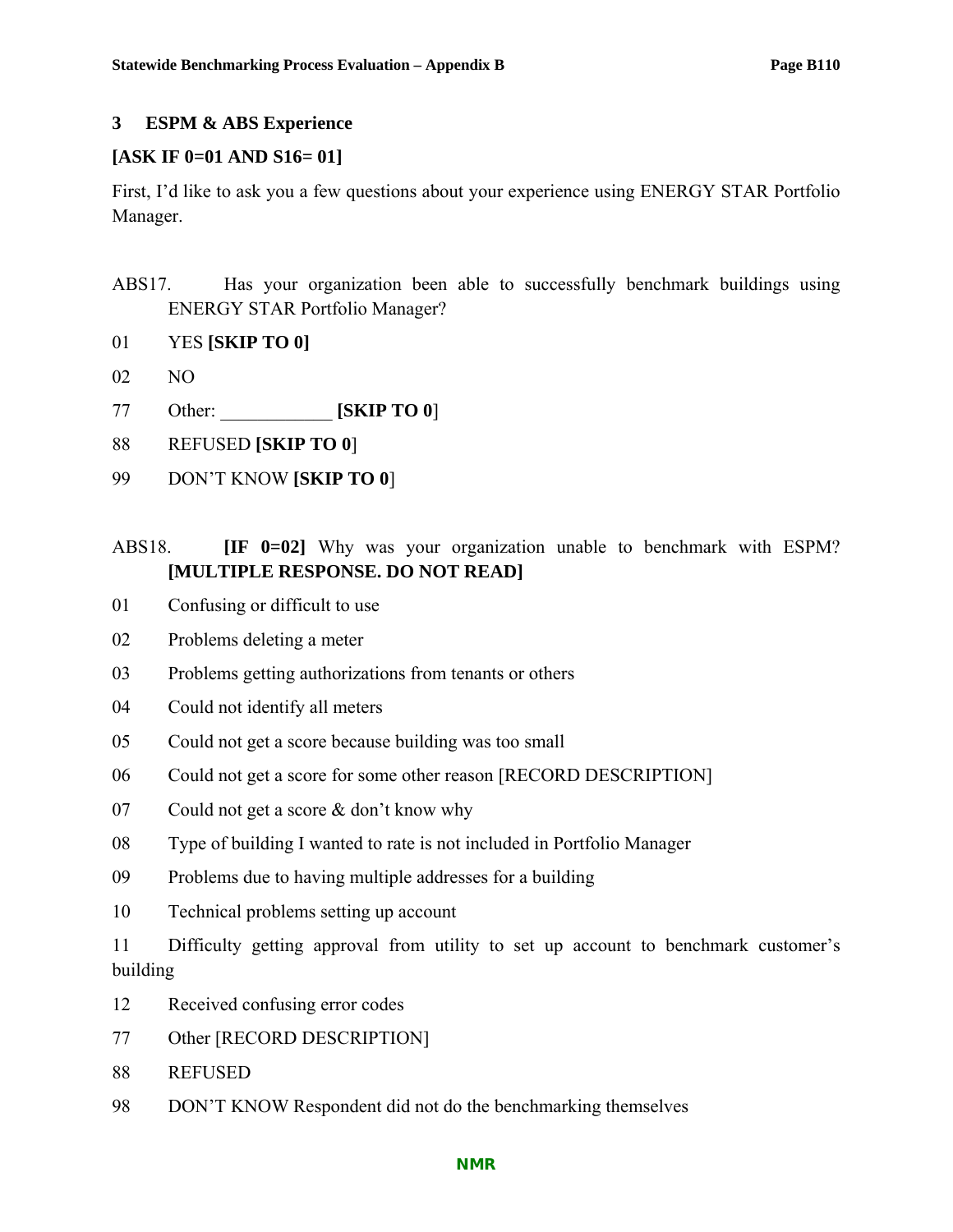- 99 DON'T KNOW Other
- ABS19. Have you had any difficulties using ENERGY STAR Portfolio Manager?
- 01 YES
- 02 NO
- 77 Other (SPECIFY :  $\qquad \qquad$ )
- 88 REFUSED
- 98 DON'T KNOW Respondent did not do the benchmarking themselves
- 99 DON'T KNOW Other

ABS20. **IF 0=01** Tell me what kinds of difficulties you experienced with ENERGY STAR Portfolio Manager. **[DO NOT READ. MARK ALL THAT APPLY]** 

- 01 Confusing or difficult to use
- 02 Problems deleting a meter
- 03 Problems getting authorizations from tenants or others
- 04 Could not identify all meters
- 05 Could not get a score because building was too small
- 06 Could not get a score for some other reason [RECORD DESCRIPTION]
- 07 Could not get a score & don't know why
- 08 Type of building I wanted to rate is not included in Portfolio Manager
- 09 Problems due to having multiple addresses for a building
- 10 Technical problems setting up account

11 Difficulty getting approval from utility to set up account to benchmark customer's building

- 12 Received confusing error codes
- 77 Other [RECORD DESCRIPTION]
- 88 REFUSED
- 98 DON'T KNOW Respondent did not do the benchmarking themselves
- 99 DON'T KNOW Other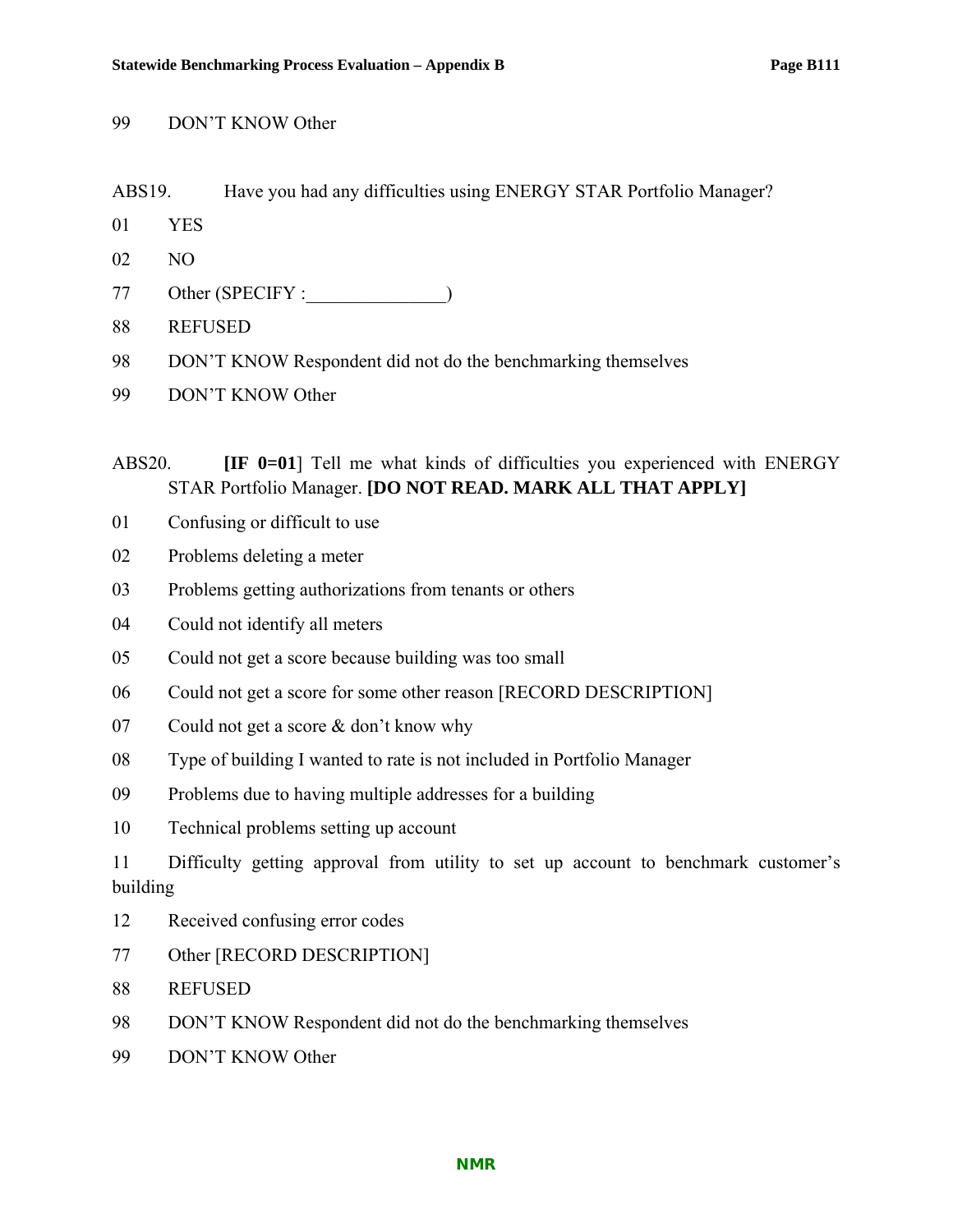- ABS8. For buildings that meet certain qualifications, Portfolio Manager should produce a benchmark score from 0 to 100. For all other buildings, Portfolio Manager should produce EUI, which is Energy Use Intensity or energy use per square foot. Has your organization been able to obtain a benchmark score from Portfolio Manager for buildings that should qualify for a score?
- 01 YES
- 02 NO
- 77 Other (SPECIFY :  $\qquad \qquad$ )
- 98 DON'T KNOW Respondent did not do the benchmarking themselves
- 99 DON'T KNOW Other
- ABS21. IN THE LAST THREE YEARS, has your organization TRIED to use the Automated Benchmarking Service to automatically transfer building energy use data from the utility to ENERGY STAR Portfolio Manager?
- 01 YES
- 02 NO
- 77 Other (SPECIFY :
- 88 REFUSED
- 98 DON'T KNOW
- ABS22. **[IF ABS21=01]** For which utilities have you tried to transfer data with the utility's Automated Benchmarking Service? **[DO NOT READ. ACCEPT MULTIPLE RESPONSES. PROBE.]**
- 01 Pacific Gas and Electric
- 02 Southern California Edison
- 03 Southern California Gas
- 04 San Diego Gas and Electric
- 88 REFUSED
- 98 DON'T KNOW—Respondent did not do the benchmarking themselves
- 99 DON'T KNOW—Other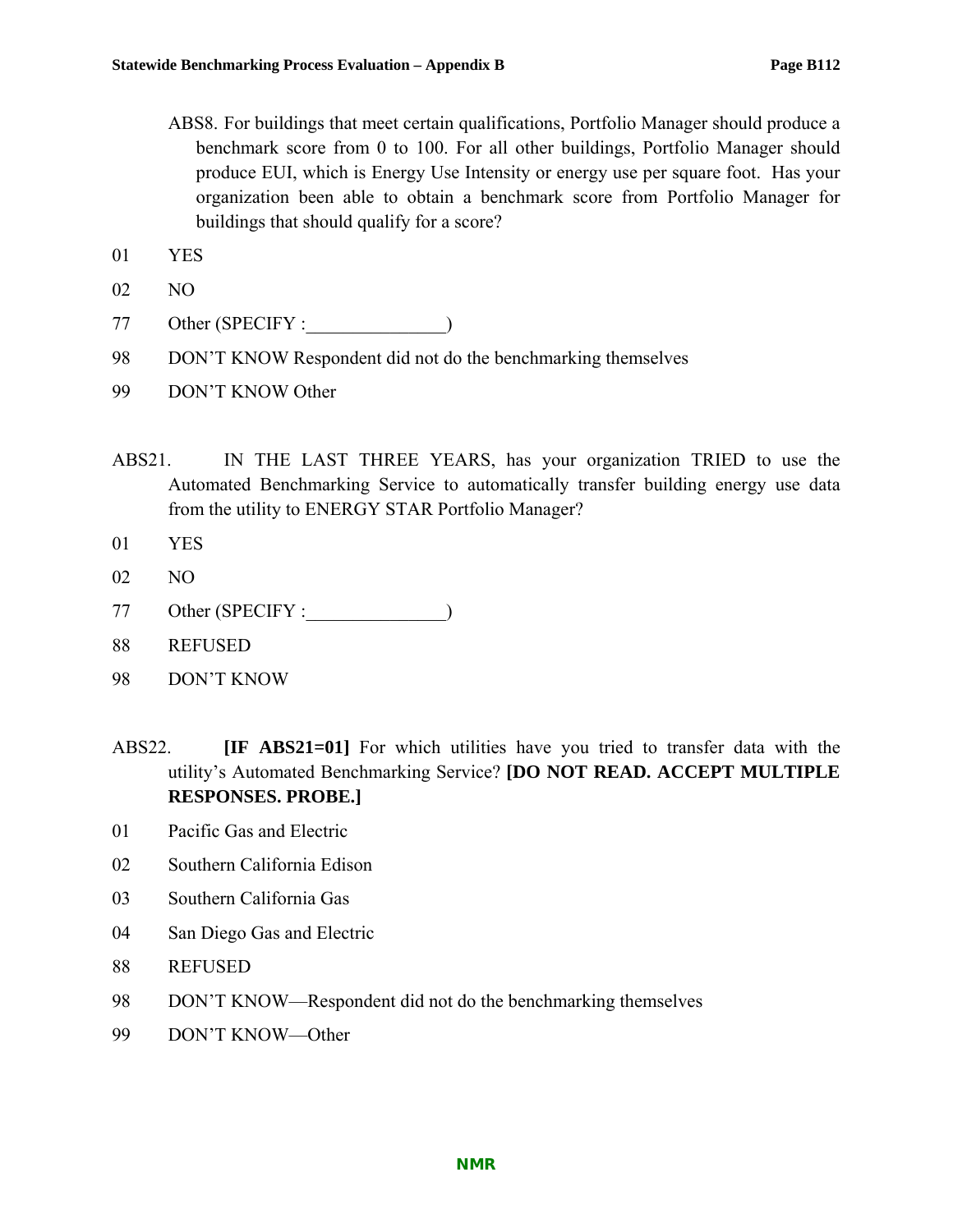- ABS23. **[IF ABS21=01]** Why did your organization stop using the Automated Benchmarking Service? **[DO NOT READ. MARK ALL THAT APPLY.] [IF THEY SAY THEY ARE STILL USING THE AUTOMATED BENCHMARKING SERVICE, THANK AND TERMINATE. CURRENT ABS USERS SHOULD BE WEEDED OUT THROUGH QUESTION S17]**
- 01 Confusing or difficult to use
- 02 Problems deleting a meter
- 03 Problems getting authorizations from tenants or others
- 04 Could not identify all meters
- 05 PIN code not available
- 06 Address mismatch
- 07 ABS data not available for specific meter(s)
- 08 Building ID number changed in ESPM
- 09 Problems due to having multiple addresses for a building
- 10 Technical problems setting up account

11 Difficulty getting approval from utility to set up account to benchmark customer's building

- 12 Received confusing error codes
- 13 Still using Automated Benchmarking Service [THANK AND TERMINATE]
- 77 Other [RECORD DESCRIPTION]
- 88 REFUSED
- 98 DON'T KNOW Respondent did not do the benchmarking themselves
- 99 DON'T KNOW Other
- ABS9. Did you contact technical support at **[UTILITY NAME]** for help with Portfolio Manager or the Automated Benchmarking Service?
- 01 YES
- 02 NO [**GO TO BE29**]
- 88 REFUSED **[GO TO BE29]**
- 99 DON'T KNOW **[GO TO BE29]**
- ABS10. Was technical support able to resolve your problem?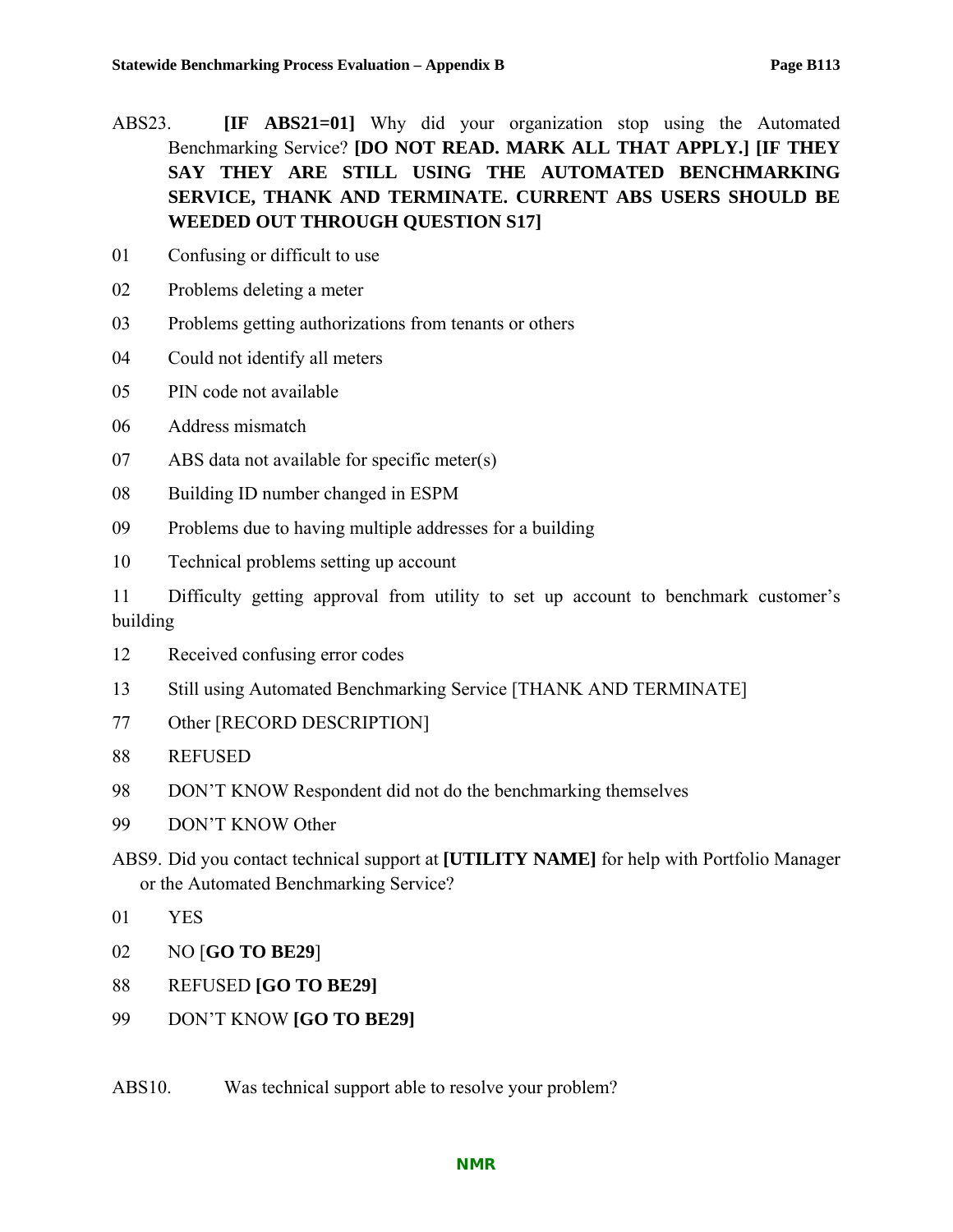- 01 YES
- 02 NO
- 77 Other (SPECIFY :  $\qquad \qquad$ )
- 88 REFUSED
- 99 DON'T KNOW
- ABS11. Using a scale of 0 to 10, where  $0 =$  "not at all satisfied" and  $10 =$  "very satisfied," how satisfied would you say you were with technical support overall? [**RECORD NUMBER 0-10, REFUSED=88, DON'T KNOW=99.]**?
- ABS12. **[IF ABS11< 3]** What was the one most important reason you were **not satisfied** with technical support? **[PROBE FOR A SPECIFIC REASON. ACCEPT ONE RESPONSE.]**
- 01 [RECORD VERBATIM]
- 88 REFUSED
- 99 DON'T KNOW
- ABS13. **[IF ABS11>7]** What was the one most important reason you were **satisfied** with technical support? **[PROBE FOR A SPECIFIC REASON. ACCEPT ONE RESPONSE.]**
- 01 [RECORD VERBATIM]
- 88 REFUSED
- 99 DON'T KNOW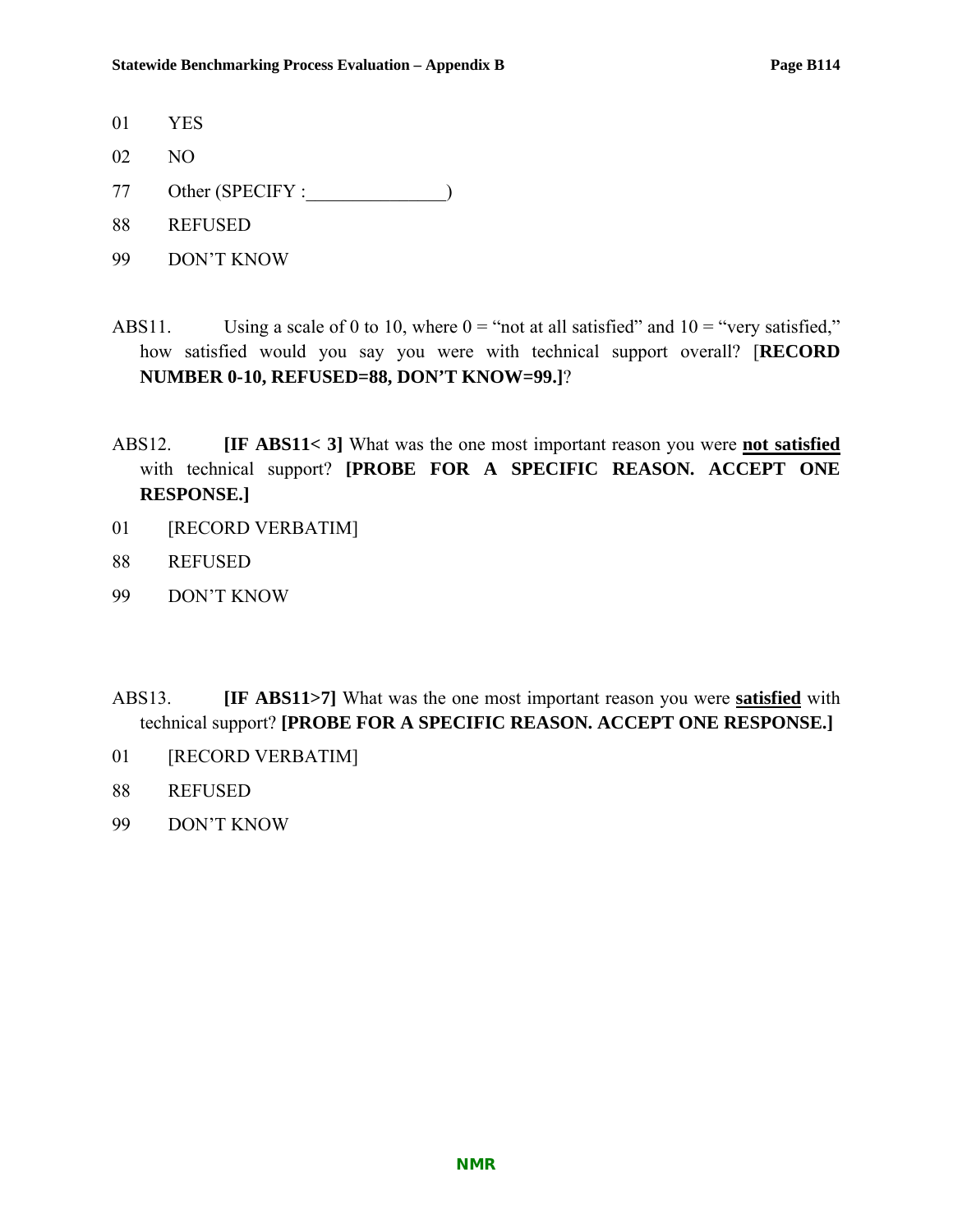#### **4 Benchmarking Experience**

### **[ASK IF S15=01]**

- BE29. How did you first learn about benchmarking? **[DO NOT READ. ACCEPT MULTIPLE RESPONSES]**
- 01 Utility workshop
- 02 Utility account manager or other utility representative
- 03 Utility website
- 04 Utility energy efficiency program
- 05 Industry or trade journal, newspaper, or website
- 06 Industry association, such as BOMA
- 07 Legislation (AB1103 or other)
- 08 This survey
- 77 Other (SPECIFY :\_\_\_\_\_\_\_\_\_\_\_\_\_\_\_)
- 88 REFUSED
- 99 DON'T KNOW
- BE30. What aspects of benchmarking most interest your organization? **[DO NOT READ. ACCEPT MULTIPLE RESPONSES.]**
- 01 Rating performance of buildings
- 02 Identifying poor performing buildings
- 03 Saving energy
- 04 Helping the environment
- 05 ENERGY STAR certification
- 06 LEED certification
- 07 Complying with corporate sustainability or environmental initiative
- 08 Required by AB1103
- 09 Improving profitability
- 10 Possibility of increasing building's value/ marketability
- 11 Possibility of advertising score/marketing opportunity for organization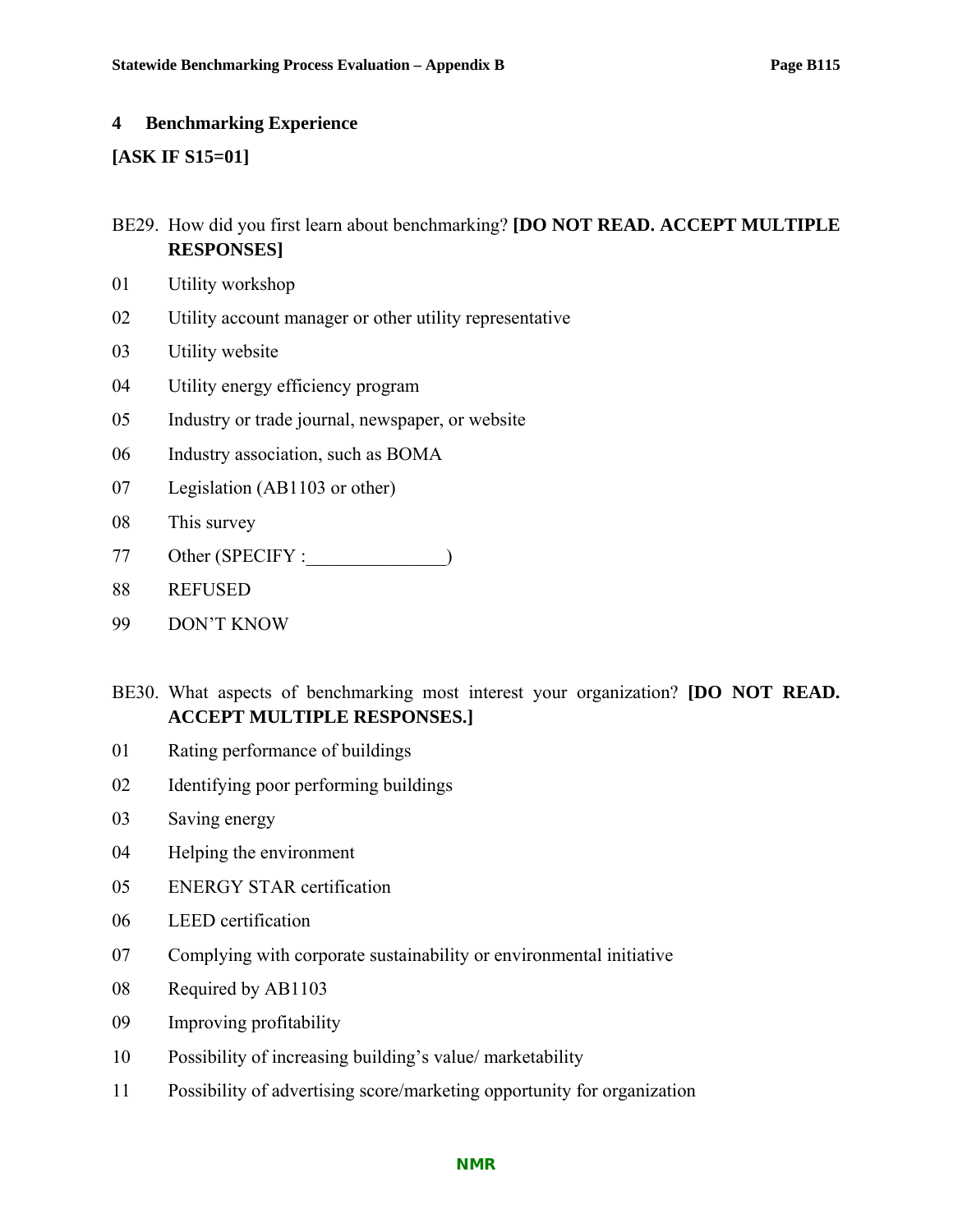- 12 Taking a whole building approach to assessing energy usage
- 13 Identifying efficiency measures
- 14 To get a baseline before an installation
- 77 Other (SPECIFY :\_\_\_\_\_\_\_\_\_\_\_\_\_\_\_)
- 88 REFUSED
- 99 DON'T KNOW
- BE31. How many buildings does your organization own, occupy or manage in the US? **[RECORD A NUMBER; IF THEY CANNOT GIVE A NUMBER, READ ANSWER CATEGORIES AND ASK WHICH ONE IT FITS INTO]**
- 01 1
- 02 2 to 4
- 03 5 to 10
- 04 11 to 25
- 05 Over 25
- 88 REFUSED
- 99 DON'T KNOW
- BE32. How many of the buildings your organization owns, occupies, or manages have been benchmarked to date? **[RECORD A SINGLE NUMBER 0-999, NOT A RANGE. IF THEY ARE NOT SURE OF NUMBER, ASK THEM TO PROVIDE AN EDUCATED GUESS. REFUSED=8888, DON'T KNOW=9999.]**
- BE33. In what year did your organization first begin to benchmark buildings? **[RECORD YEAR. REFUSED=88, DON'T KNOW=99.]**
- BE34. On a scale of 0 to 10, with 0 meaning "strongly disagree" and 10 meaning "strongly agree," how much would you agree that the following statements represent your organization's use of benchmarking? **[RANDOMIZE ORDER]**
	- E. You or someone else in your organization routinely monitors your buildings' benchmark scores or EUIs. **[RECORD NUMBER 0-10; REFUSED=88, NOT APPLICABLE=98, DON'T KNOW=99]**
	- F. When you make a change to a building or to equipment that could affect its energy use, you or someone else in your organization usually checks the benchmark score or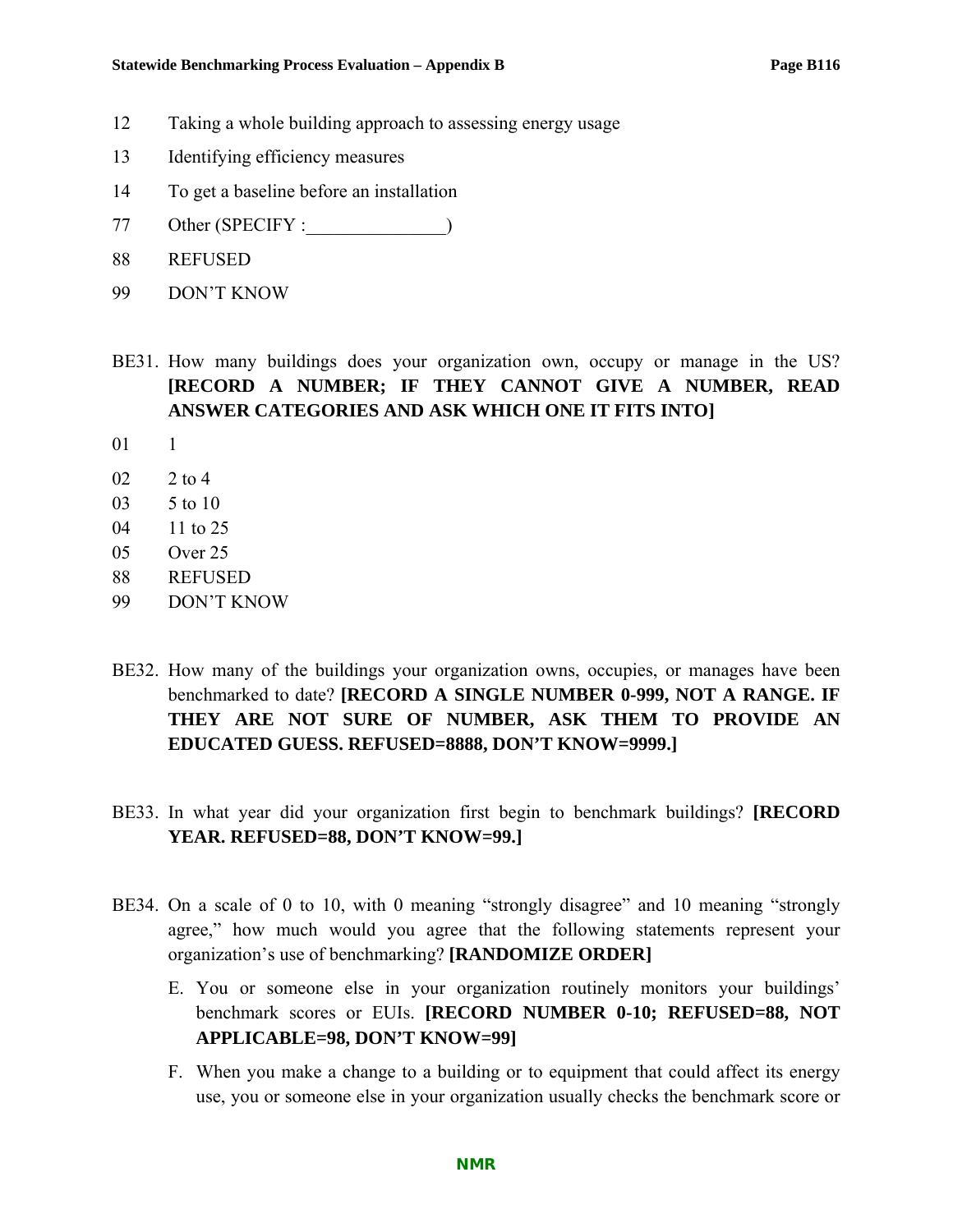re-benchmarks after making the change. **[RECORD NUMBER 0-10; REFUSED=88, NOT APPLICABLE=98, DON'T KNOW=99]**

- G. You re-benchmark or check our buildings' benchmark scores when there is a change in building tenancy. **[RECORD NUMBER 0-10; REFUSED=88, NOT APPLICABLE=98, DON'T KNOW=99]**
- H. You **do not** re-benchmark or check your buildings' benchmark scores. **[REFUSED=88, NOT APPLICABLE=98, DON'T KNOW=99]**
- BE35. **[IF BE34A>3]** How frequently does your organization usually re-benchmark buildings or check the score?
- 01 At least 12 times a year
- 02 At least four times a year
- 03 At least twice a year
- 04 At least yearly
- 05 At least every two years
- 06 At least every three years
- 07 Less than every three years
- 88 REFUSED
- 99 DON'T KNOW
- BE36. Now I am going to read you another series of statements. Please tell me if any of these statements describe the way your organization uses benchmarking tools…? **[READ; RECORD ALL THAT APPLY]**
	- D. To compare a building or portfolio of buildings against each other (sometimes called internal benchmarking)
	- E. To compare a building or portfolio of buildings against a national index
	- F. To compare a building to itself over time
- 01 YES
- 02 NO
- 77 Other (SPECIFY :
- 88 REFUSED
- 99 DON'T KNOW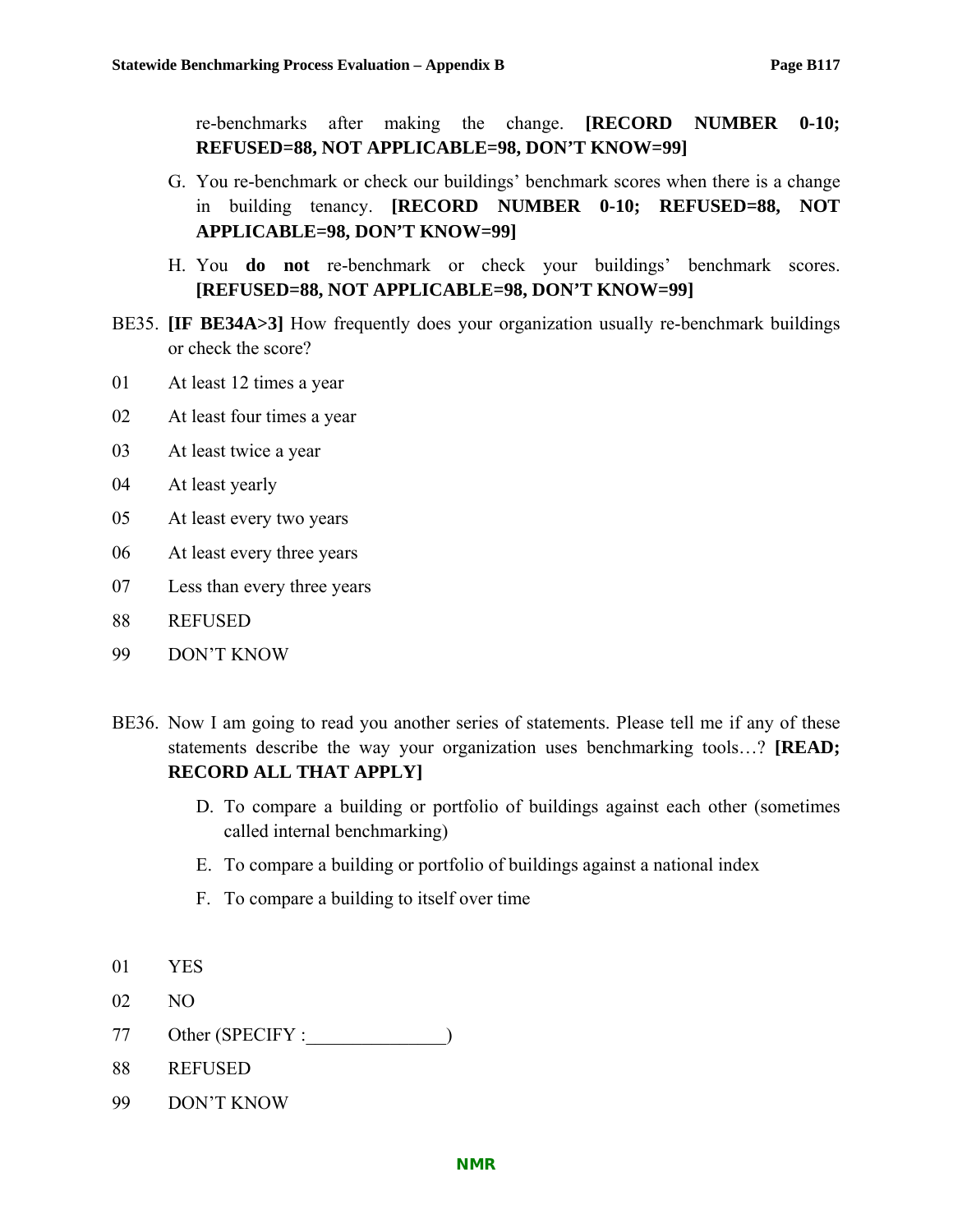- BE37. What benchmarking tools or resources does your organization use to benchmark facilities? **[DO NOT READ. ACCEPT MULTIPLE RESPONSES.]**
- 01 ENERGY STAR Portfolio Manager
- 02 Utility bills
- 03 Energy accounting software (Metrix, Faser, EnergyCAP, etc.)
- 04 ABS
- 05 None
- 77 Other (SPECIFY :\_\_\_\_\_\_\_\_\_\_\_\_\_\_\_)
- 88 REFUSED
- 99 DON'T KNOW
- BE38. Have you tried any benchmarking tools or resources that you have found to be not useful?
- 01 YES
- 02 NO
- 77 Other (SPECIFY :  $\qquad \qquad$ )
- 88 REFUSED
- 99 DON'T KNOW
- BE39. **[IF 0=01]** Which tools or resources? **[DO NOT READ. ACCEPT MULTIPLE RESPONSES.]**
- 01 ENERGY STAR Portfolio Manager
- 02 Utility bills
- 03 Energy accounting software (Metrix, Faser, EnergyCAP, etc.)
- 04 ABS
- 05 CalArch
- 06 EnergyIQ
- 77 Other (SPECIFY :  $\qquad \qquad$ )
- 95 Did not know of any other tool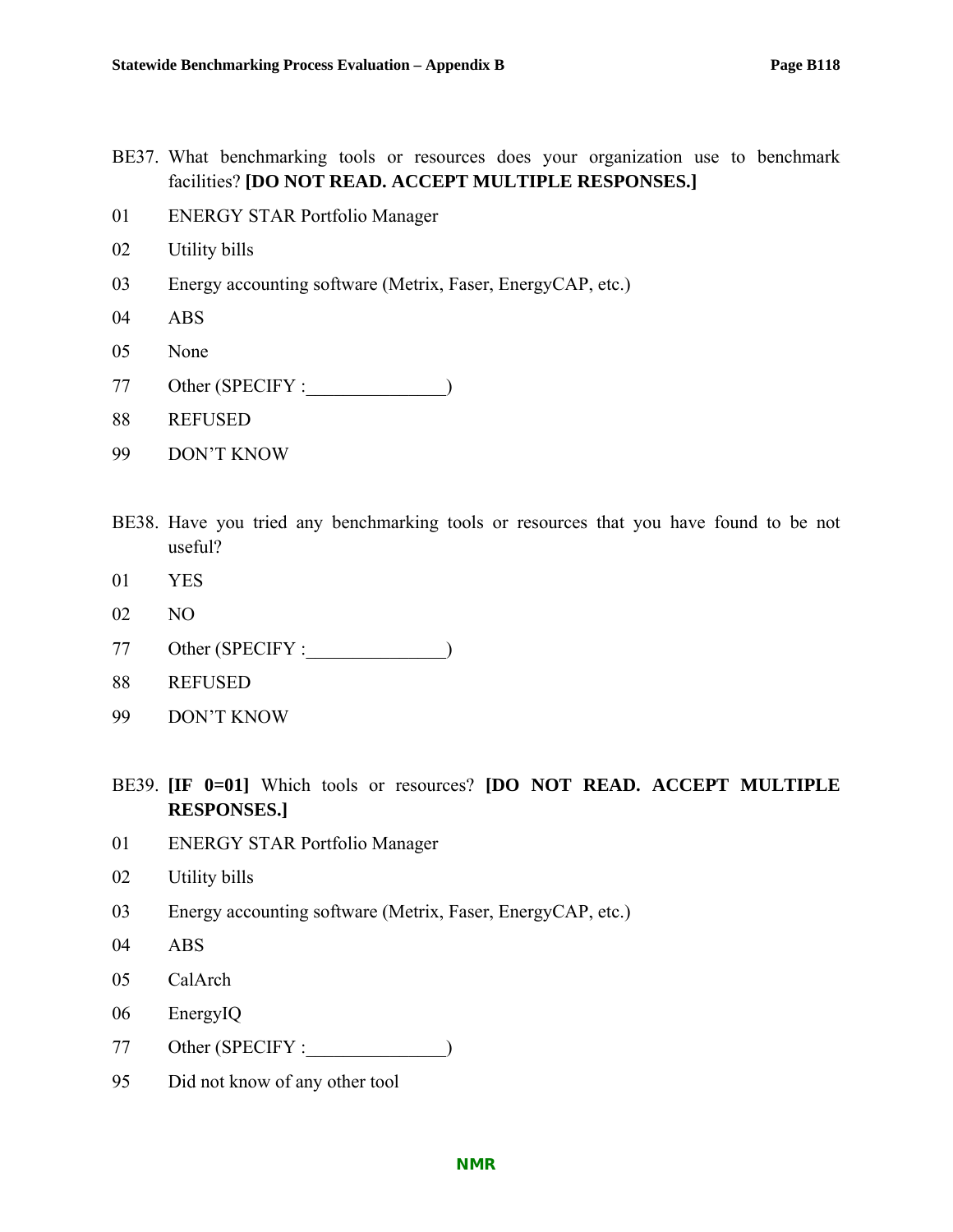- 88 REFUSED
- 99 DON'T KNOW
- BE40. **[IF 0=01]** Why have you found these tools or resources not useful?
- 01 [RECORD VERBATIM]
- 88 REFUSED
- 99 DON'T KNOW
- BE41. **IF BE6=01 OR S16= 01**] Why did your organization choose to use ENERGY STAR Portfolio Manager to benchmark instead of some other tool? **[DO NOT READ]**
- 01 Recommended by utility
- 02 Because of workshop
- 03 ENERGY STAR brand
- 04 Available support/assistance
- 05 Don't know of any other tools
- 77 Other (SPECIFY :\_\_\_\_\_\_\_\_\_\_\_\_\_\_\_)
- 88 REFUSED
- 99 DON'T KNOW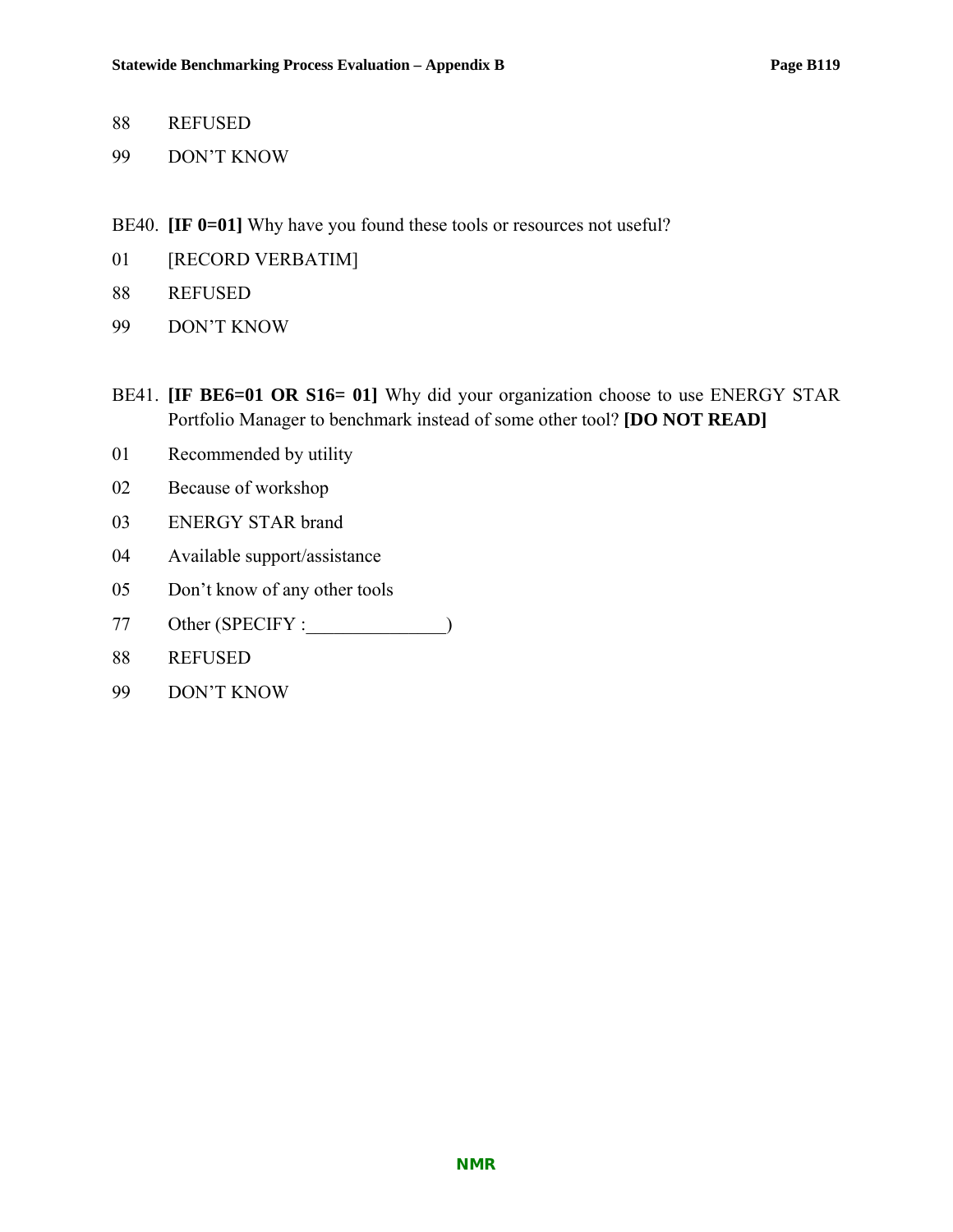#### **5 Value of Benchmarking**

## **[ASK IF 0=01 ONLY]**

Now I'd like to ask you a few questions about what you did with the benchmarking information.

- VB18. Which of the following statements best describes your experience with benchmarking the buildings you own, occupy or manage? Please select all that apply. Would you say benchmarking… **[READ; RANDOMIZE ORDER. ]**
	- F. Provided you with new information about your buildings' energy performance?
	- G. Confirmed or provided proof for management of what you already knew about your building's performance?
	- H. Was a requirement for participation in a utility energy efficiency program?
	- I. Was a requirement for "ENERGY STAR" or "LEED" certification?
	- J. Prepared your organization for AB1103?
- 01 YES
- 02 NO
- 77 Other (SPECIFY :
- 88 REFUSED
- 99 DON'T KNOW
- VB19. Tell me about how you used the information you obtained from benchmarking? Did you use it to …**[READ; RANDOMIZE ORDER]**
	- G. Identify energy efficiency improvement opportunities in the building?
	- H. Identify which buildings needed the most improvement in their energy performance?
	- I. Set goals for facility performance?
	- J. Set a baseline score or EUI for future comparison?
	- K. Did you use the information in any other ways?
	- L. **[IF VB19K=01]** How? [RECORD DESCRIPTION]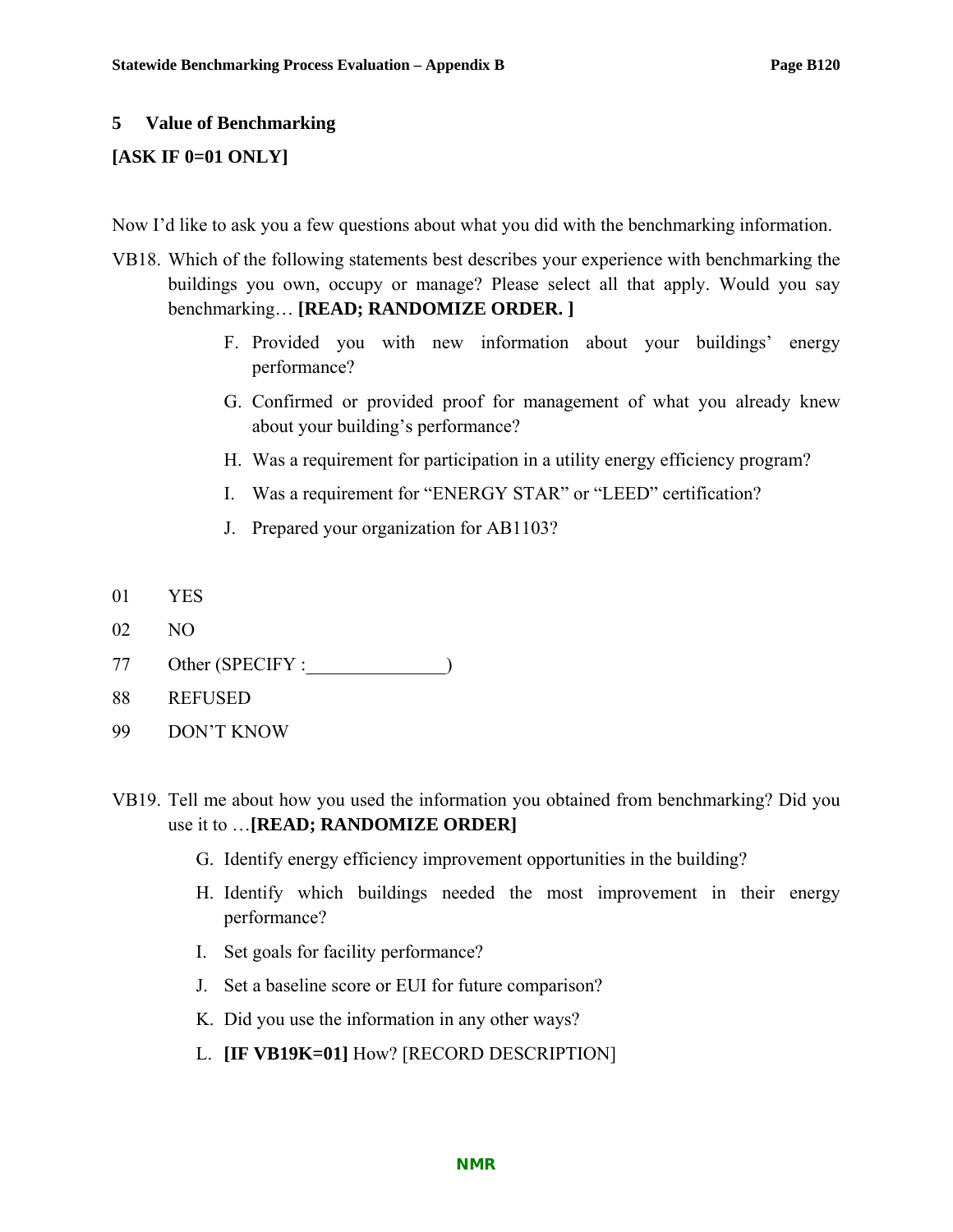- 01 YES
- 02 NO
- 88 REFUSED
- 99 DON'T KNOW

VB20. Has your organization changed how it manages building energy use since benchmarking?

- 01 YES
- 02 NO **[GO TO 0]**
- 88 REFUSED **[GO TO 0]**
- 99 DON'T KNOW **[GO TO 0]**

## VB21. **[IF VB20=01]** How? **[RECORD VERBATIM]**

- VB22. **[IF VB20=01]** On a scale of 0 to 10, with 0 being "no influence" and 10 being "a very great deal of influence," how much of an influence has benchmarking had on how your organization manages building energy use? **[RECORD NUMBER0-10, REFUSED=88, DON'T KNOW=99]**
- VB23. Since benchmarking any of your buildings, has your organization planned or implemented any energy efficiency improvements in those buildings?
- 01 YES
- 02 NO **[GO TO VB10]**
- 88 REFUSED **[GO TO VB10]**
- 99 DON'T KNOW **[GO TO VB10]**
- VB24. **[IF 0=01]** Now I am going to read you a list of energy efficiency improvements. Has your organization planned or made changes to increase the energy efficiency of any of the following equipment in any of these buildings? **[READ. ACCEPT MULTIPLE RESPONSE]**
	- M. Energy audits or feasibility studies
	- N. Motors
	- O. HVAC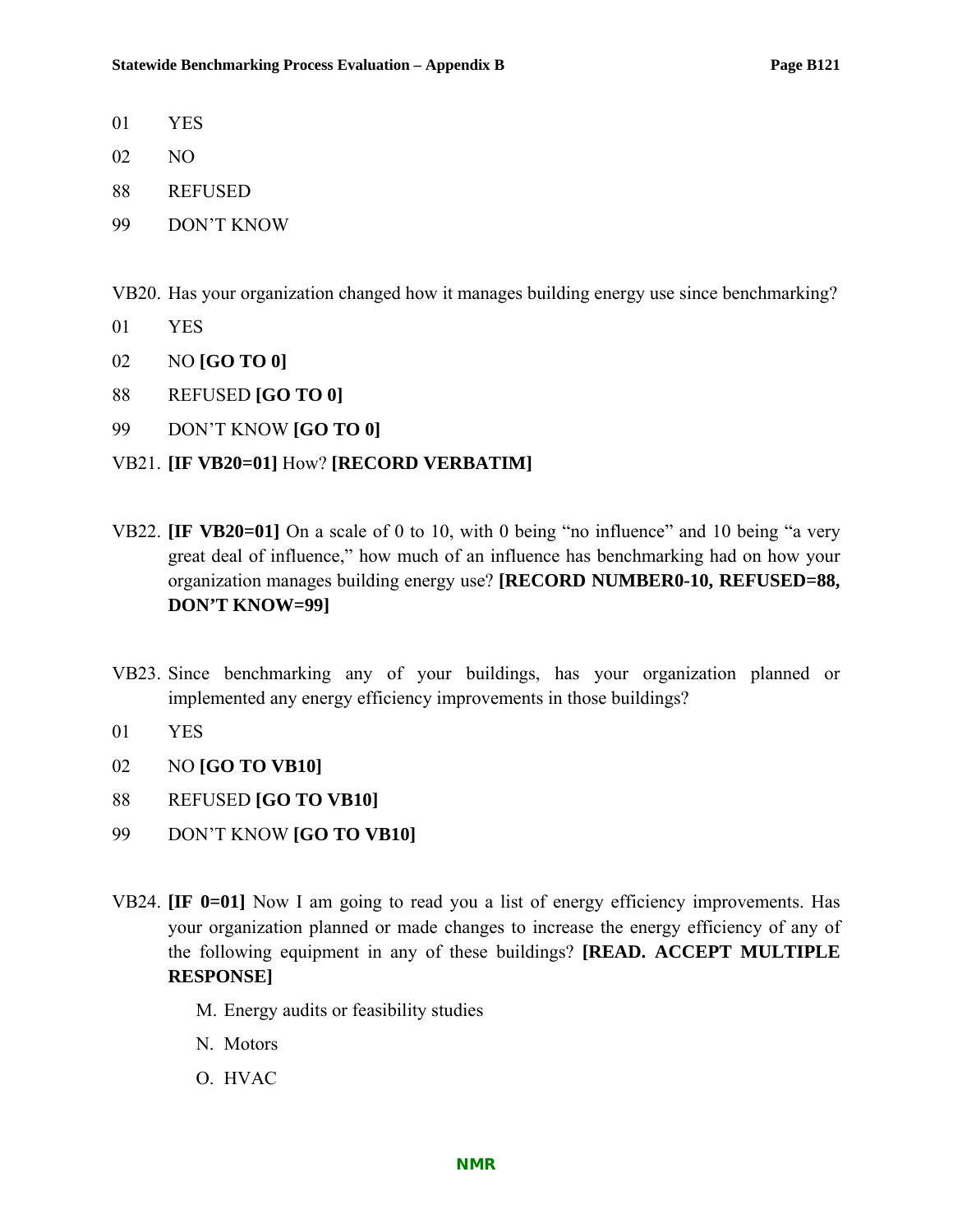- P. Insulation
- Q. Windows
- R. Energy management system or controls
- S. Behavior changes, like changing thermostat set points and turning off lights
- T. Air compression
- U. Refrigeration
- V. Lighting upgrades
- W. Have any other kinds of changes been made to increase energy efficiency in these buildings?
- X. **[VB7W=01]** What else? **[RECORD]**
- 01 YES
- 02 NO
- 88 REFUSED
- 99 DON'T KNOW
- VB25. **[IF 0=01]** Are any of these changes associated with energy efficiency programs offered by your utility?
- 01 YES
- 02 NO
- 88 REFUSED
- 99 DON'T KNOW
- VB26. **[IF 0=01]** On a scale of 0 to 10, with 0 being "not at all important" and 10 being "very important," on average how important were the benchmark scores or EUIs to the decisions to make energy efficiency improvements in these buildings? **[RECORD NUMBER 0-10, REFUSED=88, DON'T KNOW=99.]**
- VB27. On a scale of 0 to 10, with 0 meaning "strongly disagree" and 10 meaning "strongly agree," how much would you agree that the following statements describe your organization's use of benchmarking? **[RANDOMIZE ORDER]**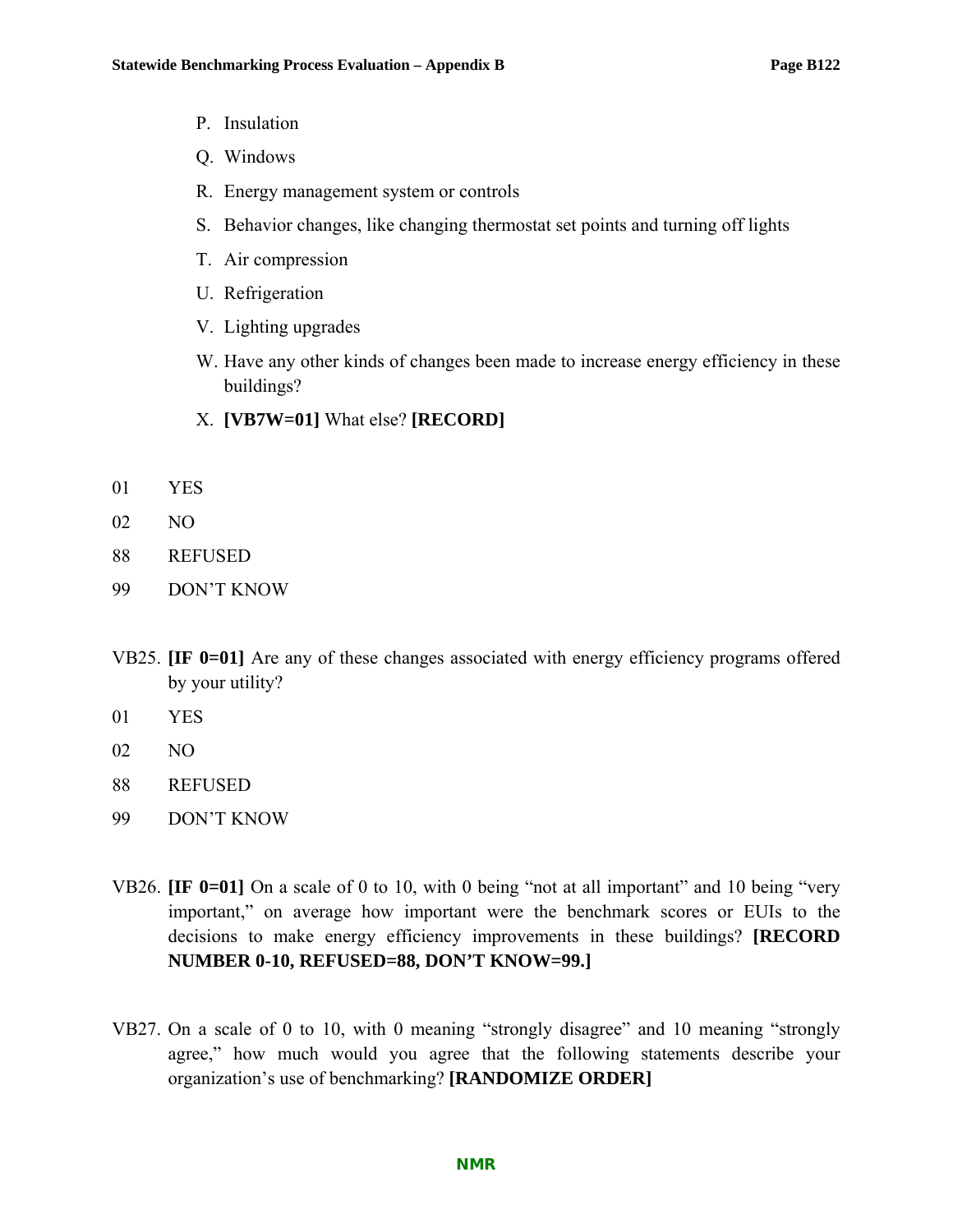- F. Benchmarking has had no effect on how you manage your buildings' energy use. **[RECORD NUMBER 0-10, REFUSED=88, DON'T KNOW=99.]**
- G. You implement more comprehensive energy efficiency measures in the buildings you benchmark. **[RECORD NUMBER 0-10, REFUSED=88, DON'T KNOW=99.]**
- H. You are no more likely to make energy efficiency improvements in buildings that have been benchmarked than in other buildings. **[RECORD NUMBER 0-10, REFUSED=88, DON'T KNOW=99.]**
- I. Your organization considers benchmarking scores in the performance assessments of building engineers or property managers. **[RECORD NUMBER 0-10, REFUSED=88, DON'T KNOW=99.]**
- J. Your organization considers benchmarking scores in the bonuses of building engineers or property managers. **[RECORD NUMBER 0-10, REFUSED=88, DON'T KNOW=99.]**
- VB28. Have you ever, or do you ever expect to, use your benchmarking activities to market buildings, or otherwise differentiate your business?
- 01 YES
- 02 NO
- 03 NOT APPLICABLE
- 77 Other (SPECIFY :\_\_\_\_\_\_\_\_\_\_\_\_\_\_\_)
- 88 REFUSED
- 99 DON'T KNOW

VB29. Does your organization use benchmarking data to help value buildings for leases?

- 01 YES
- 02 NO
- 03 NOT APPLICABLE
- 77 Other (SPECIFY :\_\_\_\_\_\_\_\_\_\_\_\_\_\_\_)
- 88 REFUSED
- 99 DON'T KNOW
- VB30. Does your organization use benchmarking data to help market buildings to potential tenants?
- 01 YES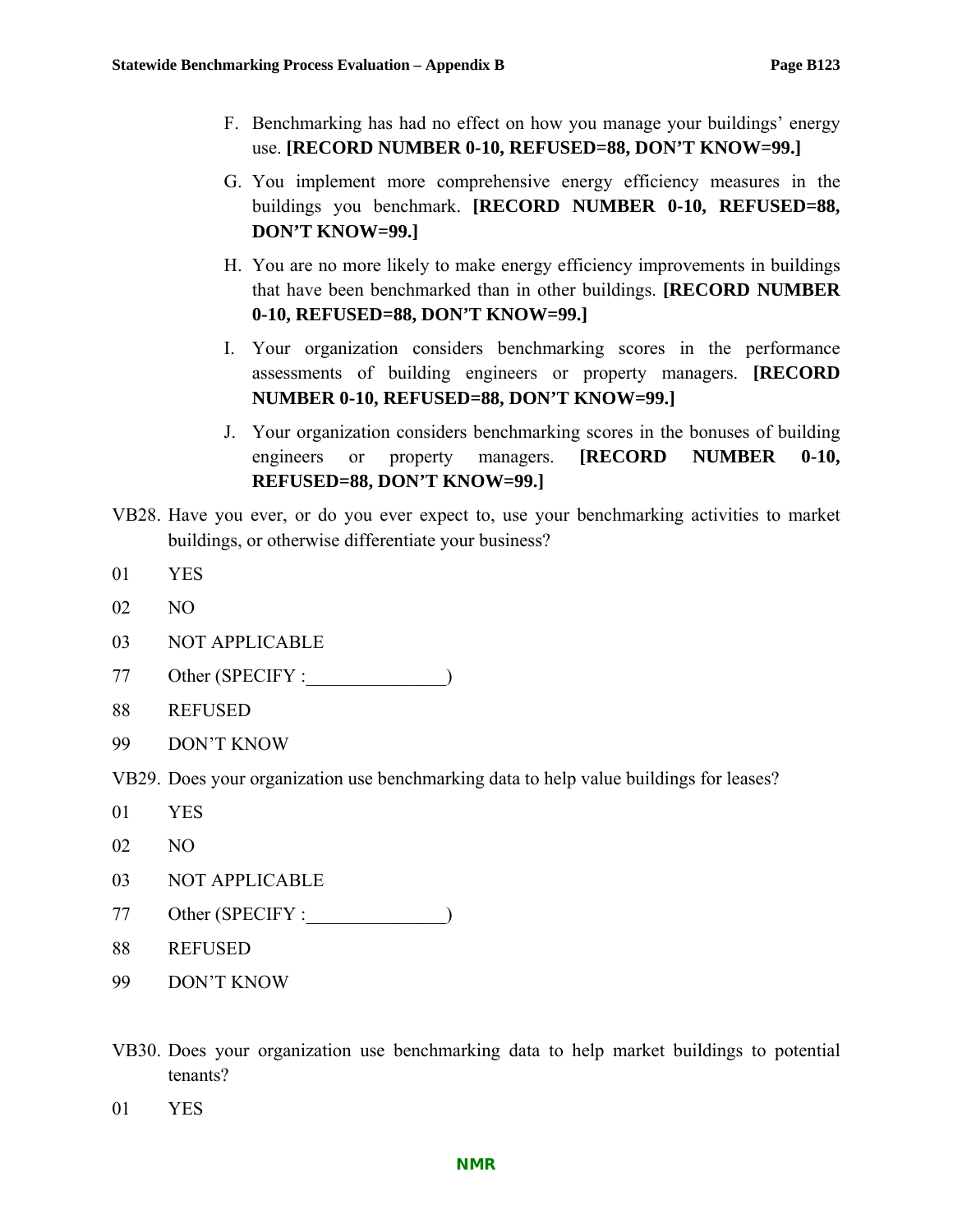- 02 NO
- 03 NOT APPLICABLE
- 77 Other (SPECIFY :\_\_\_\_\_\_\_\_\_\_\_\_\_\_\_)
- 88 REFUSED
- 99 DON'T KNOW

VB31. Does benchmarking play a role in the acquisition of new buildings by your organization?

- 01 YES
- 02 NO
- 03 NOT APPLICABLE
- 77 Other (SPECIFY :\_\_\_\_\_\_\_\_\_\_\_\_\_\_\_)
- 88 REFUSED
- 99 DON'T KNOW

VB32. **[IF VB31=01]** Please describe the role it plays. [RECORD VERBATIM]

VB33. Do your benchmarking activities play a role in the sale of buildings in your portfolio?

- 01 YES
- 02 NO
- 03 NOT APPLICABLE
- 77 Other (SPECIFY :\_\_\_\_\_\_\_\_\_\_\_\_\_\_\_)
- 88 REFUSED
- 99 DON'TKNOW

VB34. **[IFVB33=01]** Please describe the role it plays. [RECORD VERBATIM]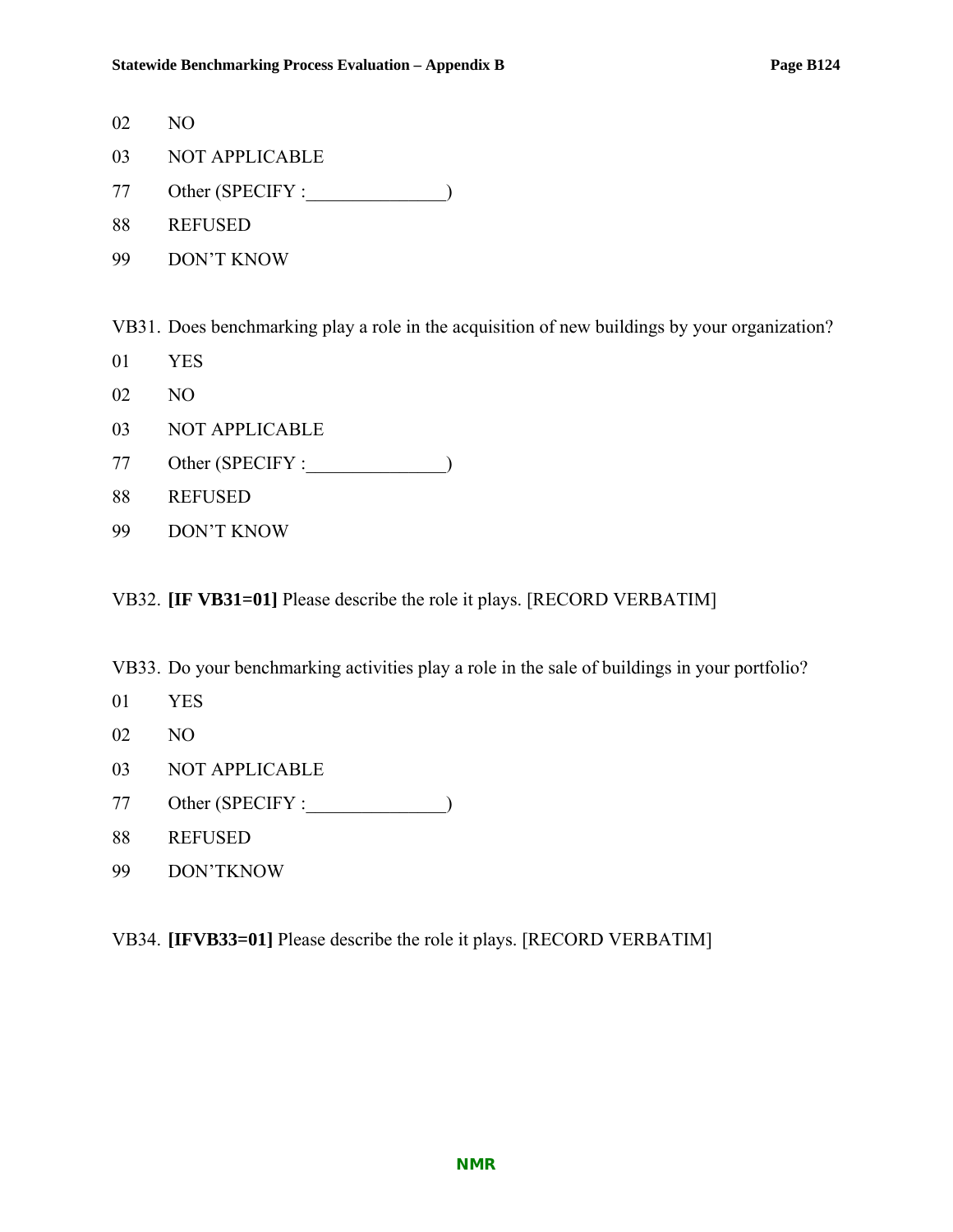#### **6 No Experience Benchmarking**

#### **[ASK IF S13=02 OR 0=03]**

#### **[IF S13=02 ASK ONLY NB15, NB16, NB5A and NB19—no other NB questions]**

- NB12. **[IF S13 =01]** How did you first learn about benchmarking? **[DO NOT READ. ACCEPT MULTIPLE RESPONSES]**
- 01 Utility workshop
- 02 Utility account manager or other utility representative
- 03 Utility website
- 04 Utility energy efficiency program
- 05 Industry or trade journal, newspaper, or website
- 06 Industry association, such as BOMA
- 07 Legislation (AB1103 or other)
- 08 This survey
- 77 Other (SPECIFY :  $\qquad \qquad$ )
- 88 REFUSED
- 99 DON'T KNOW
- NB13. **[IF S13=01]** Has your organization considered benchmarking any of the buildings it owns, occupies or manages?
- 01 YES
- 02 NO
- 88 REFUSED
- 99 DON'T KNOW
- NB14. **[IF NB2=02 AND S13=01]** Why hasn't your organization considered benchmarking any of these buildings? **[DO NOT READ. ACCEPT MULTIPLE RESPONSES]**
- 01 Data gathering is time consuming
- 02 Cost to collect information and continue monitoring energy performance
- 03 Lack of confidence that results will be cost-effective
- 04 ESPM software difficult to use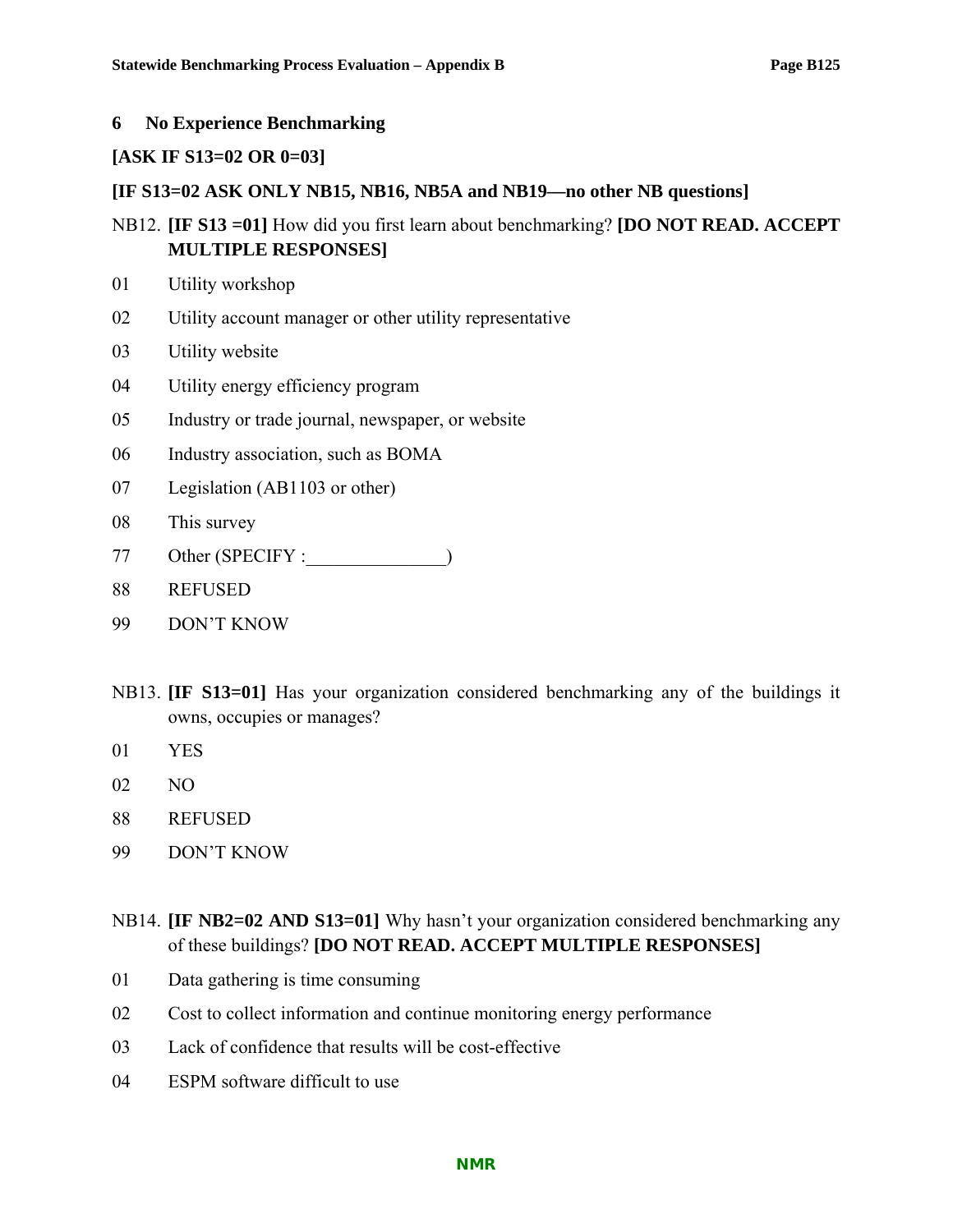- 05 Data needed for benchmarking not readily accessible or known
- 06 Lack of resources
- 07 Lack of information
- 08 Lack of cooperation from tenants / unit owners
- 09 Lack of corporate/organization management approval
- 10 Potential savings not worth the effort required
- 11 Don't know how
- 12 Was not aware of benchmarking
	- 77 Other (SPECIFY :\_\_\_\_\_\_\_\_\_\_\_\_\_\_\_)
- 88 REFUSED
- 99 DON'T KNOW
- NB15. **[ASK FOR ALL IN THIS SERIES INCLUDING IF S13=01]** On a scale of 0 to 10, with 0 meaning "Not at all likely" and 10 meaning "extremely likely," how likely is it that within the next year your organization will begin benchmarking the buildings it owns, occupies or manages? **[RECORD NUMBER 0-10, REFUSED=88, DON'T KNOW=99.]**
- NB16. **[IF NB2=01 READ:]** What aspects of benchmarking most interest your organization? **[DO NOT READ. ACCEPT MULTIPLE RESPONSES.]**

**[IF NB2=02, 88 OR 99 READ:]** What aspects of benchmarking would most likely interest your organization?

**[IF S13=02 READ:]** Based on the description of benchmarking that I read to you earlier, what aspects of benchmarking would most likely interest your organization?

- 01 Rating performance of buildings
- 02 Identifying poor performing buildings
- 03 Saving energy
- 04 Helping the environment
- 05 ENERGY STAR certification
- 06 LEED certification
- 07 Complying with corporate sustainability or environmental initiative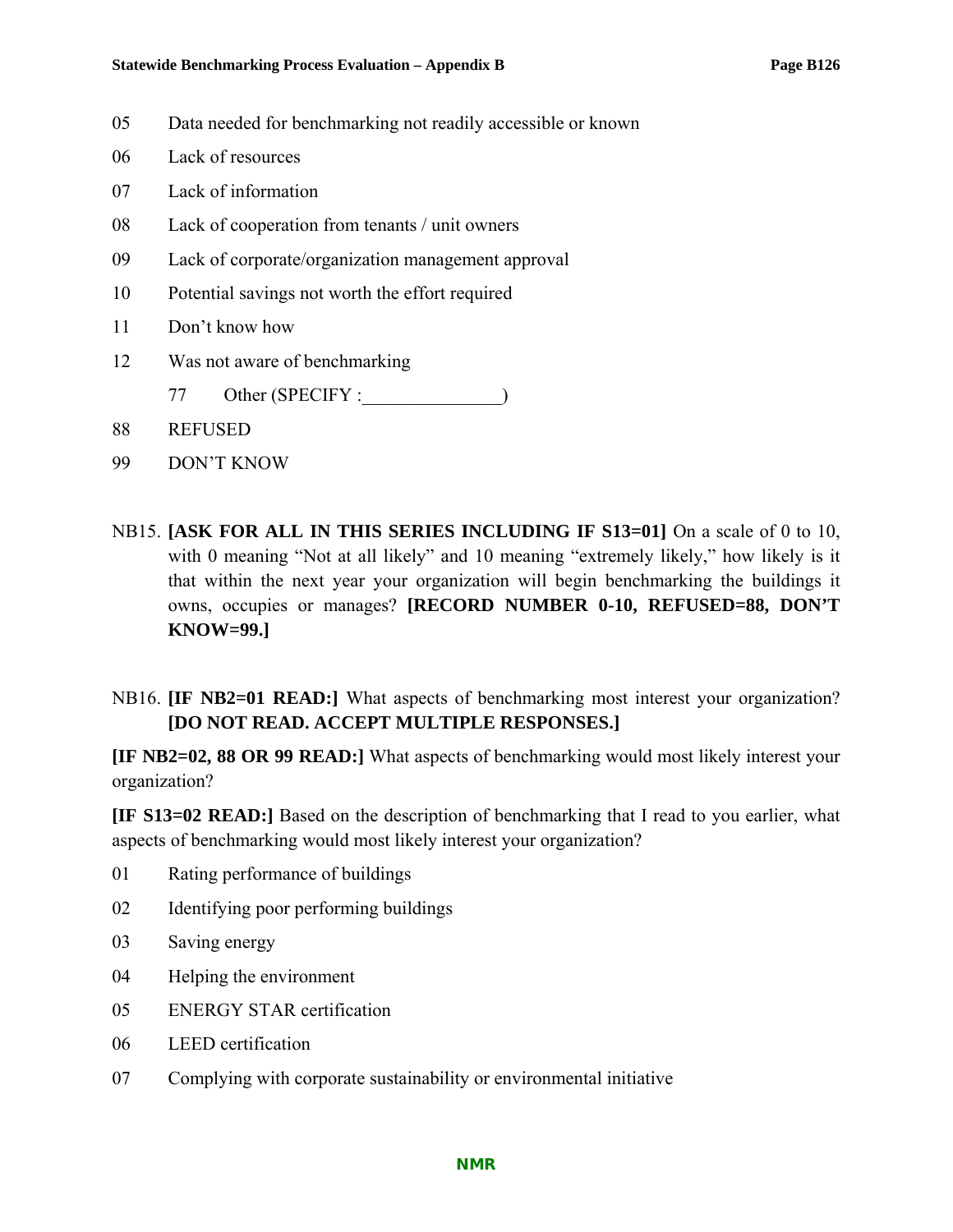- 08 Required by AB1103
- 09 Improving profitability
- 10 Possibility of increasing building's value/ marketability
- 11 Possibility of advertising score/marketing opportunity for organization
- 12 Taking a whole building approach to assessing energy usage
- 13 Identifying efficiency measures
- 14 To get a baseline before an installation
- 77 Other (SPECIFY :\_\_\_\_\_\_\_\_\_\_\_\_\_\_\_)
- 88 REFUSED
- 99 DON'T KNOW
- NB5A.**[IF S13=02]** Based on the description of benchmarking that I read to you earlier, what challenges or barriers do you think might prevent your organization from benchmarking the buildings it owns, occupies or manages?
- 01 Data gathering is time consuming
- 02 Cost to collect information and continue monitoring energy performance
- 03 Lack of confidence that results will be cost-effective
- 04 ESPM software difficult to use
- 05 Data needed for benchmarking not readily accessible or known
- 06 Lack of resources
- 07 Lack of information
- 08 Lack of cooperation from tenants / unit owners
- 09 Lack of corporate/organization management approval
- 10 Potential savings not worth the effort required
- 11 Don't know how
- 12 None
- 77 Other (SPECIFY :\_\_\_\_\_\_\_\_\_\_\_\_\_\_\_)
- 88 REFUSED
- 99 DON'T KNOW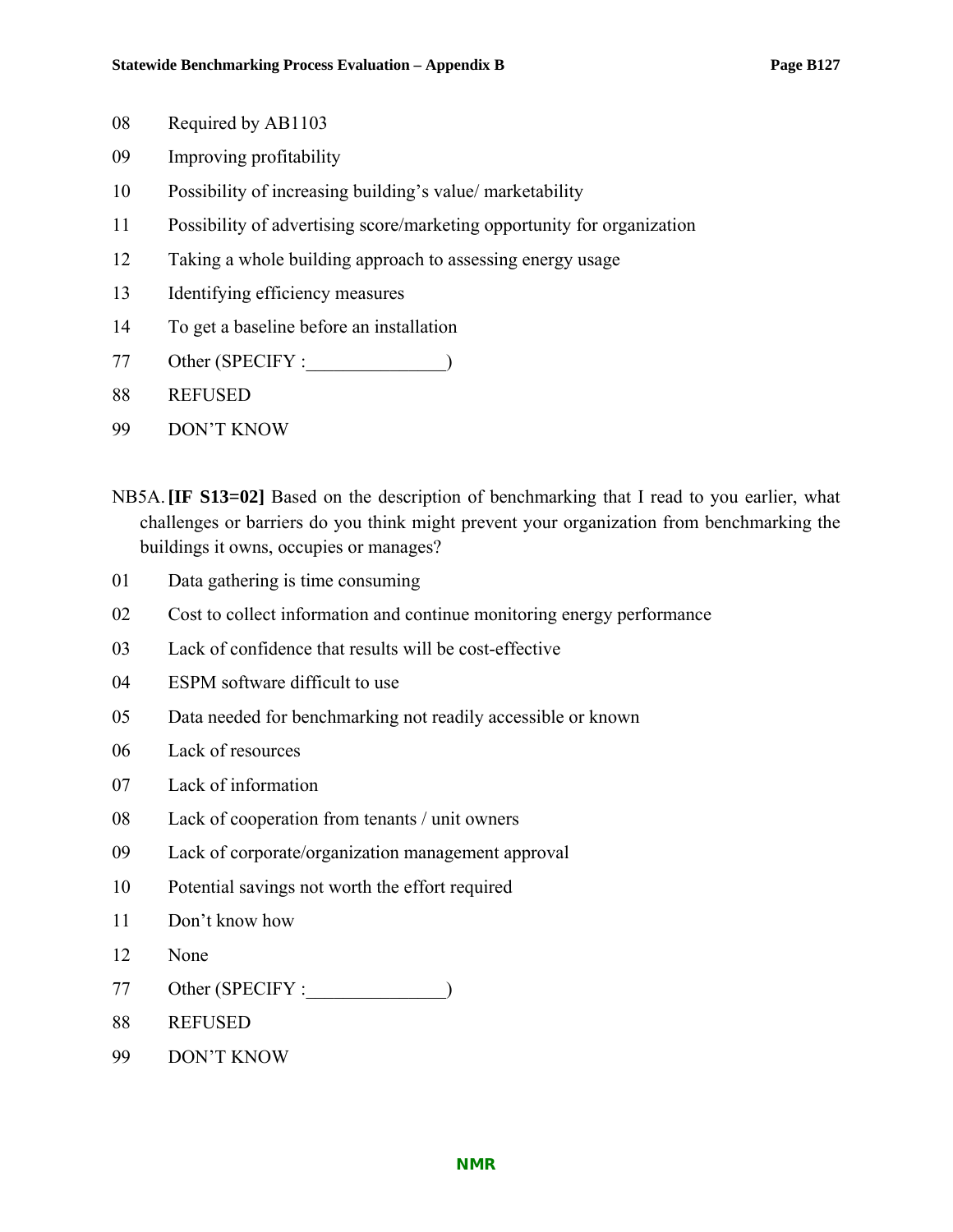- NB17. **[IF S13=01]** Have any challenges or barriers prevented your organization from benchmarking the buildings it owns, occupies or manages?
- 01 YES
- 02 NO
- 88 REFUSED
- 99 DON'T KNOW

## NB18. **[IF NB17=01]** What challenges or barriers have prevented you from benchmarking? **[DO NOT READ; ACCEPT MULTIPLE RESPONSES.]**

- 01 Data gathering is time consuming
- 02 Cost to collect information and continue monitoring energy performance
- 03 Lack of confidence that results will be cost-effective
- 04 ESPM software difficult to use
- 05 Data needed for benchmarking not readily accessible or known
- 06 Lack of resources
- 07 Lack of information
- 08 Lack of cooperation from tenants / unit owners
- 09 Lack of corporate/organization management approval
- 10 Potential savings not worth the effort required
- 11 Don't know how
- 12 None
	- 77 Other (SPECIFY :\_\_\_\_\_\_\_\_\_\_\_\_\_\_\_)
- 88 REFUSED
- 99 DON'T KNOW
- NB19. **[ASK OF ALL IN THIS SERIES, INCLUDING S13=02]** What assistance or services would make your organization more likely to benchmark the buildings it owns, occupies or manages? **[DO NOT READ; ACCEPT MULTIPLE RESPONSES.]**
- 01 Assistance filling out forms
- 02 Training on using benchmarking tools
- 03 Help persuading tenants / building unit owners to cooperate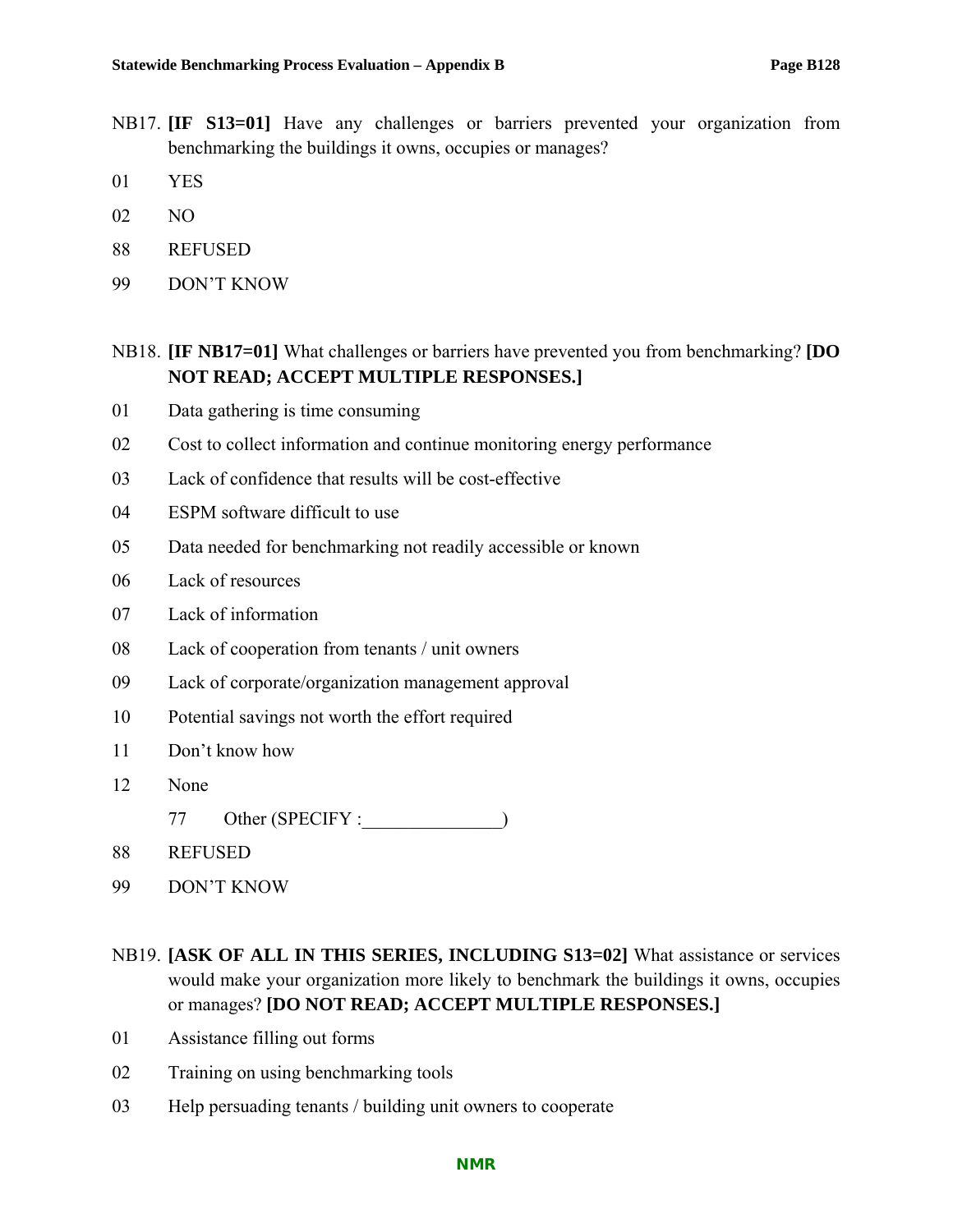- 04 Help persuading management to approve
- 05 None
- 77 Other (RECORD)
- 88 REFUSED
- 99 DON'T KNOW
- NB20. **[IF S13=01]** If in future your organization were to benchmark the buildings it owns, occupies or manages, how beneficial do you think it would be for your organization? Please give your response on a scale of 0 to 10, where 0 means not at all beneficial and 10 means extremely beneficial. **[RECORD NUMBER 0-10, REFUSED=88, DON'T KNOW=99.]**
- NB21. **[IF S13=01]** How would you rate your organization's interest in benchmarking the buildings it owns, occupies or manages in the future? Please give your response on a scale of 0 to 10, where 0 means "not at all interested" and 10 means "extremely interested." **[RECORD NUMBER0-10, REFUSED=88, DON'T KNOW=99.]**
- NB22. **[IF NB10<4]** What are the reasons that your organization is not that interested in benchmarking the buildings it owns, occupies or manages?**[RECORD]**

#### **7 Value of Certification**

## **[ASK OF ALL]**

- VC3. **[IF BE30=05 OR NB16=05**] How important is it to your organization that its buildings receive ENERGY STAR certification? Please rate the importance of the certification on a scale of 0 to 10, where zero means "not at all important" and 10 means "extremely important." **[RECORD NUMBER 0-10, REFUSED=88, DON'T KNOW=99.]**
- VC4. **[IF BE30=06 OR NB16=06]** How important is it to your organization that its buildings receive LEED certification? Please rate the importance of the certification on a scale of 0 to 10, where zero means "not at all important" and 10 means "extremely important." **[RECORD NUMBER 0-10, REFUSED=88, DON'T KNOW=99.]**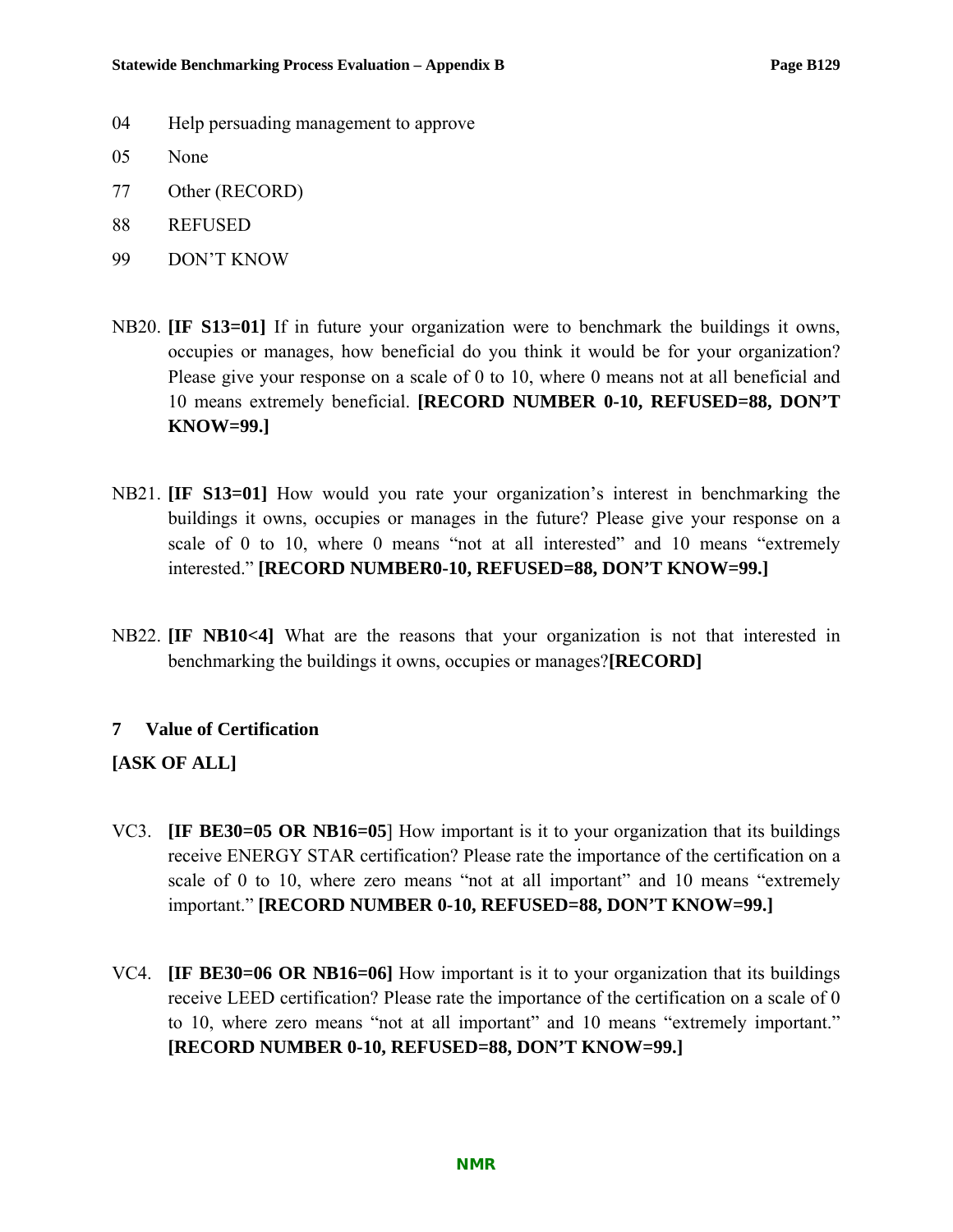# **8 Awareness of Energy Efficiency Programs and Decision Making**

## **[ASK OF ALL]**

- EE2. Please help me understand how important energy costs are compared to the total costs of running your business. Would you say that energy costs are very important, somewhat important, not very important, or not at all important, compared to your total costs of doing business?
- 01 Very important
- 02 Somewhat important
- 03 Not very important
- 04 Not at all important
- 88 REFUSED
- 99 DON'T KNOW
- EE3. In your opinion, how consistent are the resources that your organization allocates to managing energy costs with the importance it assigns to energy costs? Would you say that the resources your organization assigns to managing energy costs are very consistent, somewhat consistent, not very consistent, or not at all consistent with the importance it assigns to energy costs?
- 01 Very consistent
- 02 Somewhat consistent
- 03 Not very consistent
- 04 Not at all consistent
- 88 REFUSED
- 99 DON'T KNOW
- EE4. **[IF 0=01, 02, 03 OR 04]** Please tell me why you say that the resources your organization assigns to energy costs are **[READ ANSWER FROM 0 HERE]** with the importance it assigns to energy costs. **[RECORD]**
- EE5. How important is it for you to be able to assess how the energy consumption in your buildings compares to the energy consumption in buildings occupied by other similar companies or competitors? Would you say that it is very important, somewhat important,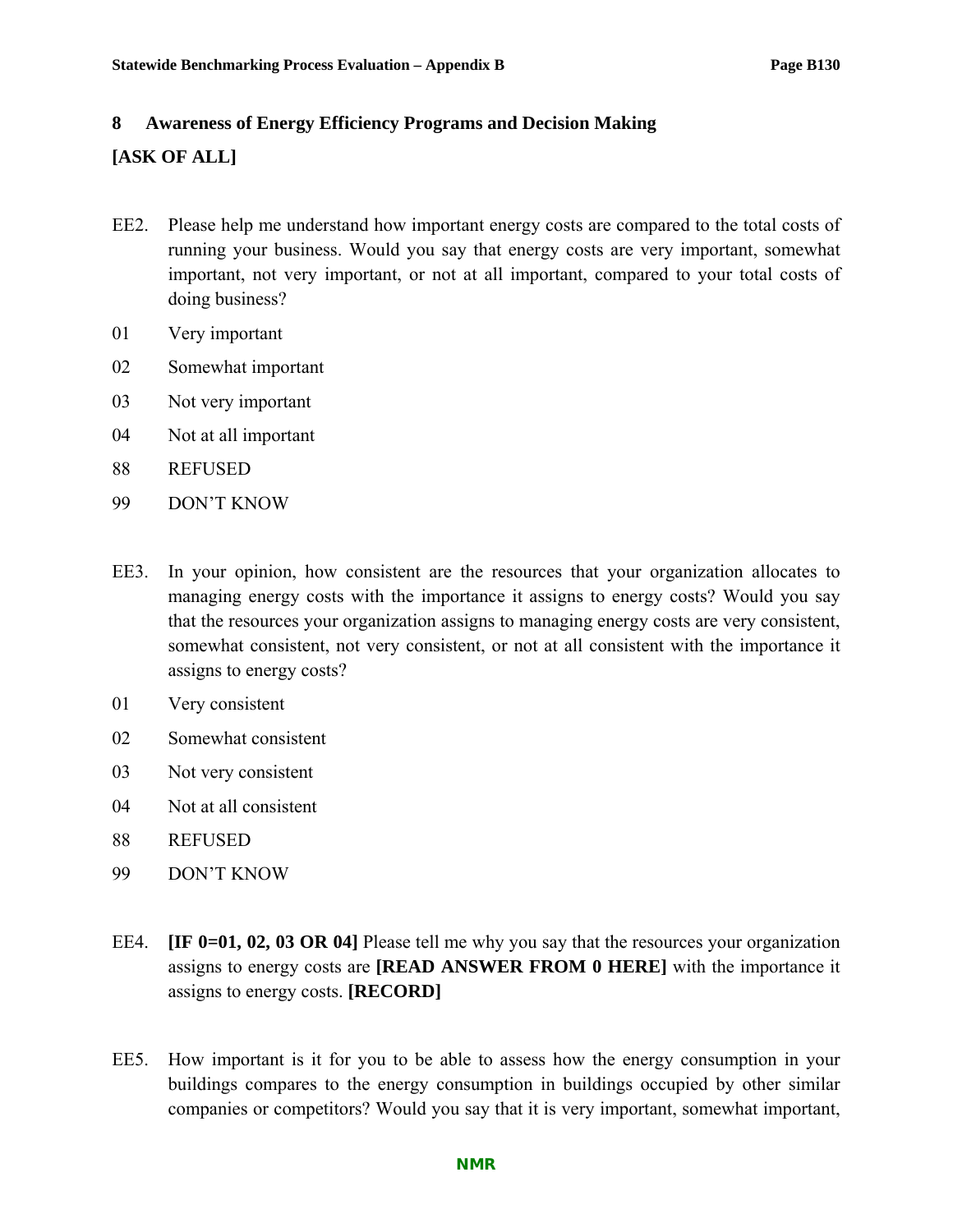not very important, or not at all important for you to be able to assess how the energy consumption in your buildings compares to the energy consumption in buildings occupied by other similar companies or competitors?

- 01 Very important
- 02 Somewhat important
- 03 Not very important
- 04 Not at all important
- 88 REFUSED
- 99 DON'T KNOW
- EE6. **[IF EE5=01, 02, 03, OR 04]** Why is it [**READ ANSWER FROM EE5 HERE]** for you to be able to assess how the energy consumption in your buildings compares to the energy consumption in buildings occupied by other similar companies or competitors? **[RECORD]**

#### **9 Firmographics**

#### **[ASK OF ALL]**

I have just a few more questions to ask you.

- F1D. How many buildings does your organization own, occupy or manage in the US? **[RECORD A NUMBER; IF THEY CANNOT GIVE A NUMBER, READ ANSWER CATEGORIES AND ASK WHICH ONE IT FITS INTO]**
- 01 1
- 02 2 to 4
- 03 5 to 10
- 04 11 to 25
- 05 Over 25
- 88 REFUSED
- 99 DON'T KNOW
- F1E. How many of these buildings are in California? **[RECORD A NUMBER; IF THEY CANNOT GIVE A NUMBER, READ ANSWER CATEGORIES AND ASK WHICH ONE IT FITS INTO]**
- 01 1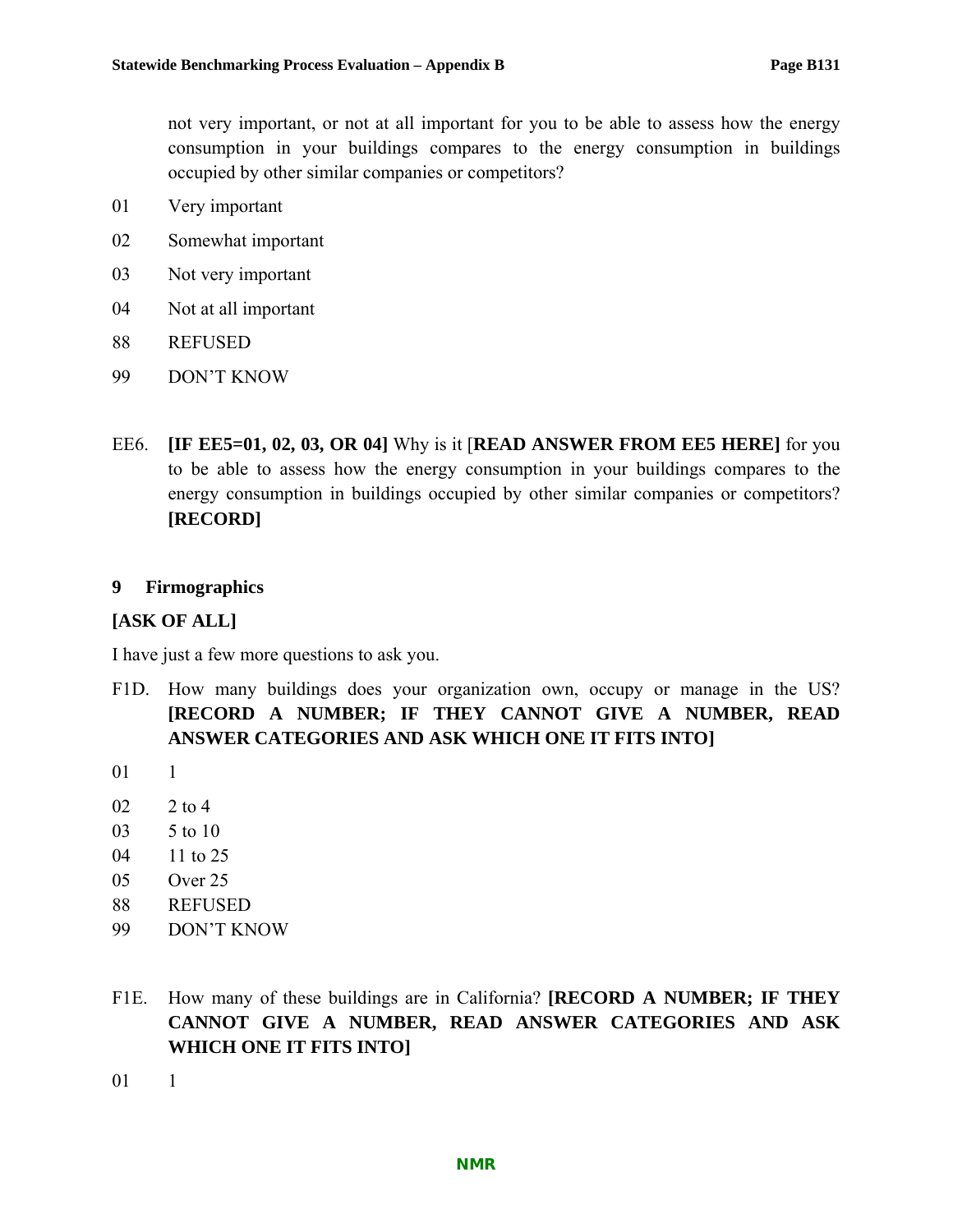- 02 2 to 4
- 03 5 to 10
- 04 11 to 25
- 05 Over 25
- 88 REFUSED
- 99 DON'T KNOW
- F6. Thinking only about your organization's buildings in California, what is the approximate square footage of heated and cooled floor area of these facilities? You can give me either the total square footage for all buildings or an average square footage per building. Your best guess is fine. **[RECORD VERBATIM; IF 99, PROBE FOR OR AVERAGE FACILITY SIZE]**

Total amount \_\_\_\_\_\_\_\_\_\_\_\_\_ square feet

OR

Average per facility \_\_\_\_\_\_\_\_\_\_\_\_\_\_\_square feet

- 88 REFUSED
- 99 DON'T KNOW
- F7. What are the primary activities conducted at these buildings in California? **[DO NOT READ; ACCEPT MULTIPLE RESPONSES]**
- 01 Office
- 02 Retail (non-food)
- 03 College/University
- 04 School
- 05 Grocery Store
- 06 Restaurant
- 07 Health Care (other than Hospital)
- 08 Hospital
- 09 Hotel or Motel
- 10 Warehouse
- 11 Construction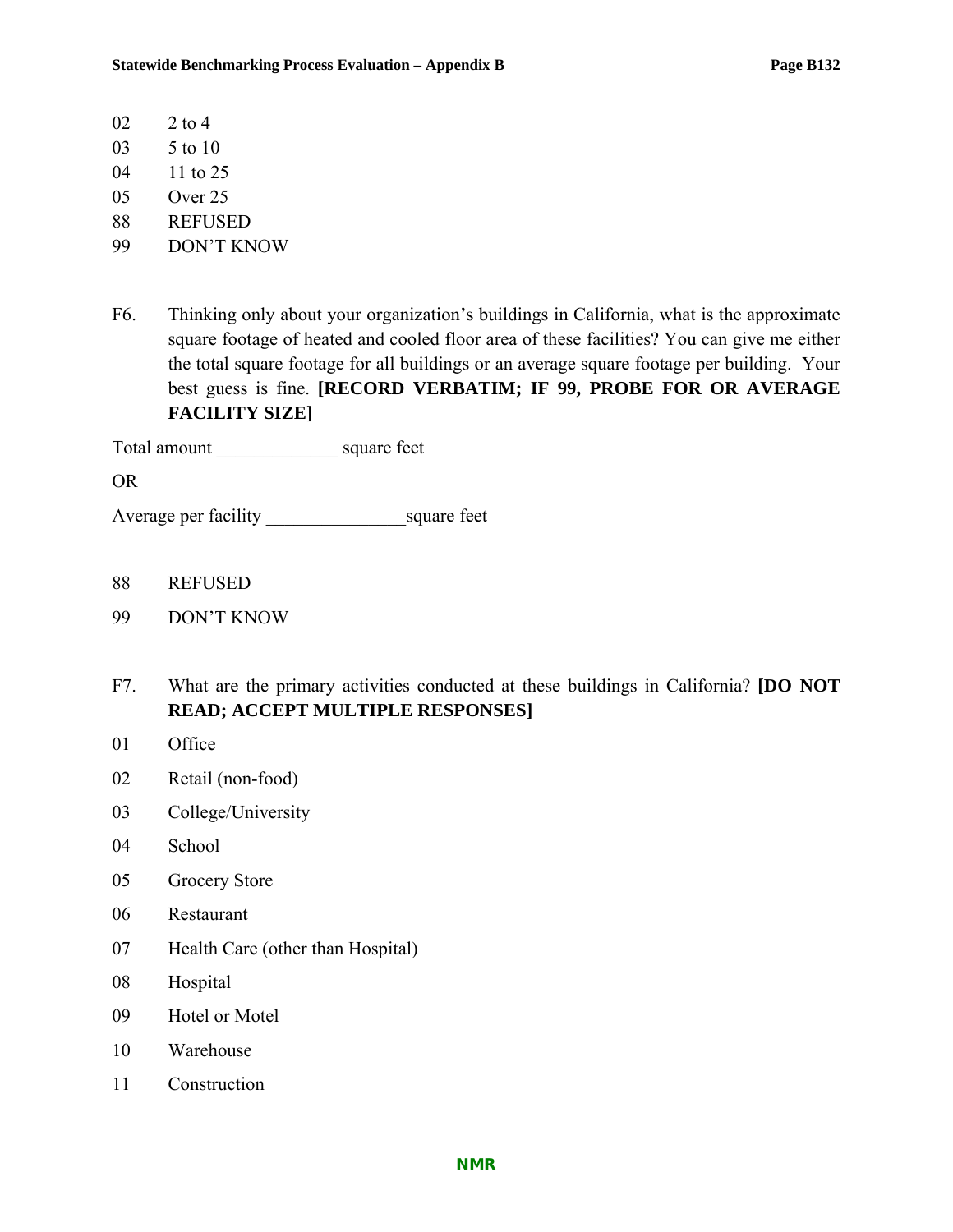- 12 Community Service/Church/Temple
- 13 Industrial Process/Manufacturing/Assembly
- 14 Condo Assoc./Apartment Mgr.
- 15 Greenhouse
- 16 Laundry/Cleaners
- 17 Data Center
- 18 Municipal Wastewater Treatment Plant
- 19 Municipal Building
- 20 Auto Dealers
- 21 Senior Care Facility
- 77 Open/Other (SPECIFY :\_\_\_\_\_\_\_\_\_\_\_\_\_\_)
- 88 REFUSED
- 99 DON'T KNOW
- F8. Are all of your organization's buildings in California served by **[UTILITY NAME]**?
- 01 YES
- 02 NO
- 88 REFUSED
- 99 DON'T KNOW
- F9. **[IF F4=02]** Besides **[UTILITY NAME]**, what other utilities serve these buildings? **[DO NOT READ]**
- 01 Southwest Gas (SG)
- 02 Pacific Gas & Electric (PG&E)
- 03 San Diego Gas & Electric (SDG&E)
- 04 Pacific Power & Light (PP&L)
- 05 Sierra Pacific Power (SPP)
- 06 Southern California Edison (SCE)
- 07 Southern California Gas (SCG)
- 77 Other (SPECIFY :  $\qquad \qquad$ )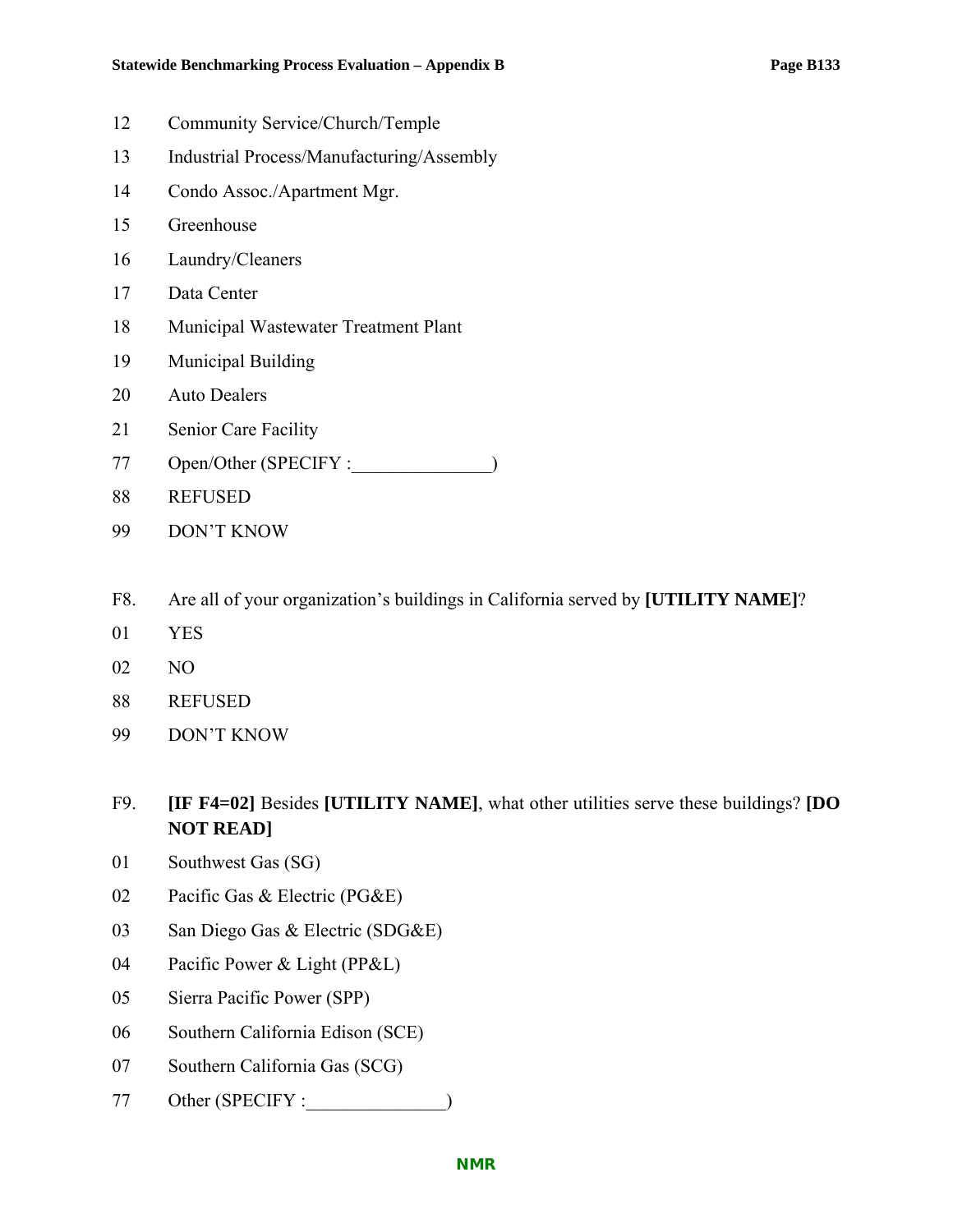## 88 REFUSED

99 DON'T KNOW

Those are all the questions I have for you. Thank you for your time.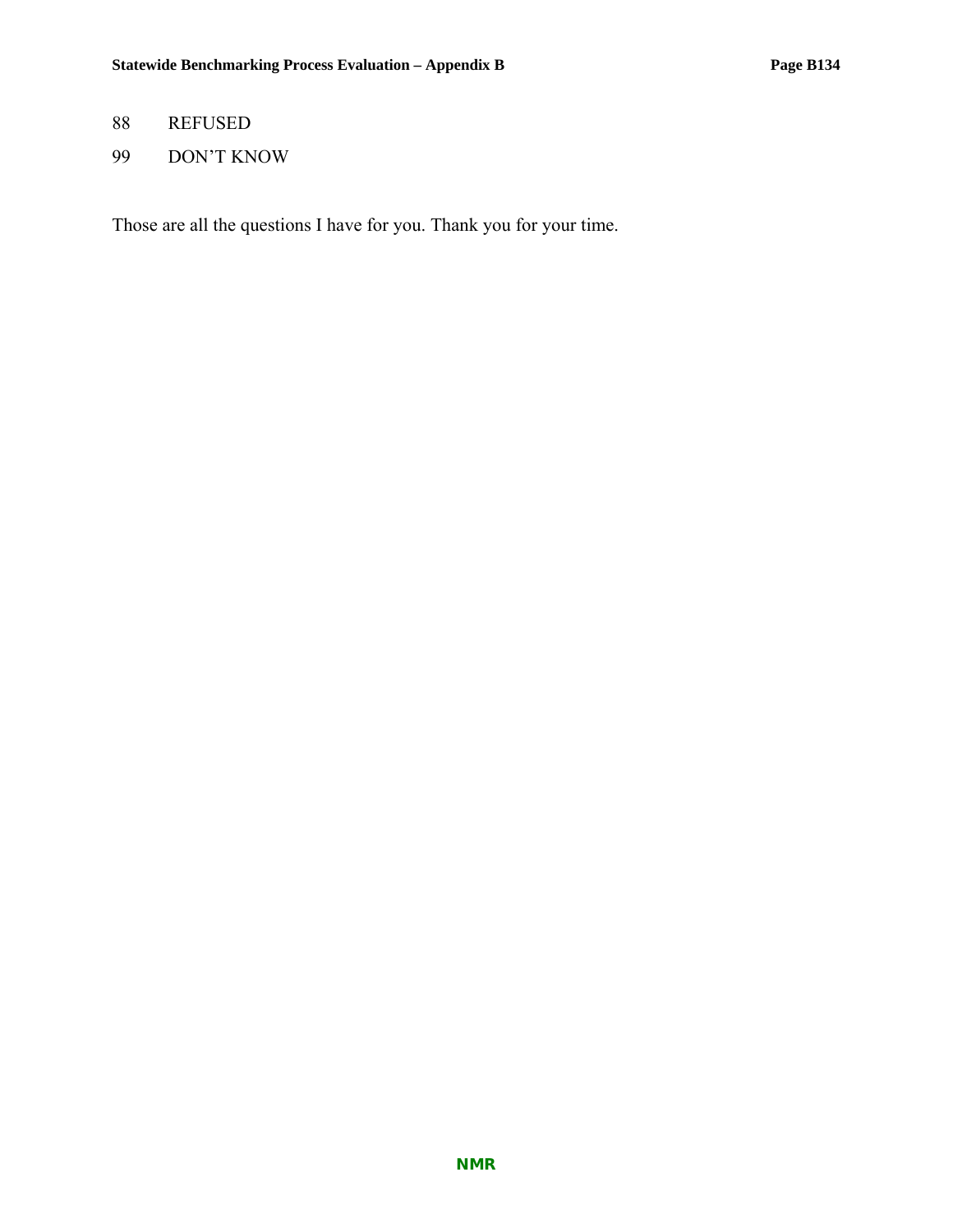## **B.14 In-Depth Interview Guides**

## **B.14.1 Initiative Management Staff Interview Guide**

## **CPUC Benchmarking Process Evaluation**

## **DRAFT Interview Guide: Program Staff Interview Guide: Program Management**

| Interviewer:                         |  |
|--------------------------------------|--|
| Date of Interview:                   |  |
|                                      |  |
|                                      |  |
| Respondent Title:                    |  |
| Contact Information:                 |  |
| Phone Number(s):                     |  |
| Fax Number:                          |  |
|                                      |  |
| Interview was: By phone<br>In person |  |

## [NOTE: THE QUESTIONS IN THIS INTERVIEW GUIDE WILL NOT NECESSARILY BE READ VERBATIM BUT MAY BE MODIFIED TO SUIT THE INTERVIEW. IN ADDITION, THE INTERVIEWERS MAY SKIP QUESTIONS THAT ARE LESS RELEVANT TO A PARTICULAR INTERVIEW]

I am from NMR Group, and I am calling to talk with you about [IOU name]'s support for customer benchmarking with EPSM. As you may know, I am part of the evaluation team for [IOU name]'s benchmarking program. Part of our job is to determine how people involved in the program think it is operating, what is working well, and what needs to be improved. The information you provide will be combined with observations from program participants and other stakeholders, including utility customers, and secondary research such as program descriptions and collateral material. We will make every effort to keep your responses confidential. No comments will be attributed to any individual without their express permission.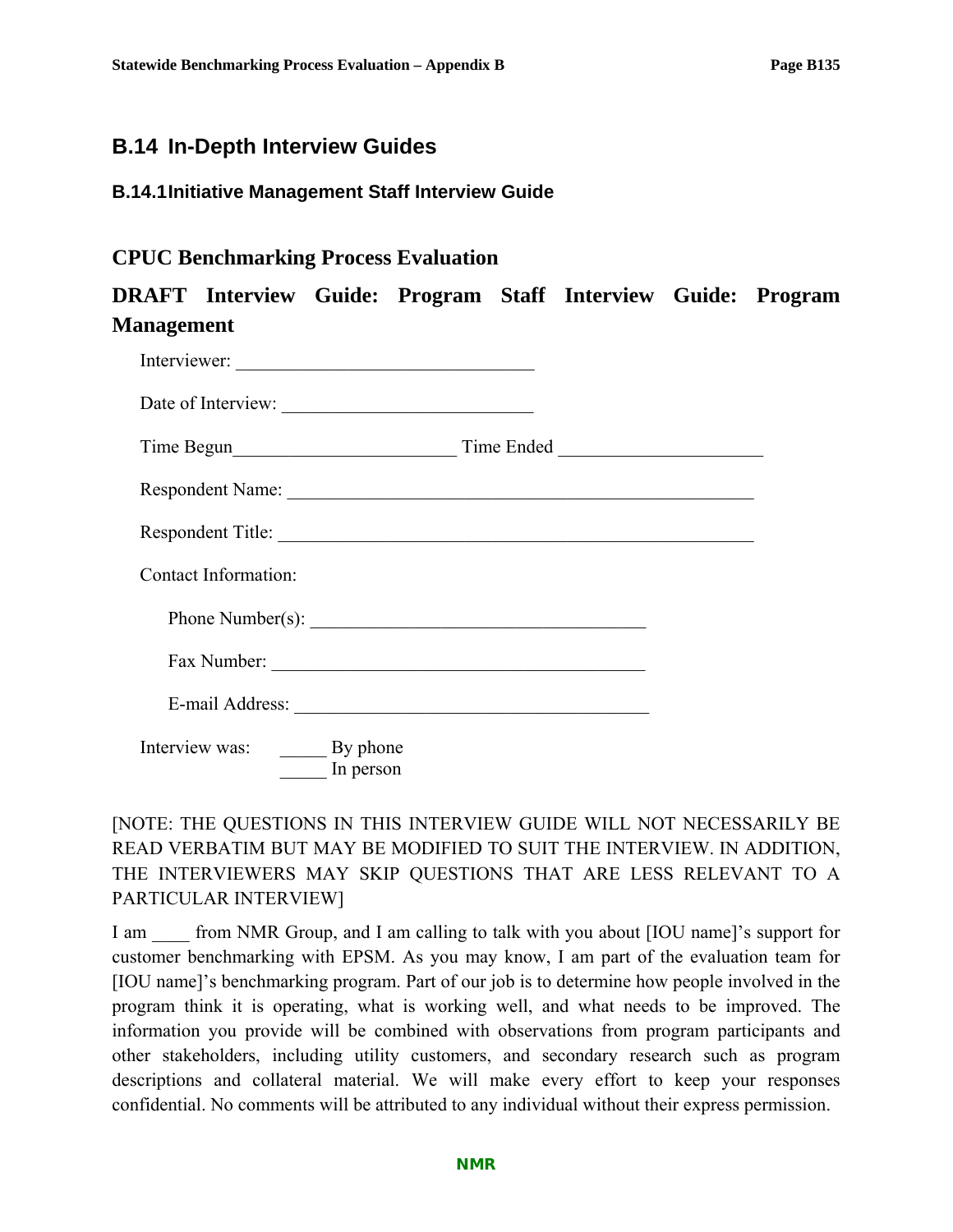With your permission, I would like to record the interview. We will use the recording for transcription purposes only; in order to make sure we accurately represent your responses. No one but NMR staff members will have access to the recording. Do I have your permission to record the interview?

Yes No

## **Respondent Background**

First of all, I'd like to get some background on your involvement with [IOU name]'s benchmarking program.

- 1) How long have your worked for [IOU name] and how long have you been involved with [IOU name]'s benchmarking support?
- 2) What is your current job title? Briefly, please describe your roles and responsibilities as they relate to the benchmarking program? [PROBE: on workshop, ABS, technical support, marketing]
- 3) About what percentage of your time is spent on benchmarking support?
- 4) Tell me about any training you've received, or how your background helped to prepare you for managing the benchmarking program? Is there any additional training that you feel would be useful?

#### **Program Description & Logic**

- 5) What are the major components and activities of the benchmarking program? What are these activities intended to accomplish?
	- a) In the short term
	- b) In the intermediate term
	- c) In the long term

What are the key outputs from each activity?

Is there any sequence to these activities, outputs, or outcomes? Are there any of these that need to happen before another takes place? Are there any casual relationships between these activities, outputs, and outcomes?

[PROBE: Are there any organizations other than the IOU involved in the programs? Who on staff should we talk to for more details in each area.]

- 6) Outside of what you have just described, are there any ways that [IOU name] helps customers to benchmark their buildings? [PROBE for description. Note that we are not looking for proxy benchmarking here—that's addressed in another section]
- 7) Are there particular customer segments that are targeted for *customer-driven benchmarking*? Describe. [Probe: e.g. industry/building type, size of building, size of customer, large private building owner versus small private building owner, government versus private building, owner/renter, urban/rural, previous energy efficiency program participants, other market segments]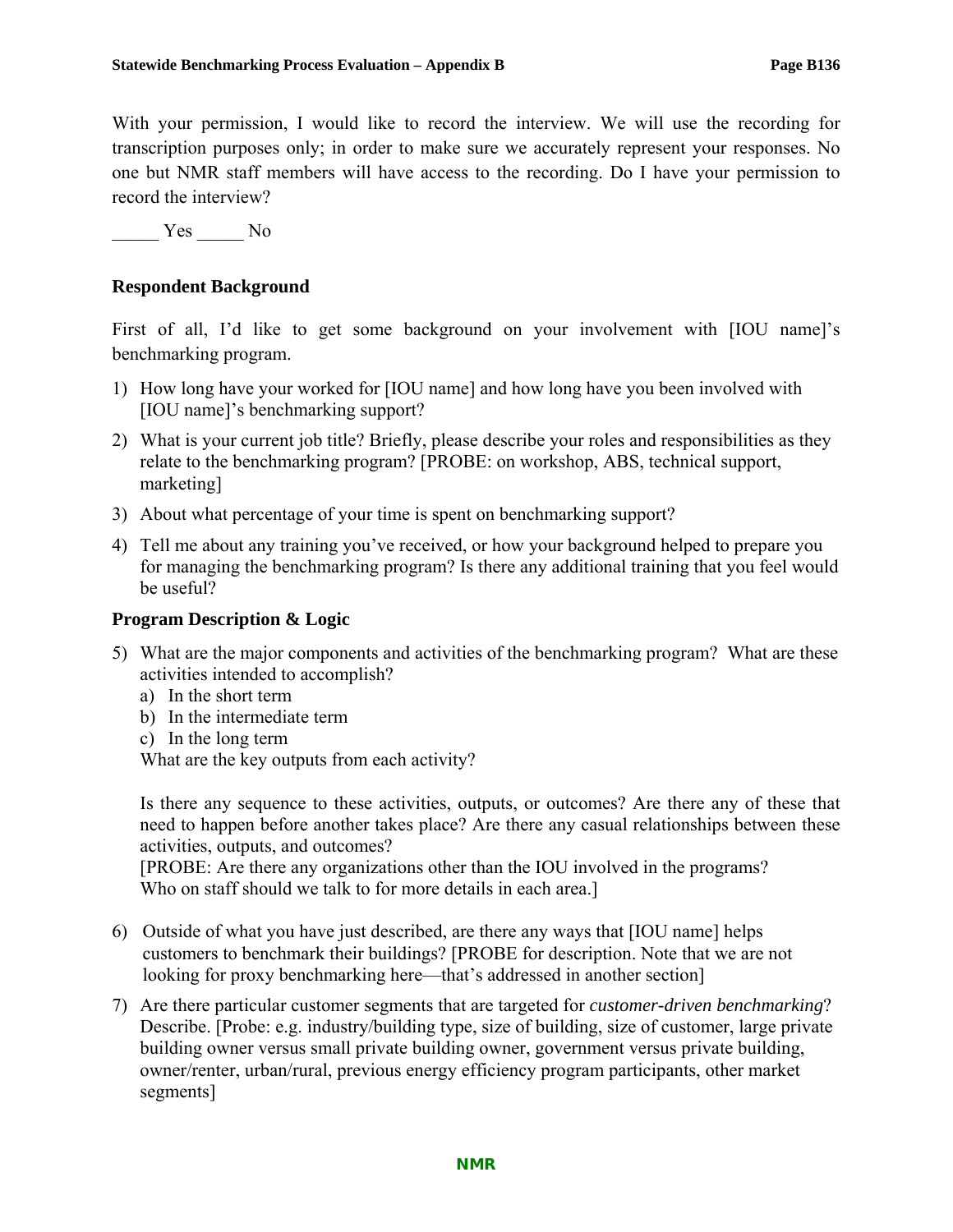- 8) Are there particular customer segments that are targeted for the benchmarking *program*? Describe. [PROBE: Are they different from the target for customer-driven benchmarking?]
- 9) In what ways do customers come to participate in the program?
	- a) How do they learn about:
		- i) benchmarking with ENERGY STAR™ Portfolio Manager (ESPM),
		- ii) workshops,
		- iii) ABS, and
		- iv) technical support?
	- b) What percent of customers who participate in each of the following have never participated in another [IOU name] commercial program? What percent of customers who participate each of the following are or have been participants in another [IOU name] program? Which programs?
		- i) Workshops
		- ii) ABS use
		- iii) Technical support

10) In your experience, what is the value to customers of benchmarking? (Probe for:

- i) Understand current energy consumption patterns
- ii) Identify near term and long term EE project opportunities/projects
- iii) increase the market value of building/leased space
- iv) enhance green image
- v) reduce O&M expenses
- vi) anything else )
- 11) In your experience, what is the value to customers of the benchmarking *workshops*?
- 12) In your experience, what is the value to customers of ABS? (Probe for specific reasons)

## **Program Goals & Objectives**

- 13) What would you say are the primary short (less than 2 years), mid-term (3-5 years), and longterm (5+ years) goals and objectives of the program??
- 14) How do you arrive at or set these goals? Who is involved in the decision making? [Probe to think beyond their first response]
- 15) What are the market barriers to achieving these goals and objectives? What facilitates overcoming them?
- 16) How have you been measuring progress towards these goals over the past several years? How will you be measuring them into the short, mid, and long-term future?
	- a) How do you measure or quantify success for this program?
- 17) Decision 09-09-047 directs the IOUs to follow a strategy in benchmarking buildings that starts with the biggest buildings first, and leverages the non-residential audit, RCx, government partnerships and other programs. The decision also directs the IOUs to collaborate to create statewide consistency in their benchmarking programs.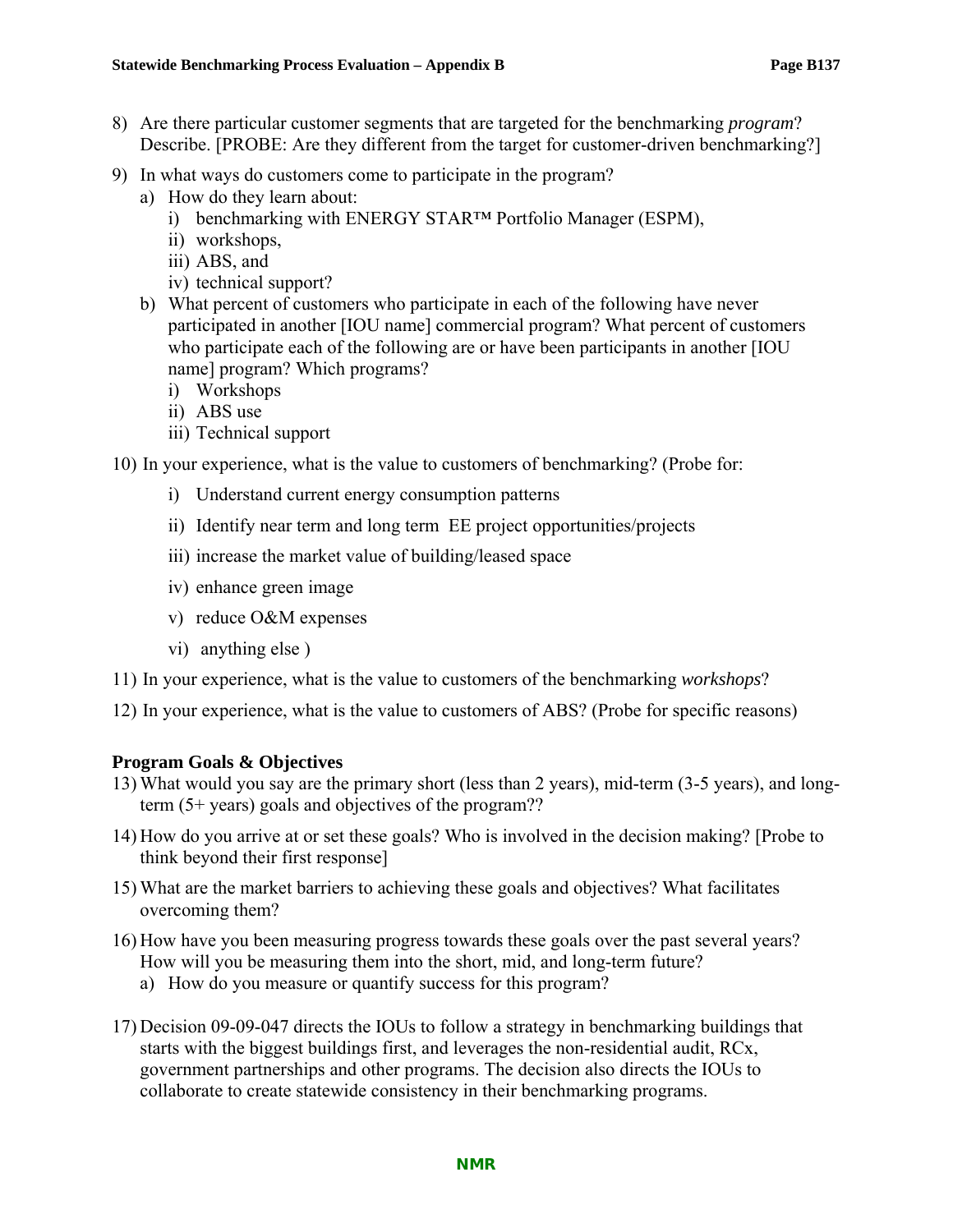- a) What is your organization doing to ensure that the benchmarking strategy outlined in this Decision is being implemented? (The strategy being to start with the biggest buildings first, and leverage the non-residential audit, RCx, government partnerships and other programs.)
- b) How is your organization collaborating with other IOUs and any other organizations to create statewide consistency in benchmarking programs?

### **The Customer Experience**

18) Why do you think customers decide to benchmark their buildings? What drives them to it?

- 1. Which drivers are most important? (Ask for listing—e.g. energy savings, financial savings, non-energy benefits, etc.–and rank.)
- 2. What non-energy benefits are customers most interested in? [Probe: learning how their benchmark score for their building compares to similar buildings, improved working environment, Energy Star designation, environmental benefits, reduced carbon footprint, marketing/public relations benefits, education & training, etc.]
- 19) Are customers more likely to benchmark if they have previously participated in a program with [IOU name]? Are customers more likely to participate in a program with [IOU name] if they have taken the workshop? If they have benchmarked one or more buildings?
- 20) How do different types of customers use the benchmarking scores?
	- a) For those who are not participating in a utility program: In what way is the information useful to customers? What are they likely to do with it? What, if any, additional information do they need in order to determine how to manage their energy use or take action to reduce their score?
- 21) Do you believe customers experience changes in attitudes regarding the management of energy usage in their facilities after . . .
	- a) Taking a workshop? Why or why not
	- b) Benchmarking a building using ABS? Why or why not

[Probe of possible changes in attitude: increased awareness of energy efficiency, surprised by how low/high facility rates against other similar facilities, discouraged/encouraged by ranking, motivated to improve or upgrade energy efficiency in their facilities]

- 22) What does [IOU name] do to help customers who have benchmarked a property to improve their scores? Is there more that [IOU name] could conceivably do? What are the barriers to [IOU name] doing these things?
- 23) What situations or factors do you think might keep some customers from
	- a) Taking the workshop, even if they are eligible?
	- b) Benchmarking their building with ESPM after taking the workshop?
	- c) Using ABS to facilitate benchmarking?
	- d) Benchmarking on a regular basis?
	- e) Reducing their energy use with the help of ESPM?

[Probe for prioritized list of situations, e.g. data privacy constraints, metering configurations, budgeting, facility staff cooperativeness, availability of metering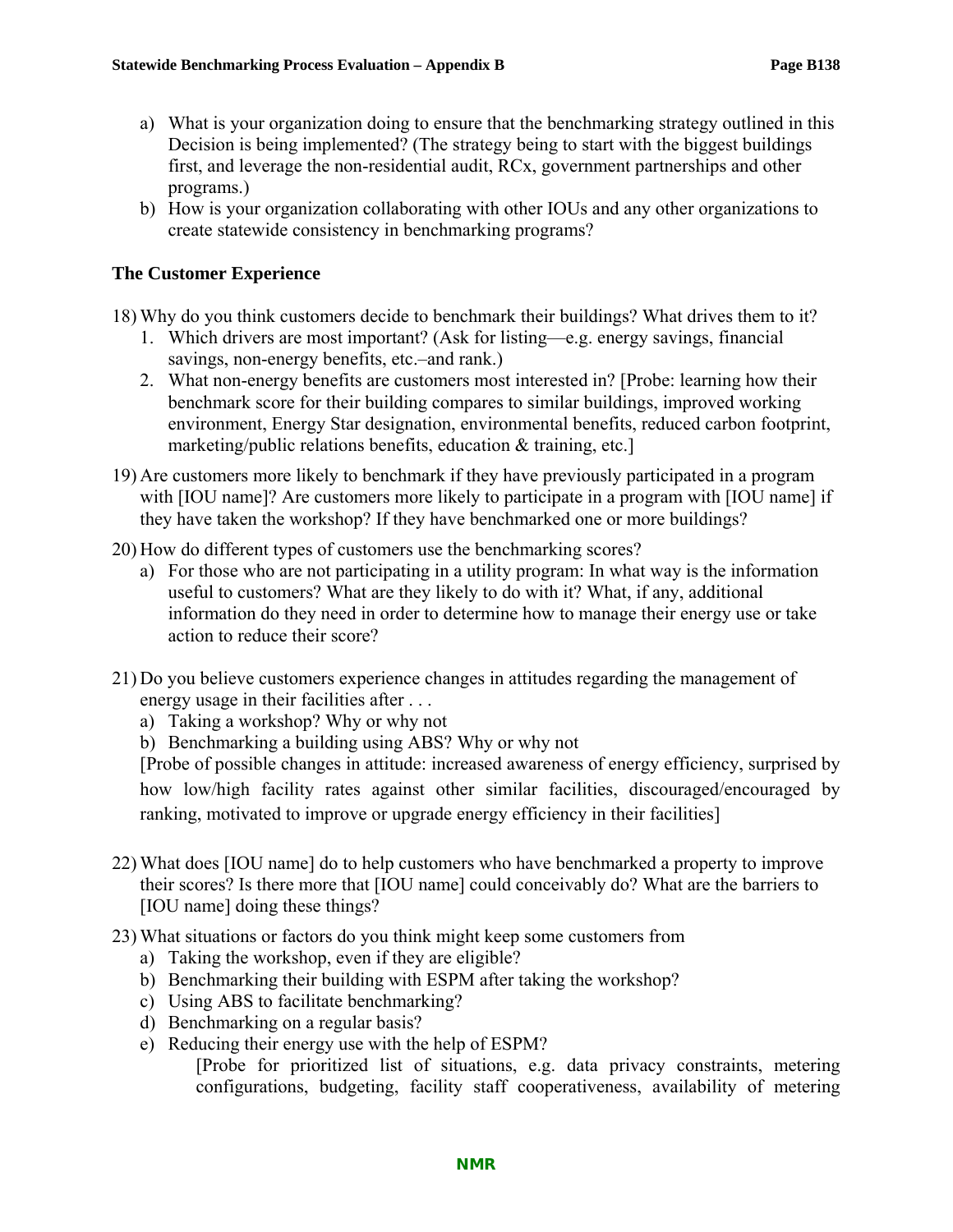readings, lack of perceived value to customer, time required, lost interest or momentum, etc.]

- 24) Is benchmarking with ESPM a requirement for participation in other utility programs? In which programs is it a requirement? To your knowledge, is the requirement too high a barrier for some customers? For which types of customers, and why?
- 25) Describe the relationship between the customer-driven benchmarking support offered by [IOU name] and [IOU name]'s other commercial programs.
- 26) What actions do you take to bring other programs to the attention of customers utilizing [IOU name]'s benchmarking support? Do you offset the cost of benchmarking? Provide free of charge? Do you increase financial incentives for measures installed as a result of benchmarking?
- 27) Does [IOU name] conduct any follow up with customers in the workshop to determine if they benchmarked after the workshop?
	- a) Does [IOU name] conduct any follow up with customers using ABS? If so, for what purpose? [Probe: ABS QA, program marketing]
- 28) Do you believe the benchmarking program delivers value to [IOU name]? To customers? In what way do you believe it delivers value? [PROBE: program's benefits exceed the program's expenses?]

### **Program Implementation**

29) What is the division of labor between utility staff and contractors for . . .

- a) Marketing of workshop
- b) Development of workshop marketing materials
- c) Workshop contents
- d) Workshop delivery
- e) Marketing of ABS
- f) Development of ABS marketing materials
- g) ABS technical support (and any other technical support if offered)
- 30) Who on staff should we talk to for more in-depth information about marketing of the benchmarking offerings?

*Note: Questions 19-22 may be moved to program implementation staff interview guide.* 

31) Are there any limitations or barriers that keep you from meeting goals for:

- a) training customers,
- b) providing ABS services or any other benchmarking support offered through the program,
- c) or meeting goals for number of buildings benchmarked?

Describe the limitations. Which are most severe? [Probe for budget, staff, in-house expertise, contractor expertise and capacity, lack of customer awareness or engagement, customer resistance to participation, any other factors. Sempra utilities: Probe for prospect of meeting goals for number of buildings benchmarked without proxy benchmarking.]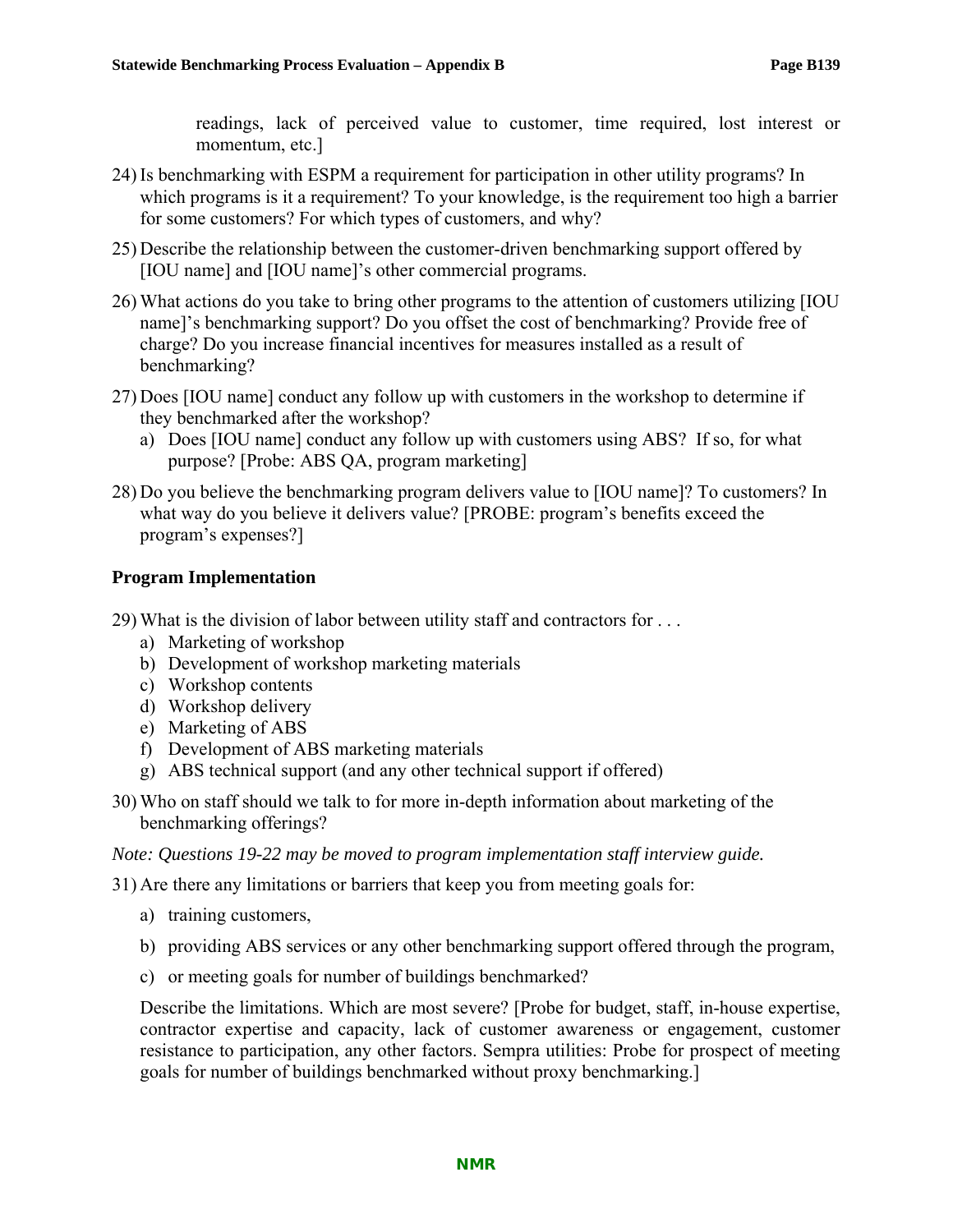- 32) For SDG&E: How does SDG&E expect to meet its target of 20,000 commercial buildings benchmarked? [PROBE: How will it do this without using a proxy score?]
- 33) How does [IOU name] define a "building" for purposes of tracking progress on customer benchmarking with EPSM? Does that definition differ with definitions for other purposes, or of other organizations, such as IOUs or other stakeholders? Describe.
- 34) How does [IOU name] define a "benchmark" for purposes of tracking progress on customer benchmarking with EPSM? Does that definition differ with definitions for other purposes, or of other organizations, such as IOUs or other stakeholders?
- 35) Describe the interaction and communication between yourself and
	- a) Staff responsible for workshop
	- b) ABS technical staff and tech support staff
	- c) staff of other programs for which customer-driven benchmarking with ESPM is relevant. [Probe: How closely do you work with these staff? Are current interactions adequate? Why or why not? How can interactions/communication be improved? Have there been any breakdowns in communications? If so, how were they resolved and what steps have been taken to avoid future breakdowns?]
- 36) Other than ensuring that ABS works with ESPM, are there any ways that [IOU name]'s benchmarking support coordinates with federal programs? Are there any ways in which the support coordinates with state or local programs? Are there any ways not already discussed in which the support coordinates with other utility programs? [Describe. How are resources shared or leveraged among these programs?]
	- a) If no coordination: would coordination with other programs benefit program participants or [IOU name]?
	- b) If coordination: How would you enhance this coordination to improve benefits?

# **ESPM**

Now I have some questions about [IOU] experiences with ENERGY STAR Portfolio Manager and [IOU name]'s work with EPSM staff at EPA. [PROBE to determine who should be asked these questions—program management staff or implementation staff]

37) To what extent do program staff work with EPA ESPM staff?

- a) Describe the interaction and communication between [IOU name] and ESPM staff. How frequently are you in communication? How closely do you work with ESPM staff members? Are current interactions adequate? Why or why not? How can interactions/communication be improved? Have there been any breakdowns in communications? If so, how were they resolved and what steps have been taken to avoid future breakdowns?
- 38) Do you and EPA ESPM staff engage in any joint problem solving regarding ABS or any other [IOU name] program offerings?
- 39) What are the benefits of working with ESPM? What are the drawbacks of working with ESPM?
- 40) In what other [IOU name] programs is ESPM used? How is ESPM used in these programs?

# **Tracking of Program Data**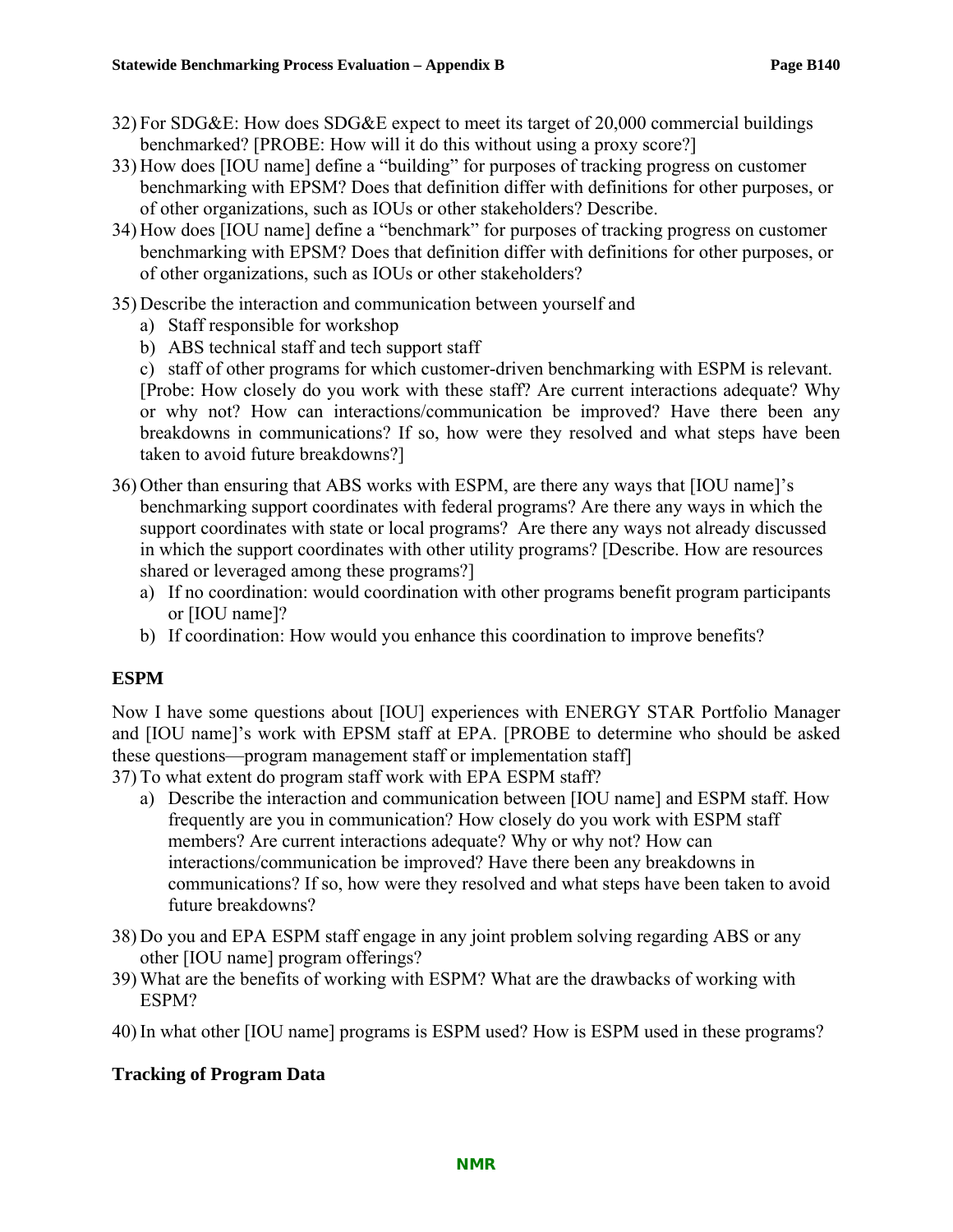- 41) Describe how you track program data. What data are currently being tracked and by whom?
	- a) Workshop participation
	- b) ABS use
	- c) Technical support
	- d) Participation in other [IOU name] programs
	- e) Energy saving actions undertaken by participants
	- f) Building characteristics data used to generate ESPM score, and changes to building characteristics data over time
	- g) ESPM scores, and changes to ESPM scores over time
	- h) Other information related to AB1103
	- i) Anything else?
- 42) To what extent do benchmarking program staff coordinate tracking of participant data with other utility programs? What procedures are in place to facilitate this coordination? How well are they adhered to? Describe.
- 43) What data would you like to see tracked that are not? What data are currently tracked that could be excluded from the database? [Is it all tracked in one database? Probe on tracking coordination/integration with other programs of same utility.]
- 44) NMR will be conducting a telephone survey in the fall with customer-driven benchmarking program participants and non-participants. We are looking for some feedback on the viability of identifying participants and non-participants. We plan to survey two groups of Participants:
	- (1) Workshop participants, defined as commercial customers who have participated in utility benchmarking workshops at least three months prior to the survey, but who had yet not benchmarked their building(s).
	- (2) ABS participants, defined as commercial customers who have benchmarked their buildings using ABS and EPSM.
	- (3) We will also survey non-participants, defined as commercial customers who are not registered users of ABS. All samples would be drawn randomly from utility customer records, including data collected on workshop participants and ABS users.

To the extent possible, all the groups will be stratified by type of industry, number and type of buildings per customer. Is this information available for all customers, whether or not they have used ABS? If not, what other customer information is available that might help us in stratifying the sample? [PROBE based on customer data we have already received, asking about availability of any key data that are missing]

# **Proxy Benchmarking**

*[Note that some or all of these proxy benchmarking questions may be asked of the implementation staff instead of or in addition to the program management staff. Also, some of these questions may need to wait to be asked until proxy benchmarking plans are further developed.]*

45) Who at [IOU name] is the best person to talk to about your plans for delivering proxy benchmarking scores to customers? Is this the same person as we should talk to about how the proxy benchmarking score is determined for each building type?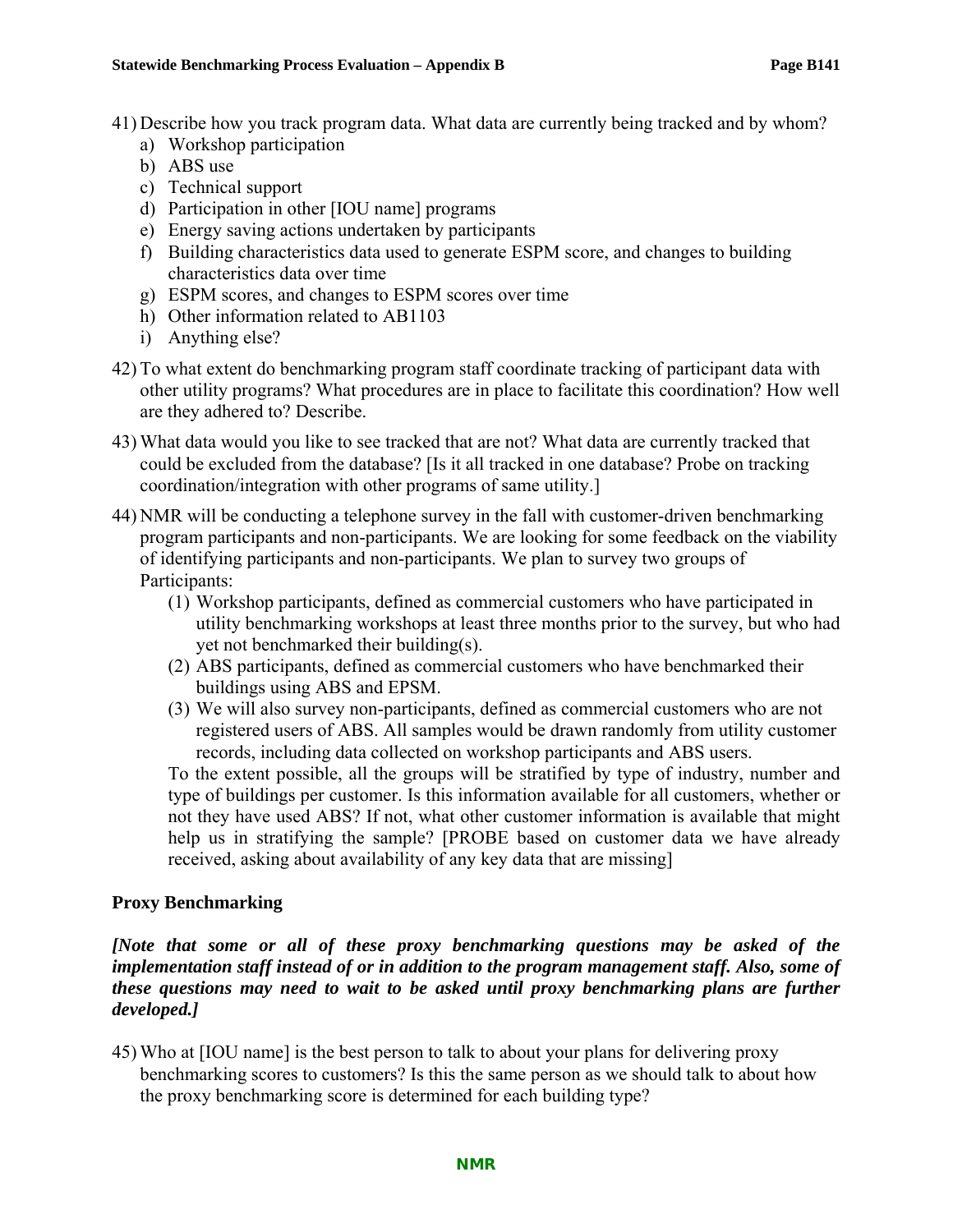- 46) Has [PG&E, SCE] developed the parameters and inputs for the proxy benchmarking system, and the method for producing the benchmarking score? If so, please provide the list of parameters and the scoring algorithm.
- 47) Do you believe the proxy building parameters are reliable measures? In what specific ways are the proxy building parameters a fair approximation of the actual customer parameters? How will the proxy building parameters reflect changes in customer –specific operations such as hours of use, workforce reductions etc.?
- 48) [PG&E, SCE ONLY] Tell me about [PG&E's, SCE's] plans for the delivery of proxy benchmarking scores to customers. [Probe to understand program logic. If planning is not yet far enough along for this question, find out when would be an appropriate time to interview for this information]
	- a) What changes do they expect from customers in response to the proxy benchmarking score? [Probe: attitudes? Knowledge? Behavior?] Why?
	- b) What specific actions do they expect customers to take because of the scores? Why?
	- c) If the proxy benchmarking score is meant to result in customers receiving the score to undertake a more thorough benchmarking with ESPM, how is that expected to happen? What are the specific steps, and what is [IOU name] planning to do to facilitate customers taking these steps?
	- d) Is the proxy benchmarking system intended to provide the same score as ESPM when driven by the same input data? If not, how will the issue of comparability be addressed?
	- e) Are there any plans to re-rate ESPM participants with proxy system or vice versa? [Describe]
- 49) How does [IOU name] envision the proxy benchmarking efforts connecting with its current benchmarking offerings (workshop, ABS, tech support), and with customer-driven benchmarking? With the existing marketing efforts? With other programs?
- 50) What plans are there to track utility progress on proxy benchmarking?
- 51) What plans are there to track impact on customers of proxy benchmarking score receipt?
- 52) [PG&E, SCE ONLY] Describe how [PG&E, SCE] currently plans to identify customers to receive proxy benchmark scores, and the context in which the scores will be delivered. [E.g. as a standalone piece, a bill stuffer, with program marketing materials, et.]
	- a) What, if any, follow up does [IOU name] plan to conduct with customers receiving proxy scores?
- 53) [PG&E, SCE ONLY] What is the current schedule for implementation of the pilot study? How many buildings of what type will receive scores, by when? What data will be available from the proxy benchmarking for use in program evaluation? [Describe.] When will the data be available?
- 54) Has [IOU name] considered working with any of the other IOUs to develop a proxy benchmarking methodology together? Is working together on a proxy benchmarking methodology for customer buildings technically feasible or desirable? Why or why not?
- 55) [SDG&E & SC GAS ONLY] How does [SDG&E, SCGas] plan to meet its 2010-2012 benchmarking goals?
	- a) Is proxy benchmarking likely to play a role? [If yes, describe the role. If not, why not.]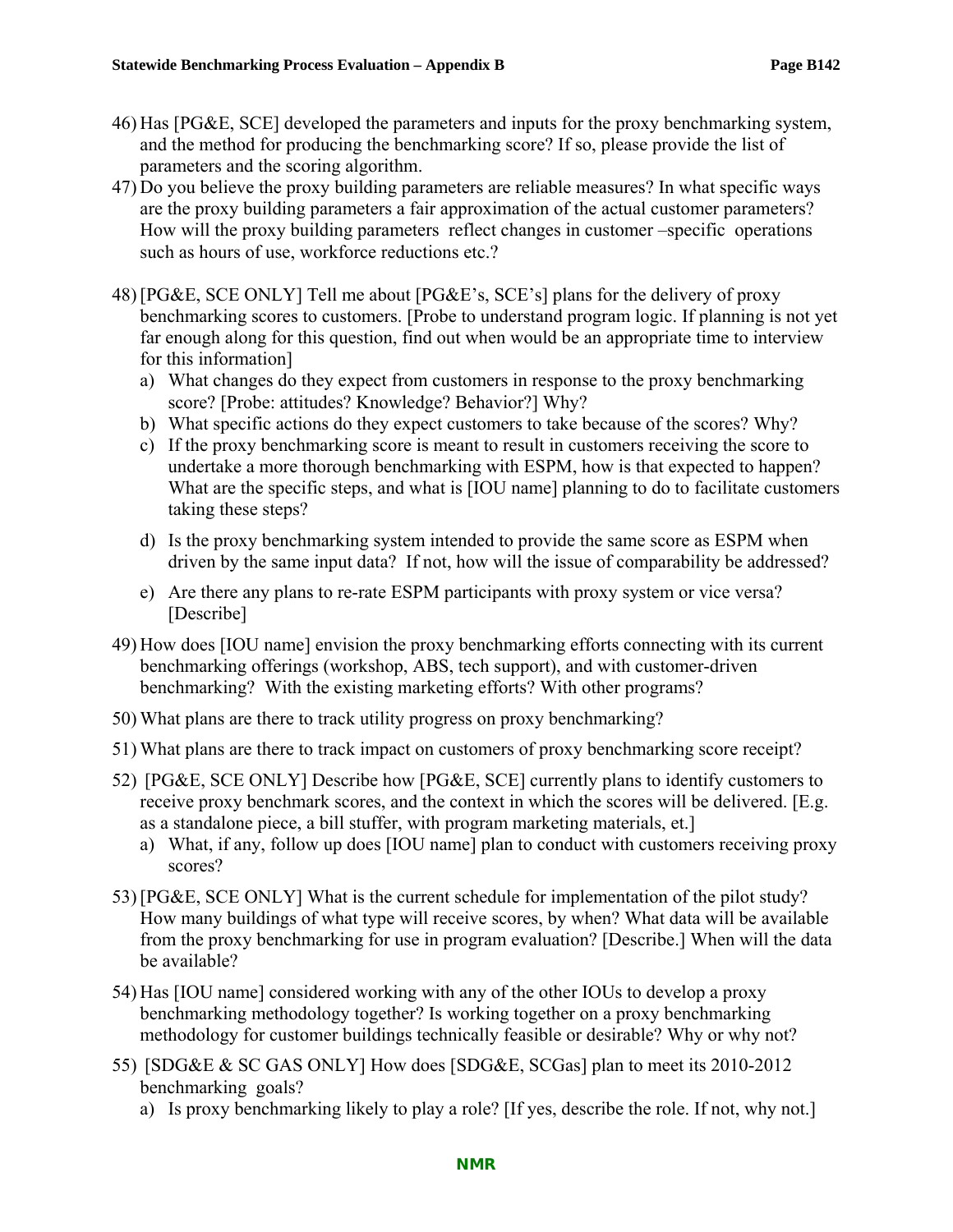- b) When do you expect [SDG&E, SCGas] to make a decision regarding whether or not to pursue proxy benchmarking?
- c) To what extent might any proxy benchmarking effort by [SDG&E, SCGas] resemble that of SCE or PG&E? [How familiar are you with the proxy benchmarking being developed at SCE and PGE?]

### **General Observations**

- 56) On a scale of 1 to 10, with 1 being ineffective and 10 being extremely effective, how would you rate the program in achieving its goals?
	- a) Why do you give it is rating? list areas for improvement, possible synergies, lessons learned etc.

57) What are the major strengths of the program? Major weaknesses?

58) What lessons would you say [IOU} has learned from the program so far?

In what areas could the program be improved? [PROBE for their ideas on how these improvements could be made] Is there anything else you would like to tell me about the program, including additional suggestions to make the program work better or more effectively in th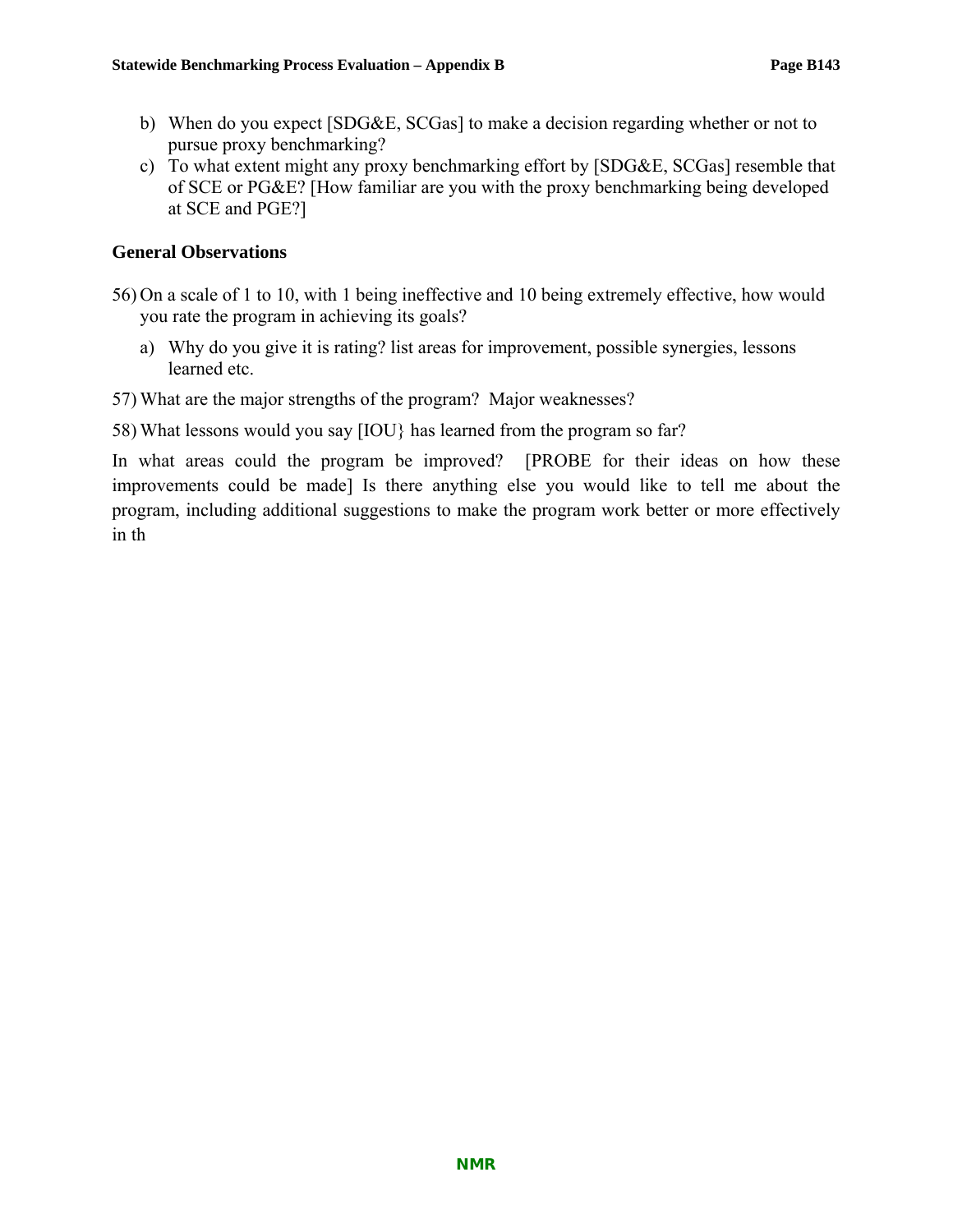### **B.14.2 Initiative Implementation Staff Interview Guide**

# **CPUC Benchmarking Process Evaluation**

# **DRAFT Program Staff Interview Guide: Program Implementation Staff**

| Interviewer:            |           |                                |  |
|-------------------------|-----------|--------------------------------|--|
|                         |           |                                |  |
|                         |           |                                |  |
|                         |           | Respondent Name:               |  |
|                         |           | Respondent Title:              |  |
| Contact Information:    |           |                                |  |
|                         |           | Phone Number(s): $\frac{1}{2}$ |  |
|                         |           |                                |  |
|                         |           |                                |  |
| Interview was: By phone | In person |                                |  |

# [NOTE: THE QUESTIONS IN THIS INTERVIEW GUIDE WILL NOT NECESSARILY BE READ VERBATIM BUT MAY BE MODIFIED TO SUIT THE INTERVIEW. IN ADDITION, THE INTERVIEWERS MAY SKIP QUESTIONS THAT ARE LESS RELEVANT TO A PARTICULAR INTERVIEW]

I am from NMR Group, and I am calling to talk with you about [IOU name]'s support for customer benchmarking with EPSM. As you may know, I am part of the evaluation team for [IOU name]'s benchmarking program. Part of our job is to determine how people involved in the program think it is operating, what is working well, and what needs to be improved. The information you provide will be combined with observations from program participants and other stakeholders, including utility customers, and secondary research such as program descriptions and collateral material. We will make every effort to keep your responses confidential. No comments will be attributed to any individual without their express permission.

With your permission, I would like to record the interview. We will use the recording for transcription purposes only; in order to make sure we accurately represent your responses. No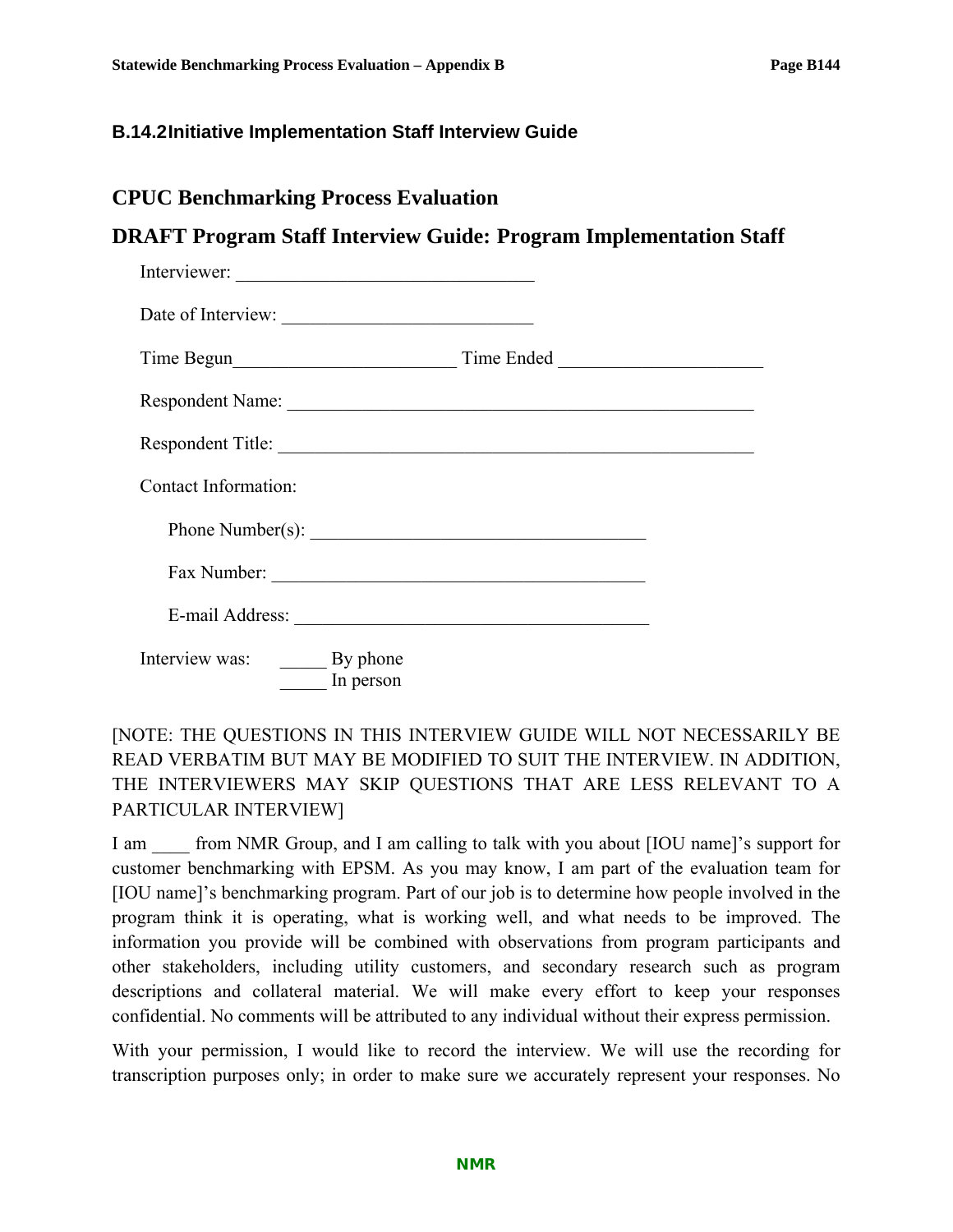one but NMR staff members will have access to the recording. Do I have your permission to record the interview?

Yes No

#### **Respondent Background**

First of all, I'd like to get some background on your involvement with [IOU name]'s benchmarking program.

- 59) How long have your worked for [IOU name] and how long have you been involved with [IOU name]'s benchmarking support?
- 60) What is your current job title? Briefly, please describe your roles and responsibilities as they relate to the benchmarking program? [PROBE on workshop, ABS, technical support, marketing]
- 61) About what percentage of your time is spent on benchmarking support?
- 62) Tell me about any training you've had that helped prepare you to work for benchmarking support. Do you believe that you have received sufficient training on using ENERGY STAR™ Portfolio Manager (ESPM)? Is there any additional training that you feel would be useful?

#### **Benchmarking Workshops**

63) Who is eligible to participate in the benchmarking workshops?

- a. What is the process for determining who is eligible?
- 3. Does the program target any specific groups within the eligible population [Probe: industry/building type, size of building, size of customer, large private building owner versus small private building owner, government versus private building, owner/renter, urban/rural, previous energy efficiency program participants, other market segments]? Do most workshop participants fall into a targeted group? Is anyone discouraged from attending the workshop? If so, why?

*[Watch out—there is some overlap here with marketing]*

Please describe the overall Workshop process: [*Probe if necessary using questions below ]*

- a) How many different workshops are offered? What are the different levels and the focus of each.
- b) Who is involved in developing the workshop(s)? Who is responsible for content? For presentation? For logistics?
- c) How long do they last?
- d) Where are they offered? How frequently??
- e) Is there a fee for taking any of the workshops? What is the fee?
- f) If workshops are in person, are refreshments provided?
- 64) What changes have been made to the workshop offering(s) over time (e.g. content, location, length, marketing)? Why were changes made? Have they had the intended effect?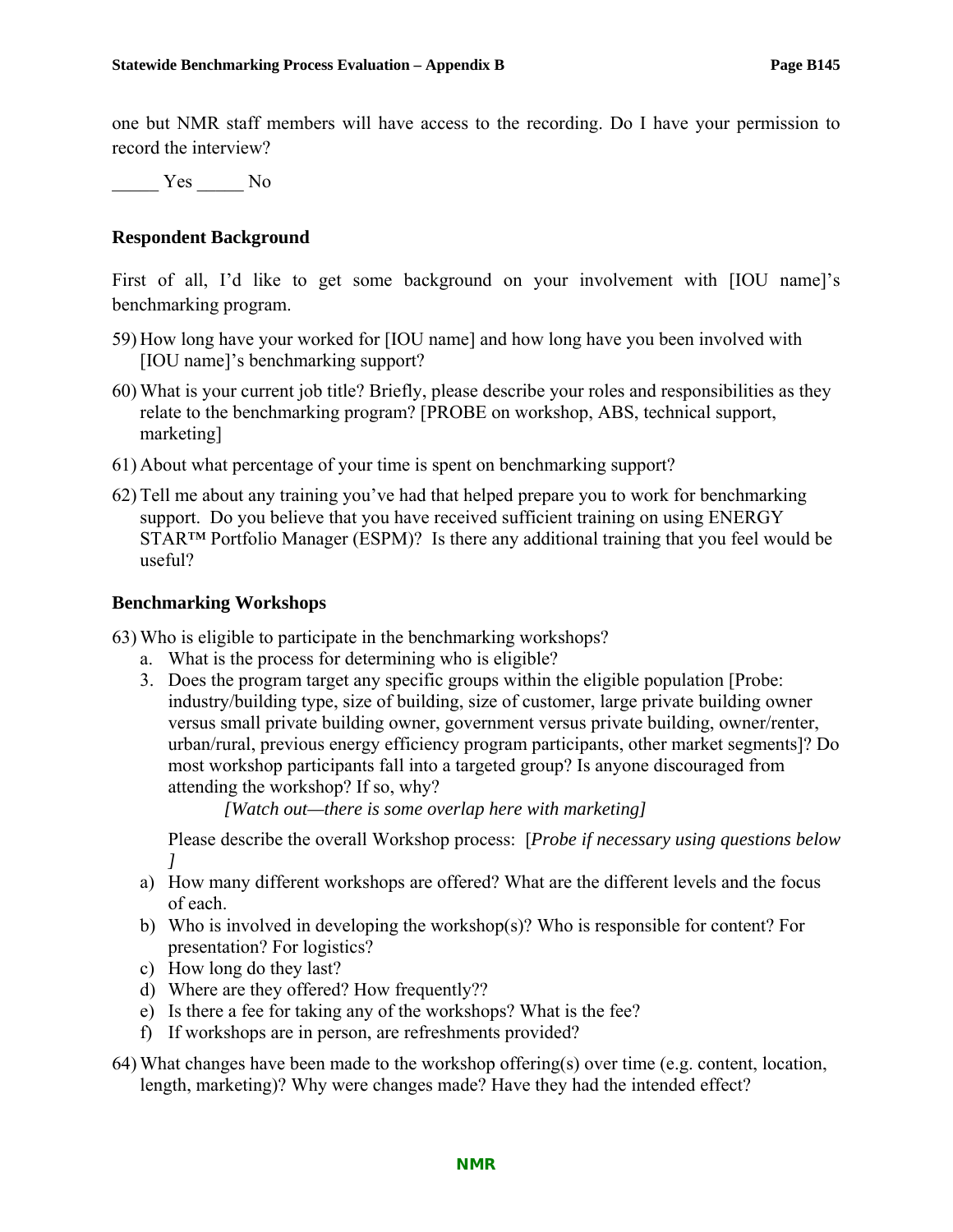- 65) In your opinion, do the workshops provide adequate customer training on use of ESPM and ABS? To what extent do customers request additional training to continue benchmarking activities after attending their first workshop?
- 66) [BEARING IN MIND THAT WE KNOW FROM THE DATA REQUEST WHAT INFO IS COLLECTED ABOUT WORKSHOP PARTICIPANTS . . . ] How is the information collected from workshop participants typically used after each workshop? Is any follow up conducted with participants? If so, describe.
- 67) How are other [IOU] program offerings presented during the workshop? [INFORM THIS QUESTION WITH A LISTING FROM THE WORKSHOP SLIDES, WHICH WE ARE OBTAINING] Are any materials for these programs provided during the workshop? [Describe how]
- 68) Do customers who attend workshops ask for any other types of help or services? What do they ask for? What do you tell them?
- 69) Do you think that participation in the workshops is now at optimal levels, or is it higher or lower than it should or could be? Please explain your answer.
	- a) If lower, what should be done to get more people to participate? [PROBE: Are enough workshops offered to meet the need?]
	- b) If higher, what should be done to limit participation?
	- c) Are there untapped customer segments? If so how can they be reached?
- 70) What changes to the workshop are planned, or being planned, for the future? Why are the changes being made and what do you hope to accomplish with them?

## **ABS**

- 71) What kind of feedback, if any, do you typically receive from customers who have used [IOU name]'s ABS? Please think both about what they like and don't like, the things they praise, and the things they complain about.
- 72) How do you handle complaints about ABS? How do you attempt to resolve them?
- *73)* Do you have suggestions for improving the ABS? [PROBE for details of suggested improvements]

# **Tech Support**

- 74) Describe the technical support offered. ? How is it offered—on-line, by phone, in person? How is this support staffed? What kinds of questions are typical?
- 75) For how long has the tech support been offered? Has it changed over time? If so, how and why?
- 76) What kind of feedback, if any, do you typically receive from customers who have used [IOU name]'s technical support? Please think both about what they like and don't like, the things they praise, and the things they complain about.
- 77) How do you handle complaints about the tech support? How do you attempt to resolve them?
- 78) How could the tech support be improved?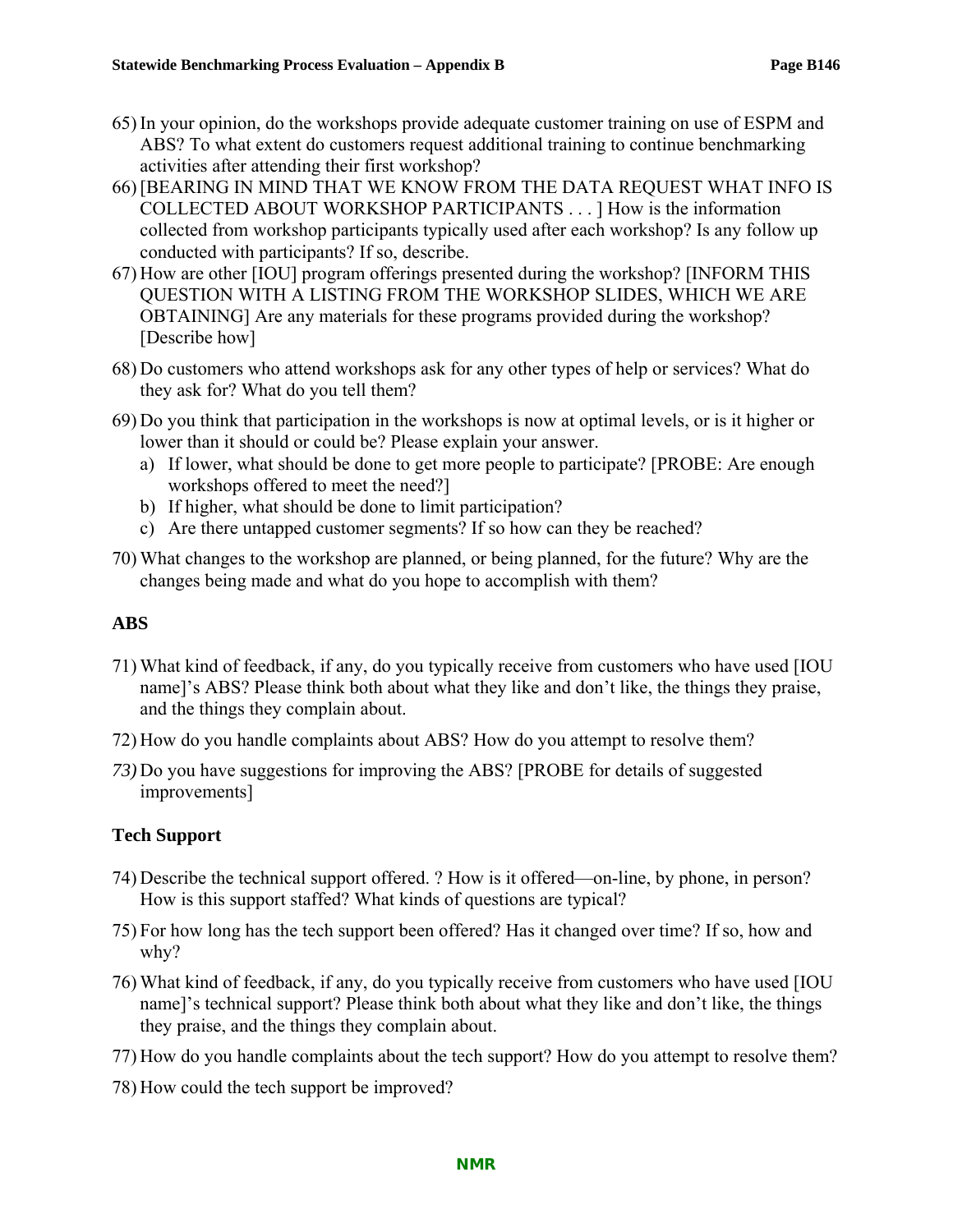### **ESPM**

- 79) To what extent do program staff work with EPA ESPM staff?
	- a) Describe the interaction and communication between [IOU name] and EPA ESPM staff. How frequently are you in communication? How closely do you work with EPA ESPM staff members? Are current interactions adequate? Why or why not? How can interactions/communication be improved? Have there been any breakdowns in communications? If so, how were they resolved and what steps have been taken to avoid future breakdowns?
- 80) Do you and EPA ESPM staff engage in any joint problem solving regarding ABS or any other [IOU name] program offerings?
- 81) What are the specific and quantifiable benefits of working with ESPM? What are the drawbacks of working with ESPM?
- 82) In what other [IOU name] programs is ESPM used? How is ESPM used in these programs?

### **ESPM Technical Questions**

- 83) For customers with multiple buildings at a contiguous location with one master meter, is the customer required to manually input data into ESPM for each building?
	- a) [IF DATA MUST BE ENTERED MANUALLY] What type of data? [PROBE for submetered energy usage data, building characteristics data, other]
	- b) When a customer has their own energy management software or works with a third party billing contractor, is the customer able to upload available data into the ESPM or ABS or any other format that can be used for the purpose of benchmarking buildings? If not, why? Are there software development tools that can be used to collect this type of information and store in a central database such as a [IOU name] tracking system for subsequent reporting?
- 84) For customers with multiple buildings at non-contiguous locations, is the customer required to manually input data into ESPM for each building?
	- a) When a customer has their own energy management software or works with a third party billing contractor, is the customer able to upload available data into the ESPM or ABS or any other format that can be used for the purpose of benchmarking buildings? If not, why? Are there software development tools that can be used to collect this type of information for storage in a central database for subsequent reporting?

### **Proxy Benchmarking**

### *Note that some or all of the proxy benchmarking questions that appear in the program management interview guide may be asked of the implementation staff instead of or in addition to the program management staff.*

85) Do you plan to cover proxy benchmarking in your workshops? IF YES: How? Do you have any plans to address proxy benchmark scores with customers who come into the workshop after having received the score?

### **General Observations**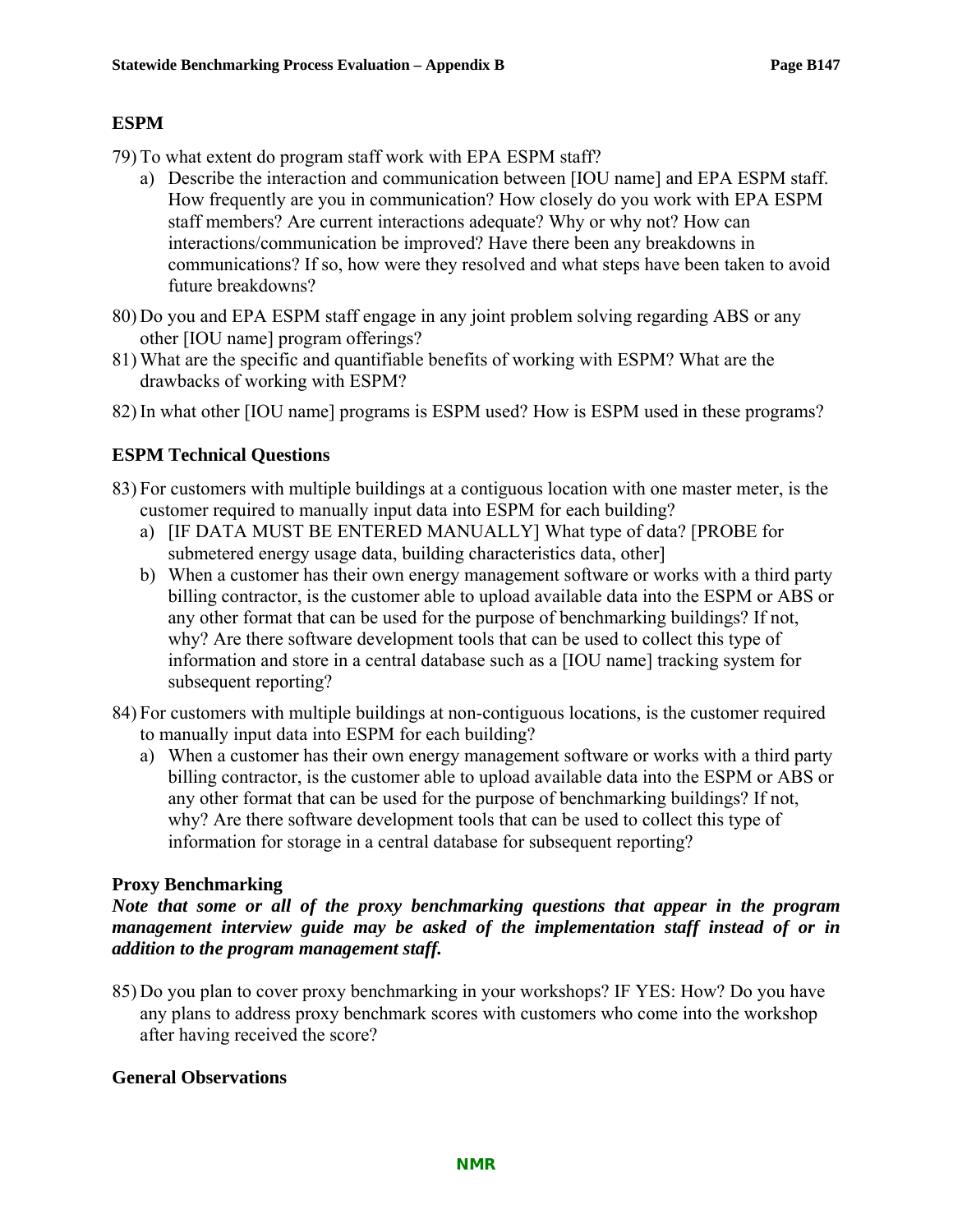- 86) On a scale of 1 to 10, with 1 being ineffective and 10 being extremely effective, how would you rate the program in achieving its goals?
	- a) Why do you give it is rating? list areas for improvement, possible synergies, lessons learned etc.
- 87) What are the major strengths of the program? Major weaknesses?
- 88) What lessons would you say [IOU} has learned from the program so far?
- 89) In what areas could the program be improved? [PROBE for their ideas on how these improvements could be made] Is there anything else you would like to tell me about the program, including additional suggestions to make the program work better or more effectively in the future?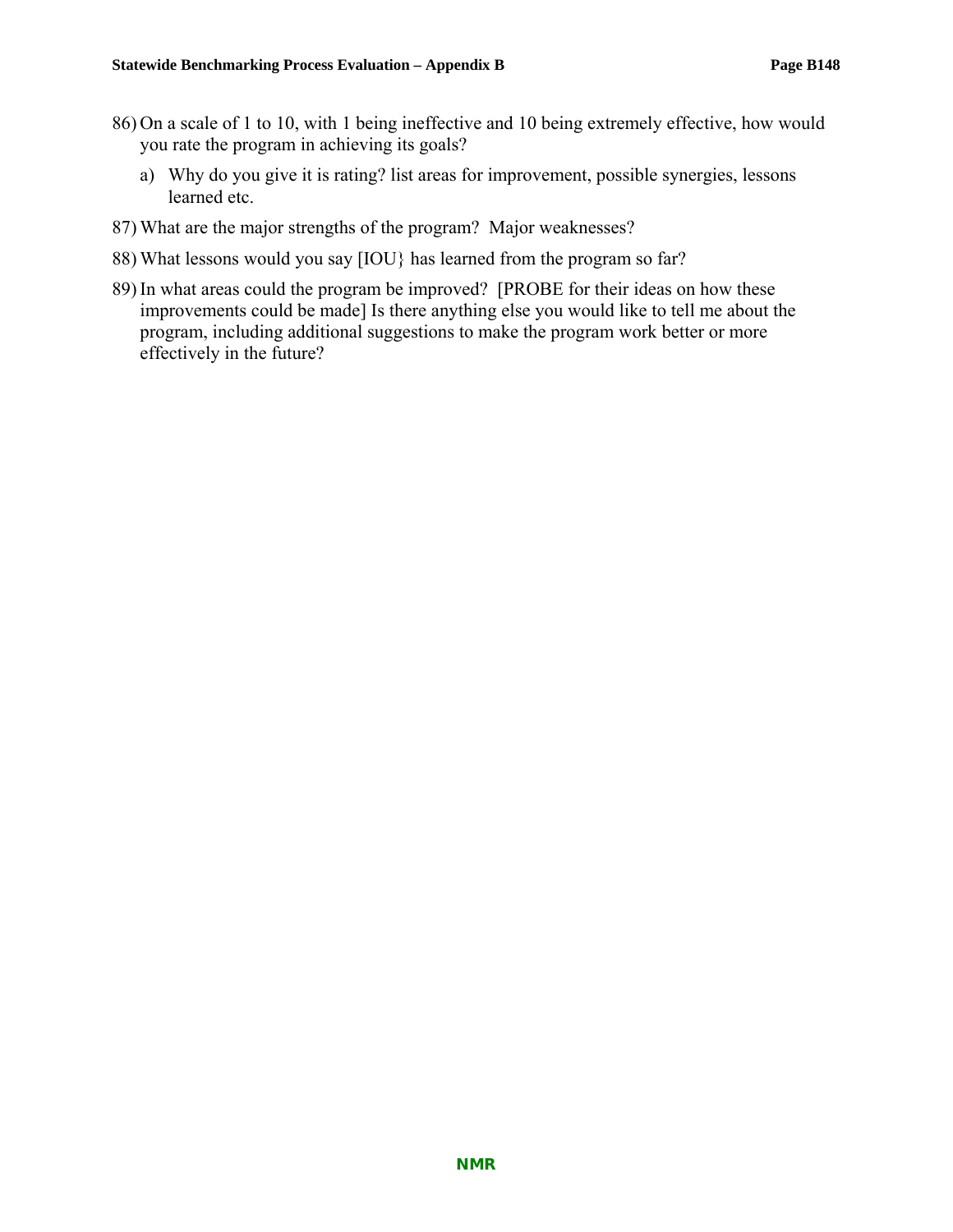### **B.14.3 Initiative Marketing Staff Interview Guide**

# **CPUC Benchmarking Process Evaluation**

## **DRAFT Program Staff Interview Guide: Marketing & Outreach**

| Interviewer:                         |                   |
|--------------------------------------|-------------------|
| Date of Interview:                   |                   |
|                                      |                   |
| Respondent Name:                     |                   |
|                                      | Respondent Title: |
| Contact Information:                 |                   |
| Phone Number(s):                     |                   |
|                                      |                   |
|                                      |                   |
| Interview was: By phone<br>In person |                   |

# [NOTE: THE QUESTIONS IN THIS INTERVIEW GUIDE WILL NOT NECESSARILY BE READ VERBATIM BUT MAY BE MODIFIED TO SUIT THE INTERVIEW. IN ADDITION, THE INTERVIEWERS MAY SKIP QUESTIONS THAT ARE LESS RELEVANT TO A PARTICULAR INTERVIEW]

I am  $\frac{1}{2}$  from NMR Group, and I am calling to talk with you about [IOU name]'s support for customer benchmarking with EPSM. As you may know, I am part of the evaluation team for [IOU name]'s benchmarking program. Part of our job is to determine how people involved in the program think it is operating, what is working well, and what needs to be improved. The information you provide will be combined with observations from program participants and other stakeholders, including utility customers, and secondary research such as program descriptions and collateral material. We will make every effort to keep your responses confidential. No comments will be attributed to any individual without their express permission. With your permission, I would like to record the interview. We will use the recording for transcription purposes only; in order to make sure we accurately represent your responses. No one but NMR staff members will have access to the recording. Do I have your permission to record the interview?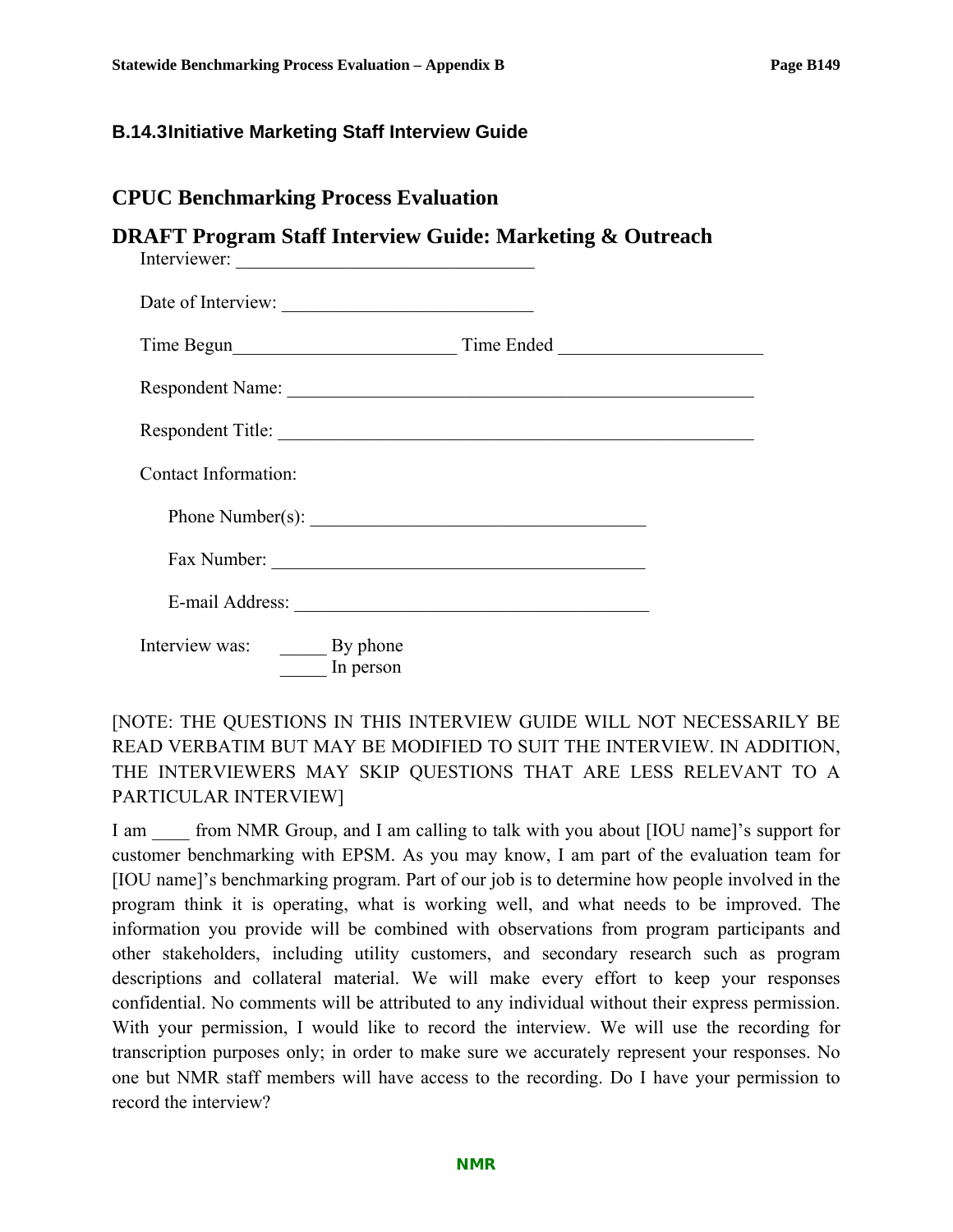Yes No

#### **Respondent Background**

First of all, I'd like to get some background on your involvement with [IOU name]'s benchmarking program.

- 90) How long have your worked for [IOU name] and how long have you been involved with [IOU name]'s benchmarking support?
- 91) What is your current job title? Briefly, please describe your roles and responsibilities as they relate to the benchmarking program? [PROBE: on workshop, ABS, technical support, marketing]
- 92) About what percentage of your time is spent on benchmarking support?
- 93) Tell me about any training you've received, or how your background helped to prepare you for your role in benchmarking support. Do you believe that you have received sufficient training on using ENERGY STAR™ Portfolio Manager (ESPM)? Is there any additional training that you feel would be useful?

### **Marketing & Outreach**

- 94) Tell me about the market for customer driven benchmarking, proxy benchmarking, and for the program offerings (workshop, ABS, and technical support).
	- a) Has [IOU name] segmented the market for each of these?
		- i) If yes, describe the segments [Probe: e.g. industry/building type, size of building, size of customer, large private building owner versus small private building owner, government versus private building, owner/renter, urban/rural, previous energy efficiency program participants, other market segments]
		- ii) If not ,why not
	- b) Has [IOU name] targeted specific market segments as being particularly important for each of these?
		- i) If so, which segments? Why did you pick these segments to target?
- 95) Tell me about how the workshop, ABS, and technical support are marketed. [AFTER DESCRIPTION, PROBE a-d below]
	- a) How do you market to the targeted segments?
		- i) Communication channels
		- ii) What are [IOU name]'s core messages around benchmarking? Do the messages vary by segment? How?
	- b) Are a variety of customer types approached? Which types? Are there any eligible groups which have shown little/no interest? Which have not been approached?
	- c) How are prospective participants identified?
	- d) Are the offerings marketed in conjunction with other [IOU name] programs? Which ones?
		- i) What tracking is associated with this? [PROBE for description]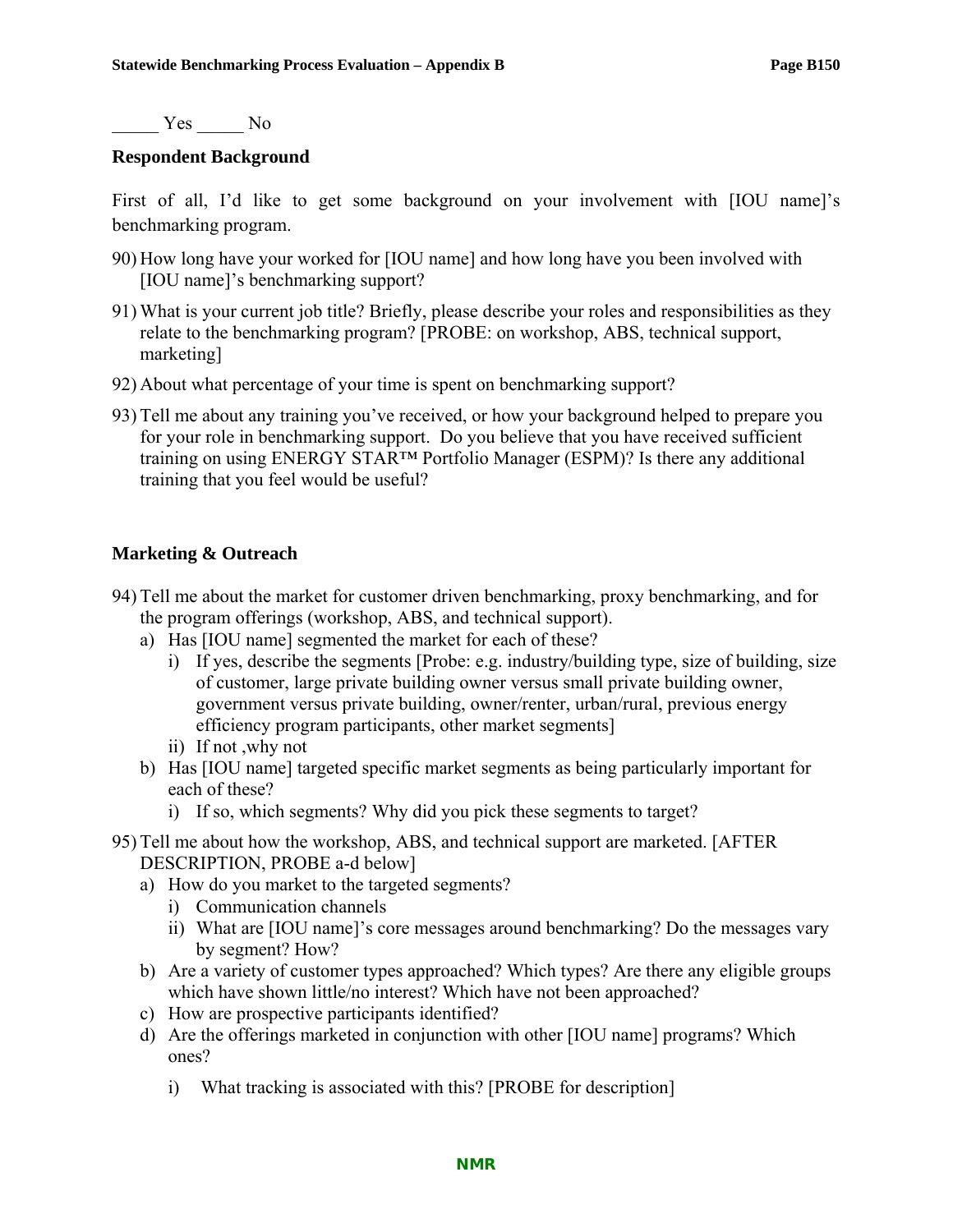- 96) Are there specific times of year that marketing is done and why?
- 97) How much money is allocated/spent on marketing (2010/2011/2012)?
- 98) What methods of marketing have been most effective? Have the methods and their effectiveness changed over time?
- 99) Are there any eligible groups which are not being reached? How could these groups be reached? Are there other communication channels that are not currently being used to market the workshop, ABS and technical support? Why are these channels not being utilized?
- 100) Will the addition of proxy benchmarking affect your marketing activities in any way? IF YES: How?
- 101) Are you adapting your marketing plans to facilitate channeling customers who receive proxy benchmark scores into the workshop and/or ABS? IF YES: In what way? IF NO: Why not?
- 102) Do you have any plans to market proxy benchmarking?
	- a) IF NO: Why not?
	- b) IF YES: What are your plans to market proxy benchmarking?
	- c) Are you targeting specific customer segments? What segments are those?
	- d) IF DIFFERENT FROM TARGETED SEGMENTS FOR WORKSHOPS, ETC.: Why are they different?
	- e) Has there been any change in your available budget to allow for marketing associated with proxy benchmarking? IF NO: Why not? How will this affect your efforts for marketing the workshops, etc.?

### **General Observations**

- 103) On a scale of 1 to 10, with 1 being ineffective and 10 being extremely effective, how would you rate the program in achieving its goals?
	- a) Why do you give it is rating? list areas for improvement, possible synergies, lessons learned etc.
- 104) What are the major strengths of the program? Major weaknesses?
- 105) What lessons would you say [IOU} has learned from the program so far?
- 106) In what areas could the program be improved? [PROBE for their ideas on how these improvements could be made] Is there anything else you would like to tell me about the program, including additional suggestions to make the program work better or more effectively in the future?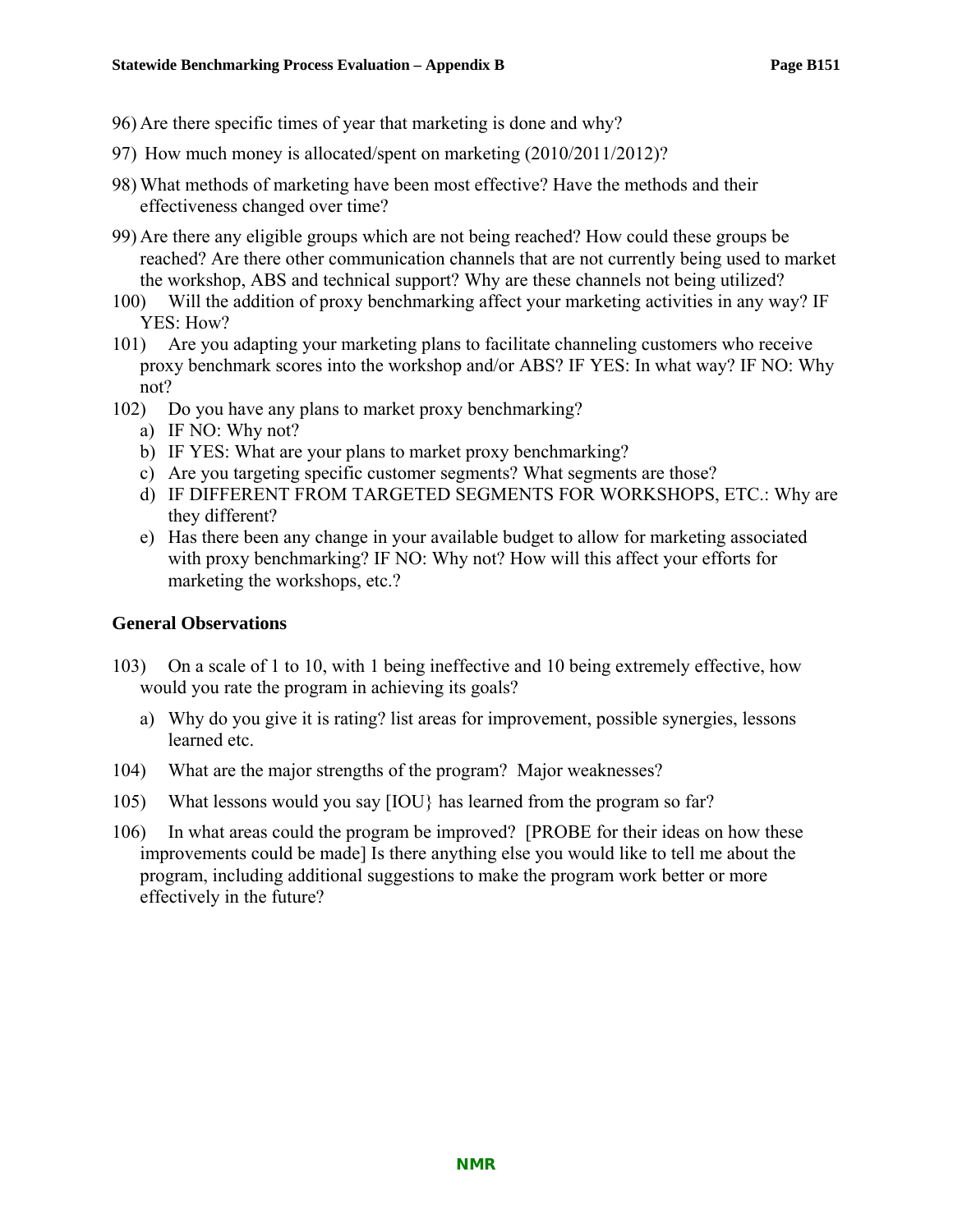#### **B.14.4 Stakeholder Interview Guide**

# **DRAFT Interview Guide: Stakeholder Interview Guide**

| Interviewer:         |            |  |
|----------------------|------------|--|
| Date of Interview:   |            |  |
|                      | Time Ended |  |
| Respondent Name:     |            |  |
| Respondent Title:    |            |  |
| Contact Information: |            |  |
|                      |            |  |
|                      |            |  |
|                      |            |  |
|                      |            |  |

Interview was: By phone

# [NOTE: THE QUESTIONS IN THIS INTERVIEW GUIDE WILL NOT NECESSARILY BE READ VERBATIM BUT MAY BE MODIFIED TO SUIT THE INTERVIEW. IN ADDITION, THE INTERVIEWERS MAY SKIP QUESTIONS THAT ARE LESS RELEVANT TO A PARTICULAR INTERVIEW]

I am  $\Box$  from NMR Group (a recognized energy research organization), and I am calling to talk with you about the IOU sponsored benchmarking support currently taking place in California. I am part of a team working on a process evaluation of this support, and part of our evaluation is to understand how the support interacts with the benchmarking tools developed by other organizations, what is working well, and what needs to be improved. The information you provide will be combined with observations from others and reported in aggregate. Your responses will be kept confidential, and no comments will be attributed to any individual or organization without their express permission.

With your permission, I would like to record the interview. We will use the recording for transcription purposes only; in order to make sure we accurately represent your responses. No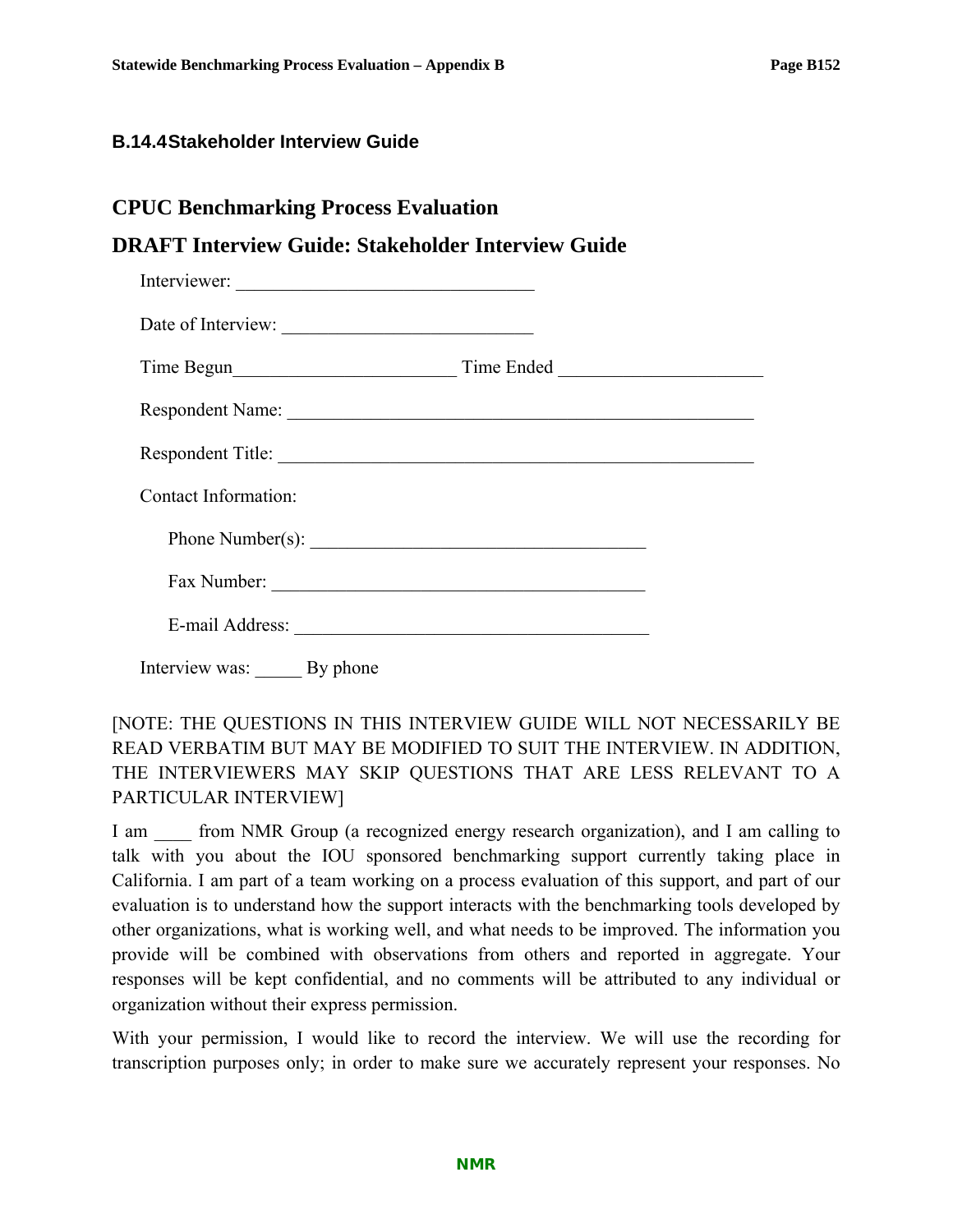one but evaluation team members will have access to the recording. Do I have your permission to record the interview?

Yes No

#### **Roles and Responsibilities – 10 minutes**

First of all, I'd like to get some background about you and your involvement with benchmarking for commercial buildings in California.

- 107) What is your role at [organization] with respect to commercial building benchmarking and tools to support it? How familiar are you with ESPM and its use by commercial building owners/operators in California? What other benchmarking tools are you familiar with? [PROBE for (1) level of familiarity/expertise in each tool and (2) use of tool in the field by building owners/operators ]
- 108) Is [organization] developing benchmarking tools for commercial building use in CA? What tool(s) and why? For what audiences? How, if at all, will the tool relate to ESPM?
- 109) Describe the interaction and communication between the California IOU and [organization]. How frequently are you in communication? How closely do you work with California IOU staff members? Are current interactions adequate? Why or why not? How can interactions or communication be improved? Have there been any breakdowns in communications? If so, how were they resolved and what steps have been taken to avoid future breakdowns?
- 110) Do you engage in any joint problem solving regarding the California IOU benchmarking programs?

#### **Program Description & Logic – 10 minutes**

- 111) We are trying to better understand how benchmarking tools for commercial buildings, including but not limited to ESPM, result in or contribute to saving energy in commercial buildings. Please describe your understanding of the role that benchmarking with ESPM is meant to play in getting the target audience to manage their building's energy use or getting them to install energy saving measures.
	- a) Describe the target audience for ESPM and any other benchmarking tools. What can/should benchmarking by itself be expected to accomplish with the target audience(s)? Does this vary by tool?
	- b) What other activities or support, if any, need to be in place for benchmarking tools to have the desired effect on the target audience(s)? (In other words, how much of what it is supposed to accomplished would you expect to be due to the tool itself, and how much to other things?)
		- i) Does this vary by tool? If so, how? [PROBE for differences between the logic for ESPM versus other tools]
	- c) Do any of the effects due to the tool itself vary by building or business type? Describe.
	- d) Do any of the effects due to the tool itself vary by whether or not the benchmarking takes place within the context of a utility energy efficiency program? Describe.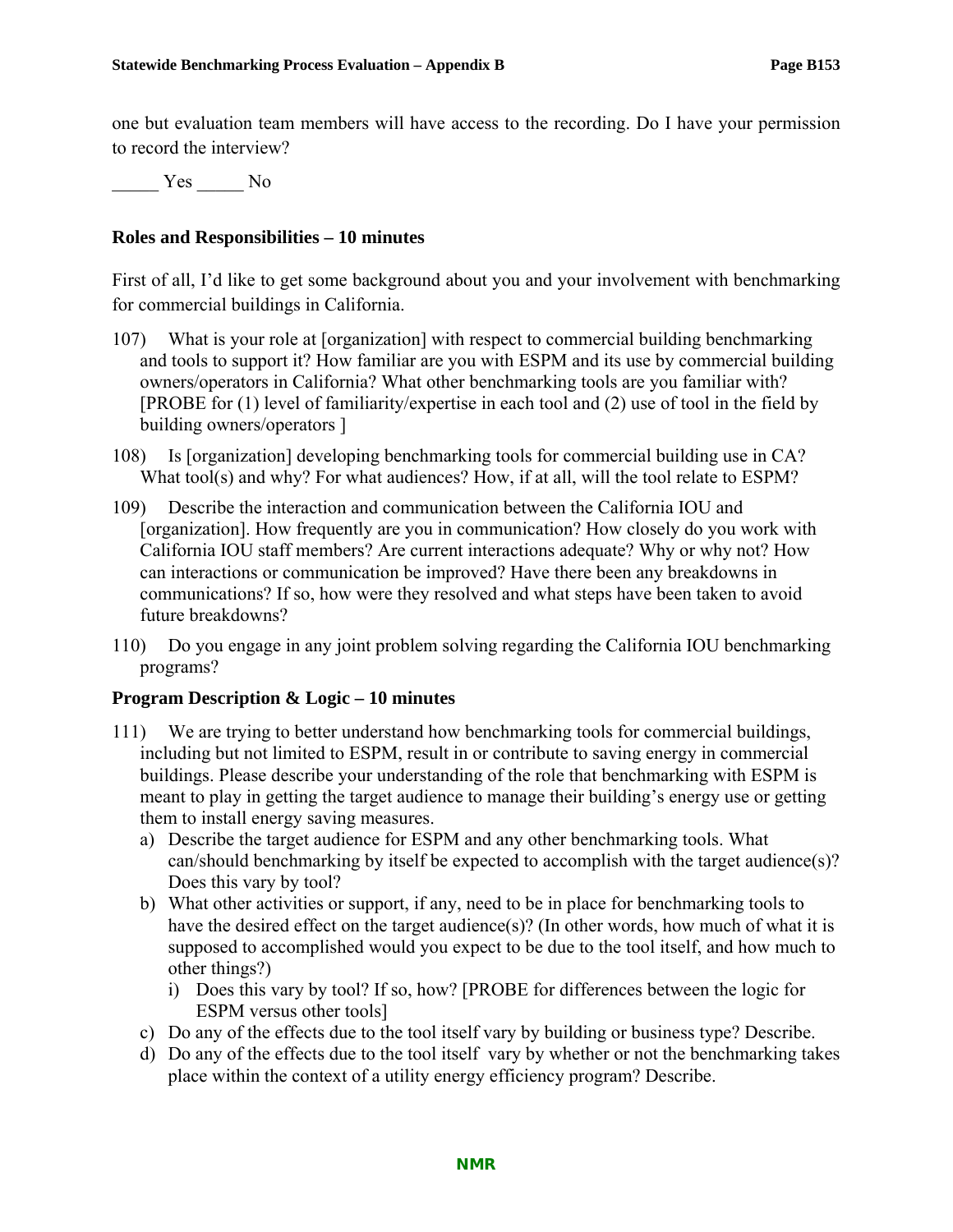- 112) To your knowledge, how do most members of the target audience(s) learn about benchmarking? About the various benchmarking tools?
- 113) What potential do you see for benchmarking activities to track progress towards realizing energy efficiency potential in commercial buildings market wide in California? If there is potential, what might be good leading progress indicators, and which could realistically be tracked? What are the limitations on tracking leading indicators?
- 114) What role do the IOUs play in the improving ESPM or other benchmarking tools used in California? What role do users of ESPM or other tools play?
	- a) If the IOUS or other user play a role: How is feedback solicited for each? What mechanism is there for taking it into account?
	- b) If the IOUs or other users don't play a role; Are there opportunities for the IOUs or other users to provide feedback?

### **Customers – 10 minutes**

- 115) What is the general awareness level of benchmarking among potential users of ESPM?
- 116) What is the general perception of the usefulness and applicability of benchmarking among potential users? Of ESPM? Why? Does this vary by target audience?
- 117) The four CA IOUs are all offering support to encourage their customers to benchmark their buildings using ESPM. The support consists of providing in-person workshops to train customers how to use ESPM, providing automated upload of customer utility data to ESPM (via ABS or "Automated Benchmarking System," and providing tech support for using ABS.
	- a) Are you familiar with any of this support?
		- i) IF FAMILIAR: Tell us about it. [PROBE for their opinions of the appropriateness and quality of the support, being specific in their comments. Does the support offered make a difference to the likelihood of a customer benchmarking a building? If so, how? If not, why not?]
		- ii) IF FAMILIAR: To your knowledge, do customers who benchmark typically find out about benchmarking first from the IOUs, or do they typically encounter benchmarking tools or establish the need to benchmark first and then go to the IOUs for help?
		- iii) IF FAMILIAR: What do you see as the major strengths and weaknesses of the benchmarking support provided by the California IOUs?
		- iv) IF FAMILIAR: How could the support be improved?
	- b) What else, if anything, could or should the IOUs do to make it more likely that customers will benchmark their buildings? [PROBE specifically for benchmarking on a regular basis with the goal of managing energy use, rather than on a one-time basis as part of the mandate to benchmark in conjunction with the lease or sale of a building.]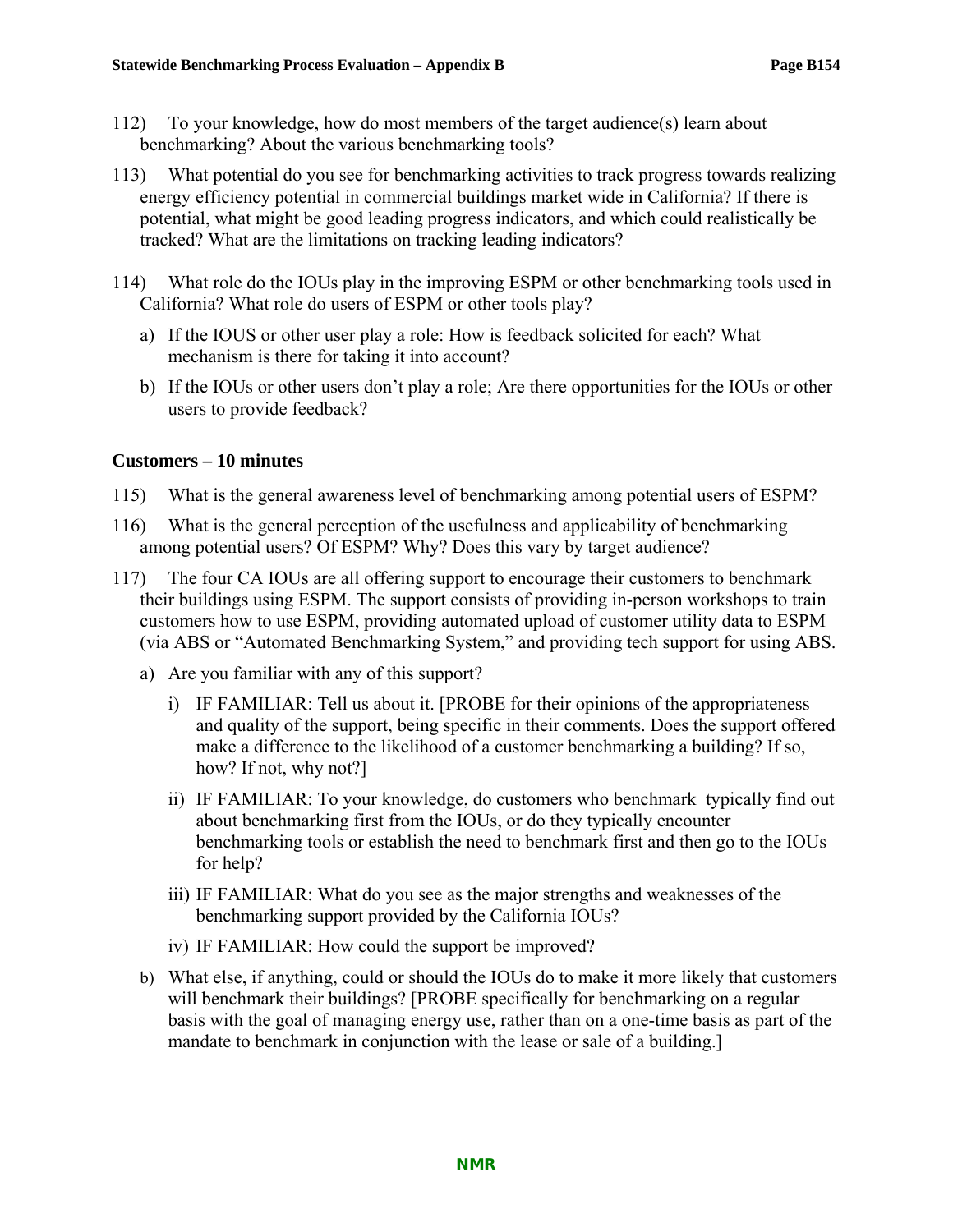- c) What else, if anything, could or should the IOUs do to attract or inform potential users/target audience of ESPM? [Probe: Do the IOUs engage in any joint program marketing with other stakeholders? Which ones, and how?]
- 118) What value, if any, do you think customers gain by benchmarking their facilities? [Probe: How do customers use the benchmarking score provided? How much do customers value the benchmarking score?]
- 119) Who in an organization typically makes the decision to benchmark a building or buildings? [PROBE: What is their role in an organization and how would we best identify them to talk to them?]
	- a) Why do you think they make the decision to benchmark? What drives them to it?
	- b) Which drivers are most important? (Ask for listing—e.g. energy savings, financial savings, non-energy benefits, etc.–and rank.)
	- c) What non-energy benefits are they typically most interested in? [Probe: learning how their benchmark score for their building compares to similar buildings, improved working environment, Energy Star designation, environmental benefits, reduced carbon footprint, marketing/public relations benefits, education & training, etc.]
- 120) What situations or factors do you think might keep some utility customers from benchmarking their commercial facilities? [Probe for prioritized list of situations, e.g. data privacy constraints, metering configurations, budgeting, facility staff cooperativeness, availability of metering readings, lack of perceived value to customer, time required, lost interest or momentum, etc.]

#### **ESPM & Other Benchmarking Tools 10- minutes**

- 121) Are there any aspects of ESPM that you consider to be especially good for motivating customers to use ESPM?
- 122) Are there aspects of ESPM that create barriers to customers using the tool?
- 123) Have you or [organization] worked directly with the EPA regarding the functionality or use of ESPM? If so, please explain.
	- a) Have you asked EPA for specific enhancements or improvements to ESPM, and if so, what have you asked for?
	- b) Has the EPA been responsive to your requests?
- 124) Do you know of any efforts to quantify and claim energy savings for the benchmarking components of CA's efficiency programs, or if that's being considered? If so, please explain what's being considered and the timeframe.
- 125) The IOU program emphasis is on ESPM but other tools can be used, such as the BEARS asset rating tool [Building Energy Asset Rating System] that CA is developing. Are you familiar with the BEARS tool?
	- a) IF NOT FAMILIAR: Is there someone else in their organization familiar with the BEARS effort that we should talk to?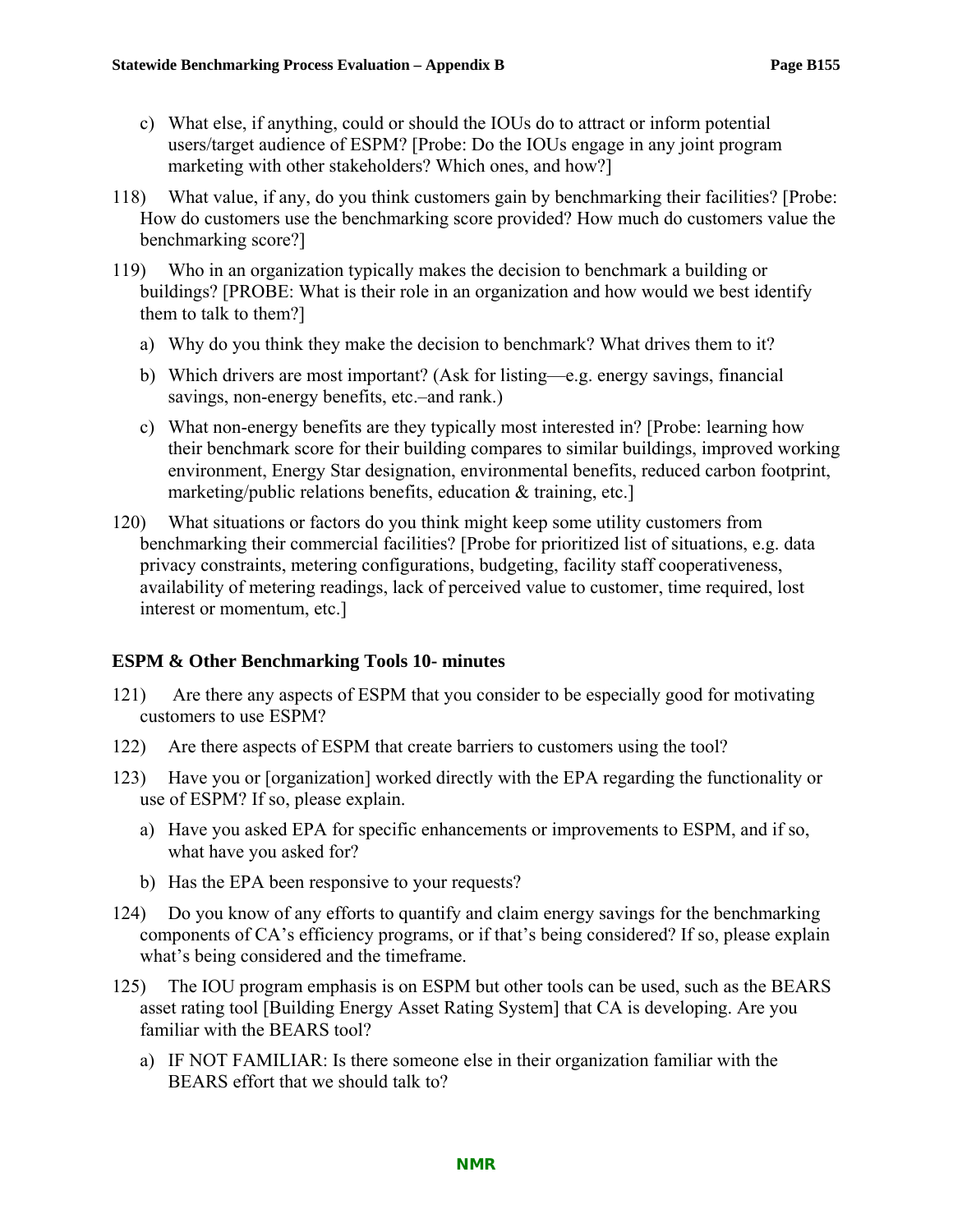- b) IF FAMILIAR: What are the key functional differences of the BEARS tool relative to ESPM that will be important to CA's benchmarking efforts? How will BEARS complement ESPM?
- c) What do you see as the advantages or disadvantages of the BEARS compared to ESPM?
- d) How will use of the BEARS tool be marketed as part of the benchmarking efforts? What customers will it be targeted to?
- 126) Are there any other benchmarking tools that you think will become part of CA's benchmarking efforts? [If so, answer the previous question for the other tool(s).]

### **Proxy Benchmarking –10 minutes**

127) Are you aware of the SCE and PG&E's efforts to introduce proxy benchmarking to help meet their benchmarking targets?

I'd like to read you a description of the Proxy Benchmarking process currently being considered. Afterwards, I'd like to get your feedback on Proxy Benchmarking and any suggestions you may have for its successful implementation.

### **[Proxy Benchmarking Description]**

Proxy benchmarking is essentially a "utility-driven" version of benchmarking. Once their proxy benchmarking tools are developed, SCE and PG&E will be able to calculate scores for their customers' buildings based on customer billing data and secondary information gleaned from various outside sources. It is our understanding that SCE and PG&E will provide the scores to customers for which the utilities have no evidence that any buildings have been benchmarked. The expectation is that the provision of the proxy score (presumably with other encouraging information, such as information about opportunities to participate in other utility programs) will increase customers' interest in undertaking benchmarking themselves, driving customers to the support services that utilities provide to help customers benchmark their buildings themselves using EPSM.

- 128) Do you have any experience with similar efforts performed elsewhere? If yes, where? How did those efforts perform?
- 129) As described, do you believe that secondary information coupled with utility energy use data can make for reliable inputs for benchmarking?
- 130) What value, if any, do you see in providing utility customers with a proxy benchmark?
- 131) Are there any specific pitfalls to the proxy benchmarking approach? If so, how could these be addressed?
- 132) How do you see proxy benchmarking functioning in the overall context of a successful benchmarking program? [Probe: What happens after customers receive the proxy information? How should the information be marketed? Who should be targeted for proxy benchmarking? How should proxy benchmarking data be presented to customers?]

#### **Wrap Up – 5 minutes**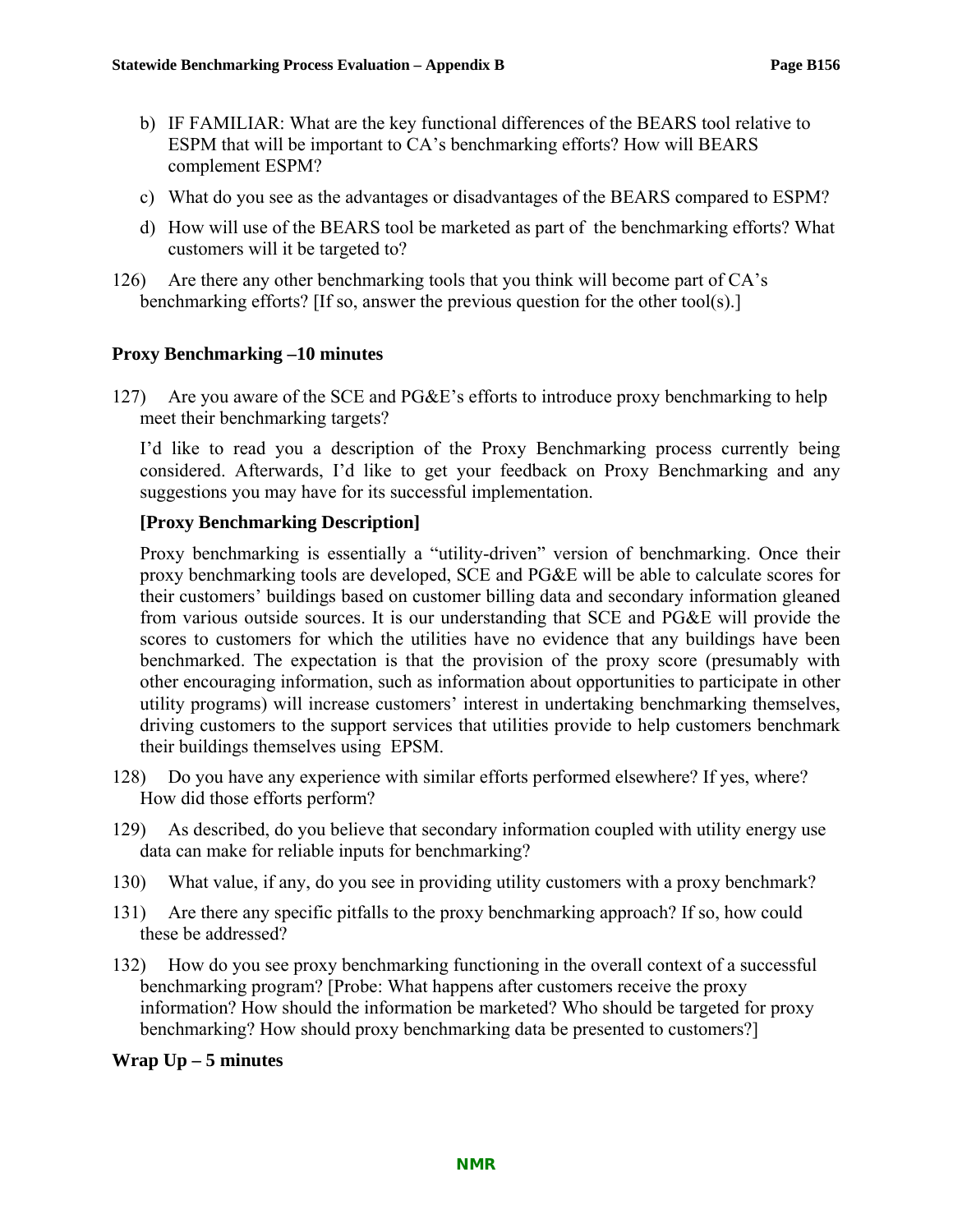133) Is there anything else you would like to tell me about the IOU benchmarking support or ESPM, including additional suggestions to make the benchmarking support or ESPM work more effectively in the future?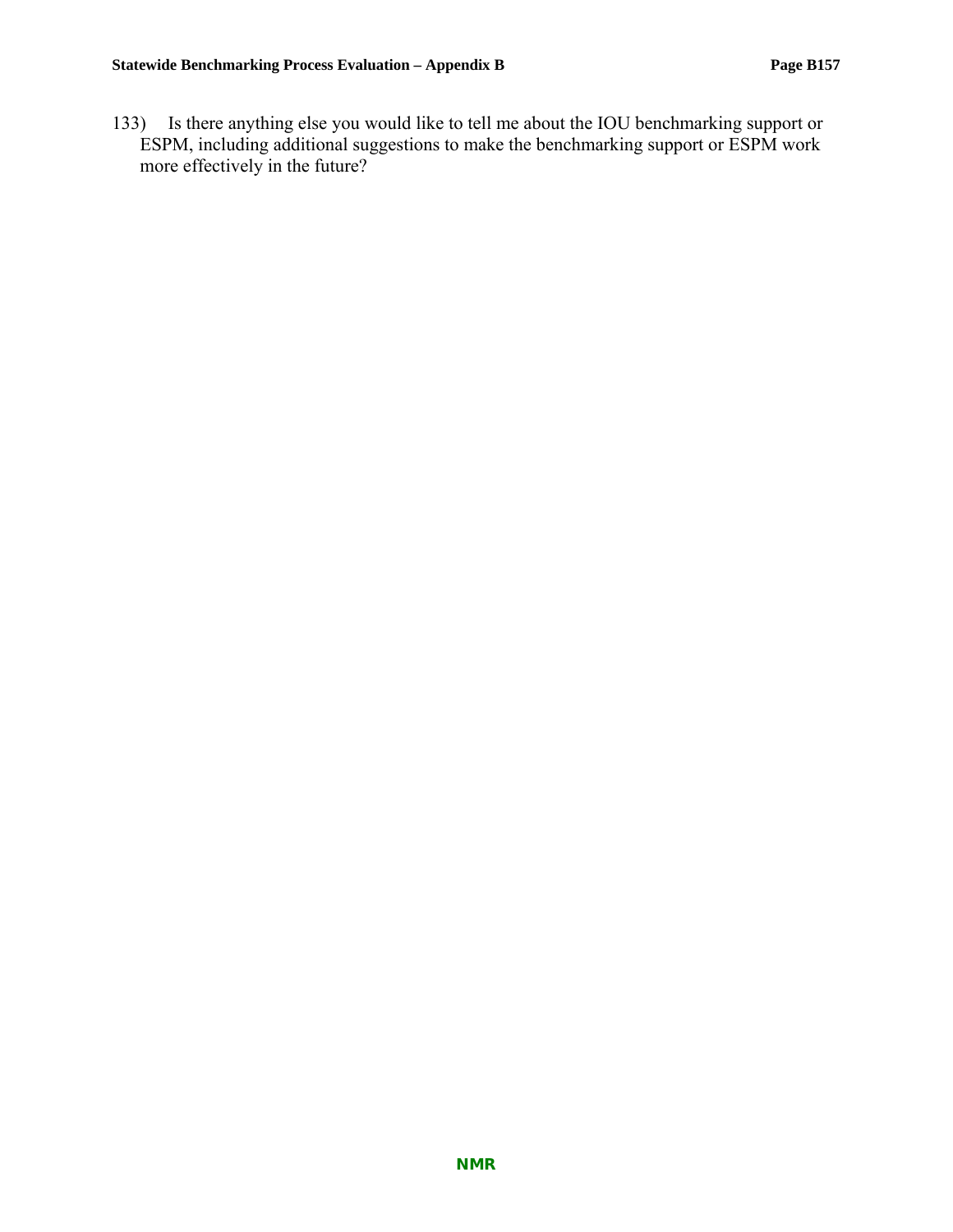### **B.14.5 EPA Interview Guide**

### **CPUC Benchmarking Process Evaluation**

# **DRAFT Interview Guide: EPA Interview Guide**

| Interviewer:         |  |
|----------------------|--|
| Date of Interview:   |  |
|                      |  |
| Respondent Name:     |  |
| Respondent Title:    |  |
| Contact Information: |  |
|                      |  |
| Fax Number:          |  |
| E-mail Address:      |  |
|                      |  |

Interview was: By phone

# [NOTE: THE QUESTIONS IN THIS INTERVIEW GUIDE WILL NOT NECESSARILY BE READ VERBATIM BUT MAY BE MODIFIED TO SUIT THE INTERVIEW. IN ADDITION, THE INTERVIEWERS MAY SKIP QUESTIONS THAT ARE LESS RELEVANT TO A PARTICULAR INTERVIEW]

I am  $\frac{1}{2}$  from NMR Group (a recognized energy research organization), and I am calling to talk with you about the IOU sponsored benchmarking initiatives currently taking place in California. I am part of a team working on a process evaluation of these programs, and part of our evaluation is to understand how these programs interact with the ENERGY STAR Portfolio Manager program, what is working well, and what needs to be improved. The information you provide will be combined with observations from others and reported in aggregate. Your responses will be kept confidential, and no comments will be attributed to any individual or organization without their express permission.

With your permission, I would like to record the interview. We will use the recording for transcription purposes only; in order to make sure we accurately represent your responses. No one but evaluation team members will have access to the recording. NMR will keep all recordings secure and confidential. Do I have your permission to record the interview?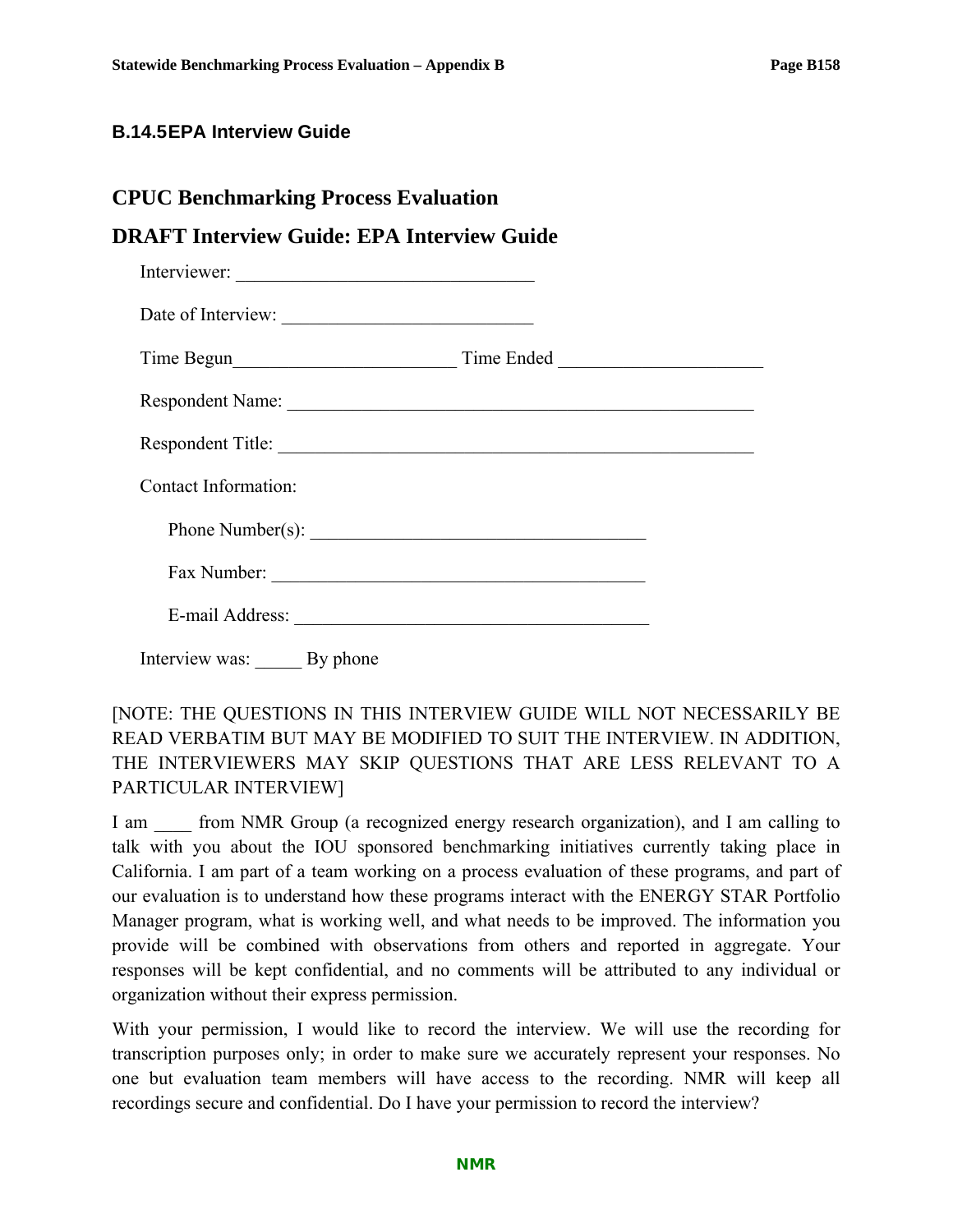\_\_\_\_\_ Yes \_\_\_\_\_ No

#### **Roles and Responsibilities – 10 minutes**

First of all, I'd like to get some background about you and your involvement with the IOU benchmarking programs.

- 134) How long have you worked for ENERGY STAR™ Portfolio Manager (ESPM)?
- 135) Are you currently involved with the California Benchmarking Programs? If yes, how long have you been involved with these programs?
- 136) What is your current job title? Briefly, please describe your roles and responsibilities as they relate to ESPM?
- 137) As part of their program offerings, the California IOUs offer support for customer use of ESPM. This includes automated uploading of customer data to ESPM (also known as ABS, or Automated Benchmarking System), ESPM and ABS technical support, and training workshops on EPSM for customers. What, if any, are your roles and responsibilities as they relate to the California IOU benchmarking programs?
	- a) About what percentage of your time is spent on ESPM? About what percentage of your time is spent working with the California IOU benchmarking programs?
- 138) Who do you consider to be your customers? Do you consider the California IOU benchmarking programs to be your customers? Why do you feel this way?
- 139) Describe the interaction and communication between the California IOU and EPA staff. How frequently are you in communication? How closely do you work with California IOU staff members? Are current interactions adequate? Why or why not? How can interactions or communication be improved? Have there been any breakdowns in communications? If so, how were they resolved and what steps have been taken to avoid future breakdowns?
- 140) Do you engage in any joint problem solving regarding the California IOU benchmarking programs?

#### **Program Description & Logic – 10 minutes**

- 141) Briefly, please describe how ESPM works. [PROBE: What is the role of ESPM in getting utility customers to take actions that could lead to energy savings in their buildings? How is this supposed to work and what is assumed to be provided by other parties, such as utility programs, in support of this. How is ESPM supposed to fit in with utility programs?]
- 142) What would you say are the primary short, mid, and long-term goals and objectives of ESPM? How do you arrive at or set these goals? Who is involved in the decision making regarding goals and objectives? [Probe to think beyond their first response]
- 143) How do the target audiences for ESPM usually learn about benchmarking with ESPM?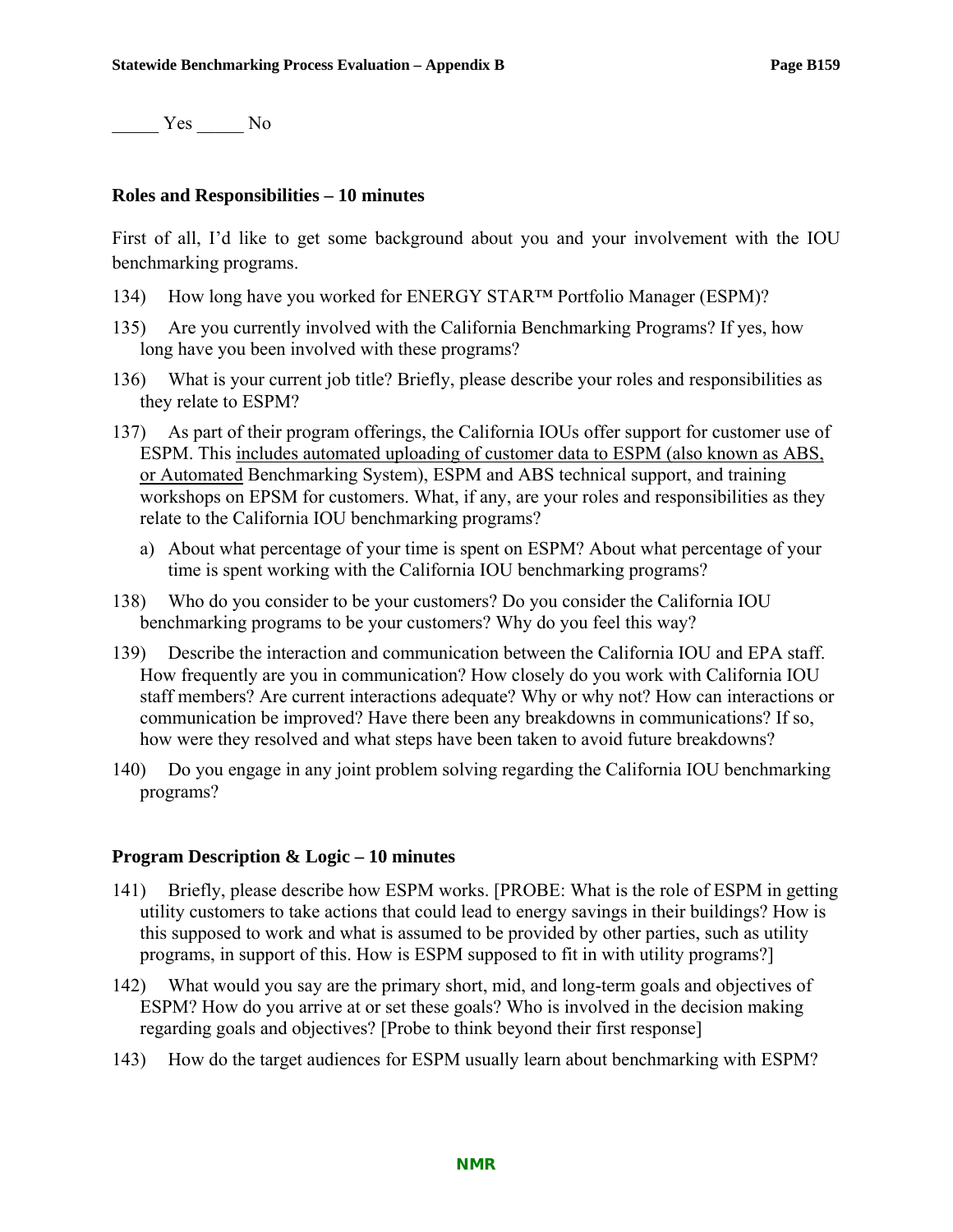- 144) What potential is there for ESPM to track market progress in the commercial sector? That is, what role do you think ESPM could play in developing indicators of benchmarking activities and outcomes in the different commercial subsectors? [Probe for specific metrics or indicators that could be tracked]What changes have been made to ESPM over time? Why were these changes made? Did they have the intended effect?
- 145) What changes are currently planned for the future, or at least in the process of being planned? Why are the changes being made and what do you hope to accomplish with them? When are these changes planned to be implemented?
- 146) What role do customers, like the California IOUs, play in future versions of the ESPM tool? Are there opportunities for the IOUs to provide feedback? Do you monitor the performance of benchmarking programs in California and other parts of the country? What value do you place on user feedback when evaluating the performance of ESPM?

#### **Customers – 10 minutes**

- 147) What is the general awareness level of ESPM among potential end-users?
- 148) What does the EPA do to attract or inform potential users? [Probe: Does the EPA engage in any joint program marketing with California IOUs? What components of marketing is each entity responsible for?]
- 149) Do participants typically find out about the ESPM first or are they more likely to first encounter local initiatives promoting the use of ESPM, like the California IOU benchmarking programs?
- 150) What, if any, technical assistance is available to users through ESPM? Are participants more likely to use ESPM if technical assistance is available from local utilities or other organizations?
- 151) What value, if any, do you think customers gain by benchmarking their facilities using ESPM? [Probe: How do customers use the benchmarking score provided? How much do customers value the benchmarking score?]
- 152) Why do you think customers decide to benchmark their buildings? What drives them to it?
	- a) Which drivers are most important? (Ask for listing—e.g. energy savings, financial savings, non-energy benefits, etc.–and rank.)
	- b) What non-energy benefits are customers most interested in? [Probe: learning how their benchmark score for their building compares to similar buildings, improved working environment, Energy Star designation, environmental benefits, reduced carbon footprint, marketing/public relations benefits, education & training, etc.]
- 153) Are there any efforts in EPA to estimate the actual energy savings that could be attributed to the use of ESPM, or to support such efforts by others? If so, please explain.
- 154) What situations or factors do you think might keep some customers from benchmarking their facilities using ESPM? [Probe for prioritized list of situations, e.g. data privacy constraints, metering configurations, budgeting, facility staff cooperativeness, availability of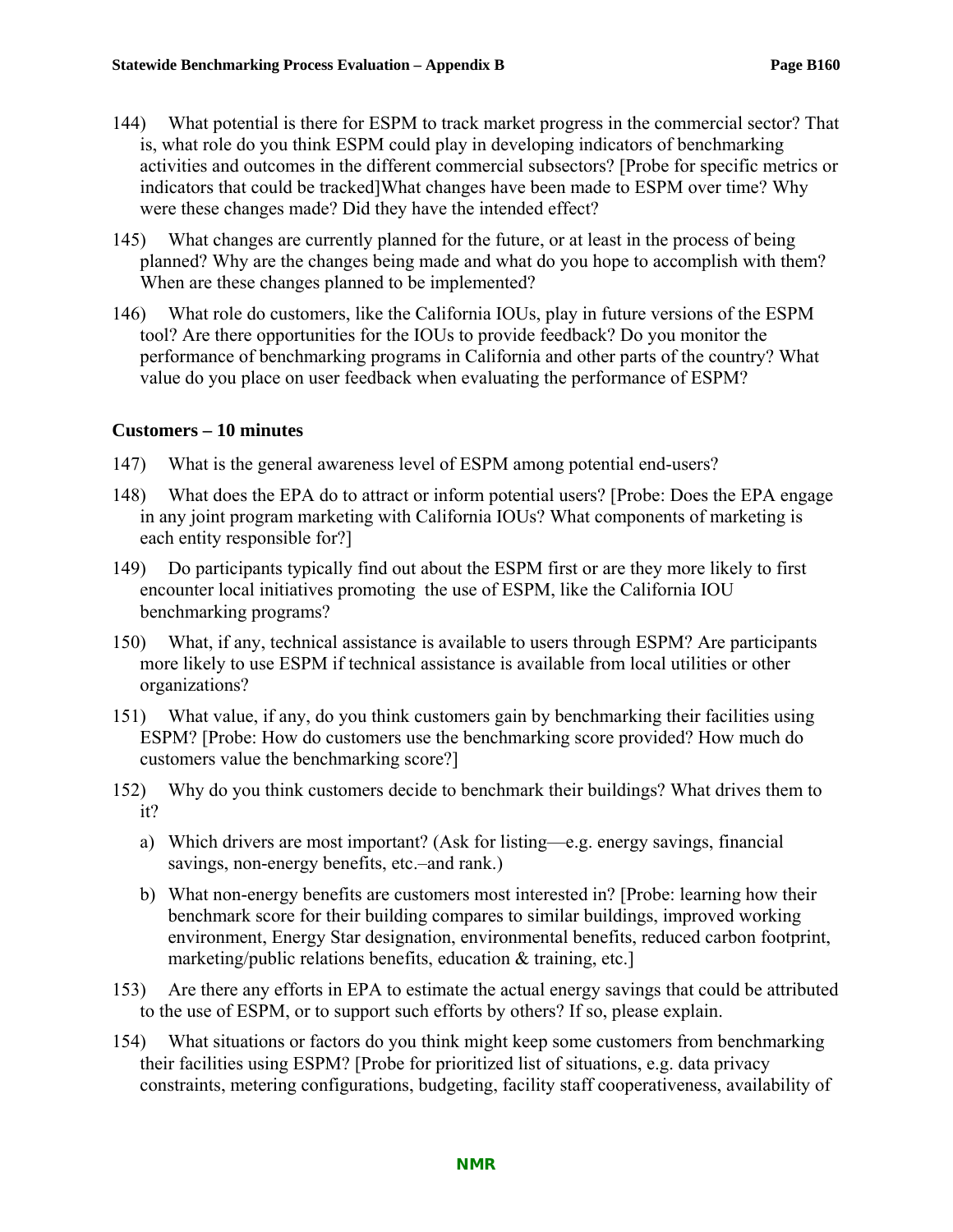metering readings, lack of perceived value to customer, time required, lost interest or momentum, etc.]

### **Proxy Benchmarking – 5 minutes**

155) Are you aware of the SCE and PG&E's efforts to introduce proxy benchmarking to help meet their benchmarking targets?

I'd like to read you a description of the Proxy Benchmarking process currently being considered. Afterwards, I'd like to get your feedback on the plans for Proxy Benchmarking and any suggestions you may have for its successful implementation.

#### **[Proxy Benchmarking Description]**

Proxy benchmarking is essentially the "utility-driven" version of benchmarking. Once their proxy benchmarking tools are developed, SCE and PG&E will be able to calculate scores for their customers' buildings based on customer billing data and secondary information gleaned from various outside sources. It is our understanding that SCE and PG&E will provide the scores to customers for which the utilities have no evidence that building(s) have been benchmarked. The expectation is that the provision of the proxy score (presumably with other encouraging information, such as information about opportunities to participate in other utility programs) will increase customers' interest in undertaking benchmarking themselves, increasing the likelihood that customers will benchmark their buildings using EPSM.

- 156) Does the EPA have any experience with similar efforts performed elsewhere? If yes, where? How did those efforts perform?
- 157) Based on this description, do you think the proxy benchmark would be of value to customers? Why or why not?
- 158) In your opinion, how could proxy benchmarking be improved?

#### **Tracking Data & Wrap Up – 7 minutes**

- 159) What are the major strengths and weaknesses of the California IOU benchmarking programs?
- 160) How could the California IOU benchmarking programs be improved?
- 161) Is there anything else you would like to tell me about the IOU benchmarking programs or ESPM, including additional suggestions to make the programs work better or more effectively in the future?

#### **Tracking of Data – 2 minutes**

162) NMR will be conducting a telephone survey in the fall with customer-driven benchmarking program participants and non-participants. We are looking for some feedback on the viability of identifying non-participants. Non-participants include customers who have benchmarked their facilities using ESPM but did so outside of the programs available through the California IOUs. Is any information publically available for these types of customers?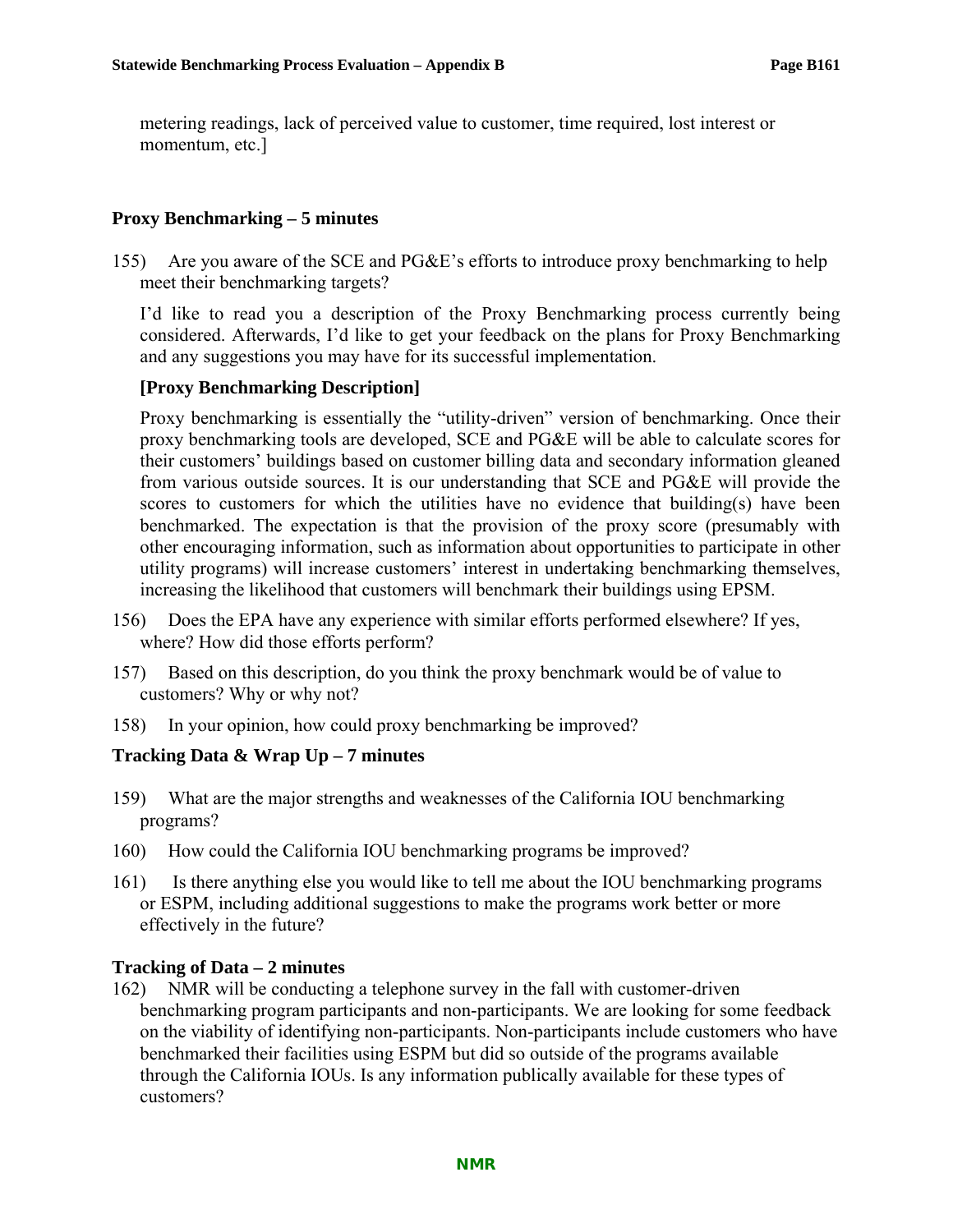### **B.14.6 Large Portfolio Customers Interview Guide**

# **CPUC Benchmarking Process Evaluation**

# **DRAFT Interview Guide: Key Holders of Large Portfolios of Commercial Buildings Interview Guide**

| Respondent Title:    |  |
|----------------------|--|
| Contact Information: |  |
|                      |  |
|                      |  |
|                      |  |

Interview was: By phone

# [NOTE: THE QUESTIONS IN THIS INTERVIEW GUIDE WILL NOT NECESSARILY BE READ VERBATIM BUT MAY BE MODIFIED TO SUIT THE INTERVIEW. IN ADDITION, THE INTERVIEWERS MAY SKIP QUESTIONS THAT ARE LESS RELEVANT TO A PARTICULAR INTERVIEW]

I am  $\Box$  from NMR Group (a recognized energy research organization), and I am calling to talk with you about your organization's experiences benchmarking your buildings. I understand from [name of their local utility] that [organization name] has benchmarked at least one building using ENERGY STAR Portfolio Manager. I am part of a team working on an evaluation of the benchmarking support offered by [their IOU name] and other utilities around California. As part of our evaluation we'd like to understand the perspective of organizations like yours on benchmarking and the role it plays in your operations.

163) [Screening] Are you the person at [organization] who is most knowledgeable about [org name]'s experience with energy benchmarking, including benchmarking tools or the benchmarking support provided by your local utility? [IF ASKED: by energy benchmarking I mean . . . . ]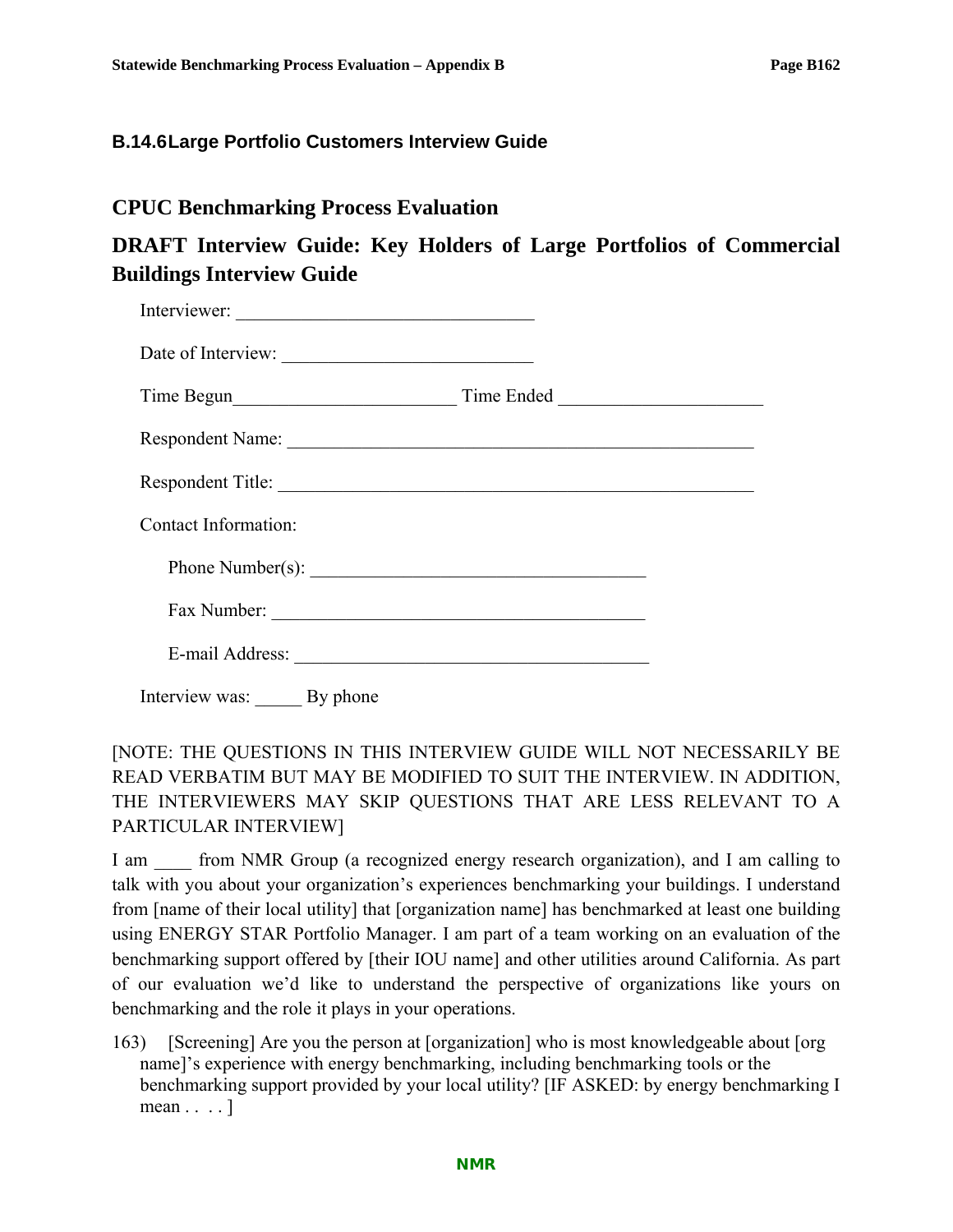- a) If no: Probe: Who at [organization] would be most knowledgeable about [org name]'s experience with energy benchmarking tools or the benchmarking support provided by your local utility?
- b) We would like to talk to the person who is the most knowledgeable about [org name]'s experience with energy benchmarking tools or the benchmarking support provided by your local utility. Could you give me the name and telephone number of this person? [Thank and terminate. Schedule interview with best contact.]

The information you provide will be combined with observations from others and reported in aggregate. Your responses will be kept confidential, and no comments will be attributed to any individual or organization without their express permission.

With your permission, I would like to record the interview. We will use the recording for transcription purposes only; in order to make sure we accurately represent your responses. No one but evaluation team members will have access to the recording. Do I have your permission to record the interview?

\_\_\_\_\_ Yes \_\_\_\_\_ No

# **Roles and Responsibilities – 2 minutes**

First of all, I'd like to get some background about you and your organization.

- 164) Briefly, please describe [business name]'s primary business.
- 165) What is your current job title?
	- a) What are your roles and responsibilities at [organization]? [If necessary probe for more specific information about benchmarking roles and responsibilities.]

### **Benchmarking tools – 7 minutes**

- 166) When did [organization] first begin to benchmark facilities?
- 167) How many of [organization]'s buildings have been benchmarked?
- 168) What tools do you use to benchmark your facilities?
	- a) [If not mentioned above] Do you use or have you ever used EPA's ENERGY STAR<sup>TM</sup> Portfolio Manager to benchmark any of your facilities?
		- i) If yes, why did you choose to use ESPM and not some other tool?
		- ii) If no, do you have any experience using ESPM? Why have you decided not to use ESPM to benchmark your facilities?
	- b) Have you heard about or used any support for benchmarking offered by California utilities? [PROBE for ABS, workshops, tech support for ESPM]
- 169) Of the benchmarking tools and resources you mentioned, which did you use?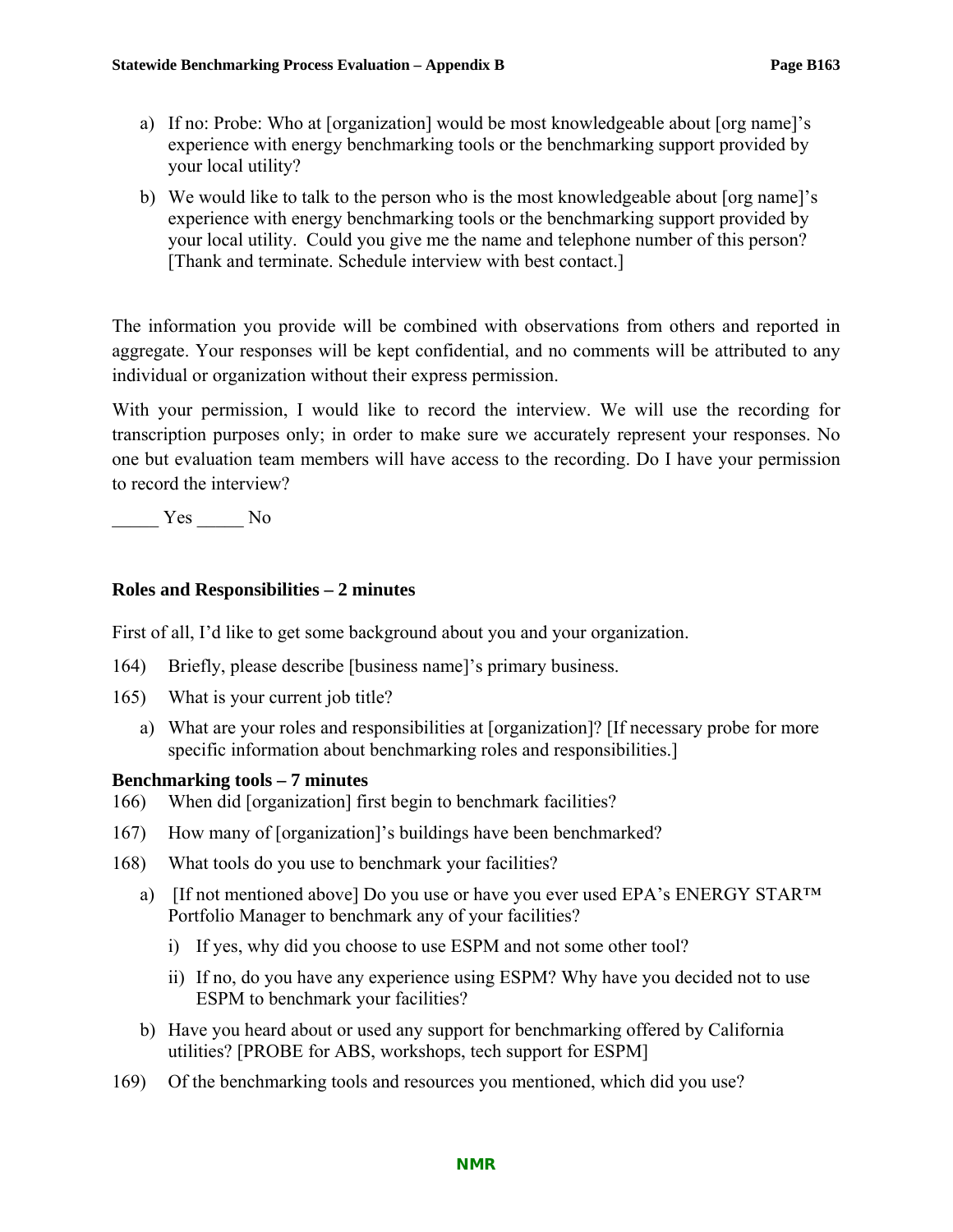- a) ABS,
- b) workshops,
- c) tech support for ESPM
- d) For each: what have you found to be most useful about them? Why? How could they be improved? [PROBE for each of the tools they mention]
- 170) [If contacted technical support] Did you contact technical support at [IOU name] for help with Automated Benchmarking Service or ESPM?
	- a) Tell us about your experience with tech support. [PROBE: Were they able to resolve your problem? Ease of access? Timeliness of response?]
- 171) Are there any benchmarking tools or resources you have tried that you have found to not be useful? Why? [Note to interviewer: Do not limit to benchmarking with ESPM]

#### **Benchmarking Process – 15 minutes**

Now I'd like to ask you a few questions to help me better understand the benchmarking process and how it affects your portfolio of facilities.

- 172) Briefly, please describe for me the typical benchmarking process for a single facility in your portfolio.
	- a) Do you perform benchmarking only once for each facility or is it an iterative process? How often do you benchmark a given facility? [Probe: is benchmarking done monthly, annually, etc. Are facilities only benchmarked again if changes are made?]
	- b) Is benchmarking data provided to facility managers at individual facilities? How is benchmarking data presented to facility managers?
- 173) Do you benchmark your facilities internally to each other? That is do you compare properties within your portfolio to other properties in your portfolio?
	- i) What are the advantages of comparing properties within your portfolio to each other? What are the disadvantages?
- 174) Do you compare individual properties in your portfolio to all ESPM buildings across the US?
	- i) What are the advantages of comparing properties within your portfolio to other properties throughout the US? What are the disadvantages?
- 175) Once a facility has been benchmarked what are the next steps? [Probe: If the facility scores relatively low?] What role does benchmarking play in decisions that are made affecting that facilities energy use?
	- a) Can you give any specific examples of steps you've taken as a result of the benchmarking process?
- 176) Do you proactively identify facilities through benchmarking that are "poor performers"? If so, do you then target these facilities for energy efficiency improvements, additional study (audits), or other activities?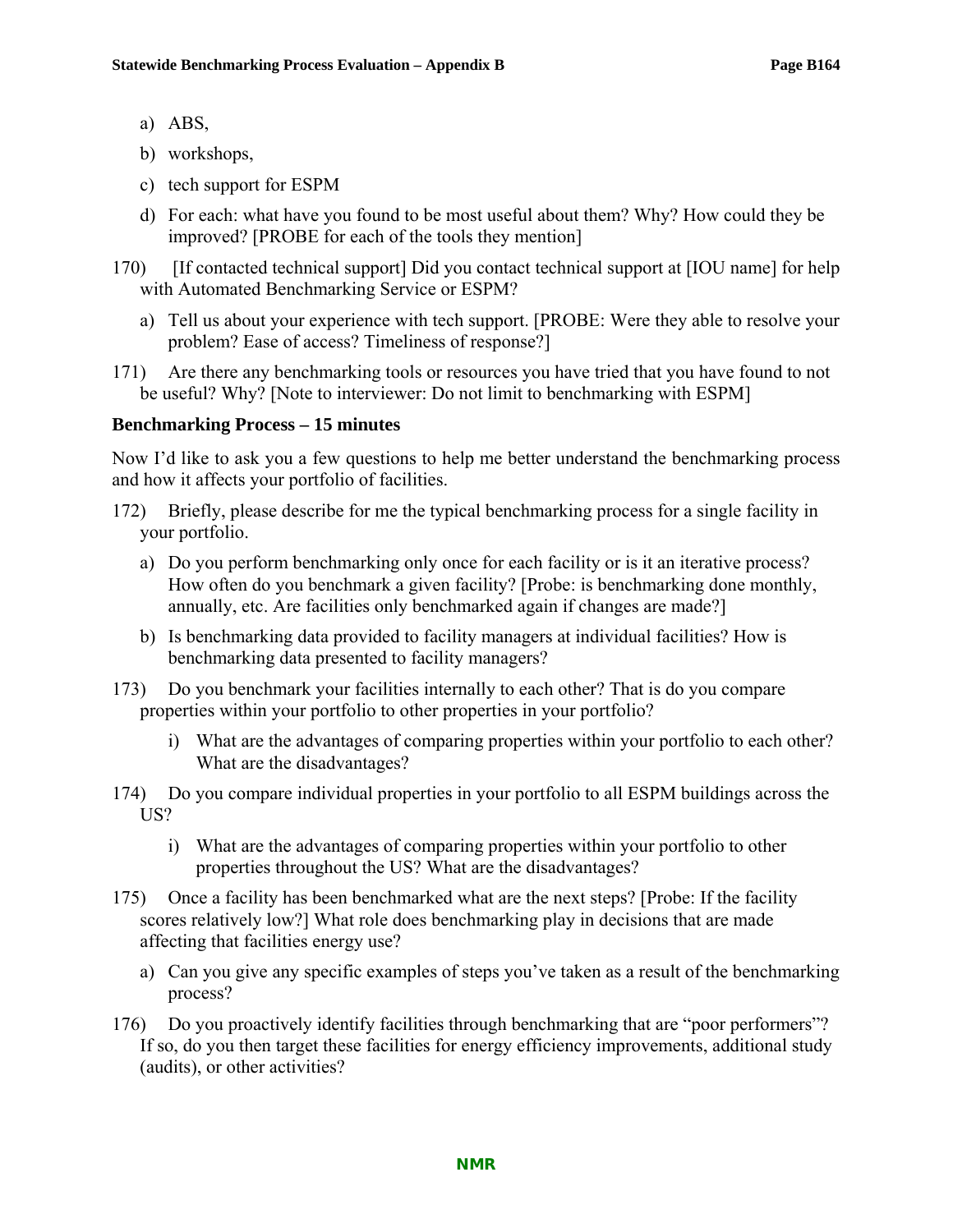- 177) Are there specific standards, requirements or protocols in place to respond to benchmarking data? [PROBE: For example, do you require that all of your facilities meet a certain standard? If facilities do not meet this standard, is there a protocol in place to bring the facility into compliance with your standard?]
- 178) Does [organization] have any incentives in place that reward employees who identify or implement changes to increase efficiency and improve benchmarking scores? [Probe: Salaries / bonuses tied to energy efficiency scores or improvements over time.
	- a) What tools do you find are best suited for providing information to set these incentives?
- 179) What would you say are the primary short, mid, and long-term goals and objectives of [organization]'s benchmarking activities? How do you arrive at or set these goals? Who is involved in the decision making? [Probe to think beyond their first response]

Now I'd like to ask you a few questions about what you think is necessary for benchmarking to be effective for a large portfolio of buildings.

- 180) What key support activities do you need benchmarking tools to perform in order to meet the needs of your portfolio? Does your current benchmarking tool meet these needs?
- 181) What roles or support can your local utilities play to help you get the most out of your benchmarking activities? [Probe: technical support, ABS, incentive programs, audit programs, etc.]
- 182) How would you describe the commitment level of [organization] to the benchmarking process?
- 183) What advice would you give to another organization just starting down the path to benchmarking to ensure that they reap the full benefits of the benchmarking process?

### **Value of Benchmarking – 10 minutes**

- 184) What motivated [organization] to benchmark its facilities?
- 185) What value, if any, does [organization] gain by benchmarking facilities?
- 186) How important is it to [organization] that your facilities are benchmarked? Why or why not?
- 187) How important is it to [organization] that your facilities be ENERGY STAR™ certified? Why or why not?
- 188) How do benchmarking activities influence the overall operations of your portfolio of buildings? What influence do benchmarking activities have on the operation of individual buildings?
- 189) Now I'd like to ask about how your benchmarking activities affect the acquisition of new facilities, your marketing to new tenants, and sales of facilities—or how you expect them to in the future.
	- a) Do your benchmarking activities play a role in the acquisition of new facilities? If not, are they likely to in the future? How? [Probe: Do you perform any benchmarking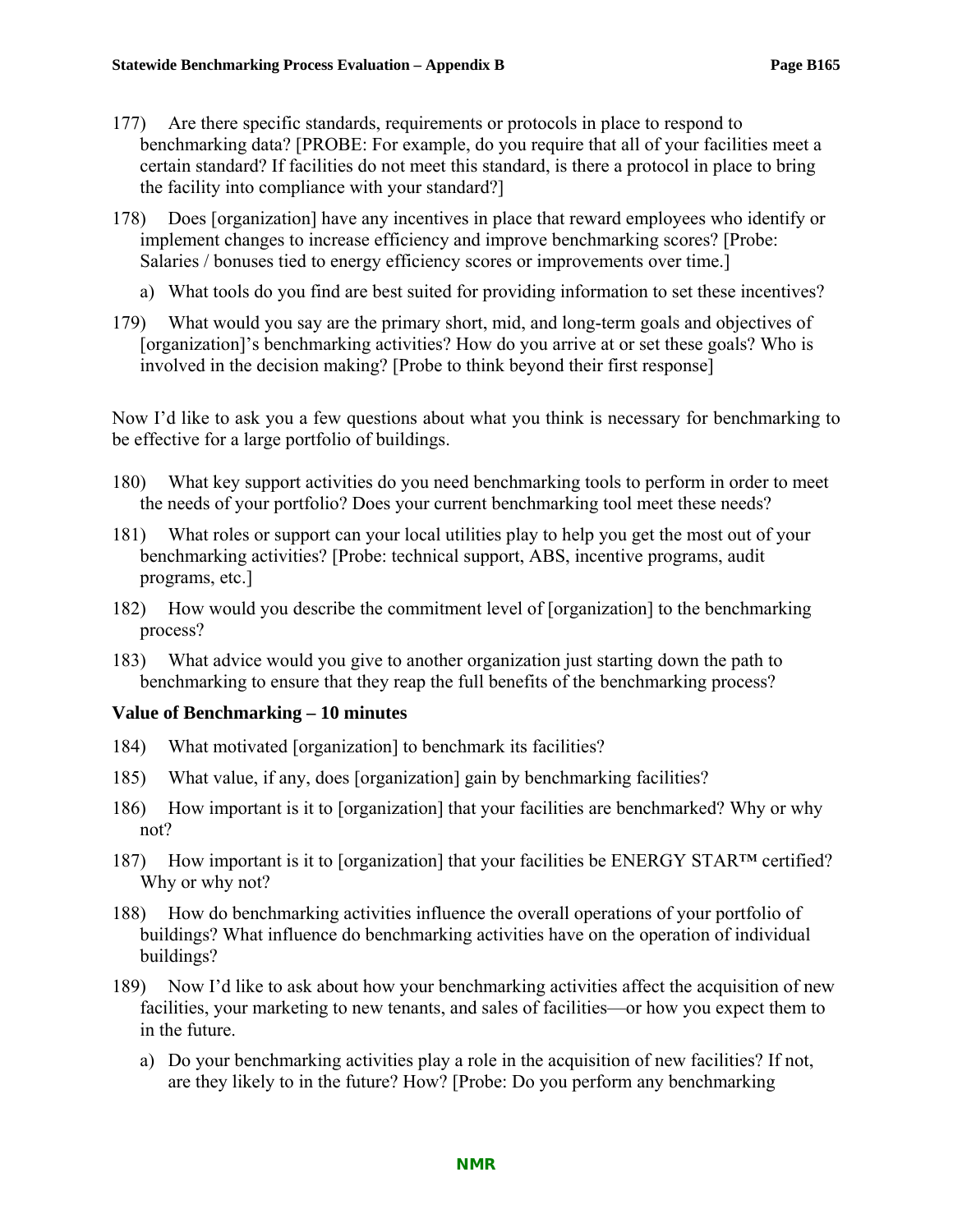activities before acquisitions? Do you examine energy usage of facilities before purchasing new facilities?]

- b) Do your benchmarking activities play a role in the marketing of your facilities to customers? If not, are they likely to in the future? How? [Probe: Do you use benchmarking data to help value facilities for leases? Do you use energy usage of facilities to help market facilities to potential tenants?]
- c) Do your benchmarking activities play a role in the sale of facilities in your portfolio? If not, are they likely to in the future? How? [Probe: Do you use benchmarking data to help value facilities? Do you use energy usage of facilities as a selling feature?]
- 190) Does [organization] participate in energy efficiency programs offered by IOUs in California? [Note to interviewer if interviewing SDG&E customer: Benchmarking with ESPM, or proof that building does not qualify for benchmarking with EPSM, is a requirement for SDG&E program participation.]
- 191) Without your benchmarking activities do you think you would have participated in fewer IOU energy efficiency programs? Why or why not?
- 192) Which programs have you signed up for as a result of your benchmarking activities?

# **Firmographics – 2 minutes (ASK THESE WHEN WE SET UP THE INTERVIEW)**

I have just a few more questions to ask you.

- 193) How many facility locations are you responsible for overseeing in California? [Probe for a specific number]
- 194) What is the square footage of these facilities in California? [Probe for total amount, or average facility size]
- 195) What are the primary activities conducted at these facilities in California? [Accept multiple responses]
	- a) Retail sales & service
	- b) Restaurant/food service
	- c) Hotel/Motel
	- d) Medical
	- e) Grocery Store/food sales
	- f) Warehouse & storage
	- g) Office
	- h) Industrial
	- i) Recreation
	- j) Other [SPECIFY]:
- 196) Are all of your facilities in the same one utility's service territory?
	- a) If not, in what other service territories?

### **Wrap Up – 1 minute**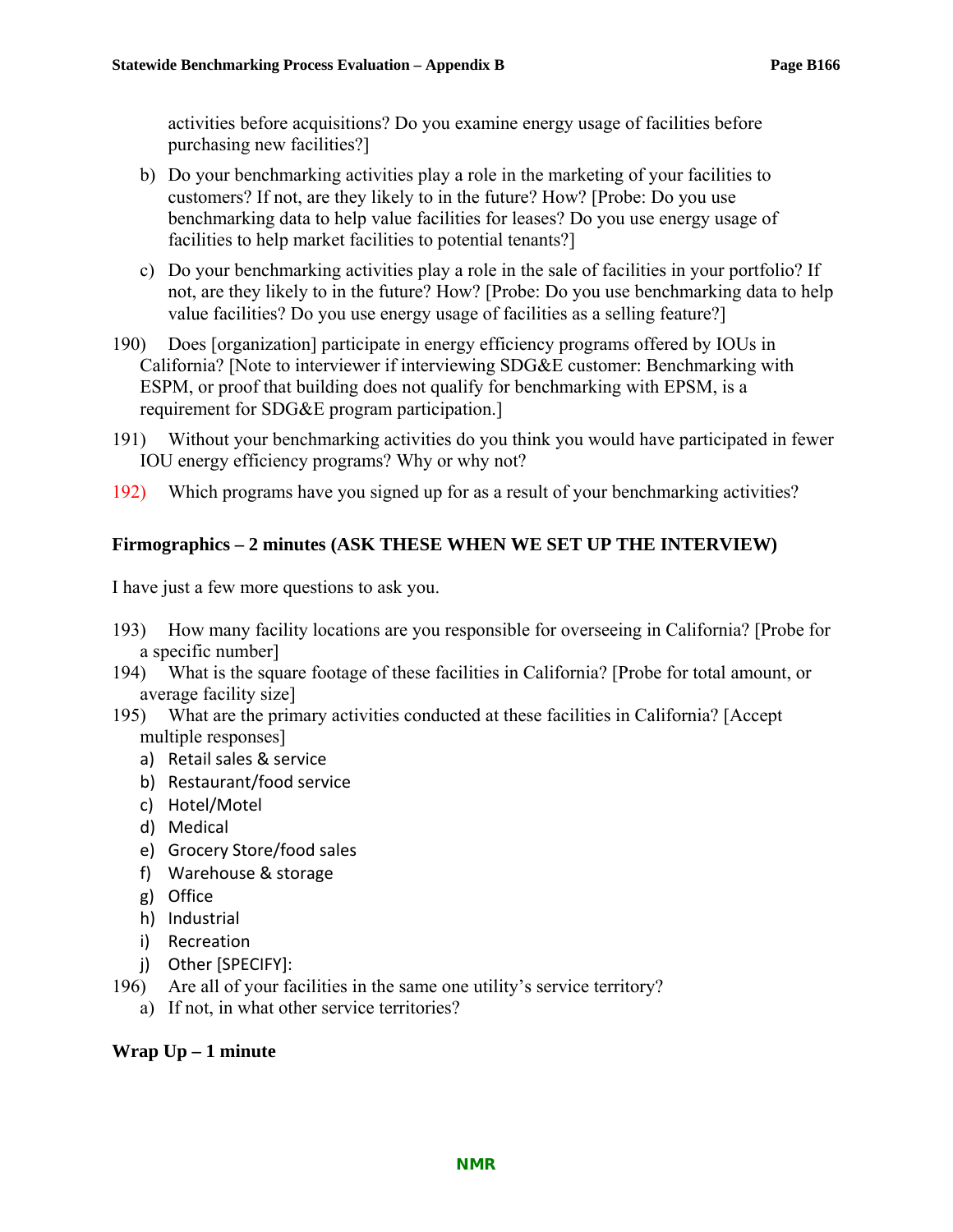197) Is there anything else you would like to tell me about your experience benchmarking your facilities, including lessons learned and any suggestions to that would be helpful in designing utility administered benchmarking programs?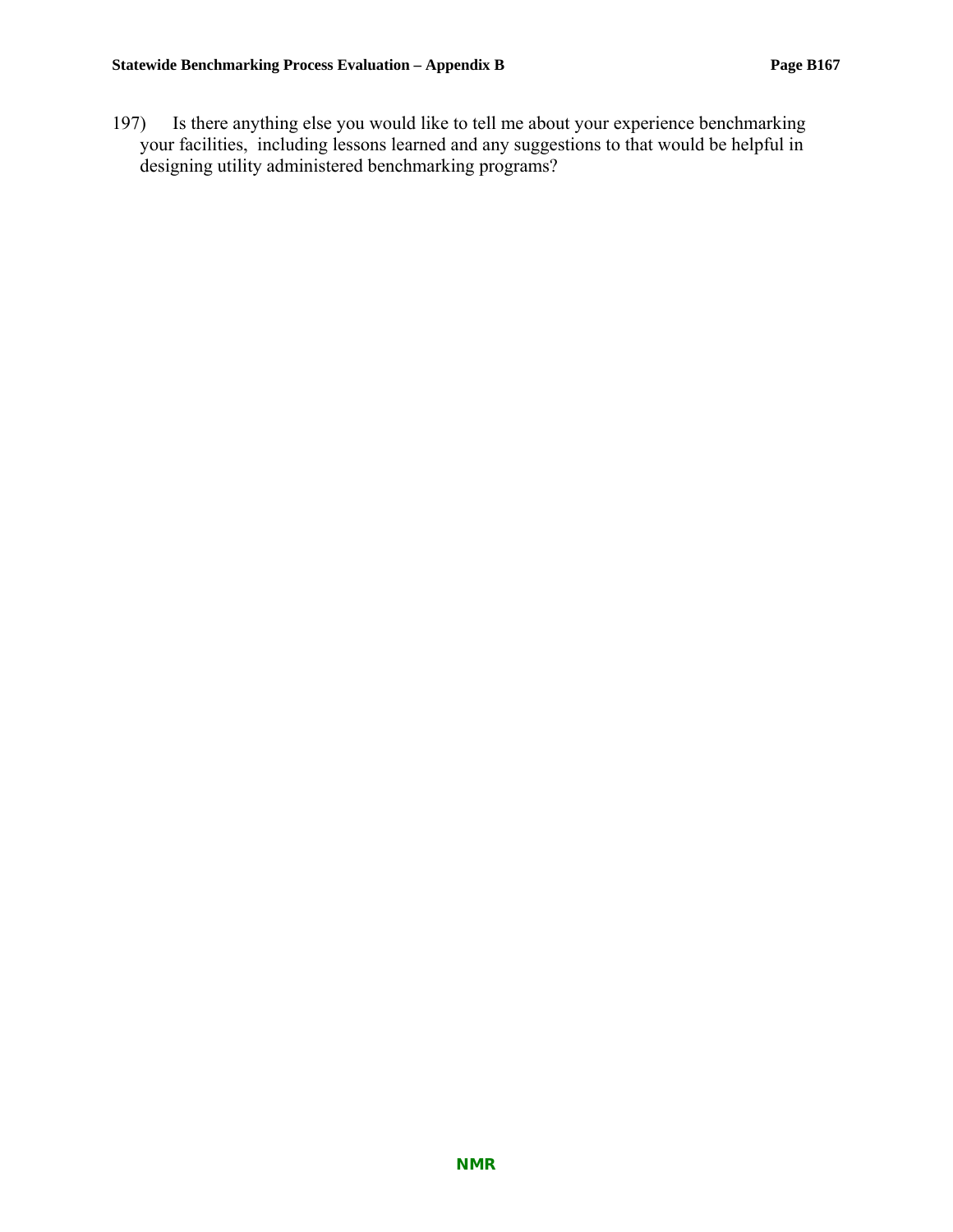### **B.14.7 Initiative Participants Interview Guide**

# **DRAFT Interview Guide: Participant Interview Guide**

| Interviewer:         |            |
|----------------------|------------|
| Date of Interview:   |            |
|                      | Time Ended |
| Respondent Name:     |            |
| Respondent Title:    |            |
| Contact Information: |            |
| Phone Number(s):     |            |
|                      |            |
| E-mail Address:      |            |
|                      |            |

Interview was: By phone

# [NOTE: THE QUESTIONS IN THIS INTERVIEW GUIDE WILL NOT NECESSARILY BE READ VERBATIM BUT MAY BE MODIFIED TO SUIT THE INTERVIEW. IN ADDITION, THE INTERVIEWERS MAY SKIP QUESTIONS THAT ARE LESS RELEVANT TO A PARTICULAR INTERVIEW]

I am  $\quad$  from NMR Group, and I am calling to talk with you about your organization's experiences benchmarking your buildings. I am part of a team working on an evaluation of the benchmarking support offered by [their IOU name] and other utilities around California. As part of our evaluation we'd like to understand your experiences with benchmarking support from [IOU name] and your perspectives on benchmarking and the role it plays in your operations.

- 198) [Screening] Are you the person at [organization] who is most knowledgeable about [org name]'s experience with [ABS, benchmarking workshop, and/or benchmarking tech support] provided by your local utility? [IF ASKED: by energy benchmarking I mean . . . . ]
	- a) If no: Probe: Who at [organization] would be most knowledgeable about [org name]'s experience with [ABS, benchmarking workshop, and/or benchmarking tech support] provided by your local utility?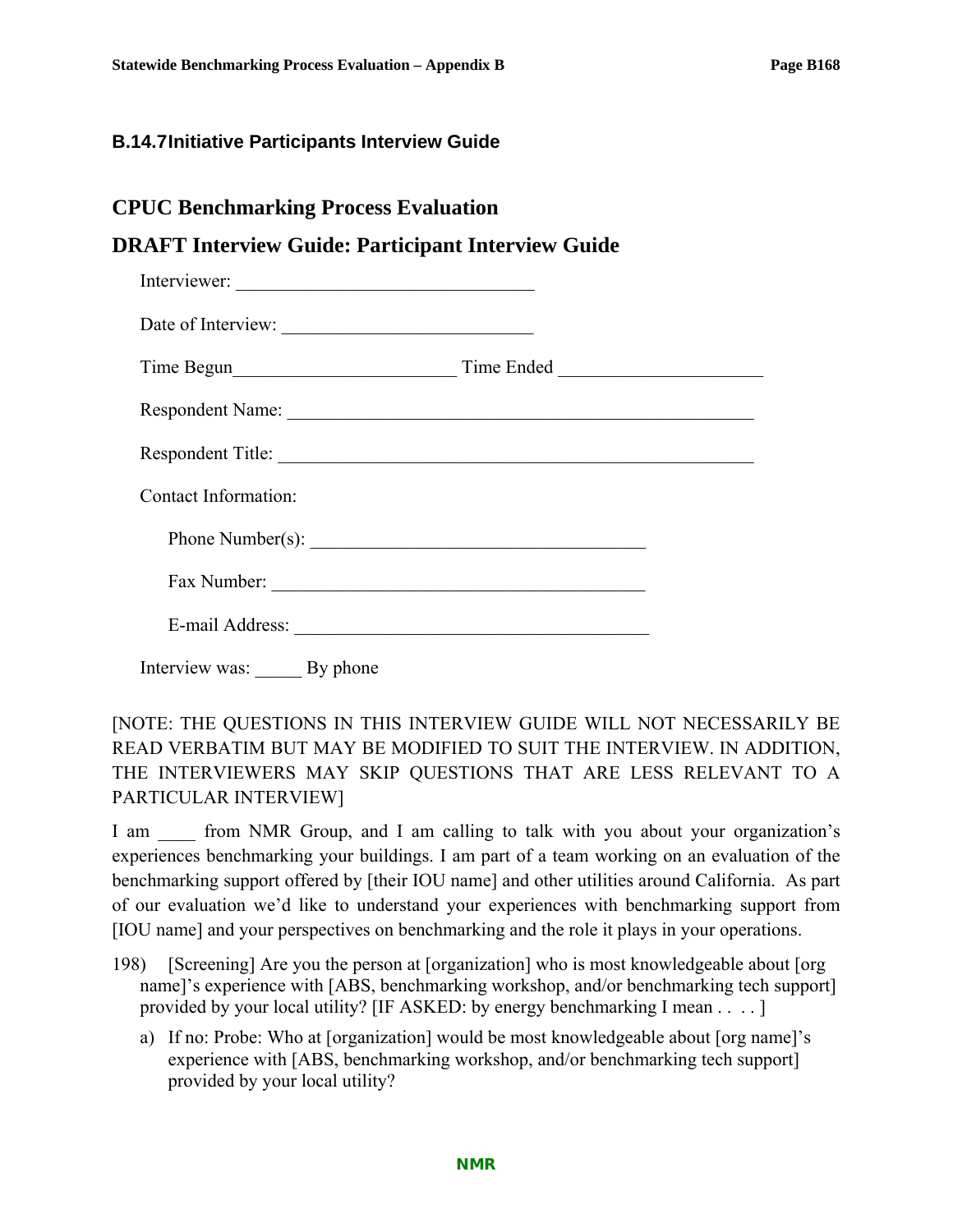b) We would like to talk to the person who is the most knowledgeable about [org name]'s experience with [ABS, benchmarking workshop, and/or benchmarking tech support] provided by your local utility. Could you give me the name and telephone number of this person? [Thank and terminate. Schedule interview with best contact.]

The information you provide will be combined with observations from others and reported in aggregate. We will make every effort to keep your responses confidential. No comments will be attributed to any individual without their express permission.

With your permission, I would like to record the interview. We will use the recording for transcription purposes only; in order to make sure we accurately represent your responses. No one but evaluation team members will have access to the recording. Do I have your permission to record the interview?

 $\frac{\text{Yes}}{\text{Yes}}$  No

### **Roles and Responsibilities – 3 minutes**

First of all, I'd like to get some background about you and your organization.

- 199) Briefly, please describe [business name]'s primary business.
- 200) What is your job title?
- 201) What are your roles and responsibilities at [organization]? [If necessary probe for more specific information about benchmarking roles and responsibilities.]
- 202) How do you use ENERGY STAR™ Portfolio Manager? [PROBE: To benchmark own facilities? To benchmark customers' facilities? How many facilities have you benchmarking using EPSM?]

# **Benchmarking "Program" Experience – 10 minutes**

- 203) I understand you recently attended a workshop on Benchmarking your building with ENERGY STAR Portfolio manager and [IOU name's] Automated Benchmarking Service. Is this correct?
	- a) If YES: Tell me about the workshop you attended.
		- i) Why did you take the workshop?
		- ii) Did the workshop meet your needs? PROBE: why or why not?
			- (1) What was [organization]'s primary reason for attending the workshop? [Probe: What did you hope to accomplish, what benefits did you hope would result, etc. Probe: To learn how to use ESPM, to learn more about benchmarking in general, to determine which facilities to benchmark first, to update understanding of benchmarking, etc.]
			- (2) Had you used ESPM before attending the workshop? [IF YES: why did they attend the workshop?]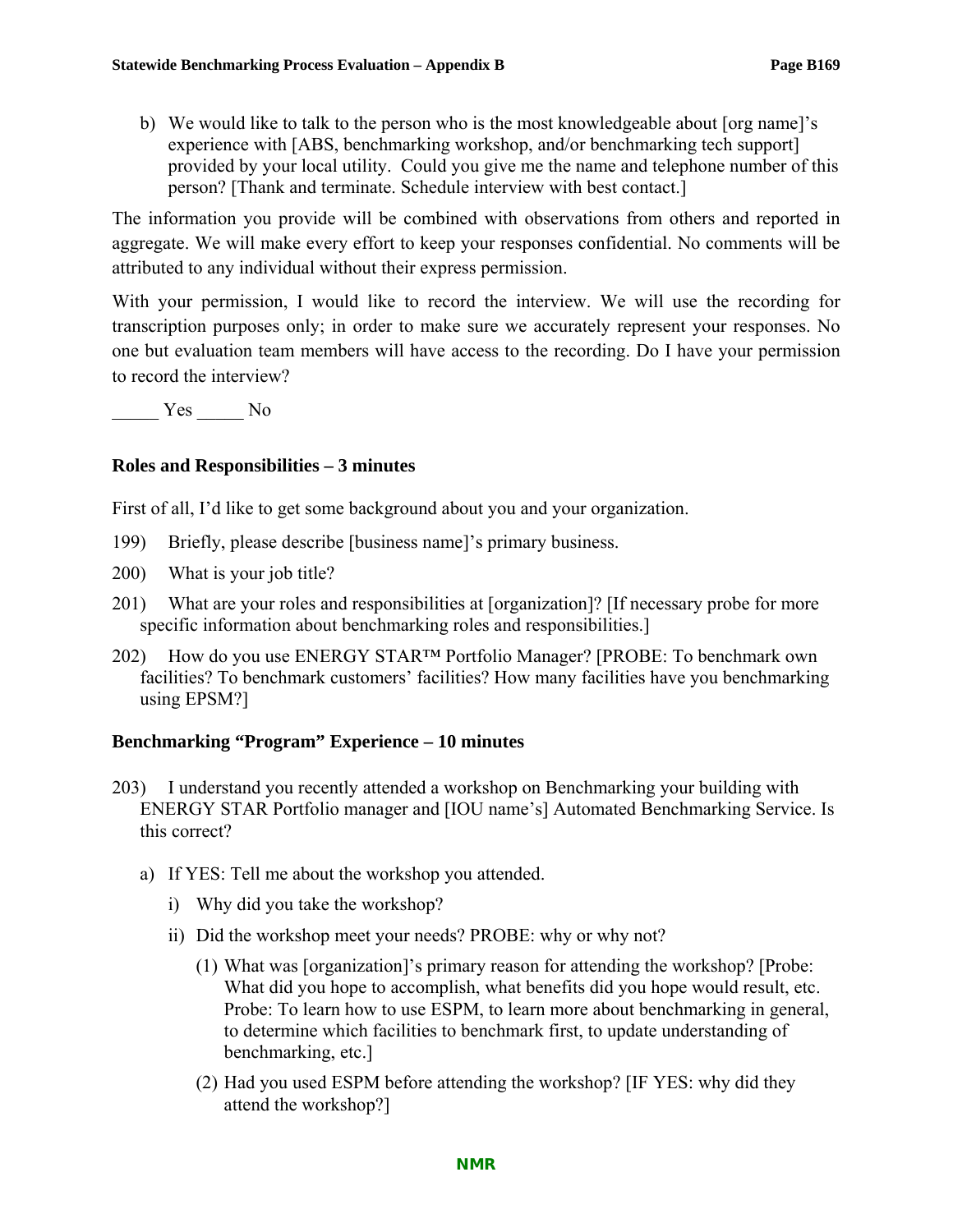- (3) During the workshop, did you learn about any other utility services or programs that could be relevant to your business/buildings?
	- (a) IF YES: Have you followed up with the utility on any of these? Has someone from the utility reached out to you about them?
- (4) Do you have buildings to benchmark?
	- (a) IF YES: Did you complete benchmarking one of your actual buildings at the workshop, or did you benchmark using a sample profile?
	- (b) IF SAMPLE: After the workshop, did you benchmark an actual building?
- 204) Did you have any problems downloading your utility data using ABS? Did you have any problems using ESPM? {PROBE: Ease of use, technical difficulties, frustrations?]
- 205) Did you contact technical support at [IOU name} for help with Automated Benchmarking Service or ESPM?
	- a) IF YES: What aspects or functions of ABS did [organization] need assistance with? [Probe: General setup and use of ABS, defining which facilities were included in ABS, understanding data that looked wrong in ABS, matching data with our utility bills from ABS, etc.]
	- b) Tell us about your experience with tech support. [PROBE: Were they able to resolve your problem? Ease of access? Timeliness of response?]
- 206) Would you have benchmarked with ESPM if you could not automatically download your utility data using ABS? Probe: Why or why not.
- 207) How did you come up with the square footage for the building(s) you benchmarked? [probe for quality of this info]

#### **Organization's Previous Benchmarking Experience – 5 minutes**

- 208) Before [attending workshop, using ABS, contacting ABS technical support], did [organization] engage in any benchmarking activities?
	- a) [If yes] When did [organization] first begin to benchmark facilities?
	- b) How many of [organization]'s buildings have been benchmarked?
	- c) What tools do you use to benchmark your facilities?
		- i) [If not mentioned above] Do you use or have you ever used EPA's ENERGY STAR™ Portfolio Manager to benchmark any of your facilities?
		- ii) If yes, why did you choose to use ESPM and not some other tool?
		- iii) If no, do you have any experience using ESPM? Why have you decided not to use ESPM to benchmark your facilities?
- 209) Of the benchmarking tools and resources you mentioned, what have you found to be most useful about them? Why? [PROBE for each of the tools they mention] Less useful? Why? [PROBE for each of the tools they mention]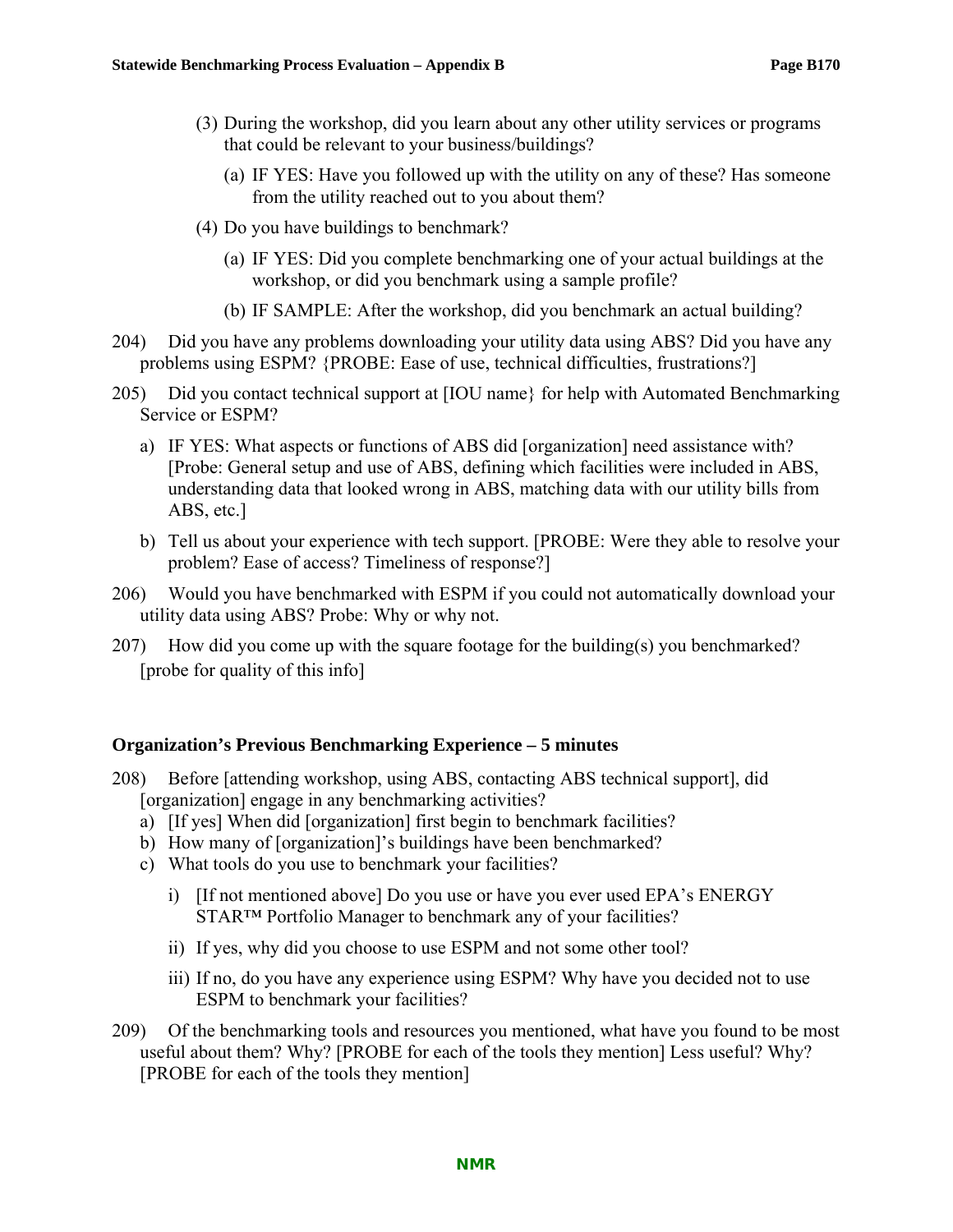210) Are there any benchmarking tools or resources you have tried that you have found to not be useful? Why?

#### **Value & Role of Benchmarking – 10 minutes**

- 211) How many buildings has your organization benchmarked with EPSM and ABS? What percent of your buildings [or your customers' buildings] does this represent?
	- a) Are there any you benchmarked using ESPM but not ABS? If YES: How many? Why did you not use ABS?
	- b) If no buildings benchmarked: What challenges or barriers have prevented you from benchmarking facilities with EPSM/ABS?
- 212) Have you used any tools other than ESPM to benchmark any buildings that could be benchmarked using ESPM? IF YES: How recently? Why did you use this tool and not ESPM?[If yes] How useful did you find the benchmark? Why do you feel this way? [Probe: what value were you able to derive from benchmarking?
- 213) Did benchmarking provide you with new information? [PROBE: Did the benchmarking just confirm something you already knew? ask for additional details and specifics. Example, Confirmed high energy usage but provided proof for management? Etc.]
- 214) How often have you re-benchmarked the same buildings?
	- a) How often do you expect to re-benchmark facilities in future? Why? [Probe: Do you plan to benchmark the same facility periodically to monitor progress?]
- 215) Did the ESPM score motivate you to take actions to improve your score?
	- a) IF YES: What actions? [PROBE for improved operations & maintenance versus capital improvements, list of measures implemented or actions taken].
	- b) Did you implement any of these measures through energy efficiency programs offered by your utility? [identify which measures were through programs and name of programs]
	- c) If actions: Did you re-benchmark after you took the actions?
	- d) [if no actions] Why not? What challenges or barriers have prevented you from taking actions as a result of benchmarking activities?
	- e) How did the score motivate you to take the actions? [PROBE: Did it help you sell these to management, get buy in for investment?]
	- f) Would you have done these anyway without the score? [If yes: Why do you say that?]
- 216) Did you benchmark any facilities that qualified for ENERGY STAR certification?
	- a) If yes, did you apply for certification?
	- b) If yes, did you receive certification and display it?
- 217) Do you share your benchmarking scores with anyone outside [organization]? [Probe: tenants, clients, customers, utilities, peers, etc.]
	- a) If yes: How do you share this information?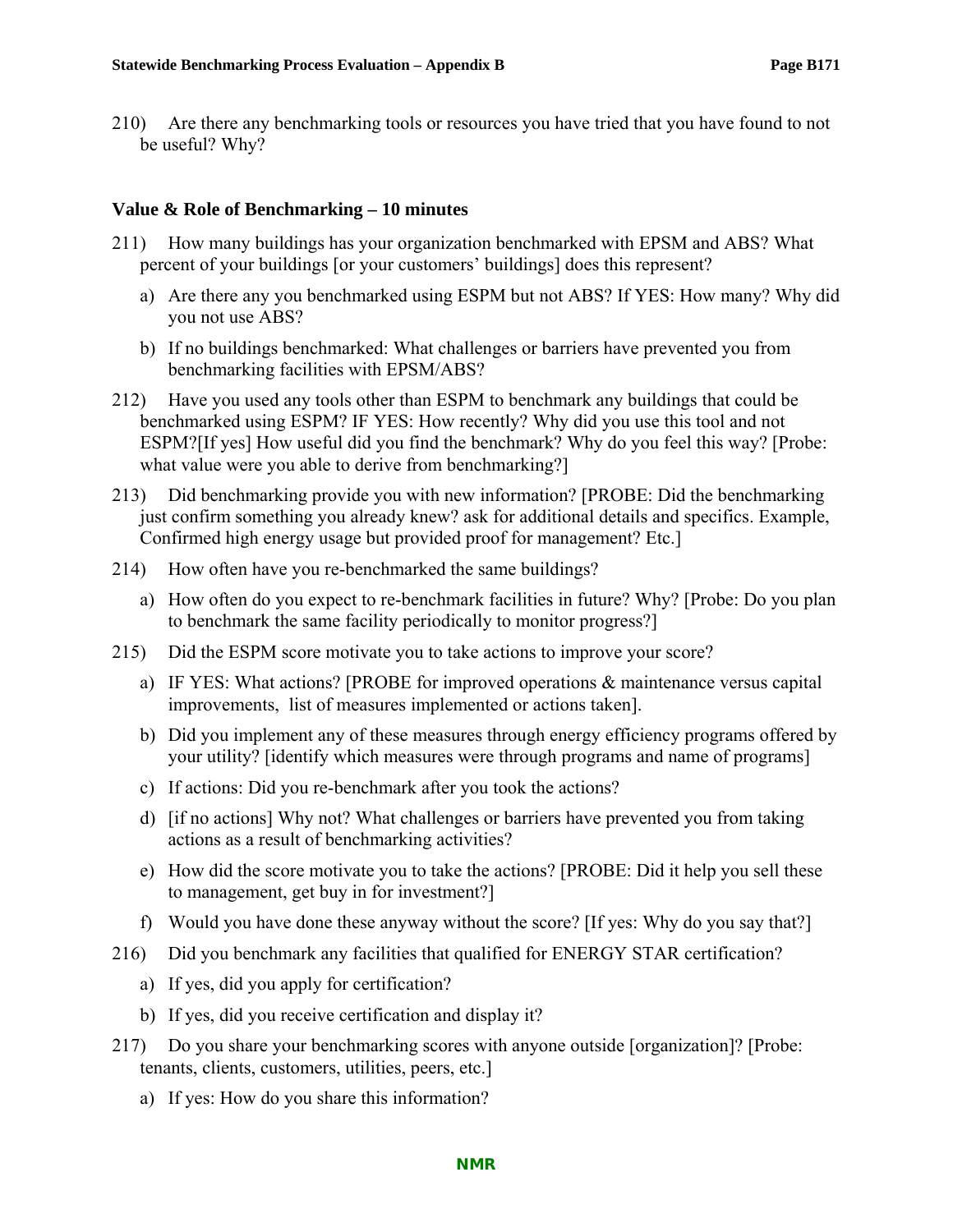- 218) Have you used your benchmarking scores to market facilities, or otherwise differentiate your business? [Probe: with clients and customers, improve "green image" of company, etc.]
- 219) Are there any other ways you used the score that you haven't already mentioned? Describe.
- 220) What value, if any, does [organization] gain by benchmarking facilities?
- 221) How important is it to [organization] that your facilities be ENERGY STAR™ certified? Why or why not?
- 222) How do benchmarking activities influence the operations of individual buildings in [organization's] portfolio?
- 223) How do benchmarking activities influence the overall operations of your portfolio of buildings?
- 224) Do your benchmarking activities play a role in the acquisition of new facilities? [Probe: Do you perform any benchmarking activities before acquisitions? Do you examine energy usage of facilities before purchasing new facilities?]
- 225) Do your benchmarking activities play a role in the marketing of your facilities to customers? [Probe: Do you use benchmarking data to help value facilities for leases? Do you use energy usage of facilities to help market facilities to potential tenants?]
- 226) Do your benchmarking activities play a role in the sale of facilities in your portfolio? [Probe: Do you use benchmarking data to help value facilities? Do you use energy usage of facilities as a selling feature?]

#### **Firmographics – 3 minutes**

I have just a few more questions to ask you.

- 227) How many facility locations are you responsible for overseeing in California? [Probe for a specific number]
- 228) What is the square footage of these facilities in California? [Probe for total amount, or average facility size]
- 229) What are the primary activities conducted at these facilities in California? [Accept multiple responses]
	- a) Retail sales & service
	- b) Restaurant/food service
	- c) Hotel/Motel
	- d) Medical
	- e) Grocery Store/food sales
	- f) Warehouse & storage
	- g) Office
	- h) Industrial
	- i) Recreation
	- j) Other [SPECIFY]:
- 230) Are all of your facilities in the same one utility's service territory?
	- a) If not, in what other service territories?